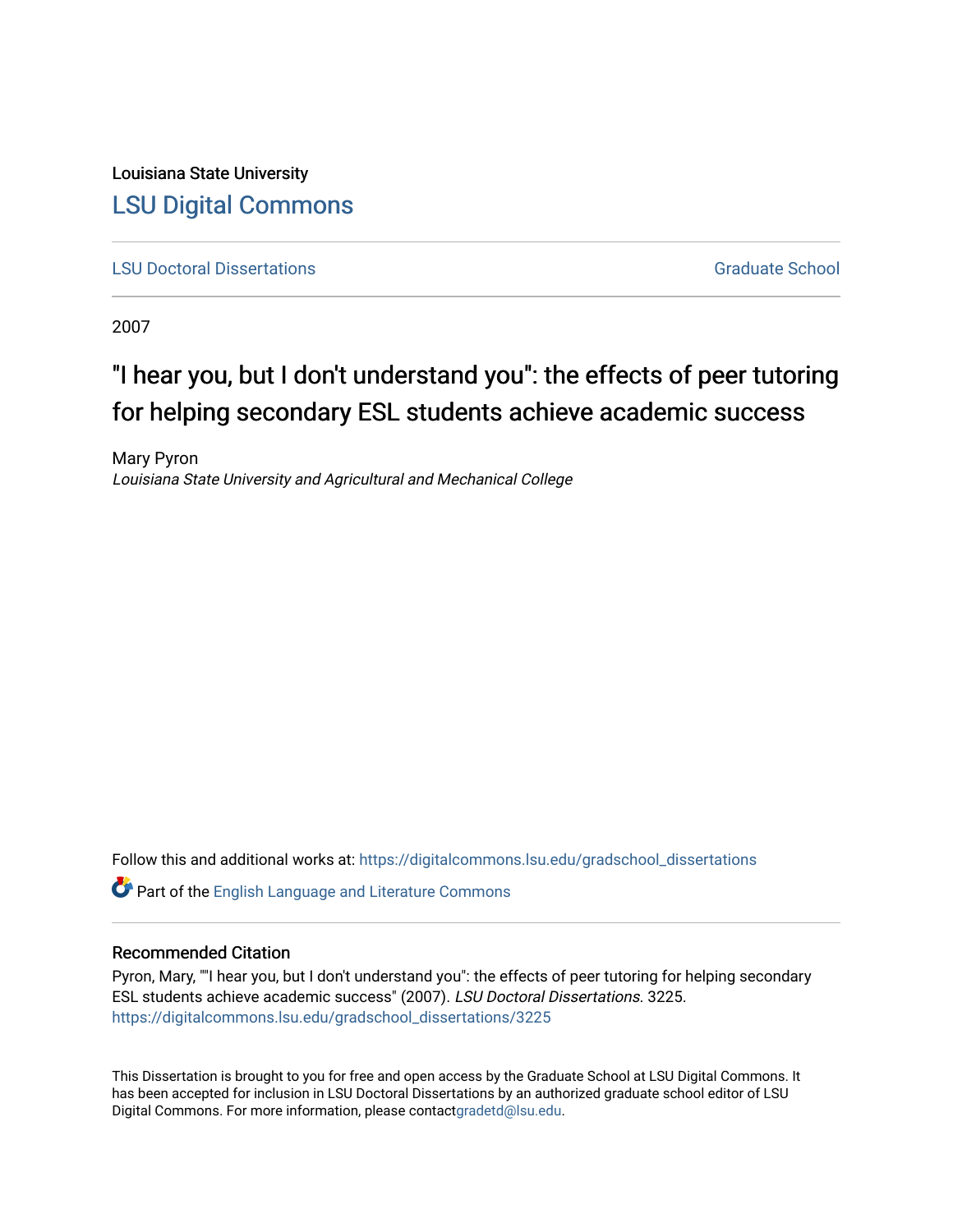# "I HEAR YOU, BUT I DON'T UNDERSTAND YOU": THE EFFECTS OF PEER TUTORING FOR HELPING SECONDARY ESL STUDENTS ACHIEVE ACADEMIC SUCCESS

A Dissertation

Submitted to the Graduate Faculty of the Louisiana State University and Agricultural and Mechanical College in partial fulfillment of the requirements for the degree of Doctor of Philosophy

in

The Department of English

by Mary Pyron B.S., Lyon College, 1997 M.A., Southeast Missouri State University, 1999 May 2007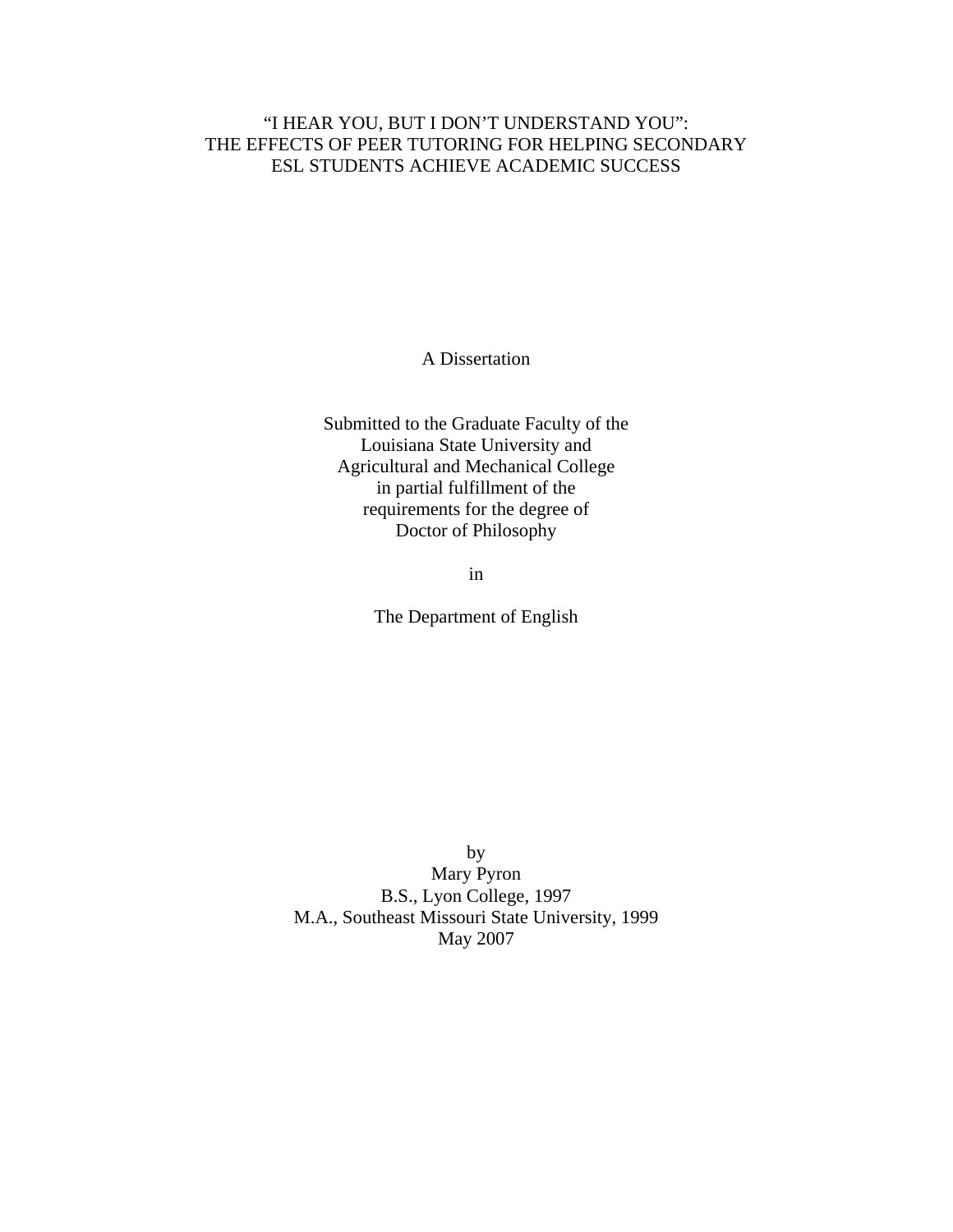©Copyright 2007 Mary Pyron All Rights Reserved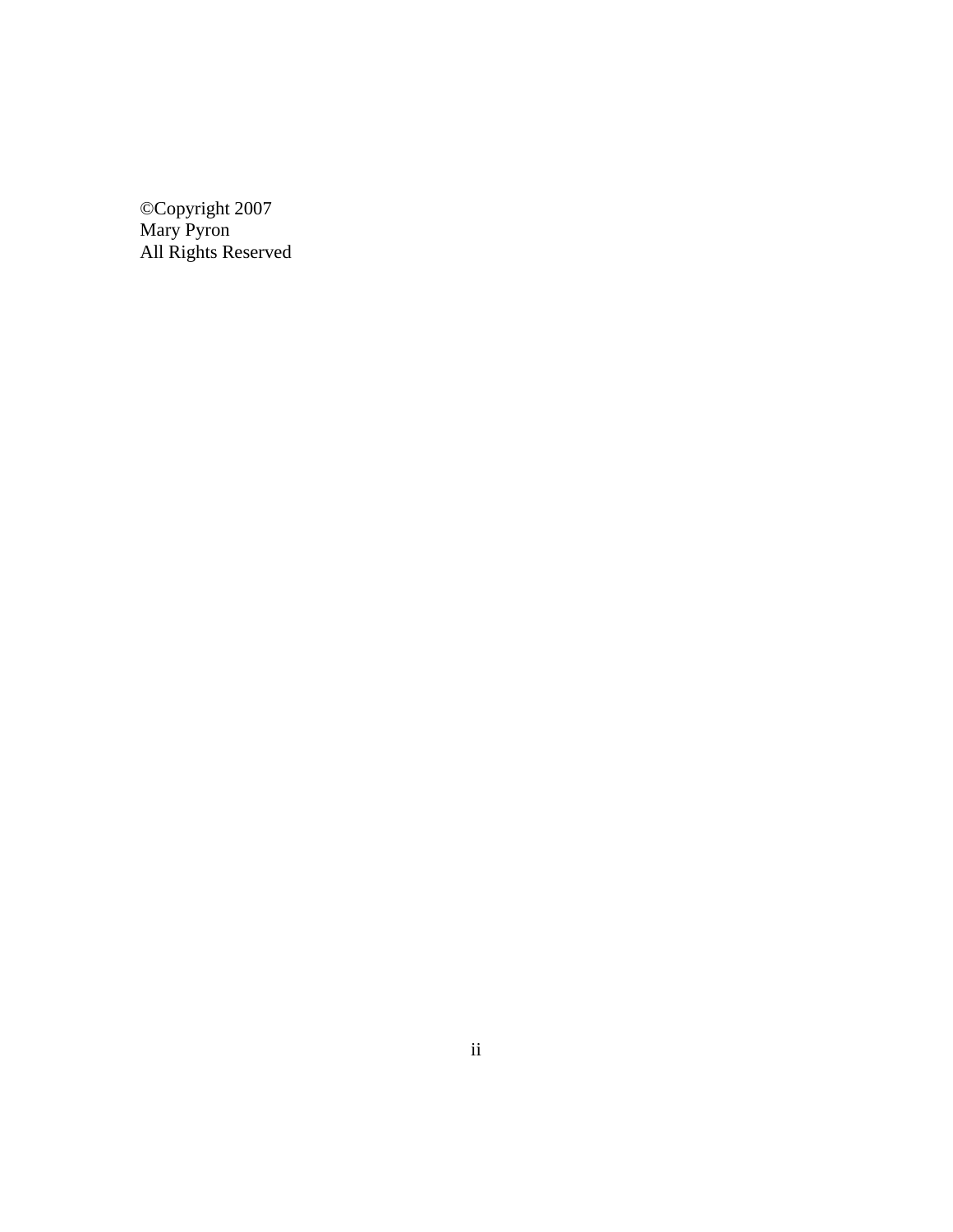#### ACKNOWLEDGEMENTS

I would like to acknowledge my entire dissertation committee but especially Sarah Liggett, who has taught me many of the same lessons my tutors and tutees learned: to never give up, to keep looking for answers, and to turn to "experts" when I'm stuck. She nurtured me through my own Writing Center experience, she encouraged me when I though I would never finish my graduate work, she read new chapters and additions to my dissertation (usually at the last minute), and she always talked to me when I felt a crisis coming on. For all of her help in my entire eight years at LSU, I am truly thankful.

I would also like to thank the tutors who worked tirelessly to help the ESL students presented here learn English, the ESL students who allowed us to work with them, and the members of the staff and administration at Hawthorne Senior High who helped me find answers to my questions and solutions to my concerns.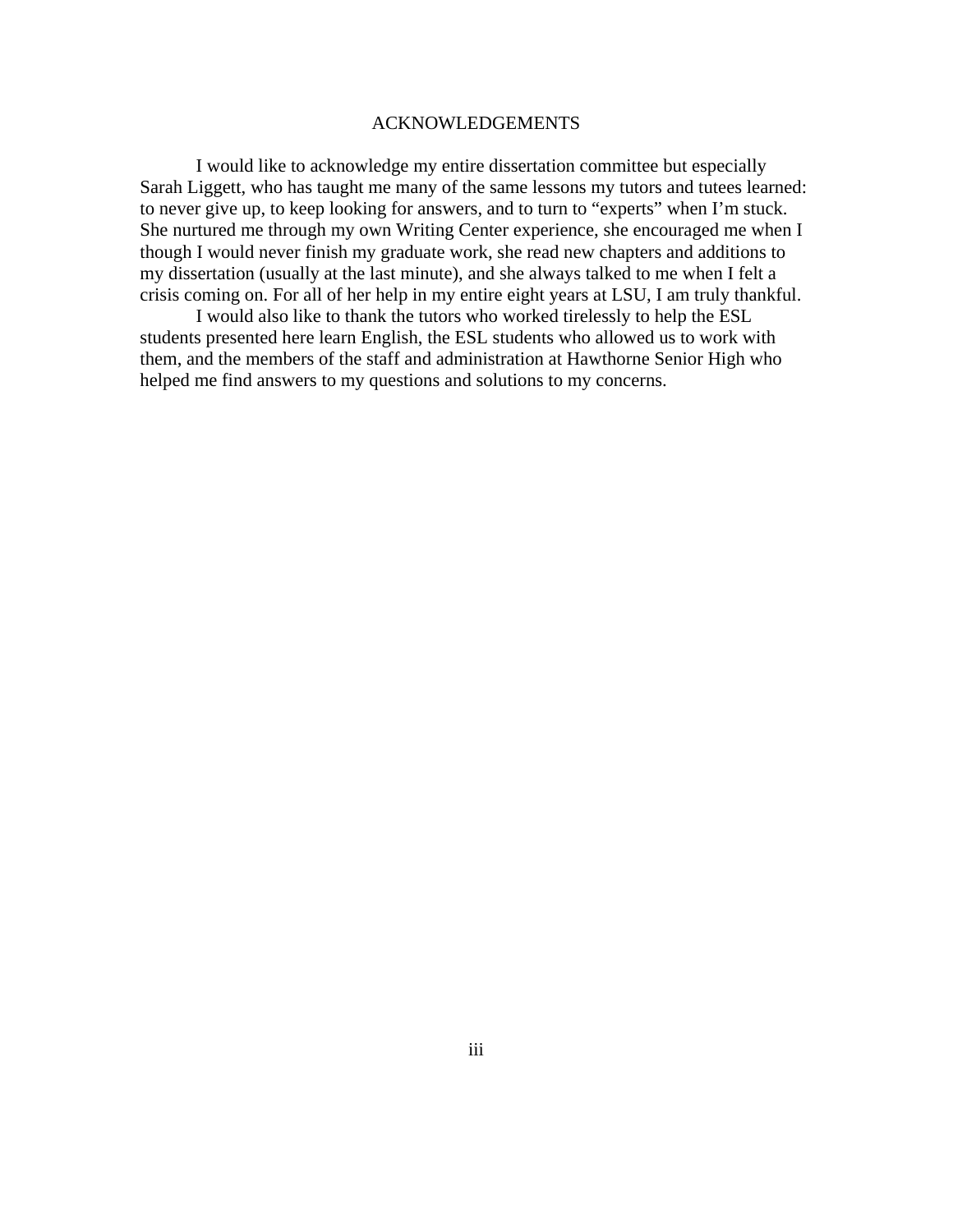| Celeste: How One Student Battled With Accountability 3                     |  |
|----------------------------------------------------------------------------|--|
|                                                                            |  |
|                                                                            |  |
|                                                                            |  |
|                                                                            |  |
|                                                                            |  |
|                                                                            |  |
|                                                                            |  |
|                                                                            |  |
| ESL Difficulties: Historical, Familial, and Academic Barriers to Success18 |  |
|                                                                            |  |
|                                                                            |  |
|                                                                            |  |
|                                                                            |  |
|                                                                            |  |
|                                                                            |  |
|                                                                            |  |
|                                                                            |  |
|                                                                            |  |
|                                                                            |  |
|                                                                            |  |
|                                                                            |  |
|                                                                            |  |
|                                                                            |  |
|                                                                            |  |
|                                                                            |  |
|                                                                            |  |

# TABLE OF CONTENTS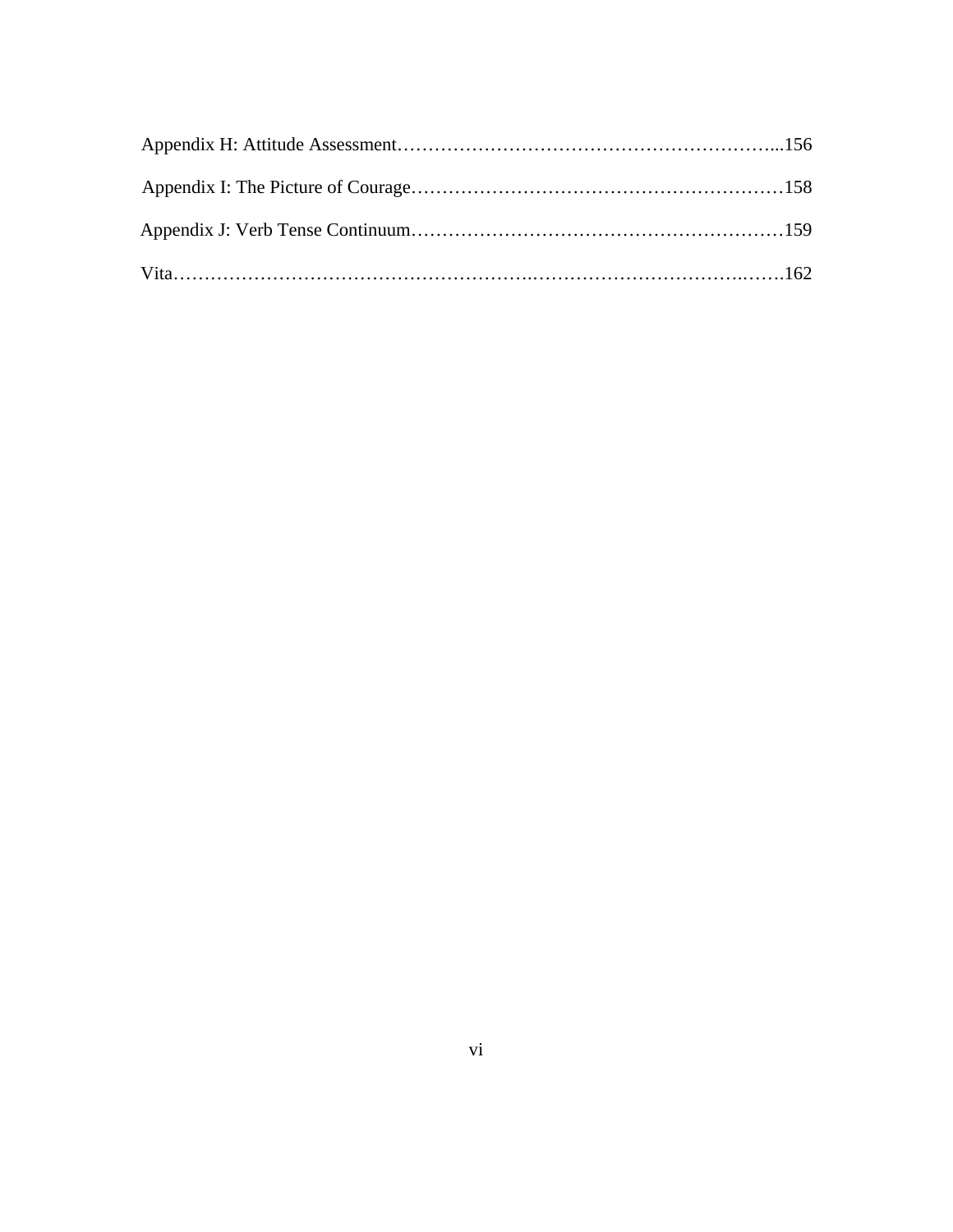# LIST OF TABLES

| 2. |  |
|----|--|
| 3. |  |
| 4. |  |
| 5. |  |
|    |  |
|    |  |
|    |  |
|    |  |
|    |  |
|    |  |
|    |  |
|    |  |
|    |  |
|    |  |
|    |  |
|    |  |
|    |  |
|    |  |
|    |  |
|    |  |
|    |  |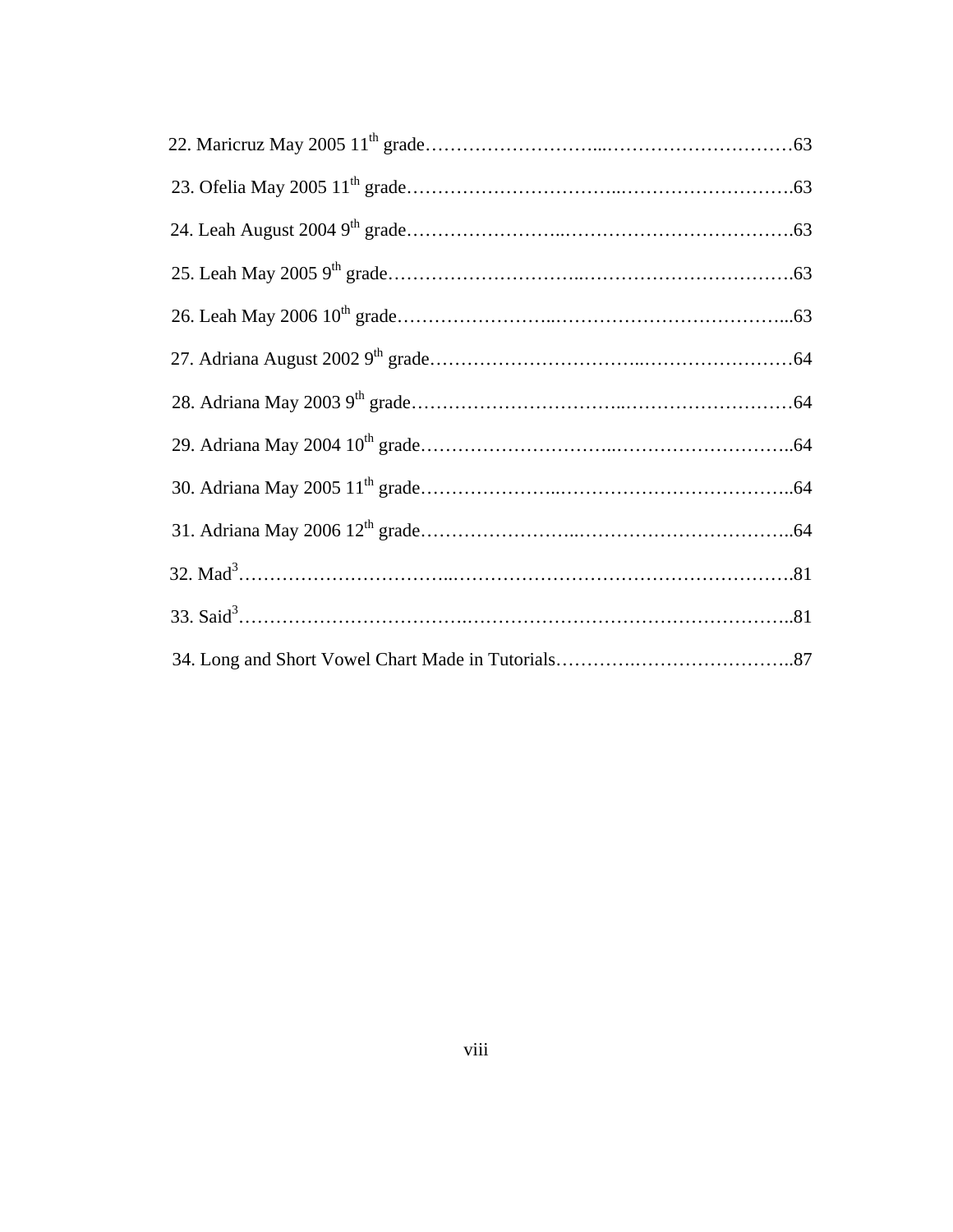# LIST OF FIGURES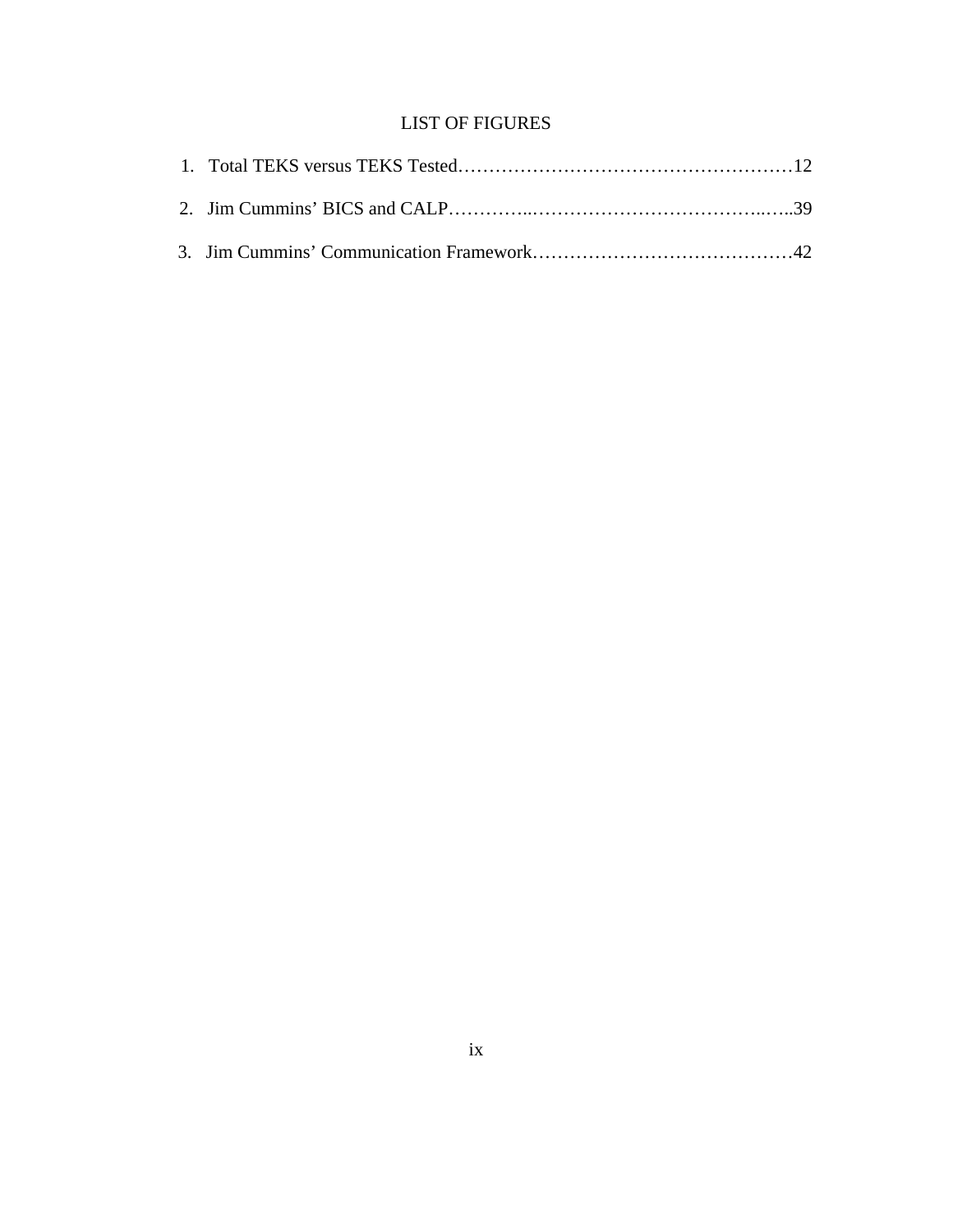# GLOSSARY OF ACRONYMS

- 1. AMAOS: Annual Measurable Achievement Objectives
- 2. AP: Advanced Placement
- 3. BICS: Basic Interpersonal Communication Skills
- 4. CALP: Cognitive Academic Language Proficiency
- 5. ELA: English Language Arts
- 6. ESL: English as a Second Language
- 7. FAIR: Federation for American Immigrant Reform
- 8. FES: Full English Speaker
- 9. HOCS: Higher-Order Concerns
- 10. HSH: Hawthorne Senior High
- 11. IPT: Idea Proficiency Test
- 12. LEP: Limited English Proficient
- 13. LOCS: Later-Order Concerns
- 14. LOR: Length of Residence
- 15. LPAC: Language Proficiency Assessment Committee
- 16. NAC: New Arrival Center
- 17. NCLB: No Child Left Behind
- 18. NES: Non-English Speaker
- 19. PEIMS: Public Education Information Management System
- 20. RPTE: Reading Proficiency Test in English
- 21. SIOP: Sheltered Instruction Observation Protocol
- 22. TAAS: Texas Assessment of Academic Skills
- 23. TAKS: Texas Assessment of Knowledge and Skills.
- 24. TEA: Texas Education Agency.
- 25. TEKS: Texas Essential Knowledge and Skills.
- 26. TELPAS: Texas English Language Proficiency Assessment System
- 27. TOP: Texas Observation Protocol.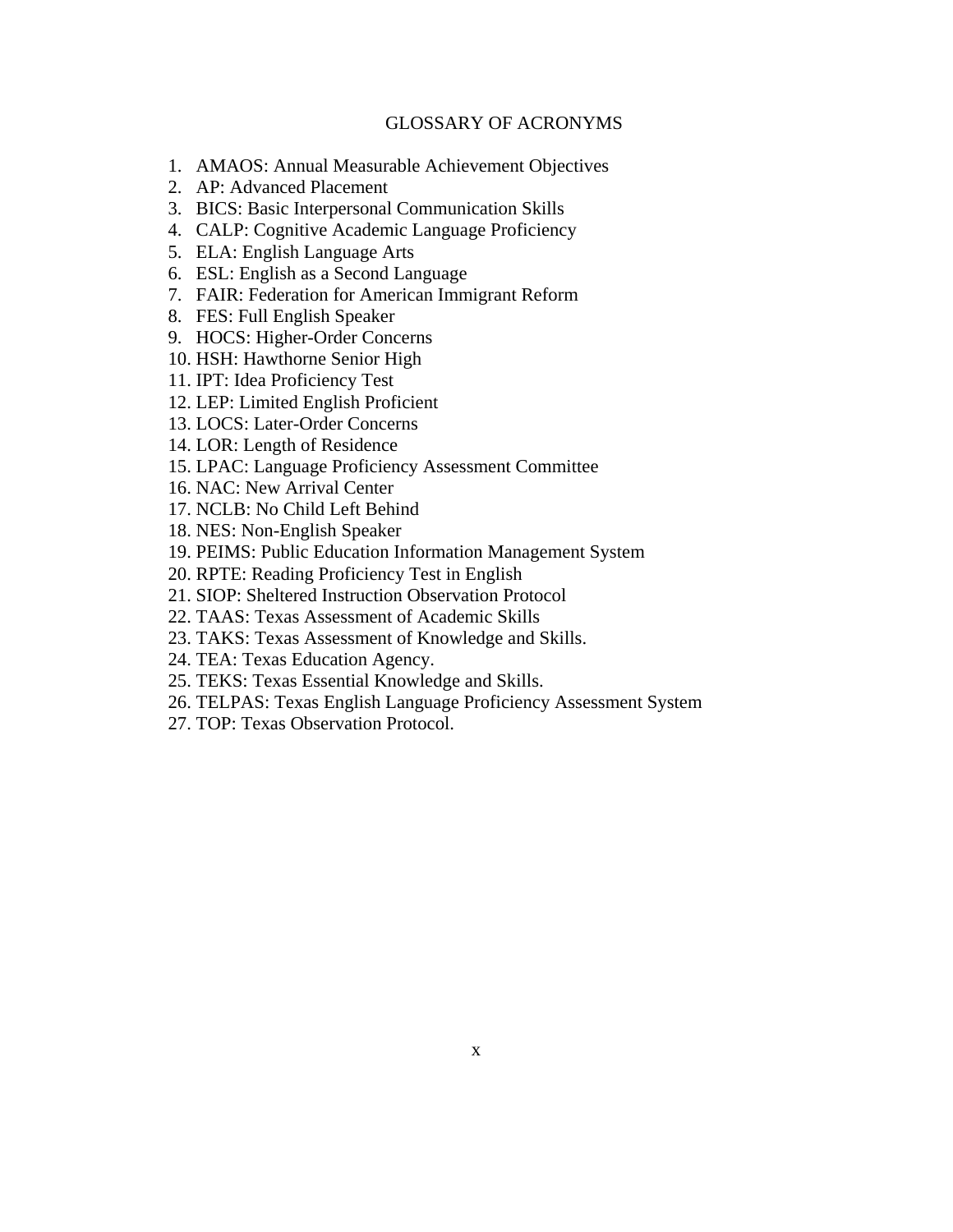## ABSTRACT

When I began teaching  $11<sup>th</sup>$  grade English in Houston, Texas, I quickly discovered that students who speak English as a second language are sometimes drastically under-prepared for the Texas Assessment of Knowledge and Skills (TAKS) test, the state's high stakes test required during the  $11<sup>th</sup>$  grade year. The result of their inability to pass the test is that they do not graduate, which limits their future career and academic choices.

In a semester-long research study at a typical high school in Houston, Texas, I explored the possibility of assisting ESL/LEP students transplanted to Houston as they struggled with English proficiency through a peer tutoring program. I outline the difficulties these students face, including personal and familial difficulties with acclimation to a new environment, repeated testing, and special needs (both personal and academic). I also examine the difficulties I faced with accountability and misunderstanding from other teachers, administrators, and the students themselves as I tried to develop a program to help these and future students become fluent in English.

To conduct this study, I designed a tutoring program for ten ESL/LEP students and seven tutors, and we found that discovering who we were as a center was a neverending process. Though not a typical writing center, our "space" was a place based on typical writing center philosophy, and our goal was to assist these students, through tutoring in English, as they prepared for their futures. Our center was originally intended to serve those LEP students who had taken and failed the test at least once, but these case studies show how we had to change that conception as we struggled with class sizes, scheduling, budget cuts, teacher and administration misunderstanding, and time constraints.

Although the results of this study seem negative, as only two of our students passed the TAKS test at the end of the year, the case studies presented show that peer tutoring can and does work for increasing the language proficiency of ESL students. Test scores did not necessarily show the students' progress, but progress is evident in their development of social capital and through their linguistic gains.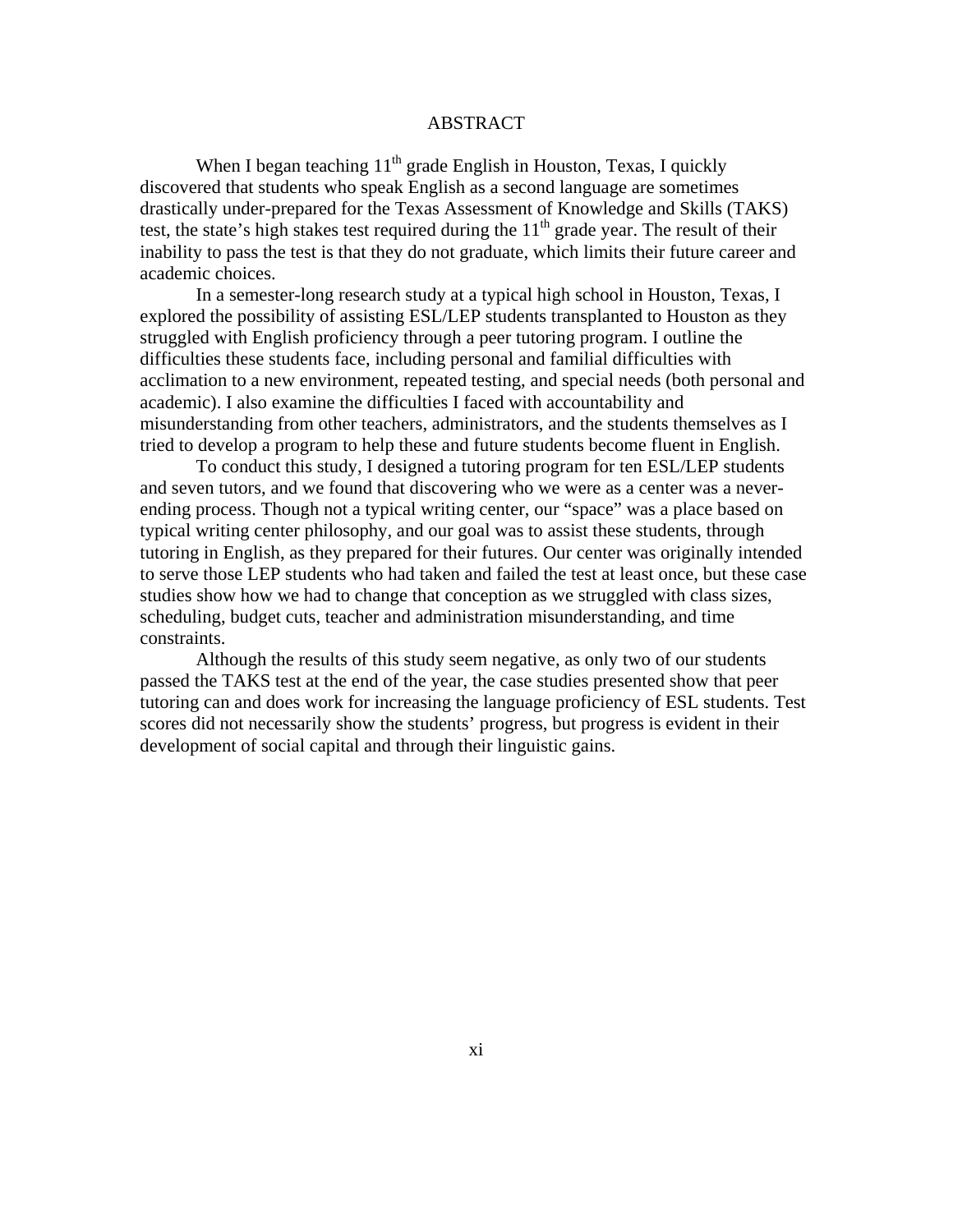## INTRODUCTION

#### Context for Study

When I accepted a position at Hawthorne High School<sup>1</sup> (HSH) in Houston, Texas, as a first year  $11<sup>th</sup>$  grade English teacher in August 2003, I was a bit overwhelmed by the lack of English proficiencies of the school's 51% Hispanic population. While I had assumed that the Hispanic students were bilingual speakers, at least at the high school level, I found many of them were actually Limited English Proficient (LEP), and I was unprepared for the challenges that these students presented. As an English teacher held accountable for my students' success during the state's high stakes testing, I found the students who spoke only limited English to be very intimidating, not because they were behavior problems in my class or because they didn't want to learn, but because I didn't know how, as an exclusively English-speaking teacher, to teach those students, to meet them at their level and help them succeed in a curriculum, school, and community dominated by English. How would I teach someone to use personal experience in an essay when he/she could barely write a comprehensible sentence in English? How would I teach someone to read a grade-level selection and use evidence from the selection to answer questions when he/she could not understand even the most basic selection? How would I teach a literature-based English Language Arts course to a student who had to have the entire class discussion translated into his/her native language by a classmate? My biggest concern was how to teach them the "regular" curriculum in a way that fostered their second language development, a problem I did not encounter with native speakers. While reading comprehension and essay structure, for example, are concerns applicable on some level to all students, LEP students, as Marian Arkin explains in her book on methods and strategies for tutoring ESL students, "may [have] academic difficulties similar to those of native speakers, . . . [and] they may have additional problems relating directly to their linguistic and cultural displacement" (4). I quickly found that I was not even sure that the LEP students in my classes could understand what I was saying.

 I did not realize how easy I had it that first year. I only had one truly LEP student, Helena. At the time, ESL students at HSH had two options: substitute the ESL reading / writing courses for English credit, or sign—with their parents' permission if the students were under eighteen years old—a waiver of ESL services, thereby mainstreaming the students into a regular English classroom and using the ESL classes only for support. While ESL technically stands for English as a Second Language and constitutes *any*  student for whom English is a second language, for the purposes of this study, I am making the following distinctions: ESL will refer to any student still enrolled in the ESL program, and LEP will be those ESL students who are classified as Limited English Proficient based on the Reading Proficiency Test in English (RPTE, which measures reading level) and the Idea Proficiency Test (IPT, which measures listening comprehension), whether they are enrolled in the ESL program or not. Helena and her parents elected to sign the waiver of ESL services; Helena was, therefore, in both regular English III for English credit and ESL Reading and Writing for elective credit. Helena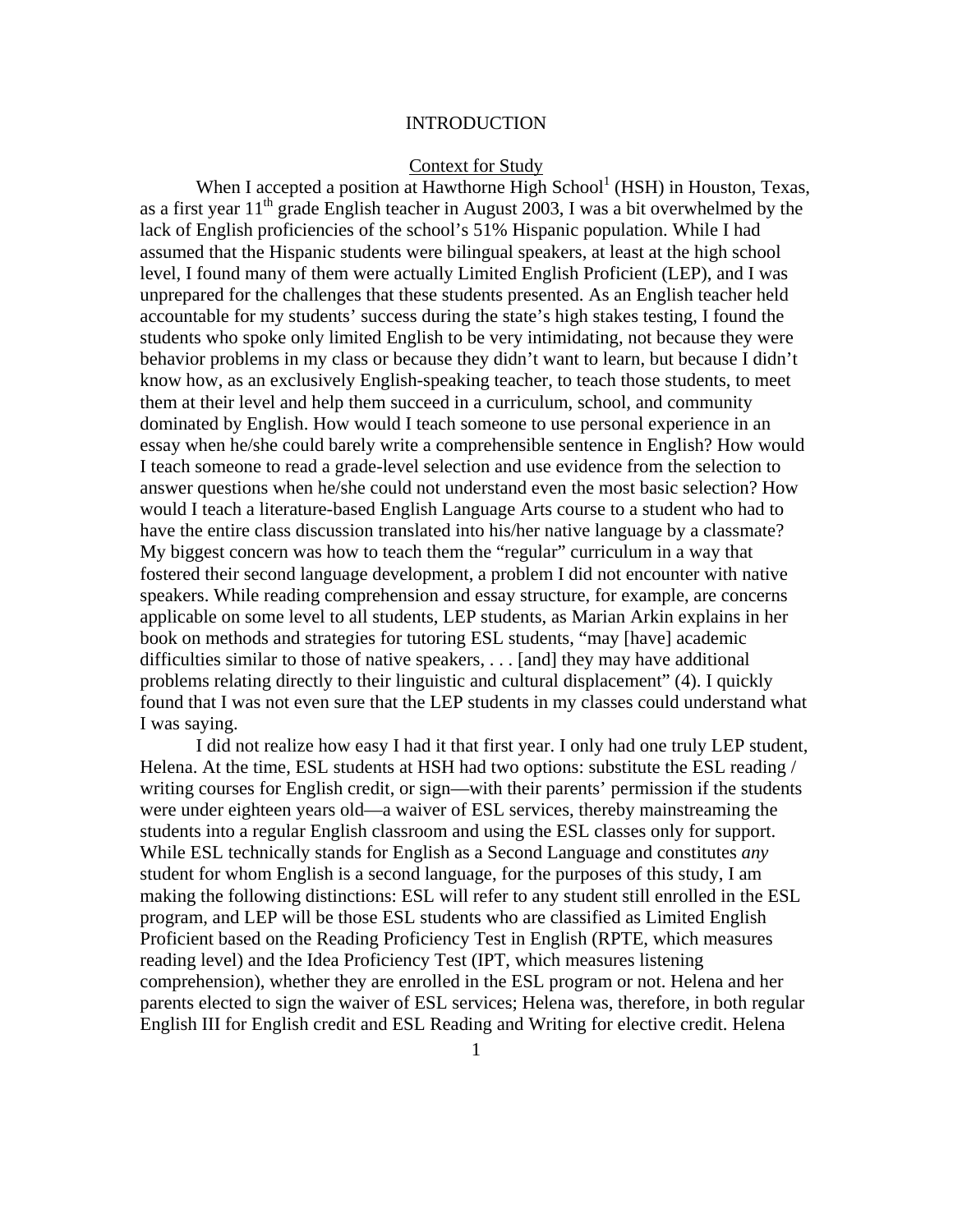spoke almost no English; in fact, another student translated my entire class for her. Unfortunately, she did not pass the state-mandated test required to graduate. At the end of her senior year, unable to pass the test, Helena got married and dropped out of high school.

At the beginning of the 2004-2005 academic year, the ESL program at HSH was modified. Instead of ESL classes substituting for regular English credit, those classes became forced "electives" (classes counting as elective credit that the ESL students were required to take), originally designed to be support for content-area teachers. All of the ESL students, therefore, were mainstreamed into regular core classes with the belief that surrounding the ESL students with as much "correct" English as possible would be a vital part of their English language acquisition. While Linda Harklau suggests in her study on the learning environment for ESL students in secondary schools that "many in the general public as well as many educators in American public schools hold a folk belief that ESL students will learn English simply by surrounding them with native English peers" (50), she goes on to note that many students do not or cannot learn English through this type of limited immersion because, as was the case in my classroom, there were enough bilingual speakers to provide a security blanket of sorts for them, and at home, their families only spoke the native language. As a result, the students did not learn enough English to survive in the regular curriculum, and a large number of ESL / LEP students chose, like Helena, to drop out of high school. If we, as educators, expect them to succeed in upperlevel English classes and on high-stakes tests, we have to provide additional support for these students, and so far, secondary ESL classes are not enough for many of them.

Federal and state laws compound the problem by forcing schools and districts to maintain accountability for students' success on high-stakes testing. Some aspects of federal and state education reform are beneficial for students, such as the mandate that each classroom must have a highly qualified teacher. Most would agree that highly qualified teachers are in the best interest of the students. But far from leveling the playing field, Margo Gottlieb explains the dangers of evaluating ESL students and native speakers with the same assessments. In her study, she argues that assessments and state and federal mandates such as No Child Left Behind (NCLB) have separated ESL students even farther from their English speaking peers:

> [W]ith the dawn of the era of educational accountability in the 1980s, school reform initiatives have become centralized around the provision of academic standards that serve as a yardstick for student, school, district, and state performance. The centerpiece of this movement has been student assessment, . . . the battle has been most rigorous in secondary schools, where high-stakes assessment as a graduation requirement has often impeded linguistically and culturally diverse students from equal education opportunity. (176)

These mandates do not help the ESL students "catch up" to their language majority peers; instead, they have heightened the problem they attempted to solve by increasing the gap between language majority and language minority students. In order to understand how, it is necessary to look at some problems facing ESL students in secondary schools. The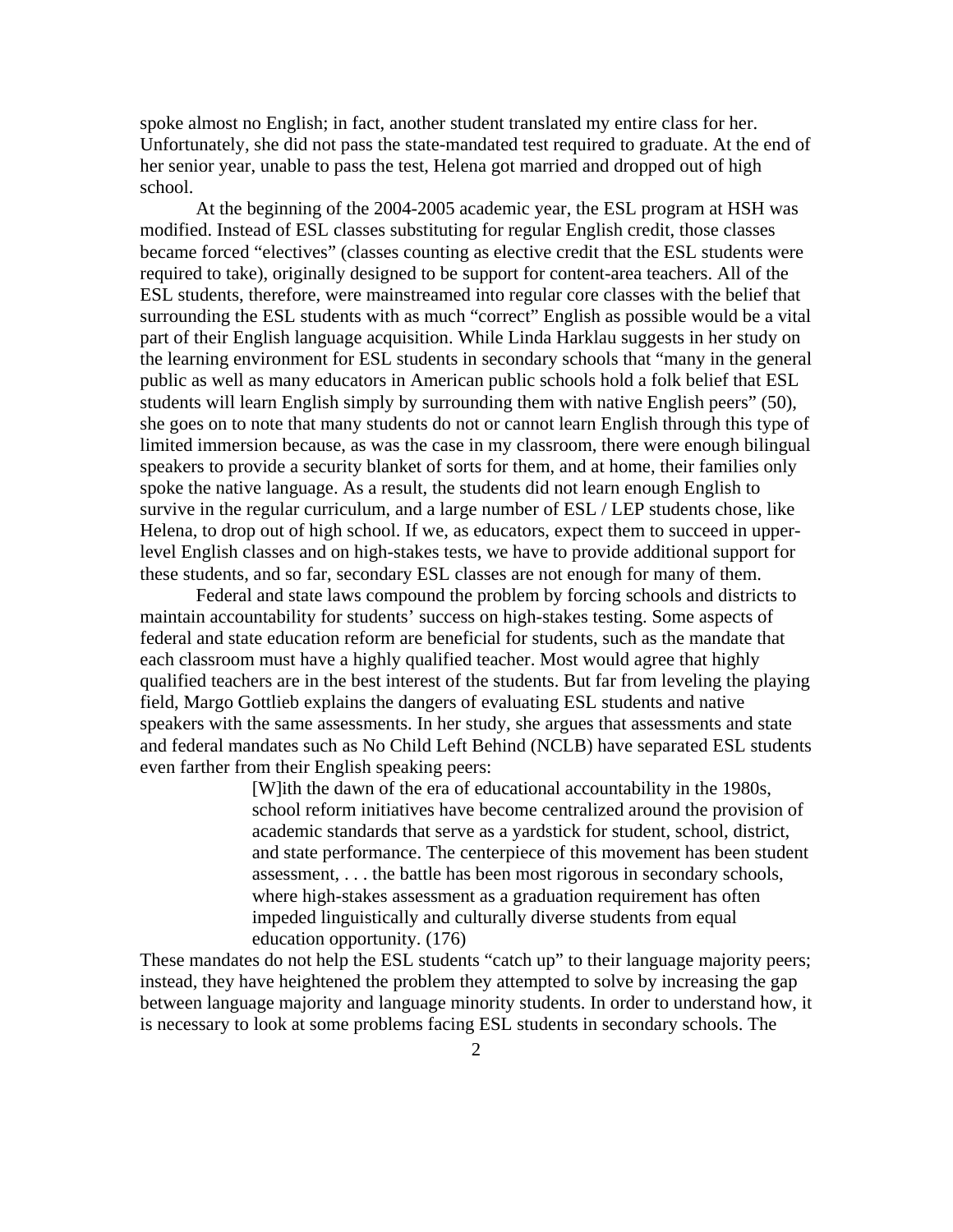following story of Celeste, a senior in my English III class during my first year teaching, highlights some of the problems and difficulties ESL students face on a daily basis with testing, accountability, and schooling.

# Celeste: How One Student Battled With Accountability

Celeste was a senior in one of my regular English III classes during the 2003- 2004 academic year. Because she failed English III during the 2002-2003 school year, she was re-taking the class during the 2003-2004 school year; and because she had not yet passed the exit-level TAKS test, she was taking a remedial TAKS preparation course to substitute for her English IV credit.<sup>2</sup> In addition, Celeste was enrolled in the ESL reading and writing class.

 Celeste came to the United States from Mexico in February 2002, and she enrolled at HSH as a ninth grader. All new arrivals take the Idea Proficiency Test (IPT II, which measures speaking and listening) and the Reading Proficiency Test in English (RPTE, which measures reading). Upon arrival, the IPT II classified her as a non-English speaker (NES)<sup>3</sup> at the lowest level (A) of six levels. On the test, Celeste was unable to answer most questions. At that point, she was placed in the New Arrival Center by the Language Proficiency Assessment Committee ${}^{4}$  (LPAC), an assessment system required by the Texas Education Code to assess the academic progress of non-native speakers of English (*LPAC*). In March of that semester, she took the RPTE; she answered 40 of 60 questions correctly and was classified as an intermediate English reader, meaning she could read and understand simple texts but would have trouble reading and understanding texts written for native speakers at her grade level.

In May 2002, as a result of her RPTE scores, Celeste was removed from the New Arrival Center and placed in the ESL program, and she was re-classified as Limited English Proficient (LEP). When she entered tenth grade, she was still classified by the IPT II test as LEP, but her score level increased from A to B. In May 2003, she was designated a limited English reader by her IPT and RPTE scores. Those designations held during her junior year (May 2004), and during her senior year Celeste's test scores were holding steady, so she was still classified as LEP. But Celeste was unable to pass the TAKS test required for graduation, even though she passed all of her classes. She was issued a certificate of completion, but she will not receive a diploma unless she can pass the TAKS test before she turns 21.

#### A Brief Outline of the Situation at HSH

 As a teacher devoted to success for all students, I find it frustrating that our educational system failed Celeste and other students like her so completely. After two years in the United States in a mainstreamed, English-speaking curriculum, Celeste had not progressed any farther with her English skills than she had after three months in the United States because we do not have a system in place to adequately meet her needs. It is needs like Celeste's that this study is attempting to address, but unfortunately the trends found in Celeste's story are representative of a large number of secondary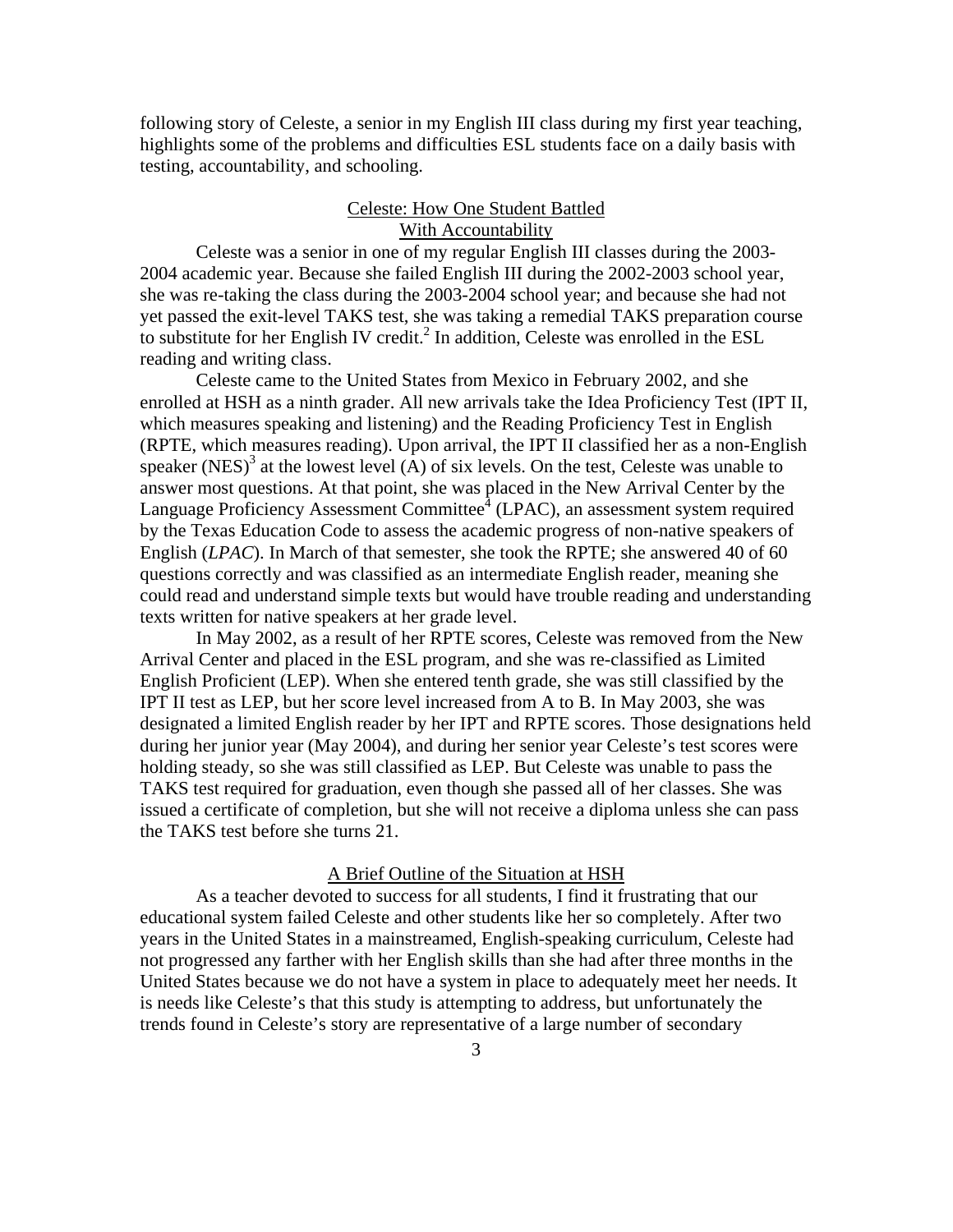students, both at HSH and across the state.

During the 2005-2006 academic year, HSH alone enrolled 141 LEP students; roughly eight percent of students enrolled, therefore, found themselves in a situation similar to Celeste's. Because of the pressures of accountability, teachers and administrators have to ensure that these students pass the high-stakes test required for graduation as soon as possible; the problem, however, is that many of them have not been in the United States long enough to have developed the language skills necessary to pass a test in English. Since students take the TAKS test each year after the third grade to advance to the next grade level, teachers at other levels feel the pressure as well when students do not pass; but students at every level except the eleventh grade level who have recently moved to the United States may receive a one-year exemption from the test to give them extra time to prepare. Realistically speaking, then, a student could move to the United States from a non-English speaking country in the middle of the eleventh grade year having never spoken English and be required to take the TAKS test; when he/she does not pass the test in the year-and-a-half left before graduation, he/she would not graduate. The system is not fair and equitable, but as long as we, as educators, are working within the system, we have to find a way to help these students within those constraints.

 The solution thus far at HSH has been to place all students who do not pass the TAKS test into a remedial TAKS class designed to focus exclusively on TAKS (read: to teach to the test) so that they can pass and graduate. Unfortunately, the class does not work for all of the students. In addition, HSH has instituted a system of random pull-outs, where students who have not passed TAKS in any area of the test are pulled out of other classes for intensive, one-on-one training with a specialist in that area. Of course, when students are pulled out of a class for TAKS training, they are missing the material for the course they are pulled out of, so that is not an effective solution. HSH also pays teacher to stay after school to teach at Starcatchers, an after-school tutorial program to help students pass the TAKS test; unfortunately, many of the students who need the tutorial time cannot stay after school. Thus far, a truly effective solution has not been found.

#### The Importance of the Teacher-As-Researcher

When I realized the extent of the difficulty for ESL students, I began to look for solutions quickly. Dissatisfied with my inability to communicate with these students during class and on paper, I turned, like Carolyn Walker and David Elias suggest in their analysis of writing conferences, to conferencing as a way to help them. I tried to persuade my ESL students to come to tutoring sessions after school, but they always had reasons they could not come. Either they worked, or they baby-sat, or they did not have transportation if they missed the bus. During the 2004-2005 academic year, after struggling with these students for three semesters trying to persuade them to meet me after school for additional tutorial support, I finally realized what I felt was the major reason for their reticence. Celeste, whose struggles were outlined at the beginning of this chapter, told me that she would not come to tutorials because it was too hard to make me understand what she was saying, and she could not understand what I was saying. In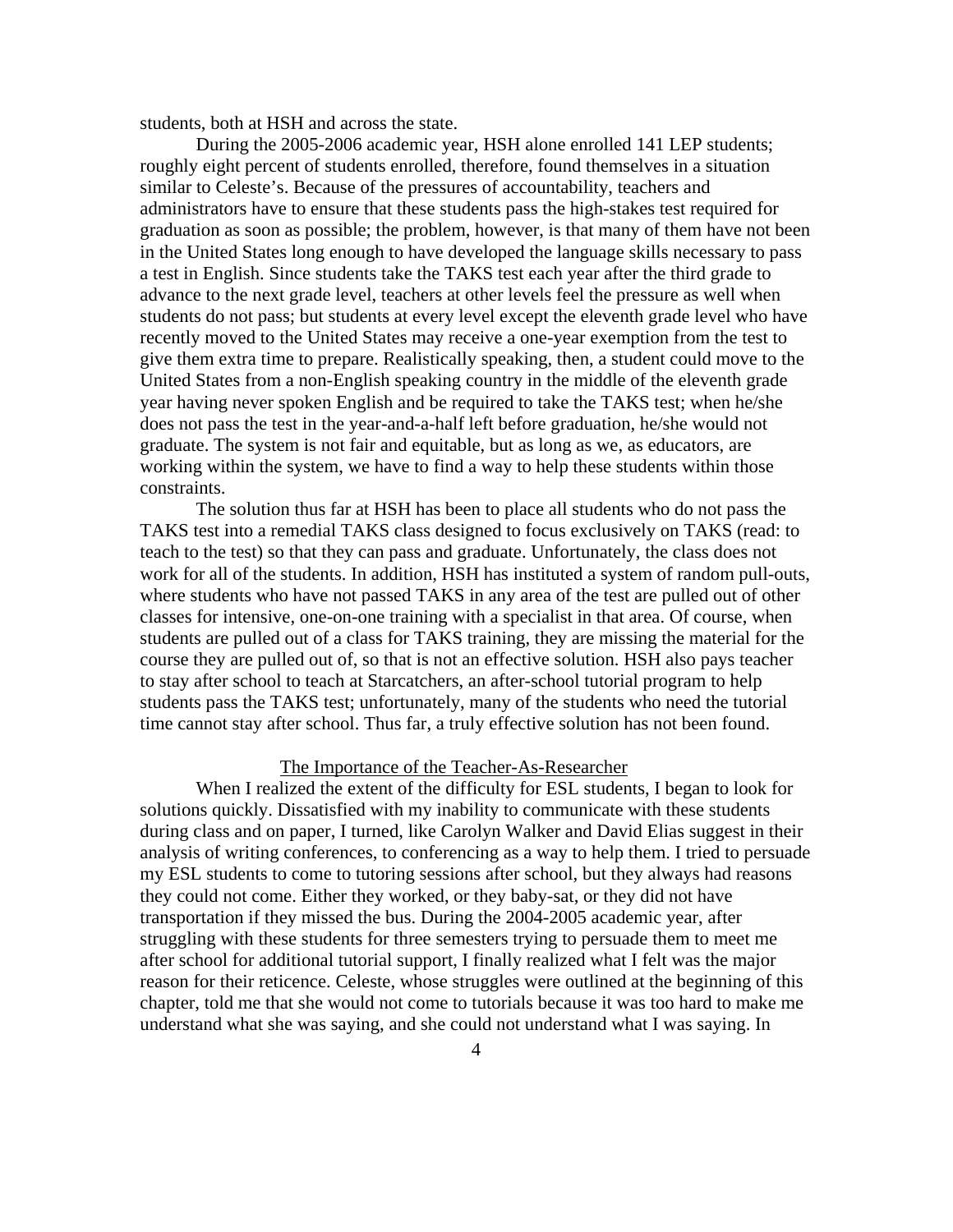short, the language barrier was frightening to her, and she did not want me, her teacher, to see her struggle, especially if that struggle was unsuccessful, to overcome that barrier. Not only, then, had the standardized test excluded her from both the dominant, Englishspeaking culture of the United States and her own culture, but also I and my class made her and others like her feel more isolated from their native language peers through our inability to break the language barrier.

As I struggled to come up with a way to help my own students in my own English III class, I began to have the ESL students collaborate with the fully native speakers to increase their fluency, and I hit upon the idea of peer tutoring. Wondering if a peer tutoring program would work to help ESL students gain proficiency in English to pass the TAKS test and graduate on time with their classmates, I began to research and draw up plans for my own tutoring program at HSH. I began to plan for a center based loosely on a typical university writing center but specific to the needs of HSH.

I found myself, therefore, in a unique position at HSH: I was a teacher, but I was also a researcher, and this dual position forced me to consider solutions to what I saw as a crisis in secondary education in Texas. As a teacher-researcher, I can bring valuable information to the study of ESL secondary education because I am a participant in that field of work and study. Some change is necessary since, according to Deborah Short in her explanation of effective sheltered instruction, the secondary ESL dilemma is growing: "The number of these language-minority students continues to grow exponentially, but their level of academic achievement lags significantly behind that of their languagemajority peers and appears to be worsening" (107). As teachers, we need to invest time researching solutions to these lags in achievement. Teachers overcome obstacles to classroom success every day, but the solutions we find to the challenges we face rarely get shared outside of our own teaching teams or, at best, our schools. I concur with Miles Myers, who claims that teacher research "is one of the most urgent needs for making schools better places for teaching and learning" (2). In their narrative account of a year of teaching that argues for the teacher-as-researcher movement, John Loghran and Jeff Northfield claim that, as teachers, we should focus on "personal practice and experience . . . [to] undertake genuine inquiry that leads to a better understanding" of the complexities involved with classroom teaching ESL students (ix). The teacher-as-researcher movement has been gaining momentum; Loghran and Northfield further explain that "educational literature has shown a move towards incorporating the teacher's voice as a way of better acknowledging the importance of teachers' own views in, and descriptions of, episodes and events" (133). Because of my position as teacher / researcher, therefore, I have a chance to examine a problem in my own school and share my results with the wider body of teachers and scholars of English and English as a Second Language.

### Predictions for This Study

Obviously, many factors affect ESL and LEP achievement. There are social factors: The children themselves are often pulled in competing directions based on their parents' and families' needs and desires and their own peer groups. While their parents generally want them to succeed, many students experience real needs and pressures to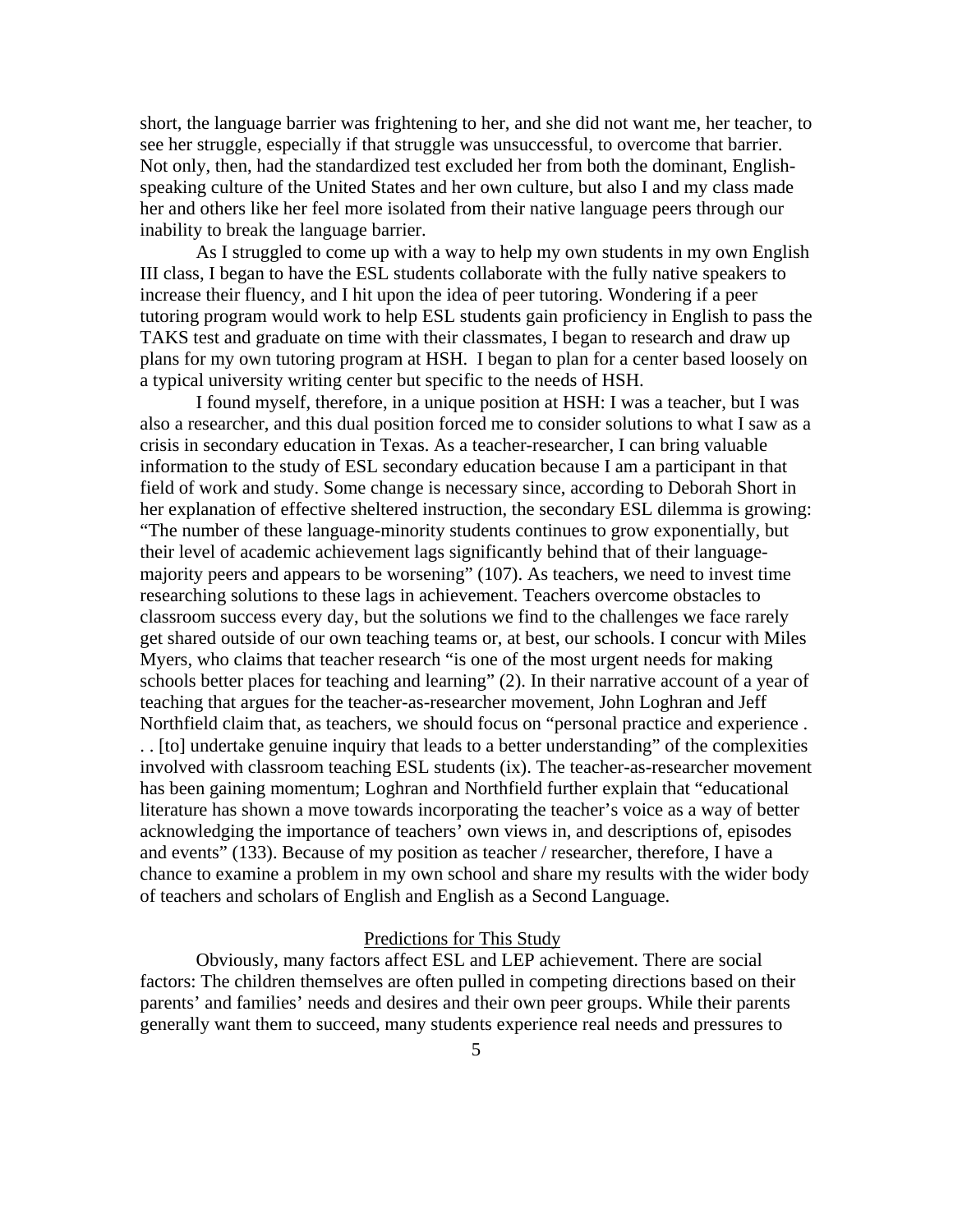begin working, and most do not have the peer or adult support necessary to negotiate the tension. There are economic factors: The communities around schools and districts receiving high ratings are rewarded as property values go up, and different district personnel are rewarded based on increasing TAKS scores. And, in Texas, there are additional factors for students, teachers, and administrators to grapple with in the face of accountability. As a result of NCLB, every student must take and pass the TAKS test required for graduation; in order for a school to receive an exemplary rating, a high percentage of LEP students need to pass TAKS. But every LEP student who passes TAKS, receives a score of advanced high on the RPTE, and receives an F on the IPT is exited out of the ESL program and into monitored status, which results in decreased school funding. In other words, schools lose status if enough students do not pass the TAKS test, but as ESL students pass and are exited out of the ESL program, schools also lose funding for that program. While some administrators receive accolades if a majority of LEP students pass TAKS, there is a conflict of interest because, if those students drop out of school before graduation, they are not counted in the number of students who fail to pass the test. In short, if they cannot pass and graduate, some would rather them drop out because then they are not counted in the test failure rate. The tension facing students, teachers, and administrators often seems insurmountable, and the main goal of public education—educating students—often gets lost as people try to protect their jobs.

 In this ethnographic study, I attempted to find a way teachers could work within the administrative constraints of their schools to help ESL students become successful. I wanted to find out if an intensive peer tutoring program in addition to or in place of "regular" ESL classroom instruction could help LEP students increase their language proficiency quickly so that they could be successful students within the educational system in Texas. Based on the framework for learning language outlined by Jim Cummins, I designed a peer tutoring program and studied ten LEP students throughout the course of one semester at HSH. In Chapter One, I further outline the immigration and accountability issues in Texas and examine the difficulties ESL students face. In Chapter Two, I discuss my proposed solution to the problem and demonstrate how I attempted to solve it. I also briefly outline the demographics of each tutor and tutee involved in the program in terms of test scores and motivation to succeed. In Chapters Three, Four, and Five, I tell the stories of three student tutees. While these stories are only the stories of three students, I believe they are representative of what generally happens to many ESL students, and they also highlight how peer tutors learn about their own languages and about working with other students. In Chapter Six, I outline the major insights I have gained as a teacher-researcher through this study, and I make recommendations for aiding secondary ESL students in the future.

 Several points are important to remember when reading. First, these students are tested regularly. They take the regular  $11<sup>th</sup>$  grade tests (the ACT, the PSAT, the SAT, and TAKS), and they also take a battery of tests yearly to assess their academic growth for accountability purposes. The stress of so much testing increases the students' frustrations at times, making them feel even more isolated from the "regular" curriculum and students. Second, the situation in the district and in the state keeps changing. Every year,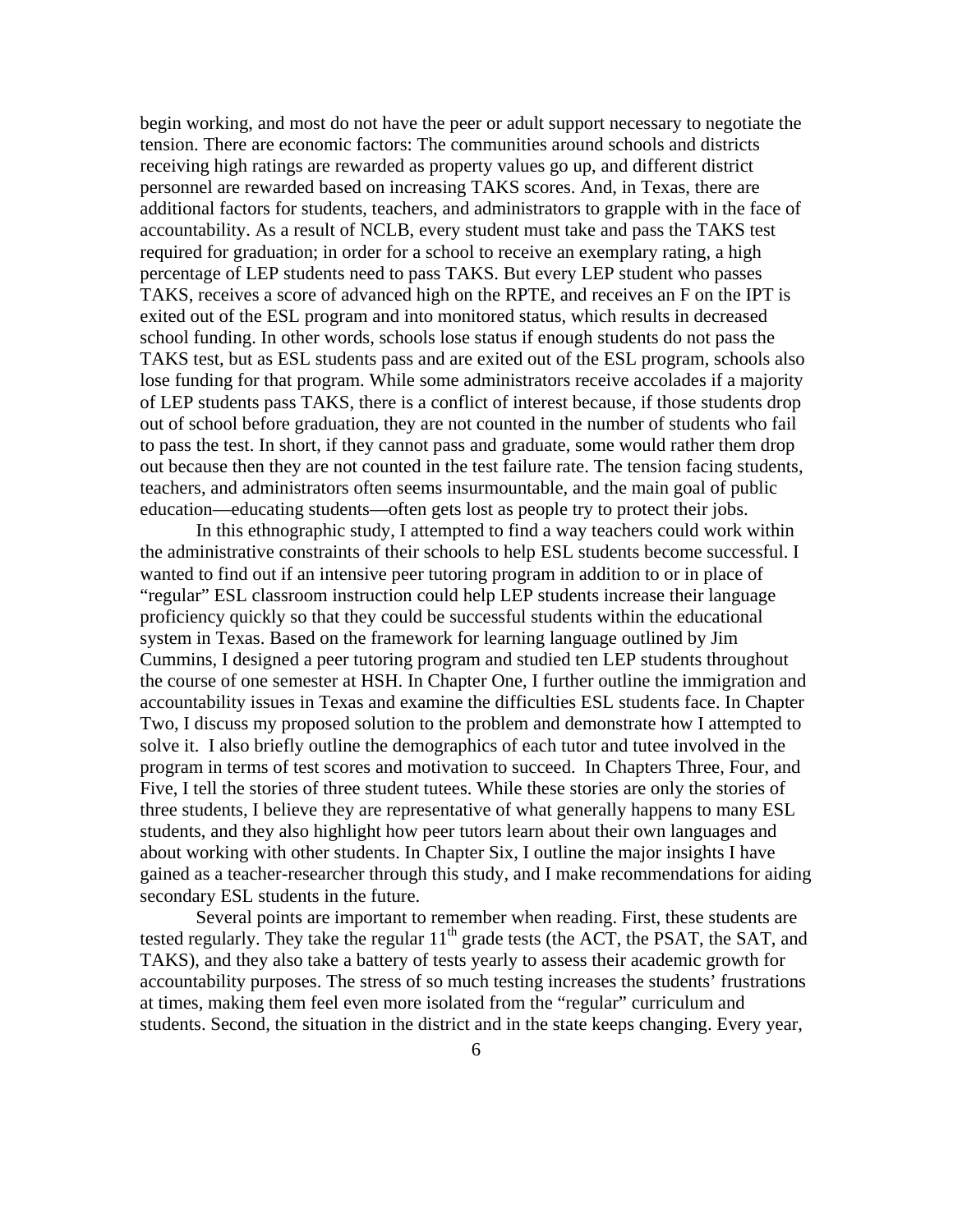a new test or a new teaching procedure is added, increasing the workload of already burdened teachers. Also, the argument over the ESL dilemma is growing; as I write, new state and federal mandates are being passed to help teachers, administrators, schools, and districts cope with the frustrations of high-stakes testing and accountability.

 Finally, when working with this group of both ESL / LEP and regular education students, I began to realize that teaching ESL / LEP students and having an honest desire to help them meant more than just teaching them. It meant listening to them, solving their problems and teaching them how to solve them in the future, and becoming an advocate for them in a system that frequently denies them access to the help they need and deserve. I watched them smile and laugh when they finally figured out a concept, but I also watched them get angry when their teachers and counselors ignored them; I watched them shut down when they were told by teachers and administrators they would never go to college; and I watched them cry as they dealt with normal teenage issues coupled with the social and familial pressures associated with moving to a new country. There is no easy solution for these students, especially with testing and accountability issues. They struggle every day, sometimes much more so than their language-majority "peers." A better system needs to be in place to help them enjoy success, both personal and academic.

## Endnotes

- <sup>1</sup>I have used pseudonyms for the students, the school, and the district to protect the students', the teachers', the counselors', and the administration's privacy.
- $2$ In order for these students to gain maximum exposure to TAKS material and help them pass as soon as possible, HSH has created TAKS remedial classes for students who fail to pass any portion of the TAKS test. For the English portion of TAKS, the remedial class actually functions as a substitute for English IV. Students gain credit for English IV when they take the remedial class, but they only do TAKS work in the class instead of English IV work.
- <sup>3</sup>These ratings are controlled by the Public Education Information Management System (PEIMS).
- <sup>4</sup>The LPAC was deemed necessary by section 39.023 (m) of the Texas Education Code, which "requires [the Texas Education Agency] TEA to develop procedures for language proficiency assessment committees (LPACs) to follow to ensure that exempted LEP students are administered the Texas Assessment of Knowledge and Skills (TAKS) at the earliest practical date." For more information on LPACs or to view the LPAC manual, see

http://www.tea.state.tx.us/student.assessment/resources/guides/lpac/index.html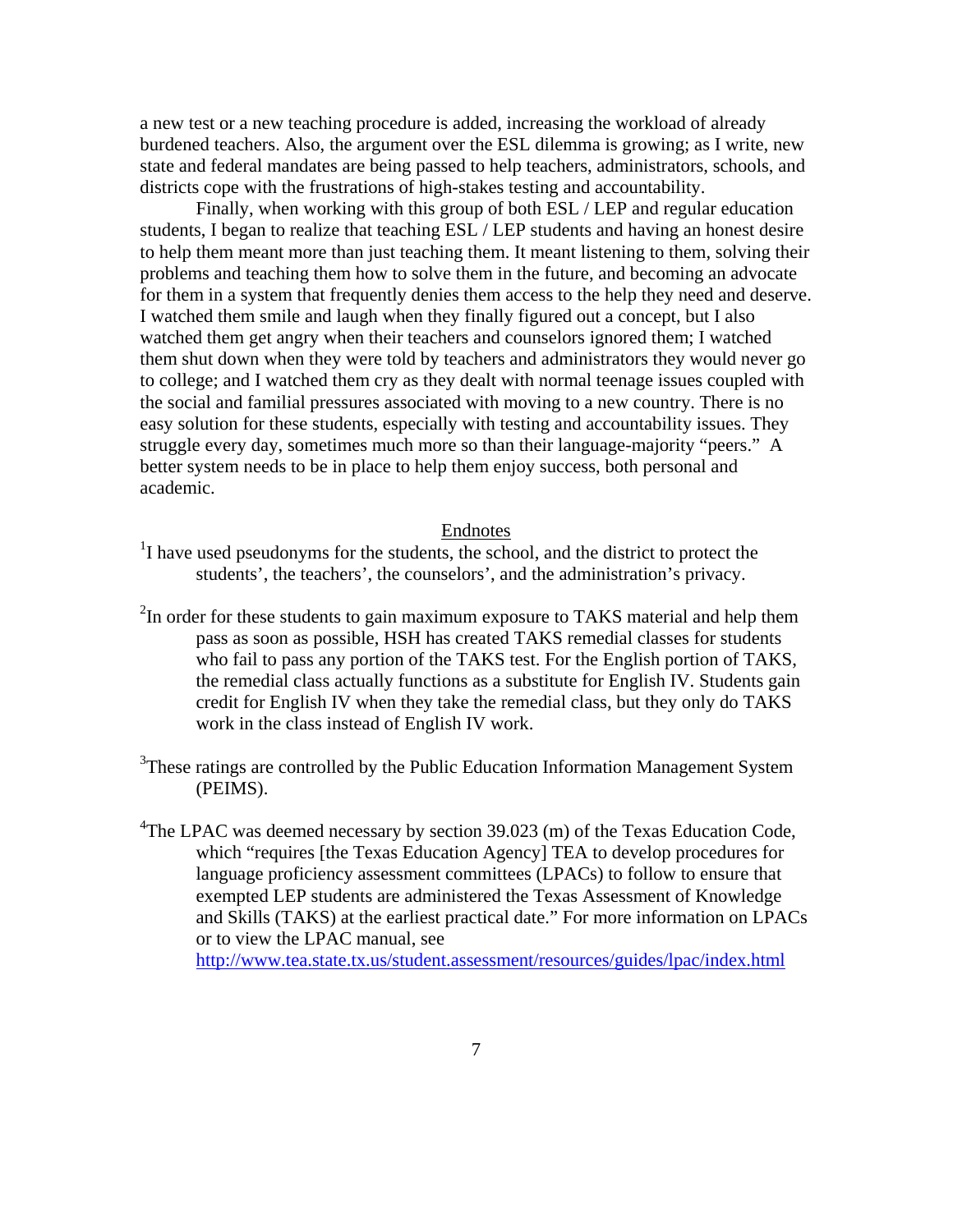# CHAPTER ONE: ESL STUDENTS IN TEXAS

# A Brief History of Texas Immigration

 Although the ESL students at Hawthorne constitute a wide range of generational immigration, roughly 83% of the LEP students during the 2005-2006 academic year were first generation immigrants. The general definition of immigrant postulated by Xue Lang Rong and Judith Preissle, scholars who have studied the challenges of educating immigrant students, is "an alien who has voluntarily moved from one society to another" (3), but many immigrants come to the United States not out of a desire to move to the U.S. but to escape political, social, and economic impoverishment. In their 1998 study of the effects of immigration, Rong and Preissle note that at the national level, "[o]ne of every two foreign-born children in the United States has been here less than 5 years, and one of three has been in this country less than 3 years" (24).

 ESL theorist Angela Valenzuela, Texas historical scholar Margarita Melville, and the Federation for American Immigration Reform (FAIR) all briefly outline the history of immigration in Houston. Houston was founded at the birth of the Republic of Texas in 1836, and Texas was annexed to the United States in 1845. When the United States won the war with Mexico in 1848, all Mexican citizens in the area acquired by the United States became American citizens. The beginning of the Civil War in Mexico and the establishment of major railroad lines in and around Houston in the early 1900s brought many more immigrants from Mexico and South Texas into Houston. As the need for lowskilled laborers on the railroads, in warehouses, and in ship channel construction grew, so did immigration from Mexico. By 1908, there were 2,000 Hispanics of Mexican descent living in Houston, and they began forming their own communities in downtown Houston. People living in the all-white communities in downtown Houston began moving away from downtown, and in the first decade of the 1900s, the first all-Mexican neighborhood—called a barrio—was established in downtown Houston, creating a distinctly working-class district known today as the Second Ward. The number of Hispanic workers in inner-city Houston rapidly grew; the 1930 census shows 14,500 Hispanics of Mexican descent living in Houston, and by 1940, over 20,000 immigrants from Mexico had moved into downtown Houston (Valenzuela 35; Melville; *FAIR*).

 As Houston grew, so did the number of Mexican-Americans living there. According to Valenzuela, "The population [of Mexicans] had doubled by 1950 and increased to 75,000 in 1960. By 1970, the population had doubled again, nearing the 150,000 mark. Dramatic increases were also evident through the 1980s and into the 1990s, when the population grew from 280,691 to 442,943" (35). In addition, the population of Hispanics in Houston had grown from "less than 1 million at the turn of the century to 22 million in 1990. . . . a growth rate of 48% per decade, or 4% per year for 90 years" (Rong and Priessle 2). But respect for these people did not grow as rapidly as the population. Hispanics, specifically Latinos/as, have always populated the inner-city, with the largest numbers residing in the urban, economically disadvantaged sections of Houston. During the Great Depression, jobs for unskilled laborers went to white people,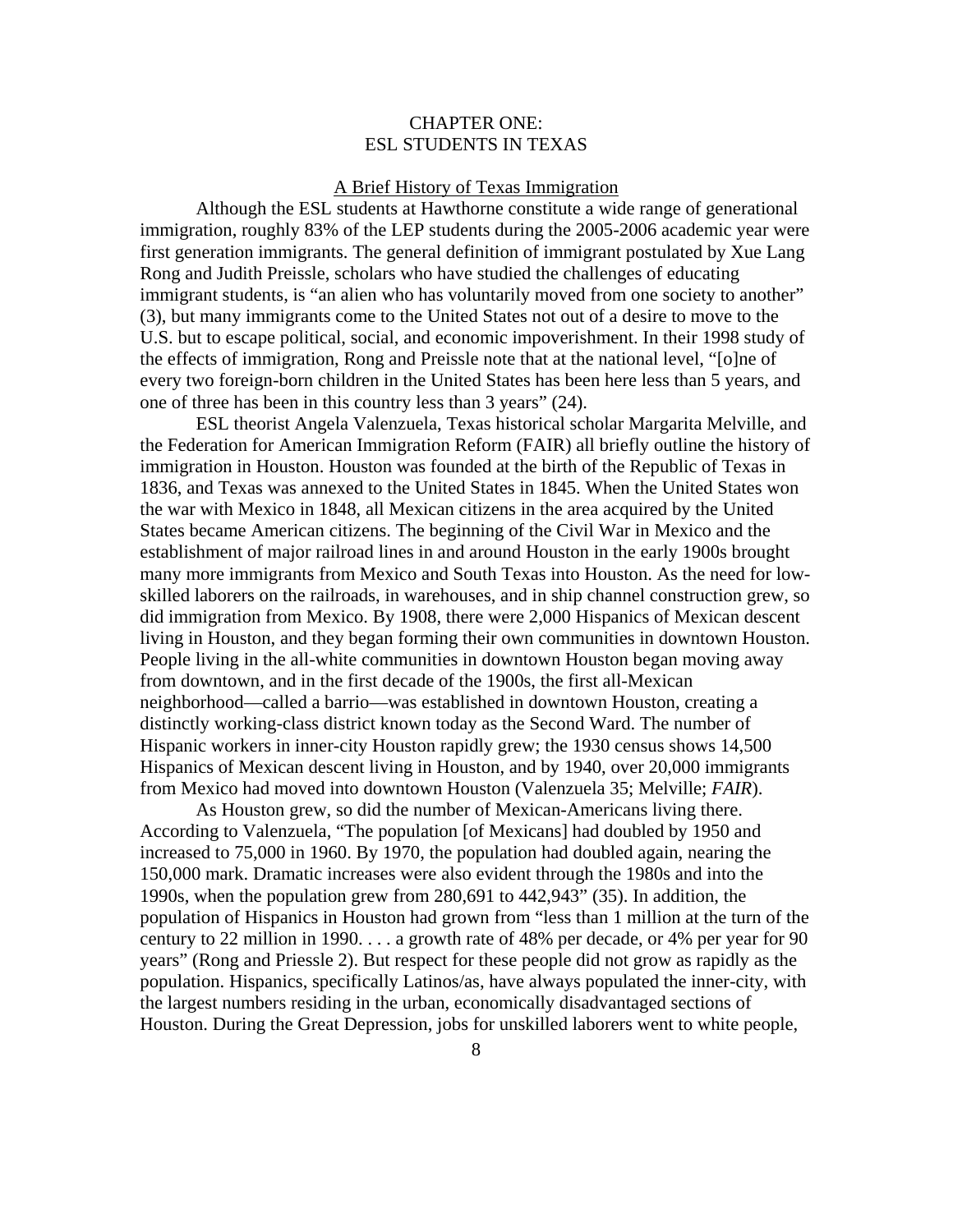many of whom blamed the lack of resources, money, and jobs on the influx of Mexicans before the open border policies of the 1920s were stopped. Competition for jobs resulted in an elitist attitude held by Houston's white population toward Hispanics of Mexican descent (Melville).

 In response to the increases in immigration, the United States began passing laws to stabilize the numbers. The Federation for American Immigrant Reform (FAIR), a nonprofit organization dedicated to immigrant reform that serves the interest of the general American public, briefly outlines the history of immigration reform in the U.S. In 1952, the United States Congress passed the Immigration and Nationality Act, which granted residency based on national origin. But this act was seen as discriminatory because it allowed countries to admit enough immigrants to match the original ethnic mix in the U.S., and it only allowed members of an accepted immigrant's nuclear family to immigrate. Some countries, specifically Asian countries, could not admit as many people as others as a result. In 1965, Congress passed amendments to the 1952 legislation. The amendments reflected the attitudes and issues of the growing civil rights movement. Now, immigrants' entire extended families were eligible for immigration. Any person related to the immigrant, however distantly, was eligible to come to the U.S. In 1990, other amendments were passed; this time, Congress increased the limit on the number of immigrants coming to the U.S. by almost 40% (*FAIR*).

 As a result of immigration reforms, the U.S. is in the midst of what FAIR calls "mass immigration." Over one million immigrants, both legal and illegal, enter the U.S. each year, and school enrollment has increased by well over ten percent because of immigration according to the U.S. Census Bureau (*FAIR*). In 2000, for example, over 28,100,000 people reported speaking Spanish at home to the Census Bureau. Immigrants from Mexico counted for more than ¼ of the foreign-born immigrant total in 2000 (*FAIR*). Such mass immigration has a large impact on the economy, housing, natural resources, the environment, health care, and retirement, but especially on U.S. schools as many students immigrate from foreign-speaking countries without the compulsory attendance laws we have in the United States.

 The influx of Hispanic people into the United States continues to grow today, and current immigration legislation does not present any relief for U.S. schools. According to Rong and Priessle, "The United States is in the midst of a wave of immigration with no sign that it will slow down. Immigration is and will be one of the most critical demographic factors in this country for the next 50 years" (4). Of course, this poses a unique problem for U.S. schools, as they struggle to keep up with the challenges and changes immigration brings. In Texas and California especially, the number of English Language Learners continues to grow exponentially: According to the Census Bureau, "In 2000, the percentage of the school-age population speaking a different home language than English in California was 42.6%, and in Texas it was 32.4%" (Klinger and Vaughn 183); in Houston, that number is 41.3% (*FAIR*). In Texas, the total enrollment of students K-12 in 2002, according to the U.S. Census Bureau, was 4,128,429, an 11.1% increase in the last decade; LEP students, with a population of 601,791, report a 74.5% increase in that same time span. By 2007, the U.S. Census Bureau expects an immigrant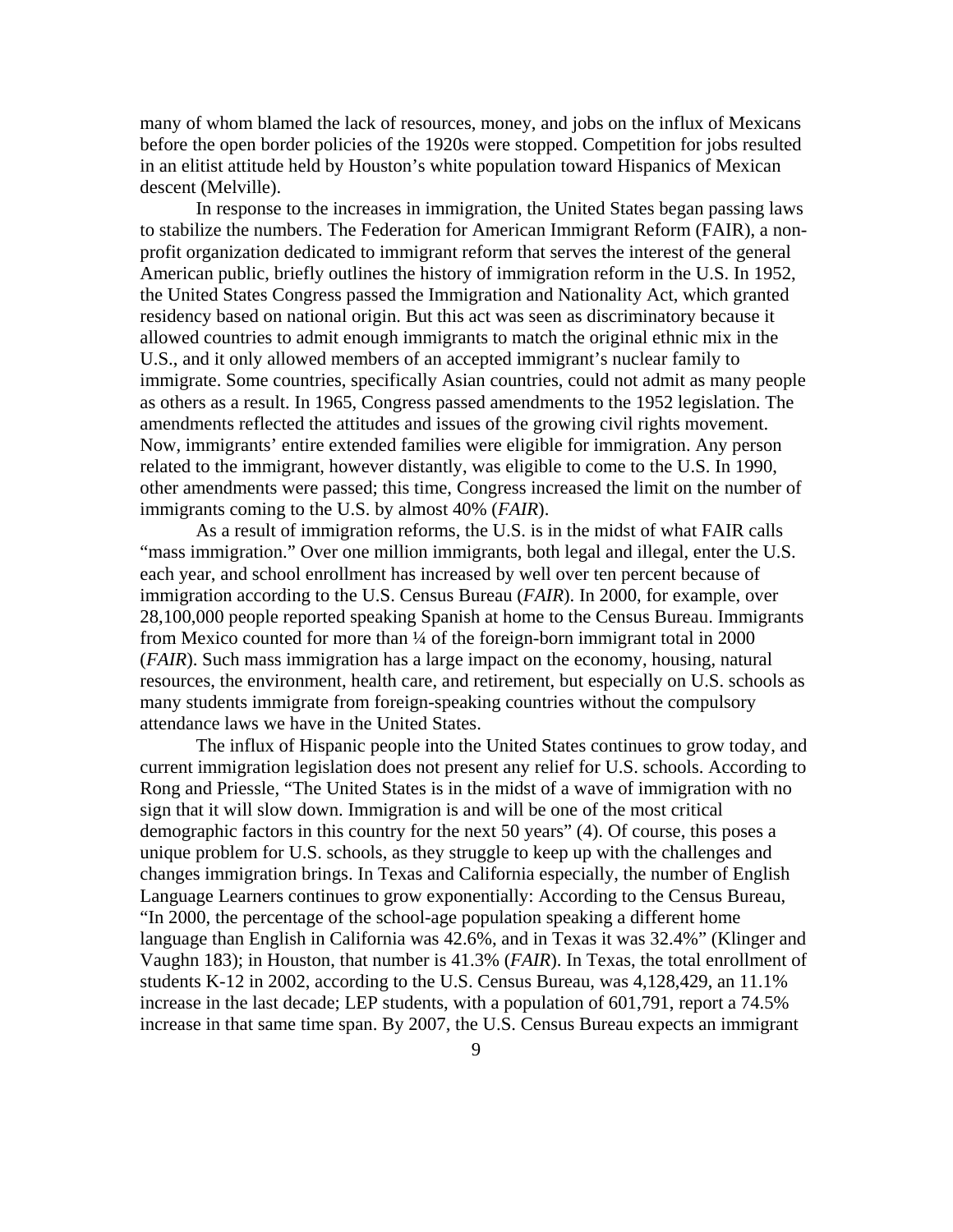enrollment increase in Texas public schools of 414,000 students. The result of the influx of students is a teacher shortage; one in four teachers in Texas is not qualified to teach the subject he/she is assigned to teach (*FAIR*). The implications, as Janette Klinger and Sharon Vaughn note in their study of teaching students with literacy difficulties, are that "[e]very teacher must be prepared to teach students who are English-language learners" (183), a new challenge for many educators who have not been trained to teach this special population of students.

#### Testing and Accountability in Texas

The accountability debate has continued to dominate discussions of Texas education. While I will not argue the issue of accountability, I will discuss some of the issues surrounding *Texas*-style accountability. In Texas, the gatekeeper for graduation is the Texas Assessment of Knowledge and Skills (TAKS) test. Regardless of a student's academic performance, if he/she does not pass the TAKS test before graduation, he/she will not graduate.

While enormous pressure is placed on teachers to follow the state-mandated curriculum and thereby, in theory, to ensure that all of their students pass the TAKS test and that their ESL students make progress in English every year, school administrators also face accountability pressure. Since 1993, Texas schools have been ranked by the Texas Accountability System. Schools and districts are rated as exemplary, recognized, acceptable, or unacceptable. Campuses and districts are evaluated based on TAKS scores (schools receive exemplary ratings when at least 90% of students pass in all four subjects; recommended when at least 70% pass all four areas; and acceptable when at least 50% pass reading, ELA, writing, and social studies, at least 35% pass math, and at least 25% pass science), the State Developed Alternative Assessment II, given to special education students in grades 3-10 who are exempt from TAKS (the acceptable scores vary by student), graduate completion rate (schools receive exemplary ratings when at least 95% of students graduate, recognized when at least 85% graduate, and acceptable when at least 75% graduate), and dropout rate (schools receive exemplary ratings when less than 0.2% drop out, recognized when less than 0.7% drop out, and acceptable when less than 1% dropout) (*Texas Education Agency*). In addition, schools are ranked and rewarded based on the number of students from special sub-populations who pass the TAKS test; in her study of how high-stakes testing is much less equitable than it seems, especially for Latino youth, Linda McNeil explains that "[f]or a school to receive an 'exemplary' or 'recognized' rating, rather than a mere 'acceptable' or worse, the accountability system requires that a certain percentage of children in all three ethnic categories [Hispanic, African American, and White/Other] attain a certain level of score" (62). She goes on to outline the social and economic factors, for the schools, districts, and campus administrators affected by accountability:

> Improved school ratings based on student scores can earn principals up to a \$10,000 annual bonus. Superintendents receive bonuses upward of \$25,000 for having their school district's overall passing rate go up, or an increase in the number of schools listed as exemplary or recognized. Huge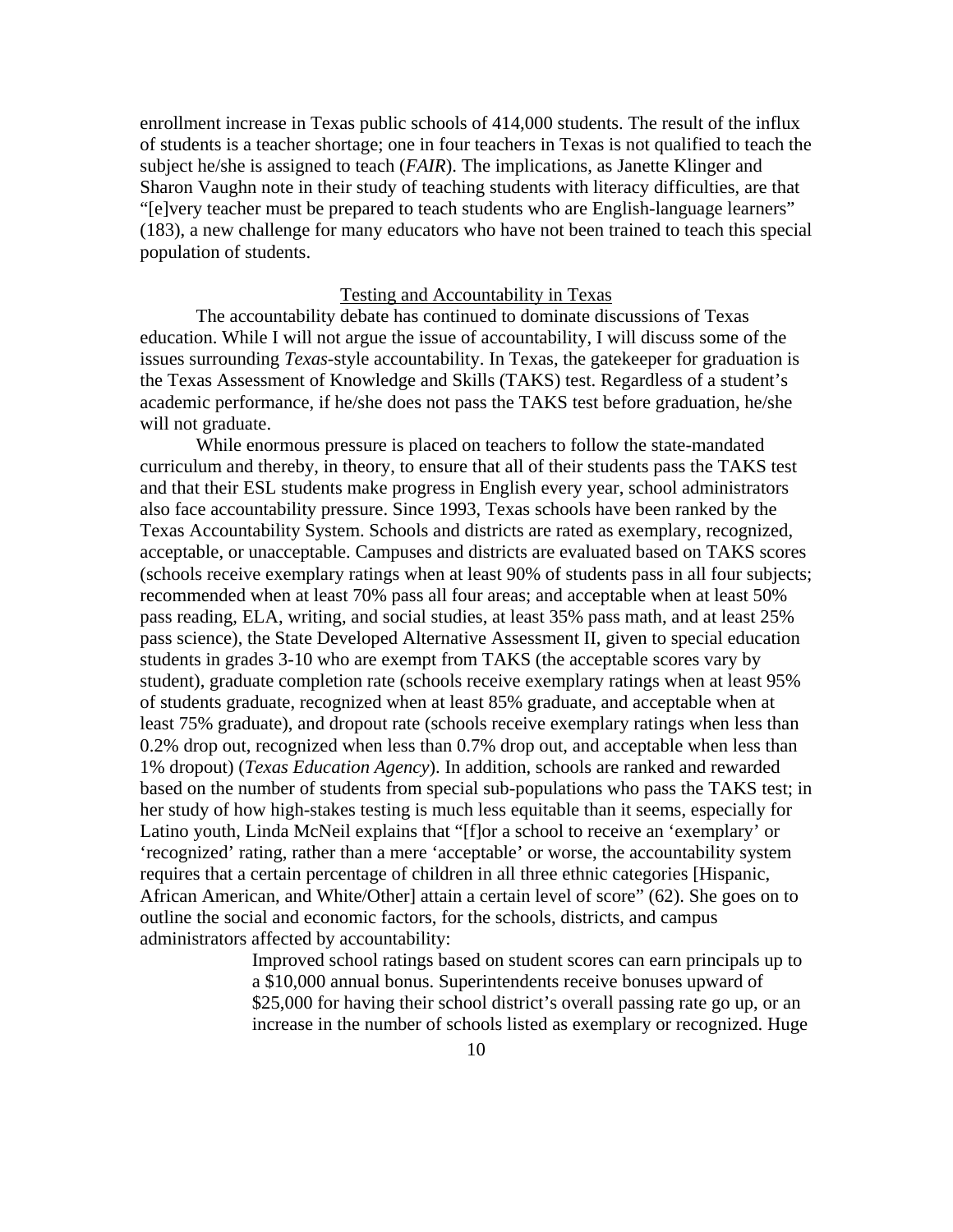signs are posted outside exemplary and recognized schools so that all going by can see their school rating. These ratings are used by realtors to sell parents on the property values in neighborhoods where the local school is ranked exemplary or recognized. (64)

Ironically, one might suspect that the test and how many students pass have become more important for political, social, and economic reasons, to district administrators, campus administrators, and teachers, than the actual students taking the test.

# The TAKS Test

The TAKS test was designed to test the Texas Essential Knowledge and Skills (TEKS) established in Texas in 1998, when the TEKS curriculum was launched in Texas. According to the manual of the Language Proficiency Assessment Committee (LPAC), the committee formed to assess LEP students' performance and ensure they take TAKS as early as possible, the TEKS were created to improve the level of learning in Texas (*LPAC*). The TAKS test replaced the Texas Assessment of Academic Skills (TAAS) test in 2003 to test the TEKS curriculum more thoroughly. Every grade level of every course taught in Texas, both core subjects and electives, has a list of TEKS to follow; in English, as in the other core subject areas, the TAKS test assesses the student's academic abilities within the discipline as applicable to the TEKS, so the exit-level TAKS assesses the students' knowledge of the TEKS from all prior grade levels (see Appendix A for a list of all  $11<sup>th</sup>$  grade English TEKS). TAKS tests are administered yearly to most students after third grade.

It is important to note that there are many more TEKS than there are objectives tested on the TAKS test, and every year the TEKS chosen to be tested on the TAKS test change. The figure on page 12 makes the relationship clearer. The larger box represents all of the TEKS for any given subject area or grade level; the smaller boxes represent the TEKS tested in any given year. Sometimes the TEKS tested in given years may overlap, as seen in the years 2005 and 2007, and sometimes they may not.

The ELA portion of TAKS is composed of a reading section and a writing section.<sup>1</sup> At its most basic level, the reading section is designed to test a student's reading comprehension. The reading section is divided into three parts: a fiction selection, a nonfiction selection, and a visual representation (a cartoon, an advertisement, etc). The students must answer twenty-five multiple choice questions about the reading selections (consisting of several questions about each selection in particular and several crossover questions that look for similarities between the selections) and three multiple choice questions about the visual; students must also answer three open-ended responses, which require them to write a short paragraph in response to questions about the two passages. Open-ended questions are designed to test a student's reading comprehension, not writing ability. The open-ended responses are scored holistically on a scale of 0 to 3. A zero response is ineffective because it offers an incorrect answer, an answer that is so vague that its correctness cannot be assessed, or plot summary; these answers are characterized as "lacking clarity." A one response is only partially sufficient because it offers an answer to the question but fails to support that answer with relevant evidence from the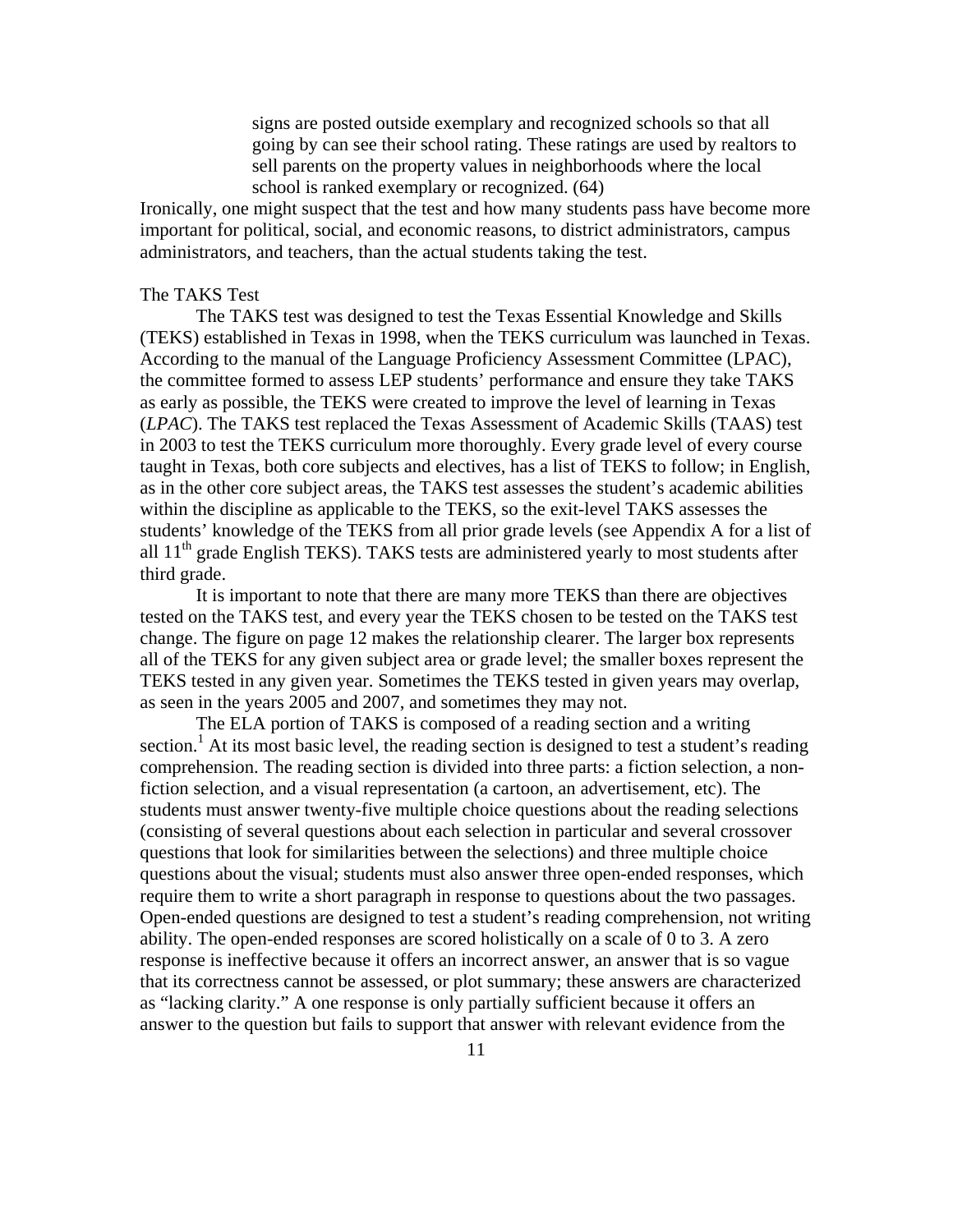selection; these answers are characterized as "unclear or vague." Score point two responses are sufficient and offer an answer to the question with *relevant* textual evidence; these answers are characterized as "clear and specific." Score point three responses are exemplary in that they offer a "particularly thoughtful or insightful" answer to the question and support it with accurate, relevant textual evidence (*Texas Education Agency*).



Figure 1: Total TEKS versus TEKS Tested

 The writing section of TAKS consists of an essay in response to a prompt that is thematically linked to the two reading selections and a revising and editing section consisting of two passages and twenty multiple choice questions that test students' editing skills. The essay responses are scored holistically on a scale of 1 to 4 based on five objectives: focus and coherence, organization, idea development, voice, and conventions. Students' raw scores on the multiple choice, the open-ended responses, and the essay are converted to a scaled score to determine whether or not they pass, but there is one stipulation: Regardless of their scores on the rest of the test, students must score a two on the essay to pass TAKS.

 For writing, there are five objectives related to the TEKS that guide classroom instruction:<sup>2</sup>

- writing for a variety of purposes,
- using a recursive writing process,
- using conventions of English grammar to write clearly,
- using writing as a tool for learning, and
- evaluating writing.

For reading, there are eight objectives related to the TEKS: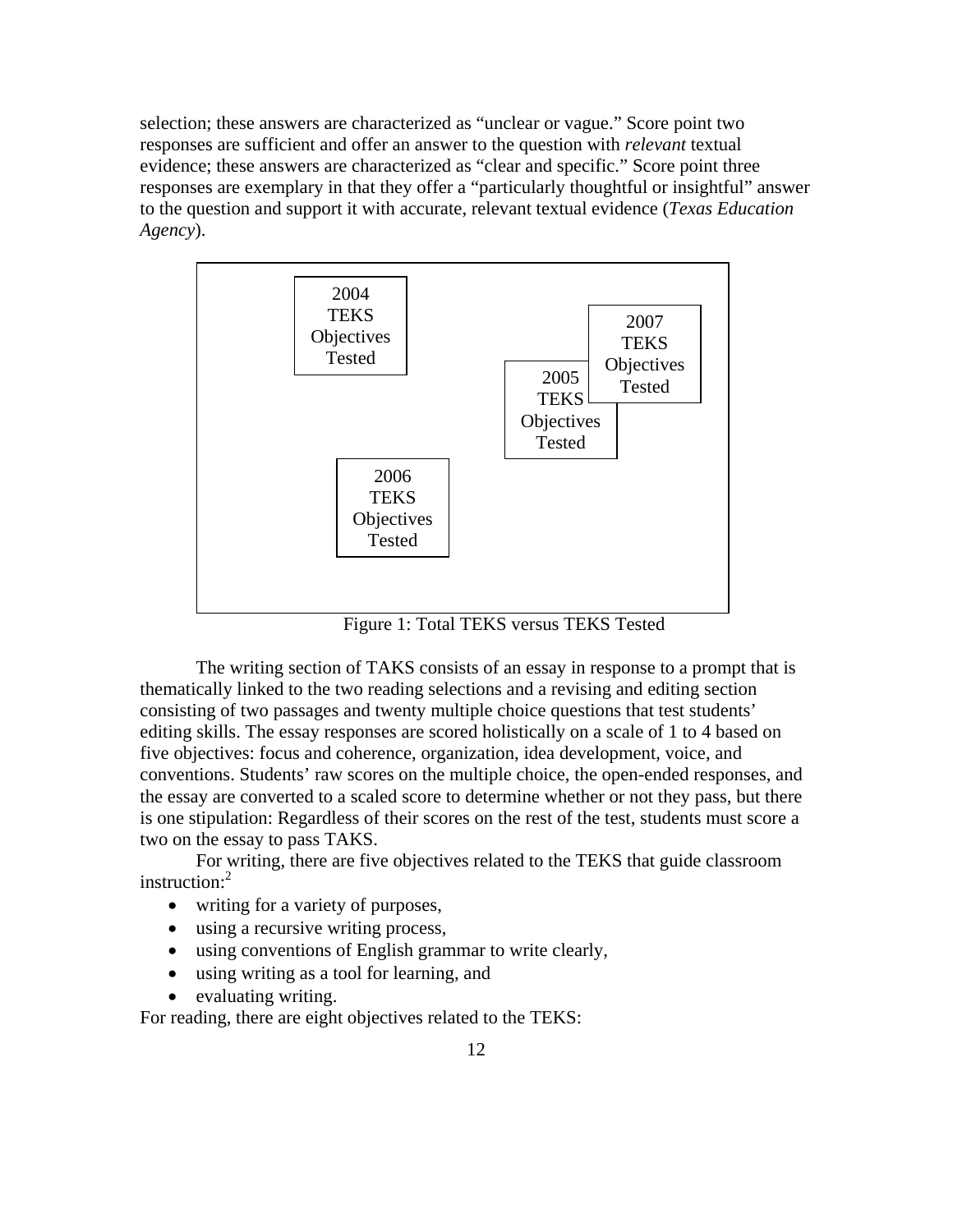- acquiring an extensive vocabulary through reading,
- developing methods to enhance reading comprehension,
- reading for different purposes from varied resources,
- reading to increase cultural awareness,
- expressing and supporting responses to various texts,
- analyzing literary elements,
- critically evaluating text and source authority, and
- reading as a means to researching topics.

For viewing, there are three objectives related to the TEKS:

- understanding and interpreting visual messages,
- analyzing and critiquing the effectiveness of visual messages, and
- preparing visual representations as a way to communicate with others. For testing purposes, these objectives are grouped into six major TAKS

objectives. While each TAKS objective is tested every year, all of the TEKS objectives and sub-objectives may not be tested every year. For example, the first three reading objectives listed above are grouped under the larger objective of "demonstrating a basic understanding of culturally diverse texts." While that larger objective will be tested every year, not all of the three objectives that comprise it will.<sup>3</sup> In addition, the open-ended items test the student's ability to demonstrate an understanding of literary techniques and the ability to critically evaluate culturally diverse texts. The writing portion of the test examines a student's ability to write for a specific purpose, following correct conventions of written English (*Texas Education Agency*).

#### ESL Testing

ESL students are required to take a battery of tests every year to gauge their progress in English. Two of those tests, the RPTE and the IPT, are very important to assess student progress and affect teacher, school, and district accountability. Since accountability continues to be an issue in Texas, and since the Texas model of accountability has been used as a model for other states, it is important to understand all facets of the test, including its history. As Jorge Ruiz de Velasco notes in his explanation of the genesis of federal reforms such as NCLB and his argument for national reforms to assist ESL students in the face of accountability, massive education reforms began in the mid-1980s, when

> [f]ollowing the 1983 release of *A Nation at Risk* by the National Commission on Excellence in Education, school reform advocates in many states began calling for higher curriculum standards, more ambitious instructional frameworks, and new student assessments tied to the new, more rigorous standards. Moreover, most reformers thought that schools should be held accountable for student results on the new assessments. (34)

He goes on to explain that, under the Clinton administration, Congress noted that "schools serving large numbers of poor, minority, and limited-English-proficient students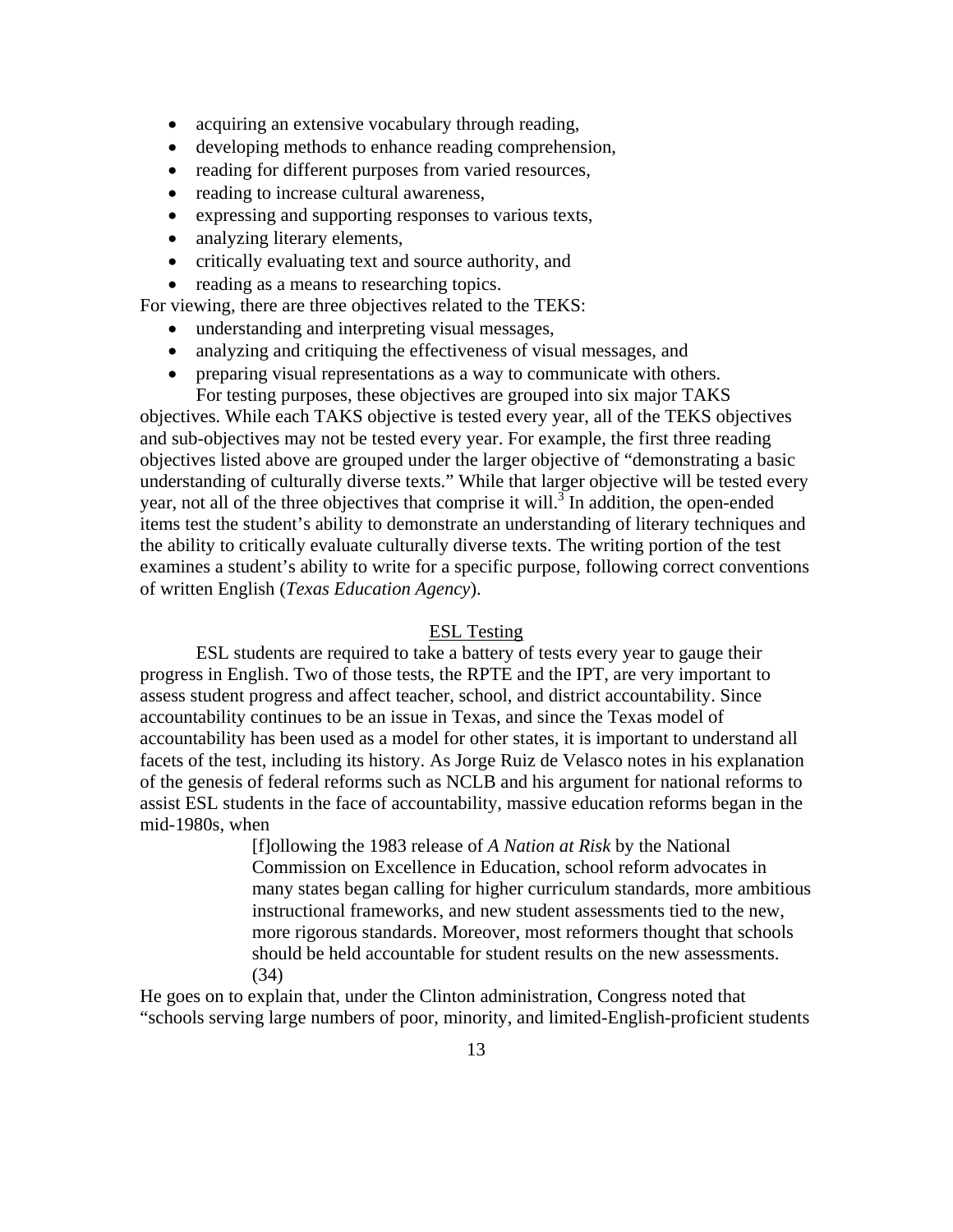set lower standards for their education and thus ratified lower expectations for their performance" (35), so it passed laws that "require[ed] all states to implement comprehensive accountability systems for schools receiving federal funds under Title 1 of the Elementary and Secondary Education Act" (35). Since "[t]he new law required states to hold all students to the same performance standards and to hold schools and districts accountable for student performance[, m]ost states subsequently developed performance-based accountability systems for a wider number of core subjects and for all public schools. Some states went a step further and attached high stakes to performancebased assessments" (35). In 2001, Congress acted again, this time passing the No Child Left Behind Act (NCLB), which "mandates annual testing of every child in grades three to eight and strengthens requirements that states hold schools and districts accountable for student performance, including, specifically, minority and economically disadvantaged students, as well as those with limited proficiency in English" (35).

In order to counteract the dilemma facing students, teachers, and administrators, federal and Texas laws have been enacted to monitor ESL students through a series of checkpoints designed to assess their progress. Following is a discussion of several of these major assessments.

#### The TELPAS Score

 Each year, under Title III of NCLB, ESL students must be monitored and their progress reported to ensure they are meeting the requirements for NCLB. ESL students in Texas are monitored under the Texas English Language Proficiency Assessment System, or TELPAS. The students' TELPAS scores are a combination of scores from two other assessments: The score they receive on the Reading Proficiency Test in English (RPTE) and the score on the Texas Observation Protocol (TOP).

 The RPTE test is designed specifically for LEP students to test their reading ability in English while taking into account second language learning. The test consists of reading selections with questions that test four levels of reading ability. Students who take the RPTE are classified as Beginning, Intermediate, Advanced, or Advanced High proficiency. Every ESL student takes the RPTE test every year until he/she receives an Advanced High rating. The other half of TELPAS, the TOP, is a new rating system that came fully into effect during the 2004-2005 school year; the TOP is a holistic assessment of a student's English language proficiency level, and it is based on a teacher's direct classroom observation of the student (*Texas Education Agency*). The TOP score is a rating of the student's ability to listen, speak, and write within the context of the classroom.

During the 2003-2004 and 2004-2005 academic years, teachers at HSH were trained for one hour on TOP procedures; the state of Texas, however, determined after auditing the scores and the students that the ratings were not consistent, and they redesigned the training system for the next year. During the 2005-2006 academic year, English teachers were required to attend a one-day workshop to learn how to rate a student's writing ability based on the TOP measurement, and all rating teachers were required to pass a test to become a certified TOP rater; any trained teacher who could not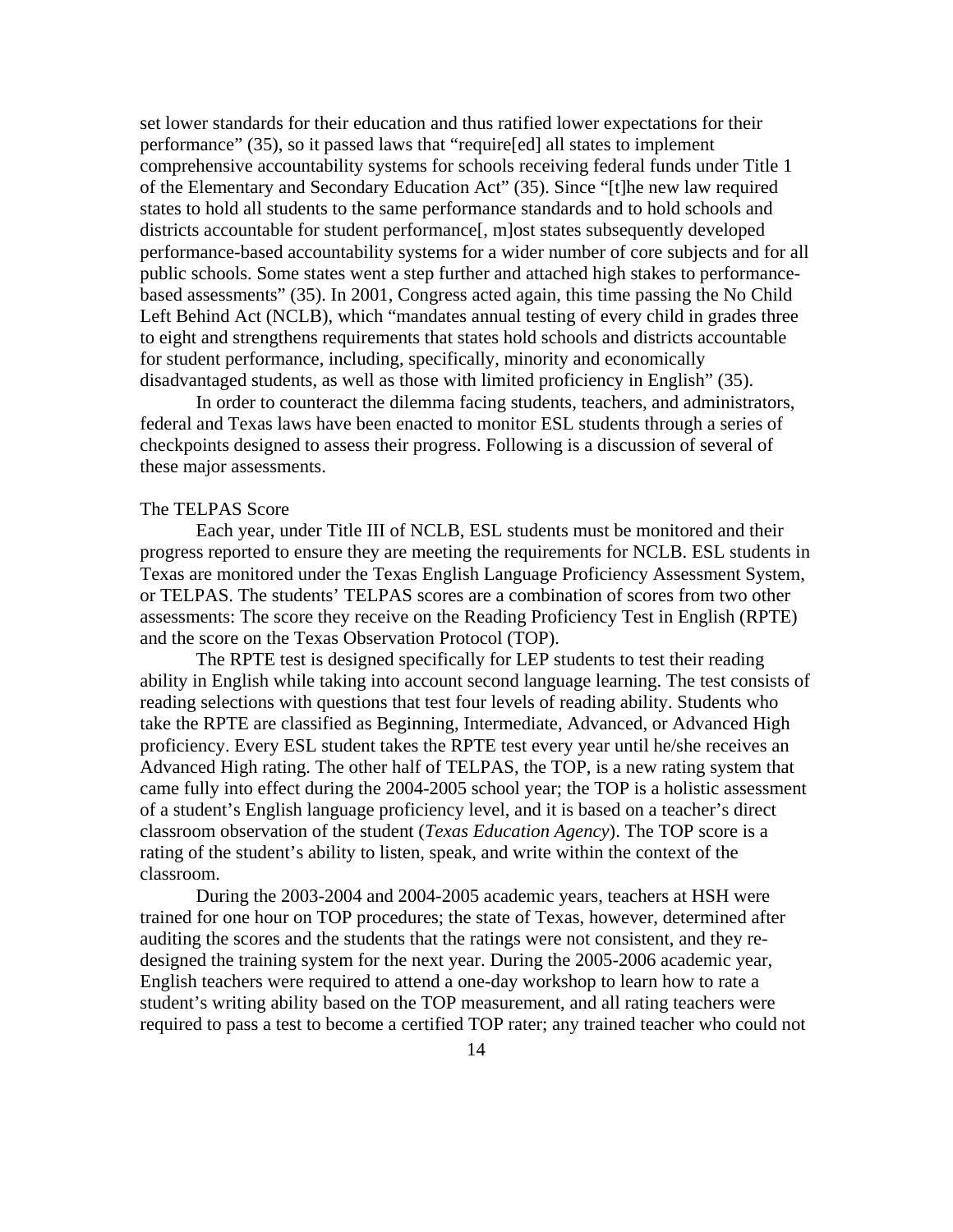pass the test faced possible disciplinary action from his/her school. Students were rated on the same four levels used in the RPTE test, with the following descriptions: Beginning students have little to no ability in English; Intermediate students have ability with simple language structures and routine contexts; Advanced students have grade appropriate ability with support; and Advanced High students have grade appropriate ability with minimal support (*Texas Education Agency*). English teachers were required to gather five writing samples from teachers across the curriculum to use as part of the rating in the TOP. Both of these scores—the RPTE and the TOP—are combined to determine a student's overall TELPAS score.

 For the school to meet the requirements for NCLB and accountability, each ESL student must show increasing achievement each year. To measure student success, the state has adopted Annual Measureable Achievement Objectives (AMAOs), outlining the range of necessary achievement for ESL students. There are three AMAOs. The first measures a student's progress in learning English; the second measures how well the student is attaining English proficiency; and the third measures whether the student has met Adequate Yearly Progress in reading and math. ESL students must meet certain targets in all three areas yearly for the school to meet its Adequate Yearly Progress goals.

 In 2004, the TELPAS scores were recorded and reported by the Texas Education Association for 304,304 Texas LEP students from third through twelfth grade (scores for kindergarten through second grade were not reported in 2004). In 2005, the TELPAS scores were recorded for 607,853 students in grades kindergarten through twelfth grade. In 2006, TELPAS scores were recorded for 634,840 LEP students in grades kindergarten through twelfth grade. The following chart shows the scoring trends for students statewide for each testing year. As the table shows, the number of beginning students has increased while the number of advanced students has dropped. According to the information teachers were given at TOP training in 2005, the changes in scores were a result of inadequate teacher training; in other words, teachers had not been trained well enough during the first year of the TOP and had graded the ESL students too easily, resulting in scores on the TELPAS that were too high and did not adequately reflect the students' abilities.

|      | Beginning | Intermediate | Advanced | Advanced High |
|------|-----------|--------------|----------|---------------|
| 2004 | $12\%$    | $5\%$        | 38%      | 34%           |
| 2005 | 30%       | 22%          | 28%      | 20%           |
| 2006 | 29%       | 21%          | 29%      | 21%           |

Table 1: 2004, 2005, and 2006 TELPAS Scores

The Idea Proficiency Test (IPT) Test

 The Idea Proficiency Test (IPT II) measures an ESL student's aptitude in all four domains of language: listening, speaking, reading, and writing. Students are required to take the test when they enroll in school in the United States, at the end of their first year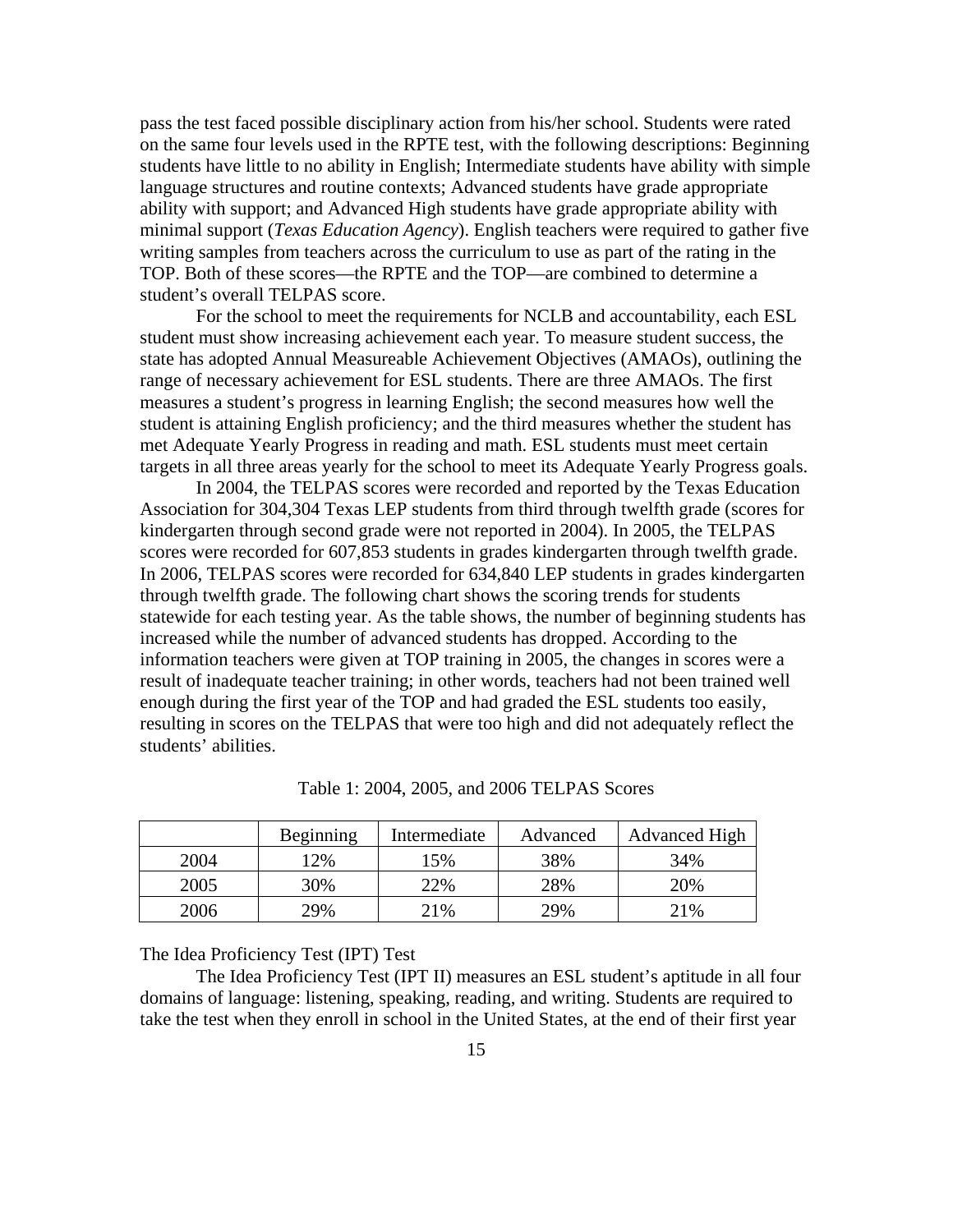of school in the United States, and once a year every year thereafter. The IPT test does not have any bearing on the TELPAS score; it is a separate test intended solely for school use. Many oral tests are available, and districts have the ability to adopt the test of their choice.

## TAKS and Accountability for ESL Students

Accountability in Texas came to its present form when George W. Bush was governor, at the turn of the  $21<sup>st</sup>$  century. According to the public education information management system (PEIMS), at least 660,000 LEP students attended school in Texas in public schools during the 2004-2005 academic year (*LPAC*). At HSH alone, 141 LEP students were enrolled in  $11<sup>th</sup>$  and  $12<sup>th</sup>$  grades for the 2004-2005 school year; in the 2005-2006 academic year, 136 were enrolled. Since school districts must also follow the guidelines of the federal No Child Left Behind (NCLB) Act of 2001, we must work to ensure that most of HSH's students pass TAKS in a timely manner, and the LPAC works to enforce NCLB. As of the spring 2004 test administration, 28% of HSH's senior LEP students had passed all parts of the TAKS test, but only 44% had passed ELA, leaving 56% of LEP seniors to take the ELA test again, some for the fourth time. The numbers for juniors and seniors together were more startling: Only 19% of LEP juniors and seniors met the minimum requirements for TAKS in 2005, and only 24% passed in 2006.

Originally, the TAKS test was not meant to be the determiner for high school graduation. In a one-year case study of Seguin High School in Houston, Angela Valenzuela investigated factors affecting a student's graduation. She explains, "HB 2008 and HB 2570 explicitly addressed the need for *multiple alternative* assessment tools by proposing provisions to allow teacher recommendation, average grades in core subjects, and other test score information to compensate for poor performance on the Texas Assessment of Knowledge and Skills (TAKS) test" (6). In order for students to graduate, they have to "pass the TAAS/TAKS; they must maintain a 70 grade-point average; they must accumulate a specific number of credits for graduation; and they must attend school a certain number of days annually" (6).

From my experience, however, the TAKS test is still the primary gatekeeper for graduation. Teachers face incredible pressure to pass students, especially seniors, as long as the student has put in minimal effort. For example, teachers cannot give lower than a 50% for any given grading period (according to unwritten policies), even if the student has not done one assignment for the entire grading period. The reason? Administrators do not want teachers to jeopardize a student's chance to pass for the semester based on one bad six weeks. Technically, the student can do nothing for an entire grading period and still pass for the semester. It is that same brand of thinking that ensures most students pass their senior year. Of course, none of this is written down, and there are some students who do fail for the semester because they do absolutely nothing, but senior teachers are expected to "bump seniors up" if they are close to passing. In addition, teachers at HSH were told repeatedly that an acceptable pass rate is 5% - 10% according to the policies outlined in the handbook, and we were not to go over that. If we did, we could face possible disciplinary action. So, at the end of any grading period, if a teacher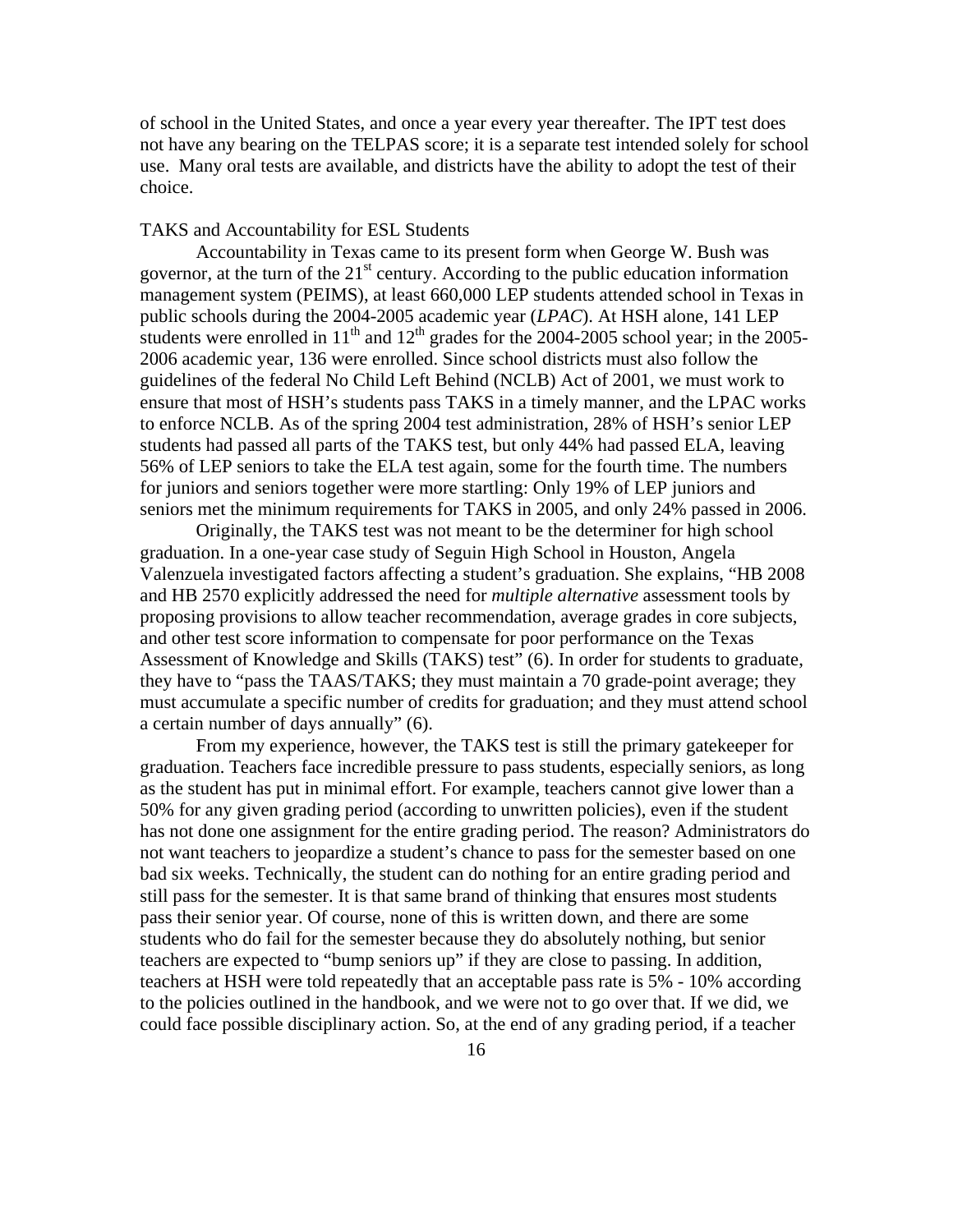found her/himself above the appropriate 10% failure rate, it was possible that he/she would go in and change some grades, especially borderline grades, to avoid being disciplined by the administration.

As for the requirement that students must attend a certain number of days annually, schools must also give students the opportunity to make up any days over the limit of days they can miss, which is ten. So, for example, student A misses eleven days of school. At HSH, if the student did not have extenuating circumstances, the system they had in place to allow students to make days up was called credit recovery, and it took place on Saturdays from 8:00 am to 4:00 pm. Students who had "lost credit" went to credit recovery and sat in a room all day; as long as they sat there and followed the rules, whether they did any work or not, they had made up their days and would receive their credit; the missed days, in effect, would be wiped from their records. If the student did have extenuating circumstances (such as a lengthy sickness), some of the days could be waived. Obviously, therefore, students could maneuver through the other requirements for graduation, making TAKS the gatekeeper for graduation because it is the one thing that the state controls totally.

 Of course, the TAKS requirement occurs to the detriment of LEP students, many of whom have not had adequate time to develop the necessary skills to pass the test because of a short length of residence in the United States. LEP students are often stuck because they can pass the classes with the support of the teachers in tutorials, but they cannot pass the test because they do not have the same help during testing. Valenzuela contends that Texas-style accountability strips immigrant students of their cultural identity:

> Supporters of accountability claim that it promotes equity by making schools teach poor and minority children who have been historically neglected by our public school system. Opponents, . . . argue that the Texas system of educational accountability has failed—and will continue to fail—Latina/o and other minority youth and their communities. We interpret Texas-style accountability as exacerbating historic inequities, mainly through the collateral effects of state policy, but also through a systemwide failure to accommodate the needs and abilities of Englishlanguage learners. (1)

Valenzuela is not claiming that accountability is wrong, just that the model of accountability in Texas is flawed because it does not allow many immigrant students the chance to show what they *can* do; it merely points to the fact that they do not have the English skills of their English-speaking peers, a fact that should be obvious and accounted for. Valenzuela documents just how detrimental the system is for minority students: "87 percent of all students who fail the state's high school exit exam are either African American or Latina/o" (Valenzuela 5). In light of the state's adoption of the TAKS test, schools, administrators, and teachers often find their hands tied in a no-win situation, and attempts to prepare these students as much as possible are time consuming, prohibiting an examination of new, unique solutions to the problem: "However appropriate accountability assumptions may be for the typical classroom, they generally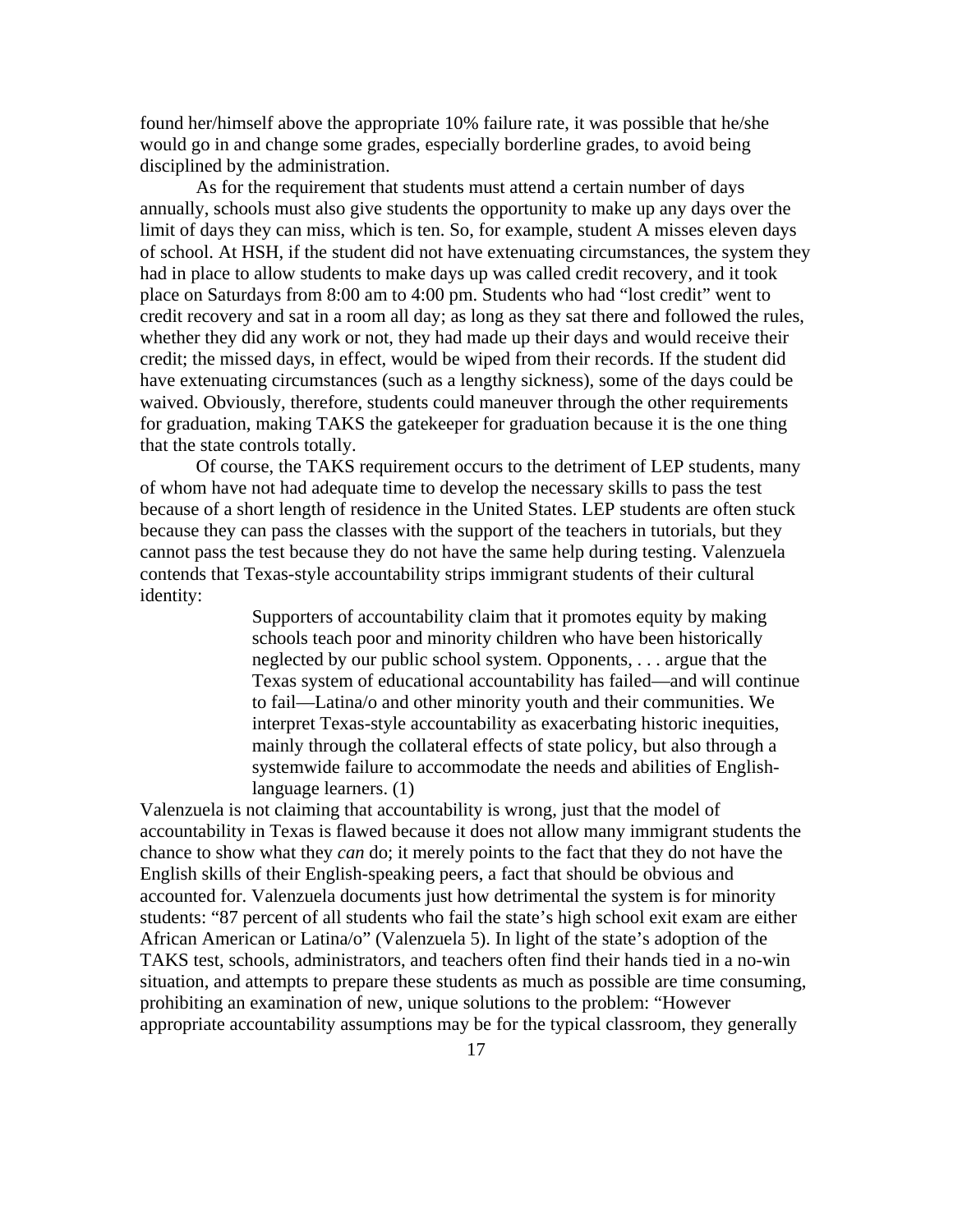do not hold true for ELL classrooms. What would work best for ELL students remains uncertain" (de Velasco 33). As long as we have accountability, we need to have a parallel drive to ensure the success of students from other cultures.

#### ESL Difficulties:

# Historical, Familial, and Academic Barriers to Success

ESL students, particularly those of Hispanic origin, face the regular pressures of being students and of maturing into adults coupled with the social, historical, familial, and academic pressures of overcoming a language barrier and developing a cultural identity in line with both their new home and their cultural and familial history. The following briefly describes some pressures ESL students face.

#### Historical and Familial Barriers

 Families place pressure on many Hispanic ESL students to enter the work force early to increase the family's financial income. But immigrants also face problems specifically related to their linguistic and cultural displacement, problems propagated by their bicultural background and their difficulty in achieving English proficiency. Jim Cummins, advocate and writer for ESL equity in elementary and secondary schools, notes that historically and socially, these immigrant children are behind and in danger of failing before they can even start because of a multitude of barriers to their success:

> [T]he dominated status of a minority group exposes them to conditions that predispose children to school failure even before they come to school. These conditions include limited parental access to economic and educational resources, ambivalence toward cultural transmission and primary language use in the home, and interactional styles that may not prepare students for typical teacher/student interaction patterns in school. Bicultural ambivalence and less effective cultural transmission among dominated groups are frequently associated with a historical pattern of colonization and subordination by the dominant group. This pattern, . . . characterizes . . . Hispanic, Native, and black groups in the United States. ("Empowering" 22)

In addition, for first- and second-generation immigrants, language use in itself becomes a problem. Since many of their parents, often first-generation immigrants themselves, only speak Spanish, the students often speak only Spanish at home. With their friends, they can also often fall back on Spanish. But at school, they are required to read, listen, write, and speak in English in class. Guadalupe Valdés, in a study of the way Mexican-Americans use language, explains that "a single language (either English or Spanish) does not suffice to meet all of their communicative needs" (109); clearly, they can use their L1 during informal situations but must use the L2 in the classroom setting and other more structured situations. The result is often an unstable identity that occurs because the students are required to communicate effectively in two different worlds.

 Ironically, the situation does not improve for third- and fourth-generation students. By the third- and fourth-generation, we can see a language shift from Spanish to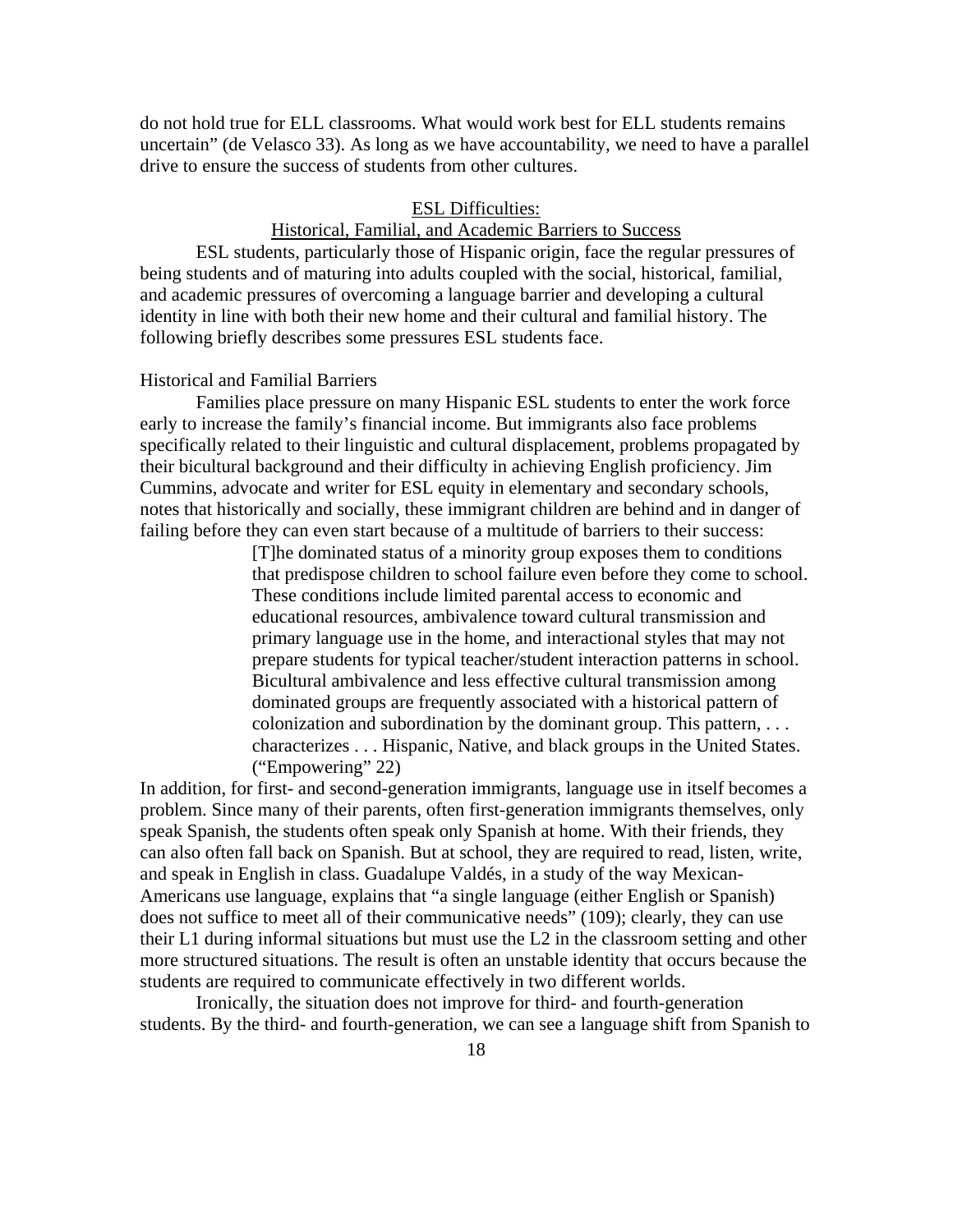English, with English basically replacing Spanish in daily speech. Valdés argues that "immigrant bilingualism in the United States follows a specific pattern that . . . leads to monolingualism by the fourth generation" (115). Valdés further outlines the four stages of language shift, starting with the initial stage, where immigrants learn enough English to function in the workplace, and ending with the fourth stage, where "English has displaced the mother tongue in all except for the most intimate or private domains" (115). While it would seem obvious that the more English students learn, the better they will perform in U.S. schools, that belief has been proven wrong repeatedly for Mexican-American students. In a study examining the role peers play in the schooling of Mexican youth, Margaret A. Gibson, Patricia Gándara, and Jill Peterson Koyama observe that "Mexican-origin youth whose home language is English may perform as poorly or even more poorly than those for whom English is a second language" (2). They blame peer and familial pressure to remain loyal to Mexican culture for lack of success with U.S. born Mexican-Americans. And Valenzuela shows that "among Mexican and Central-American students, . . . first- and often second-generation students academically outperform their third- and later-generation counterparts. . . . research on generational attainments points to an 'invisible ceiling' of blocked opportunity for Mexican people" (4).

It would seem, then, that Mexican-American students begin motivated to succeed but are stopped somewhere along the way. Valenzuela accounts for the decline in achievement among third and fourth generation immigrants by explaining the theory of subtractive schooling:

> Before dismissing urban, U.S.-born youth as lazy underachievers, it behooves researchers and practitioners to first examine the school's role in fostering poor academic performance. Bringing schools into sharper focus, . . . reveals that U.S.-born youth are neither inherently antischool nor oppositional. They oppose a schooling process that disrespects them; they oppose not education, but *schooling*. My research suggests that schools . . . are organized formally and informally in ways that fracture students' cultural and ethnic identities, creating social, linguistic, and cultural divisions among the students and between the students and the staff. (5)

In their study of several misconceptions about childhood L2 acquisition, Stefka Marinova-Todd, D. Bradford Marshall, and Catherine E. Snow explain that, as a result of the pressure to replace their home culture with American culture, older immigrant students "are more likely to structure heavily L1 environments for themselves, thus retarding their own L2 exposure and acquisition" (26). Yet even as these older students learn more English and are better able to function in an English environment, they still have difficulty adapting to the specifics of English. In a chapter devoted to tutoring ESL students in writing centers, Muriel Harris explains that "the tendency of Spanish-speaking students to write overly long sentences in English can be understood in light of the length of typical sentences in Spanish" (*Teaching* 99); she goes on to explain that ESL students will have typical ESL problems, most notably "inflection of nouns, verbs, and adverbs; count and non-count nouns; prepositions; tenses, definite articles; and word order" (99). When it comes to reading, ESL students have problems as well because, as Andrew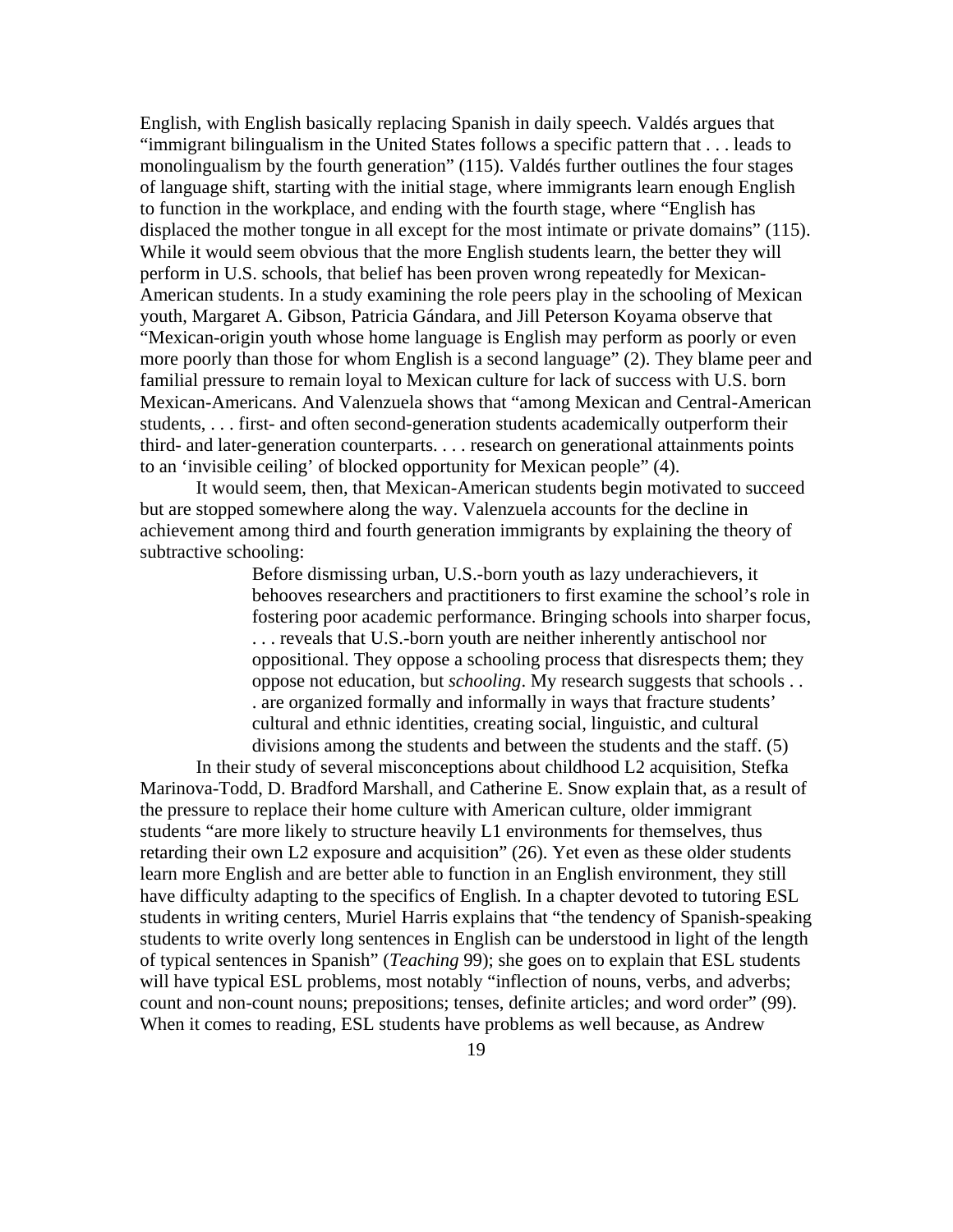Cohen and Rosalind Horowitz explain in their analysis of an ESL student's reading process, the ESL students are struggling to decode the words and cannot move on to higher-level thinking skills: "Bilinguals may use fewer strategies when reading a content area text on a test than monlinguals because they are struggling with decoding and lack automaticity" (41).

Part of the third/fourth generation lag may have to do with cultural displacement. ESL students face many pressures as they try to assimilate into the dominant culture of the United States. Rong and Preissle explain that learning English—a difficult enterprise often undertaken at the expense of a student's home culture—"may be seen by immigrant students as the first step in rejecting the original homeland and may consequently be resisted, consciously or unconsciously, by immigrants themselves or, in the case of children, by their parents" (41-42). Parents of immigrant students also have their own cultural agendas. Learning English may create a rift in the family, as "[p]ain and frustration occur within immigrant families because of the loss of effective communication between native-speaker parents and English-only-speaking children (42- 43), which can in turn cause problems because of the value the Hispanic culture in general places on the family unit. In addition, as Patricia Gándara, Susan O'Hara, and Dianna Gutiérrez note in their study on peer and familial influences on academic achievement, the goal of high academic achievement in the United States may produce a conflict for many Hispanic students:

> Many of these adolescents may believe they must choose between mainstreaming their ethnic identity and striving for high academic achievement, which to their peers may be viewed as acting superior or 'acting White.' Once an adolescent has identified with a particular group, the group's standards become internalized and incorporated into his or her own sense of self. Therefore, adhering to the norms and standards of the group does not feel like succumbing to peer pressure; it feels more like an expression of one's own identity. . . . having low aspirations for schooling can come to be seen as an inherent characteristic of being Mexican American. For the high-achieving Mexican-American student who chooses to 'hang with his homeboys' and who goes to a school in which Mexicans have been typed as low achievers, this can produce a significant dilemma. (43)

## U.S. Academic Barriers to Success

The problem facing ESL students becomes not just a linguistic one but also a humanistic one. It is not enough to teach them English; we also have to "show them the ropes" so to speak, so that the divisions Valenzuela discusses dissolve. But any school system immersed in the politics of high stakes testing is necessarily subtractive in nature for immigrant students:

> The rigidity and narrowness of test-practice and test-score production on a standardized test by definition structure out possibilities for the expression of and affirmation of cultural identities. Otherwise, it would not be a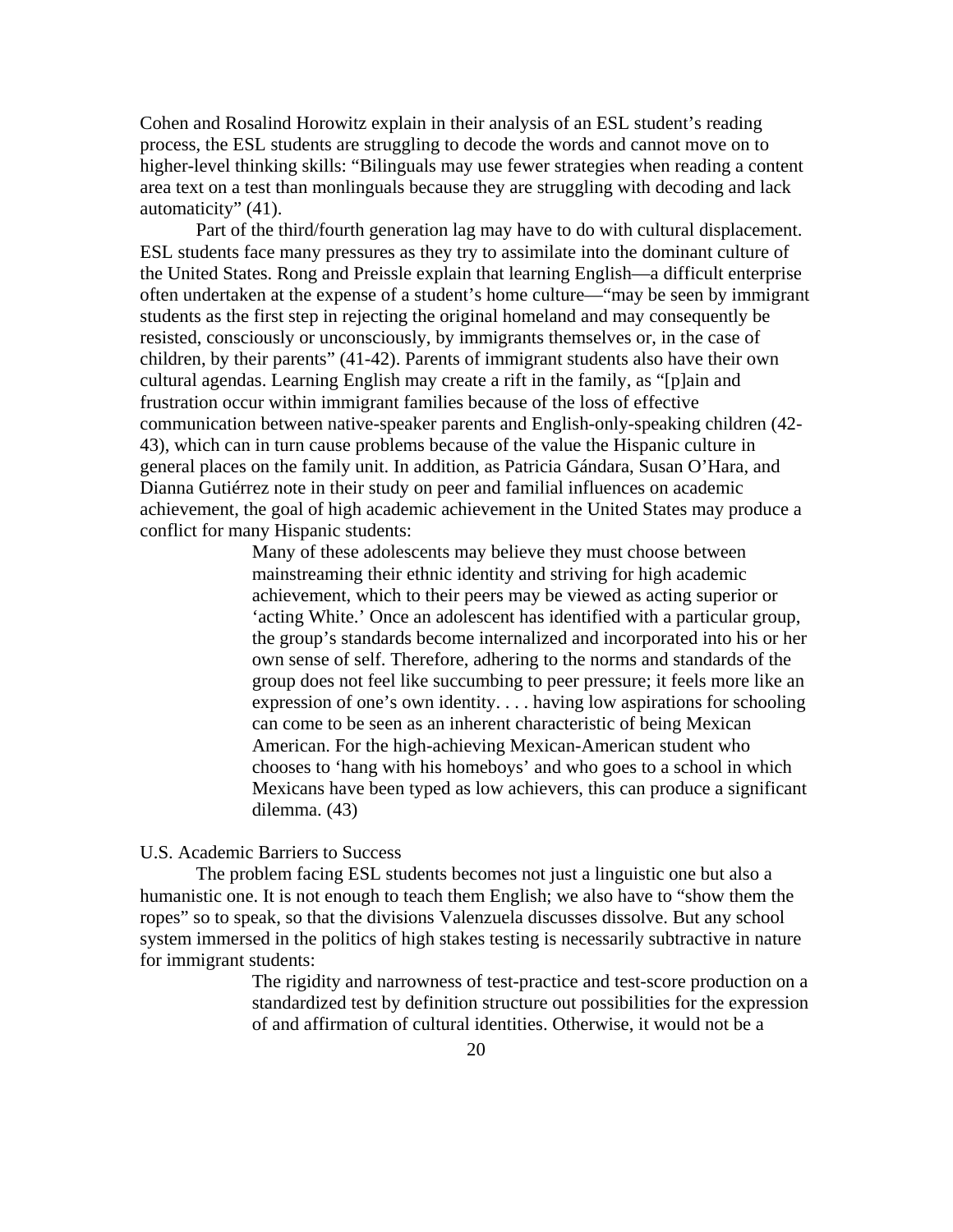standardized test. By rendering the extraordinary, awe-inspiring diversities inherent in our children into a single indicator, a test score, the system can function as a control system. . . . the system has to de-personalize, has to exclude, has to structure out personal and cultural identities to claim objectivity. It has to silence differences, whether cultural, developmental, or idiosyncratic, or it loses its potency. *The system has to be subtractive or it cannot function as a generic, standardized system*. . . . The standardization forces schools to speed up children's readiness for tests in English, in doing so subtracting from one of their most powerful learning tools, their home language and all the understandings it embodies. (McNeil 93-94)

In Texas, the high-stakes test required for graduation makes no exceptions for those students who do not speak English at the exit level. And while the reading passages on the tests sometimes have immigrants and their successes as a subtext, the prevailing message is American in nature.

In addition to establishing a balance between maintaining a cultural identity and mainstreaming into the dominant culture in the United States, immigrants have to learn about American academic expectations. They have to negotiate what Valenzuela calls their dual frame of reference (15). When students begin to assimilate into American culture—whether consciously or unconsciously, willingly or reluctantly—educators need to remain sympathetic to this dual reference. For example, the demands of Spanish and English discourse are very different, and students and teachers must be aware of both. In her outline of the techniques and strategies for undergraduate writing center tutor training, Muriel Harris cites Edward Hall, who makes general distinctions between American and Hispanic cultures based on context. He describes the Hispanic culture as a high context culture where participants in a conversation can "communicate less directly . . . because they assume that much of what they think and mean can go without saying. This is possible in a high-context culture because of an extensive information network among family, friends, coworkers, and clients, who keep each other informed and reduce the need for context (or background information)" (qtd. in *Teaching* 91-92). He distinguishes such high context cultures from American culture, a low context culture requiring more direct methods of communication. Obviously, this would pose problems for students of Hispanic background trying to maneuver through the American school system. They must be taught, somewhere along the way, how to relate context and meaning so that they understand "the rhetorical expectations and standards of English discourse. And when their writing does not immediately seem to improve, we also have to realize the difficulty involved in adjusting to the mental frameworks that go with such new standards" (93).

Another academic barrier facing immigrant students of any ethnicity is the lack of preparedness of teachers to teach in a mixed-language and mixed-ethnicity classroom. I know that, in my own classroom, it is often hard to consider all of the differences among the students. In addition to accounting for differing learning abilities and learning styles, teachers find themselves faced with the task of educating regular education students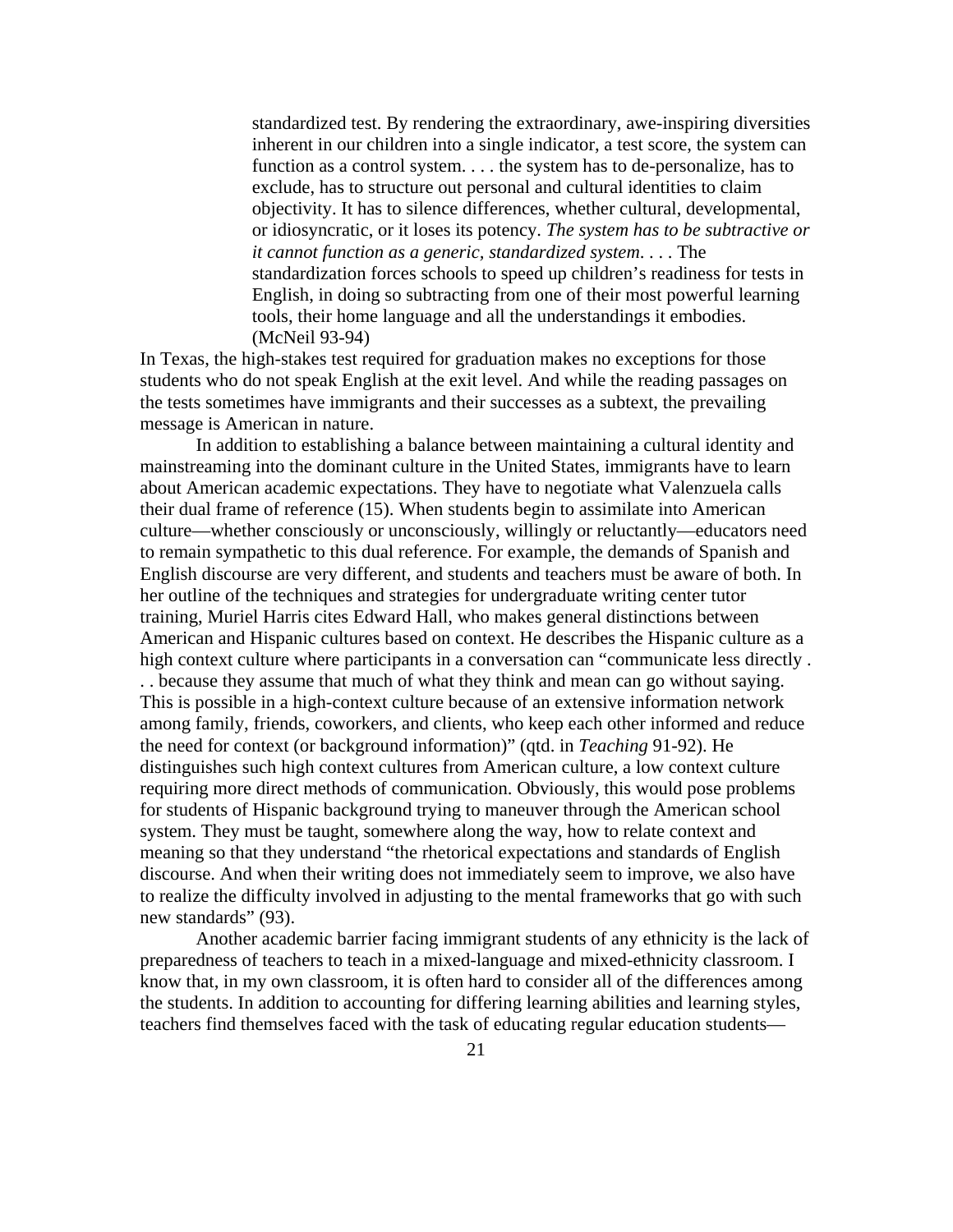ranging from those who should be in an Honors or Advanced Placement class to those with learning disabilities to those with emotional disorders—in addition to students who do not speak English well or at all. It is a daunting task, even for the most seasoned teacher, but according to Klinger and Vaughn, the reality is that "the overwhelming number of teachers are ill-prepared to teach reading to English language learners. . . . the majority of teachers have little or no knowledge or experience in effective practices for enhancing the literacy skills or text learning of adolescent English language learners" (184). With ESL students alone, factors such as the number of languages spoken, level of education in the home language, and language spoken at home all affect classroom learning and "may require different kinds of interventions, teaching strategies, and curricula" (de Velasco 38). Without proper training, regular education teachers may find themselves unable to cope with the demands that ESL students bring to the classroom.

The Department of Education notes that "only 30% of public school teachers instructing limited-English students nationwide reported receiving any special training for working with these students" (de Velasco 40). Luckily, during the 2005-2006 school year, HSH provided training for teachers working with ESL students; indeed, during the 2005-2006 academic year, teachers were required to attend several workshops on differentiating instruction to meet the needs of ESL learners. Because most of my students and I are native English speakers, my tendency has been, as Harklau suggests, to forget "to make adjustments in input that [I] might make if [I] were speaking exclusively with non-native speakers" (44). This year, however, with the state raising the standards for assessing immigrant progress to better align itself with No Child Left Behind, our district has adopted the Sheltered Instruction Observation Protocol, or SIOP, method of teaching students. Sheltered instruction was developed in the mid-1990s by Jana Echevarria, Mary Ellen Vogt, and Deborah J. Short, who embarked on a mission to define sheltered instruction, then known as Specially Designed Academic Instruction in English (xi). SIOP is a model designed for "teaching content to English learners (ELs) in strategic ways that make the subject matter concepts comprehensible while promoting the students' English language development. . . . Teachers guide students to construct meaning from texts and classroom discourse and to understand complex content concepts by scaffolding instruction" (2, 10).

A true SIOP lesson consists of eight parts, but in an attempt to help all students in every content area, the district adopted a four-part SIOP plan as shown below.

- See. Teachers first allow students to see something related to the topic at hand. It might be a picture, a graph, part of a movie, or any other visual item. One favorite strategy used by many teachers at HSH is the reveal strategy. The teacher takes a transparency with a photo related to the topic at hand and covers up important parts of the photo. As she reveals certain parts, she guides students to talk about what they can see and make inferences about what remains covered. When the entire photo is revealed, students and teacher talk about the meaning of the photo.
- Connect. Teachers ask students to connect the topic to their own lives. One easy way to do this is by using a KWL (what I already Know, what I Want to learn, and what I Learned) chart. The KWL chart asks students what they already know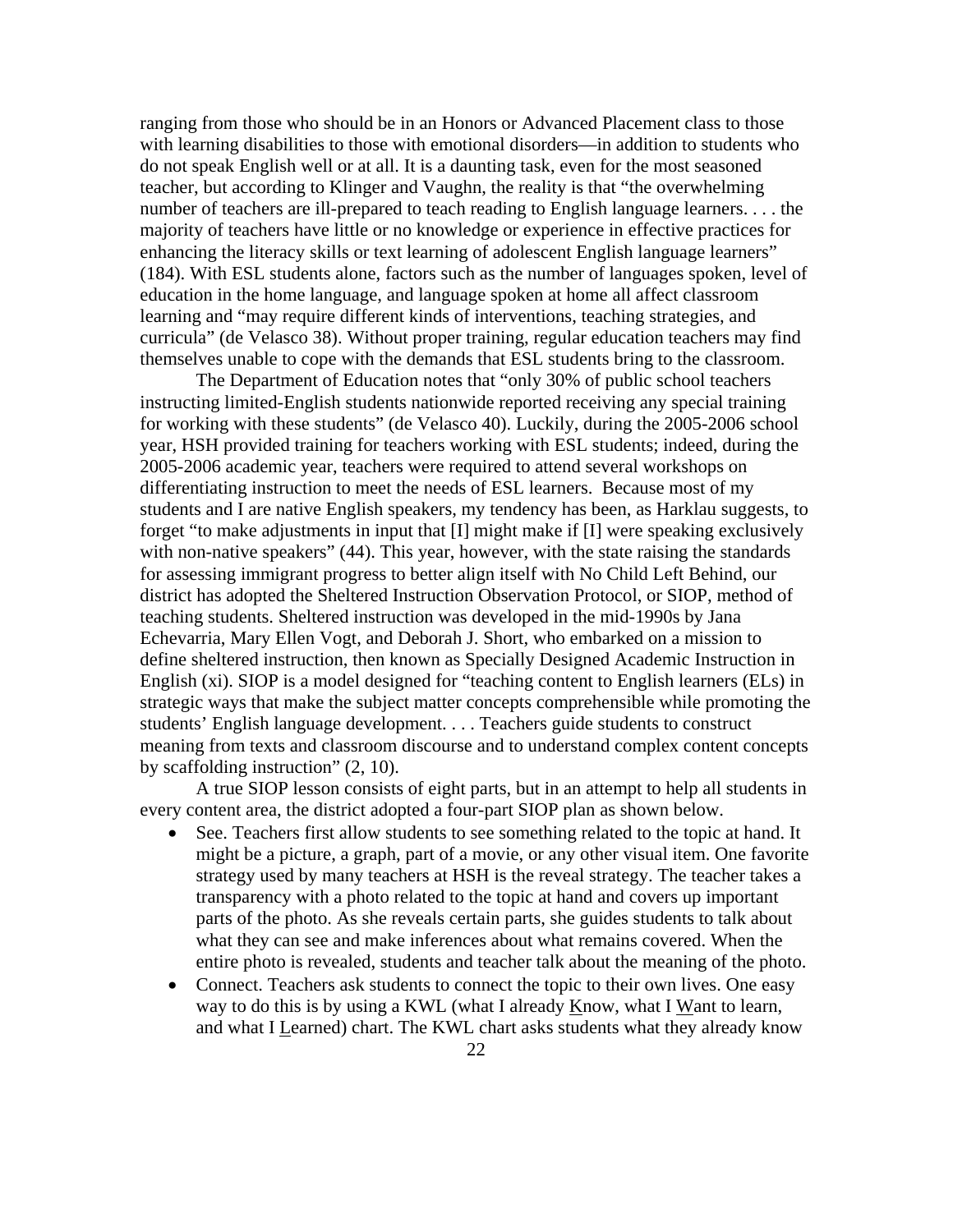about a topic and what they want to learn; after the lesson, students add in what they actually learned. This strategy allows students to actually track their knowledge and make connections to other disciplines and events in their lives.

- Discuss. Students are given time to discuss the topic with each other. The belief here is that it is only through talk that the lesson and topic will become concrete in students' minds. I usually try to focus this time around some tactile activity that students can do together.
- Apply. Application is the most context-reduced part of the lesson, and it is the first place students should read. Now they have the appropriate background to actually do the reading and make meaning of the reading.

The SIOP training was a new district initiative during the 2005-2006 school year, begun for teachers of all disciplines, that is supposed to, in theory, increase language learning for ESL students if used effectively and regularly.

But ESL students present special concerns for general education teachers, partially because they are all so different, both in terms of intellectual maturity and readiness to accept the American language and culture. The responsibility of teaching English Language Learners the English language is usually placed squarely on the shoulders of the English department, more specifically on the ESL teacher, who has to prepare ESL students linguistically for reading and writing in all of their core classes despite the fact that "most recent immigrant students in middle and high school are insufficiently fluent in English to take instruction in math, science, social studies, and reading. They have to make extraordinary efforts to keep up with their classmates. Aside from a one-hour ESL class, they rarely receive any other aids from teachers in subject fields" (Rong and Preissle 147). The problem of learning English still exists for ESL students, and no single model is going to work effectively on its own. Even if Hispanic students of Mexican descent attain enough English proficiency to perform well in school, they continue to lag behind their American peers. In a study outlining ways to teach Mexican-American children to write in English, Henry Trueba claims that "Students from language minority backgrounds, . . . often have serious difficulty writing and thinking in English" (235). It will continue to be essential for teachers to learn to teach English quickly and efficiently to ESL students. The problem, of course, is how to do that.

#### Personal Barriers to Success

 Once immigrant Hispanic students are mainstreamed into U.S. schools, the problems facing them become insurmountable because many have not completed the required education in their home countries and are placed in grades in their American schools based primarily on age. Valenzuela discovers through interviews with students that "life in Mexico is much more difficult financially than it is in the United States; tight economic conditions make it impossible for most people to pursue schooling beyond the sixth-grade level (the Mexico government subsidizes education through the sixth grade)" (15). Studies show that students of Mexican descent are the least educated of all immigrants coming to the United States (Rong and Preissle 5), partially because, as Steven A. Camarota found in his 2001 report on the economic and demographic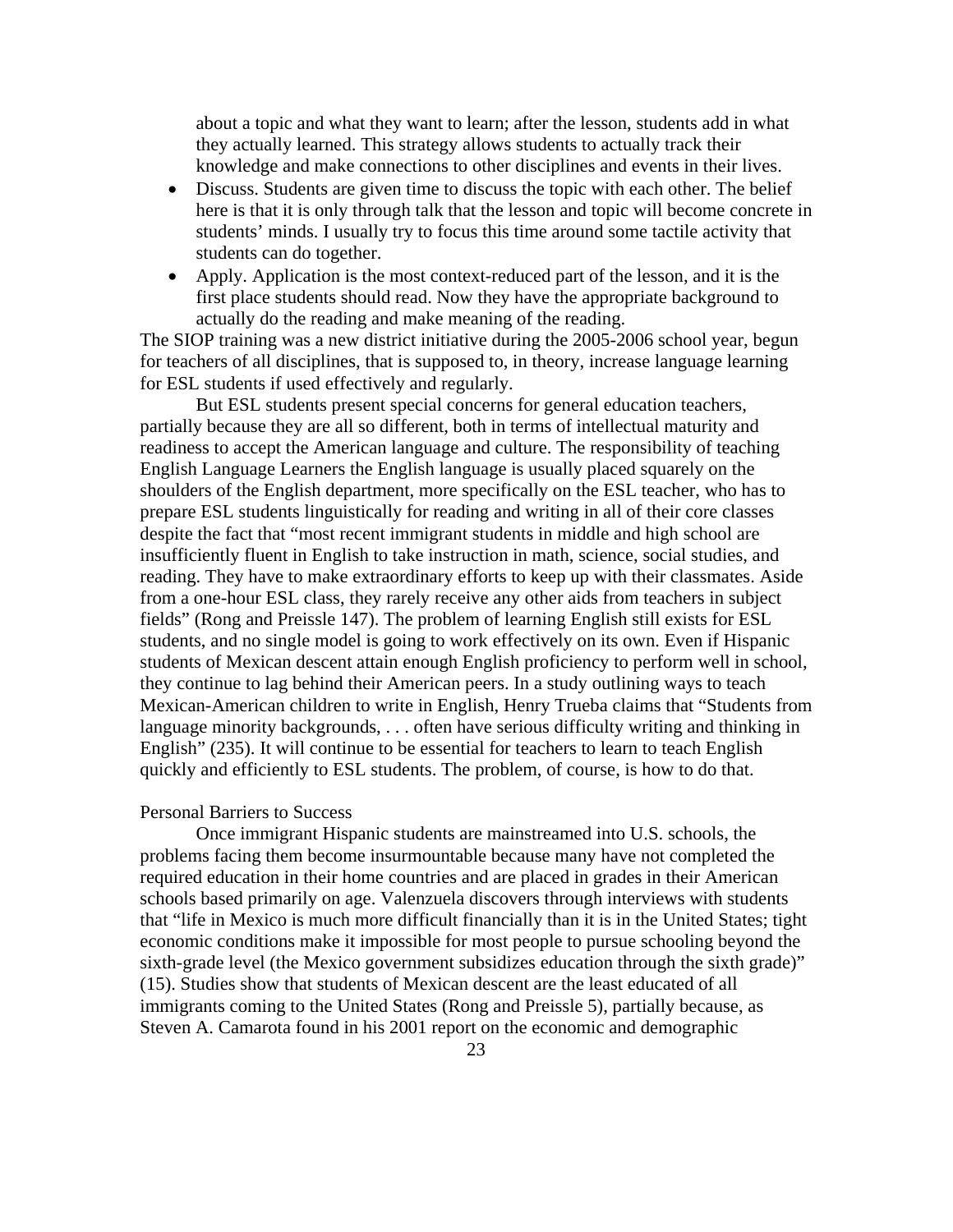characteristics of Mexican immigrants, "[a]lmost two-thirds of adult Mexican immigrants have not completed high school, compared to fewer than one in ten natives," and "[t]he lower education attainment of Mexican immigrants appears to persist across the generations. The high school dropout rates of native-born Mexican-Americans are two and a half times that of other natives" (Camarota). Once in the United States, a pattern of underachievement, often the result of grade-level misplacement, emerges. While "[s]ome immigrants, . . . [are] successful at propelling their progeny into much higher status positions in society than the ones they themselves hold" (Gándara, O'Hara, and Gutiérrez 39), "this is much less common for Mexican immigrants or for students from Mexicanorigin families . . . Clearly, sociohistorical factors, as well as real differences in the social and economic strength of particular ethnic communities, affect the ways and degree to which parents are able to support their children's schooling" (39-40).

 Undoubtedly, many Hispanic students are not as successful in school in the United States for several reasons. As Gándara, O'Hara, and Gutiérrez explain, "Aspirations of non-Latino students are substantially higher than those of Latino students throughout high school. By the  $11<sup>th</sup>$  grade, almost 30% more non-Latino students than Latinos intend to go to college" (47). Many immigrants' experiences in high school might reflect the treatment their ancestors received when first migrating to the United States; in their case study on the implications of peer pressure on school performance, Patricia Gándara and Margaret Gibson note that, shunned by the dominant white culture,

> working-class youth of Mexican origin often feel unconnected to their schools and to the academic values they espouse. High school students with limited proficiency in English are especially vulnerable to feelings of marginalization. These students are often ignored or even looked down on by other students and even by teachers. Fearful of being ridiculed by English-speaking peers for their less than perfect English, they stick to themselves, forming their own peer enclaves. Schools contribute to this isolation by placing English learners together in the same classes for much of the day and sometimes for years on end with little opportunity for mixing socially with native English speakers. (177)

Because they are distanced by peers, adults, and their own feelings of inadequacy, many Hispanic students lack what Ricardo Stanton-Salazar refers to as in his study on factors affecting social achievement as *social capital*, or "those 'connections' to individuals and to networks that can provide access to resources and forms of support that facilitate the accomplishment of goals" (18-19); without those necessary connections, Hispanic students may "see many fewer possible selves available to them than do their middleclass mainstream peers" (Gándara, O'Hara, and Gutiérrez 42). As a result, Hispanic students occupy the lowest-achieving rung on the hierarchy of the secondary United States school, and the majority of them stay there after their ethnically different "peers" go on to college. Obviously, if they don't go to college, they are excluded from the best jobs later on, and the pattern repeats itself in the next generation.

 This pattern, of course, is for the students who actually make it to graduation. Studies on graduation rates for Hispanic students demonstrate that they are the largest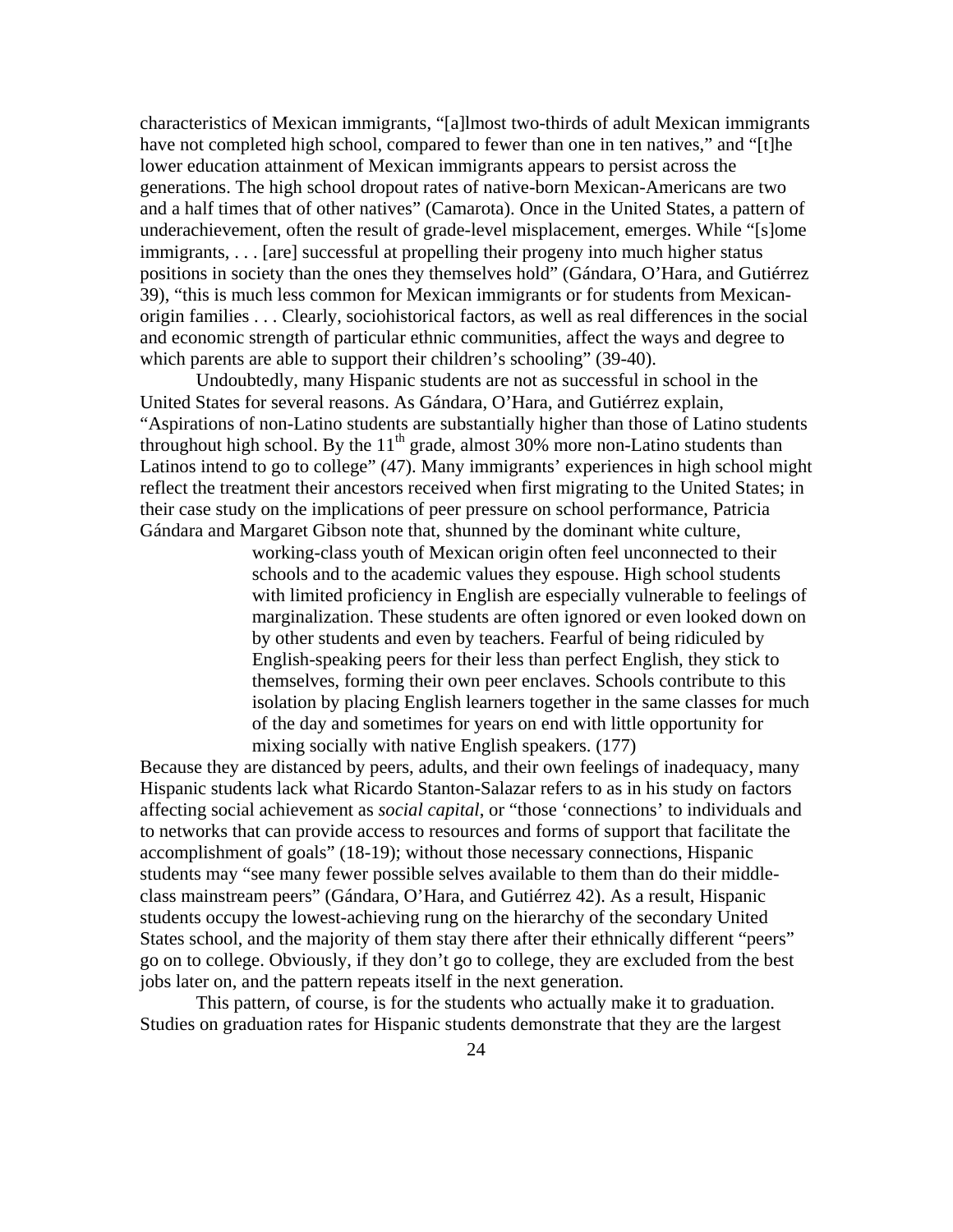ethnic group of non-graduating seniors and dropouts. A 2003 report by Rong and Preissle shows that 55% of Hispanic students do not graduate from high school. And in her study of the futures of middle-school Hispanic students, Elaine Rubinstein-Ávila shows that the low graduation rate for Mexican American students has been a pattern for at least fifteen years: "The 1990 census data indicate that . . . Mexicans have the lowest (24.3%)" graduation rate (122). Part of the problem may be due to their education prior to entry into the United States and their subsequent marginalization: "These students depend profoundly on their academic preparation prior to immigration. Many children, however, come to school unprepared. Without considerable professional help, immigrant children who enter elementary school at Grade 4 or above have serious problems catching up with regular instruction" (Rong and Preissle 145). Secondary schools often provide little assistance with the transition, and as a result, many immigrant students choose to drop out of high school for all of these reasons, reasons that any of us can understand:

early disaffection with school programs that fail to meet their needs and subsequent poor school performance cause students and their families to look on early labor market entry as a rational alternative to continued schooling. . . . The push to leave school before graduating is particularly acute among teen ELLs (who, . . . often are further behind academically than their non-ELL peers) and undocumented students, whose path to post-secondary education is effectively blocked by limited access to financial aid and whose eligibility for higher paying jobs in the postsecondary job market is effectively barred by law. (de Velasco 44)

 In Texas, all of these barriers are compounded by the TAKS test. Standardized tests were originally conceived as a way to "even the playing field" for all students: "Its proponents also claim that under this system, the achievement gap that separates Anglo students from Latino and African American students is closing, thus making schooling more equitable. . . . these claims, sadly, are false" (McNeil 57). In theory, standardized tests and accountability for teachers and schools are positive forces behind motivating student achievement. But when accountability goes so far out of control that it pushes students of other cultures to the margins, separating them even further than their own differences can, the tests become more a detriment to education than benefit.

#### Special Needs of ESL / LEP Students

 ESL students face enormous pressure to adhere to and conform to the norms of American society. Because of the nature of subtractive schooling, immigrant students have few social connections to the dominant culture, and U.S. schooling maintains that hierarchy through assessment and accountability. Even ESL classes, which at the high school level function as a transition between institutions such as the New Arrival Center (NAC) and mainstreamed classes, are subtractive because "ESL programs are designed to transition youth into an English-only curriculum, [but] they neither reinforce their native language skills nor their cultural identities" (Valenzuela 26).

 So what do ESL students need at the high school level to be successful both in core classes and on the state-mandated test required to graduate? ESL students need to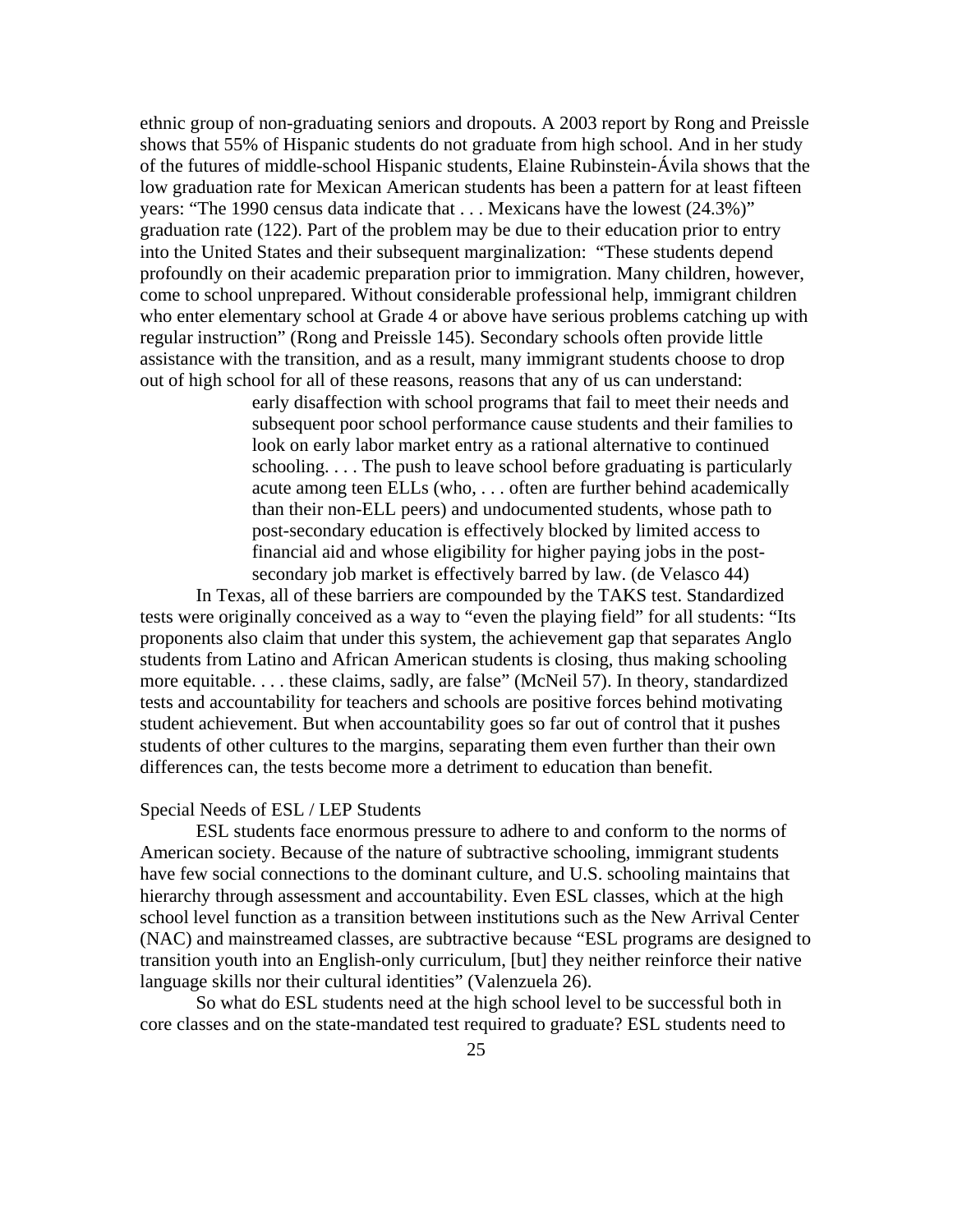learn English, as quickly as possible but not in opposition to their own language, to be successful in American schools and society. Some would question this assertion, arguing that, because of the way English is usually taught to immigrants, it is inherently subtractive in nature and may, therefore, do more harm than good. But the social and economic landscape of America changed drastically in the  $20<sup>th</sup>$  century. Whereas at the turn of the century "only 6% of America's children finished high school, and most job seekers were able to obtain manual-labor positions that required little schooling" (Gibson, Gándara, and Koyama 1), now a high school diploma is necessary for the success of the masses: "Today, four out of five jobs require a high school diploma, and those individuals without a high school education have limited kinds of work available to them. Better paying positions generally require a college degree. In most cases, there is a direct relationship between years of formal education and one's employment opportunities" (Gibson, Gándara, Koyama 1). Rubenstein-Ávila further outlines the importance of English language learning for students' future careers and success in the United States:

> the adolescent immigrants from the current great immigration wave, which started after the Immigration Act of 1965 and peaked in the 1990s, face social and economic realities that differ sharply from those of their predecessors a century ago. Today's adolescent ELLs (first and second generation immigrants) are confronted with a different economy, one that has been described by using the hourglass as a metaphor: The skilled and educated workers enter top-level jobs, while unskilled workers are relegated to repetitive, badly paid jobs with little, if any, security and opportunity for upward mobility. In today's economy an adolescent with a high school diploma and only mediocre academic literacy skills is much less likely to achieve middle-class status as an adult. Therefore, in order to succeed in the current economy, adolescent ELLs need to obtain much higher levels of education and develop solid academic proficiency in English. (124)

Language, it would seem, is one of the largest barriers to success for ESL students, but it cannot be taken by itself as the main determiner of success or failure for ESL students. Language acquisition is problematized by the family, academics, peer struggles, economics, social capital, and accountability; all of these must be accounted for as we struggle, as educators, to help ESL students negotiate the American high school.

#### Tackling the ESL Dilemma

After examining the requirements thrust upon immigrants to the United States, it becomes clearer why the problems facing ESL students often seem insurmountable. Many times, a student will move to Texas with inadequate time to develop the requisite skills to pass the high-stakes test required for graduation. Students moving to the United States must stay mainstreamed in a regular curriculum to meet the guidelines of NCLB and Texas's accountability standards, but two things hinder a new arrival's progress: lack of English proficiency is the obvious reason, but the amount of formal schooling received prior to immigration may also be a concern. Ofelia Garcia, a theorist who has studied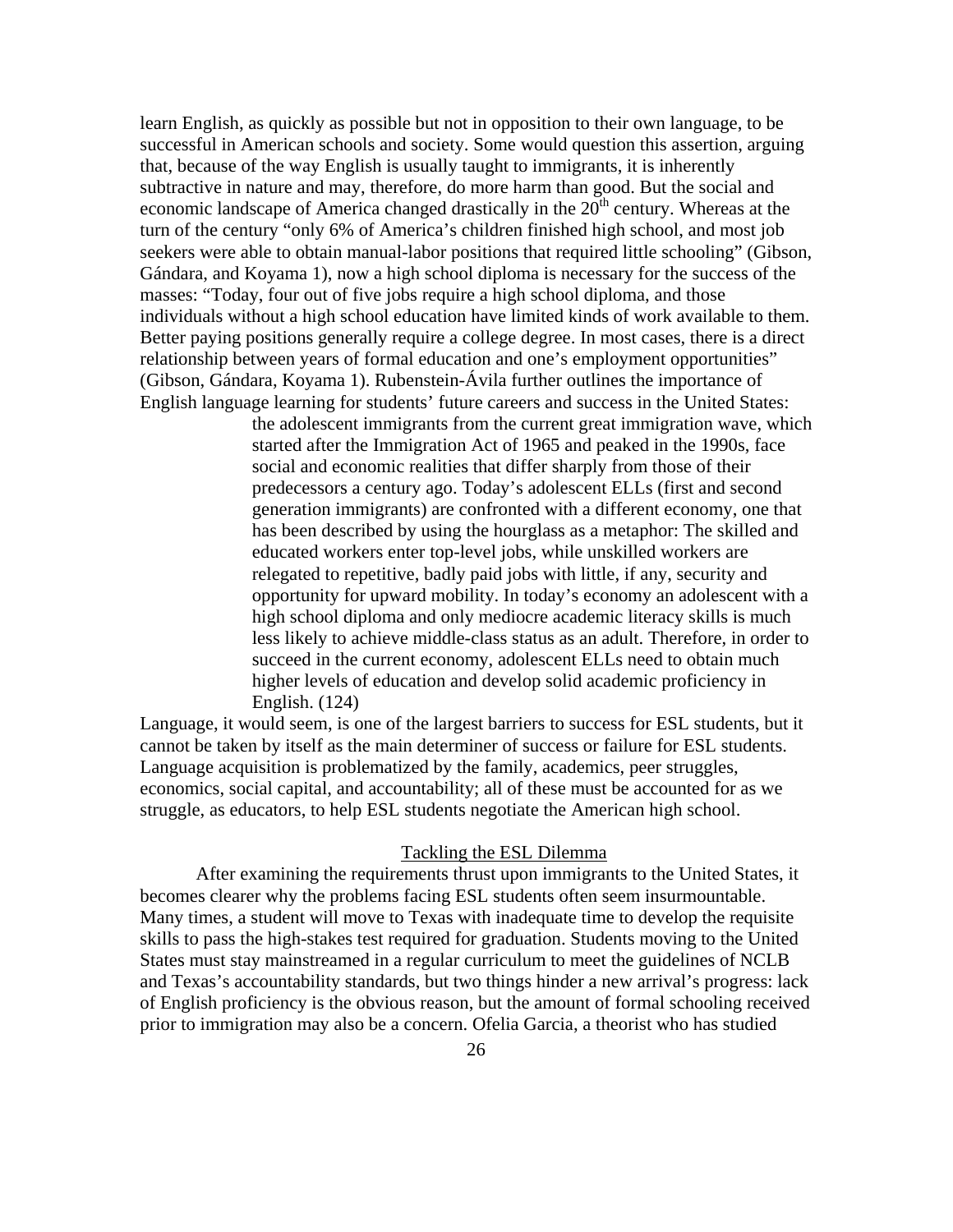several ways to teach Latino students, suggests that the best thing is for these students to focus entirely on English before learning other subjects because "[b]ilingual programs that focused on continuing an education while teaching English were clearly inadequate for many students whose education had been interrupted" (63) by a move to the United States. With all of the laws regarding education, particularly grade-level testing, in the United States, however, it would be impossible to think of continuing these students' education only after they have acquired enough English to understand the basic curriculum. In addition, as Garcia notes, some students have little to no formal schooling before they arrive in the United States to begin high school (63). So, if a student from Mexico stops attending school in the sixth grade and is placed in a ninth grade class upon arrival in the United States based purely on age, that student is going to have a problem because he/she does not have the basic education necessary to make it in the ninth grade.

Because they are thrust into a system that requires too much of them in too little time, our LEP students often find themselves trapped, disempowered by a system that claims to give them power but does not. Our secondary school systems reject their home culture while requiring them to struggle through a curriculum and a testing situation that values a language many of them cannot understand: "Students exiting from ESL courses are now being expected to write well in English and even to compete with their English monolingual peers using standards established for writing in English as a native rather than a second language" (Valdés 108).

Effective solutions to the ESL dilemma are scarce. At HSH, the solution has been to mainstream all ESL students into regular English classes and to enroll them concurrently in ESL reading and writing classes for extra support. The ESL classes were originally intended to be tutoring classes for the content-area classes, but instead, they became classes with their own curriculum and were no longer a support for content-area teachers. The change in focus was primarily due to the emphasis in Texas on the TEKS; each grade and subject area must follow its own TEKS, and ESL classes have their own TEKS, so they cannot become tutoring classes or support classes. ESL programs in Texas, therefore, are caught in a grey area. The administration at HSH wanted the ESL program to become one that could realistically help students with their content classes, but the program had to adhere to state guidelines for English Language Arts instruction. The situation made the classes ultimately inadequate for increasing the language proficiency in general and in the content areas specifically. One result of the inadequacy of ESL programs as they exist today is, as Short explains, that "language-minority students have higher dropout rates and are more frequently placed in lower ability groups and academic tracks than language-majority students" (107) because, as Jan Cummins notes in her article on the ways ESL students are disempowered by testing, "[t]here is little evidence that the reforms [for educational equity in the last 20 years] have been effective in reversing the pattern of widespread failure among minority students" (19). In Texas, we have a unique situation because of the large number of Hispanic students, whom Short identifies as "the most undereducated major segment of the U.S. population—they tend to enter school later, leave school earlier, and are less likely to complete high school or participate in postsecondary education" (107). As a profession, it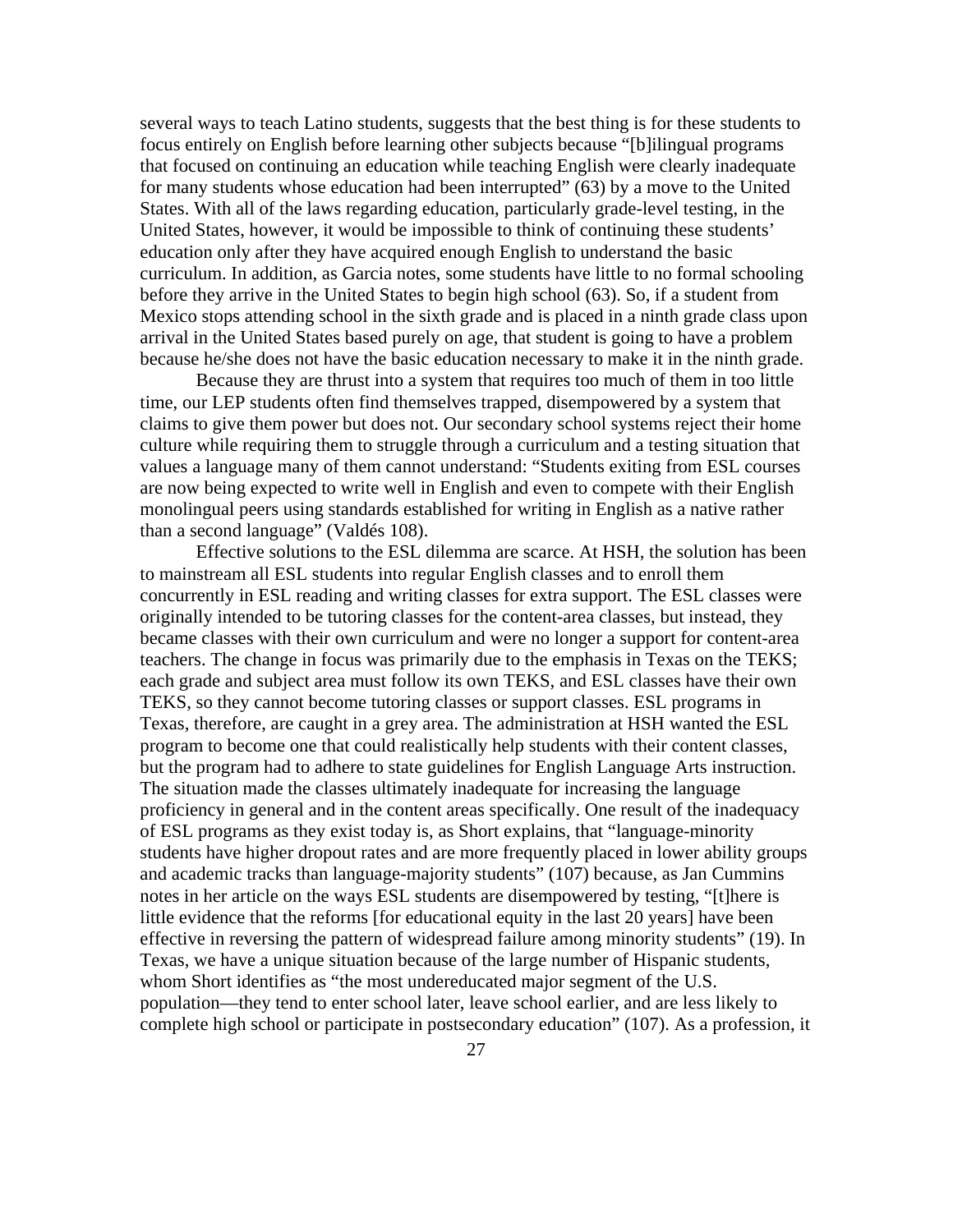is up to all of us to find a solution, to help these students become successful despite the state and federal guidelines that often hinder their progress.

As is becoming obvious, obstacles exist at every turn. There is literally almost no way to reach the LEP students in a regular academic class, and a class full of twenty-five to thirty purely LEP students can be just as daunting. Yet schools and districts have to find a way to help these students to stay within federal guidelines for education.

These students, those like Celeste, became the focus of my study. Even with programs like SIOP, it was difficult, if not impossible, to teach her the same curriculum as the other twenty-five English-speaking students in her class. If I had each student in a small class, I might have been more successful; however, English classes were capped at HSH at 30 students with most classes averaging 25. My own course load for the 2005- 2006 school year was approximately 132 students in my English III classes, or an average of 26 students per class. While I did have students for an hour and a half every other day, there were enough other general classroom concerns that my time with the ESL students was very limited. In addition, the enrollment in each class included several LEP students as well as students who should have been placed in an Honors / AP curriculum. Students varied from those who were never in trouble to those who missed most days of class because they were being disciplined at some level. Some of my LEP students had other students translate the class for them because they simply could not understand and because, like many other ESL students, they had problems with listening. Listening, as Arkin observes, is one of the most difficult but necessary skills for ESL students to develop because "it is particularly difficult to control the listening experience. . . . It is all the more difficult for ESL students to remember what they are listening to, even *while* they are listening, because they are trying so hard to work out the meaning of new ideas" (11). My concern was that having another student translate did not help LEP students in the long run and also took away from the translating student's learning. Most days, however, even though I understood the dangers of having another student translate, I welcomed the help because, as Loghran and Northfield argue, "[t]he continual need to manage the class and the teacher's responses associated with this need can be quite incompatible with the expectation of accepting more responsibility for learning" (127). These LEP students were not in an optimal learning environment, but I believed that, given the right circumstances, they could be successful, both in the English classroom and on the exit-level test; the problem they faced was finding the place and the people able and willing to help them in the right environment on a regular basis.

 LEP and ESL students need a non-threatening environment where they can learn English and gain control over their education. Once they feel in control over their education, Jim Cummins asserts that ESL students will "develop the ability, confidence, and motivation to succeed academically . . . [but] the reform movement as conceptualized and implemented will contribute to the disempowering of students, particularly minority students" ("Empowering" 20). Since I had worked in a Writing Center before, I began to wonder if peer tutoring could realistically help high school students such as these become literate enough in English to be academically successful. The questions that guide my research, then, are these: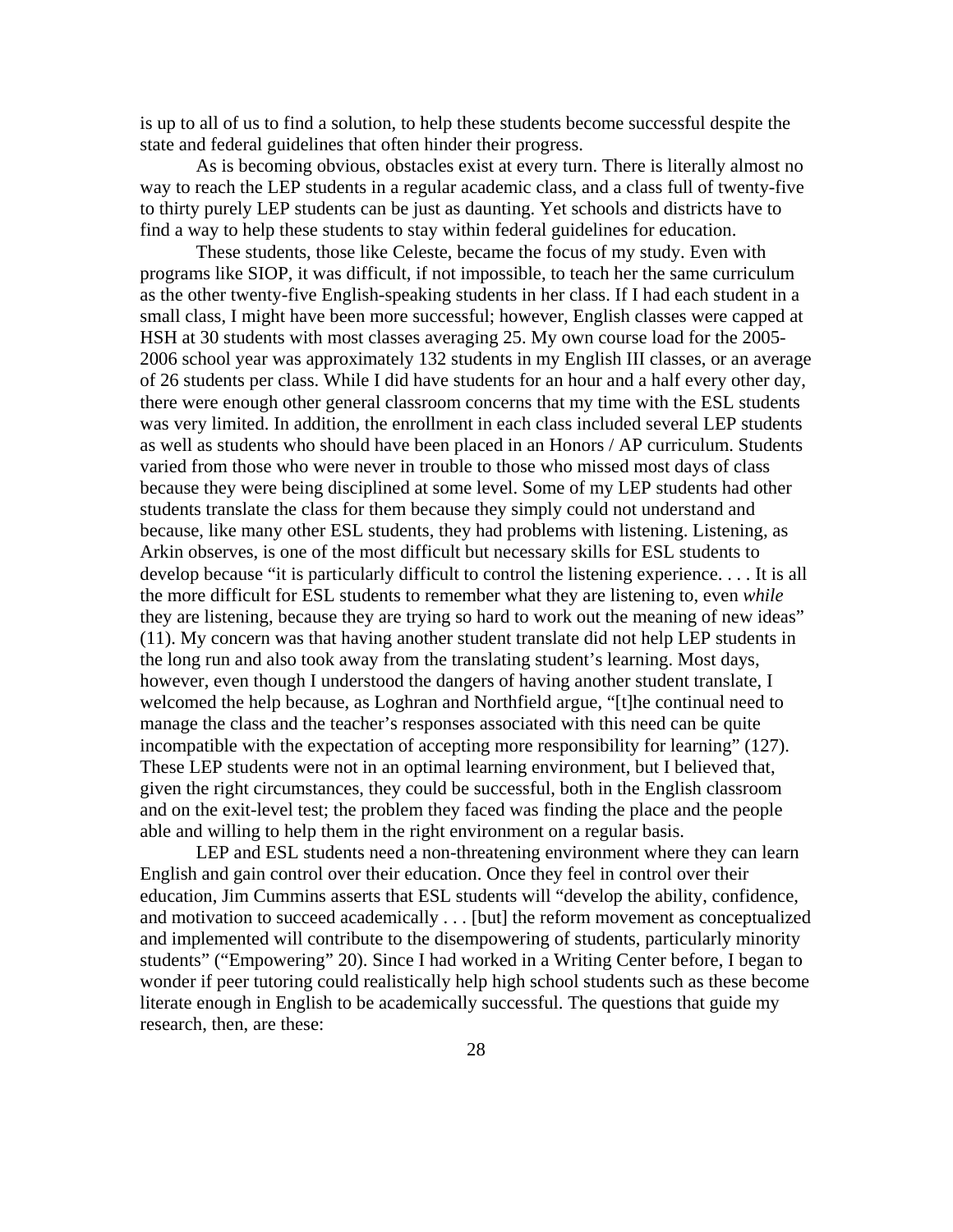- Can peer tutoring meet the language needs of ESL students to give them the requisite background knowledge necessary to attain grade-level proficiency?
- What barriers to success—social, academic, emotional, administrative—will both the tutors and tutees face in a high school setting?
- As an ESL student's language proficiency increases, will he/she show an increase in social capital and a more positive attitude towards school?
- How can high school peer tutors be prepared to work with ESL students?
- How does the work of Jim Cummins and other ESL literacy theorists help teachers understand the challenges of teaching ESL students?

# Further Questions

Attempting to tackle the literacy problems of ESL / LEP students can be frustrating. Passing TAKS has become a focus of many schools so that any "regular" curriculum is thrust to the wayside. Because I was working with a subpopulation of students that was at risk for graduation, I felt pressured to help them pass the TAKS test; and because my tutors felt the same pressure, they often worried they were not doing enough to help the students pass TAKS. I had to continuously remind myself and the tutors that TAKS was not our main goal, but the reminders, at times, were hard to recall for all of us, especially as testing time drew nearer. The tutees were worried about TAKS too, and they often tried to steer us back to TAKS-related subjects during sessions.

 When TAKS started to creep in, I would ask myself the following question: What can we do to increase the tutees' *literacy* for their lives? Of course, that begs the following: Can we realistically, within a school year, do *anything* to help increase their literacy? We were not sure. But what we learned is that literacy encompasses more than just reading and writing; becoming more literate in a language also validates the student around speakers of the language, giving him/her equal footing socially and emotionally. What we were doing, therefore, was attempting to give the tutees an academic and social foothold in a society that was, to varying degrees, foreign to them.

#### Endnotes

- <sup>1</sup>Because of the length of the TAKS test, I did not include a copy of it in an appendix. For a complete ELA exit-level TAKS test, go to the TEA website at http://www.tea.state.tx.us/. Click on TAKS Released Tests, and click on the link for any Grade 11 Released Test.
- $2$ All objectives consist of sub-objectives as well. For a complete list of the objectives, go to http://www.tea.state.tx.us/rules/tac/chapter110/ch110c.html#110.44. Scroll to section 110.44, English III.
- $3$ For a more in-depth understanding of the testing objectives, see the scoring guide at http://www.tea.state.tx.us/student.assessment/resources/release/taks/2004/gr11tak skey.pdf.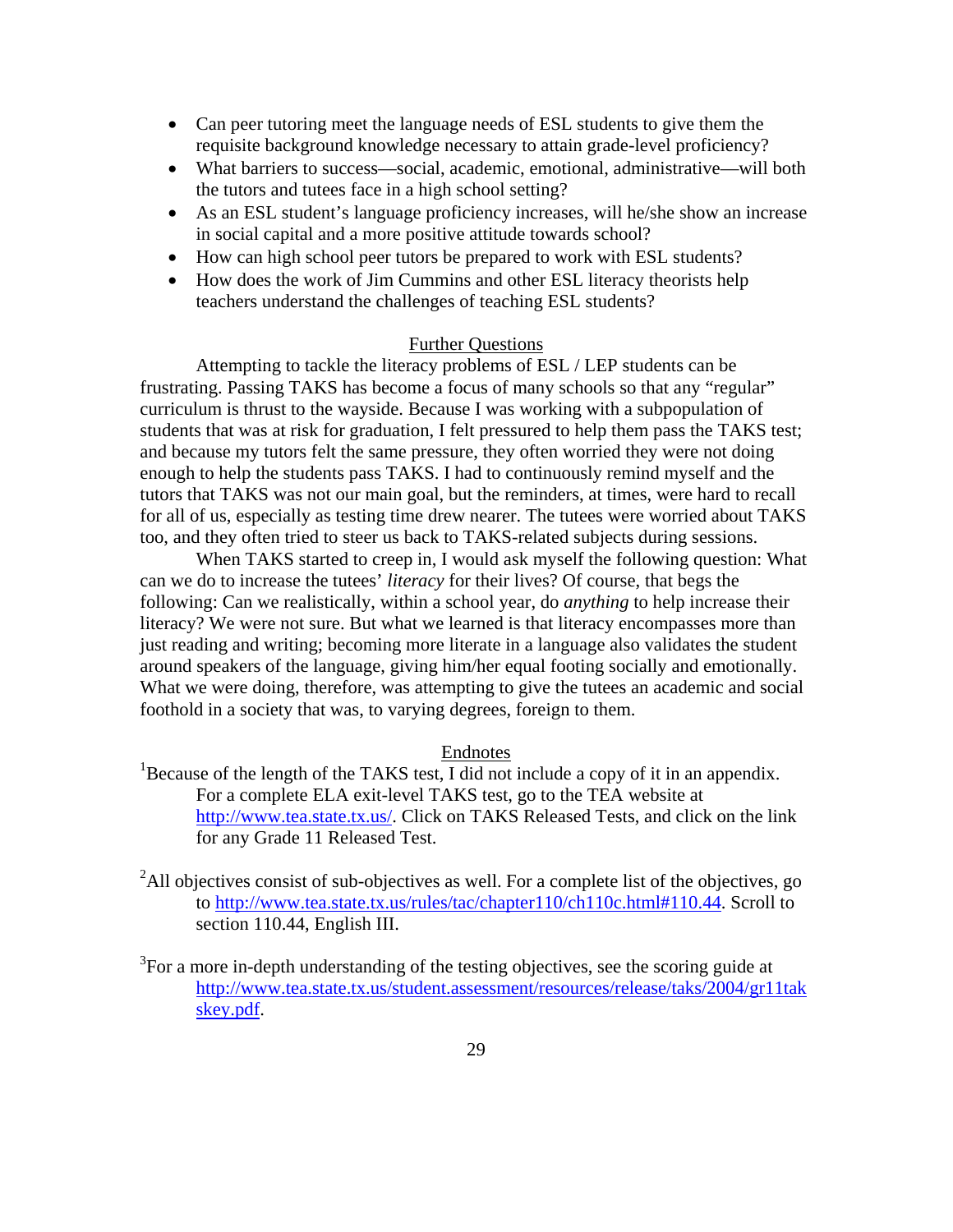# CHAPTER TWO: METHODOLOGY

#### **Overview**

In order to best study the literacy gains of the student tutees, I decided to perform a naturalistic study within the context of the school. Although I always knew in the back of my mind that close observation of both the tutors and tutees during tutoring sessions was the best way to determine if our literacy goals were being met, I also had to remind myself many times that I was not interested in numbers and test scores. As a teacher, I observe every day to see if my students understand our daily objectives, so the switch from teacher observer to teacher researcher was not difficult. I chose to write in case study format so that readers could see the growth—academic, emotional, and social these students experienced in the course of one semester.

 One thing I discovered as I was working students, teachers, and administrators, is that no matter how much planning I did, I still had to remain flexible enough to accommodate the needs of all of the people involved. This chapter outlines how and why I planned the way I did, but it also addresses the problems and frustrations I encountered as a result of working with other people. One of the most important lessons I have learned through teacher research is that, while I had my own agenda, it frequently did not match the agendas of the rest of the school. While yes, it would seem that helping students would be at the top of the school's agenda, my project helped so few students that many times it was seen as secondary to other needs and concerns. I had to continue reminding the administration at HSH that this was a preliminary project that could develop into a larger project; however, the promise of "maybe" was often not enough, and I had to constantly work around problems in scheduling, teacher accountability, and misunderstanding.

### Philosophy of Peer Tutoring

 Because I have worked in two university writing centers, my original idea was to create a writing center at HSH, a place where students could go for extra help when their class work was finished or before / after school. I believe in the power of writing center tutoring, and so I did have some initial bias towards the effectiveness of peer tutoring; however, the situation at HSH was going to be so different from the those at Southeast Missouri State University and Louisiana State University in terms of administration and daily obstacles but also in terms of who the tutors and tutees were and what they had to offer that I was not sure whether peer tutoring would be as effective—or effective at all in the high school setting. Any bias that I had, therefore, served only to give me direction in planning and organizing the work we would be doing.

Working from what I know, I looked to typical university writing center philosophies, which often proclaim some version of Stephen North's now famous quote: "writers, and not necessarily their texts, are what get changed by instruction. . . . [the tutor's] job is to produce better writers, not better writing" (438). Most university centers have moved beyond the notion of the center as a lab where students take their writing to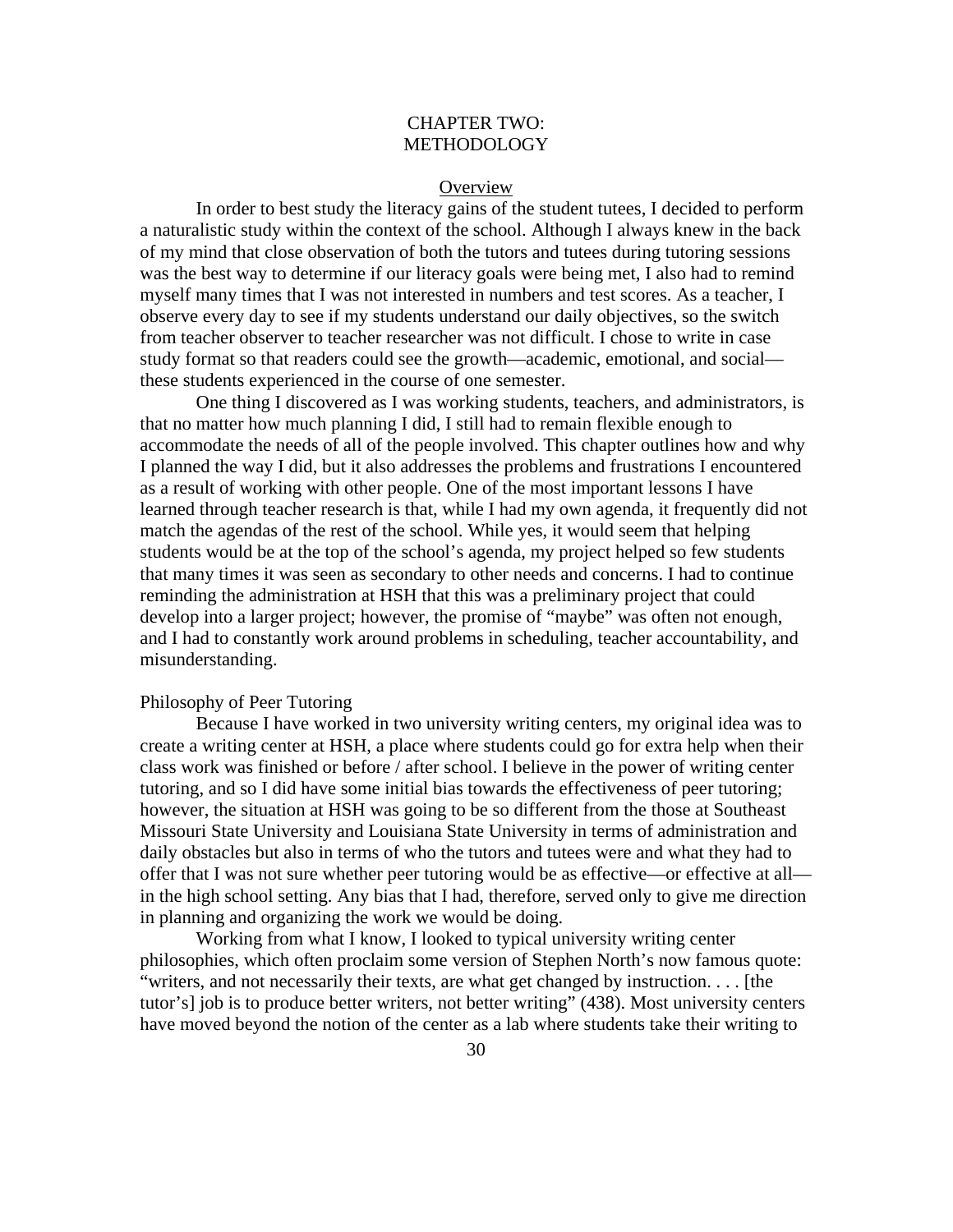get it fixed; North goes on to argue that a writing center should not be "some sort of skills center, a fix-it shop" (435). Harris takes this idea one step farther, maintaining that "[w]riting centers do not and should not repeat the classroom experience and are not there to compensate for poor teaching, over-crowded classrooms, or lack of time for overburdened instructors to confer adequately with their students" ("Talking" 27).

 A lab that functioned independently of the classroom experience, however, was impossible at HSH; we *needed* a skills center merely because these students were so far behind in their skills; we *needed* a place that could compensate for over-crowded classrooms and overburdened teachers. But I was not completely opposed to the idea of a traditional high school writing center; in fact, I thought that most of these students were so far behind in their academics that we would be teaching them good writing techniques at the same time we were teaching them the skills they were not learning in class because of the language barrier. In effect, we would be combining the "fix-it shop" model with the "writing as process" model of the writing center in our attempt to match the center to the needs of HSH students.

 I perceived our center to be what Harris calls a "haven" ("Talking" 27) for these struggling students. I wanted students to feel comfortable during tutoring, because only when they felt empowered by a system that values them as learners would true learning begin. I knew that in my class, all I had time for was pointing to the students' errors, which took the burden of error recognition completely off the students. In my classroom, therefore, students did not even really have to understand; they just had to fix the problem. Because tutors work at a slower pace with only one student, Willa Wolcott asserts in her study of writing center conferencing that "writing center tutors [can] deliberately tr[y] to have the students make the changes" (20) so that "students [can] *understand* in order to be able to find their own answers" (21). These tutored students could become, with practice and help geared to their specific needs, what Loghran and Northfield call "active, independent and purposeful constructor[s] of knowledge" (123) because learning would become, finally, something done by the student, not something done to the student.

### Benefits of Peer Tutors over Classroom Teachers

Part of making these students feel comfortable was allowing them to work with their peers. Jan Cummins notes that ESL students have been disempowered in the traditional classroom because "[t]he process of top-down control is, almost by definition, disempowering for those being controlled" (26). But the notions of comfort and power and control are difficult, if not impossible, to measure, and much of the research on writing centers has been, therefore, anecdotal. Although writing centers have "been around," as North notes, since the 1930s (437), the research supporting writing centers is largely in the form of stories and anecdotes of student success and empowerment after using the various centers. It follows, then, that the benefits for using peer tutors also comes from anecdotal evidence, outlined in vast collections of stories and case studies from high school and university writing centers across the United States.

Tutoring in general works to help students because the tutor can meet the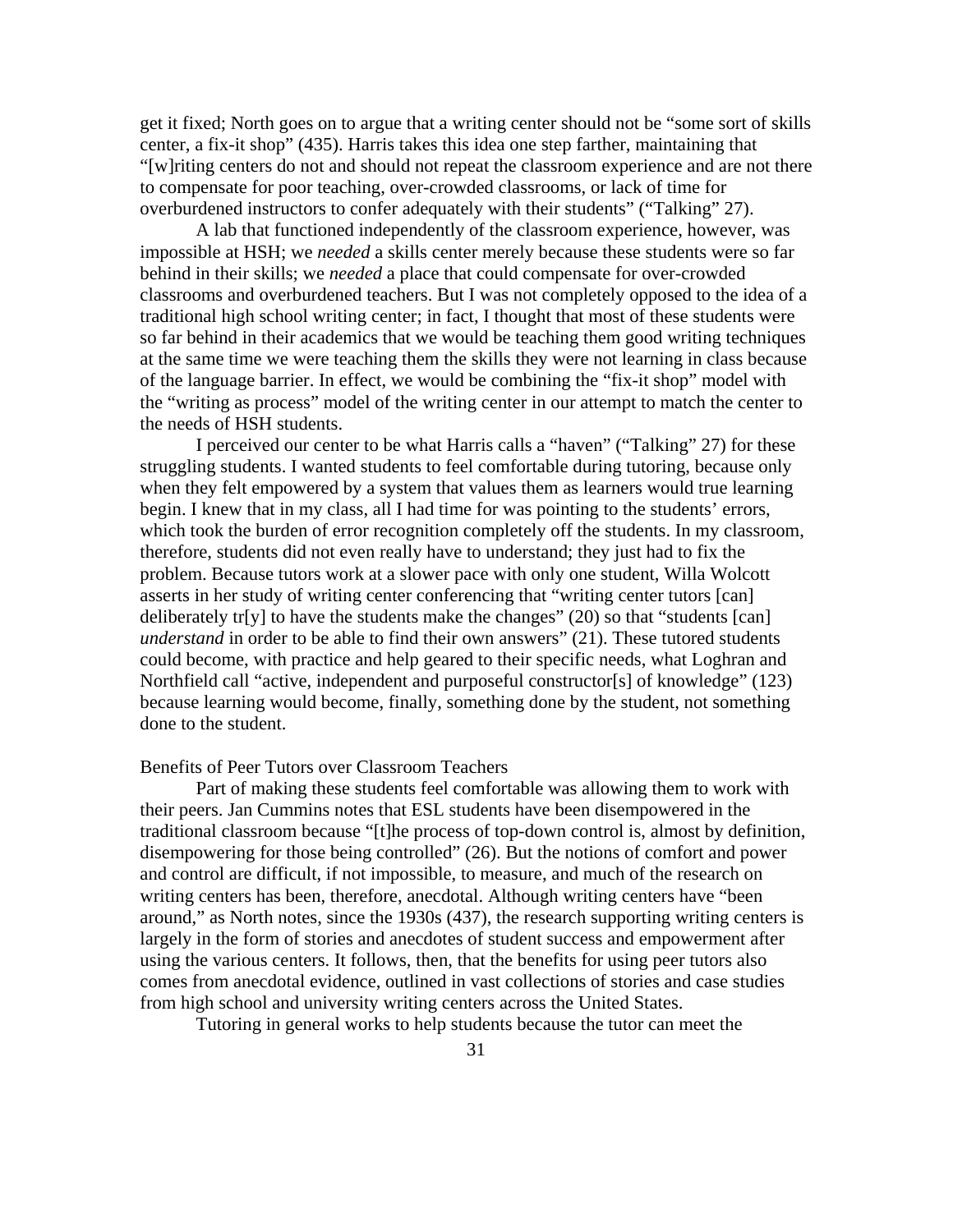individual needs of a student by working one-on-one with that student, something that is next to impossible in the classroom because, as Arkin asserts, "[c]lassroom instructors typically have twenty to thirty students to teach [at one time]. Their main responsibility is to instruct their students in the subject matter; they probably will not be able to cater to the individual needs of their students, except where they coincide with those of the majority" (4). Many studies have shown that tutoring gives marginal students participating in tutoring an edge over other marginal students not in tutoring because of its individual nature; students perform better in English class specifically, they function better in high school and/or college in general, and their drop out rates decrease significantly (Harris, *Teaching* 16-17). In addition, as Harris notes, the goal of any conference is to "make the student a skilled, knowledgeable practitioner of the field. . . . To make writers self-sufficient, able to function on their own, we have to shift the burden to them, not an easy task for students conditioned to wait for a higher authority to pass judgment on what they should do" (Harris, *Teaching* 28).

Also, as Toni Bearden explains in her outline of how peer collaboration can raise standards in the high school classroom, tutoring empowers students because students respond differently to tutors than they do to teachers: "However successful teachers are, . . . they will still be perceived in a different light from [tutors]" (116). Peer tutors cannot offer grades and cannot condemn the student, but can "empathize with the learner . . . [and appreciate] how it feels to be confused about the topic. The peer teacher understands the learner's perceptions of the subject matter and can identify the patterns of thinking and the difficulties being experienced, and find ways around the difficulties that have worked in his or her own experience" (117). As a result, rather than being an evaluator, a tutor can be what Harris calls "someone to help [the student tutees] surmount the hurdles others have set up for them" ("Talking" 28) instead of someone who creates hurdles. Peer tutors, since they exist on the hierarchical ladder between teacher and student, can serve as a mentor and friend for the student. Wolcott agrees, saying that "[t]he tutors themselves occupy a unique position in writing center context. Unlike course instructors who generate the assignments, center tutors are 'middlemen,' hearing about assignments secondhand" (15). But meeting the student's needs directly and leveling the power structure are goals that can be accomplished by *any* tutoring session, not a peer tutoring session specifically.

I knew, from my own teaching experiences, that I often had trouble meeting my students at a common place of understanding. Because our cultures, our languages, and our ages are so different, we often had trouble understanding each other. I knew that they sometimes felt like they should just "do it my way," and I wanted to give them back some of the power over their own writing and learning. Empowering students became my main goal, and since I was having trouble reaching the students in my own tutorial sessions, I wanted to see if peer tutoring was a realistic way to empower them. I wanted the tutees to learn English so that they could be successful, both in school and in the larger society; but I also wanted them to feel like they had some control over what they learned and how they learned it, and I wanted them to feel like they were a part of the school. I also wanted to give the tutees the tools to help themselves and others in a collaborative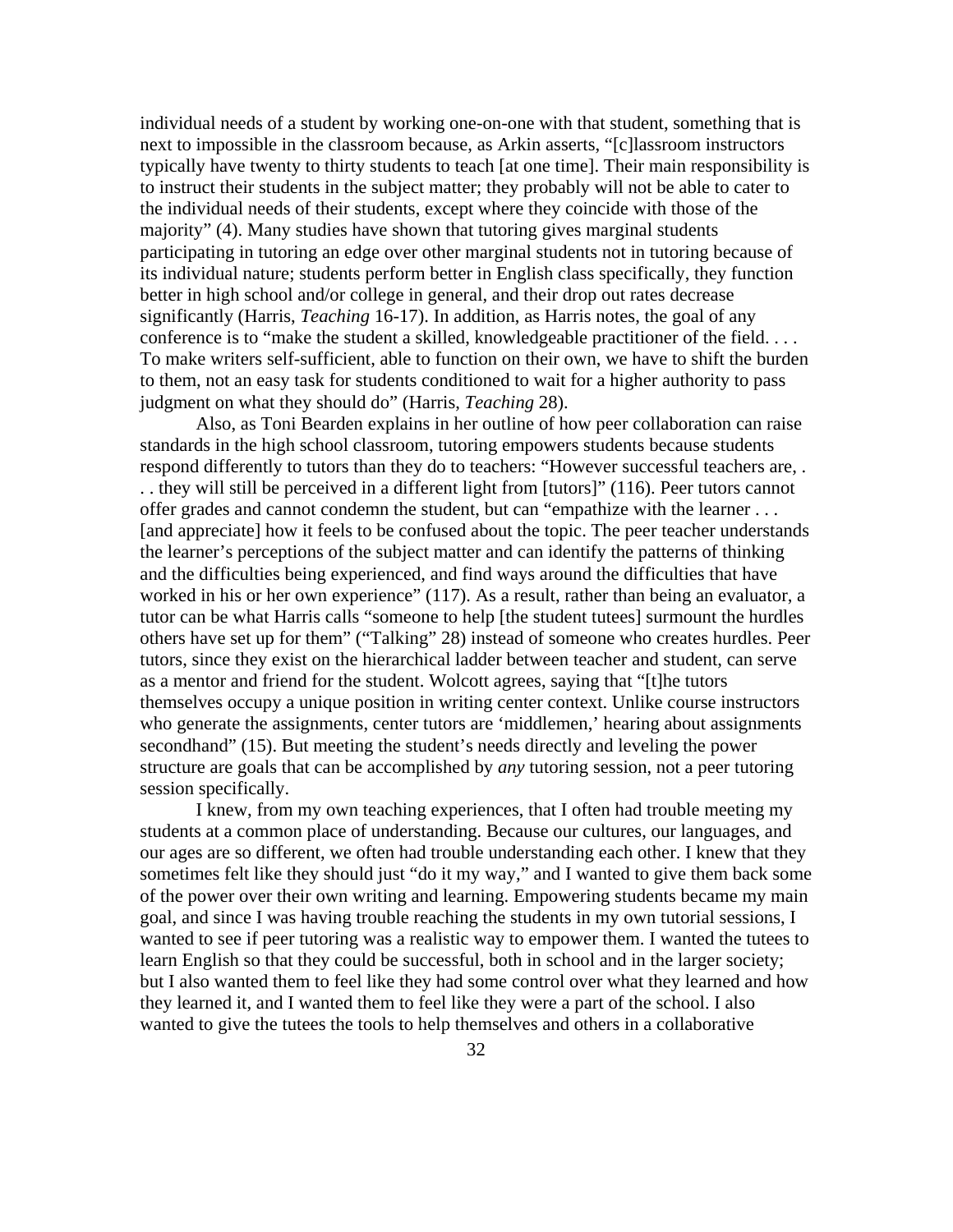situation. Because I am not a peer, however, I could not offer the same insight into schooling and learning that the tutors could. In an explanation of the roles of tutors in secondary schools, Michael Marland and Richard Rogers describe the task of the tutor, which is to "enable the pupil to grow gradually but consistently, and through that learning of self, to learn better how to understand others, relate to them, to make good use of the school, and gradually to prepare to take place in wider society. The tutor empowers the tutee" (13-14). While connections to adults are important, it is the connections to classmates that most theorists agree will have the largest impact on the students in the moment.

Stanton-Salazar defines empowering students as developing their social capital, which he identifies as "those 'connections' to individuals and to networks that can provide access to resources and forms of support that facilitate the accomplishment of goals. . . . It has the potential utility to explain how educational achievement and attainment are closely associated with access to supportive relationships and networks" (18-19). Peer pressure, therefore, can have a positive effect for both the tutors and the tutees if the tutors know and understand how the school functions and can form a bond with the tutees. As Stanton-Salazar explains, "Social capital can be represented as a storehouse of different types of resources, embedded in social relations, that can be mobilized when an individual or group wishes to increase the likelihood of success in a purposeful action. Access to this storehouse of resources and support begins with person 'connections' to an individual" (25). We found many ways for the tutors to increase the tutees' social capital every day. For example, if the tutees could not pay for the SAT, the tutors knew where to get fee waivers. If the tutees were having problems with a teacher, the tutors knew the appropriate assistant principal to go to for help. If the tutee didn't understand an assignment, the tutor went to the appropriate person to find the answers. The tutor, therefore, became a positive force for helping the tutee solve problems, thereby increasing the tutee's social capital within the school and demonstrating that peers *can* have a positive effect on academic performance under the right conditions.

The tutees were not the only ones who demonstrated an increase in social capital, however. The process normally went something like this: Tutor group A needed help getting a fee waiver, and they did not know the appropriate person to go to in the office to obtain the waiver. The tutor would come to me and ask me for help. I would either tell the tutor where to go or find out for the tutor. When I told the tutor and sent the group on their way, I increased the tutor's knowledge, thereby increasing her networking ability within the school. When the tutor took the tutee to the office and got the fee waiver, the tutor became the teacher, which firmly established that new knowledge as part of that tutor's repertoire. In short, the tutor had, by definition, an increase in social capital. The process repeated itself with the tutee, who could then, if the situation presented itself in the future, get the information on his/her own or even, in the best case, help another student find the information. In short, students were learning how to help students, and while I was the original person they went to for help, after that, they were able to perform on their own.

Increased social capital has results further than just help in an academic class: It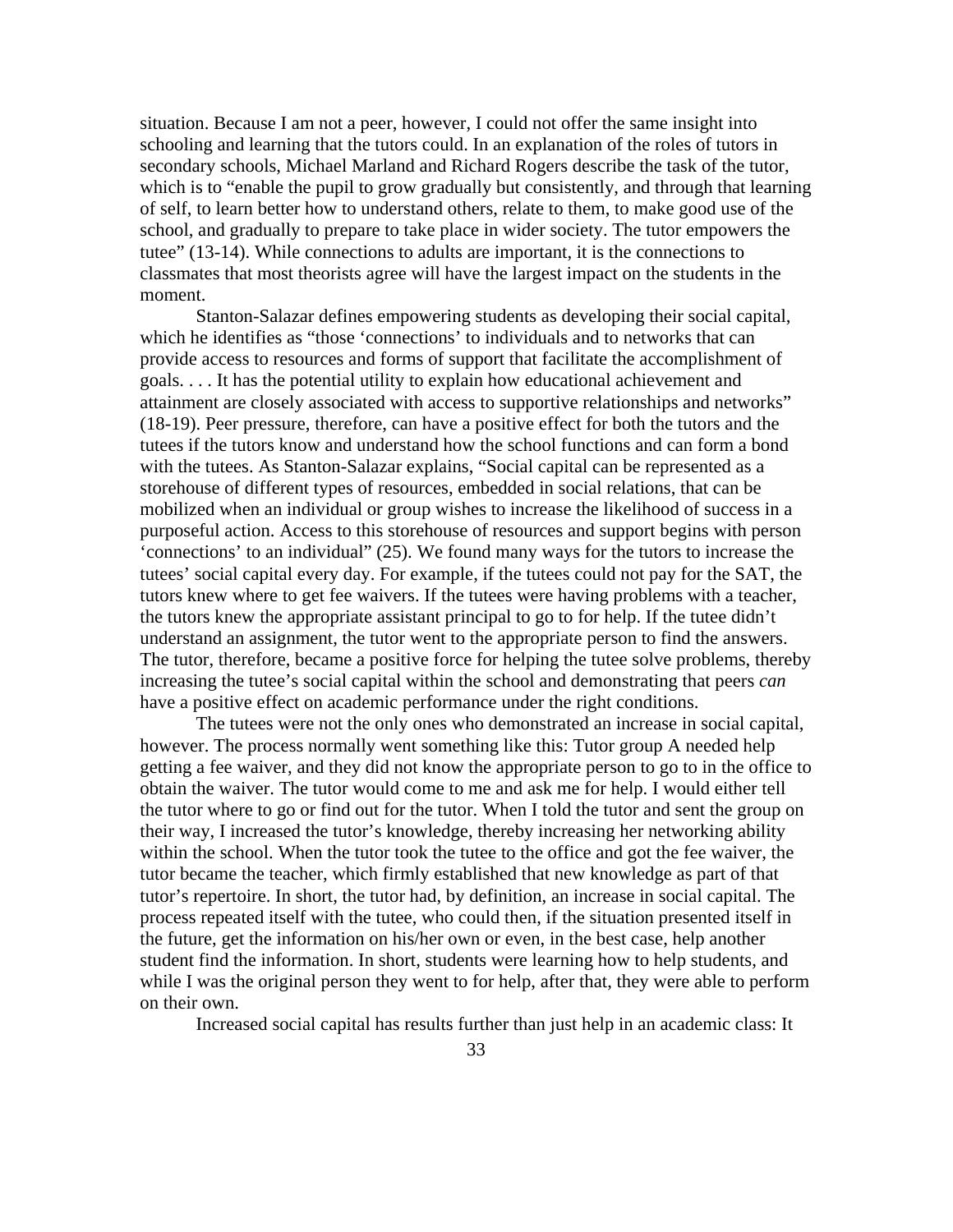has been shown to "reduce the probability of dropping out of high school, and increase the probability of more years of schooling. . . . as an *outcome* variable, [it] has also been shown to be associated with high school grades, educational attainment, occupations, and high levels of bilingualism" (19). Social capital is not something that these students, termed "low-status students" by Stanton-Salazar, can achieve by themselves; they must have the "key forms of support," such as tutoring, to "master the academic curriculum or decode the hidden curriculum" (25-26).

The question, however, is what it means to truly be a peer, and that is a question that has plagued writing center research for years. Peer tutors are, very often, peers in terms of their shared status as students, but that is where the conflict begins. As John Trimbur explains in his exploration of the contradiction between the terms "peer" and "tutor," "[a]s a rule, tutors are highly skilled academic achievers: they are independent learners, they get good grades, they know how to 'psych out' a course, they are accustomed to pleasing their instructors . . . At the same time, however, the traditional model of teaching and learning tells new tutors that they are not qualified to tutor" (22). He further outlines the struggle many tutors face: "If I am qualified to tutor, then I am no longer a peer to those I tutor. On the other hand, if I am a peer to my tutees, how can I be qualified to tutor?" (23).

To respond to this conflict, I would agree that yes, especially in the tutoring situation I would be establishing, the conflict between peer and tutor would be great. After all, the students we would be tutoring would be learning or have just learned English, while the tutors would not only be fluent in English but would be upper-level English students. But the contradiction is not troubling for me when I stop looking at each term individually, peer and tutor, and look at it as one term, peer tutoring. Any oxymoron is the same; take, for example, the term "bittersweet." Yes, "bitter" and "sweet" appear to be opposites when taken separately, but considered together, they create a new meaning. "Bittersweet" is not a contradiction; instead, it is a new term that exists entirely on its own, occupying its own space with its own definition somewhere between the two terms that make up its separate parts. "Peer tutoring" is the same. We should not, therefore, look at peer tutoring as two separate ideas that cannot work together; instead, we should look at peer tutoring as a situation that involves peers and tutors at the same time (Trimbur 25).

"Peer" is also a troubling term because, after all, since the tutors were fluent speakers of English enrolled in Honors and AP classes who were involved in extracurricular activities and who were going to college, and since the tutees were *not* those things for the most part, some might argue that the tutors were not really peers. I would agree, however, with Peter Carino, who examines the role of authority in the peer tutoring session. He states that "to pretend that there is not a hierarchical relationship between tutor and student is a fallacy, and to engineer peer tutoring techniques that divest the tutor of power and authority is at times foolish and can even be unethical" (98). Obviously, since we were going to be teaching these students English, I had to have "authorities" in English as tutors. So no, on some levels they were not peers, but they were the same age, they had been through some of the same tests, and many of them had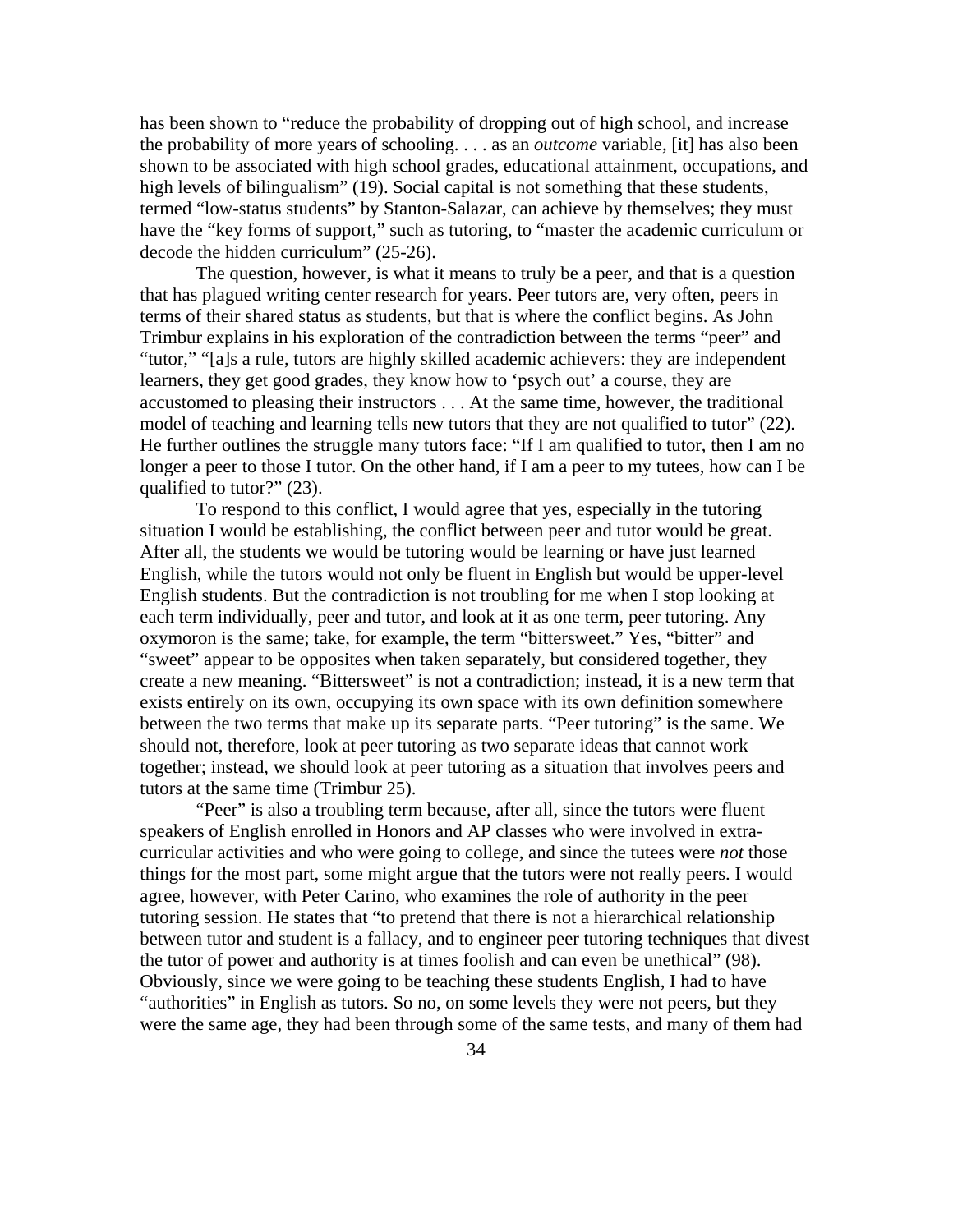felt the struggles of being bilingual. On many levels, therefore, they were peers, and on many other levels, they were authorities. I was comfortable with that distinction.

Working one-on-one with peers gives ESL students several advantages. First, it gives them the opportunity to learn the language from someone who knows it, which is important because "[t]he role of talk and face-to-face interaction is vital for language learning. It is imperative that ELLs be given ample opportunities to interact academically with peers as often as possible. They should be encouraged to work with fluent Englishspeaking peers" (Rubenstein-Ávila 130). Second, tutoring empowers students because it gives them opportunities to interact with students who can share their social capital, thus allowing the tutees to become part of the dominant language community and culture of the school. But peer tutoring does not just help the tutees. The tutors gain many of the same benefits as the tutees. They gain confidence in themselves as they learn how to teach, how to answer questions, and how to find answers to questions. They also experience their own gains in social capital as they, themselves, learn to navigate through the social and administrative landscape of the school.

# Advantages of Tutoring Compared to Classroom Teaching

Because tutors can reach students in ways that teachers cannot, tutoring can also supplement any classroom experience, partly because, once again, tutors can react during a one-on-one conference to the needs of the student in ways that are almost impossible for the classroom teacher. Bearden argues that students learn more "when they receive more instruction, when they are given more individual help, and when their questions are answered quickly" (116). Writing center tutees received more instruction because the instruction was tailored to their exact needs. They received more individual help because they were working with tutors for an hour and a half, which was much more help than I or their teachers could give them during any one class period. And they had their questions answered more quickly because, when they finally gained the confidence to ask questions, they did not have to compete with twenty-five other students for their teacher's attention.

In addition, the individual help they received was customized to their particular needs at the time. Tutors and I regularly communicated with each other to see what each student's particular needs were because, as Ralph J. Melarango contends in his handbook for establishing a tutorial centers in schools, "[t]o be effective, instruction must be tailored to the individual needs of students. Every student is unique, . . . [which] is difficult [to handle] in a setting with large numbers of students with wide-ranging abilities" (8) but easy to accommodate during a tutorial.

Finally, tutees gained practice in all areas of discourse: writing, speaking, listening, and reading. Because students get very little practice speaking in the classroom, and because their listening skills in class are often hindered by the language barrier, the tutoring environment effectively taught the tutees all four of these skills in ways that the classroom teacher cannot. Since I wanted the tutees to be able to express themselves to their best ability, at the beginning I allowed them to speak in limited Spanish as needed, with tutors showing them how to express themselves by repeating the phrases and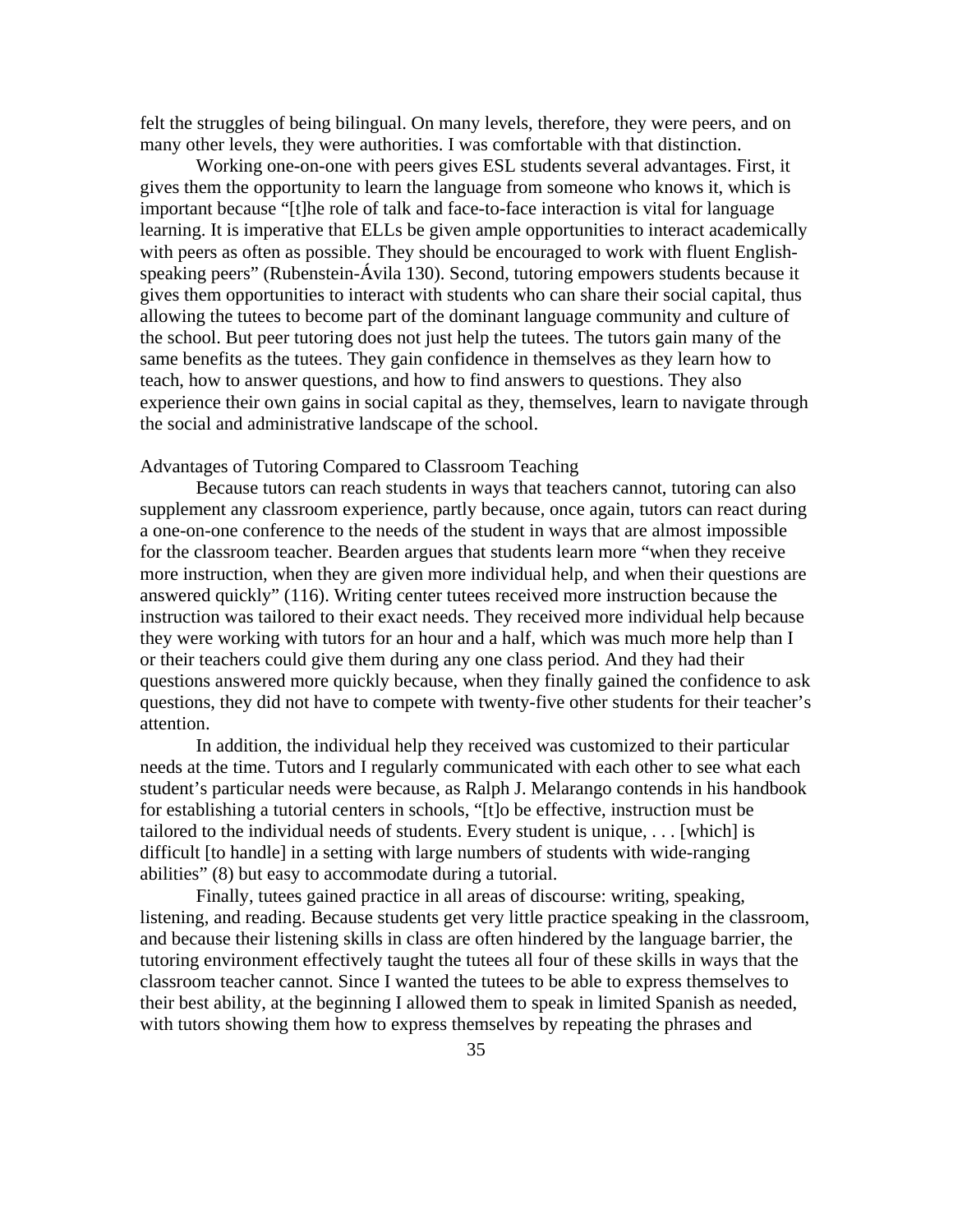sentences in English. Tutors, however, were trained to speak in English as much as possible.

### Institutional Goals

 The goal for students at HSH was read during the morning announcements every day: "to develop marketable, productive citizens who respect others and appreciate life and knowledge." Unless students understand the dominant language of instruction, however, they will not appreciate knowledge at this level because they have been kept from that knowledge by a language barrier that teachers seem unable—or in some cases unwilling—to cross. Sinclair Goodlad, in his study on using students as tutors, warns writing center directors to "always see student tutoring and mentoring as solutions to specific problems" (3); the problem, the need of the ESL students at HSH, was their limited proficiency in English that prevented them from participating in the dominant language of the school and of the United States. Until we overcame that obstacle, HSH would, I believed, continue to fall short of its larger goal as stated in the school's mission.

 Because HSH's goal was to make its students marketable and productive, learning English is critical. As Harris notes in her discussion of fitting the writing center philosophy to the goals of the institution, any writing center "must closely fit its particular student population, writing program, and institution, not a nearby writing center" ("Diverse" 1). Working for several years in writing centers at Southeast Missouri State University and Louisiana State University tempted me to rely solely on typical writing center philosophy, but the philosophy of this center would have to be manipulated in order to meet what Paula M. Wolfe and Christian J. Faltis describe in their article on the influence of gender in the ESL classroom as "[t]he role of the high school . . . [which] is to initiate these students into academic English discourse and to expand their proficiency in conventional English" (83). While traditional writing center philosophy focuses on making the writer—and not necessarily the text in question—better, I knew I needed to focus on overcoming the unique obstacles specific LEP students bring to the high school classroom. This was *not* to be a typical writing center; instead, it was repeated one-on-one tutoring sessions with several students identified as needing extra help. In her study of the goals of high school writing centers, Amy K. Levin argues that "to the extent that a center may offer remediation, it can also help fill a second important institutional goal, especially in states with required competency tests. A writing center can offer tutorial assistance for students who need to pass such exams in order to graduate" (25). Though tutoring at HSH did not focus on the TAKS test specifically, my goal was to help LEP students become proficient enough in English so that passing TAKS and graduating became a possibility.

### Demographics of HSH

 During the 2004-2005 school year, there were 1,765 students enrolled at HSH; 976 were eleventh graders, and 789 were twelfth graders. During the 2005-2006 school year, there were 1,827 students enrolled at HSH; 974 were eleventh graders, and 853 were twelfth graders. Table 2 on page 37 represents the demographic breakdown of the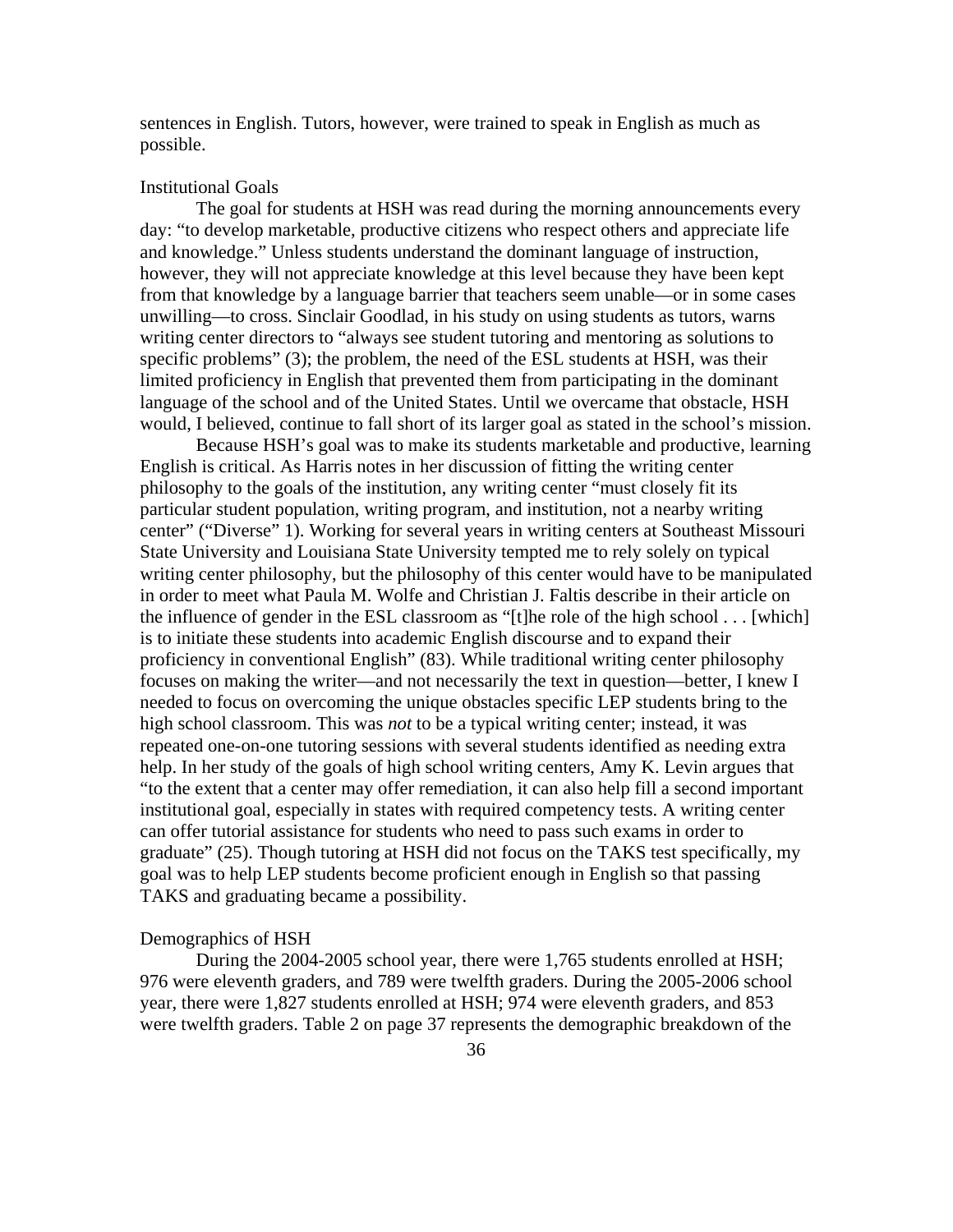students enrolled and the teachers employed in 2004-2005; all information was taken from the Texas Education Agency website. Unfortunately, during the 2005-2006 school year, HSH was combined with the  $9<sup>th</sup> / 10<sup>th</sup>$  grade campus, and the numbers on the website reflect that combination. Any demographic comparisons between 2004-2005 and 2005- 2006 would not, therefore, be accurate.

|                           | Number         | Percentage |
|---------------------------|----------------|------------|
| African American          | 580            | 32.90%     |
| Hispanic                  | 860            | 48.70%     |
| White                     | 268            | 15.20%     |
| Native American           | $\overline{2}$ | 0.10%      |
| Asian                     | 55             | 3.10%      |
|                           |                |            |
| Economically              |                |            |
| Disadvantaged             | 940            | 53.30%     |
| <b>LEP</b>                | 141            | 8%         |
| At Risk                   | 1,132          | 64.10%     |
| <b>ESL</b>                | 106            | 6%         |
| Gifted / Talented         | 103            | 5.80%      |
| <b>Special Education</b>  | 197            | 11%        |
|                           |                |            |
| Staff                     | 127            |            |
| Teachers                  | 108            |            |
| <b>Average Experience</b> | 12.2 years     |            |

Table 2: 2004 Demographics of Students and Teachers at HSH

## Definition of Literacy

Literacy is a difficult construct to define because, as education theory and pedagogy have changed, so too have definitions of and methods for teaching literacy. I had originally conceptualized literacy as the ability to read and write; after all, someone who is *il-*literate can speak and listen but cannot read and write. But Sandra Lee McKay, in her outline and definition of literacy, argues that "*[i]lliteracy* is a highly charged term, one that is often contrasted with *literacy*, as if individuals either are or are not literate. Such a dichotomy is a tremendous oversimplification. . . . Furthermore, it is important to qualify literacy in reference to a particular language" (2).

Literacy theorist Carol Edelsky, in her book arguing for a whole-language approach to literacy, outlines three major trends in literacy theory. The first divides reading into separate skills (decoding, word attack, comprehending); theorists in this category posit that practicing these skills is the same as practicing reading (89). The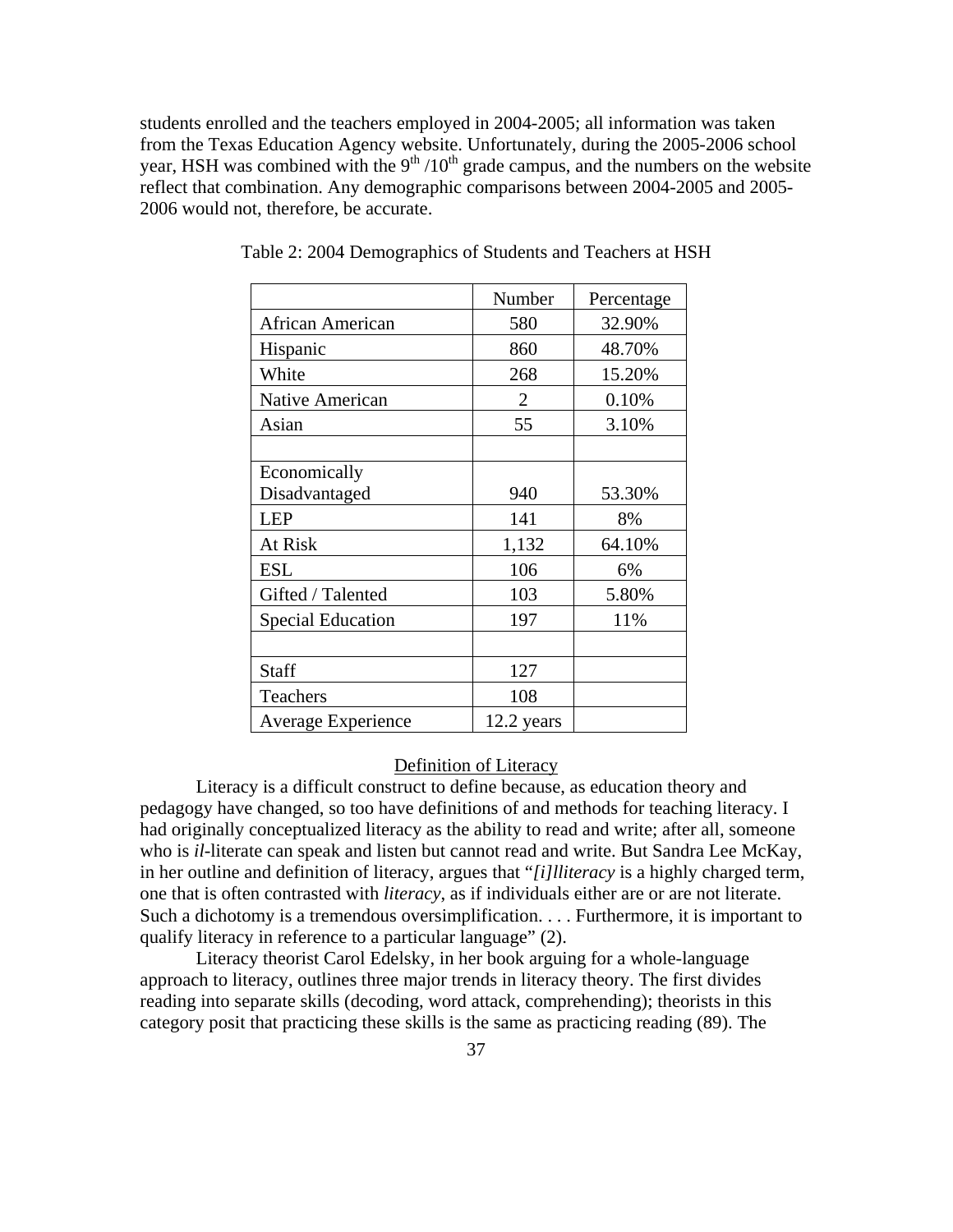second theory claims that literacy is a social practice; the study of literacy, then, is the study of how literacy is used in social settings (89). The third theory argues that literacy is a social practice involving print (89). Based on these three theories, Edelsky outlines her own theory of literacy; she claims that defining literacy "requires a look at who else is involved and how, and at the role and power of the literate in relation to the role and power of the other(s)" (86). According to her theory, it is futile to think of literacy in terms of the individual, as in "this student is literate" or "that student is illiterate" because literacy is social and political, not individual (87). She argues that

> Whenever language is used, it is used in events—events that capture and create relationships among people and between people and objects (material and otherwise) in the culture. What is learned when people learn language includes all those relationships that were part of the events carried out through language use. The language used within these events is usually used for some purpose other than instruction or evaluation of the language use itself . . . Though language is learned *through* using it, it is not usually used consciously and deliberately *for* learning it. (91)

Literacy, then, is not just the ability to read and write; instead, it accounts for the social and political context of communicating verbally and non-verbally. In order to help our tutees become literate, then, we would use the framework outlined by Jim Cummins above to help them move from highly contextualized material, material they could understand readily because the context was given, to material where they had to create their own context; in other words, they would have to be culturally literate to create a context for their own understanding.

 The ability to produce different communicative acts (speaking, listening, reading, and writing) is a part of whole language literacy, which pushes students to think about the context of a given act in order to understand it. Jim Cummins clarifies the distinction between different communicative acts and the length of time required for proficiency by explaining that "some aspects of language proficiency, such as reading skills, are strongly related to cognitive and academic development, whereas others involving such basic interpersonal communicative skills as oral fluency and phonology, are less related to cognitive and academic development" ("Age on Arrival" 132). He identifies the difference between basic interpersonal communicative skills (BICS) and cognitive academic language proficiency (CALP) as an important distinction because it takes less time to acquire conversational fluency (BICS) than academic fluency (CALP): "Conversational fluency is often acquired to a functional or peer-appropriate level within about two years of initial exposure to the second language whereas at least five years is typically required to catch up to native speakers in academic aspects of the second language" ("BICS and CALP" 322). But, while a teacher may often assume a *speaker* of English is fluent, the diagram on page 39 shows that BICS are only the tip of the communication iceberg.

In addition, Jim Cummins notes that age on arrival plays a crucial role in the development of English literacy:

A number of large-scale studies have reported that, on the average, at least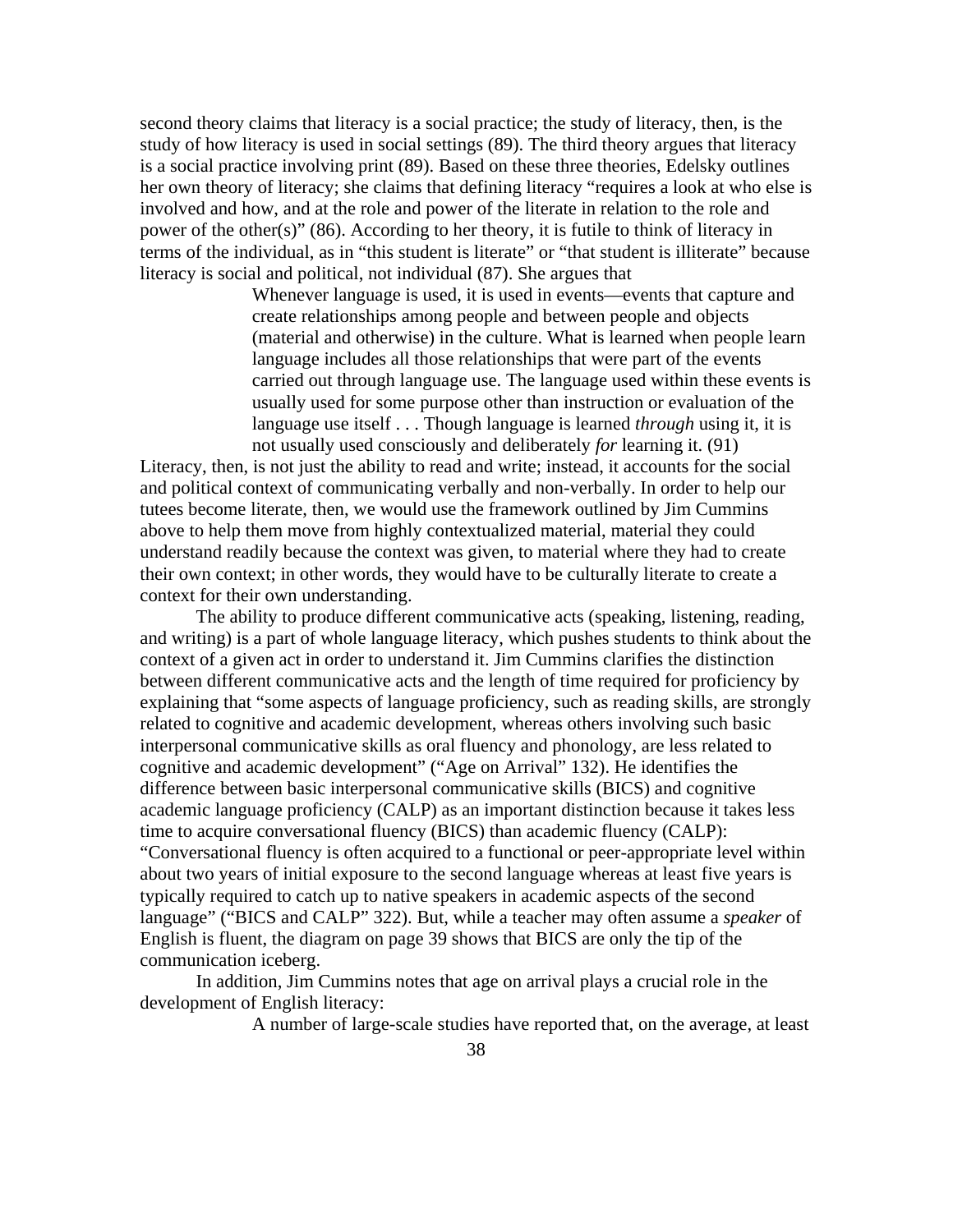five years is required for ELL students to attain grade norms on academic aspects of English proficiency. . . . [Collier] reports that children who arrived in the United States between ages eight and twelve, with several years of L1 schooling, required five to seven years to reach national norms in reading, social studies, and science. Those who arrived before age eight required seven to ten years to attain national norms, while those who arrived after age twelve often ran out of time before they could catch up academically in language-based areas of the curriculum. ("Assessment and Intervention" 119)



Figure 2: Jim Cummins' BICS and CALP

When assessing the literacy needs of developing L2 learners, ignoring the political and social context of communicative acts (discussed by Edelsky) and the language maturity issues (discussed by Jim Cummins) can be detrimental to their language maturity. I know that I have mistakenly assumed that, because an ESL student can speak relatively fluent English, he/she should also be able to read and write fluently in English as well. Of course, if I were confronted with an L1 student who could not read and write but could speak English, I would not be surprised at the discrepancy between speaking / listening and reading / writing, so the contrary expectations are troubling for those teaching second language students. But according to Jim Cummins, such misconceptions occur regularly: "It is frequently assumed that language minority students have become 'English proficient' when they have acquired relatively fluent and peerappropriate face-to-face communicative skills. . . . this misconception operates to impede the academic progress of language minority students" ("Role of Primary" 6). The effects of this misconception can be harmful, resulting in the child being labeled a special education student, or, in severe cases, resulting in failure for the student to progress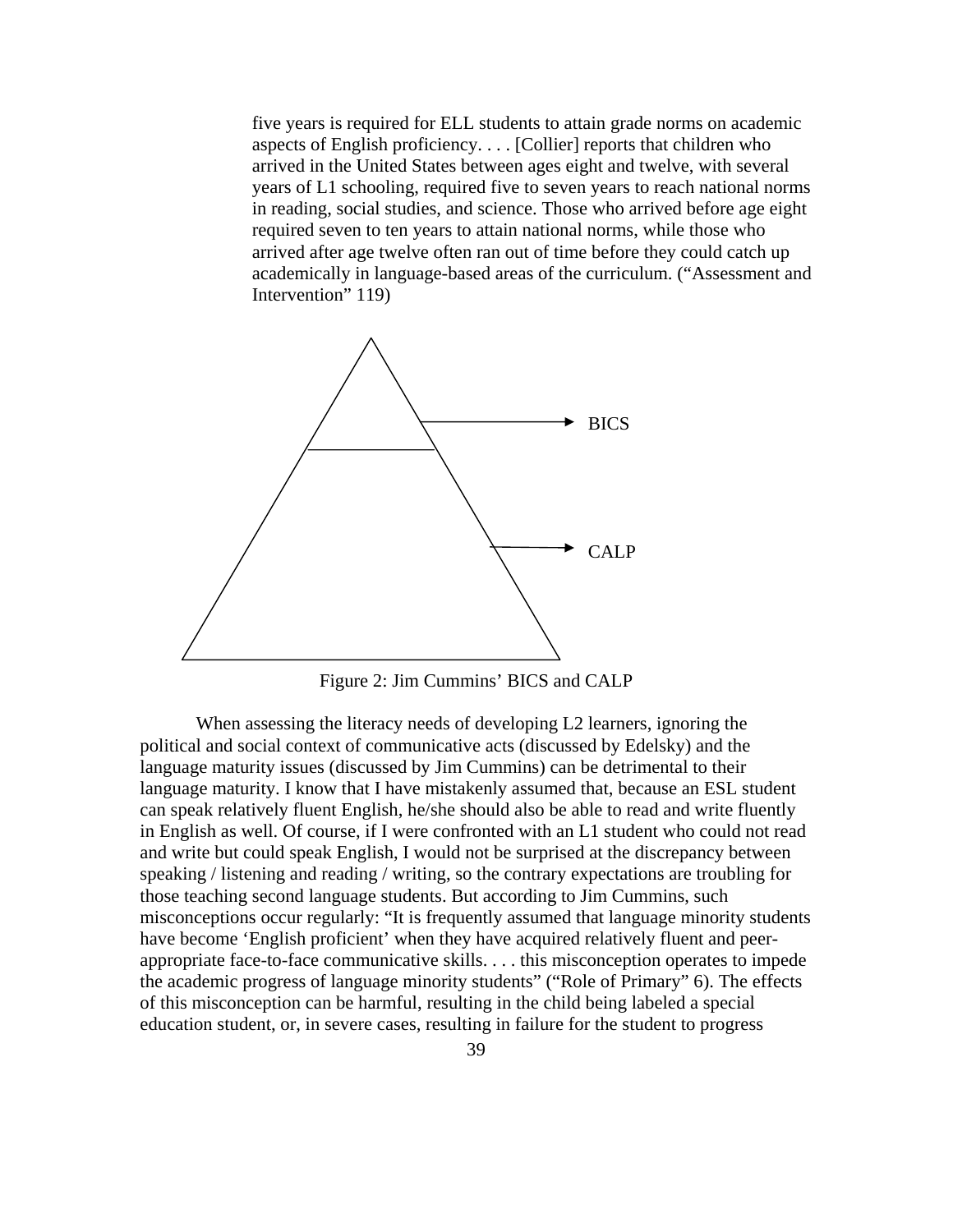academically. And, according to Jim Cummins, the problem worsens as the child grows older because

> [i]t is commonly observed that students classified as 'English proficient' after a relatively short stay in a bilingual program and then exited to an all-English program often fall progressively further behind grade norms in the development of English academic skills. Because these students appear to be fluent in English, their poor academic performance can no longer be explained by their English language deficiency. Policymakers and educators are also reluctant to blame the school for minority students' performance because the school has accommodated the students by providing a bilingual program. Once again, the academic deficiency will be attributed to factors within the child. ("Role of Primary" 6)

Even though L1 and L2 speakers probably develop literacy skills similarly, with speaking and listening learned before reading and writing, "it takes considerably longer for immigrant students to develop age-appropriate academic skills in English (five-seven years [length of residence] LOR) than it does to develop certain aspects of ageappropriate English communicative skills (approximately two years)" ("Role of Primary" 9).

For the purposes of this study, I will define literacy by combining the theories of Edelsky and Jim Cummins; when I discuss literacy, I will be referring to how much context is necessary for the student to understand the communicative act. A student can, for example, be literate in a set of words or phrases focused on one social act and not understand those same words or phrases when they are mixed up and used in a new context (think, for example, of homonyms. An L2 speaker who knows about dogs may know that one term for "dog" is canine; if you apply that term to the canine teeth, he/she may not know what you are talking about). To be literate, in other words, is to understand a social act in the given context and to be able to create that context when necessary.

#### Methods

# Analyzing Data

 Because this was an ethnographic study, my analysis focused mainly on qualitative data generated from the tutoring sessions. I also, however, examined test scores and reading scores to detect improvement in those to areas. At the end of each day of tutoring, I had a variety of materials to analyze. To help me organize my observations, I kept a journal where I recorded breakthroughs I observed in conferences and in the materials generated by all of the conferences. Originally, I believed three things would help me gauge the effectiveness of the center: classroom teacher responses, materials generated by the students in the center, and test scores. I found that classroom teachers, however, had little to say about the gains the student was making. Either they did not have time to talk, or they would give me vague responses like "Yes, she seems to be getting better." When pressed for specifics, most teachers said they needed time to find the work before they could answer. So I relied almost exclusively on the students' test scores and conference materials.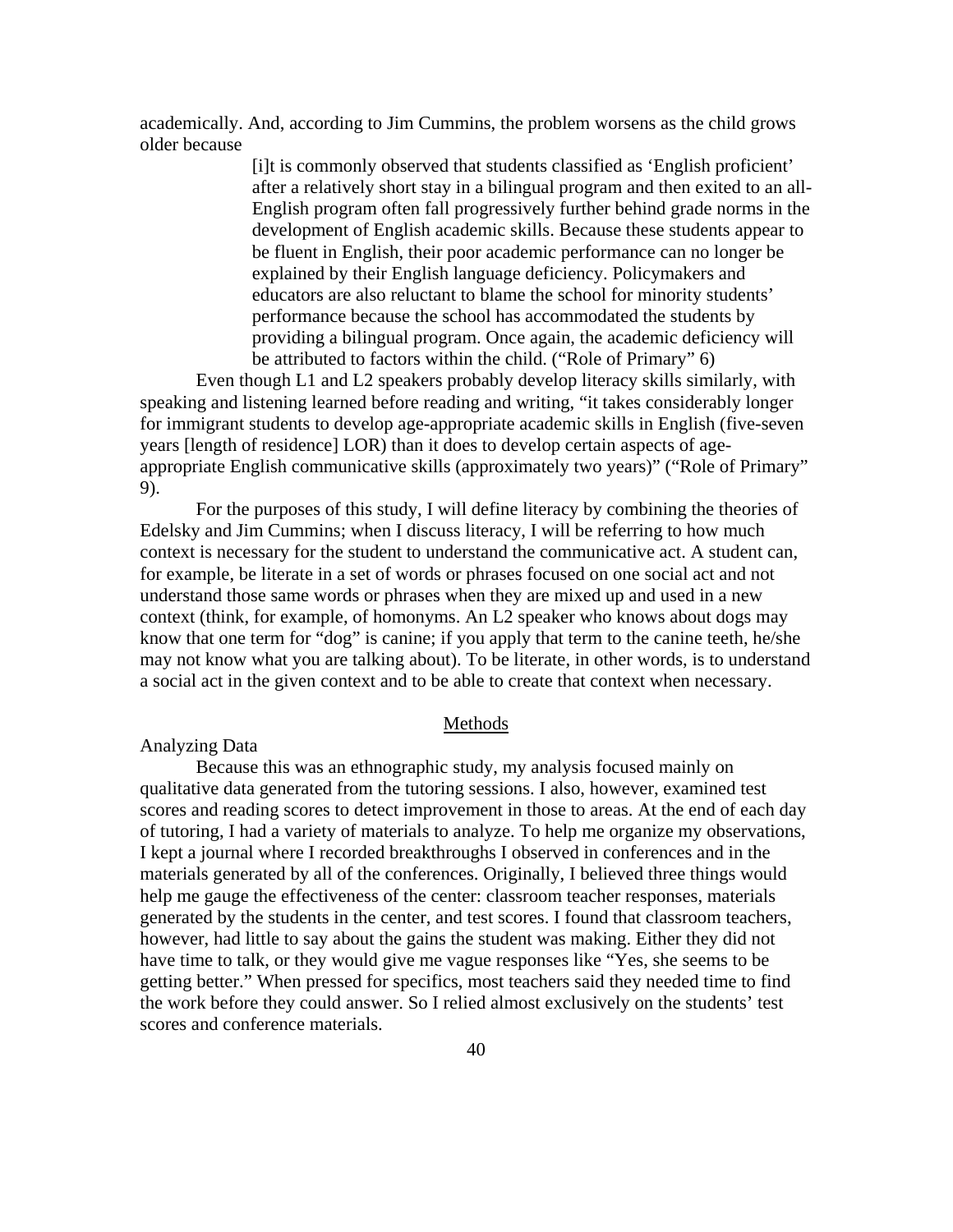Because we received a detailed summary of all students' TAKS tests that outlined the multiple choice questions they missed and the objectives they did not meet on the essay, I was able to analyze Benchmark scores and final TAKS scores to determine progress as well.<sup>1</sup> I selected three tutees to focus on as case studies throughout the course of the semester; while I studied all of the tutees to measure their growth, I used the case studies for specific evidence of increased language proficiency. Also, I requested that tutors tape each tutorial session for analysis and evidence of growth.

 I chose three tutees to focus on in my case studies: Adriana, Leah, and Ricardo. I chose Adriana because she was one of the kinds of students I originally wanted to work with; she was a senior who needed to pass TAKS. She was a fairly fluent speaker and reader, and she should have made good progress with tutoring. I thought she would be easy to work with. I picked Leah to focus on for a case study because, in only two short years, she had progressed farther than most of the other tutees who had lived here much longer. I was intrigued about what had pushed her to succeed so rapidly, and I wanted to see if we could help push her even farther. Ricardo was the exact opposite of the profile I originally wanted, but we had several students like him in tutoring because of the situation for the ESL teacher. I picked him to focus on because he was so different from what I originally intended.

 On the tutoring tapes, I listened for breakthroughs in several areas. I looked for grammatical, syntactical, and semantic breakthroughs to determine evidence of learning. I focused on times when the tutees had "a-ha" moments, times when they finally understood a concept that they had been working on for a while or made a connection to a previously learned concept.

### Framework

Once I had identified breakthrough areas on the tapes, I analyzed them according to the framework outlined by Jim Cummins in "The Role of Primary Language Development in Promoting Educational Success for Language Minority Students." Jim Cummins discusses communicative proficiency, which combines Michael Canale and Merrill Swain's communicative competence and communicative performance. Canale and Swain describe communicative competence as "the relationship and interaction between grammatical competence, or knowledge of the rules of grammar, and sociolinguistic competence, or knowledge of the rules of language use" (6); they identify the ability to utilize these competencies as communicative performance (6). Communicative proficiency, then, is the act of using language correctly in terms of grammar and in terms of context.

Jim Cummins outlines the basic prerequisites for a framework for communicative proficiency for second language acquisition. He claims that the framework

- 1. must "incorporate a developmental perspective so that those aspects of communicative proficiency mastered early by native speakers and L2 learners can be distinguished from those varying across individuals as development progresses";
- 2. should "permit differences between the linguistic demands of school and those of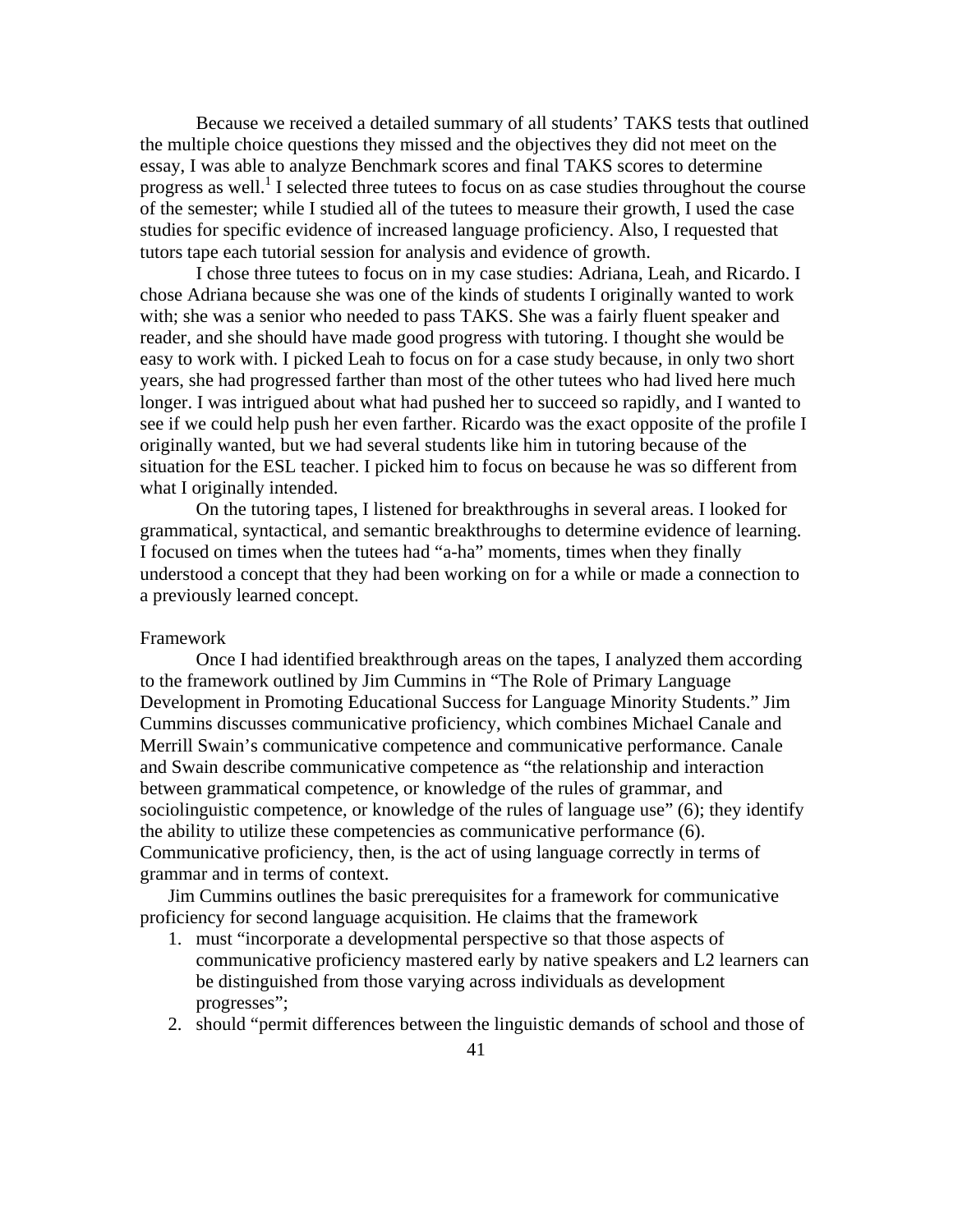interpersonal contexts outside the school to be described";

3. and ought to "allow for the developmental relationships between L1 and L2 proficiency to be described" ("Role of Primary" 11).

The framework Jim Cummins describes considers literacy as only one part of communicative proficiency; communication, according to Jim Cummins, cannot be separated from context, and context occupies one-half of the framework because "the more reading and writing instruction can be embedded in a meaningful communicative context, the more successful it is likely to be" ("Role of Primary" 14). Basically, then, the framework allows us to study the interrelationship between Basic Interpersonal Communication Skills (BICS) and Cognitive Academic Language Proficiency (CALP), giving us a scaffold to examine both in terms of communicative proficiency.

A drawing of the framework appears below.



Figure 3: Jim Cummins' Communication Framework

Before continuing, some words require defining. Along the horizontal continuum (and Jim Cummins is sure to remind us that these terms exist on a continuum, not as polar opposites) are the terms context-embedded and context-reduced. Context- embedded communication has a high degree of relevant context for the communicator, allowing him/her to actively negotiate meaning based on prior experience with the topic at hand; in addition, the language itself is supported by situational and other non-verbal cues ("Role of Primary" 11). Context-reduced communication, on the other hand, relies purely on linguistic cues for meaning; communicators have little to no context for the message and must determine the meaning from the message itself ("Role of Primary" 11). As Jim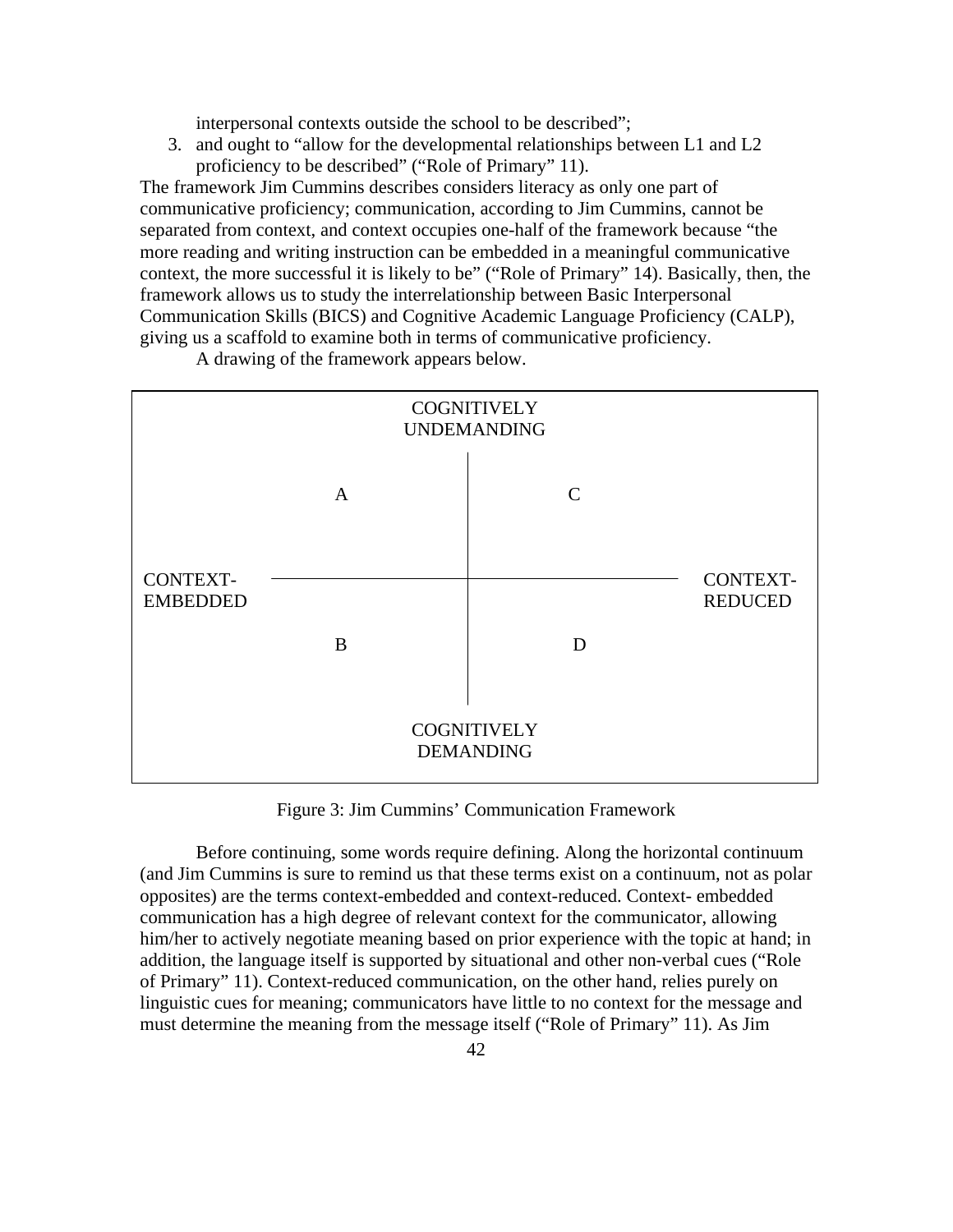Cummins further asserts,

context-embedded communication derives from interpersonal involvement in a shared reality that reduces the need for explicit linguistic elaboration of the message. Context-reduced communication, on the other hand, derives from the fact that this shared reality cannot be assumed and thus linguistic messages must be elaborated precisely and explicitly so that the risk of misinterpretation is minimized. ("Role of Primary" 11)

Thinking in terms of a typical classroom, where "many of the linguistic demands . . . reflect communication that is closer to the context-reduced end of the continuum" ("Role of Primary" 12), it is clear that the failure of teachers to differentiate between context-embedded communication and context-reduced communication can cause difficulty and even failure for many ESL students *if and when* those teachers thrust students into context-reduced environments without training in a context-embedded atmosphere first. In communication with their families and peers, students most often use context-embedded communication; when they come to class, therefore, they try to use those same strategies to understand communication that is context-reduced. A classroom environment, much like the ones outlined by the SIOP model, that is more responsive to their needs would begin by embedding communication in context for students and working towards a more context-reduced classroom, one where students are able to make meaning for themselves because they are trained to do so. While we should not begin with context-reduced classroom tasks, therefore, our goal should be, through practice, to get our students to a level of capability in context-reduced communicative environments.

The vertical portion of the framework represents another continuum important for developing communicative competence. Cognitively undemanding tasks "consist of communicative tasks and activities in which the linguistic tools have become largely automatized (mastered) and thus require little active cognitive involvement for appropriate performance" ("Role of Primary" 13). Cognitively demanding tasks, on the other hand, are "tasks and activities in which the communicative tools have not become automatized and thus require active cognitive involvement. . . . In these situations, it is necessary to stretch one's linguistic resources . . . to the limit in order to achieve one's communicative goals" ("Role of Primary" 13). Again, our goal should be to push students and give them the necessary tools to advance to a level of communicative competence where they can function in an environment requiring cognitively demanding communicative tasks.

It is important to note here that my goal was not to make tutees necessarily capable of understanding all context-reduced, cognitively demanding communication. Such a goal would be impossible to accomplish in the short time we had together. Instead, I want to give these tutees the tools for successfully negotiating environments that are more context-reduced and cognitively demanding. That way, they become independent learners and thinkers who may still have difficulty with but are no longer hindered by a language barrier because they can first determine their own context for reading. Context is important because "[a] major reason why language minority students have often failed to develop high levels of L2 academic skills is that their initial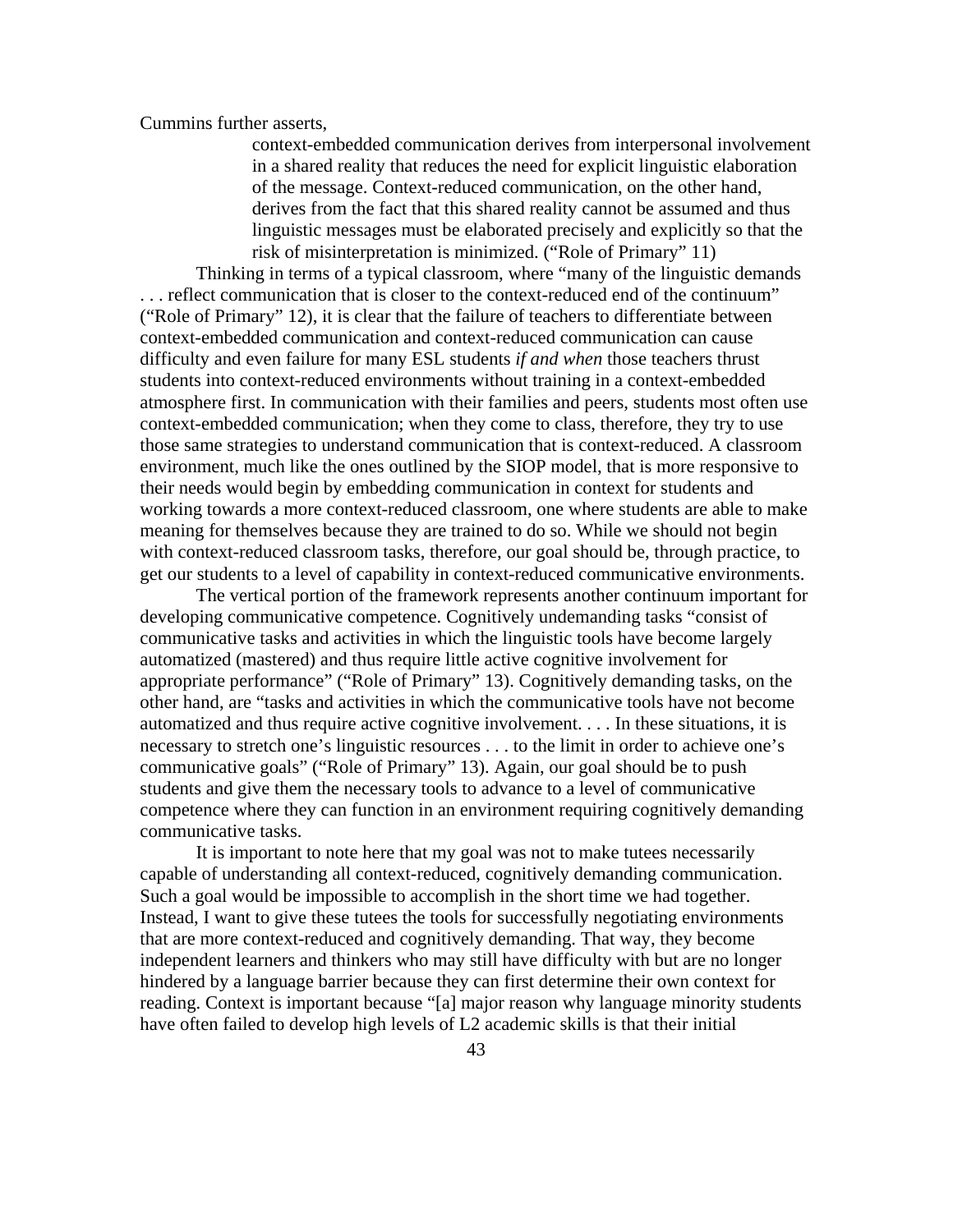instruction has emphasized context-reduced communication insofar as instruction has been through English and unrelated to their prior out-of-school experiences" (Jim Cummins, "Language proficiency" 125), but, as Cohen and Horowitz note, "[a] study with Turkish students learning Dutch in the Netherlands found that if third graders read.. . *culturally appropriate texts* that were *linguistically complex*, there was no significant difference in performance between the Turkish and Dutch students" (43). If students can determine context, therefore, they can read more complex texts. Using Jim Cummins's framework helped me determine what it means to be proficient in English and to monitor the tutees' progress toward quadrant D.

But the framework also produced some hardships for me. Because each tutee/tutor group moved at a different pace, tutors and I had to work closely together to determine a tutee's readiness to progress towards quadrant D as a result of growth. Determining growth and readiness to advance can be difficult because "[t]he location of any particular language task or activity on the vertical and horizontal continua is a function not only of inherent task characteristics but also of the level of proficiency of the language user. Thus, tasks that are cognitively undemanding for a native speaker . . . may be highly cognitively demanding for an L2 learner" (Jim Cummins, "Language proficiency" 123). I found that keeping detailed notes and tapes, and monitoring and reviewing each student's progress daily was necessary to determine readiness to advance.

### Planning

# Approval

Before I could begin any curriculum planning or tutoring hiring, I had to gain approval from several different places to work with human subjects who are minors. In order to conduct research at HSH, I received an exemption from the Louisiana State University Instructional Review Board for using human subjects. I also had to have approval from the district's Office of Research, Evaluation, and Dissemination to conduct research with students on campus.

In addition, I had each interested student, both tutors and tutees, take home a parental approval form that explained the study I was completing and what the tutors and tutees could expect from the study (see Appendix B). The form was available in both English and Spanish since many of the parents did not speak English. Each student had to return the form before being allowed to participate as either a tutor or a tutee. All of the tutors and seven of the tutees were minors, so their parents had to be involved in signing the waivers. Three of the tutees, Ricardo, Jennifer, and Mary, were eighteen or over, but I still wanted their parents to sign the waivers because, since none of the parents spoke English, I wanted them to be fully aware of the curriculum their students would be following. I did not want them to feel in any way left out of their children's academics.

In addition, I had the tutors and their parents sign a confidentiality agreement (see Appendix C). I knew that the tutors might sometimes have access to confidential testing, demographic, and grade information about the tutees, information not normally available to students when they were helping me make copies and file; also, they obviously knew that all of the tutees had failed the TAKS test at least once. I wanted the tutors to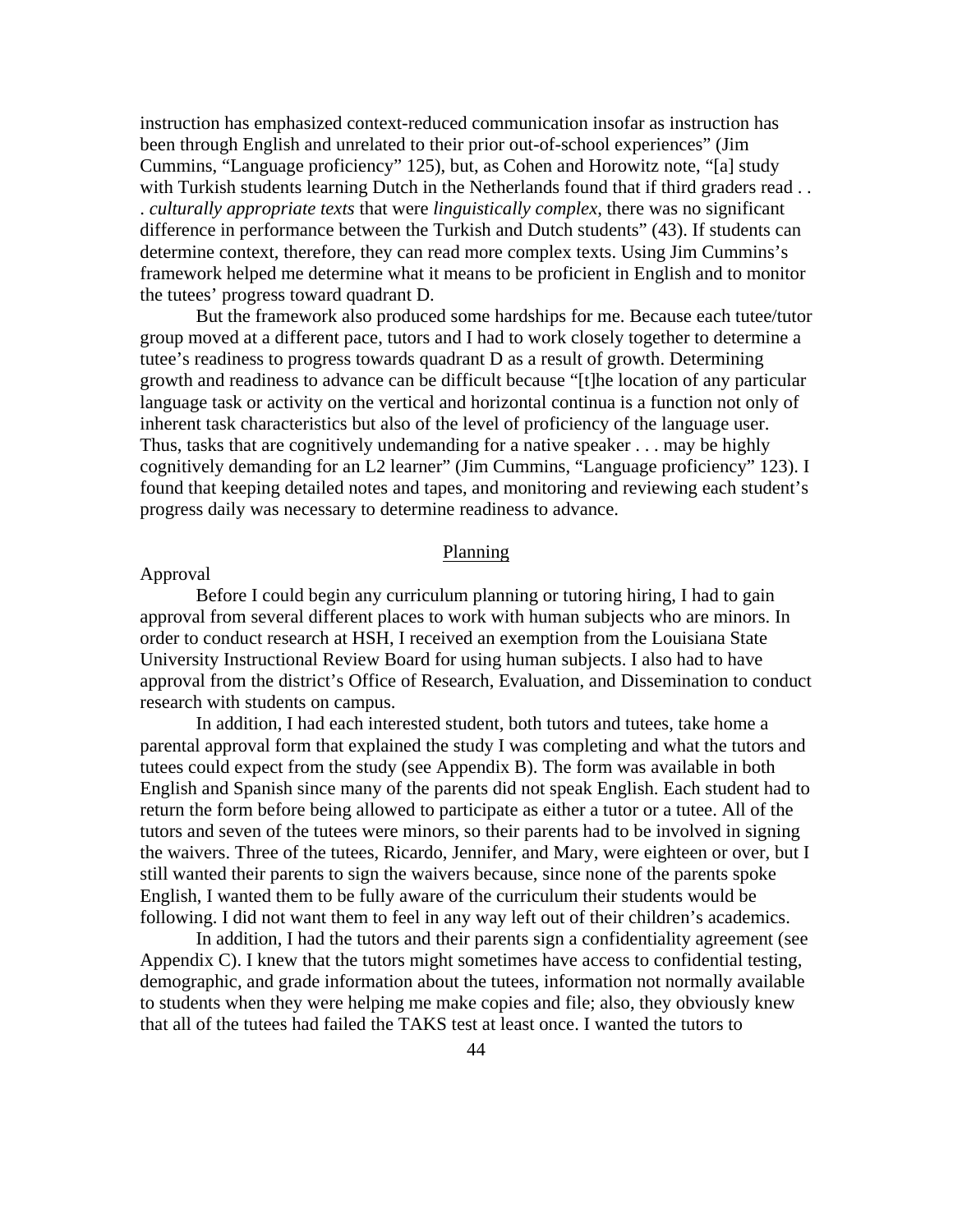understand that the information they would have access to could not be repeated to anyone except me or a campus administrator; they understood that they would be immediately terminated if they repeated the information even to another teacher on campus. While some people on campus said that was a bit overboard, I knew that the tutors did not necessarily understand what types of information were ok to say to whom, and I did not want anything that happened in tutorials repeated to the wrong person. Several times during the semester we had to refer back to these agreements when the tutors forgot and I heard that they had been talking to people about the sessions, so I knew it had been a good idea for me to have them sign the agreements.

## Session Location and Scheduling

I decided to hold the tutorial sessions in my classroom. The classroom where we met typically housed classes of twenty-five to thirty students, though I did have several classes with up to thirty-two students during my time at HSH. While the classroom was large enough for thirty-plus students in a classroom setting, it was not ideal for seven tutoring sessions at once. In a classroom setting it is ok if students work together and are noisy, but in a tutoring setting both tutors and tutees need relative quiet to work effectively. Because of the close quarters, sometimes both the tutors and the tutees were distracted by another group. Again, the classroom was not ideal, but in order for me to observe the conferences, we had to work within the constraints of the school setting.

Although we would be cramped, I decided to hold the tutorial sessions in my classroom for several reasons. First, an adult teacher must be present any time students meet in the school building. Second, I wanted access to my materials and computers at all times. And third, we really had no other viable options. We could have potentially gone to the computer labs, but computers offer distractions for students, and we could not take up an entire computer lab every day for a semester. Any empty classroom was not feasible because it would pose the same problems my classroom had in terms of space. In the library, we would have been too spread out, and classes regularly coming to the library to do research would have been a distraction. So, although it was loud sometimes, I had all six or seven tutoring sessions happening at once. Sometimes, one group would go out in the hall and one would go to the library, but this was not ideal because I could not observe the conferences that were not in my room.

HSH was on a block schedule during the 2005-2006 academic year. Periods one through four met on A days for an hour and a half each, and periods five through six met on B days for an hour and a half each. We held tutoring sessions during fourth period, so we met every other day for an hour and a half.

### Budget

My initial proposed budget is on page 46. Immediately, I found that I had to drastically reduce my budget. Originally, I hoped to receive a \$3000 private grant from a friend with hope of a matching \$3000 grant from that individual's place of employment. I had also applied for \$750 from the International Writing Centers Association, and in the fall, I wanted to apply for the Foundation grant from the district. However, the matching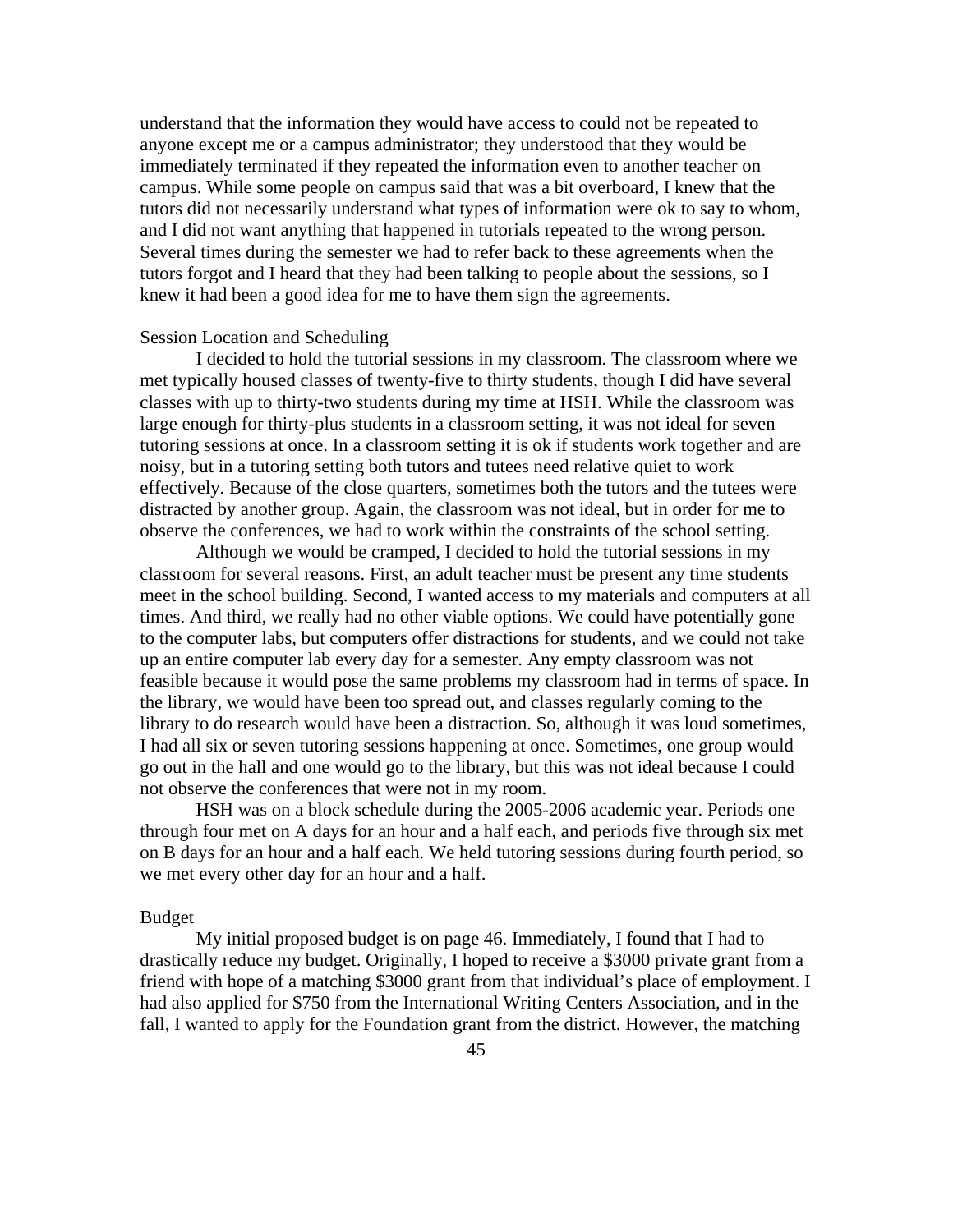grant did not come through, and the Foundation was disassembled due to problems with grant distribution. I did receive \$175 (which was used to buy copies of *The Allyn and Bacon Guide to Peer Tutoring*) from the International Writing Centers Association, and the private grant was raised to \$4000, giving me a total of \$4,175.

|                                     |                | Unit         | <b>Total</b> |
|-------------------------------------|----------------|--------------|--------------|
| <b>Product</b>                      | <b>Number</b>  | <b>Price</b> | <b>Price</b> |
| <b>Books</b>                        |                |              |              |
| The Allyn and Bacon Guide           |                |              |              |
| to Peer Tutoring                    | 6              | \$29.40      | \$176.40     |
| Spanish / English dictionaries      |                |              |              |
| (Oxford UP)                         | 6              | \$11.53      | \$69.18      |
| Locking file cabinet                | 1              | \$139.00     | \$139.00     |
| Three-ring binders (6)              | 6              | \$3.78       | \$22.68      |
| Printer cartridges (2)              | $\overline{2}$ | \$24.99      | \$49.98      |
| Paper (2 reams)                     | $\overline{2}$ | \$28.79      | \$57.58      |
| Pens (5 boxes)                      | 5              | \$7.19       | \$35.95      |
| Hanging folders (1 box)             | 1              | \$5.55       | \$5.55       |
| Manila folders (2 boxes)            | $\overline{2}$ | \$5.55       | \$11.10      |
| Sony M-450 Microcassette            |                |              |              |
| Recorder                            | 6              | \$24.99      | \$149.94     |
| Sony M-2020 Transcription           |                |              |              |
| System                              | 1              | \$249.99     | \$249.99     |
| Microcassette Tapes (pack of nine)  | 65             | \$8.19       | \$532.35     |
| <b>Supply Total</b>                 |                |              | \$1,499.70   |
|                                     |                |              |              |
| <b>Tutors</b>                       |                |              |              |
| 55 days tutoring at 1.5 hours each  | 82.5           | \$7.00       | \$577.50     |
| 19 staff meetings at 1.5 hours each | 28.5           | \$7.00       | \$199.50     |
| Total price for one tutor           |                |              | \$777.00     |
| <b>Total price for six tutors</b>   |                |              | \$4,662.00   |
|                                     |                |              |              |
| <b>Total Budget</b>                 |                |              | \$6,161.70   |

Table 3: Initial Budget

So I cut about \$2000 from the budget immediately. The first thing I did was recalculate my tutoring hours. I decided to budget for only the fall in the beginning, just in case the tutoring did not carry over to the spring. Instead of the total price for tutors being \$4662.00, it dropped to \$1953.00. After I added the seventh tutor, the total price for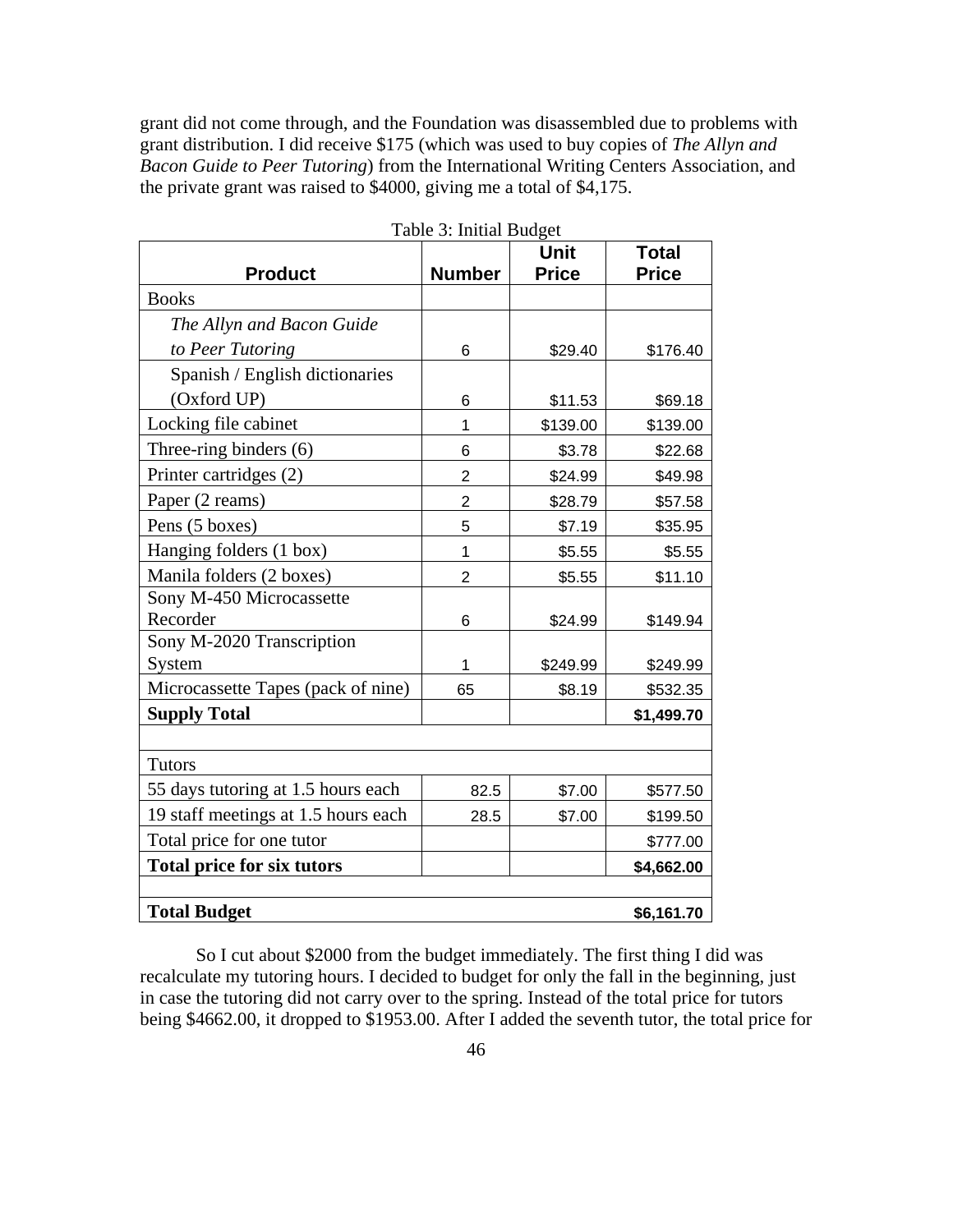tutors went up to \$2110.50. I also had to purchase an extra tape recorder and tapes, and I purchased some necessary books. At the end of the first semester, I had used all of the money from the private grant and from the International Writing Centers grant.

### Selecting Tutors

 Once I received permission to work with students, I began selecting tutors in May 2005. I hired six students, several of whom were Spanish / English bilingual, and I chose AP and / or Honors students because they tend to be dedicated to their education. Originally I wanted to hire college-level tutors from the nearby San Jacinto Community College, but after some careful consideration of the problems associated with collegelevel tutors (training, permission to be on campus, lack of true "peer" status, etc.), I decided to hire only senior-level students attending HSH. All senior-level students who have passed all four sections of TAKS can have a filler class, or a free period where they may leave campus,<sup>2</sup> during first and fifth or fourth and eighth periods, so I made sure all of my tutors had a fourth period filler and would be willing to remain on campus during their filler period for tutoring.

To begin tutor selection, I made presentations to the junior-level Honors and AP classes in May, telling students the purpose of tutoring and how they would be compensated for their work. During the short presentations, I asked interested students to come to my room during the second week of May to pick up an application. Applications asked students to list their tentative class schedules for the 2005-2006 school year, their GPA, important demographic information, any previous tutoring experience, and college plans. Interested students also had to secure two references from other teachers and write a short paragraph about why they were interested in tutoring ESL students. Each application also contained a release form for tutors to sign, enabling me to ensure that the applicant had passed all areas of the TAKS test and giving me permission to check his/her grades (see Appendix D for application forms).

Senior tutors were ultimately more valuable to work with than college-level tutors for several reasons. I could monitor their grades more easily, I did not have to get special permission for them to be on campus, and they were closer in age and, hence, more readily approachable than college tutors. But also, two things happened toward the end of the semester that I had not anticipated with the tutors. First, they were able to use their tutoring experiences on college and scholarship applications. Although many students these days can say on applications that they have completed community service hours, not many can say that they are dedicated to solving second language issues for secondary students, having been hired, trained, and paid to tutor ESL students to help them increase their L2 literacy. Second, the tutors experienced and demonstrated their own increase in social capital. By watching me help them work through the sometimes complex administrative system to accomplish our goals, the tutors learned as well to persist until they accomplish their own goals. They learned not to take no for an answer, and they learned that that there is almost always an answer for, or a solution to, a problem, even if finding that solution means working through or thinking about the problem and solution in new and different ways. In short, they became valuable, productive members of their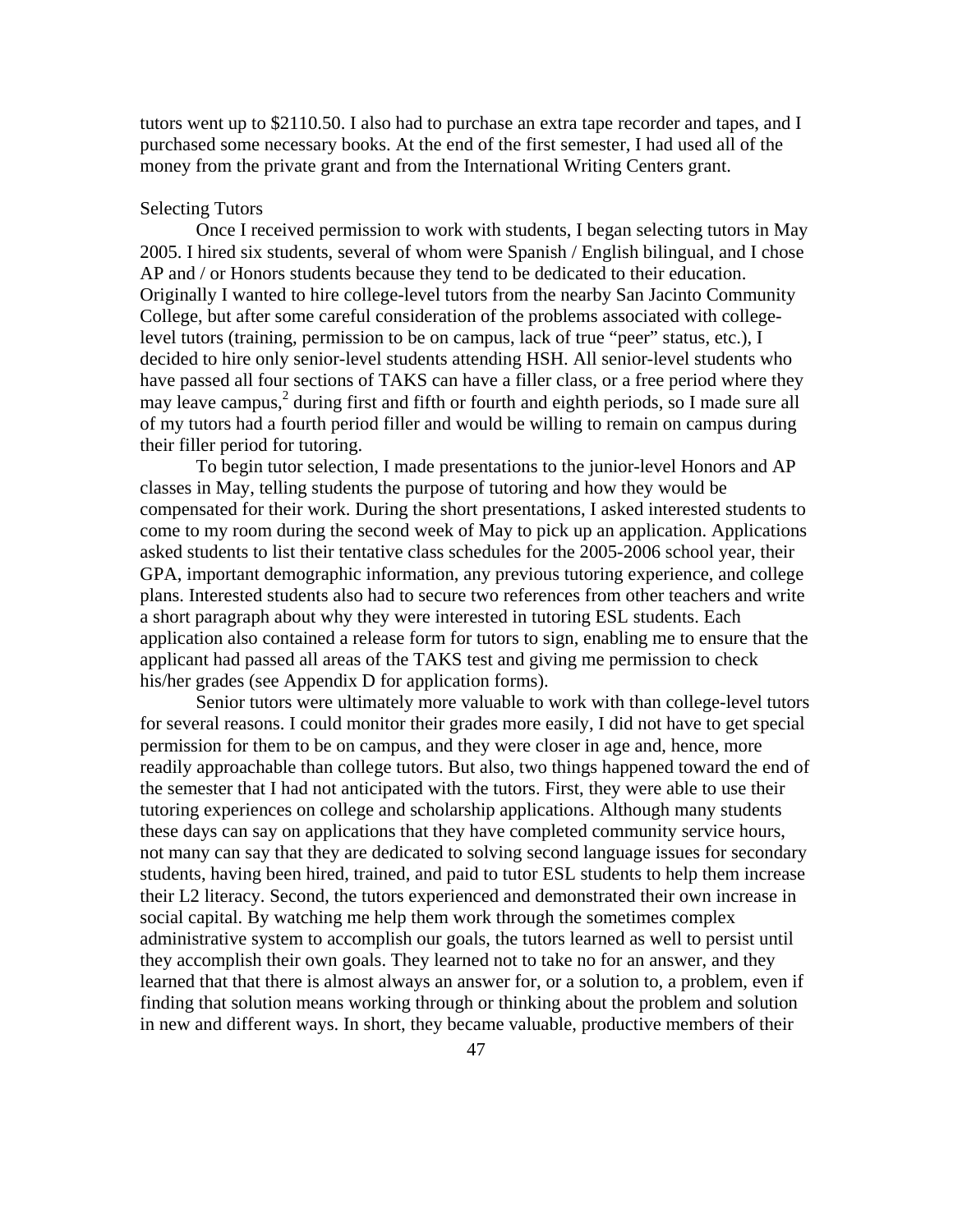own communities. I was glad I had chosen to work with high school tutors because, after watching them work and witnessing their progress, I saw that they grew as students and teachers in ways that might not have been possible otherwise. Although I had worked with tutors before at LSU, I had not seen these kinds of personal and social gains.

# Training Tutors

Originally, I wanted to have both male and female tutors because, as Martha Maxwell proposes in her explanation of the effect of tutor and tutee ethnicity during conferencing, tutor selection should "reflect the ethnic diversity and the distribution of males and females in the population [the tutors] will serve" (14). Hispanic students seem also to have special needs related to gender; in a similar study on gender cited by Maxwell, House and Wohlt found that Hispanic students "attended more sessions when working with male tutors" (quoted in Maxwell 16). If possible, therefore, I wanted to employ more male than female tutors to adequately serve the targeted population. I also wanted to hire mostly Hispanic tutors because for the 2005-2006 school year the targeted population was Hispanic. I wanted to "make special efforts to hire minority tutors as mentors because of the evidence suggesting that minority students relate better to minority tutors" (16). I wanted tutors to have been, at some point, in a similar position as the students they are serving so that the tutees feel a connection to the tutors.

As is often the case with research, the real does not always match the ideal; hence, things did not go as planned. After I read the applications, I interviewed the students. During the interviews, I explored the students' strengths and weaknesses and delved more deeply into their desire to tutor. I also made sure they understood the time commitment involved with tutoring. Originally, six female students showed up for interviews, and I hired all six of them. During the summer, however, two students— Ashley and Jasmine—called to say that they could not tutor. When school started, therefore, I was two tutors short, but two of my former students said they would be interested. At this point, I had hired six tutors: Sarah, a monolingual African American Honors student; Zena, an Israeli Honors student who is bilingual in English and Arabic; Amber, a monolingual American Honors student; Karla, an Hispanic AP student who is partially bilingual in English and Spanish; Maira, an Hispanic AP student who is fully fluent in English and Spanish; and Karen, an Hispanic AP student who is fully fluent in English and Spanish. Midway through the first semester, because I needed another bilingual tutor, I hired Miriam, a bilingual Hispanic / English Honors student.

 Originally, I wanted to have four workshops during the summer to train tutors. But because of scheduling problems with the tutors, I decided to postpone training until we got back to school. It takes two to three weeks to finalize schedules, so I knew pushing back our starting date would not be a problem since I had not chosen (and would not be able to choose) tutees until the third week of school. We held our first tutor training meeting the first day of school. The rotating block schedule would allow us to meet five times during weeks one and two.

At our first meeting, we accomplished several goals. We discussed tutoring in general and professional ethics in particular, and I distributed parental permission forms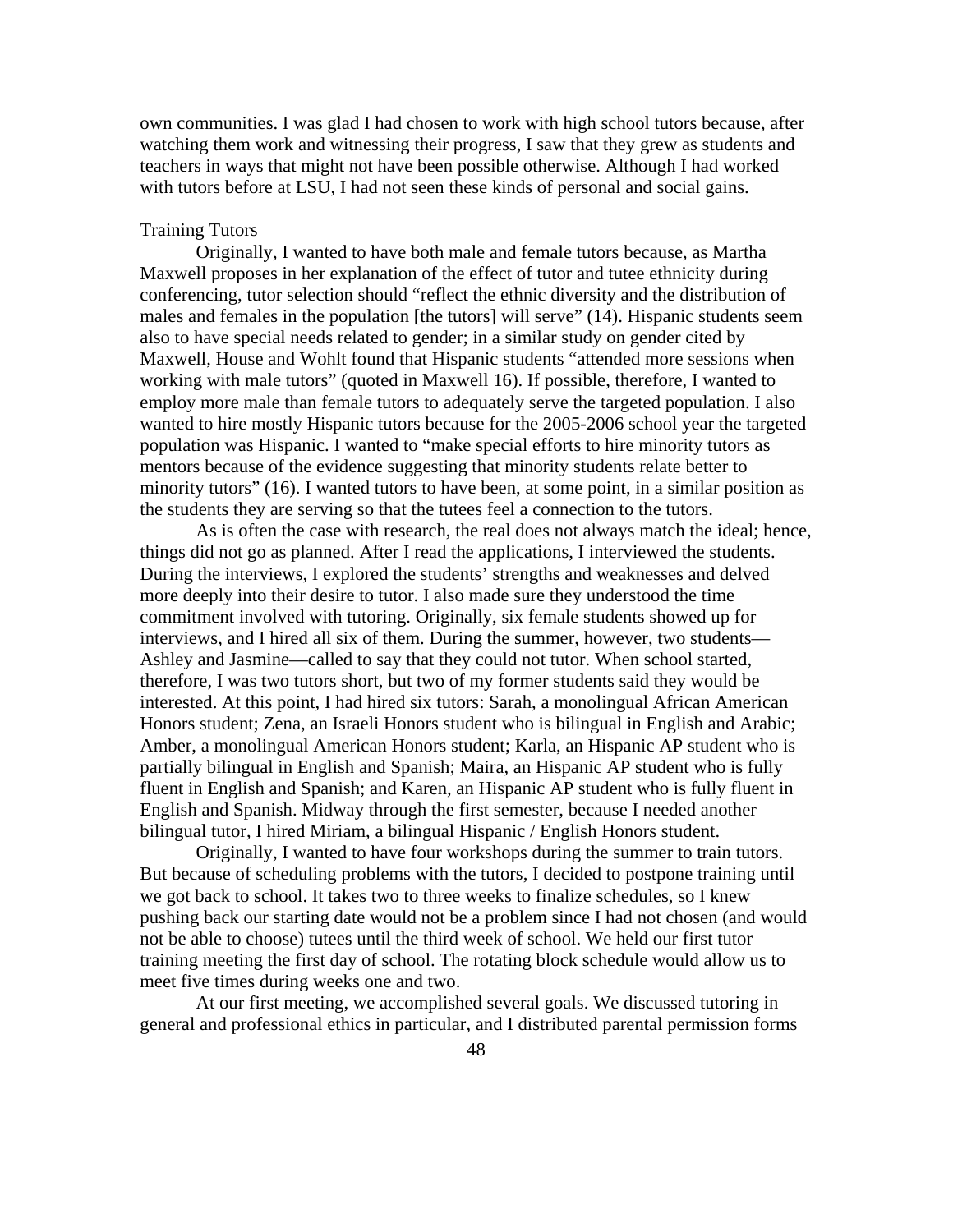and textbooks. I chose the *Allyn and Bacon Guide to Peer Tutoring* by Paula Gillespie and Neal Lerner as our textbook for two reasons: I had been trained as a student tutor at Louisiana State University with that text, and I believe it is a strong text that is easily accessible for students because it is based on real-world examples and illustrations instead of vague theoretical principles. I supplemented the readings from *Allyn and Bacon* with selections from *ESL Writers: A Guide for Writing Center Tutors*, edited by Shanti Bruce and Ben Rafoth, a text chosen for its realistic, easy-to-read and understand examples. I also made sure, at that first meeting, to express to tutors that the reading they would be doing would be about a writing center, which was slightly different than what we would be doing in the tutoring sessions. Finally, we discussed chapters one and two through a jigsaw approach to reading. Students each read a portion of chapters one and two of the *Allyn and Bacon Guide* ("Why We Tutor" and "The Writing Process"). After each student read, she taught the rest of us about her section so that we would all understand it. The jigsaw strategy accomplished two goals: It allowed us to get through two general chapters easily, and it allowed me to see the teaching strengths of each tutor immediately. We concluded our first meeting with a discussion of different writing processes, noting the differences between all of our individual processes.

 At the second meeting, students had read chapters three and four ("The Tutoring Process" and "Examining Expectations") before the meeting. We talked about how they do not have to be language experts, even though they would be perceived as such. One of their largest concerns during this session was what to do if they didn't know an answer to a question; even though they know grammar, for example, they often don't know why things are the way they are or the "correct" grammatical name for something. We also talked about their first session and how to open it. In their discussion of what to do during the first tutoring session with a new student, Kelly Chandler-Olcott and Kathleen Hinchman explain that the first meeting is a time to get to know the tutee: "As you begin your tutoring, it's helpful to know something about your student's hobbies, musical tastes, friendships, sports, family, favorite books, school performance, and career aspirations. It is also important to discover what you can about your tutee's attitudes and understandings about reading, writing, and schoolwork" (40). I told them, therefore, that I wanted them to spend time talking with the tutee at the first session to find out about him/her, and we decided that, at the next meeting, we would develop a questionnaire for use at the first tutoring session. Tutors were to think of questions to ask at the first session. We concluded by talking about the difference in higher-order concerns (HOCs) and later-order concerns (LOCs) and why it makes sense to address HOCs first.

From chapter four, we addressed the subject of setting goals during a conference, and I explained that, since they wouldn't often have a paper to work on during conferencing, I would set main goals for them but they would have leeway within those guidelines. For example, in one two-week session, tutors worked on writing a personal narrative as their main goal (set by me), but they could work on any element of writing (correcting grammar, choosing a subject, brainstorming, etc.) that was necessary at the time with their particular tutee.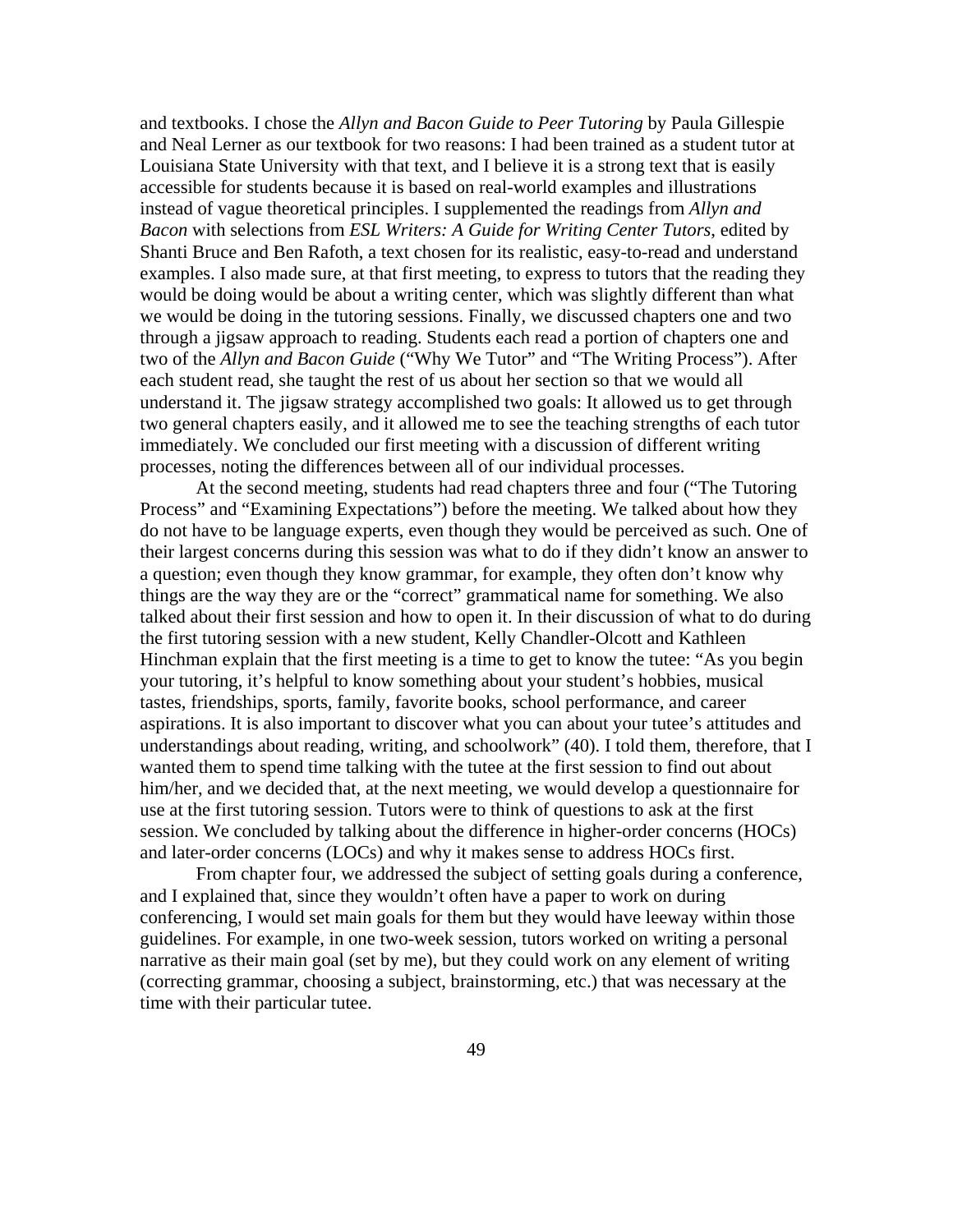By the third training session, students had read chapters six and seven ("Tutoring Practice" and "Reflecting on the First Session"), and we discussed those chapters briefly. We specifically noted, again, that they needed to let the tutee do his/her own work, and we talked about how to salvage a "bad" conference. Then tutors created a list of questions to have tutees answer during the first conference as a way to get to know the tutees better. They typed the questions and printed copies for each group (see Appendix E). I showed them the daily tutoring log they would use for reflection (see Appendix F) after every conference and explained the importance of keeping it current. The reflection log was a place for tutors to record and explore their reactions to the conferences and to document their conference concerns for me to address.

In addition, we talked about the curriculum they would follow during tutoring. One of the requirements for writing papers at HSH is that the text be written—from rough draft to final draft—in the classroom, the idea being that, during TAKS, students would not be able to either type their papers or take them home to work on them; this also eliminates the chance of the student losing or forgetting the papers or copying from another student's work. I knew, therefore, that we would not have the opportunity to work on authentic essays during tutoring and that I would be responsible for creating a curriculum. Originally, I wanted to use the same curriculum students were working on in their ESL classes, but I knew that would require a lot more work by the tutors; they would have to read, for example, the novel the ESL teacher had her students working on. Instead, I designed a series of short, two week mini-units based on the SIOP model of teaching (the SIOP model asks students to "See" the material, "Connect" the material to something else they know, "Discuss" the material with another student, and "Apply" the material to the new reading). Tutors also knew that they would be able to identify weaknesses for the tutee early on, and they should work on those issues as well.

 During the fourth session, tutors and I skimmed through chapter eight, "Working with ESL Writers," and chapter thirteen, "What If..." Since several tutors were bilingual, we were able to talk specifically about the unique challenges ESL writers will bring to the sessions. By this point, I knew that some of our tutees would be non-English speakers, and we discussed in depth how to help these students become more proficient in English. The tutors were able to see that passing TAKS was probably not going to be a concern for someone who cannot speak English, but they knew that, given time, they could help the student learn a significant amount of English. It was during this training session that I saw the tutors really begin to empathize with the tutees. The stories told by the bilingual tutors visibly upset all of them, and I could tell that they all had a much firmer commitment to helping than they had previously.

 During the fifth session, we traveled to the Writing Center at the University of Houston at Clear Lake to meet with trained graduate student tutors. Each of my tutors met with a practiced tutor, and they were allowed to ask questions, to watch conferences, and to talk about concerns. If they were at all scared before this session, I know that they felt relieved afterwards. It was calming, and they all left feeling that tutoring was something they could do realistically.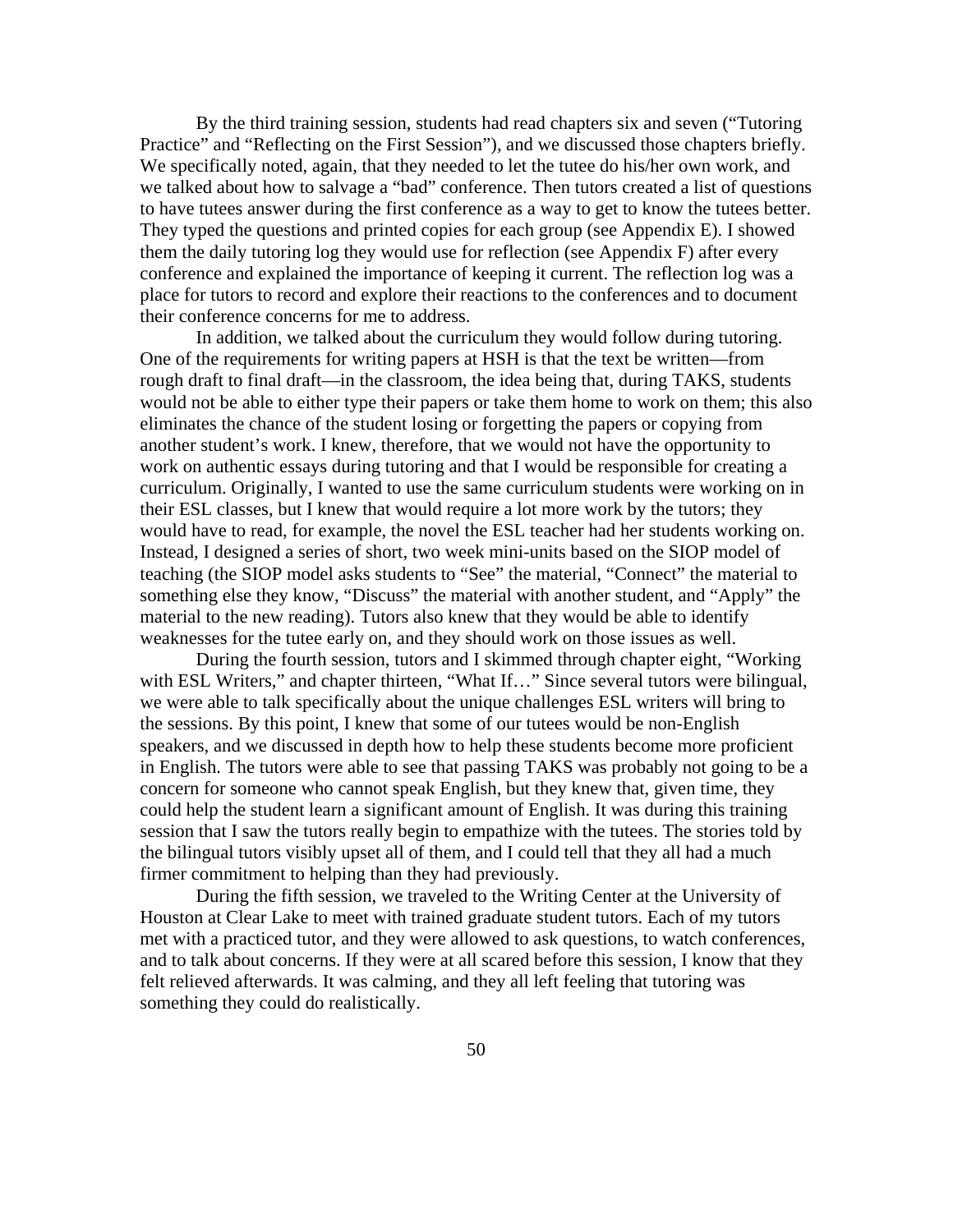In addition to the initial training, tutors and I engaged in training sessions throughout the school year. Originally, I wanted us to meet once every other week to discuss problems and solutions they had come up with. But we experienced scheduling problems when I realized that we would not be able to meet after school because the tutors had other commitments. For our first two training meetings, we let the tutees watch a movie and answer questions about it while the tutors and I met during class. These meetings were the most productive. At the first meeting, we spent the entire hour and a half discussing problems and solutions. The major problem we discussed was with one of the tutees, José. His tutor, Amber, had begun to feel like he didn't want to be in tutoring. He refused to do the work she presented him, and he would engage in conversation only occasionally. As a group, we discussed ways to engage him more in the sessions, and I told her that I would talk to him outside of the sessions. In addition, the tutors were concerned because they needed more materials more regularly. They told me what kinds of issues they were working on (subject / verb agreement, forms of verbs, reading dictionary entries, etc), and I requested they keep a running list for me to help them better.

Their request for materials led to the agenda for the second meeting, when I reserved the computer lab. In order to help the tutors be more in control of the types of assignments and activities they were using, I showed them websites such as Purdue University's online writing lab and Louisiana State University's Writing Center homepage, and they printed resources from sites such as those to use during tutoring. Afterwards, the tutors claimed that this was the most productive day they had because they found a plethora of useful material on topics ranging from writing processes to specific grammar concerns; tutors would sometimes show up for session with materials they had printed off on their own at home, which showed me that they were taking ownership of their sessions. The problem, of course, with these class-long meetings was that we lost entire tutoring days; after that, we had weekly ten- to fifteen-minute meetings at the end of a conferencing day where I would discuss what they were each doing and give them curriculum information for the next tutoring session. Oftentimes at these meetings, tutors would tell me they needed supplementary information to help them, for example, explain the parts of a dictionary entry, or they needed something that would show verb tenses easily, or they needed something to read that was easier than what I was providing; they would also share ideas and resources.

#### Selecting ESL Students to Study

 Originally, I planned to identify ten ESL students of varying abilities to study, but once again, I ran into several obstacles. I did not want students who spoke no English; I wanted senior-level students who had failed TAKS at least once but who had the potential for the most growth during the sessions. I wanted to have their schedules arranged so that they would be the only students in the fourth period ESL class. For the first 45 minutes of the class, I would take five of them for tutoring, and the ESL teacher would teach the other five; then, halfway through the class, she and I would switch students. The extra tutor would rotate, helping me with paperwork and/or helping the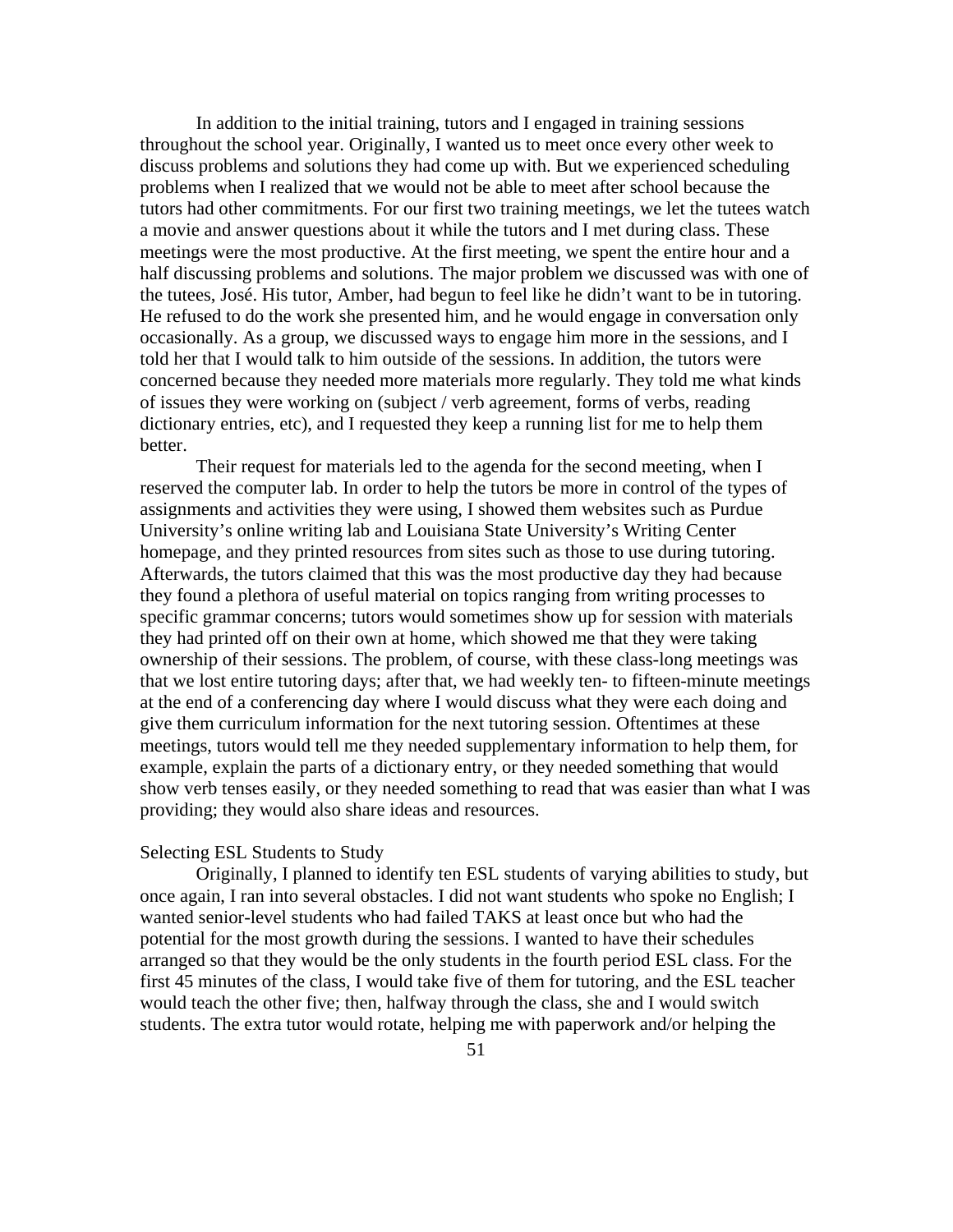other tutors. I thought that this would give me a broad range of students to work with. Unfortunately, this plan could not work. At the beginning of the year, the ESL teacher was told that her class load would increase from 60 students to 125 students. The jump in class size was attributed to two factors: an influx of "new" ESL students directly from their home countries, and a surprisingly large population of tenth grade ESL students coming from the high school that had not been anticipated by HSH. Since the ESL teacher only teaches five classes total, her other classes would be too large to limit her fourth period class to ten students. Even though the study I was conducting could have had great potential for both the students and the administration at HSH, and even though the ESL students are one of the most monitored sub-populations of students taking the test, I was told that due to other concerns, tutoring was not a priority for the administration. Instead of being able to hand-pick students, therefore, I was forced to work within the constraints of HSH's scheduling, picking students whose schedules allowed them to be in ESL during fourth period.

 My next plan was to take ten of her students and teach her curriculum to the five not being tutored; halfway through the class, I would switch tutees with the tutors and would teach her curriculum to the other five tutees. That way, they would be in my classroom the entire class period but would only be tutored for half of the period. Again, once I looked at my schedule honestly, I knew that I would not be able to add an additional class preparation time to my work day. Instead, I decided to take six tutees from her class and tutor them for the entire hour and a half. Students would still be enrolled in her class, but they would meet with me every day, and I would be assigning grades based on the work they did during tutoring. I planned also to find six or seven after-school tutors to work for community service hours in order to fulfill their Honor Society requirements. I had these after-school tutors picked and trained before I was told that I could not have after-school tutoring because it would interfere with teacher tutorials and Starcatchers, the after-school TAKS tutoring sessions. Since Starcatchers is usually scheduled only for the two weeks before TAKS, I had not counted on it conflicting with my tutorials so early in the semester (the next testing date wasn't until October), but I should have checked before making plans to tutor after school.

 So I decided to work with my six tutors and pick six tutees. Picking tutees became more an issue of finding students who wanted to participate and who brought back the required forms than picking from a pool of interested candidates. I began by asking the Assistant Principal who can speak Spanish, Mr. Rivera, to talk to the fourth period ESL class for me. I wanted a Spanish speaker to talk to them in Spanish so that they could really understand the project. He told them the purpose of the study and explained what they would be doing every day. Potential tutees wanted to know if we could help them pass TAKS, if we could help them study for the SAT, and if we could help them get into college. I found that students are very particular about their teachers, and many of them did not want to leave the ESL teacher's class. Finally, I had six tutees, all with permission slips signed and ready to work.

Then Hurricane Katrina hit. We immediately lost two tutees; also, we had to remove one tutee from tutoring because he was not participating in the conferences and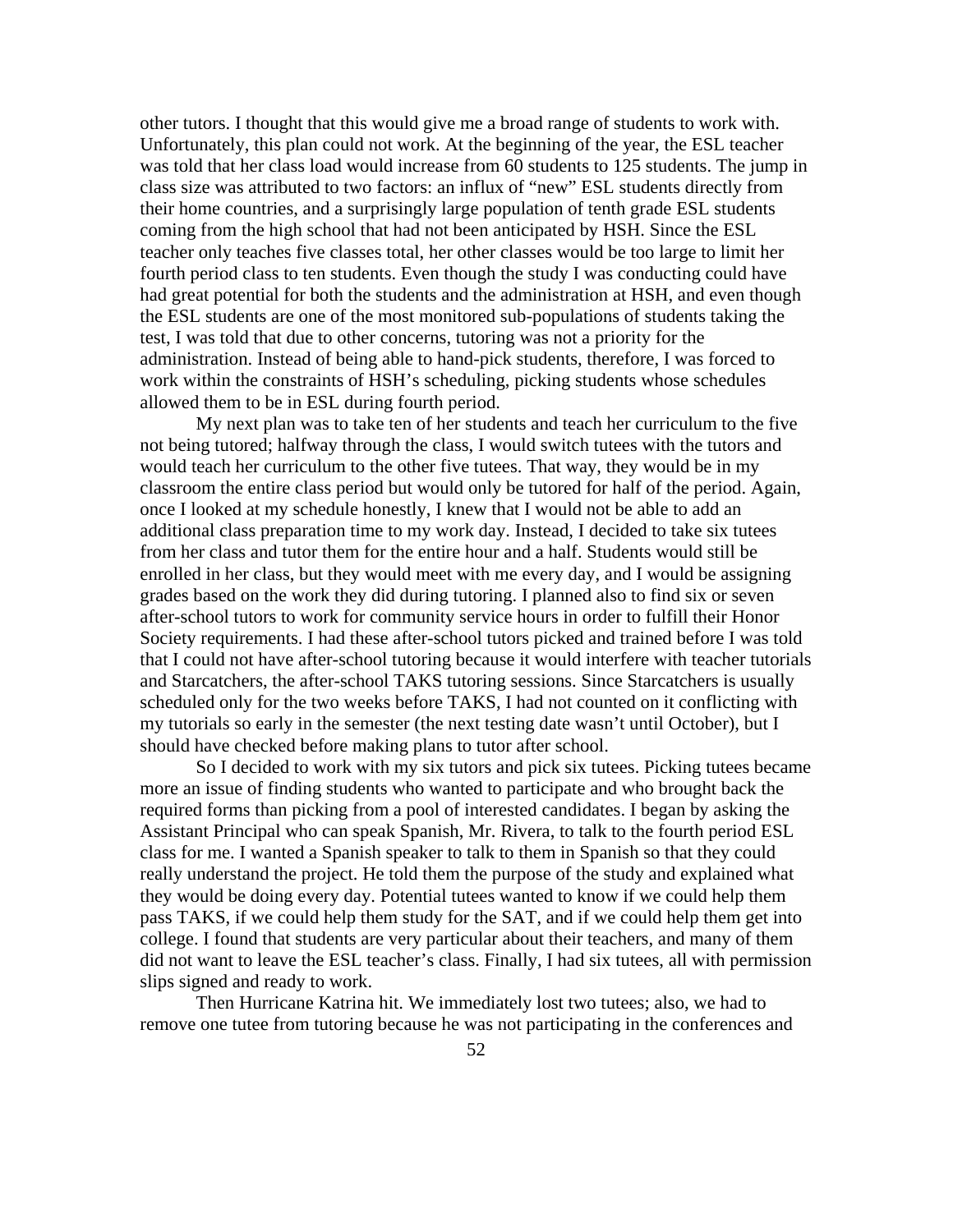continued skipping fourth period. At that point, the ESL teacher began sending me students who spoke no English because she did not know what to do with them in her class. She sent me four tutees who had just moved to the United States in the last three months, so I had to hire another bilingual tutor to assist with some of the Spanish speakers.

 Obviously, finding both tutors and tutees required a tremendous amount of flexibility, but that is the nature of working in a high school in general and conducting teacher research in particular. I was continuously having to re-think my procedures and plans to come up with new ways to make the tutoring work, plans that might someday be transferable to other settings and other times.

### Background Information on ESL Student Tutees

Once I accepted a student into the program and all of the required paperwork was returned, I collected that student's testing data. I wanted to know how long the student had been in the United States, how many language proficiency tests he/she had taken and the scores on each, how many times he/she had taken TAKS and where the scores were lowest, and how many years of schooling he/she had completed in his/her home country. All of this information should be found in the student's ESL folder (called the purple folder), but I had some difficulty obtaining all of this data because, while each ESL student at HSH had an ESL folder containing all of his/her demographic information, many of the folders were incomplete. I had to rely, therefore, on whatever information I could get, regardless of how complete it was. Once I got the information, I wanted to meet the tutors and create a plan for each student based on his/her individual needs. If, for example, the student was only having trouble with fluency in essay writing, the tutor and the student would work purely on fluency; but if the student was having reading comprehension problems as well, the tutoring sessions would work to help the student in that area also. What I found, however, is that the information contained in the purple folders gave me little to no information related to strengths and weaknesses. The tutors, therefore, spent the first few days getting to know the tutees, and they discovered quickly what the tutees' strengths and weaknesses were.

After the tutees were selected, each was matched with a tutor. I made one match because the tutor and tutee knew each other from another class, but I made the rest of the matches randomly based on who spoke Spanish. Three of the tutors—Karla, Maira, and Karen—spoke Spanish, though Karla did not want to engage in Spanish-only tutorials. Maira and Karen, therefore, tutored the two students who only spoke Spanish, while Karla tutored a student who spoke rough English. The other tutees were placed with random tutors. The tutee met with the same tutor daily as long as there was progress and no problems arose between them. If I saw a problem, or if the student or tutor requested a change (which only happened once), I changed the student to a new tutor. Student tutees stayed with the same tutor as much as possible to create an atmosphere of trust and continuity.

Once students and tutors were matched, each tutee was given a reading comprehension test (see Appendix G). The test was a standard maze test, often used to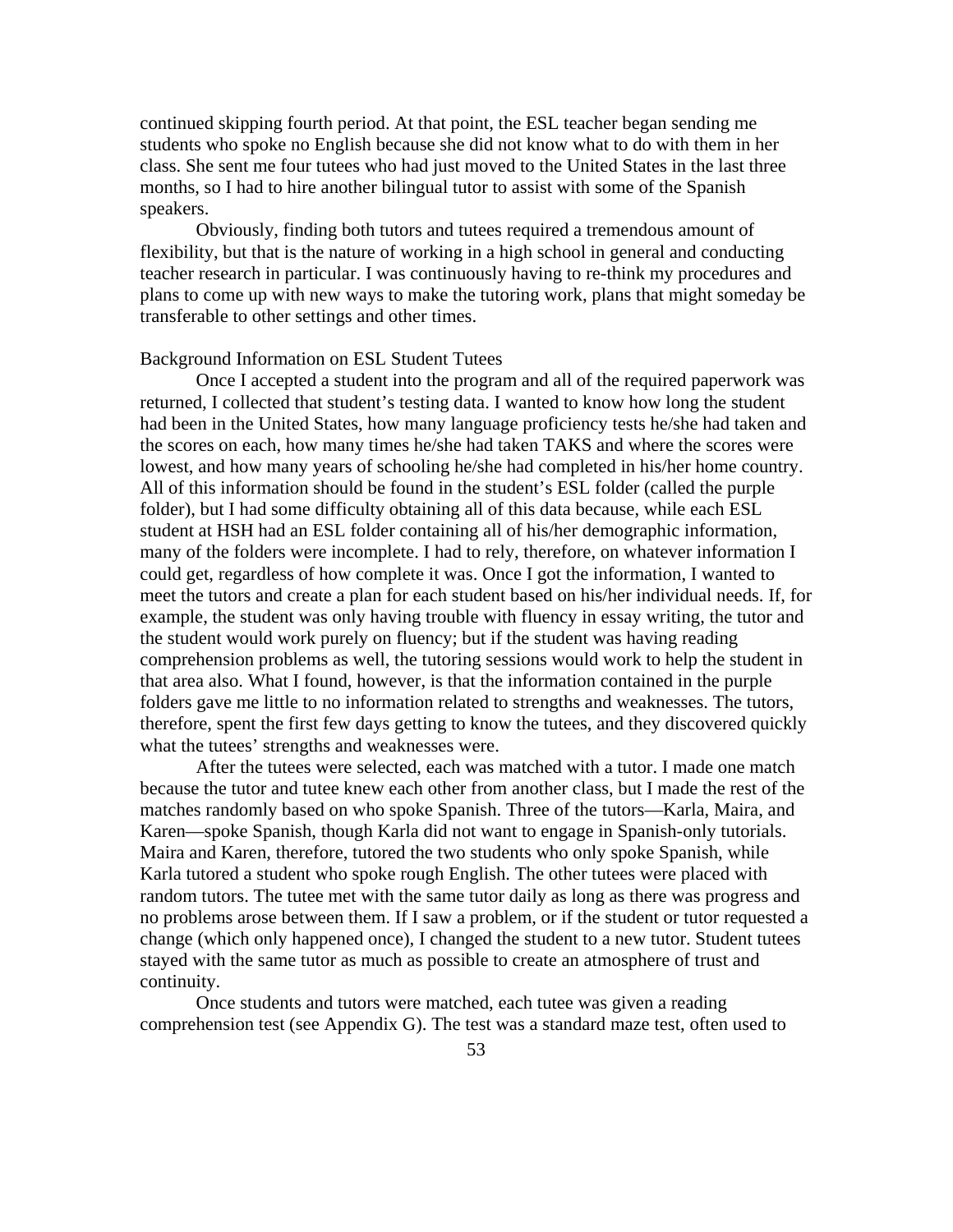determine L2 reading ability, outlined by Lee Gunderson in *ESL Literacy and Instruction: A Guidebook to Theory and Practice*. I provided students with a short reading passage, about 100 words. I did not change anything in the first and last sentences so that students would have a context for the passage. Every fifth word was removed, and students had a choice of three words to choose from: the correct word, an incorrect word that is the same part of speech, and an incorrect word in structure and meaning. Students were to circle the word they believed was correct. Gunderson scores the results of the test as follows. If the student answers at least 85% of the words correctly, he/she is operating at the independent level for that reading level, which means that the student "needs *no* help from the teacher. She will comprehend the text" (35). A student who answers 60-75% of the words correctly is operating at the instructional reading level, which means that "the teacher will have to provide help. This is the ideal level" (35). A student who answers less than 50% correctly is operating at the frustration level, which means "no amount of help from the teacher will enable the student to comprehend the text; it is simply too difficult" (35).

All tutees were given reading tests at the third, fifth, and sixth reading levels at the beginning of the semester and again at the end. I originally wanted to test their reading ability at every grade level to obtain an accurate measure of their reading ability, but I found the test was not as reliable as I originally thought. To determine text grade level, I followed the advice of our campus librarian, who referred me to *Renaissance Learning*, a web site that lists grade levels for books commonly held in school libraries. I typed in the title of the book, and the website showed me the level. After the tests, tutors knew their tutee's reading level, and following Chandler-Olcott's and Hinchman's advice in their guide for student tutors, "the bulk of [our] sessions [were] spent interacting with texts that [were] relatively easy for [the] tutee to navigate" (69). Sometimes tutors brought their own books, sometimes they used my books, and sometimes they went to the library to find books. Tutors and tutees both liked books of short stories that could be read and discussed in the hour and a half, and most of them read stories from what became their favorite series, the *Chicken Soup for the Soul* series, specifically the books aimed at high school students. They liked these books because they contained short, easyto-navigate stories that were motivational and contained a positive message for high school students. For tutees who recently arrived in the United States from their home country, tutors often used children's books as a way to increase their daily vocabulary.

Tables four and five on page 55 outline the results from the maze reading test for each student and highlights why the maze test might not be the most reliable indicator of reading ability for ESL students. Scores are recorded for each student at the fifth grade reading level and the sixth grade reading level two times during the semester, September and December. Students with a score of N/A were not present for the second test. Some students were not present for tutoring in September because they joined later, so they took the test during their first day of tutoring. The first column (labeled "Raw Score" represents the number of questions answered correctly out of 14. The second column (labeled "%Correct") is the percentage of answers the student answered correctly. The third column (labeled "Level") is the student's reading level; according to Gunderson's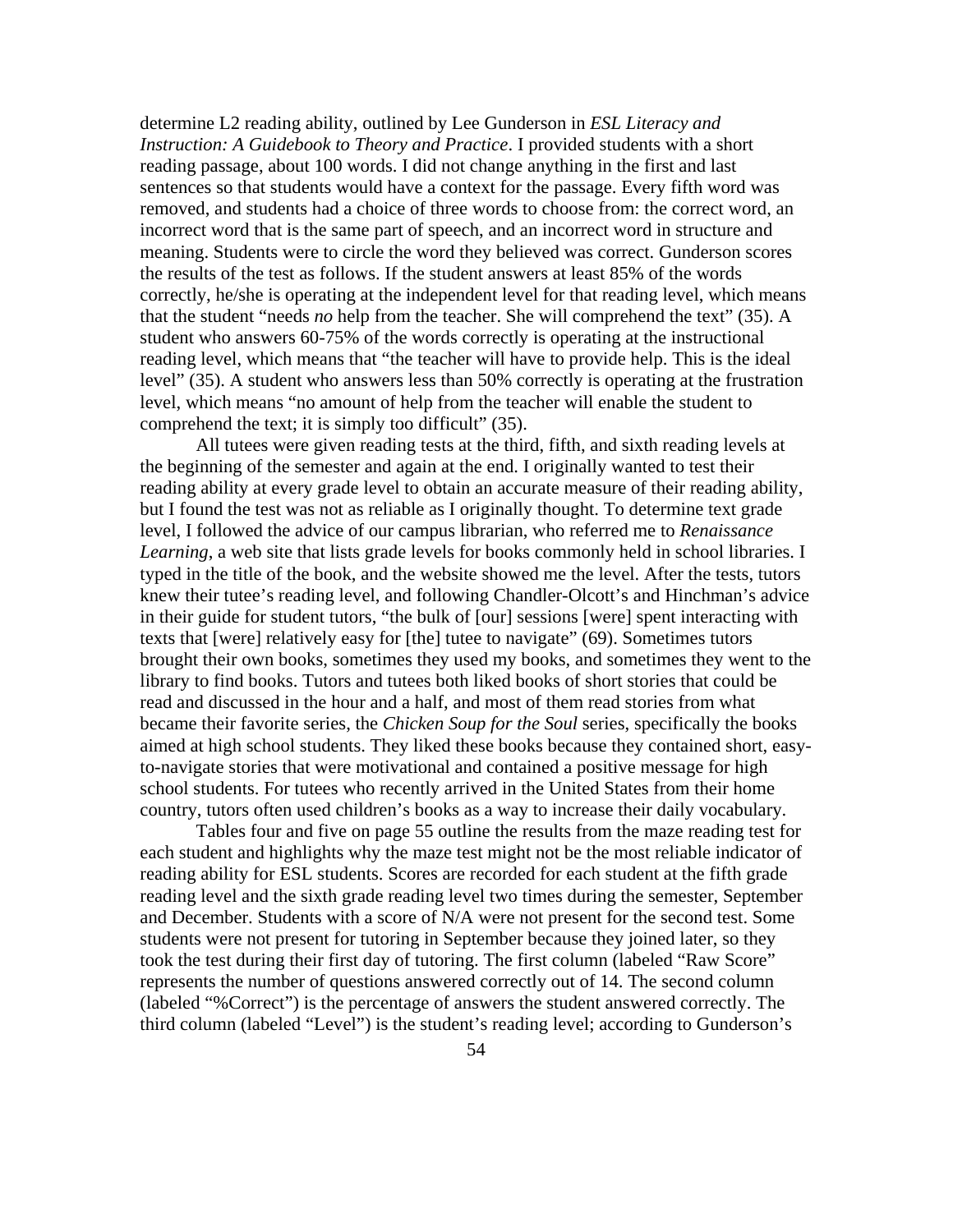levels, a score of "F" is Frustration, a score of "Inst" is Instructional, and a score of "Ind" is Independent.

I did see one weakness with the maze reading procedure when used in this context. Though used frequently to assess reading proficiency and reading level, I did not feel like the tests accurately reflected the tutees' reading abilities. For example, Maricruz was by far our most literate English speaker and reader, and her scores show an increase from the frustration level at the beginning of the semester to an independent level at the end of the semester.

|          | September      |         |       | December |         |       |
|----------|----------------|---------|-------|----------|---------|-------|
|          | Raw            | $\%$    |       | Raw      | $\%$    |       |
|          | Score          | Correct | Level | Score    | Correct | Level |
| Oscar    | 0              | 0%      | F     | n/a      |         |       |
| Ricardo  | $\overline{2}$ | 14%     | F     | 5        | 36%     | F     |
| Ofelia   | 7              | 50%     | F     | n/a      |         |       |
| Leah     | 5              | 36%     | F     | 9        | 64%     | Inst  |
| Jennifer | $\overline{4}$ | 29%     | F     | 5        | 36%     | F     |
| José     | 7              | 50%     | F     | n/a      |         |       |
| Mary     | $\overline{4}$ | 29%     | F     | 4        | 29%     | F     |
| Maricruz | 5              | 36%     | F     | 9        | 64%     | Inst  |
| Adriana  | 8              | 57%     | F     | 7        | 50%     | F     |
| Gladis   | 6              | 43%     | F     | 6        | 43%     | F     |

Table 4: Grade Level 5 Maze Test Results

Table 5: Grade Level 6 Maze Test Results

|          | September |         |       | December       |         |              |
|----------|-----------|---------|-------|----------------|---------|--------------|
|          | Raw       | %       |       | Raw            | $\%$    |              |
|          | Score     | Correct | Level | Score          | Correct | Level        |
| Oscar    | 0         | 0%      | F     | n/a            |         | F            |
| Ricardo  | 3         | 23%     | F     | 7              | 54%     | F            |
| Ofelia   | 4         | 31%     | F     | n/a            |         | $\mathbf{F}$ |
| Leah     | 6         | 46%     | F     | $\overline{4}$ | 31%     | F            |
| Jennifer | 5         | 38%     | F     | 3              | 23%     | $\mathbf{F}$ |
| José     | 4         | 31%     | F     | n/a            |         | F            |
| Mary     | 8         | 62%     | Inst  | 7              | 54%     | $\mathbf{F}$ |
| Maricruz | 9         | 69%     | Inst  | 11             | 85%     | Ind          |
| Adriana  | 9         | 69%     | Inst  | 10             | 77%     | Inst         |
| Gladis   | 4         | 31%     | F     | 4              | 31%     | F            |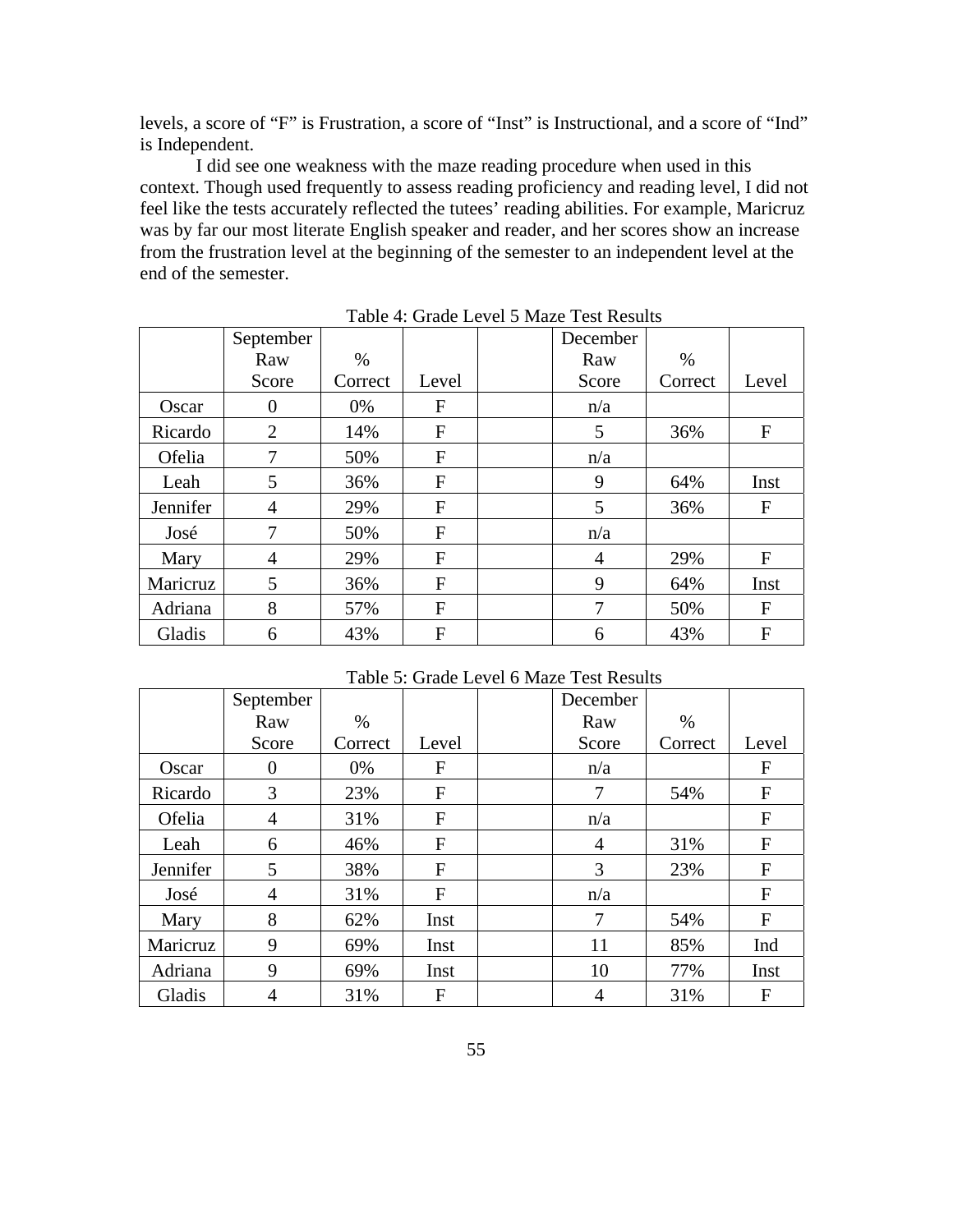But Maricruz was the only student who showed that type of reading gain, and while many of them stayed at the frustration level throughout the semester, several actually regressed in their reading level from September to December, which is backwards. Adriana, who was also very literate in English, showed a decrease in the number of questions answered correctly about the fifth grade text in December, and while she was operating at the frustration level for the fifth grade text in both September and December, she was operating at the instructional level for the sixth grade text in both September and December. I know, from my interactions with the tutees and tutors, that Mary and Adriana were operating at a much higher level than their scores showed. While I believe that the test can be a good one for native speakers, I do not think it is a good one for L2 speakers because it cannot account for L2 reading difficulties.

I also wanted to measure tutee attitudes toward school and their teachers to see if I could perceive a change throughout the semester. Using techniques for constructing attitude scales from Allen Edwards in *Techniques of Attitude Scale Construction*, I developed my own scale to measure the students' attitudes (see Appendix H). As Lewis R. Aiken explains in his article on affective assessment, though "a child will develop a positive attitude toward schoolwork if the child's school-related efforts are rewarded. In much the same way, the child will tend to develop a negative attitude toward a particular person or group of people if interactions with that person or group are unpleasant or punished" (15). For the most part, the attitude scale I used demonstrated this type of dissatisfaction with school and teachers. My attitude scale contained forty-four questions related to five subjects: the tutees' view of their ability to learn English, the tutees' analysis of the attitude of their teachers, the tutees' belief that English will be necessary for the future, the tutees' ability to interact with other students, and the tutees' strengths in English (reading, writing, speaking, and listening). Each question was stated several times in several ways, both positively and negatively, to account for any problems in translation and to ensure accuracy.

During each tutee's first and last day (if possible) of tutoring, he/she took the attitude survey. Depending on the strength of his/her English, the survey was administered in a variety of ways. The survey was not translated into Spanish on paper, so if the student did not speak English, the tutor translated the survey out loud and recorded the answers. If the tutee spoke limited English, the tutor read the survey out loud in English and explained any difficult parts. If the tutee spoke relatively fluent English, he/she read the survey and asked for help as necessary. Though I know that I won't be able to make any conclusive statements about *why* their attitude changed because there are many variables to consider, results from the scale should provide an interesting look into how attitudes can change as social capital grows.

## The Student Tutees and Tutors

 The students involved in this study, both tutors and tutees, came from a variety of backgrounds. In this section, I will outline the following information for the tutees: demographic information (age, grade, length of residence, etc), testing information, and results from the reading inventory (discussion of the reading inventory results will come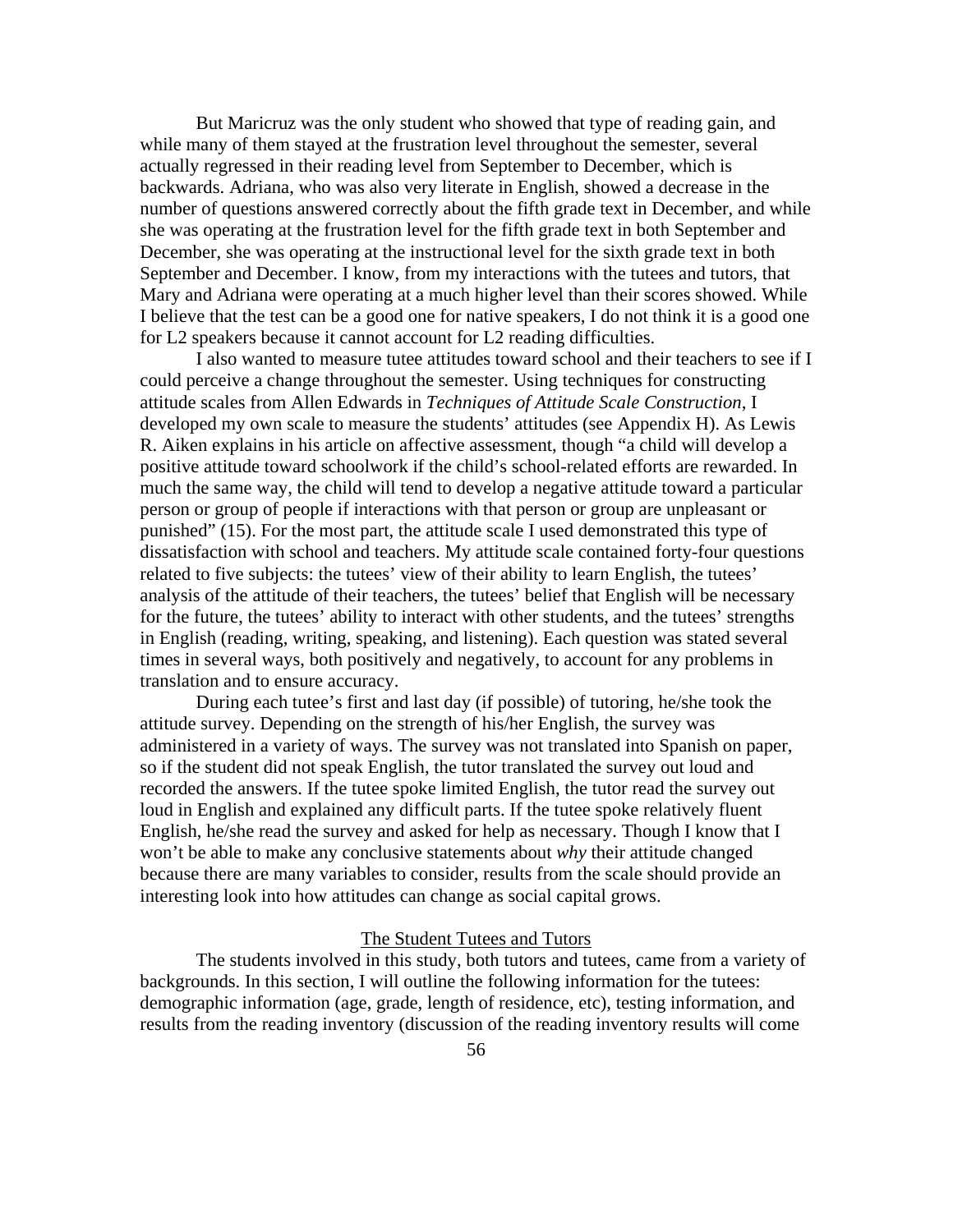later). For the tutors, I will summarize demographic information. All of the information for the tutees was generated through the tutorials or in the students' purple folders (though much of it is incomplete), and all of the information on the tutors was generated through their interviews or conversations with me.

 Testing information and acronyms can be confusing, so the following are acronyms used in this section.

- IPT: The Idea Proficiency Test. The IPT test consists of four sections: reading, listening, speaking, and writing. Students receive a score from A to F, with A being the lowest and F being the highest.
- RPTE: The Reading Proficiency Test in English. Each ESL student takes the RPTE test each year until he/she scores the highest rating, Advanced High (AH). Once a student scores AH and passes the ELA portion of the TAKS test, he/she is exited out of the ESL program.
- NES: Non-English Speaker. For testing purposes, students designated NES will be scored at level A on the IPT.
- LES: Limited English Speaker. For testing purposes, students designated LES will be scored at levels B, C, D, or E on the IPT.
- FES: Fluent English Speaker. For testing purposes, students designated FES will be scored at level F on the IPT.
- TELPAS: Texas English Language Proficiency Assessment System. The TELPAS is a combination of the scores from the RPTE and the Texas Observation Protocol (TOP), or scores in listening, speaking, and writing given to the student by the student's English teacher. The TELPAS score is purely used to determine accountability. Each student must show adequate yearly progress on the TELPAS score for the school and district to meet Texas accountability standards.
- AP: Advanced Placement. AP students are enrolled in AP classes and take the AP exams for college placement.
- Honors: Honors students enroll in Honors-level classes. Honors classes are for students who are not or do not feel ready for the AP exams but who seek the challenge of an advanced class (versus a regular class).
- EX: Exempt from testing for that testing period.

## The Tutees

 Just as the tutors and I were not working with an ideal tutoring situation, we were also not working with a homogenous group of tutees. Our tutees came from varied backgrounds, had various motivations, and had diverse skills in English prior to tutoring.

 Of the ten tutees, four had been in the United States for one year or less. Of course, this was not ideal; originally, I wanted tutees who fell closer to Jim Cummins' 5- 7 year range of development, but that was not possible due to scheduling constraints. Two of the tutees had been in the US for three years, two for four years, and two for five or more years. Of the ten, four were advanced in age for their grade level. Six of them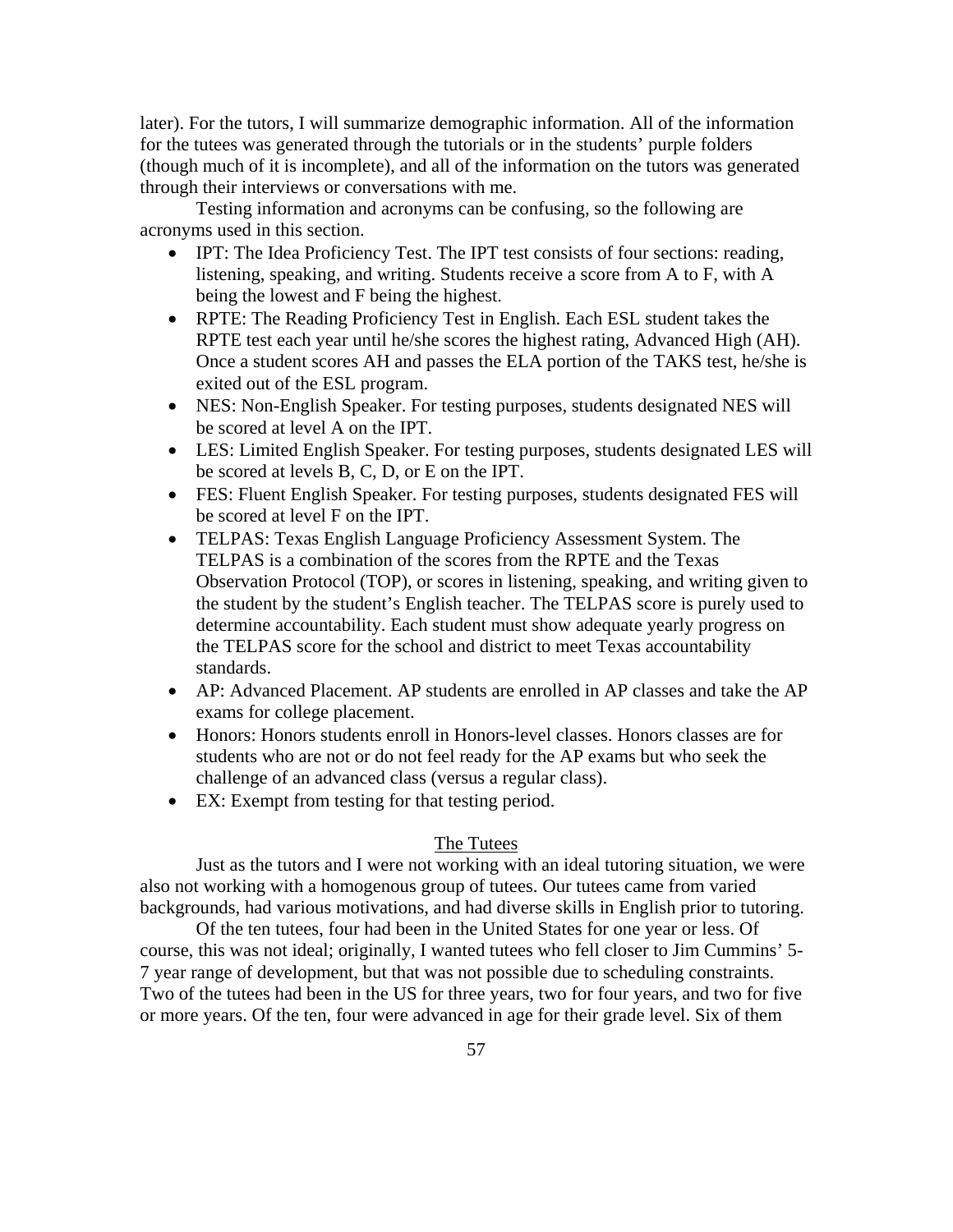came from homes where Spanish was spoken exclusively, and four of them came from bilingual or partially bilingual homes (two from a truly bilingual home, one from a home where only two siblings speak English, and one from a home where only one parent speaks Spanish). Seven of the tutees were limited English speakers (LES) at the beginning of the fall semester, and three of them were non-English speakers (NES).

 Three of the tutees—all female—reported working outside of school to help support their families. Two of them were married, and both of them had babies. Three of them found motivation for academic success in their families, and six of them found motivation in their future careers and/or college goals. Three tutees were involved in extra-curricular activities.

 It is important to remember that these students were removed from regular classroom instruction for testing on a regular basis. The tests reported here only represent a fraction of the tests these students take each year, and the ESL tests listed here do not include tests the entire school and / or all other juniors take (TAKS, the PSAT, the SAT, the ACT, etc.).

### **Oscar**

IPT Oral

 $NES$   $A$ 

IPT

Level RPTE

 Oscar came to the United States from the Mexican Federal District, a selfgoverning city that is not part of the Mexican states but is the seat of the Mexican government, in November 2004. At that time, he was classified as a freshman, but there was no testing information available that semester. At the beginning of the fall semester 2005, Oscar did not speak English and was therefore placed with Karen for Spanish tutorials. In September 2005, he was 17 years old and registered as a sophomore. He lived at home with his parents and younger sister, all of whom spoke Spanish exclusively; nobody in the home could speak English.

Oscar wanted to join the tutoring program because, despite his age and the obstacles against him, he wanted to learn English to go into the military or the medical field post-graduation. But he was also pushed into the program by the ESL teacher, who didn't know how to teach a Spanish-only speaker. Unfortunately, Oscar moved from Houston after Hurricane Rita in September, so no final testing information was available for him. It is evident from his test scores, however, that he made no measurable progress during his  $9<sup>th</sup>$  grade year; he remained an NES for the duration of the academic year.

|            | $1$ able 0. Oscal May $2004 - 9$ grade |             |            |            |            |             |        |             |             |               |  |  |
|------------|----------------------------------------|-------------|------------|------------|------------|-------------|--------|-------------|-------------|---------------|--|--|
| IPT        | <b>IPT</b>                             |             | <b>TOP</b> | TOP        | <b>TOP</b> | <b>TAKS</b> | TAKS . | <b>TAKS</b> | <b>TAKS</b> |               |  |  |
| Oral       | Level                                  | <b>RPTE</b> |            | Sp         | Wr         | ELA         | Math   | SS          | Sci         | <b>TELPAS</b> |  |  |
| <b>NES</b> |                                        | BEG         | <b>BEG</b> | <b>BEG</b> | <b>BEG</b> |             |        | ЕX          | EX          |               |  |  |

 $T<sub>ch</sub>l<sub>2</sub> \epsilon$ : Oscar May 2004  $0<sup>th</sup>$  grade

|         |                                         | $\cup$ iai $\cup$ Level Kr IL $\cup$ |  | .JU                        | VV 1. | <b>LELA</b> | Niaui DJ |  | - DUI | TELL AD. |  |
|---------|-----------------------------------------|--------------------------------------|--|----------------------------|-------|-------------|----------|--|-------|----------|--|
| NES   A |                                         |                                      |  | BEG   BEG   BEG   BEG   EX |       |             | EX       |  |       |          |  |
|         |                                         |                                      |  |                            |       |             |          |  |       |          |  |
|         | Table 7: Oscar May 2005 $10^{th}$ grade |                                      |  |                            |       |             |          |  |       |          |  |
|         |                                         |                                      |  |                            |       |             |          |  |       |          |  |

| <b>TOP</b> | <b>TOP</b> | $\vert$ TOP | <b>TAKS</b> | TAKS TAKS |    |
|------------|------------|-------------|-------------|-----------|----|
| Ιi         |            | Wr          | EIA         | Math      | SS |
|            |            |             |             |           |    |
|            |            |             |             |           |    |

TAKS

Sci TELPAS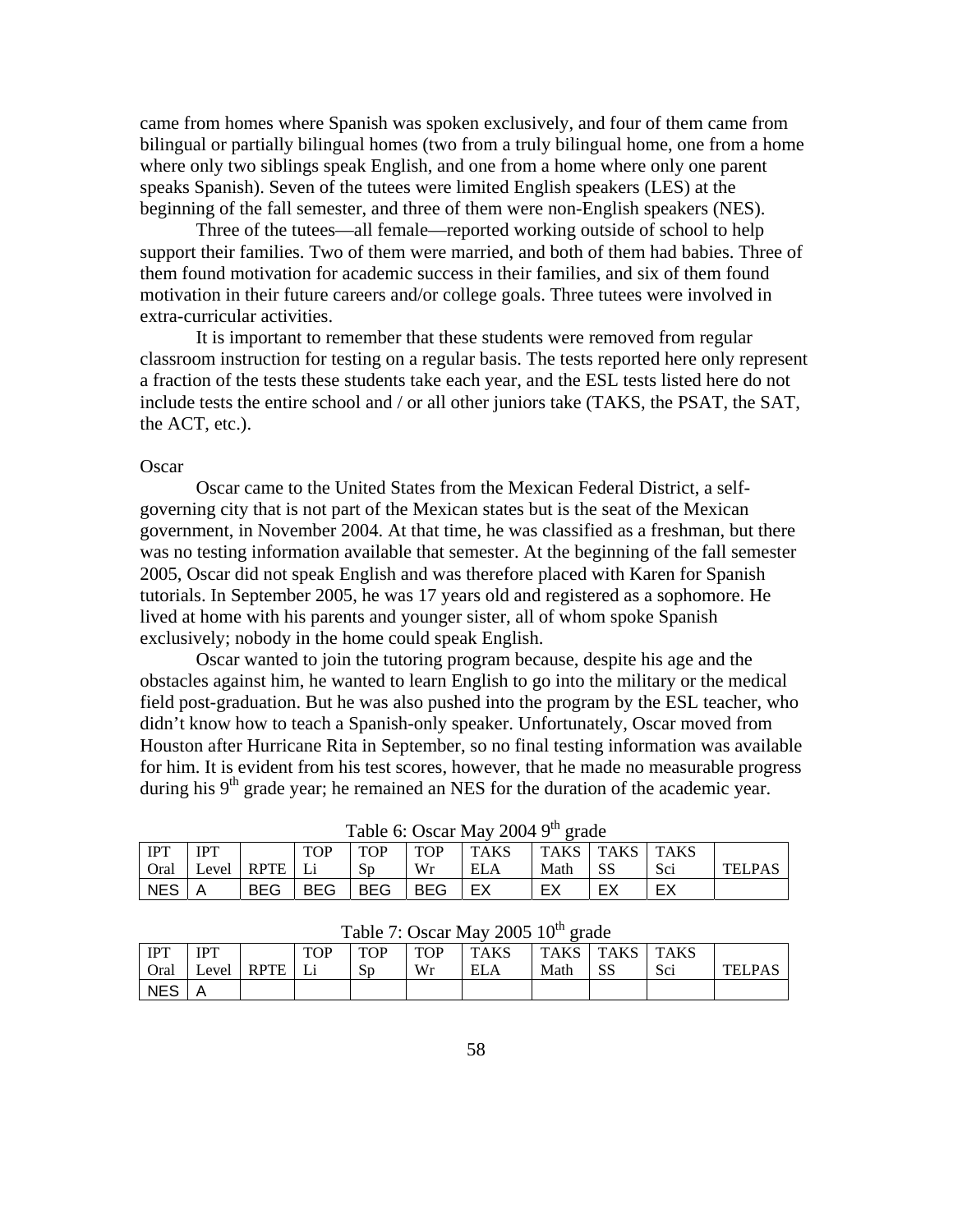#### Ricardo

 After Oscar left Houston, Ricardo took his place with Karen. Ricardo was an 18 year-old tenth grader who came to the United States in late August 2005 from Nuevo Laredo, a city just on the Mexican side of the border between the United States and Mexico. When he arrived in the U.S., Ricardo was placed at the New Arrival Center. Like Oscar, Ricardo came from a home with his parents where Spanish was spoken exclusively. He claimed that his most difficult subject was English, and he joined the program because, in his own words, "they made me." Also like Oscar, Ricardo was pushed into tutoring because his ESL teacher did not know how to teach a Spanish speaker. The chart below shows that Ricardo did make some progress during his  $10<sup>th</sup>$ grade year (the tutoring year), moving from an NES to an LES.

|             | $10000$ . Rivardo <i>Tragust 2000</i> To grado |            |            |            |            |            |      |                    |     |               |  |  |  |
|-------------|------------------------------------------------|------------|------------|------------|------------|------------|------|--------------------|-----|---------------|--|--|--|
| <b>IPT</b>  | <b>IPT</b>                                     |            | <b>TOP</b> | <b>TOP</b> | <b>TOP</b> | TAKS       |      | TAKS   TAKS   TAKS |     |               |  |  |  |
| <b>Oral</b> |                                                | Level RPTE |            | Sp         | Wr         | <b>ELA</b> | Math | -SS                | Sci | <b>TELPAS</b> |  |  |  |
| <b>NES</b>  |                                                |            |            |            |            |            |      |                    |     |               |  |  |  |

Table 8: Ricardo August 2005  $10^{th}$  grade

|            | Table 9: Ricardo May 2006 10 <sup>th</sup> grade |            |              |            |            |             |                    |     |     |               |  |  |
|------------|--------------------------------------------------|------------|--------------|------------|------------|-------------|--------------------|-----|-----|---------------|--|--|
| <b>IPT</b> | <b>IPT</b>                                       |            | <b>TOP</b>   | <b>TOP</b> | <b>TOP</b> | <b>TAKS</b> | TAKS   TAKS   TAKS |     |     |               |  |  |
|            | Oral Level RPTE                                  |            | $\mathbf{I}$ | Sp         | Wr         | ELA         | Math               | -SS | Sci | <b>TELPAS</b> |  |  |
| <b>LES</b> | B                                                | <b>INT</b> | <b>BEG</b>   | <b>BEG</b> | <b>INT</b> |             |                    | EX  | EX  |               |  |  |

Gladis

 Gladis came to the United States from Aguas-Calientes, Mexico, in 2002. She was a 17-year-old senior, and she was married with a one-year-old child. She lived with her nuclear family and her husband, and though her two younger brothers spoke English at home, the rest of the family spoke Spanish exclusively. Although Gladis had some testing information for the spring 2005 semester, her folder did not have any demographic information prior to the spring semester of 2005.

Gladis wanted to learn English so that her son would be proud of her. In her words, her goals were to "perfect my English, get a good part-time job so I can take care of my son." At the time of the study, she worked at a local grocery store, and early in the fall, she found out that she was pregnant with her second child. Her ESL reading class was her favorite class at school, but she had trouble practicing English outside of school because so many people in her house spoke Spanish. She did want her son to be fluent in both English and Spanish, which was part of her motivation to do well in school.

 Because of her family situation and pregnancy, Gladis missed a large number of school days, and she had to leave early from tutoring most days. On the days she was absent, her tutor, Maira, tutored Jennifer or worked with another tutor. Unfortunately, Gladis was absent on most testing days, so her testing information was incomplete, making a preliminary determination of progress based on test scores impossible.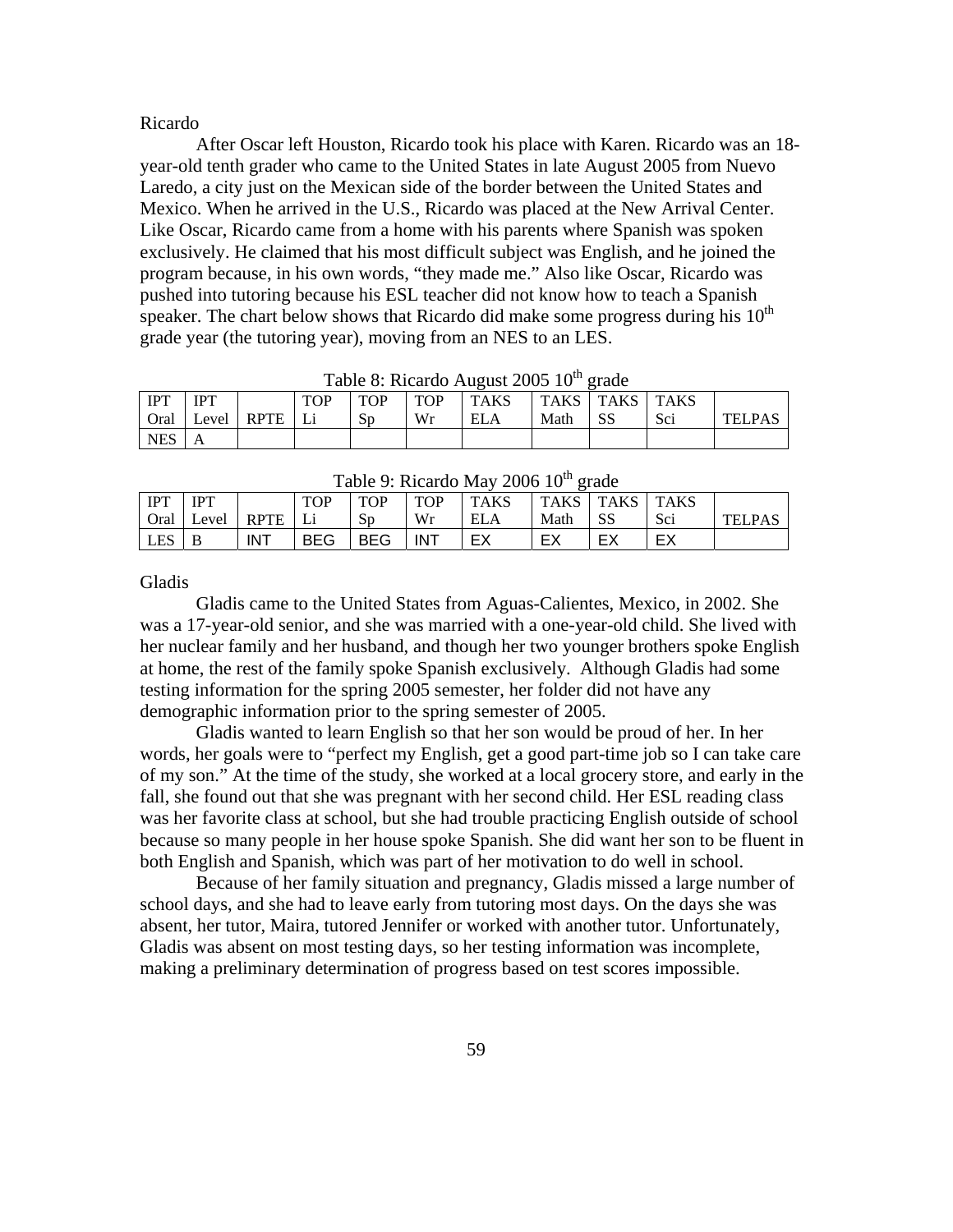| 1 IPT      | IPT   |             | <b>TOP</b> | <b>TOP</b> | TOP | <b>TAKS</b> | <b>TAKS</b> | <b>TAKS</b> | <b>TAKS</b> |               |
|------------|-------|-------------|------------|------------|-----|-------------|-------------|-------------|-------------|---------------|
| Oral       | Level | <b>RPTE</b> |            | Sp         | Wr  | <b>ELA</b>  | Math        | SS          | Sci         | <b>TELPAL</b> |
| <b>NES</b> |       |             |            |            |     |             |             |             |             |               |

Table 10: Gladis May 2005  $11<sup>th</sup>$  grade

# Jennifer

 Jennifer came to the United States from Morellos, Mexico, in August 2005. At the time of the study, she lived with her parents, one sister, and two brothers, and nobody in the home spoke English. She was an 18-year-old junior working at a local laundry / washateria to help her family save money.

 Jennifer wanted to be in tutoring to learn better English so that she could "get a job to help [her] family." Upon graduation, she claimed a desire to go to a university to continue her education. Jennifer changed tutors frequently. She was admitted to the tutoring program when Gladis stopped coming to school because of complications with her pregnancy, but when Gladis came back to school, Maira was left tutoring two students. At that point, I hired another tutor to work with Jennifer, but because of attendance problems with that tutor, Jennifer still worked with Maira frequently. Unfortunately, we did not have any testing information from the beginning of the year to determine progress, but since she tested as an NES at the end of her first year, I would assume that she made no progress during the school year.

| IPT        | <b>IPT</b> |             | <b>TOP</b> | <b>TOP</b> | <b>TOP</b> | <b>TAKS</b> | <b>TAKS</b> | <b>TAKS</b> | <b>TAKS</b> |               |
|------------|------------|-------------|------------|------------|------------|-------------|-------------|-------------|-------------|---------------|
| Oral       | Level      | <b>RPTE</b> | l T i      | Sp         | Wr         | <b>ELA</b>  | Math        | -SS         | Sci         | <b>TELPAS</b> |
| <b>NES</b> | A          | ABS         | <b>BEG</b> | <b>BEG</b> | <b>INT</b> | EX          | EX          | EX          | EX          | ABS           |

Table 11: Jennifer May 2006  $11^{th}$  grade

José

 José came to the United States from Monterrey, Mexico, in 2000; he enrolled at another school in Houston and moved to HSH in August 2002, where he was placed in the New Arrival Center for one semester. He was a 17-year-old senior who lived at home with his parents, three brothers, and two sisters. Only one of his sisters, his twin sister, spoke English, though she did not speak it fluently.

José stated frequently that he hated school. He had no favorite subjects, and the subjects he struggled with the most were English and math. José was frequently in trouble at school, and it is my guess that he was dissatisfied with school because of the language barrier and because his sister was largely successful in her classes. José wanted to be in tutoring purely to pass the TAKS test.

 In October, I told José that he could not participate in tutoring any more. José refused to work with his tutor, and we started to suspect he was only in tutoring because he saw it as a way to get out of a "normal" class. I questioned José about his reticence to work with his tutor several times, and he always said he wanted to stay in tutoring because he felt like he was learning things he would not learn in a traditional classroom. His tutor, Amber, asked me several times to remove him, but despite her persistent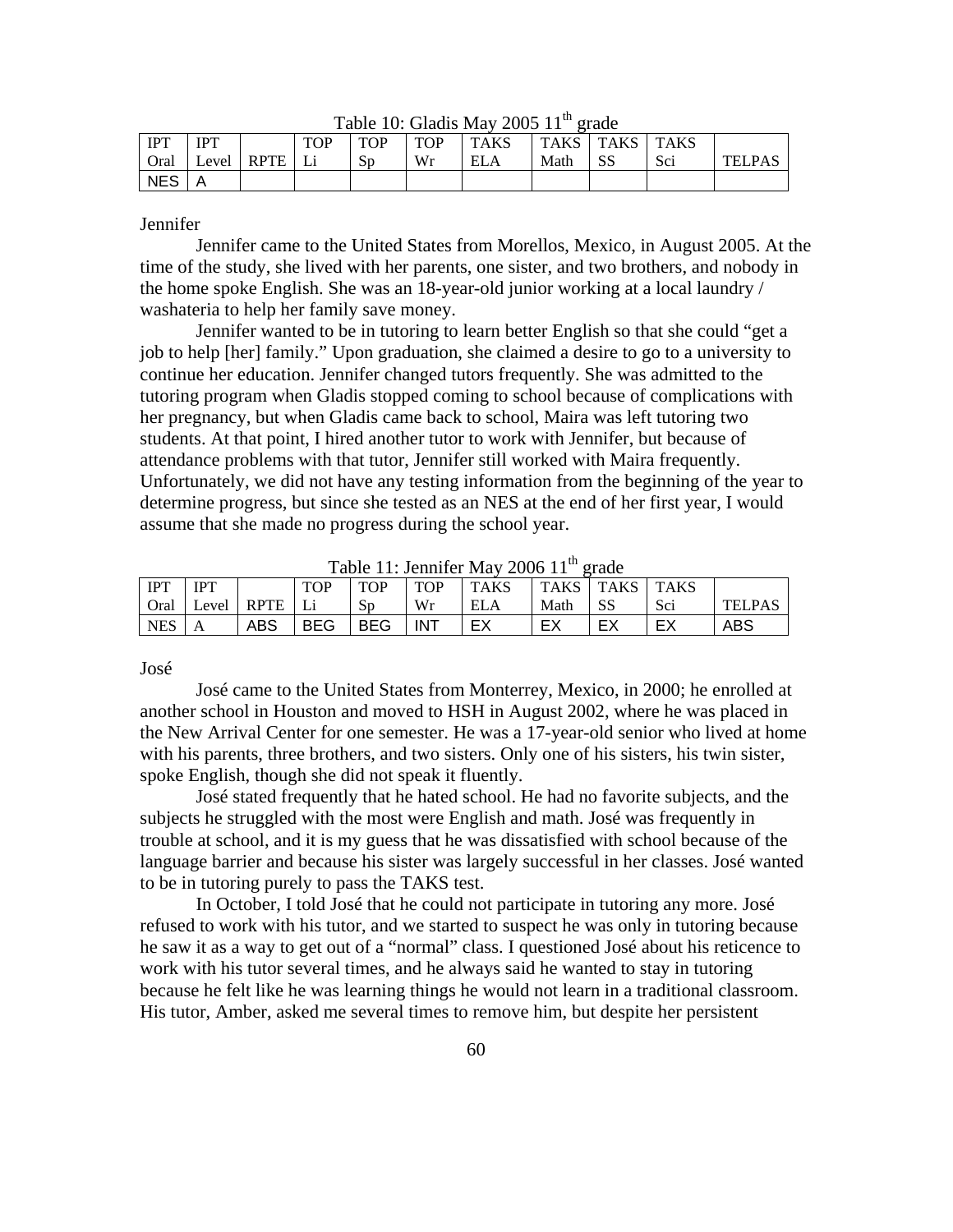problem with him, I tried to help her work with the group to solve the problem. When he started to skip tutoring, I decided that his spot could be used better by someone else, and I told him that he would have to return to his regular class. During the 2005-2006 academic year, José was classified as a senior, but he dropped out midway through the spring semester. Although José has been in the US longer than any other tutee, his test scores show progress only in his first year in the US as a tenth grader; but when he had to repeat the tenth grade, his progress came to a stop.

|            | $1400C$ $12.908C$ $1905$ $19C$ $200Z$ $10C$ |                   |            |            |            |            |                |      |     |               |  |  |  |  |
|------------|---------------------------------------------|-------------------|------------|------------|------------|------------|----------------|------|-----|---------------|--|--|--|--|
| <b>IPT</b> | <b>IPT</b>                                  |                   | <b>TOP</b> | <b>TOP</b> | <b>TOP</b> | l TAKS     | TAKS TAKS TAKS |      |     |               |  |  |  |  |
| Oral       |                                             | Level   RPTE   Li |            | Sp         | Wr         | <b>ELA</b> | Math           | - SS | Sci | <b>TELPAS</b> |  |  |  |  |
| NES        |                                             |                   |            |            |            |            |                |      |     |               |  |  |  |  |

Table  $12 \cdot \text{Log}$  August  $2002$   $10^{th}$  grade

|            | Table 13: José May 2003 10 <sup>th</sup> grade |                          |            |            |            |             |                  |    |     |               |  |  |  |  |
|------------|------------------------------------------------|--------------------------|------------|------------|------------|-------------|------------------|----|-----|---------------|--|--|--|--|
| <b>IPT</b> | <b>IPT</b>                                     |                          | <b>TOP</b> | <b>TOP</b> | <b>TOP</b> | <b>TAKS</b> | $TAKS$ TAKS TAKS |    |     |               |  |  |  |  |
|            |                                                | Oral   Level   RPTE   Li |            | Sp         | Wr         | <b>ELA</b>  | Math             | SS | Sci | <b>TELPAS</b> |  |  |  |  |
| <b>LES</b> | B                                              | <b>INT</b>               |            |            |            |             |                  |    |     |               |  |  |  |  |

Table  $14$ : José May 2004  $10^{\text{th}}$  grade (repeat)

|              |            |            |            |            |            | Table 14. Jose May 2004 TO grade (repeat) |      |           |        |               |
|--------------|------------|------------|------------|------------|------------|-------------------------------------------|------|-----------|--------|---------------|
| <b>IPT</b>   | <b>IPT</b> |            | <b>TOP</b> | <b>TOP</b> | <b>TOP</b> | TAKS                                      |      | TAKS TAKS | l TAKS |               |
| Oral         | Level      | RPTE   Li  |            | Sp         | Wr         | <b>ELA</b>                                | Math | -SS       | Sci    | <b>TELPAS</b> |
| $'$ LES $ _$ |            | <b>INT</b> |            |            |            |                                           | N    |           |        |               |

Table 15: José May 2005  $11<sup>th</sup>$  grade

| <b>IPT</b> | <b>IPT</b> |             | <b>TOP</b> | <b>TOP</b> | <b>TOP</b> | <b>TAKS</b> | <b>TAKS</b> | <b>TAKS</b> | <b>TAKS</b> |               |
|------------|------------|-------------|------------|------------|------------|-------------|-------------|-------------|-------------|---------------|
| Oral       | Level      | <b>RPTE</b> |            | Sp         | Wr         | <b>ELA</b>  | Math        | <b>SS</b>   | Sci         | <b>TELPAS</b> |
| LES        | ◡          | <b>INT</b>  |            |            |            | N           | N           | N           | N           | <b>INT</b>    |

Table 16: José May 2006 12<sup>th</sup> grade

|      | $10000 \pm 00000 \pm 00000000$ |             |            |            |            |             |             |      |             |               |  |  |  |  |
|------|--------------------------------|-------------|------------|------------|------------|-------------|-------------|------|-------------|---------------|--|--|--|--|
| IPT  | <b>IPT</b>                     |             | <b>TOP</b> | <b>TOP</b> | <b>TOP</b> | <b>TAKS</b> | <b>TAKS</b> | TAKS | <b>TAKS</b> |               |  |  |  |  |
| Oral | Level                          | <b>RPTE</b> |            | Sp         | Wr         | <b>ELA</b>  | Math        | -SS  | Sci         | <b>TELPAS</b> |  |  |  |  |
|      |                                | <b>INT</b>  | INT        | <b>INT</b> | <b>INT</b> | N           |             | N.   | N           | <b>INT</b>    |  |  |  |  |

Mary

 Mary replaced José after he returned to his regular ESL class. Mary came to the U.S. from Nuevo Laredo, Mexico, in August 2001, and she transferred to HSH in August 2004. At the time of the study, Mary was an 18-year-old junior who lived with her parents, two brothers, and one sister. Her home was bilingual, and her parents supported their children's education in English. She entered the tutoring program in October.

 The first testing data available for Mary was in the fall of 2004, her ninth grade year. While she claimed that learning English was her greatest accomplishment, she also said that English was the class she struggled with the most. Her goals for tutoring were to learn more English so that she could go to college, and she wanted to work for the government with immigration issues in the future. She was one of the few students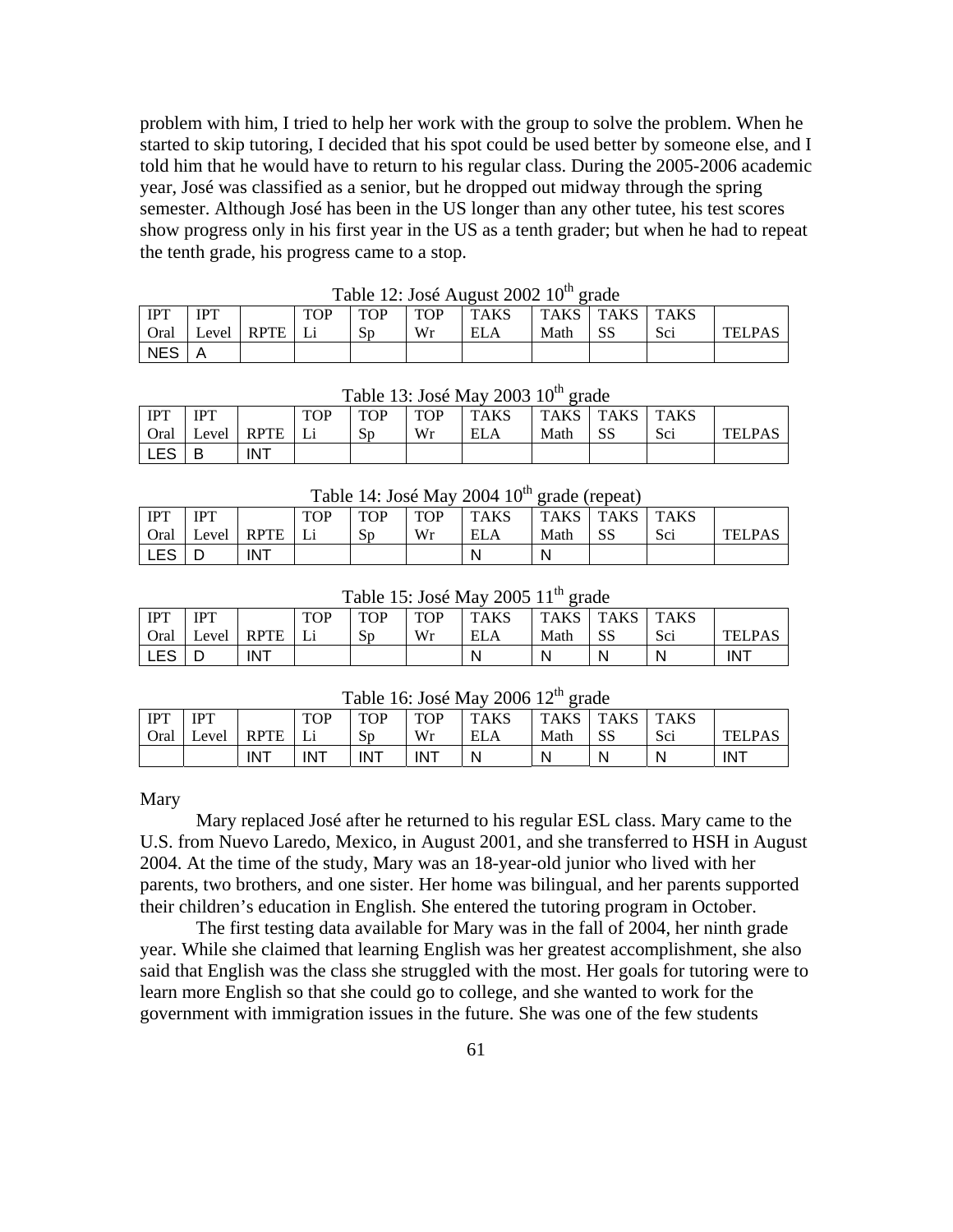involved in an extra-curricular activity—the League of United Latin American Citizens (LULAC). Mary's scores showed progress between May 2005 and May 2006, but her RPTE and TELPAS scores reverted from Advanced High to Intermediate the same year.

|            | $1400 \times 17$ , $191 \times 1900 \times 1100$ |      |            |            |            |      |                       |     |     |               |  |  |  |  |
|------------|--------------------------------------------------|------|------------|------------|------------|------|-----------------------|-----|-----|---------------|--|--|--|--|
| <b>IPT</b> | <b>IPT</b>                                       |      | <b>TOP</b> | <b>TOP</b> | <b>TOP</b> | TAKS | <b>TAKS TAKS TAKS</b> |     |     |               |  |  |  |  |
|            | Oral Level                                       | RPTE |            | Sp         | Wr         |      | Math                  | -SS | Sci | <b>TELPAS</b> |  |  |  |  |
| <b>LES</b> |                                                  |      |            |            |            |      |                       |     |     |               |  |  |  |  |

Table 17: Mary September 2004 9<sup>th</sup> grade

|             | Table To: Mary May 2000 9 grade |             |            |            |            |             |      |             |        |               |  |  |  |  |
|-------------|---------------------------------|-------------|------------|------------|------------|-------------|------|-------------|--------|---------------|--|--|--|--|
| <b>IPT</b>  | <b>IPT</b>                      |             | <b>TOP</b> | <b>TOP</b> | <b>TOP</b> | <b>TAKS</b> | TAKS | <b>TAKS</b> | l TAKS |               |  |  |  |  |
| <b>Oral</b> | Level                           | <b>RPTE</b> |            | Sp         | Wr         | ELA         | Math | SS          | Sci    | <b>TELPAS</b> |  |  |  |  |
| ' LES       | B                               | AH          | <b>INT</b> | <b>BEG</b> | <b>INT</b> | N           | N    |             |        | AΗ            |  |  |  |  |

 $T_{\text{obs}}$  19: Mary May 2005 0<sup>th</sup> grade

|            | $1.0010 + 1.0110 + 1.001$<br>.<br>$\sim$ $\sim$ $\sim$ $\sim$ $\sim$<br>------ |             |            |            |            |             |             |             |             |               |  |  |  |  |
|------------|--------------------------------------------------------------------------------|-------------|------------|------------|------------|-------------|-------------|-------------|-------------|---------------|--|--|--|--|
| IPT        | <b>IPT</b>                                                                     |             | <b>TOP</b> | <b>TOP</b> | <b>TOP</b> | <b>TAKS</b> | <b>TAKS</b> | <b>TAKS</b> | <b>TAKS</b> |               |  |  |  |  |
| Oral       | Level                                                                          | <b>RPTF</b> |            | Sp         | Wr         | <b>ELA</b>  | Math        | SS          | Sci         | <b>TELPAS</b> |  |  |  |  |
| <b>LES</b> |                                                                                | <b>INT</b>  | <b>INT</b> | <b>INT</b> | <b>INT</b> | N           | N           |             |             | <b>INT</b>    |  |  |  |  |

# Table 19: Mary May 2006 11<sup>th</sup> grade

## **Maricruz**

 Maricruz came to the United States from Honduras in 2002. Like Mary, she lived in a bilingual household. She lived with her husband and their child; her husband, also an ESL speaker, was fluent in English and was part of her motivation to learn the language. She was a 17-year-old senior. Like Mary, Maricruz also wanted to go to college, and she wanted to become a nurse. She was also involved in LULAC, and she enrolled in tutoring to learn / improve her English so that she could be successful in college "for [her] baby." Like Gladis, she considered her baby her greatest accomplishment and wanted to do well for her.

 Most testing information stops for Maricruz after May 2005 because in October 2005, she took and passed the remaining sections of the TAKS test. As a result, in January 2006, she was exited from the ESL program. Her scores steadily improved during her time in the ESL program.

|            | $1400 \times 20$ . Matricial Fortune 2009 To $\epsilon$ 1440 |             |     |            |            |             |       |      |             |               |  |  |  |  |
|------------|--------------------------------------------------------------|-------------|-----|------------|------------|-------------|-------|------|-------------|---------------|--|--|--|--|
| <b>IPT</b> | <b>IDT</b>                                                   |             | TOP | <b>TOP</b> | <b>TOP</b> | <b>TAKS</b> | TAKS. | TAKS | <b>TAKS</b> |               |  |  |  |  |
| Oral       | Level                                                        | <b>RPTE</b> |     | Sp         | Wr         | ELA         | Math  | SS   | Sci         | <b>TELPAS</b> |  |  |  |  |
| LES        |                                                              |             |     |            |            |             |       |      |             |               |  |  |  |  |

| Table 20: Maricruz November 2003 10 <sup>th</sup> grade |  |  |  |
|---------------------------------------------------------|--|--|--|
|---------------------------------------------------------|--|--|--|

|            | Table 21: Maricruz May 2004 10 <sup>th</sup> grade |             |            |            |            |             |             |             |             |         |  |  |  |  |
|------------|----------------------------------------------------|-------------|------------|------------|------------|-------------|-------------|-------------|-------------|---------|--|--|--|--|
| <b>IPT</b> | IPT                                                |             | <b>TOP</b> | <b>TOP</b> | <b>TOP</b> | <b>TAKS</b> | <b>TAKS</b> | <b>TAKS</b> | <b>TAKS</b> |         |  |  |  |  |
| Oral       | Level                                              | <b>RPTE</b> |            | Sp         | Wr         | ELA         | Math        |             | Sci         | TEI PAS |  |  |  |  |
|            |                                                    | ADV         |            |            |            | N           | N           |             |             |         |  |  |  |  |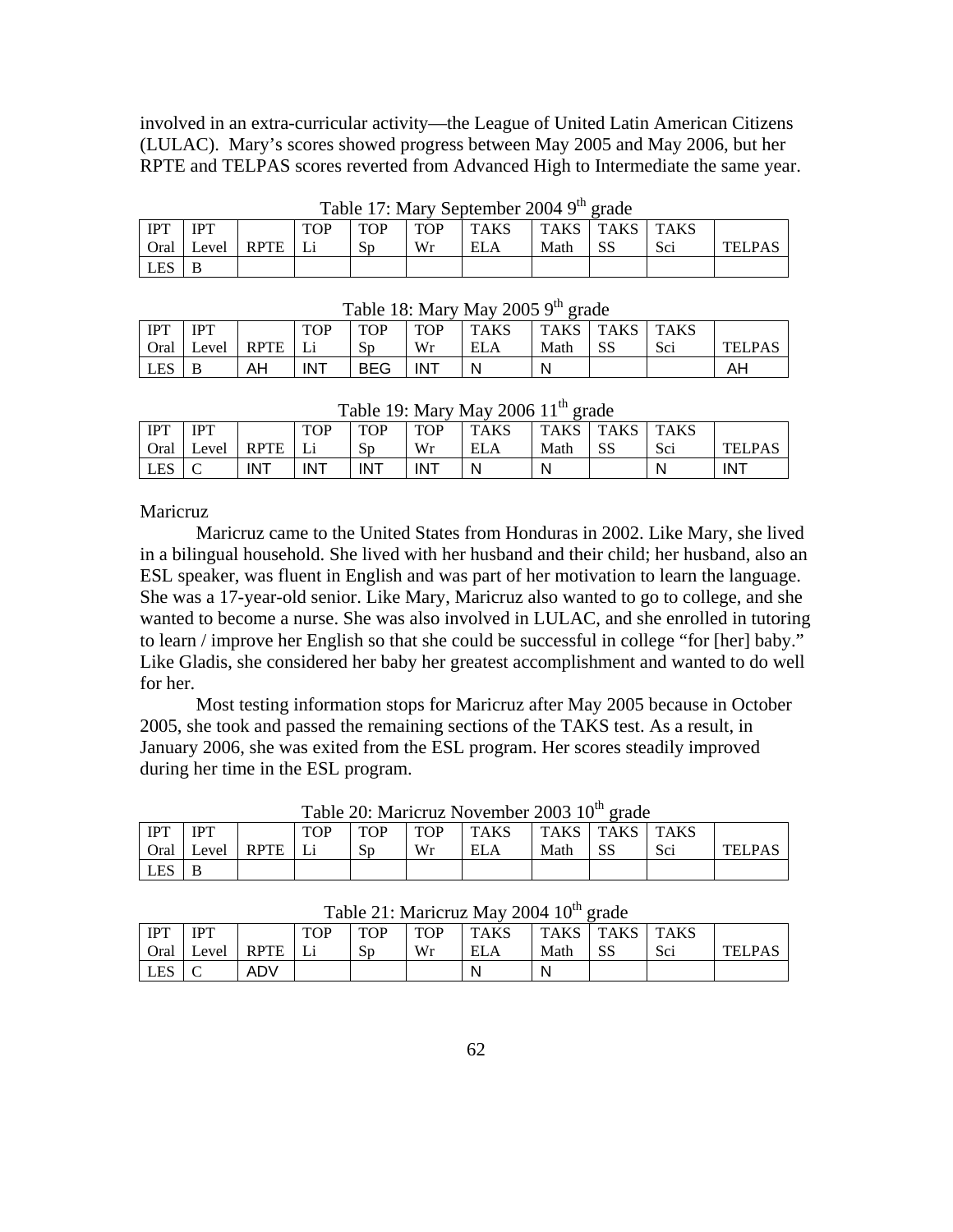| <b>IPT</b> | <b>IDT</b> |             | <b>TOP</b> | <b>TOP</b> | <b>TOP</b> | <b>TAKS</b> | <b>TAKS</b> | <b>TAKS</b> | <b>TAKS</b> |               |
|------------|------------|-------------|------------|------------|------------|-------------|-------------|-------------|-------------|---------------|
| Oral       | Level      | <b>RPTE</b> |            | Sp         | Wr         | <b>ELA</b>  | Math        | SS          | Sci         | <b>TELPAS</b> |
| <b>LES</b> |            | AΗ          |            |            |            |             |             |             | N           | AH            |

Table 22: Maricruz May 2005  $11<sup>th</sup>$  grade

Ofelia

 Ofelia came to the United States from Mexico in 2001. She lived at home with her parents, one brother, and one sister, none of whom spoke any English. She was a 17-yearold senior. Ofelia transferred to Hawthorne Senior High in the fall of 2004, but her testing information did not come with her; as a result, her testing folder was incomplete.

 Ofelia said that trying to learn English was her greatest accomplishment, though it was still something with which she struggled. She wanted to be in tutoring to learn more English so that she could go to college. Unfortunately, like Oscar, Ofelia moved away after Hurricane Rita, so no final testing information was available for her.

| $14010 = 0.01011411410000111$<br><u>__</u> |            |             |            |            |            |             |             |             |             |               |  |  |
|--------------------------------------------|------------|-------------|------------|------------|------------|-------------|-------------|-------------|-------------|---------------|--|--|
| <b>IPT</b>                                 | <b>IPT</b> |             | <b>TOP</b> | <b>TOP</b> | <b>TOP</b> | <b>TAKS</b> | <b>TAKS</b> | <b>TAKS</b> | <b>TAKS</b> |               |  |  |
| <b>Oral</b>                                | Level      | <b>RPTE</b> |            | Sp         | Wr         | ELA         | Math        | SS          | Sci         | <b>TELPAS</b> |  |  |
| LES                                        |            | ADV         |            |            |            | N           |             |             | -N          |               |  |  |

Table 23: Ofelia May 2005  $11^{\text{th}}$  grade

Leah

 When Ofelia moved away, her tutor, Zena, was left without a student to tutor. We quickly found Leah, a 16-year-old sophomore from Tamaulipas, Mexico. Leah's family moved to Houston from Mexico in August 2004. She lived with her parents, two uncles, and a sister; her sister was the only one in the household who spoke English. Upon arrival in the U.S., Leah was placed in the New Arrival Center as a ninth grader. Like most of the tutees, Leah wanted to learn to speak, read, and write more fluently in English. She wanted to go to college to become a computer engineer. Her testing information found below shows dramatic increases in her English ability in two short years.

|            | I avie 24. Leali August 2004 9<br>- graue |             |     |            |     |             |             |             |             |        |  |  |  |
|------------|-------------------------------------------|-------------|-----|------------|-----|-------------|-------------|-------------|-------------|--------|--|--|--|
| <b>IPT</b> | <b>IPT</b>                                |             | TOP | <b>TOP</b> | TOP | <b>TAKS</b> | <b>TAKS</b> | <b>TAKS</b> | <b>TAKS</b> |        |  |  |  |
| Oral       | Level                                     | <b>RPTE</b> |     | Sp         | Wr  | <b>ELA</b>  | Math        | SS          | Sci         | TELPAS |  |  |  |
| <b>NES</b> |                                           |             |     |            |     | EX          | ЕX          | EX          | EX          |        |  |  |  |

Table  $24:$  Leah August  $2004$   $9^{th}$  grade

| Table 25: Leah May 2005 $9th$ grade                                                              |                   |      |            |            |            |            |      |     |     |               |  |  |
|--------------------------------------------------------------------------------------------------|-------------------|------|------------|------------|------------|------------|------|-----|-----|---------------|--|--|
| <b>IPT</b><br>TAKS   TAKS   TAKS<br>TAKS<br><b>IPT</b><br><b>TOP</b><br><b>TOP</b><br><b>TOP</b> |                   |      |            |            |            |            |      |     |     |               |  |  |
| Oral                                                                                             | Level   RPTE   Li |      |            | Sp         | Wr         | <b>ELA</b> | Math | -SS | Sci | <b>TELPAS</b> |  |  |
| LES <sub>1</sub>                                                                                 |                   | BEG- | <b>INT</b> | <b>BEG</b> | <b>BEG</b> | EX         | ЕX   | EX  | EX  | <b>BEG</b>    |  |  |

|                  | $10000 \, \text{L}$ . Legan Ivia $\frac{2000}{1000}$ IV $\frac{21000}{1000}$ |             |     |            |            |             |             |             |             |               |  |  |  |
|------------------|------------------------------------------------------------------------------|-------------|-----|------------|------------|-------------|-------------|-------------|-------------|---------------|--|--|--|
| IPT              | <b>IPT</b>                                                                   |             | TOP | <b>TOP</b> | <b>TOP</b> | <b>TAKS</b> | <b>TAKS</b> | <b>TAKS</b> | <b>TAKS</b> |               |  |  |  |
| <b>Oral</b>      | Level                                                                        | <b>RPTE</b> |     | $S_{D}$    | Wr         | ELA         | Math        | <b>SS</b>   | Sci         | <b>TELPAS</b> |  |  |  |
| LES <sup>1</sup> |                                                                              | <b>ADV</b>  | INT | <b>BEG</b> | ADV        |             | N           |             |             | ADV           |  |  |  |

Table  $26$ : Leah May  $2006 10^{th}$  grade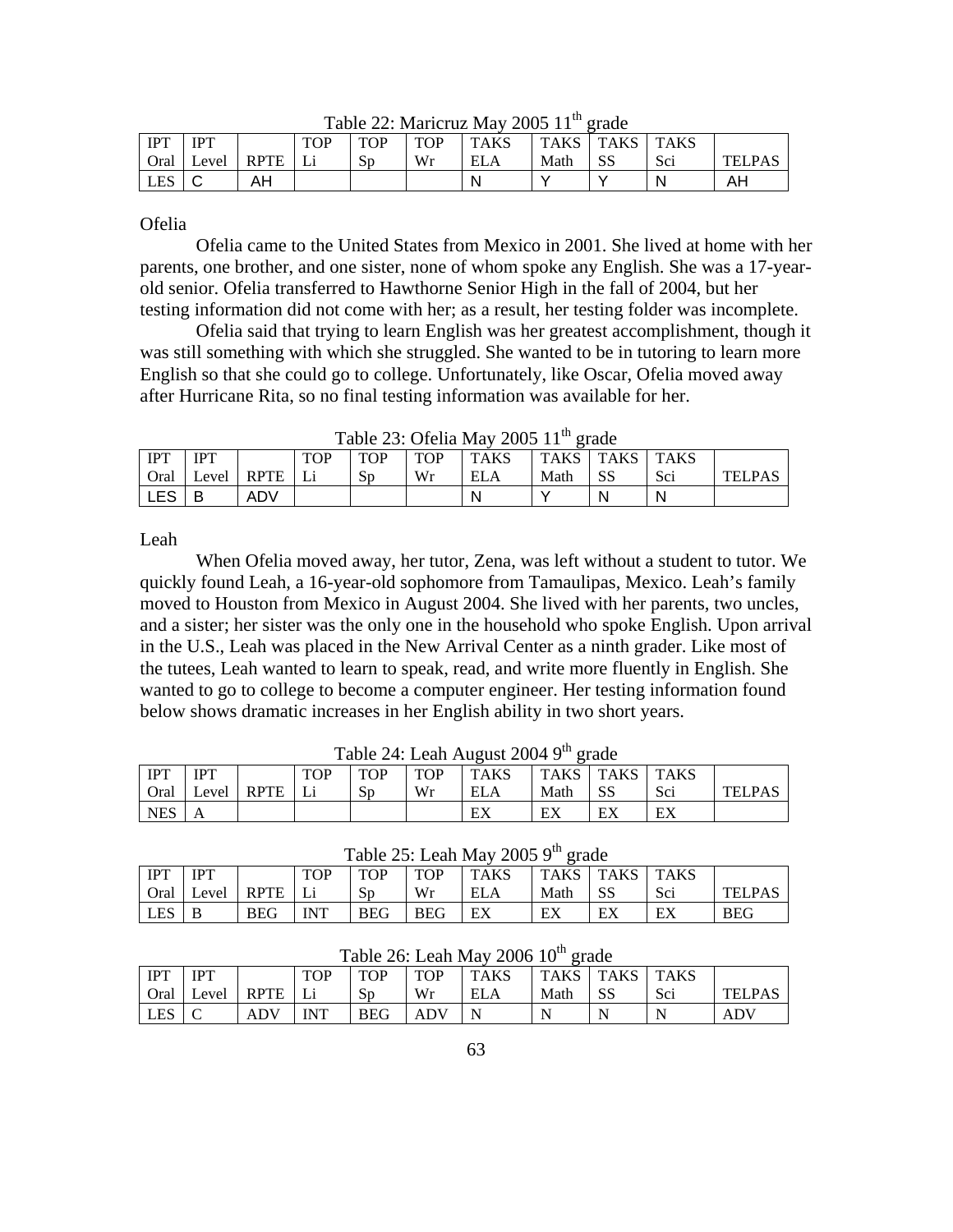## Adriana

 Adriana was born in Houston, but soon after her birth, her family moved to El Salvador. At the time of the study, she had been back in the U.S. for eight years, and she attended school in a different district in Houston until her ninth grade year. She lived with her mother, her two older sisters, and her aunts; her mother was the only person in the household who did not speak English. Adriana worked at a restaurant as a cashier / hostess. She wanted to go to the University of Houston to study music and become a singer. She was involved in LULAC. She wanted to participate in tutoring to become a better writer; she identified her major weaknesses as sentence structure and verb tense.

 Interestingly, Adriana's scores also showed initial improvement but then a regression between her  $10<sup>th</sup>$  and  $11<sup>th</sup>$  grade years, and those scores then held steady into her 12<sup>th</sup> grade year.

|            | Table 27. Authana August 2002 7 grade |               |            |                |            |            |      |                    |     |               |  |  |  |
|------------|---------------------------------------|---------------|------------|----------------|------------|------------|------|--------------------|-----|---------------|--|--|--|
| <b>IPT</b> | <b>IPT</b>                            |               | <b>TOP</b> | <b>TOP</b>     | <b>TOP</b> | TAKS       |      | TAKS   TAKS   TAKS |     |               |  |  |  |
| Oral       |                                       | Level RPTE Li |            | S <sub>D</sub> | Wr         | <b>ELA</b> | Math |                    | Sci | <b>TELPAS</b> |  |  |  |
| NES        |                                       |               |            |                |            |            |      |                    |     |               |  |  |  |

Table  $27:$  Adriana August 2002  $9^{th}$  grade

| $1.0010 = 0.110110101011000$<br>-----<br>----- |            |             |            |     |            |             |      |             |             |               |  |  |
|------------------------------------------------|------------|-------------|------------|-----|------------|-------------|------|-------------|-------------|---------------|--|--|
| <b>IPT</b>                                     | <b>IPT</b> |             | <b>TOP</b> | TOP | <b>TOP</b> | <b>TAKS</b> | TAKS | <b>TAKS</b> | <b>TAKS</b> |               |  |  |
| Oral                                           | Level      | <b>RPTE</b> |            | Sp  | Wr         | <b>ELA</b>  | Math | SS          | Sci         | <b>TELPAS</b> |  |  |
| <b>NES</b>                                     | Α          | <b>INT</b>  |            |     |            | N.          | N    |             |             |               |  |  |

Table  $28:$  Adriana May  $2003.9<sup>th</sup>$  grade

| Table 29: Adriana May 2004 10 <sup>th</sup> grade |            |            |            |            |            |             |      |             |             |               |  |  |
|---------------------------------------------------|------------|------------|------------|------------|------------|-------------|------|-------------|-------------|---------------|--|--|
| <b>IPT</b>                                        | <b>IPT</b> |            | <b>TOP</b> | <b>TOP</b> | <b>TOP</b> | <b>TAKS</b> | TAKS | <b>TAKS</b> | <b>TAKS</b> |               |  |  |
| Oral                                              |            | Level RPTE | Li         | $S_{D}$    | Wr         | <b>ELA</b>  | Math |             | Sci         | <b>TELPAS</b> |  |  |
| LES                                               |            | ADV        |            |            |            | N           |      |             |             |               |  |  |

Table 30: Adriana May 2005  $11<sup>th</sup>$  grade

|             | -----      |             |            |            |            |             |             |                  |     |               |  |  |  |
|-------------|------------|-------------|------------|------------|------------|-------------|-------------|------------------|-----|---------------|--|--|--|
| i IPT       | <b>IPT</b> |             | <b>TOP</b> | <b>TOP</b> | <b>TOP</b> | <b>TAKS</b> | <b>TAKS</b> | <b>TAKS</b> TAKS |     |               |  |  |  |
| <b>Oral</b> | Level      | <b>RPTE</b> |            | Sp         | Wr         | ELA         | Math        | SS               | Sci | <b>TELPAS</b> |  |  |  |
| I LES       |            | <b>ADV</b>  |            |            |            | N           |             |                  |     | ADV           |  |  |  |

| $1$ able 51. Additated May 2000 12 grade |            |      |            |            |            |             |       |             |             |               |  |  |
|------------------------------------------|------------|------|------------|------------|------------|-------------|-------|-------------|-------------|---------------|--|--|
| <b>IPT</b>                               | <b>IPT</b> |      | <b>TOP</b> | <b>TOP</b> | <b>TOP</b> | <b>TAKS</b> | TAKS. | <b>TAKS</b> | <b>TAKS</b> |               |  |  |
| Oral                                     | Level      | RPTE |            | Sp         | Wr         | ELA         | Math  | SS          | Sci         | <b>TELPAS</b> |  |  |
| ∟ES                                      |            | ADV  | ADV        | ADV        | ADV        |             |       |             |             | ADV           |  |  |

Table 21: Adriana May 2006 12<sup>th</sup> grade

### **Overview**

 All of the tutors I hired were seniors, and they were all female. Four were bilingual; three were English / Spanish bilingual, and one was English / Arabic bilingual. Only three reported being enrolled in an ESL program as a younger student. Although they are all involved in their school and community, only three reported any

The Tutors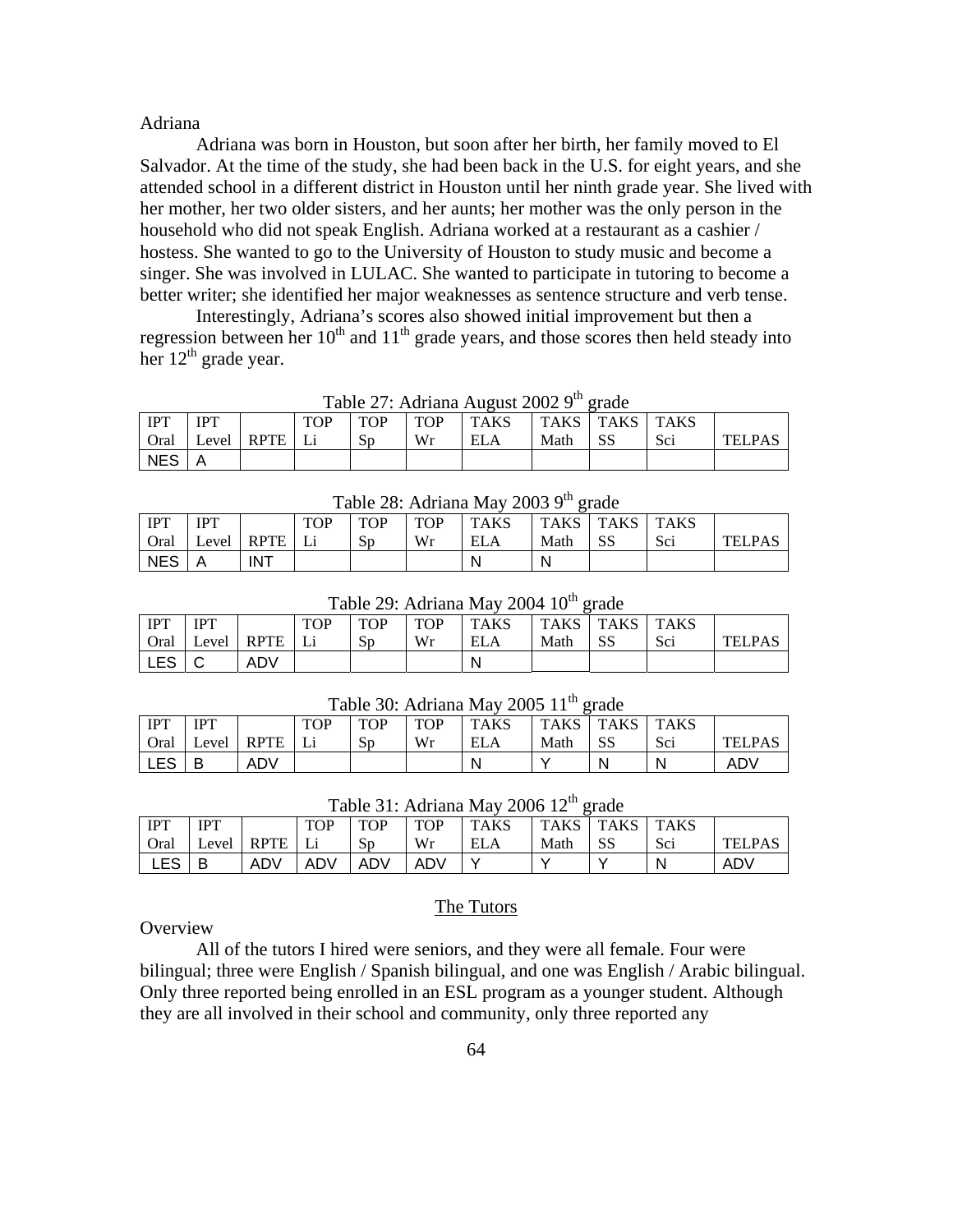"meaningful" extra-curricular activities, and only four had formal tutoring experience prior to August 2005.

 All but one tutor had been enrolled in either my Honors English III class or my Independent Study class the previous year, so I knew their work ethic and academic ability prior to tutoring; the one tutor I had not had as a student in class came highly recommended by the AP English teacher. Three had been enrolled in AP English III, and four had been enrolled in Honors English III. Three were in the top 5% of their graduating class, two were in the top 10%, and two were in the top 20%. Even though these were top students, I checked their grades every three weeks to ensure they were passing all of their classes.

## Karla

 Karla was enrolled in my Independent Study class and AP English as a junior, and she was a senior AP student during the study. She spoke fluent English and some Spanish, but she told me early on that, even though she spoke some Spanish, she was not comfortable tutoring in Spanish. Though her schedule was filled with AP classes to prepare her for college (she is in the top 5% of her class), Karla switched some classes and dropped one to serve as a tutor. Karla was already a leader in the Hispanic community; she served on the Houston Hispanic Forum as the high school representative, and she was a member of LULAC. Karla wanted to use her experiences to become a nurse or a teacher.

 Karla had tutoring experience before this project, though not in any formal sense. Although her sister was four years above her in school, Karla often tutored her on her class work, using her AP skills and strategies to help. Her ability to work with students of differing levels was what led me to hire her.

#### Sarah

 Sarah was enrolled in my Honors English III class as a junior, and during the study she was a senior enrolled in a regular English class. Her only language was English. Sarah had taken some AP / Honors courses, but she was taking regular courses during her senior year and had extra time in her schedule. Sarah maintained a spot in the top 20% of her class. She had limited tutoring experience, helping her brother and cousin with their math homework, and she was looking to supplement that experience so that, after college, she could become a business teacher.

 Sarah was a very dedicated student. She was in several extra-curricular activities, and she always focused on her goals to ensure her success.

## Karen

 Karen was the only student I never had as a student in class. Karen, a senior AP student who was bilingual in English and Spanish, filled a need that arose for a bilingual tutor. Karen maintained a spot in the top 5% of her class, and she planned to study medicine in college. Karen had tutored before, but not with any school-based programs.

Karen's real strength came from her experience in an ESL program. In her words,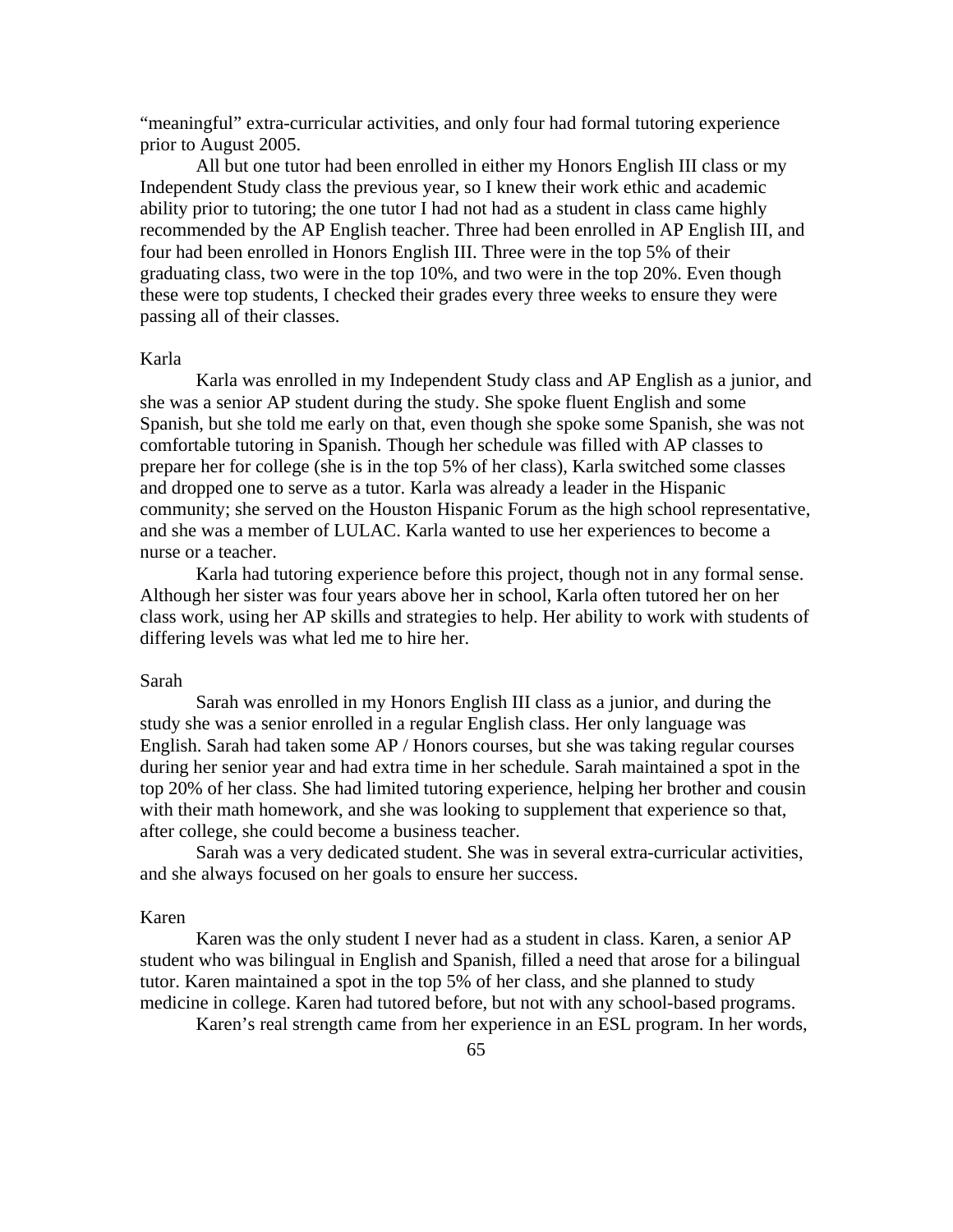"In  $5<sup>th</sup>$  grade I was enrolled in an ESL program so I know the effects of good teachers. I would be honored to . . . have the effect on others like it had on me." It was important to me to have several tutors who could sympathize with the tutees experiences in an ESL program, and Karen was able to do that. Zena

 Zena was enrolled in my Honors English III class as a junior, and based on what I knew of her as a student, I took a chance on her. During this study, she was a senior level AP / Honors student with top grades who was very focused and motivated to do well. Zena is bilingual in English and Arabic, and though her English is not perfect, I knew she could relate to the tutees because of her own experience as an ESL student.

 Zena had tutoring experience through her church with children from ten to fourteen years old and through a local elementary school. In addition, Zena had several younger brothers and sisters whom she helped with homework every day.

### Amber

 Amber was enrolled in my Honors English III class as a junior. During this study, Amber was a senior Honors student who maintained a spot in the top 10% of her class. Amber never had a formal interview because she expressed interest when another applicant dropped out. Amber spoke only English, and the only tutoring experience she had was with her younger brother.

# Maira

 Maira was enrolled in my Independent Study class and AP English as a junior. Like Amber, Maira never had a formal interview. She was a senior AP student with a spot in the top 10%, and she and Amber were both suggested by Karla when two other tutors I had hired dropped out. Maira was completely fluent in both English and Spanish, and she filled an increasing need for bilingual tutors.

### Miriam

 Miriam was enrolled in my Honors English III class as a junior. I hired Miriam halfway through the semester. I had doubts about hiring her because I was not impressed by her work ethic in my English class the year before, but I needed another tutor halfway through the semester who could speak Spanish, so I took a chance. Miriam was a senior student who had taken some AP / Honors classes, and when she found out I needed another tutor, she expressed interest.

 Miriam had several problems during her tutoring. Though I think she was a good tutor, she got into some trouble with the school and was absent for a few days due to suspension. Also, during the last six weeks, I suspended her from tutoring for three weeks for grade issues.

Tutoring Logistics: Tutor Requirements and Curriculum Information

Reflection is an important part of good teaching. I asked the tutors to reflect every day on what happened in the conferences. To reflect, they completed two exercises on the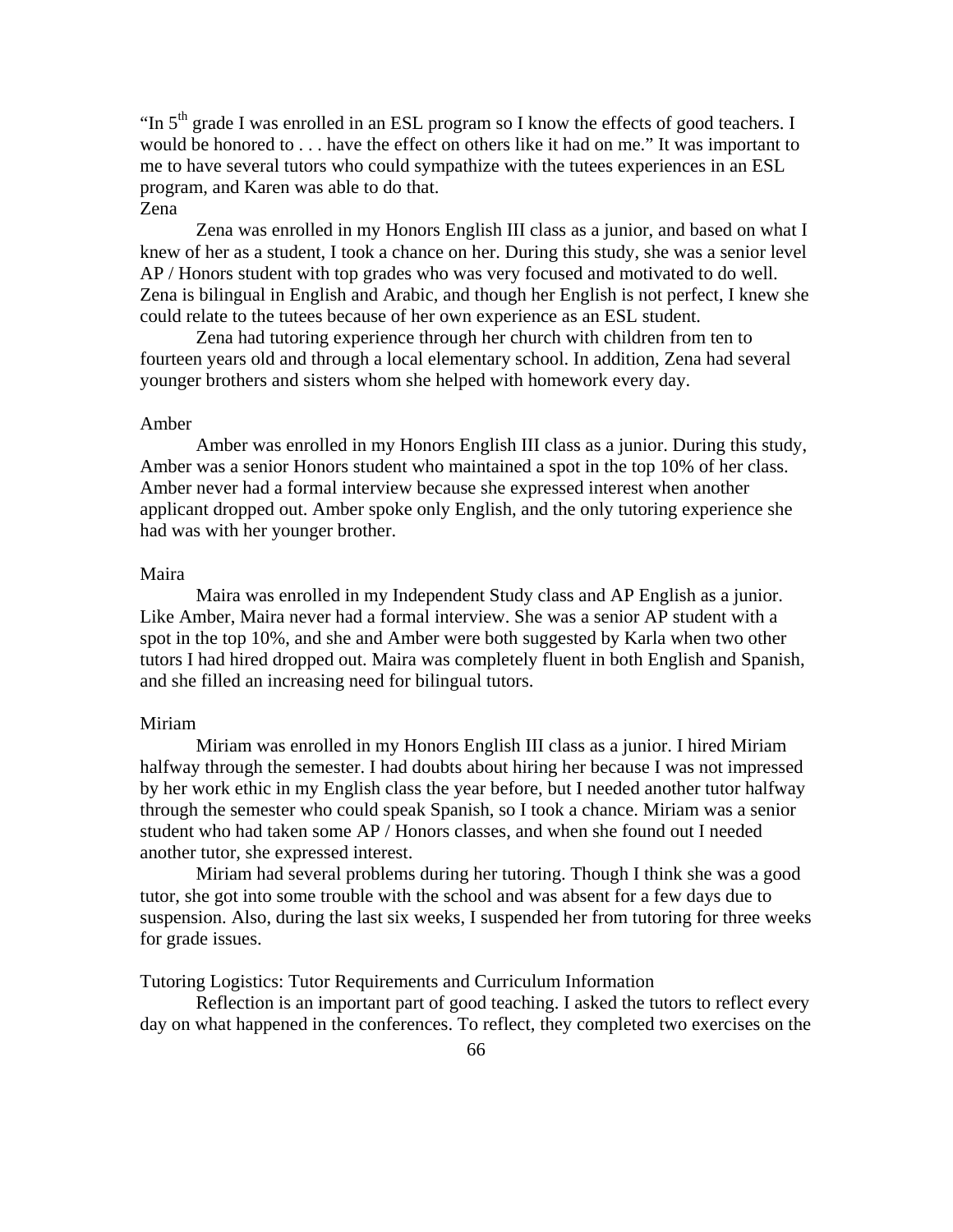reflection log. The first was a detailed description of what happened during the conference. The second was an outline of any problems they encountered, any breakthroughs they stumbled upon, any questions they had, or any issues they needed help with. They kept all of these notes in their personal binder.

Originally, I wanted to have a curriculum cabinet where tutors could obtain exercises on reading and writing proficiency for the tutees as needed as well as copies of released TAKS tests. My plan was for tutees to bring work from their classes, and as they needed supplementary work, tutors could go to the cabinet to get extra exercises. For example, if Maricruz was writing an essay in class on how a positive attitude can affect the outcome of a situation (a common TAKS-style prompt) but was having trouble starting, she and her tutor could go to the cabinet and find some exercises related to invention and brainstorming. Then, as she wrote, if she had trouble with paragraphing, they could find exercises on paragraphing. As they edited, if she had problems with subject/verb agreement, they could find exercises to reinforce agreement. If she did not have anything specific to work on for class, she and her tutor could go to the cabinet and get supplementary exercises to work on to help with whatever aspect of reading or writing she needed to work on.

Unfortunately, I had not counted on the other English teachers' reticence to allow us to work with class work. Technically, we were supposed to require all writing work to be done in class to mirror the TAKS testing situation, but I thought that, given the difficulties these students were facing, their teachers would allow us to work on the class work during tutorials. I was wrong. What I found is that I had to create a curriculum every two weeks for the tutors to follow, so I used the SIOP model to create the lessons. Our district developed a modified SIOP model grounded firmly in Jim Cummins's framework outlined in "The Role of Primary Language Development in Promoting Educational Success for Language Minority Students." Jim Cummins's framework moves students through four stages, from the most contextualized material to the least contextualized material. The framework we were to use when teaching followed this pattern: 1. *See* the material, 2. *Connect* the material to something familiar, 3. *Discuss* the material with another student, and 4. *Apply* the material to the new context.

When planning curriculum, I tried to use the SIOP format as much as possible, and it frequently helped us solve comprehension problems. One of these problems we found early on when having tutees write essays is that they often didn't understand the prompt. For example, one day, I observed a one-hour conversation between tutor and tutee about courage. The tutee believed that courage meant jumping off a building, and since she never had jumped off a building, she believed she lacked courage. The tutor tried to get her to see that courage may be more than that, but it was not until the next day, when the tutor started at the beginning by showing pictures of people at war, of people participating in extreme sports, of a pregnant woman, of a child standing in front of a school, etc., that the tutee was able to make the connection between the abstract concept of courage and everyday actions. It was then that the tutee was able to take ownership of the concept, and she finally understood that, for her, coming to school everyday takes courage.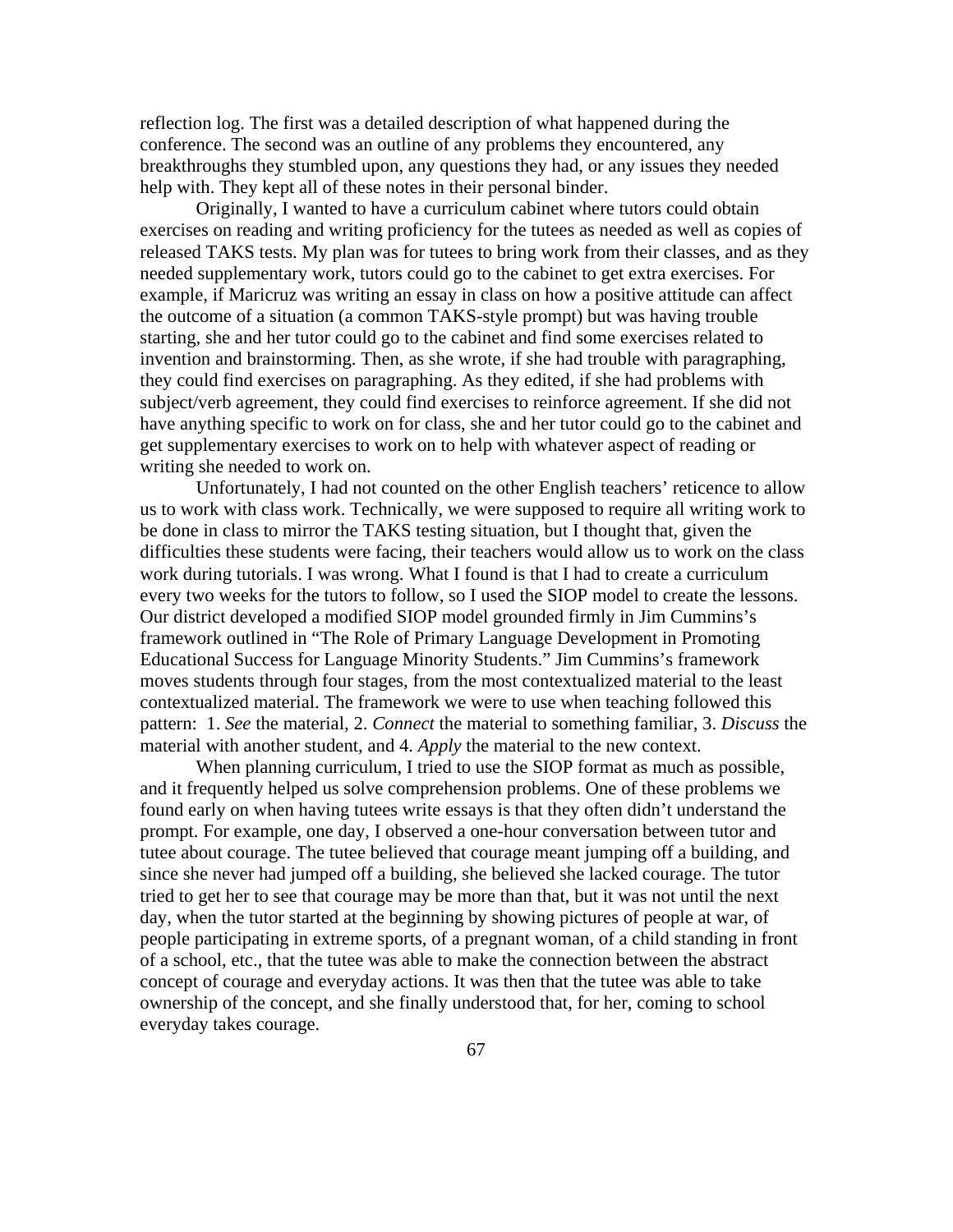I found that it was very useful for me to create these lessons and allow tutors to move through them at their own paces because it was difficult for me to keep up with what each tutor was doing in the conferences. We also spent several days in the computer lab looking at online writing centers, and for the tutors, those were the most fruitful days. For every exercise they printed, tutors also printed a copy for me, and all of the copies went into a binder for the tutors to use when they needed supplementary activities. Combining my unit with the skill drills found on the internet became a great way for tutors to decide what would happen in the sessions.

One problem with using these websites is that tutors printed hundreds of skill / drill worksheets that did not require the skills to be used in context. My concern was that any skills the tutees learned would not be transferred to their writing. I talked with tutors about the disadvantages of using skill worksheets, and we discussed the necessity of checking for understanding in context.

Each conference was tape-recorded, and I observed several conferences each day to see how the tutor and tutee were progressing. Originally, I was going to listen to all of the tapes and transcribe the parts that indicated tutee growth, but I am a visual person and wanted to see the conferences on paper. Transcribing all of them myself was impossible, so during the fall semester I offered bonus points to my Honors English classes for transcribing, and during the spring semester I paid them to transcribe. I still, however, was not able to get all of the tapes transcribed because there was simply not enough time. I focused, therefore, on transcribing the tapes from sessions where I knew, from my notes and the tutoring logs, a breakthrough had been made; for the rest of the tapes, I listened for evidence of breakthroughs but did not transcribe them.

To pay the tutors, at the end of each two week period, I asked them to turn in time sheets listing all tutoring hours and all bi-weekly meeting hours. Tutors were paid \$7.00 an hour according to the budget outlined above. Originally, I applied for the district's Foundation research grant, but I did not receive any money from the district for two reasons. First, I was told that it was inappropriate for me to ask for money to "pay for my PhD." Second, the grant committee was dissolved because of an issue with embezzlement within the department. After speaking with Cynthia Clark, ESL specialist, I applied for money from Title IX and Title III, but again I did not receive any money from either for two reasons: I was told by my principal that I could not have any of "his" Title IX money because my dissertation was not the school's priority; and because the tutors are not considered "highly trained," the district could not use federal money to pay them for teaching. All money to pay for tutors, therefore, came from a private grant I secured, and tutors were paid in cash because, since the money was coming from a private source, I could not get the district to set up an account to pay the tutors from.

Any time a tutor was unable to show up for tutoring, she was required to call me and let me know. Most of the time tutors were responsible about calling, though a few times I was left without a tutor. Any time a tutor failed to show up, my options were limited. I could tutor the students myself, but that would defeat the purpose of having student tutors. I could hire a substitute tutor, but I did not want to bring another person into the study without training. The one thing I could not do was send the tutee back to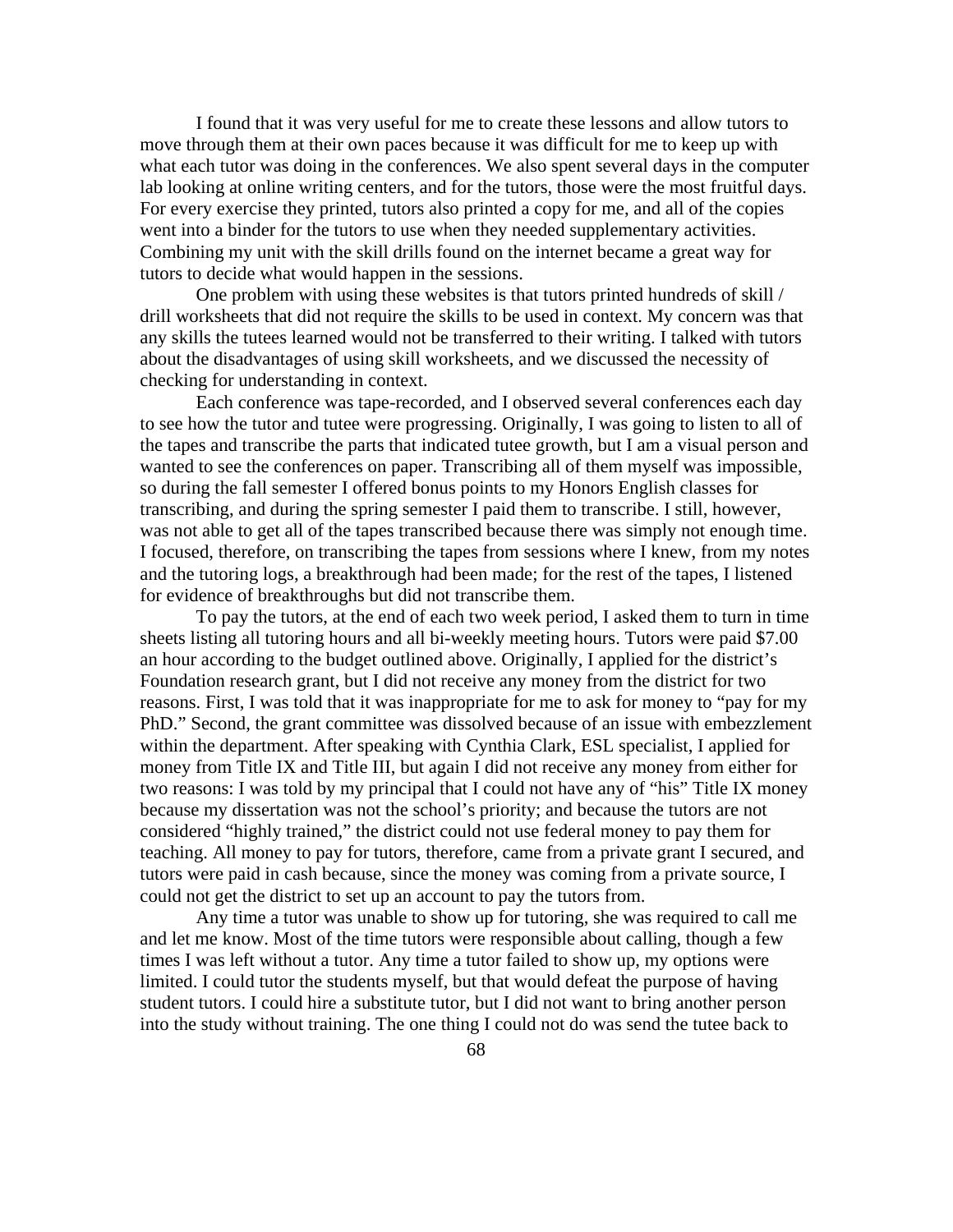the ESL class because he/she had not been in there to know what was going on and would be a disruption to the class. So, when tutors were absent, I decided to put the extra tutee with another tutor. When tutees were absent, which left me with extra tutors, the tutors had a choice. They could either double up with another tutor for a tutee, or they could help me make copies and complete paperwork, or they could go home. If they stayed and worked, they would still be paid, so usually they chose to stay and help another tutor.

## Initial Hurdles

In addition to budget and scheduling hurdles already mentioned, there were contractual concerns to deal with. Originally, I wanted to have the ten tutored students enrolled in a class that I would teach so that I could be their teacher of record. I was told, however, that such a plan was impossible because, by law, each teacher has to have one conference period per day. If I had the students during  $4<sup>th</sup>$  period, that would mean I taught all four classes on A days; I was also told by the Assistant Principal in charge of curriculum not to ask to have one of my other classes taken away to make room for tutoring because there was no way I was getting out of one of my other classes. I told the district that, if they would allow me to have a fourth class on A days, I would not ask for extra compensation for teaching a seventh class, but they denied my request for the extra class.

 Furthermore, since this was an extra program that the school did not originally envision, I found myself accepting things from the school that I normally would not have accepted. In their description of the hurdles facing high school writing center directors, William A. Speiser and Pamela B. Farrell warn that "A writing lab / center should not be a people dump. It should not be a place where Ms. Nevabend can send Butch Doe, her classroom nemesis. Don't buy that one" (22). I found, however, that I *had* to buy that one. For example, the ESL teacher had tried all year to have a class just for beginning ESL speakers, but the administration and counselors never switched the master schedule to accommodate her. So she found that she had beginners, who spoke no English, in classes with students who should have been exited out of the ESL program already. Whenever she got a non-English speaker in  $4<sup>th</sup>$  period, therefore, she would send him/her to me, often telling me "I don't know what to do with him/her." If we had room and a bilingual tutor, I would take the student. Her inability to work with non-English speakers was what led me to hire Miriam during the semester. So, though I was not a people dump for the entire school, I did become a  $4^{\text{th}}$  period ESL student dump.

Also, because I had to have the tutoring sessions during  $\overline{4}^{th}$  period to accommodate the tutors' filler schedules, I had a pool of approximately 20 ESL students to choose from. Originally, I wanted to talk to all of the ESL students to see who wanted to participate and then have those students moved into the  $4<sup>th</sup>$  period ESL class, but the counselors could not accommodate that request due to scheduling problems and constraints. Since many of the ESL students had not passed parts of TAKS, for example, they oftentimes were double-blocked in certain subjects. That meant if a student did not pass the science portion, he/she might have the TAKS remedial science class during  $4<sup>th</sup>$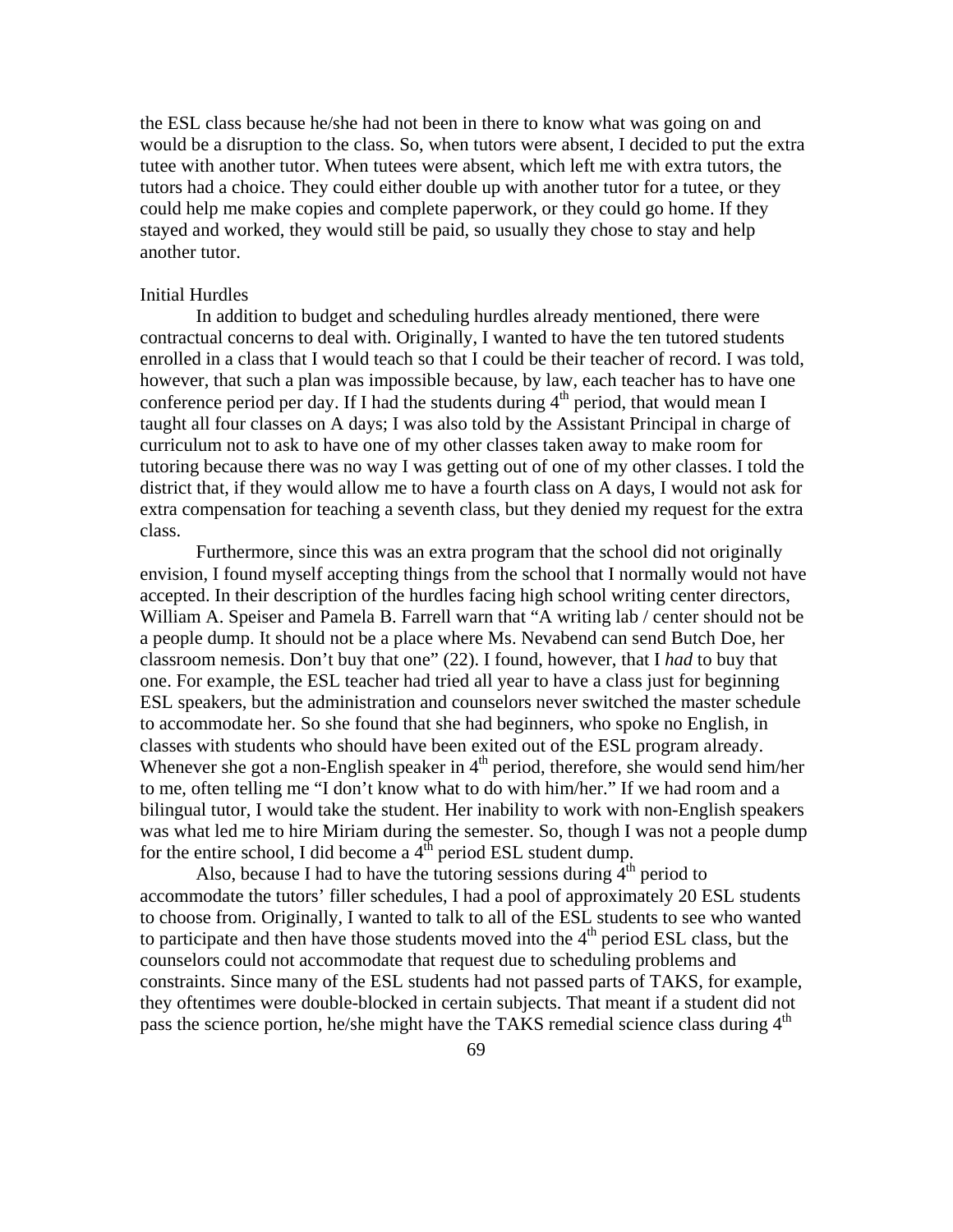and 8<sup>th</sup> period. I could not take students out of these double-blocked classes, so I had to choose only from the approximately 20 students in the  $4<sup>th</sup>$  period ESL class.

 Two more major problems arose during the semester of tutoring. The first dealt with confidentiality. Occasionally, I would hear things from other teachers that the tutors were saying in class about the tutoring sessions in general or the tutees specifically. When that happened, I would always remind the tutors not to talk to other teachers or students about tutoring. But one time it became a big problem when one of the tutors was talking to our department chair about what we did in tutorials during down time in AP English. Now I would have expected the department chair to be excited about the tutoring, to be happy that we might have found a way to reach this under-represented population of students. Not so. In her words, she did not think it was appropriate for the school to be "supporting my PhD," either with money or with time. She reminded the principals regularly that tutoring was taking away from my classes (which it was not), and that my own students were not going to do as well on TAKS because I did not have as much time to work on my own class preparations (which they did not).

 It turned out that this was one of those times when the tutor said the very wrong thing to the very wrong person. Of course, I could not provide a list of people for the tutors to avoid talking to, so that is why I asked them not to talk to anyone. And the tutor did not mean to cause harm; she thought, as anyone would, that the chair of the English department would be supportive and happy about what we were doing. When the department chair asked if we were working on TAKS preparation during tutoring, the tutor told her that we really were not focusing in TAKS much at all because we were just working on reading and writing in general. The tutor neglected to mention that the girl she was working with barely speaks English. She neglected to mention that all of the objectives we were working on were, indeed, TAKS and TEKS objectives. Instead, she told the department chair that we were reading children's books and drawing pictures. This information did not sit well with the department chair or the administration, all of whom were looking for a reason to force me to stop. In the end it worked out, and I reminded the tutors, once again, not to talk about tutoring outside of the sessions. This time, I pulled out the sheets they had signed and reminded them of their agreement. I never had a problem with confidentiality again.

 The last major hurdle we faced was tutor bickering, especially when I was not present. One day after I was absent from school due to sickness, Maira came to me and told me that there had been a big problem the day before. Apparently, Karen, who spoke Spanish and English, had told Zena, who spoke English and Arabic, that she was useless as a tutor for Hispanic students and should not be there. Of course, this was in front of the tutees, and an argument ensued that involved all of the tutors taking sides. The problem was not so much a language problem as a personality clash, I found out later. Zena was always kind of silly and loud, and Karen had had enough that particular day. For the most part the tutors got along well, but occasionally flare-ups did happen.

In short, I found that most of the things I expected did not happen. Even though I had carefully thought out and researched how I wanted the tutoring sessions to run, Levin cautions that "[h]igh school writing centers tend, out of necessity, to be pragmatic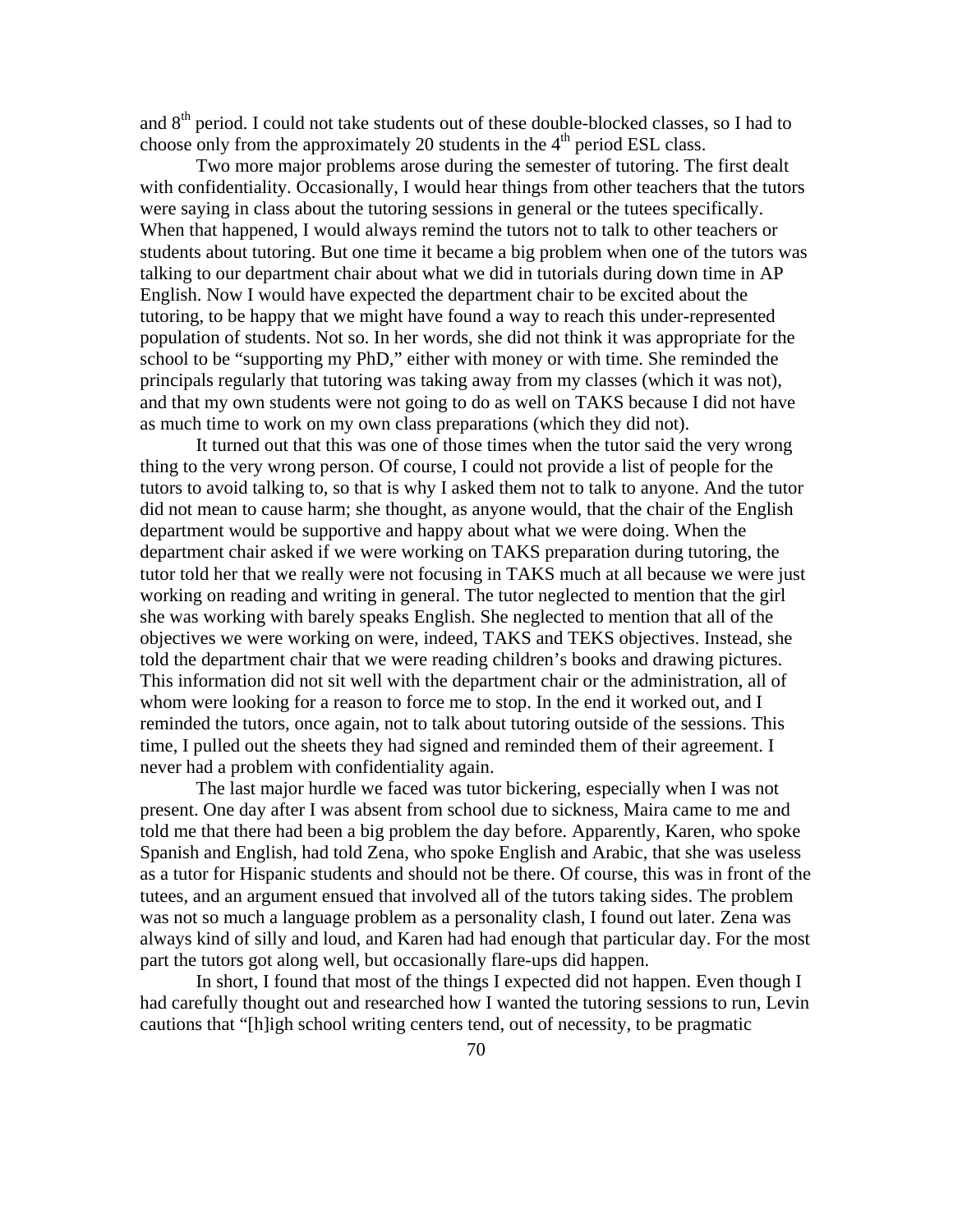institutions. Their offerings and facilities are often determined by such practicalities as the available space or the timing of the director's free periods—not by carefully researched and developed philosophies" (23). I was bound by scheduling, by budget, by contractual concerns, and by attitudes toward the tutoring, the tutors, and my graduate work from faculty and staff. As Speiser and Farrell contend, the high school writing center is hard to compare to the college writing center (13), and that is a lesson I learned continuously throughout the semester.

### Looking Forward

 One of the most frustrating parts of this project was the roadblocks. It seemed like every time I turned around, someone else was telling me something I had planned would not work, and I would have to return to the planning stage to start over. The logistical problems I encountered at times seemed insurmountable. Part of my frustration came from my own university writing center experience; I expected these tutoring sessions to run as easily as I perceived the university writing center sessions went. One resource that helped me overcome my frustrations was *The High School Writing Center: Establishing and Maintaining One*, edited by Pamela Farrell. This book offered insight into the problems encountered in a high school writing center that are unique to high schools, and after reading it, I could better understand that a high school writing center—or, in my case, even tutoring sessions—are very different than university writing centers. In addition, I often posted my concerns and frustrations on the writing center listserv for high school writing centers, and the high school center directors offered tips that helped overcome most of the obstacles.

 In her article on high school writing centers, Pamela B. Farrell cites four problems that are unique to high school writing centers: tight schedules, availability of students, funding, and contractual issues (1). I experienced all four of these problems from the beginning. It was very difficult to ensure the students would stay in the fourth period ESL class. Funding was also a problem, as I was unable to obtain money to continue the tutoring sessions into the second semester. On their own, the tutors discussed the funding issues and came to me, saying they would be happy to work for free with the tutees during the second semester. However, we found out that all of our tutees had schedule changes and would not be in the fourth period ESL class anymore. Unfortunately, the tutors were not interested in starting over with new students; they had formed a bond with the tutees they had worked with, and they understandably wanted to work with those students again.

 Additionally, I faced contractual issues. Every teacher at HSH teaches six (out of eight) classes, three on A days and three on B days. When I approached one of HSH's Assistant Principals with my proposal, she told me that there was no way I would "get out of" one of my six classes. I had to, therefore, teach my six course load in addition to an extra course of tutoring, so I lost a one-and-a-half hour planning period every day in addition to taking on extra curriculum planning for the tutors. And, even though I was essentially teaching an extra class, the Assistant Principal told me that it is illegal in Texas for a teacher to have a day without a planning period, so the tutoring had to be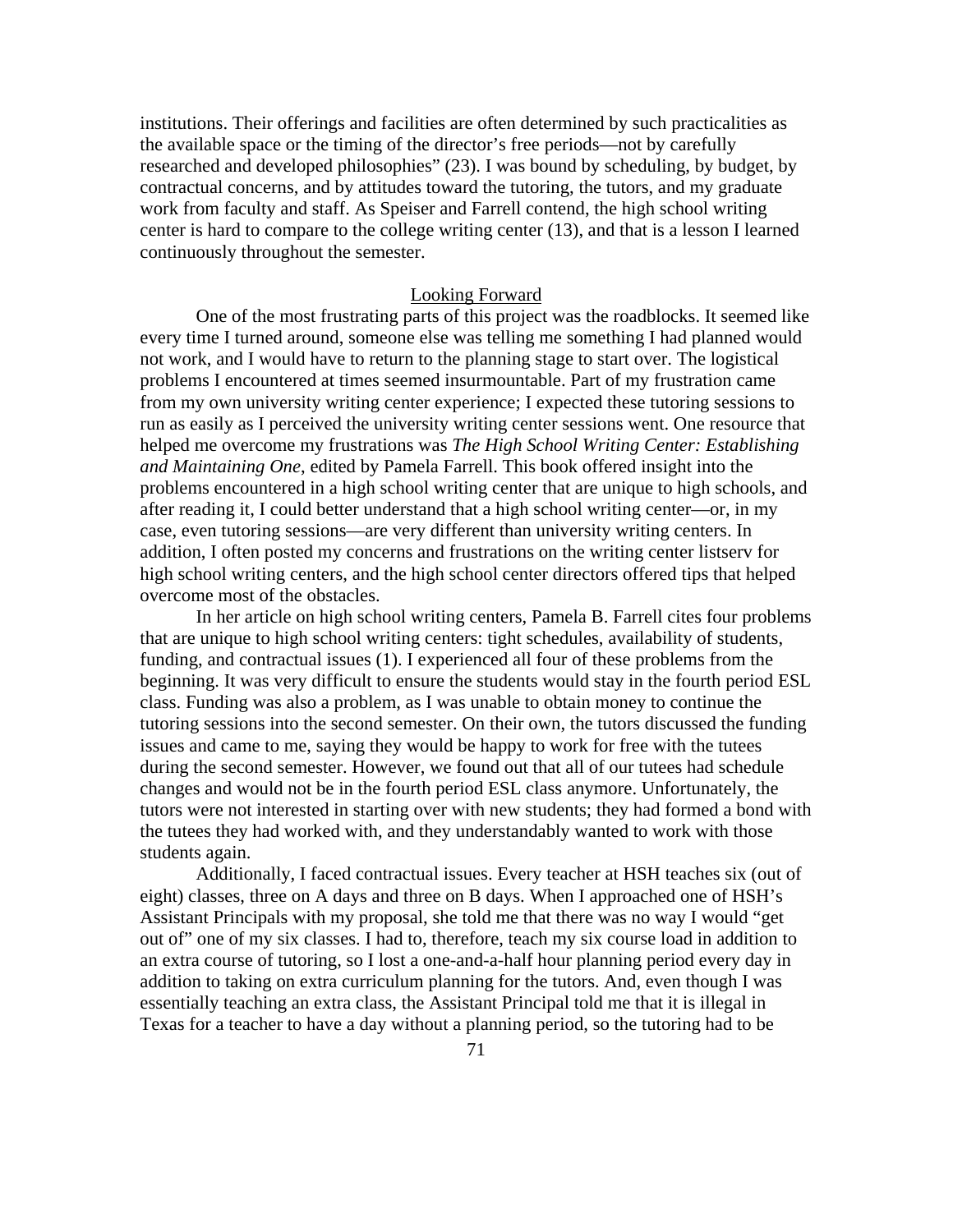done under the table; I could not, therefore, ask for any additional money for teaching an extra class.

 All of these problems, however, were insignificant when I watched the tutors and the tutees work together. They formed bonds that showed me how important and effective peer tutoring is, and they made progress that would not have been possible in a traditional classroom. Even the initially reticent students were thankful at the end of the semester. And although things did not work out all of the time like we planned with the tutees, as I will show in the next three chapters, we gave them the ability to find answers to their questions and a sense of belonging in our school.

## Endnotes

- <sup>1</sup>Two times during the fall semester, students take a Benchmark test to gauge their growth in English. The Benchmark tests are released TAKS tests, and we receive their scores approximately two weeks after test administration.
- $2$ Filler classes are designed for students who are finishing the required coursework for graduation. Typical students have extra room in their schedules and, in a system without fillers, would have to take unnecessary electives. Fillers allow these students to leave when school when they are finished with their required courses for the day.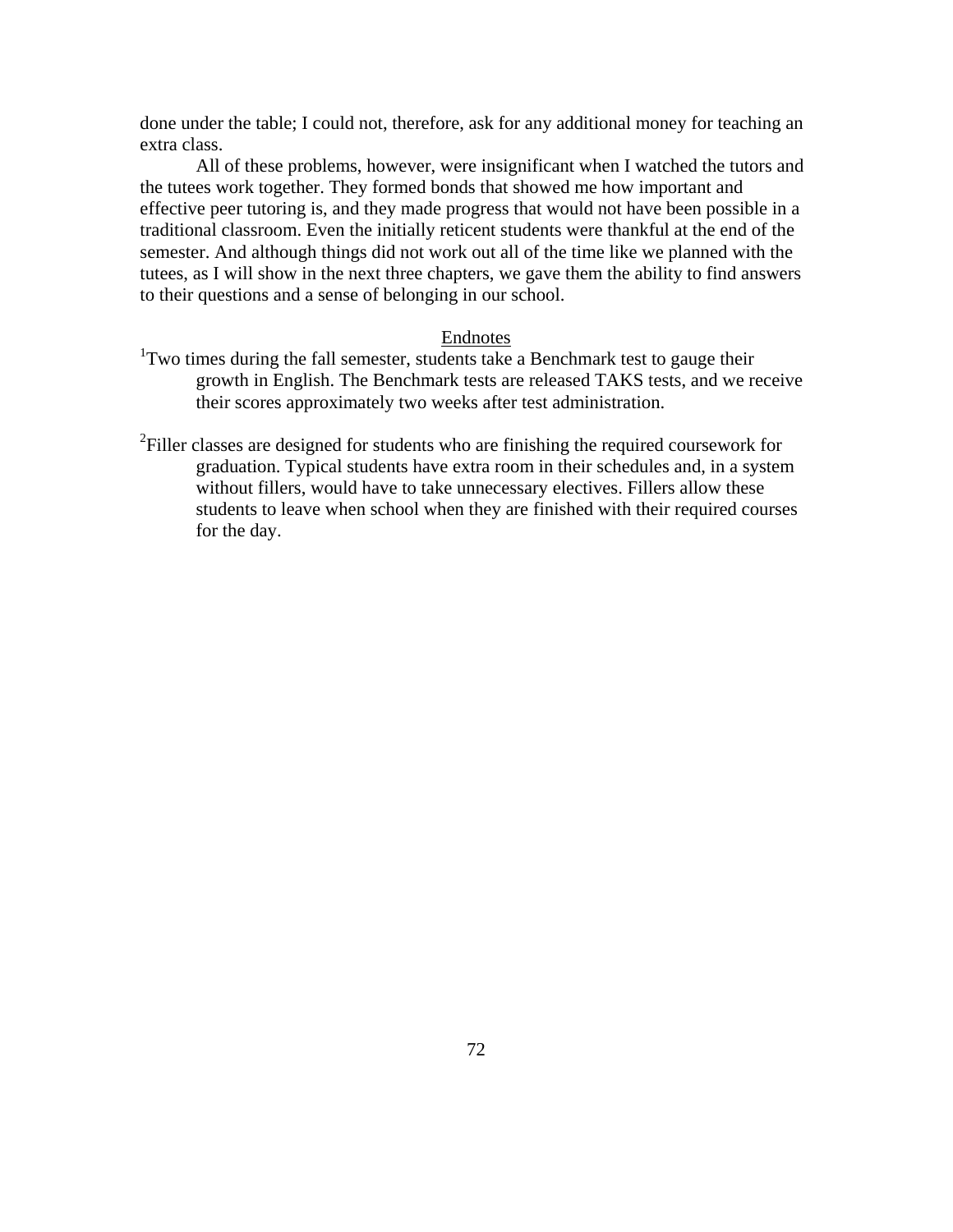# CHAPTER THREE: ADRIANA AND KARLA

#### **Overview**

 When Adriana began tutoring, I thought she would be an easy student to work with, one who would show that peer tutoring could, indeed, help increase language proficiency in English for ESL students. Standing before me was a girl who had lived in the United States for roughly half of her life. Most of her family spoke English at home, although her mother was a Spanish-only speaker. I thought that improving her English would be easy because she had so much daily interaction in English. Her ESL teacher explained that Adriana was a very advanced speaker but could not pass the TAKS test. I chose Adriana as the focus of one of my case studies because I wanted to investigate why, with so much exposure to English, she was still lagging behind her native Englishspeaking peers. I would find out that Adriana's progress in English was fraught with these kinds of contradictions.

 The results of Adriana's initial attitude assessment were interesting. Because Adriana still had some difficulty reading and writing in English, Karla read the attitude survey to her in English but would translate any specific words that Adriana had trouble with into Spanish so that Adriana understood what the questions meant. Adriana seemed to be very sure of herself, full of confidence that she could succeed in an English class and in classes in general. She strongly agreed that she could learn English, and she disagreed that she was not the type to do well in an English class. She agreed that she could get good grades in English. But then some inconsistencies began to arise. She answered question five, "I don't think I could do advanced English," strongly disagree originally, but she marked out that answer and marked strongly agree as her final answer; she answered question twenty- six, "I think I could handle an advanced English course," agree; and she answered question thirty-six, "I am sure I could do advanced work in English," agree. At first, I assumed that she was not understanding the questions; but then I noticed that question five is negatively phrased while questions twenty-six and thirty-six are positively phrased, which could have posed a problem for her when reading. The inability to recognize the negative phrasing points to a syntactical problem Karla and Adriana worked with frequently throughout the semester.

 I thought that having the tutor translate the questions would ensure that Adriana understood the survey, but because of some contradictions that might have been due to a misunderstanding of the questions, I am not sure my assumption was correct.<sup>1</sup> Of eight questions regarding her reactions to her teachers, Adriana answered seven positively. She believed her teachers cared about her and her success in general. The only question she responded negatively to was question number eight, which stated "Getting a teacher to give me help in English is a problem." She agreed to that statement. I believe she agreed with the question because she only read the first half of the question, "Getting a teacher to give me help in English . . ." All but one of the other questions put all of the necessary information in the first half of the sentence: Question two states "My teachers are interested in my progress in English"; question eighteen states "It's hard to get English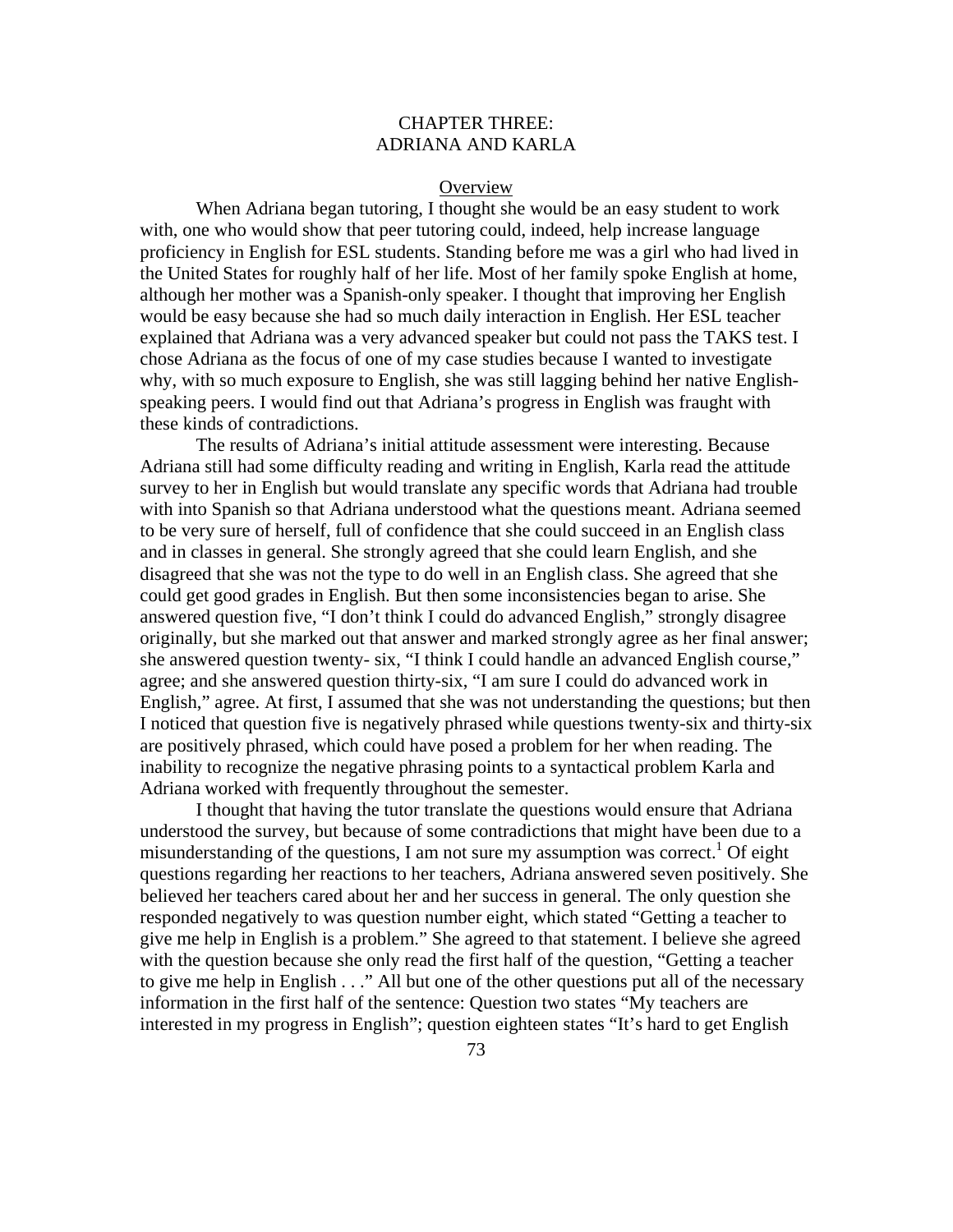teachers to respect me"; question twenty-three states "My teachers have encouraged me to do well in English"; question thirty states "I feel that English teachers ignore me because it's hard for me to speak 'correct' English"; question thirty-five states "My teachers would not take me seriously if I told them I wanted a career using English"; and question forty states "English teachers have made me feel I can succeed in English." For all of these questions, she responded with a positive attitude towards her teachers. But the questions are frontloaded with important information. In question two, for example, the beginning of the sentence is "My teachers are interested . . .", to which she responded strongly agree. If she only read the first part of the sentence, she could still get that answer.

 Questions eight and twenty-seven present the information in the opposite way. In question eight, she could have read the first part of the sentence and initially agreed because she believed her teachers *do* help her, instead of it being a problem for her to get help. She did not make the same mistake with question twenty-seven, "My teachers probably think advanced English would be a waste of my time," to which she answered disagree. Again, this discrepancy could be due to a misunderstanding in the translation.<sup>2</sup>

 Adriana was very consistent with questions regarding her ability in English. To question nine, "English is hard for me," she answered agree. She was not sure of herself when she wrote in English (question thirteen) because she had a hard time writing in English (question sixteen), and she did not believe she was able to express herself well in written English (question forty-two). She did not think reading in class was fun (question twenty), and though English had not been her worst subject (question twenty-five), it was harder for her than her other subjects (question thirty-one). In terms of speaking, she reported that she was hesitant to speak out in class because she did not want people to laugh at her (question ten), though her classmates had never made fun of her attempts to speak English (question seventeen). She also felt her listening skills were good, as she reported that she normally understood what her teachers were saying (question fortyfour). Her responses would appear to be in line with the BICS and CALP outlined by Jim Cummins; her listening and speaking skills, or BICS, have developed faster than her reading and writing, or CALP; she felt more comfortable, therefore, with listening and speaking than reading and writing.

Despite her problems reading and writing English, Adriana consistently answered that English is important for her future career (questions three, six, eleven, fourteen, fifteen, twenty-eight, twenty-nine, thirty-three, thirty-four, thirty-seven, thirty-nine, and forty-three), regardless of the positive or negative phrasing of the questions. She agreed that her English skills were steadily improving (question forty-one). Most importantly, however, she felt like she was a part of her peer group at HSH. She strongly disagreed with question twelve ("I feel like an outsider at [HSH]"), and she agreed with question twenty-one, "I fit in well at [HSH]." Her answers here say to me that, despite her problems with reading and writing, she felt like she fit in at HSH and had a positive overall attitude towards school.

I believe, however, that most of Adriana's positive attitude might have come from a desire to please. When I met Adriana for the first time, she seemed very thoughtful,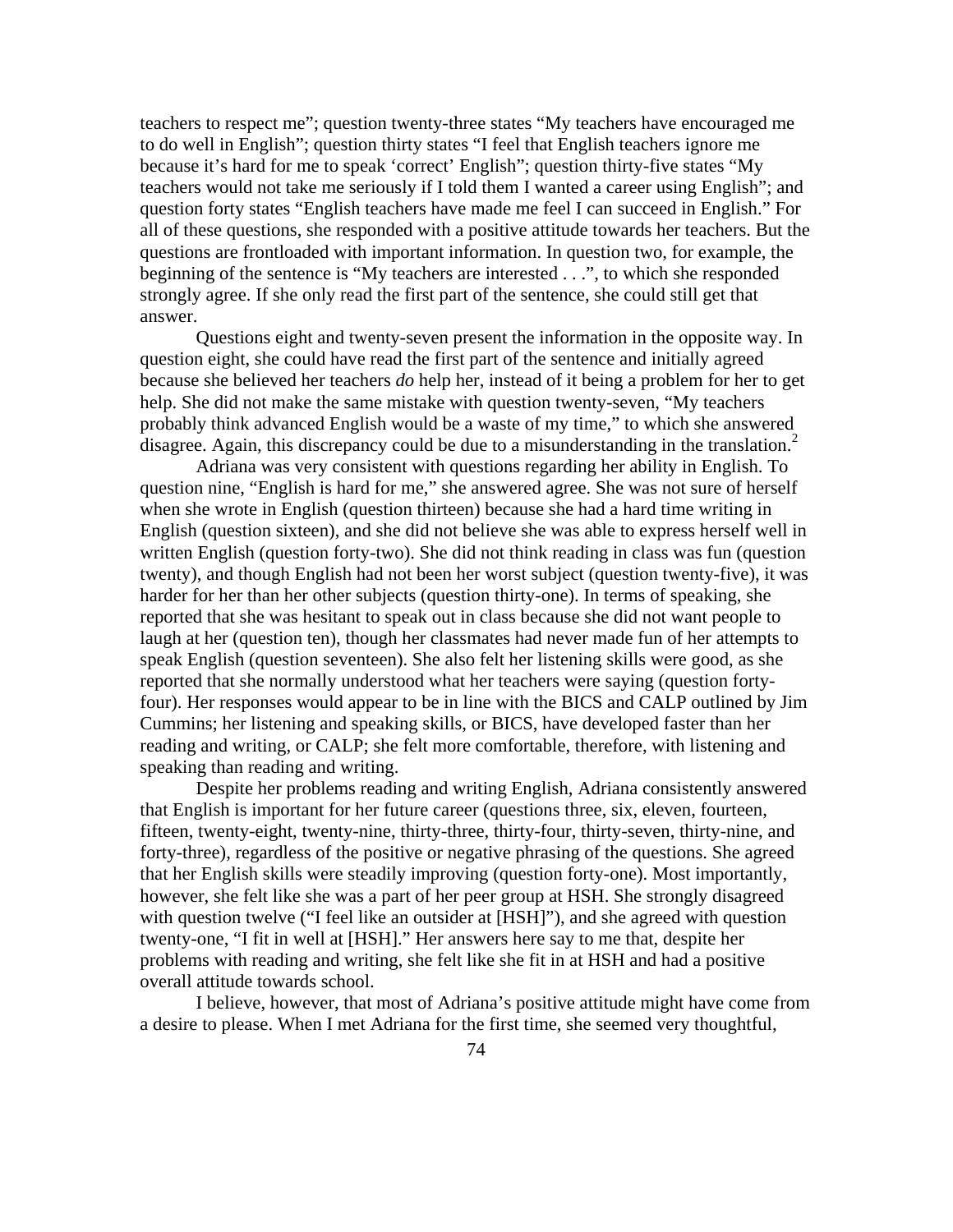very quiet. I noticed quickly that she did not speak frequently in English but would converse readily in Spanish, a fact that was borne out by her answers to the attitude survey. But, while her English skills did seem to be improving, she also had some very specific weaknesses with the basics of English. According to Jim Cummins, that the ability to communicate conversationally (BICS) in the L2 with peers is usually achieved after two years, while understanding and communicating in academic language (CALP) in the L2 takes roughly five years (Jim Cummins, "BICS and CALP" 322). Although I cannot account for what Adriana had learned in her English / ESL classes, either at HSH or in her previous district, I believe that after eight years in the US living in a home where English is spoken frequently she could have been farther along in her English development, particularly in basic conversations.

But despite the ESL teacher's claim that Adriana spoke well in English, and despite Adriana's self-report of comfort speaking in English, Adriana continued to rely on her L1 throughout the tutoring sessions. After analyzing her tapes, I came up with two explanations. First, she seemed very unsure of herself at times, which is evident from her answers to the attitude survey. She knows she can communicate in English, but she seems scared to fail; any time she thought she might be getting a wrong answer, she reverted to Spanish to explain herself or to get further explanation from Karla. Second, Adriana seemed slightly lazy at times. It was easier for her to communicate in Spanish, and she fell back on Spanish when English was tiresome.

When Adriana transferred to the district at the beginning of her ninth grade year, she was labeled a non-English speaker (NES). Interestingly, that year was not when she moved to the U.S.; she had been in the country for roughly four years, attending school in Houston in another district. I would have believed that after four years of U.S. schooling, she would have been more advanced than a typical NES speaker since it takes, on average, two years, according to Jim Cummins, for the BICS to develop. It was not until the end of her tenth grade year, after one year in the district, that she began to show progress. She jumped from an NES to a limited English speaker, from level A to level C on the Idea Proficiency Test (IPT), and from intermediate to advanced on the Reading Proficiency Test in English (RPTE). But after that year, at the end of her eleventh grade year, she regressed from IPT level C to IPT level B, though her other scores held strong. That was the year Texas adopted the Texas Observation Protocol, and she scored an advanced TELPAS rating and passed the math portion of TAKS. Her senior year, she was still labeled an LES, and her IPT rating was still B. But she was rated an advanced reader, listener, speaker, and writer by the TOP, and she passed all portions of the TAKS test except for science.

I am not sure what caused Adriana's slips in scoring, nor do I know why, despite her self-reported eight years of residence in the U.S., she has still not achieved full English speaker status. The theory of BICS and CALP outlined by Jim Cummins suggest that after roughly seven years, an L2 speaker should be proficient in both the BICS and the CALP in the L2. I do not believe that four years of schooling in a U.S. school would leave her at the same level as the students who have only been here for a few days, as was the case with her first district. We also saw that Adriana's problems with English were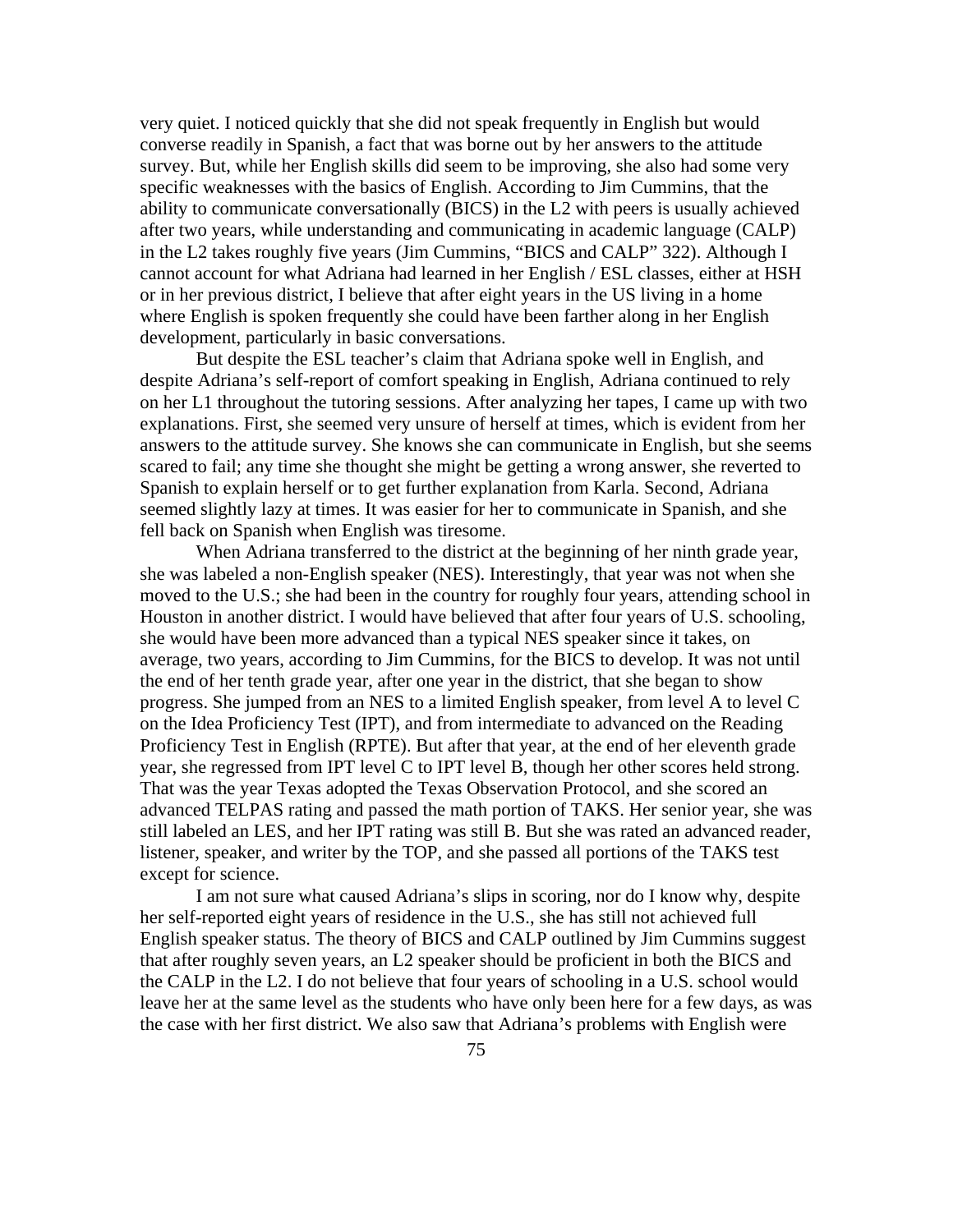more drastic than we first thought; the first day of tutoring, she reported that she had problems with verb tense and subject / verb agreement, but four sessions later, her tutor reported that "I'm starting to see that she has more problems than she led me to believe." Adriana consistently demonstrated major problems with simple semantics, grammar, and syntax. But it is her breakthroughs, not her problems, that I will focus on in this chapter.

### Semantic Breakthroughs

Karla: Ok, so today…um…last time we talked about courage and remember that we, uh, read the story about Mr. Entwhistle? (pause) And remember that, uh, we um, looked up courage in the dictionary to define it? (five second pause) Remember? Ok, so today, uh, we're going to write a short essay about…uh…what courage means to you. Uh…ok…(shuffles papers)…so what do you think courage means?

Adriana: Courage…(ten second pause) it means to…

Karla (interrupts): Look at your definition chart.

- Adriana: Oh…uh…(thirty second pause)…courage means when you, ah, face something that scares you.
- Karla: Something that scares you, right. So when you face…when you do something…uh…that scares you but you…uh…do it anyways, right? Ok, so…um…tell me…uh…about a time when you were, uh, when you had courage.
- Adriana (pauses for fifteen seconds before answering): I never did.
- Karla (laughing): You never had courage? Come on, everyone has courage. What about when you, uh, moved to the United States or Houston? What about when…let's see…when you, uh, came to school the, uh, first time? (pause) Let me, um, show you an example of when I had courage. Um…let's see…the first time I babysat my sister, my little sister, I was scared, but like, I did it anyways, you know? Because my parents had to go to the doctor and couldn't take her, you know? Uh…the first time I drove a car, I was really scared but like I really wanted my driver's license so I had to do it…you know? Um…oh, and remember the story we read last time? About Mr. Entwhistle? She…uh, what was her name? (shuffles papers)…Oh, uh, it doesn't say…Ok, anyways, the main character, the girl, the girl in the, uh, story, she had courage, like, to stand up to the teacher, right? Does that make sense? (pause) No? Well, let's see…Oh, tell me about something that scares you, something you wouldn't want to do because you were, like, scared to uh, do it.

Adriana: (pause) Jump, you know, from a building.

Karla: Ok, have you ever, uh, jumped from a building?

Adriana: No.

Karla: Ok, so let's um…think of something else. What, like, have you ever been scared to do that you still did?

Adriana: (shakes her head)

Karla: Nothing? (pause) Drive a car? Watch your little sister? Cook? Talk back to a teacher? Um…(pause)…go to school the first day? Come to tutoring? Go, um, to work the first day? Take a test? Um…(pause)…move? Uh…go on a vacation?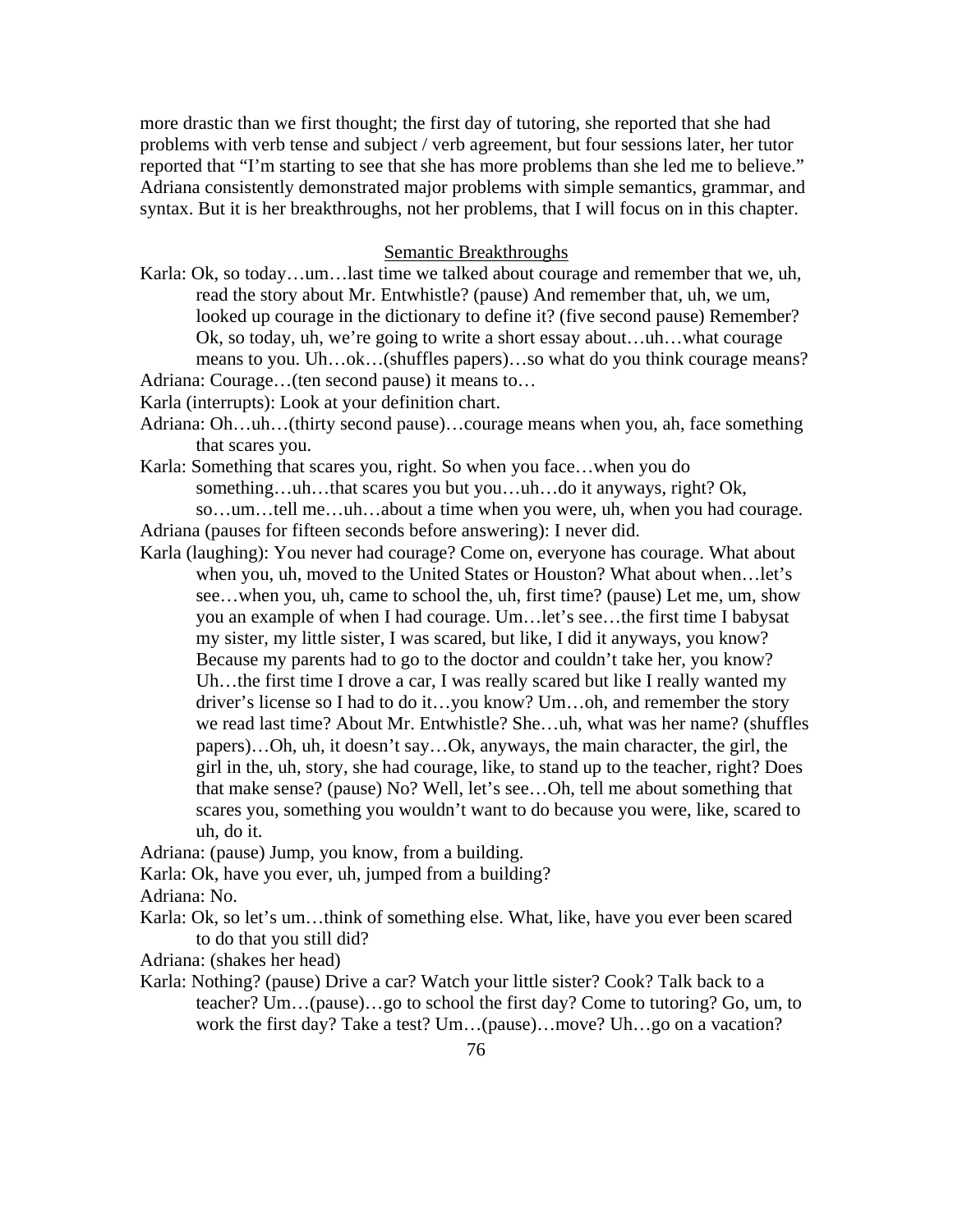Um…(laughing)…sky dive? Bungee jump? Uh…parasail? Adriana: No, no, no, I never done anything to be scared of.

 The preceding conversation took place in a conference between Karla and Adriana on September 29 during tutoring. Because SAT and TAKS prompts often have students connect personally to a term that can be difficult to define, we did a series of mini-lessons for students to learn to brainstorm those words following both the SIOP model and the framework outlined by Jim Cummins. The prompt Adriana and Karla were working with asked students to describe what courage meant to them, using personal examples to illustrate their explanations.

 The story that accompanied the prompt about courage was titled "Mr. Entwhistle." It was the story of Mr. Entwhistle, a substitute teacher who confronts a student for being disrespectful, and then it concludes with her out-of-character response to his confrontation. Instead of arguing back with him, which is in her nature, she backs down because she can see that he is really just scared of what he mistakenly sees as her defiance. The first step of the process of reading and understanding the story was to develop a context for the story; to develop a context, students and tutors talked about a time when they stood up to a teacher or other adult because they knew the adult was wrong. The following is part of the transcript taken from the conversation between Zena and Liliana that illustrates the difficulty tutors had helping the tutees understand the slang term "stand up to."

Zena: Ok, so tell me about a time when you stood up to an adult.

Liliana: Stood up to?

Zena: Yeah, you know, when you, uh, defied a teacher.

Liliana: I don't…defied…don't know.

Zena: Defied is like, when you, uh, didn't do what they, uh, said, like, you know, when you stood up to them.

Liliana: Stood up…uh…

Zena (interrupting): Yeah, you know, like, uh, have you ever seen a fight? You know, like a fight? (mimics punches) You know when there's a fight, like, one person uh, stands up to the other? (mimics two people confronting each other) And how one person, like, or, well, nevermind. Uh, how one person gets in the other person's face?

Liliana: Yeah.

Zena: Well, that's, like, uh, standing up to the other person. Have you ever…

Liliana (interrupting): I never hit teacher.

- Zena (frustrated): No, that's not what I mean. Uh, let's see, uh…(ten second pause)…uh, (to another tutor) hey, Amber, you know, when you stand up to someone, uh, like, how do you talk about that?
- Amber: Uh, like when you uh, you mean, like when you do, uh, what you know is right? Like you uh…

Zena (interrupts): Yeah, like you, uh,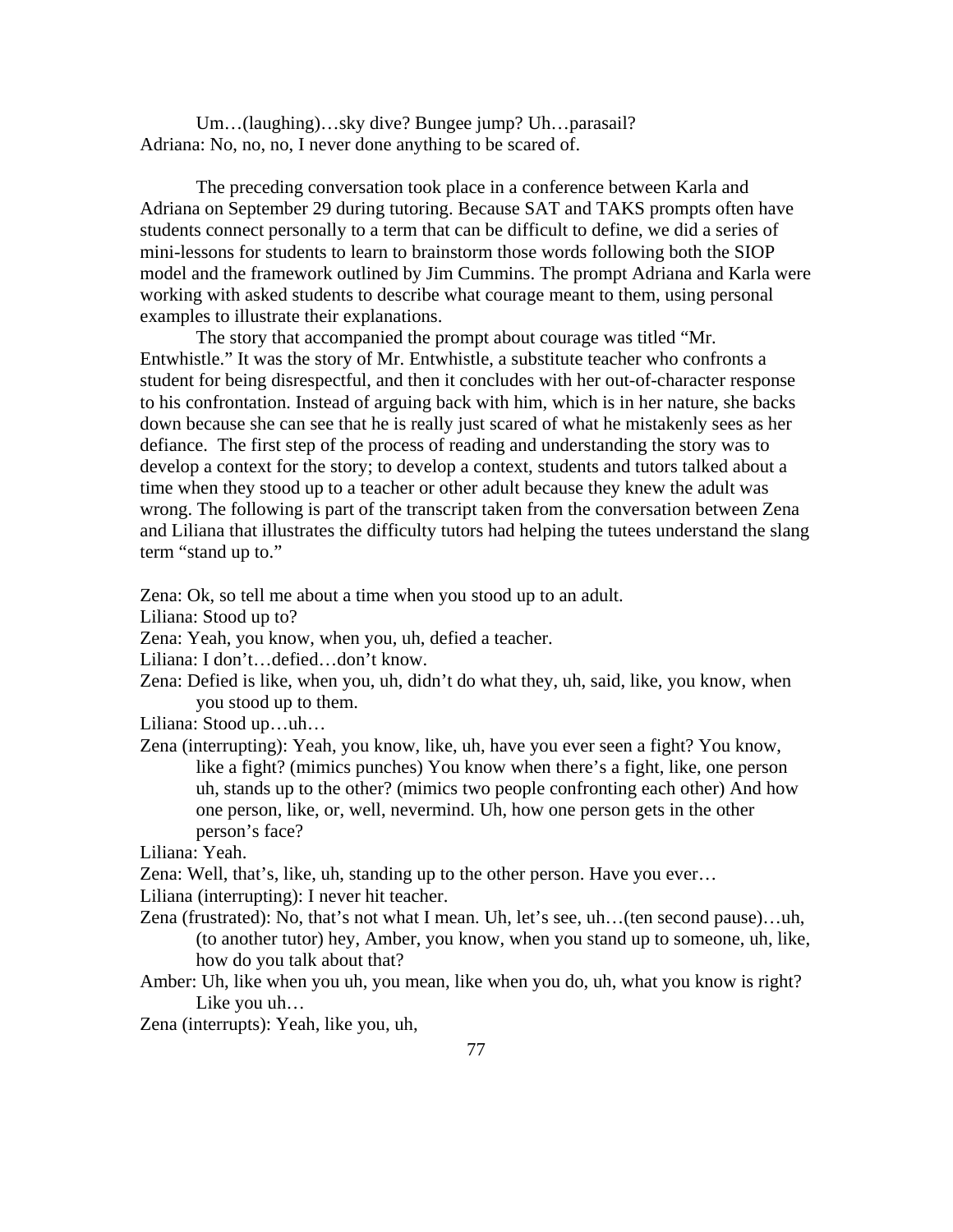Amber (interrupts): Confront, maybe? Or…

Zena (interrupts): Like, you know, in the story, how she stands up, uh, to, uh, what's his name, Mr. Entwhistle?

Amber: Yeah, yeah, uh, maybe resist, defy, uh…let's see…uh, challenge? Oh, oh, oh, like maybe, like to dare someone?

Zena: Like you don't do what they say…like, uh, you say "No, I won't do that," uh… Amber: Yeah, you say "no."

Liliana: So stand up…to say "no?"

Zena: Yeah, like you say "no," like, uh, to an adult. When they tell you to do something, and like, you say "No, I won't," uh, "do that." Because it's wrong or whatever.

 The preceding conversation demonstrates how hard it was for tutors to find new ways to explain words and concepts to speakers who did not always have the words to understand, especially when the words had a literal meaning that differed from the meaning in the given context. Tutors often turned to each other for help in coming up with new phrases and words to make the concept easier for the tutees.

 After they had some context for the main idea of the story, Karla and Adriana read the story together out loud, defining words together that gave Adriana difficulty. Adriana and Karla read the story to discuss the many aspects of the word courage. The student in the story has a reputation for being the class clown; she says "the rest of the kids [were waiting], maybe, for me to start an argument. I often do." Instead, she courageously does the mature thing and accepts his punishment, misplaced though it is, because she can see through to the motivation for his punishment and can identify with his fear, his "wishing he could go back and start over." Karla and Adriana read the story, and then Karla had Adriana write a short paragraph about what courage meant to her. It was evident from the paragraph that Adriana did not have a firm grasp of courage; she was seeing courage too narrowly.

 In order to help Adriana understand courage, Karla began by having Adriana look up the definition of courage and then try to apply it to her everyday life; but, as shown in the first conversation above, Adriana was not able to make the jump from the dictionary definition to her own life. So Karla stopped, and we discussed the best way to continue. I suggested she try a concept map, so she and Adriana went to the computers to look for pictures of courage. They looked for pictures of courage and bravery on google.com's image search, and they found some interesting ideas. The first thing they looked at was a picture of a lion, but Adriana was not able to make the connection between courage and a lion. So they kept looking, and they found a picture of a sniper poised with his gun. The caption under the image said "It takes an extraordinary person to face danger and maintain composure." Then, they found a picture of a man standing in front of four army tanks, obviously trying to get them to stop. They saw pictures of firemen, of soldiers, of rock climbers, of amputees, of astronauts, of extreme sportsmen. But because Adriana has never been in a life-threatening situation, she was still unable to make the cognitive jump from courage in a life-threatening situation to courage when doing something she was just scared to do.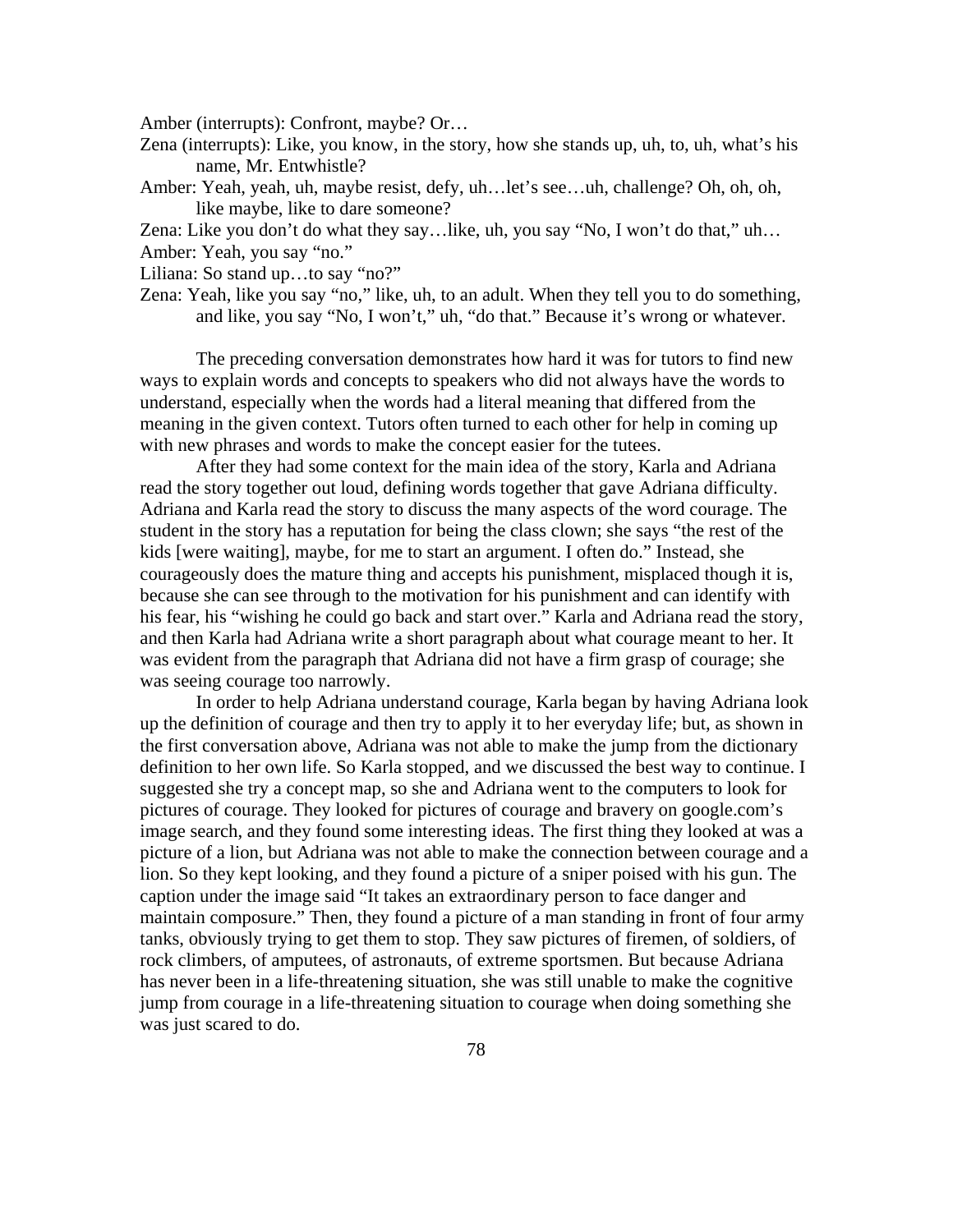That is, until they found the picture of the dog in the floatie (see Appendix I). The caption under the picture reads, "Courage is fear holding on a minute longer." The following is the transcript from that part of the conference.

Karla: Ok, and here's a dog in…

Adriana (interrupts): Oh, I hate to swimming. Karla (laughing): You hate swimming? (pause) Why do you hate swimming? Adriana: Because the, uh, the uh…wuh…what's the word? Karla: Water? Adriana: Yeah, the water…I don't like it, the water. Karla: Why? Adriana: One time, uh, it got in my, uh, nose, and I could, uh, breathe at all. Karla: You couldn't breathe? Because the water got in your nose? Adriana: Yeah, I uh, I couldn't breathe. Karla: What did you, like, do? When the water got in your nose? Adriana: I cough a lot, and I, uh, I cry. Karla: Where were you swimming? Adriana: Well, our person in the house next, uh, next us, he, uh, he has swimming pool. And we go over there sometimes to, uh, swim. Karla: Do you still, like, go swimming now? Adriana: Sometimes. I stay, uh, where the water is, like, not full? Karla: You stay in the shallow part? Adriana: (nods) Karla: So even though you, uh, you're scared to swim, you still go sometimes? Even though you're scared? Adriana: (nods) Only when, uh, just two or three people. Karla: Ok, so you, like, swim in the pool when there are just two or three other, uh, people? Even though you're, like, scared to swim? Adriana: Yes, sometimes.

Karla: Well, then, that's courage. Like, to do something that you are scared of, even though, uh, you're scared. That's courage.

Karla and Adriana spent an entire hour and a half defining courage. Although Karla got frustrated at times, she stuck with it and continued to try new ways to help Adriana understand the term. Karla's main concern after this conference, and it is a very legitimate concern, one that I had thought about, was what Adriana would do on the SAT or TAKS when she did not have access to a computer or someone to guide her through the definition. In our next tutor staff meeting, we brought up this concern again, and the tutors had some surprising insight. Maira suggested that learning how to work through definitions is important because it gives the tutees a broader base of words to work from during testing, and Sarah proposed that struggling to define words shows the tutees that words can have more than one definition. Karla added that she believed Adriana understood now that the words in the prompts will have some personal appeal to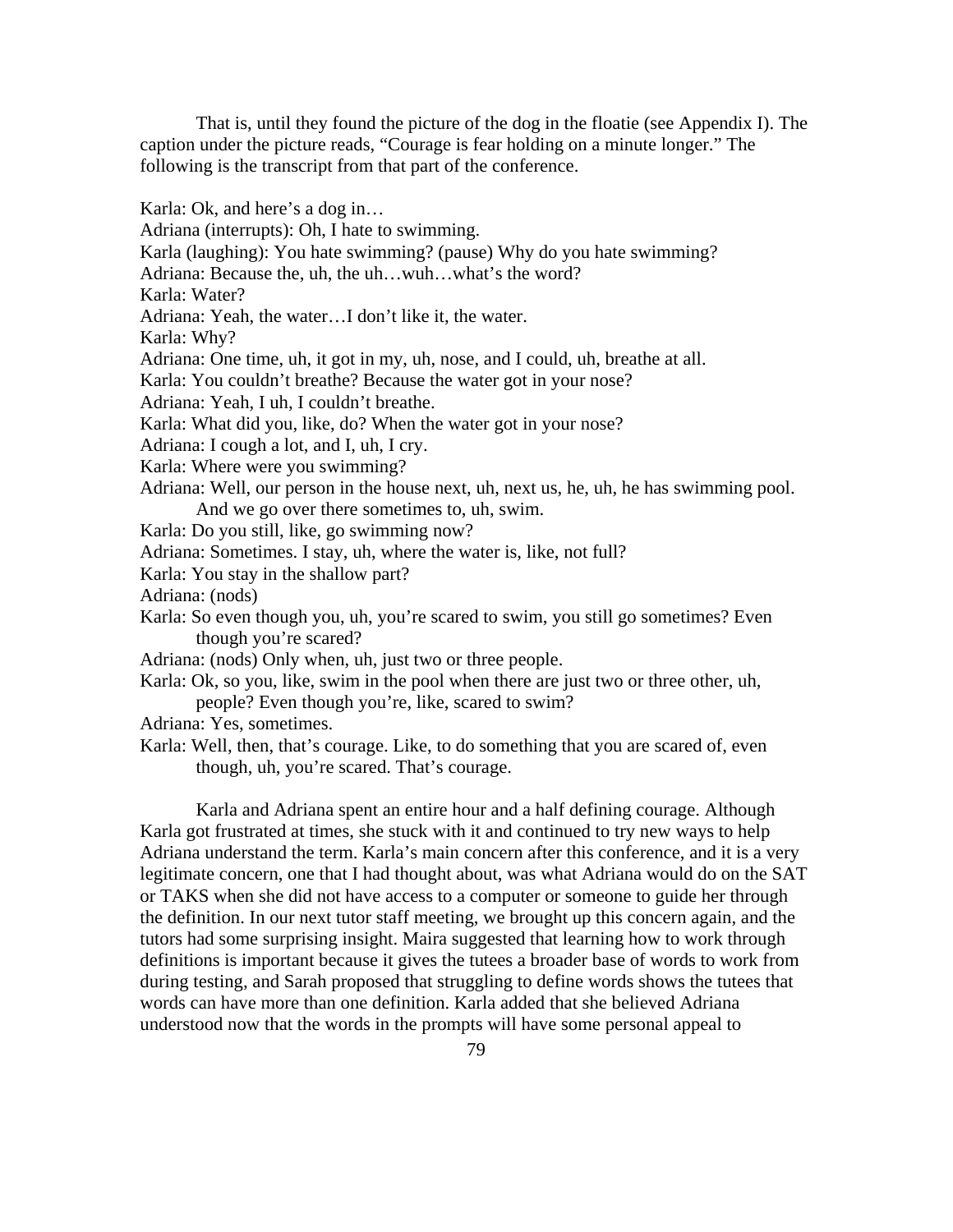everyone; she just had to find a way it meant something to her. The tutors, therefore, felt that even though defining the word had been a struggle, Adriana had learned several valuable lessons about vocabulary.

Once Karla and Adriana defined courage, they completed the concept map for courage. They divided the paper into four sections. In the upper left section, they wrote the word courage. In the bottom left section, they pasted the picture from the internet. In the upper right section, they put the dictionary definition of the word. In the bottom right section, they wrote a short outline of the story Adriana could tell about what courage meant to her. Below is the first paragraph Adriana wrote about courage. Notice the limits of her definition of courage in this example.

"Write an essay explaining what courage means to you. The word courage means to me, jumping form a building to defend someone that is in problems, or courage to stand up if you're in debts in your bisnesses, have the courage to be myself. Courage means to me defending others with the true."

By the end of the second session devoted to courage, Adriana was able to write the following edited paragraph:

"Write an essay explaining what courage means to you. The word courage means to me, to do something I am scared do. I once was scared to go in the pool because the water went up my nose when my brother, he pushed me into the pool when I was not ready. He pushed me, and I fell, and water went through my nose, and I cry and could not get my breathe. I was scared go into the pool for a long time after he did that. But then I decided to go just into the shallow part, and I was to stand there and not be scared. That is courage to me, to stand in the pool by myself but still be scared."

Like the framework developed by Jim Cummins suggests, we had to first give Adriana a context for the word courage; using the strategies outlined by the SIOP model helped us accomplish that. Once she had a context, she was able to understand the story and the prompt and write a paragraph that showed her connection to the word courage. Without the context, she was not able to demonstrate a meaningful understanding of the word courage.

 In addition to discussing the word "courage" when reading Mr. Entwhistle, tutors walked tutees through an exercise called "mad to the third power." This is a semantic exercise designed to help students look for alternate ways to communicate one idea in the story and then create their own alternate ways. Each level is considered a power; so, for example, using the base word angry, students could create a chart that looks like table 32 on page 81.

The base word in this example is angry, and students have to find three words that mean angry but are increasingly more powerful in each direction; each power means one level up (more angry) or one level down (less angry). There are no right or wrong answers as long as students can differentiate between the connotations of each word.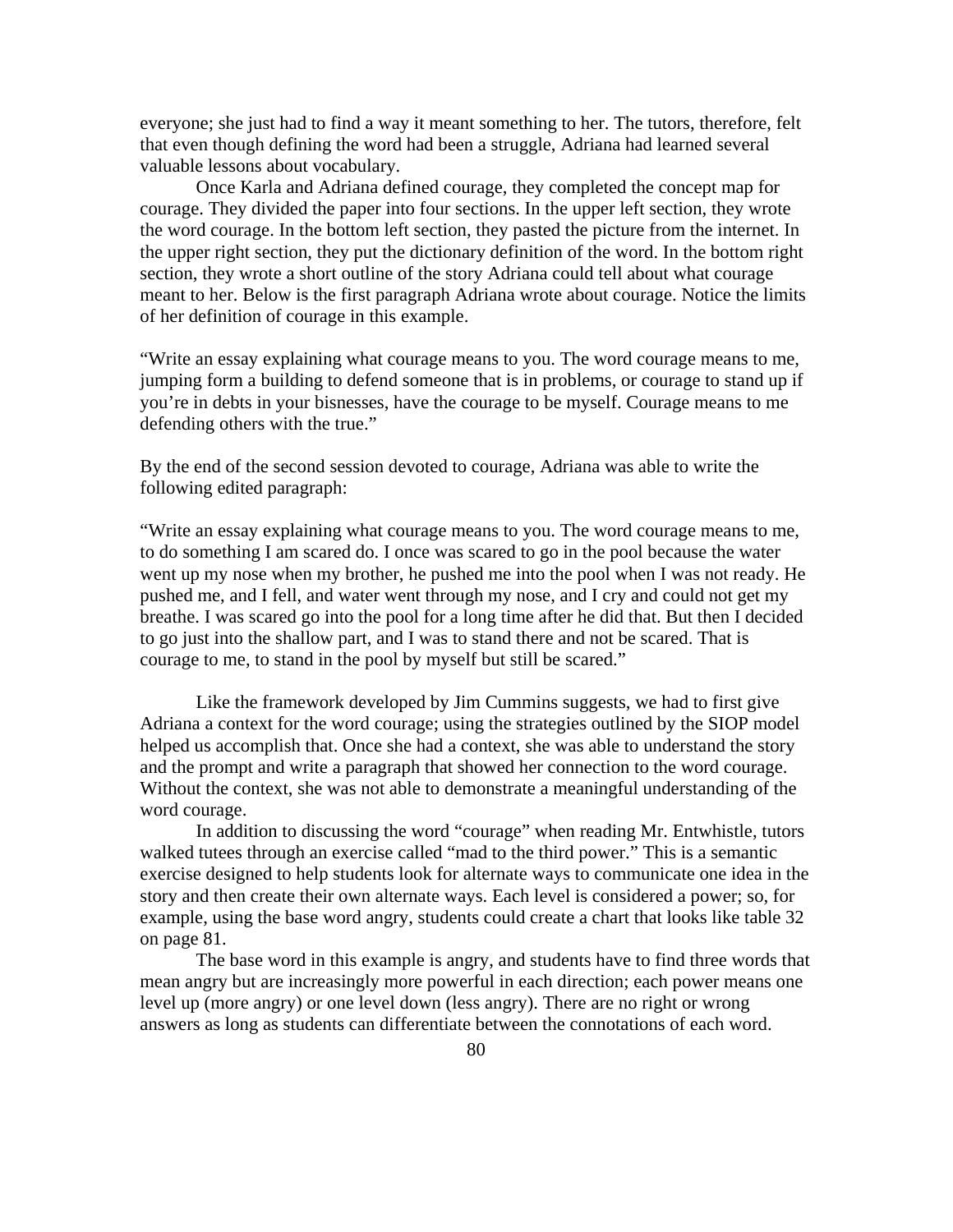Table 32: Mad<sup>3</sup>

| $\gamma$ rd<br>- 1 | $\sim$ nd<br>$ \cdot$ | 1 St<br>-          | <b>BASE</b> | 1 St  | $\sim$ nd | $\sim$ rd |
|--------------------|-----------------------|--------------------|-------------|-------|-----------|-----------|
| upset              |                       | annoyed frustrated | angry       | livid | furious   | irate     |

One day, students were looking for alternate forms of the verb "say" that had been used in the story about Mr. Entwhistle. Following is the chart Adriana produced for words that she can use in place of "say."

| Table 33: Said <sup>3</sup> |  |  |
|-----------------------------|--|--|
|-----------------------------|--|--|

| <b>BASE</b> | 1 St   | $\lambda$ nd | $\gamma$ rd | 4th   | th-   | $6^{\rm th}$ | $\neg$ th | $\mathbf{o}^{\text{th}}$ |
|-------------|--------|--------------|-------------|-------|-------|--------------|-----------|--------------------------|
| say         | babble | blurt        | bluster     | cheer | shout | shriek       | blast     | thunder                  |

Obviously, Adriana and Karla went to many more than the three levels outlined above, and they only went in one direction, but that was acceptable because, for this part of the exercise, they had to work exclusively with the words in the story. What was interesting to me was that, as they were reading, Karla read the story with enough emotion that Adriana was able to understand the differences in meaning among the words, and she was able to repeat those differences when she read the story later. When I asked her why she had ordered the words the way she had, she told me that some of the words (babble, blurt, and bluster) were tempo words, and some (cheer, shout, shriek, blast, and thunder) were volume words. For some reason, tempo came before volume in her mind. Some of the words were a combination of tempo and volume. For example, a blast is shorter than a thunder, but it's also less loud, so it comes before thunder.

 This activity accomplished two things. First, it gave Adriana a list of words to use in place of said, words that had different connotations and could imply different things. Second, it showed her how the context created by Karla's reading inflection helped her define what words meant. Again, this follows the framework by Jim Cummins. In the first quadrant, words and stories are put into context by the reader; Karla's reading put the words into context for Adriana. As she progressed, she was able to begin using those contexts for herself in terms of the word say, and she was able to begin creating her own context for other words as she developed a more extensive vocabulary.

 One final semantic breakthrough occurred midway through the semester, when I watched the following dialogue take place between Karla and Adriana. The conversation occurred at the beginning of the session, when Karla was asking Adriana what she had done the previous weekend. I encouraged short conversations like this, especially at the beginning of each session, because it allowed the tutees to talk freely about things that mattered to them, thereby encouraging spoken language growth.

Karla: So what, uh, so what did you do this weekend? Did your mom, um, let you go, go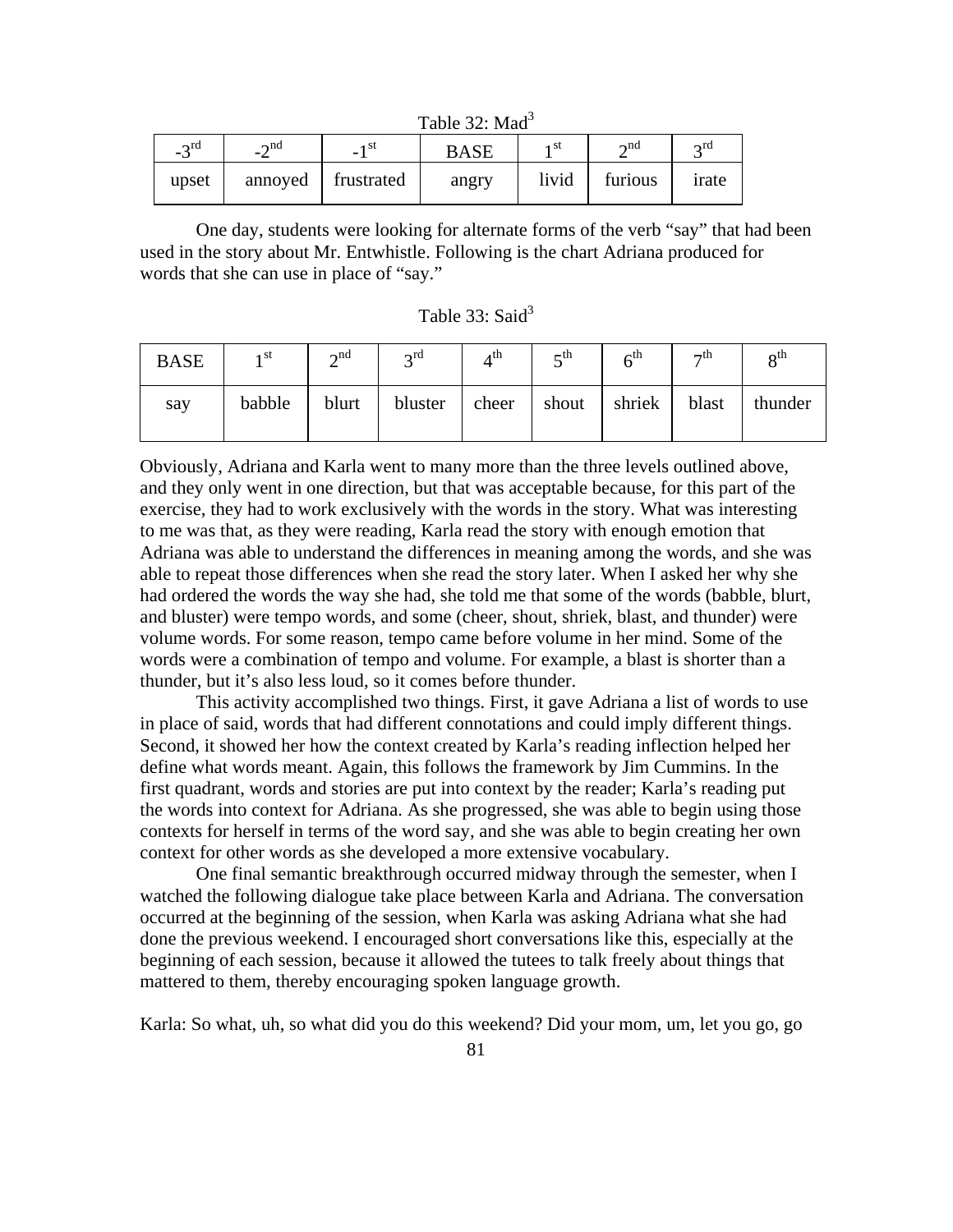to that, uh, party you talked about?

Adriana: Well, I told her I want to go…

Karla (interrupting): You wanted to go.

Adriana: Yeah, I wanted to go, but then she say do you have money for the club, and I say yes, and she say, uh, that I couldn't because I have my own money and can make my own decisions.

Karla: Wait, uh, what? She said what? She said that you couldn't…

Adriana (interrupting): That I couldn't go because it was my money.

Karla: Huh? I'm confused a little bit. Did she say you could go or, uh, you couldn't go?

- Adriana: Yes, she said I couldn't go. Do I say it right?
- Karla: Ok, uh, did you go to the club or not?
- Adriana: Yes, she said I couldn't go.

Karla: She said you could go.

Adriana: Huh? She said, um, I couldn't go.

Karla: Do you, um, know that couldn't is, uh, how do I say this, uh…(five second pause)…couldn't is negative, like, uh, you could *not* go.

A ten minute discussion about the function of contractions followed and how "–n't" is actually a negative contraction of the word "not." Adriana had no idea that she was actually saying she could not go; she thought that the "–n't" was merely a random English creation that did not mean anything. If we separated the words out—could not she understood. When Karla just said "couldn't" or "wouldn't" or "didn't" or "don't" or any other negative contraction, Adriana had never distinguished between the positive and the negative. She thought she was telling Karla that she went.

 After this day, Adriana seemed to have a grasp of contractions using "–n't" and how they worked. It was amazing to Karla that Adriana did not know the function of "–n't" because she could speak relatively fluent English, and for a while, Karla was stumped as she sorted out the problem. One of our biggest realizations, therefore, was that even the semantic structures we counted as common sense, as the "easy" parts of the language, were the most easily confused and the most difficult to learn.

# Grammatical Breakthroughs

Karla: What's that? (points to word on paper) Adriana: Crying. Karla: Why do you have…why did you spell it that way? Adriana: (shrugs shoulders) Karla: Crying is spelled c-r-y-i-n-g. Why do you have it, uh, it spelled with an *a*? Adriana: (shrugs shoulders) Karla: Ok, well, uh, it's c-r-y-i-n-g, not c-r-a-i-n-g. (Several minutes elapse) Karla: Wait, let's go back to…let's, uh, go back to crying. How do you spell fly? Adriana: Fly? Uh, F-l-y. Karla: Ok, and uh, how do you…um, how do you spell flying?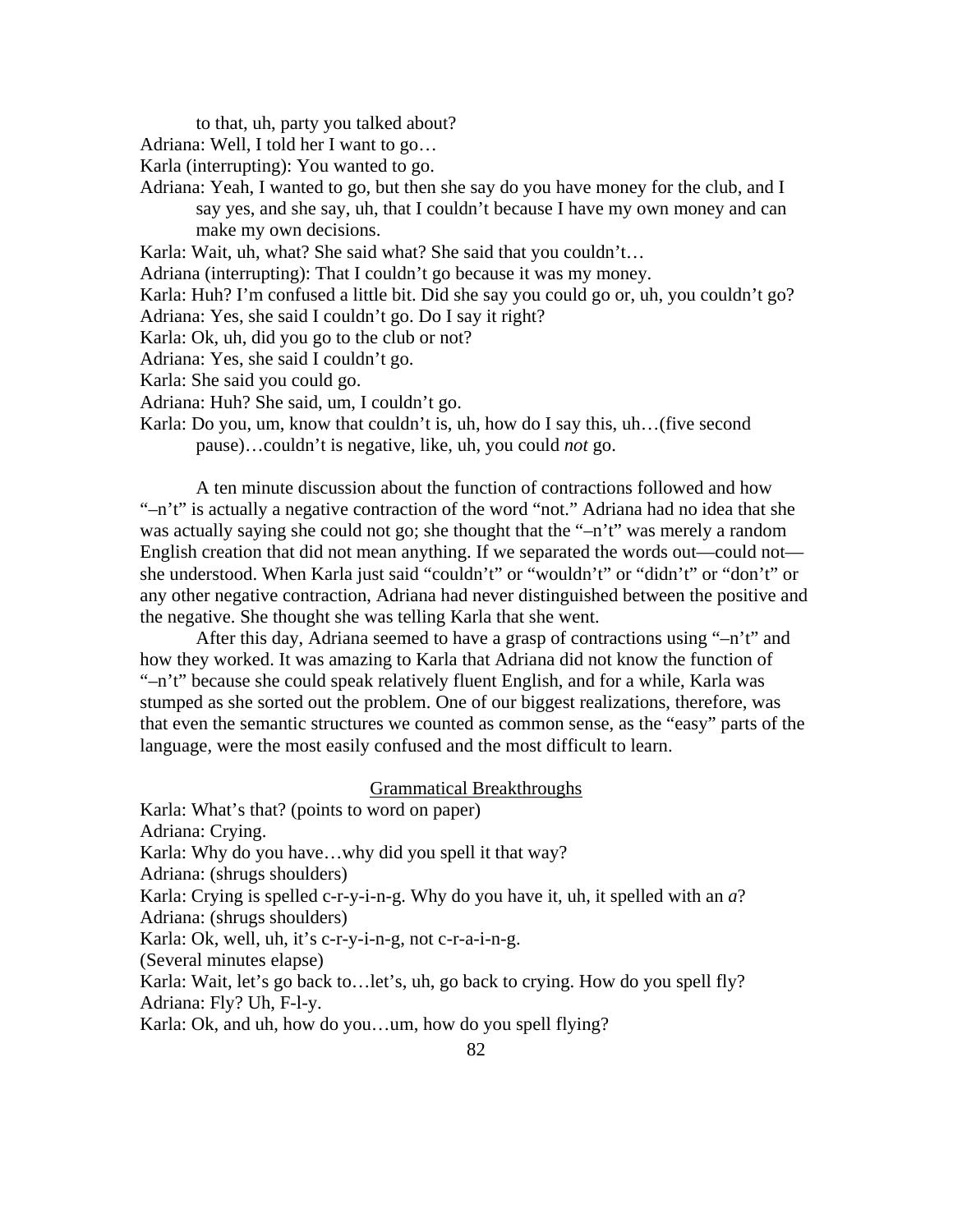Adriana: Flying? F-l-a-i-n-g. Karla: And, uh, how do you spell, let's see, spy? Adriana: What is spy? Karla: Nevermind…uh, how do you spell buy? Adriana: B-y. Karla: No, like buy, like you buy something, like shampoo or something, at the store. Adriana: B-u-y. Karla: And, uh, how do you spell buying? Adriana: B-u-a-i-n-g.

 Several times throughout the semester, tutors would come to me with problems such as the one outlined above, problems they had no idea how to deal with because they had no idea how the problem started in the first place. How is it that a student replaces the "–y" with an "–a" and adds "–ing?" My first inclination is that, as an ESL student, she heard the rule for creating past tense, drop with "–y" and add "–ed," and she confused it with the rule for progressives. If she were just dropping the "–y," that might make sense. But I had no idea where the "-a" comes in.<sup>3</sup>

 A similar problem occurred when Sarah told me that Maricruz said in a tutorial that conclusions for essays only have one sentence, and the sentence has to start with "In conclusion." In addition, the words in conclusion have to have question marks on each side, so that it looks like this: ?In conclusion?.

Maricruz also told Sarah that her teacher told her never to use the word *is* in an essay. I think I understand the origin of this "rule" because in my own class, I've made a similar mistake. ESL students tend to be very rule-bound when it comes to learning English. One day in my class, frustrated because my students were using the pronoun "I" too much in their papers, I told them not to use "I" anymore for the day. Some of my ESL students took me literally and tried to write the whole paper without using "I," which was not my point. The students who were not having to concentrate on my speech to figure out all of my words but could understand the words and the context together knew what I meant; those who were having to work to figure out exactly what I meant made the mistake of taking me too literally. I think the problem with the "rule" for using *is* that Maricruz reported is a similar example of a student taking a teacher too literally.

But I did not know how to combat some of the other misconceptions we were faced with. The things they were doing, like changing the "-y" to an "-a" and adding "–ing" and beginning every conclusion with "?In conclusion?," baffled me as a teacher. I had no idea how they had learned these rules, and so I had no idea how to help them stop using them.

Fortunately, we had a staff meeting coming up, and we agreed to hold discussion on the problems until that meeting. When Karla explained what Adriana was doing, other tutors started talking about funny, incorrect "rules" their tutees had told them. I asked the tutors why they thought the tutees had these misconceptions, but we were unable to come up with a reason. When I told them we had to have a reason if we were going to fix it, Karen stopped me and asked me why. She asserted that it did not matter *why* they were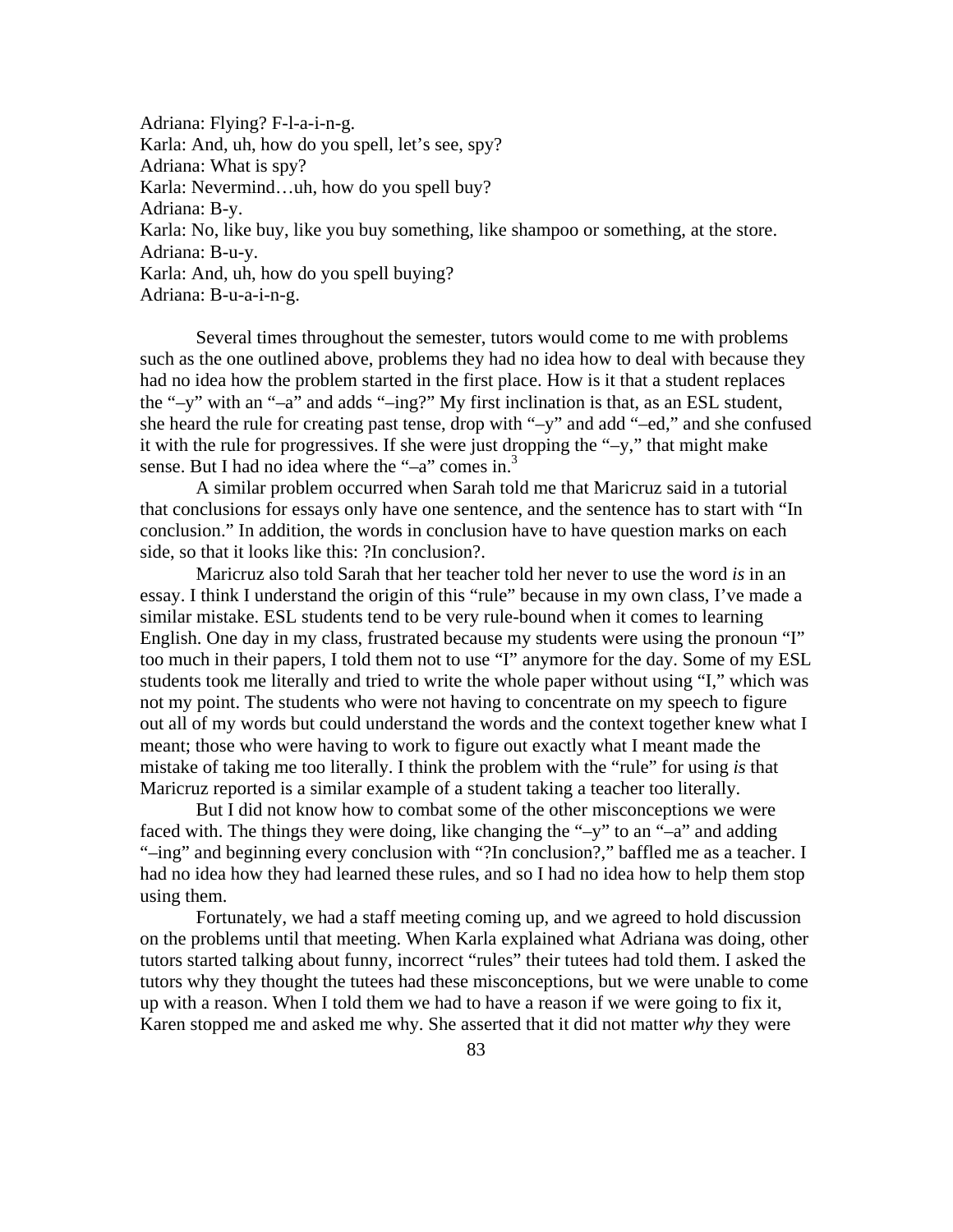doing it; our jobs were to teach them to *stop* doing it. When I insisted that, based on writing center philosophy, knowing the reason would be a vital part of knowing the cure, the other tutors slowly began to agree with Karen. I finally told them we would try it their way and see how it went, and to my surprise, we found that giving the tutees rules just worked sometimes. Adriana learned to stop replacing the "-y" with "-a" before adding "–ing" (at least most of the time), and Maricruz learned that all conclusions do not have to begin with "in conclusion."

I saw something important happening here with the tutors. Here was a group of high school students who were beginning to learn for themselves and to investigate methods for teaching they believed would work based on what they knew of their tutees. They were beginning to think critically instead of just mindlessly following what I said to do. I was supposed to be the expert; I was supposed to be the one in charge. And yet they said no to me because they believed they knew what they were talking about. They had worked with these students, and they believed their way would be the most successful. In the interest of experimentation, I agreed to let them try, thinking all the time that we would quickly come back to my idea when theirs failed. When their idea did not fail, I was pleasantly surprised. Here I was a researcher trying to break down traditional notions of ESL education—and education in general—by allowing students to teach students, and I was reluctant to allow my own students to do the same. My students had just learned that they did, indeed, have voices and could decide what worked best for themselves in their own situations, despite what the literature and research—and the "expert"—said worked best.

Obviously, the way we taught the tutees these rules goes against writing center practices arguing for error-analysis, which hold that, in order to produce better writers, tutors need to understand the problem and then teach tutees *why* something is wrong. In their chapter on working with ESL students in *The Allyn and Bacon Guide to Peer Tutoring*, Paula Gillespie and Neal Lerner spend several paragraphs on teaching grammar to ESL students. They suggest that tutors do not have to be sources of all grammar rules; when a grammar problem comes up in a conference and the tutor and tutee both are unsure of the rule, the authors say "[r]ather than spout these answers off the tops of our heads and act as living grammar handbooks, we co-consulted those handbooks with [nonnative] writers, reading together those sometimes arcane explanations and examples and applying that knowledge to [non-native] writers' texts" (123). But, in their section on whether to be direct or indirect when teaching grammar to ESL students, the authors argue that "when focusing on language with [non-native] writers, the approach of allowing the writer to spot his or her own errors doesn't always work; it's difficult to apply knowledge that one doesn't necessarily have in the first place" (124-125). Sometimes, as Gillespie argues in "Is This My Job," a chapter of *ESL Writers: A Guide for Writing Center Tutors*, tutors need to think more in terms of teaching and less in terms of minimalist tutoring; in other words, the tutors decided that, at this point, it was more important to teach the tutees the *correct* way word or phrase in these situations than to embark upon a hunt for rules that still might not make sense.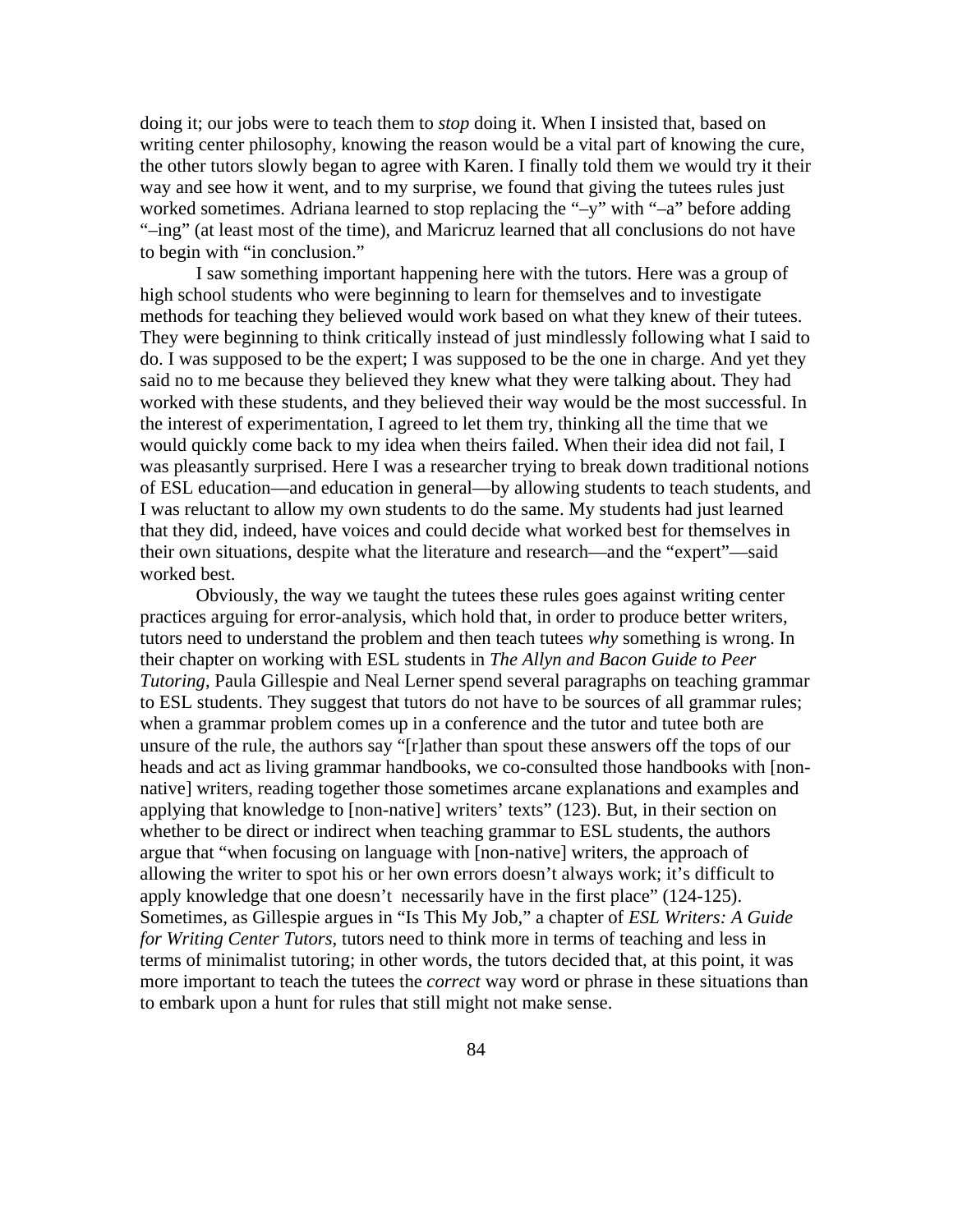As a tutor and teacher myself, I understand their reasoning. Sometimes, especially with ESL students, it is more effective, both in terms of time and in terms of understanding the rule, simply to tell the tutee the rule and go on, asking him/her to find additional problems concerning the rule in the paper. In terms of general peer tutoring, I believe that error-analysis is a wonderful tool for teaching and learning; however, with ESL students, I believe, as the authors above believe, that a more direct approach is sometimes necessary. Although, as a teacher, I understand the importance of knowing *why* certain rules are the way they are, I allowed the tutors to make their own choices here, and it worked.

Adriana also had a breakthrough with pronunciation. Her attitude survey shows that Adriana was very hesitant to speak up in class because she felt like people would laugh at her. She felt comfortable reading and writing but not speaking. When she reads and writes, she does not have to worry about the way things sound. She can identify words based on the way they look, not the sound they make. So when letters make different sounds, it does not matter when she is not saying them out loud.

One day during her session, Adriana was reading aloud and came across the word "celery." Instead of using the soft "c" sound, she used the hard "c," like in the word "cat." Karla stopped her, and a conversation about how letters sound different in different situations ensued. Interestingly, Karla found out that Adriana had little to no knowledge about how all of the letters sounded, so they spent some time that day just going over the alphabet, Karla explaining how sometimes consonants have hard sounds and sometimes soft sounds, and sometimes vowels have long sounds and sometimes short sounds.

Next, they set to work making a chart. Their original chart just had a few words on it, like cat / celery, eat / everybody, girl / German, tough / drought, ill / hide, and policy / police. Karla quickly saw that there was more to this than she had originally thought, so they made a chart to hang on the wall that looked like the one below. Many of the words on the charts are the words they came up with themselves. They brainstormed lists of words to include in their regular chart, and then as they came across new words, they added them in. The beauty of the chart was that all of the tutees were able to use it; even the tutees who spoke no English were able to use it as a pronunciation key. And, since they were all able to add to it, the chart became an interactive learning tool that helped them all equally. In addition, I encouraged them to add words they encountered in their other classes so that they could all see how sounds change and could apply that knowledge across the board. Many times I looked up and saw a tutor / tutee group at the chart, discussing how the words sound and adding new words. See page 86 for a reproduction of part of the chart.

In addition to a vowel chart, Karla and Adriana started a consonant chart, though they were not able to finish it. On this chart, they added words whose letters look the same but sound different, like "cat" and "celery." The repetition of these words may seem elementary, but such a systematic word study that involved all of the tutees gave them more confidence to speak out in class. It was surprising to me at the time that something as simple as learning how to pronounce words could strengthen their confidence and make them more active participants in their own learning.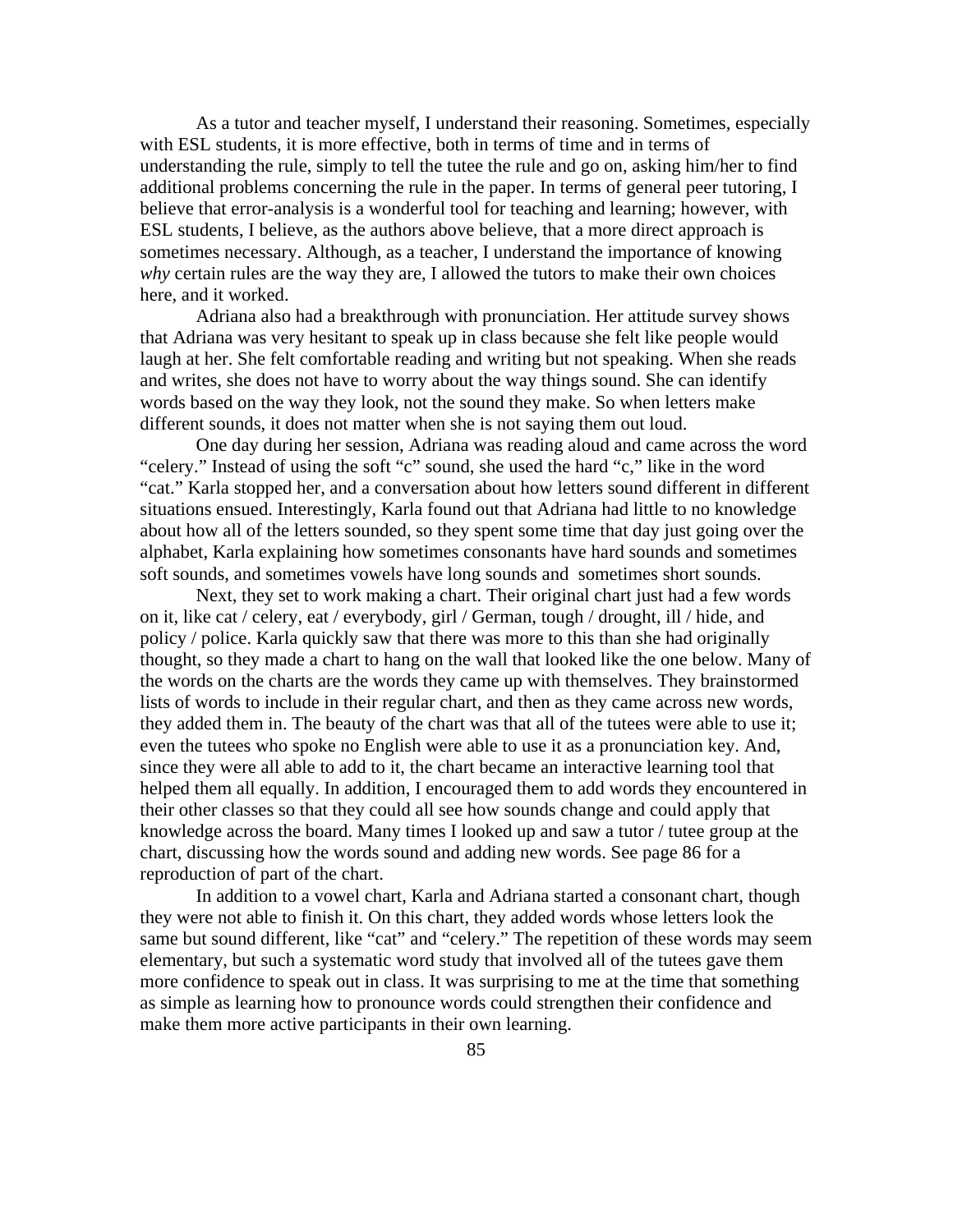At the first meeting, Adriana identified two major writing problems she has: verb tenses and sentence structure. She told Karla that she cannot tell the difference between past and present tenses and often confuses them. On the first full day of tutoring, Karla noted that "My tutee had great breakthroughs! She told me where her mistakes were and why she made them. She also told me what her major problem was which is past / present participles and sentence structure. She is very positive and learns quickly . . . One thing that would be nice to have is a list of past / present / future words." I quickly discovered that, although the tutors intuitively knew the differences between verb tenses, they were unsure how to explain the differences or how to teach the differences. In order to combat the problem, I did three things: I bought them the book *101 English Verbs*, I bought them an ESL grammar chart, and I created a short, easy to use verb tense continuum (see Appendix J).

| <b>LONG VOWELS</b>               | <b>SHORT VOWELS</b>           |
|----------------------------------|-------------------------------|
| A: ate, ape, gate, fate          | A: sat, fat, slacker, famine  |
| eager, sleep, sheep, egret<br>E: | E: get, pen, fell, cell       |
| ink, I, ion<br>I:                | I:<br>constitution, culminate |
| O: oat, tornado, over, open      | tornado, vowel<br>O:          |
| tune                             | under, bus<br>U:              |

Table 34: Long and Short Vowel Chart Made in Tutorials

That day, Karla had Adriana write a short paragraph on her greatest fear, and then they worked on using past and present participles. For the next five tutoring sessions, Karla spent some time each day working on past and present tense, and hints of this focus emerged regularly throughout the semester. They have several short stories marked for verb tense where Adriana asked Karla to identify each verb and its tense, and they practiced making their own verb charts for irregular verbs. For a while, it did not seem like Adriana understood the difference in past and present. On one day, Karla was frustrated because she had Adriana write an essay using entirely past tense verbs, and Adriana floated between past, present, and some future verbs throughout. Karla had Adriana go back and mark all the verbs she used, and by looking at her verb charts, Adriana was able to see the problems she had created; without the verb chart and Karla's help, however, she seemed oblivious of her verb tense problem in practice. Karla wondered what she would ever do to help Adriana be independent with respect to verb tenses. The following paragraph Adriana wrote at the beginning of the semester shows some of Karla's problems with verb usage: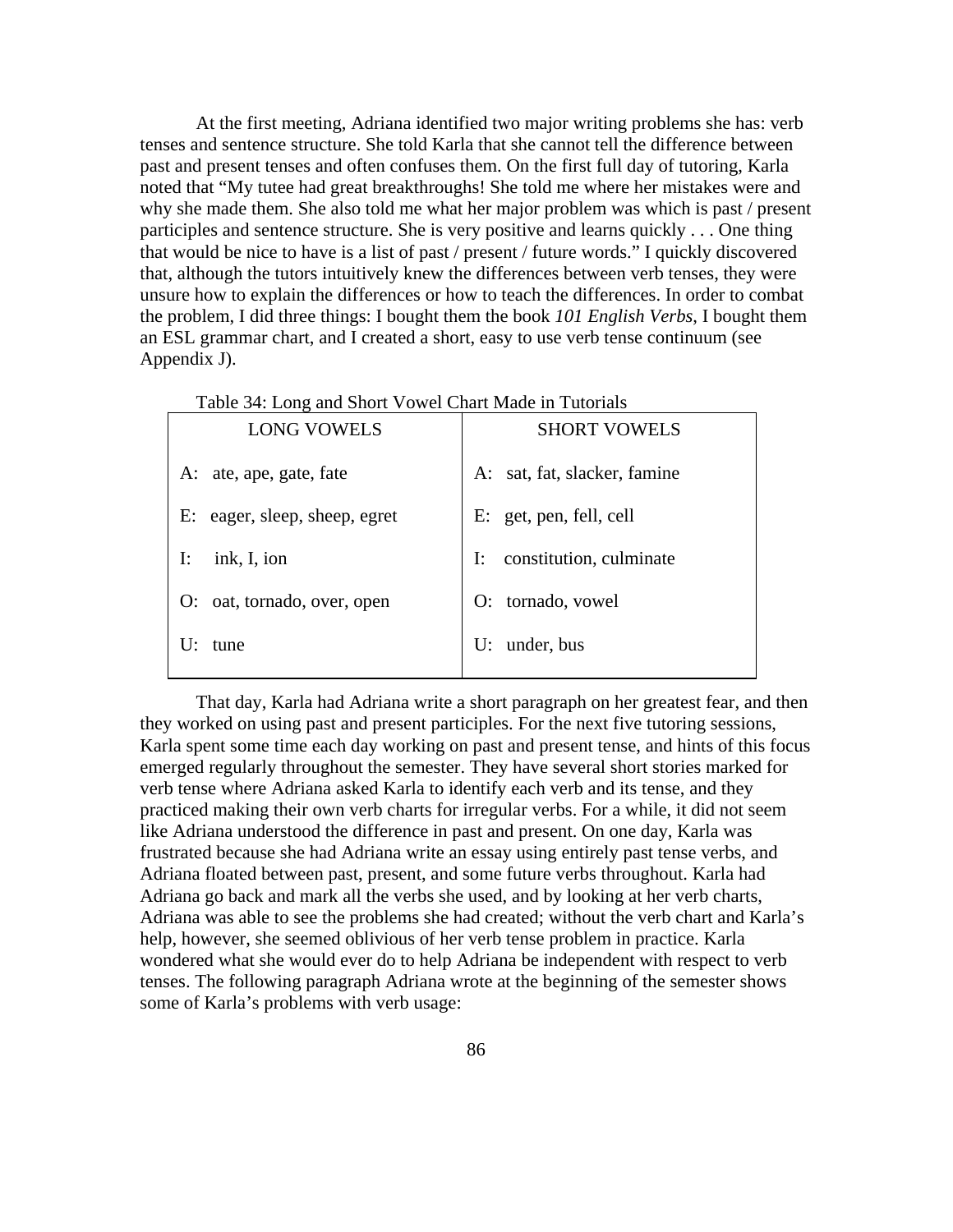I don't like cats because they were too dangerous their hair if you eat one. I don't like cat's because when I was living in El Salvador my dad have two cats, and everytime the cat's get pregnant they ate their pet's. I don't know why. When my dad knew that the cat was eating their pet's, he decides to kill them.

Obviously, Adriana has trouble with verb tenses in this paragraph. But three weeks later, after intensive verb tense training where Karla asked her repeatedly to identify verbs, identify their tenses, and change their tenses as practice, she wrote the following in response to a question about the short story, "Mr. Entwhistle."

The author does not talk back to Mr. Entwhistle because she realizes that he is just fear. She never knew that the teacher was talking to her. The author proves that, "He was just a person. He had made a mistake and now, too late, he knew it." Now we know that she doesn't talk back to him because she knows he is fear.

Of course, there are some problems with word choice and sentence structure, but Adriana has finally grasped two ideas: first, that writing about literature should be in the present tense, and second, that her tenses should be consistent throughout a piece. The writing she did on day two demonstrated a major breakthrough in her ability to understand verb tense.

## Syntactical Breakthroughs

 One of the most difficult obstacles for the tutors was that of the very long sentence structures characteristic of writing patterns in Spanish. In English, we would count those sentence structures as run-on sentences because they contain so many clauses that they become difficult to read and understand. This was one area where we did not have many breakthroughs, perhaps because this type of writing is so ingrained in the students.

 Adriana's problems with extremely long sentences did not seem to occur in short paragraphs, perhaps because of her TAKS training. For the open-ended TAKS responses, students are asked a question about a piece of literature; in response, we train them to answer the question in one sentence and provide a quote that supports the answer in another sentence. Students' answers must fit inside a small box on the test, so they know early on that they must write short, easy-to-understand sentences. But that skill did not transfer over into Adriana's longer essays, where she reverted to her long, complex sentence structures, a habit we were unable to help her break.

 The following excerpt from a short essay Adriana wrote about a time when she was erroneously accused of cheating and its accompanying T-unit analysis demonstrates her problems with sentence structure.

I remember in six grade and we had to take real hard test! I study for that test days and nights to not fail since all of students fail the last test so after I got grades back I made a 100%, normally that is good thing but teacher said I cheat because all student fail but I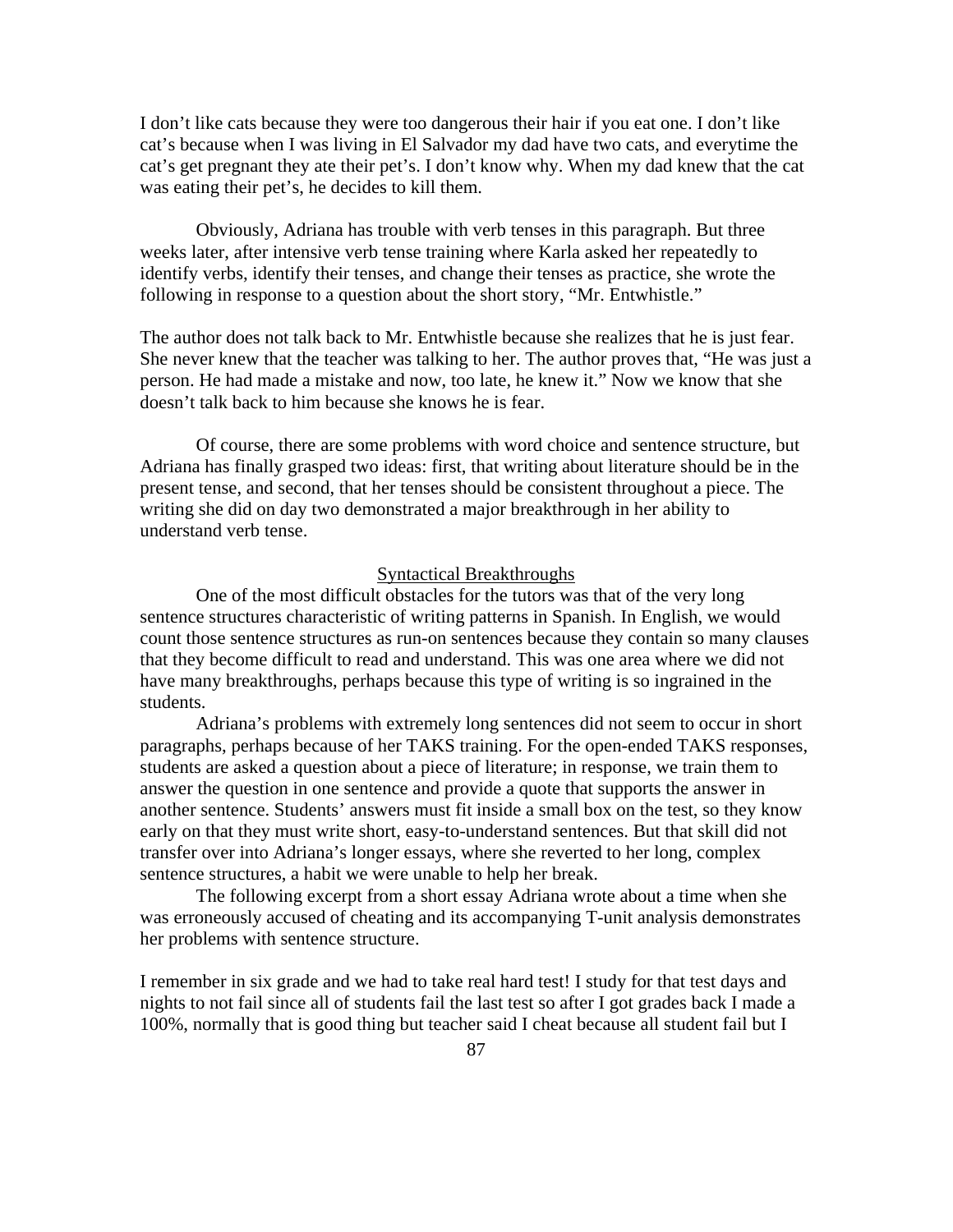said I didn't. He sent me to office, I call my mother to come school and she told them I study and I am good girl and didn't cheat so, the teacher said he is sorry and I went home.

The first full sentence has two T-units, both in a standard subject-verb-object format. The second sentence is much more complex and demonstrates the difficulty Adriana had with sentence structure. The first T-unit has a traditional subject-verb-object pattern with a subordinate clause; the second also has a subordinate clause and a subjectverb-object pattern; the third is subject-verb-object; the fourth is subject-verb-object with a subordinate clause; the fifth is subject-verb-object with a relative clause. That very long sentence could be separated a variety of ways, but because of the subject, it is probably best to separate it into no less than three sentences (one that she studied, one that she made a 100%, and one that she was accused of cheating). This way, each sentence could be split into a more manageable unit. The first and second would be complex sentences, and the third would be a compound-complex sentence.

 The last sentence of the essay is no less confusing. It starts with a regular subjectverb-object pattern. The second T-unit is a subject-verb-object structure with a prepositional phrase (even though the "to" is missing, we know that is what she means). The third T-unit is subject-verb-object with a relative clause. The next T-unit is subjectverb with a relative clause, and the last is subject-verb-object. Again, this very long sentence could be divided into three sentences (one that he sent her to the office, one that she called her mom, and one that the teacher apologized).

 The problem with Adriana's writing is not that her T-units are too long. In fact, the average length of her T-units is eight words, with the longest being eighteen words and the shortest being four words. The problem is that she crams them all together. Syntactically, her sentences are hard to understand because there is little or no punctuation, and many of the punctuation marks are wrong. Unfortunately, this was not a problem we were able to help Adriana with. She left the last day of class making the same mistakes she had on the first day of class because she did not understand why her sentences were too long. With the piece above, we tried telling her to use short, choppy sentences with only subjects and verbs. Following is what she produced.

I remember in six grade. We had to take real hard test! I study for that test days and nights. To not fail since all of students fail the last test. So after I got grades back. I made a 100. Normally that is good thing. Teacher said I cheat. Because all student fail. I said I didn't. He sent me to office. I call my mother to come school. She told them I study. And I am good girl and didn't cheat so. The teacher said. He is sorry. I went home.

 Parts of this paragraph are undoubtedly better. If everything else were perfect, the sentence "Normally that is a good thing" would stand out and show us that this is not a normal situation. The sentence "I said I didn't" establishes that she is proclaiming her innocence. But the rest of the paragraph is plagued with problems that are just as serious as the first paragraph. The sentences are shorter, but they do not make any more sense, and the paragraph is fraught with fragments and has lost the depth Adrian's use of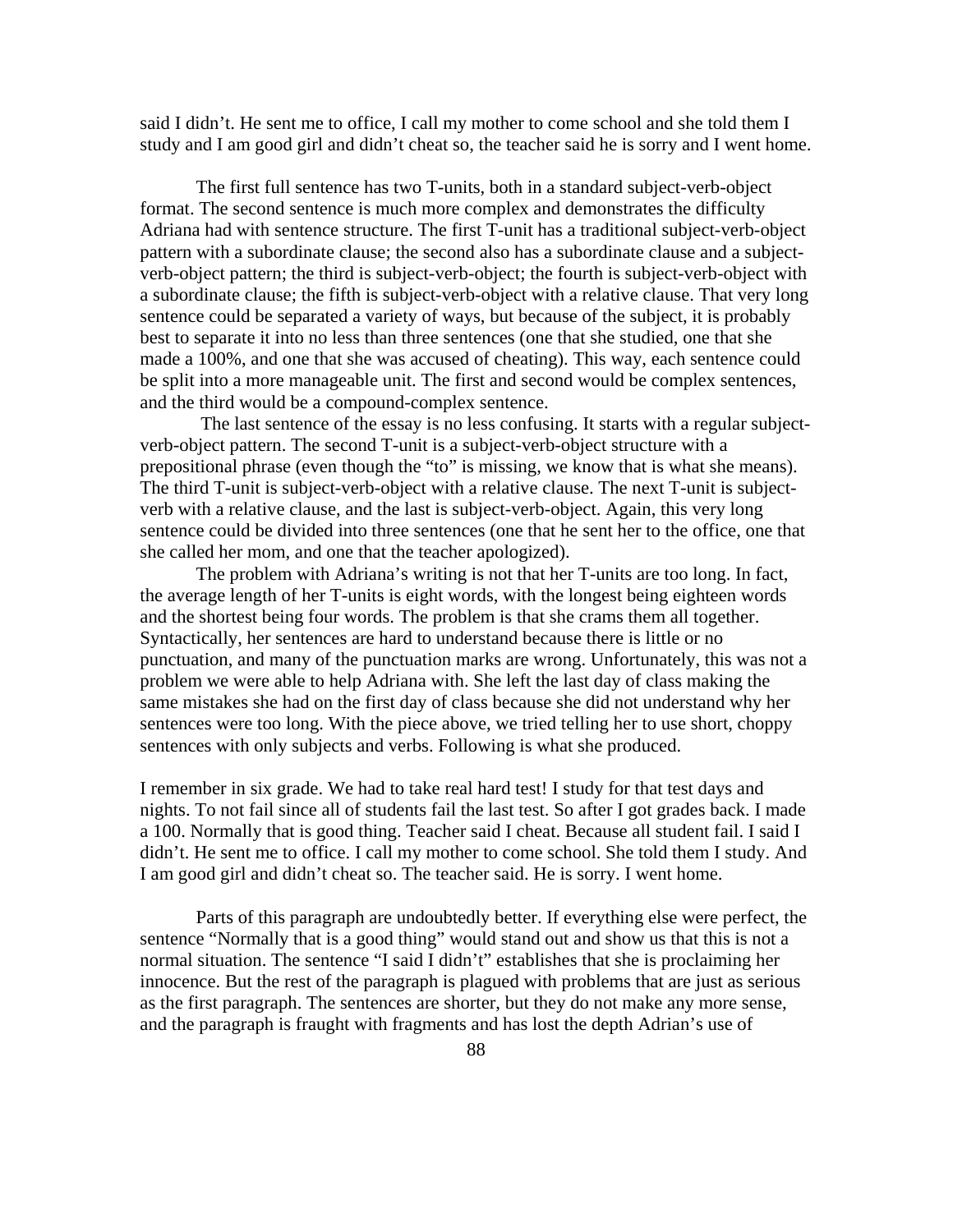subordinators brought to the first attempt. Despite a lack of progress, Karla continued to work with Adriana on sentence structure. She taught her about types of sentences and how to create them. Of course, on worksheets she would be able to create the sentences perfectly; in her own writing, the skills did not cross over. If Adriana had not been an ESL student, I would have said she simply did not know the rules for creating sentences. Since she is an Hispanic ESL student, however, I must also say that I believe she was experiencing a language transfer problem, one where her native syntax interfered with "correct" English syntax.

# Gains in Social Capital

 Towards the end of our semester in tutoring, several of the tutees asked for help filling out college applications and federal aid applications, so the tutors and I decided to work with those interested tutees on college application materials. At end of November, Adriana asked Karla to help her fill out her SAT registration form, and they left to go to the library to work on the computers down there. About forty-five minutes later, they returned, and Karla was visibly upset about something that happened in the counselor's office.

 Because any student on free and reduced lunch can receive an SAT fee waiver, Karla and Adriana had left the library and had gone to the counselor's office to meet with Adriana's counselor about the waiver. When they were admitted to the counselor's office and explained the reason for their visit, the counselor told Adriana, in Karla's presence, that she would never go to college because she could not even speak enough English to pass the TAKS test. She also told Adriana that she probably would not even graduate and should just get her GED and a job.

 Frustrated and angry, Karla told me about Adriana's reaction. She accepted what the counselor said, and as they left the counselor's office, Adriana appeared defeated. Our first job was to convince Adriana that the counselor was wrong, but it was difficult to explain why the counselor would have told Adriana not to go to college unless she knew what she was talking about. Though it was relatively easy for the counselor to convince Adriana that she was not college material, it was not easy for us to convince Adriana that she *was* college material.

 It is appropriate here to repeat the definition of social capital from chapter two: "those 'connections' to individuals and to networks that can provide access to resources and forms of support that facilitate the accomplishment of goals" (Stanton-Salazar 18- 19). My first step towards increasing Adriana's social capital was to help Karla see a solution to the problem. Karla and I first discussed sending Adriana to a different counselor, something that Karla had never thought about because students are assigned a counselor based on their last name, which makes it hard to get in to see a different counselor. Thankfully, there was a counselor who had helped me with similar issues in the past, and I knew I could count on her to help me with this as well.

 Our goal was to get the SAT fee waiver for Adriana, so the next day I sent Adriana and Karla to the different counselor for help. This time, Adriana received the SAT waiver and the reassurance she needed to try the test and go to college. She was also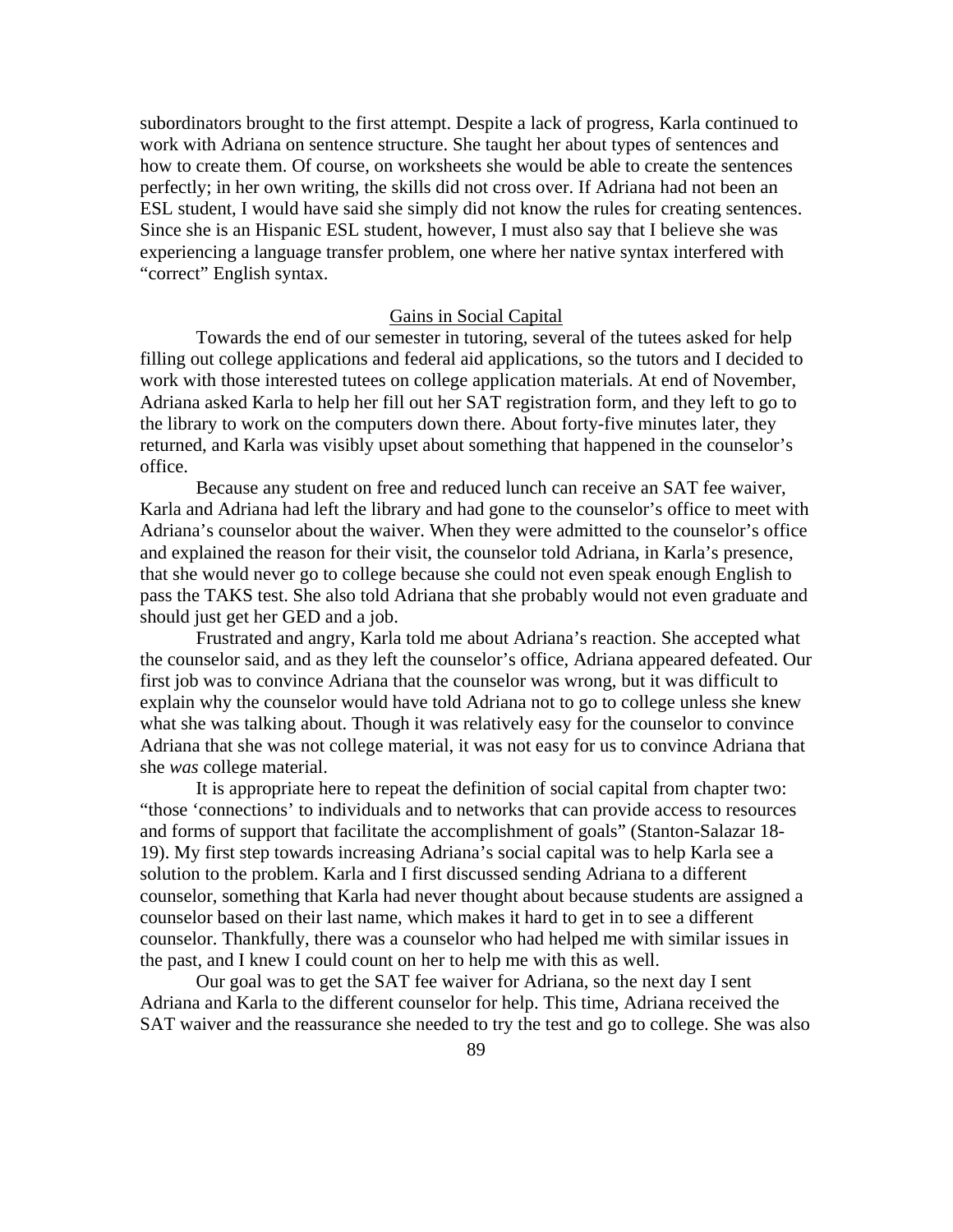given a lot of information about college aid for immigrant students. Because we were there to step in, Adriana found the information she needed, and she learned that there are ways around people who refuse to help. She learned that, when one person closes a door for her, she should try someone else until she finds the person willing to help. By definition, in this situation, Adriana saw a slight increase in her social capital. She found a connection to someone through me who could provide her with access to materials to reach her goal of taking the SAT.

 But it was not just Adriana who experienced a gain in social capital. Karla's goal was to help Adriana get the fee waiver and take the SAT. Since Karla was college-bound and had been for some time, she had pushed Adriana to consider college from the beginning of our tutoring sessions. When they were denied the first fee waiver, Karla suggested paying for the SAT out of her own pocket for Adriana, but I wanted them to try and solve the problem within the school themselves, so I gave Karla several options for doing so. In that way, I helped show her some ways to achieve her own goals. Yes, paying for the SAT out of her own pocket would have done the same thing, but the problem solving skills involved would have been diminished. Like Adriana, Karla found connections within the school to help her reach her own goals.

## Adriana and Karla: A Story of Success

 Despite my efforts to educate the rest of the department on my goals, the teachers were very reluctant to send class work to tutoring for students to work on. Since our department focuses so heavily on TAKS and the SAT writing, and since students involved in those writings do not have peers to read and critique their work, teachers want students to complete their work in class, under circumstances as close to the ones they will encounter during testing as possible. Adriana only brought work from her English class with her one time; it was a revision of an SAT essay that her teacher sent with her to work on. I originally envisioned the tutoring sessions to be support for the regular classroom work, but it ended up being supplementary work instead. I did not have a problem with the tutors engaging the tutees in supplementary work, but I never saw if the skills they were learning transferred to their other classes.

 One problem that occurred with Adriana was her lack of enthusiasm toward the end of the semester. On September 29, Karla wrote the following in her reflection log: "I had a great time and I think my tutee did too. She seems a whole lot more comfortable and she is not as hesitant to express issues of concern with me. I feel like our relationship is great. We always work right to the bell and she is never anxious to leave so I am seeing a lot of progress." I had noticed to this point that Karla and Adriana were always the last ones to turn in their materials, and Karla was not exaggerating; while other groups started packing up sometimes as much as ten minutes early, Karla and Adriana often did work until the bell rang and then spent a few minutes cleaning up. At the end of November, however, Adriana learned she had failed the English portion of TAKS for the third time, and her motivation took a sharp downturn after that. Karla wrote that "My tutee is always falling asleep and it's becoming a problem." Undoubtedly, it was the end of the semester, and we were all tired.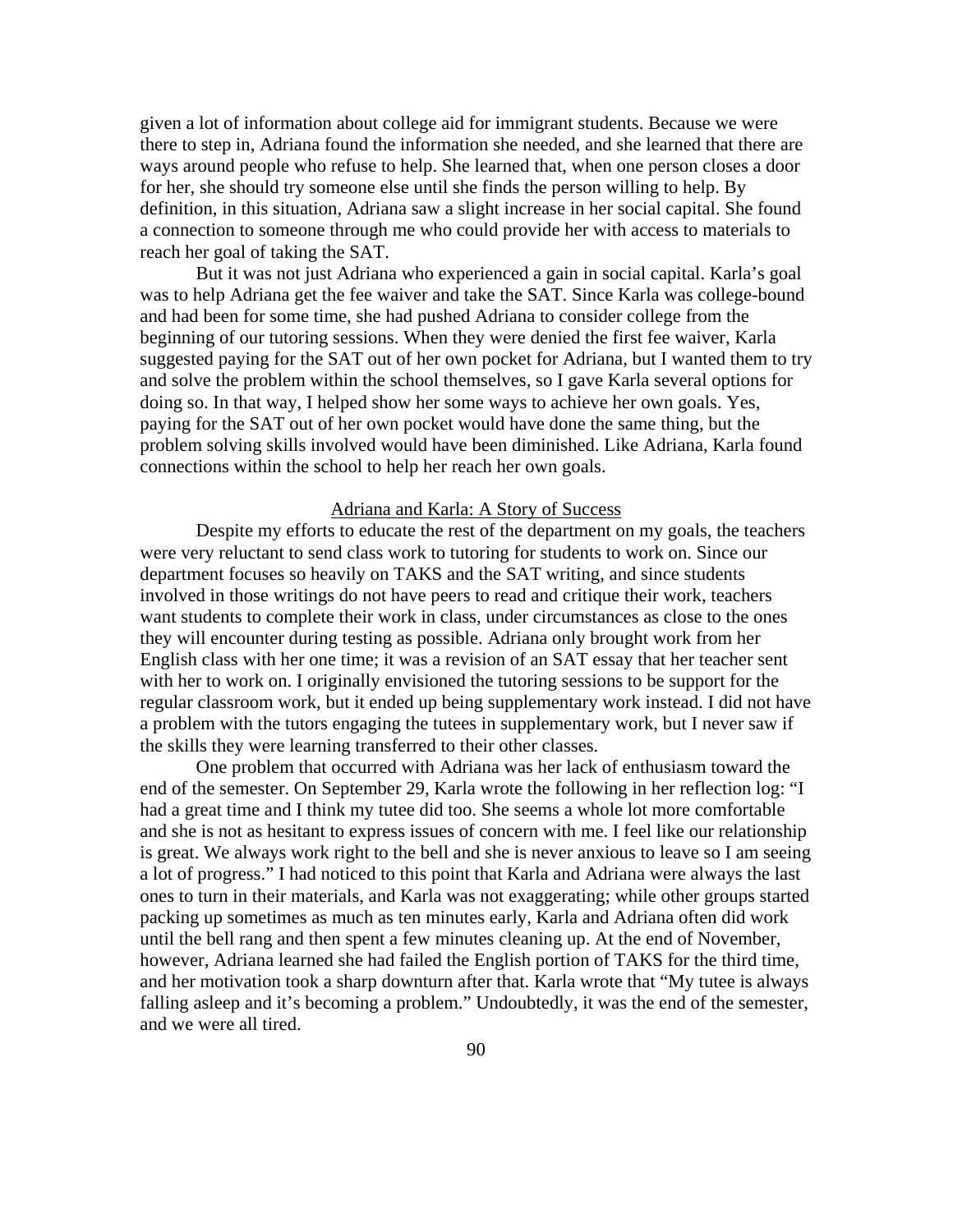But a look at her attitude survey at the end of the semester shows that something else was going on with Adriana. She no longer believed she could learn English; she circled the area between agree and disagree for that question, indicating an uncertainty, one that could perhaps be brought on by a failing TAKS grade, about success in English. She was no longer sure that English would be important for her future, which leads me to believe she had begun to accept she might not graduate and was looking for other options, ones that do not require English for success. She was no longer certain she could look to her teachers for help with English. The only thing that remained consistent on her survey was her belief that English was hard for her.

 It is difficult not to feel frustrated by her change in attitude. Adriana made important strides during our semester of tutoring: She learned strategies for brainstorming a prompt; she learned how words work (connotations, contractions, hard / soft consonant sounds); she began to learn how to use verb tenses correctly; and she experienced gains in social capital. But she did not see these gains because she still failed the English portion of the test. Unfortunately, like many people in the district and in the state, she had reduced herself to a test score. As her entire attitude changed, so did her capacity for learning; her failure, therefore, became a self-fulfilling prophecy. Thankfully, Adriana passed the English portion of the TAKS test at the spring administration, the last time she could take the test. At the end of the year, she still had not passed the science section, so she did not receive a diploma in May (though she did receive a certificate of completion). At that point, Adriana decided not to continue working towards passing the science portion of the TAKS test required for graduation.

 Throughout our semester tutoring, Karla also experienced gains in social capital. She felt like she had a purpose at school; she felt like she was accomplishing a goal beyond herself. She told me one day that, despite Adriana's problems with English, she felt like they were accomplishing a lot together, and she could see that Adriana felt comfortable with her. Karla said that she and Adriana had begun talking in the halls, and they had even eaten lunch together on several occasions. When Adriana did not pass the ELA portion of the TAKS test, Karla felt somewhat responsible. No matter what I said, Karla felt the same pressure all teachers feel in the face of accountability: If our students do not pass, we feel that we have done something wrong. If they do not pass, we could have or should have done that one more magical, elusive thing to reach them. We all seem to believe there is that one thing out there that will help them pass, and if we can just find that one thing, they will pass and we will all be happy. Unfortunately, there is no "magical TAKS pill," so we all have to keep working with alternative ways to help achieve student success, both on high-stakes tests in particular and with academics in general. Even though Adriana did not pass TAKS, and even though she did not graduate, I count her story as a success because she learned lessons that she can carry on, both socially and academically.

### Endnotes

<sup>1</sup>Because I am no longer sure that the tutors were verbally translating the attitude survey correctly or even consistently from time to time or from tutor to tutor, if I were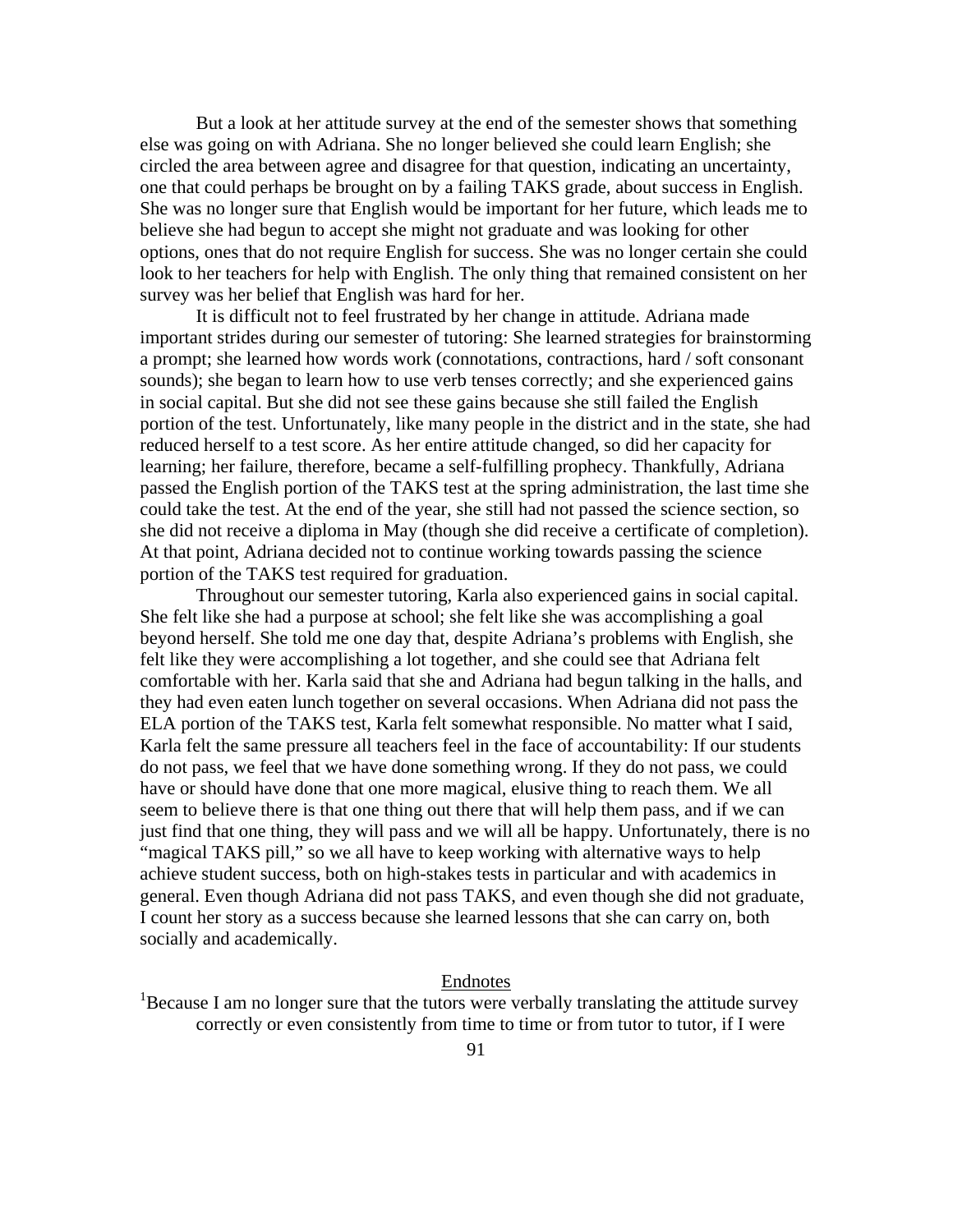doing this study again, I would have the attitude survey translated into Spanish before we got started so that each tutee could read the survey for him/herself.

- $2$ Originally, I wanted the tutoring program to span both the fall and the spring semesters, so it never occurred to me to have follow-up interviews at the end of the fall semester to ask the students about the kinds of discrepancies seen here. By the time I realized follow-up interviews would have been helpful for analyzing the tutees' responses, the year was over and I had no way of contacting them.
- $3$ At the time of this study, I went to two bilingual Spanish/English speakers, both teachers, and neither one understood why Adriana was having the problem she was having. I asked several of the bilingual tutors, and they were bewildered as well. Since none of the other tutees were having the problem, I assumed it was a simple spelling mistake. Since then, I have learned that the problem is one of L1 interference; the construction is actually one that comes directly from Spanish. This illustrates a potential problem when conducting a study if the researcher is not fluent in the language, and it was a problem I had not anticipated since I was surrounded by Spanish speakers.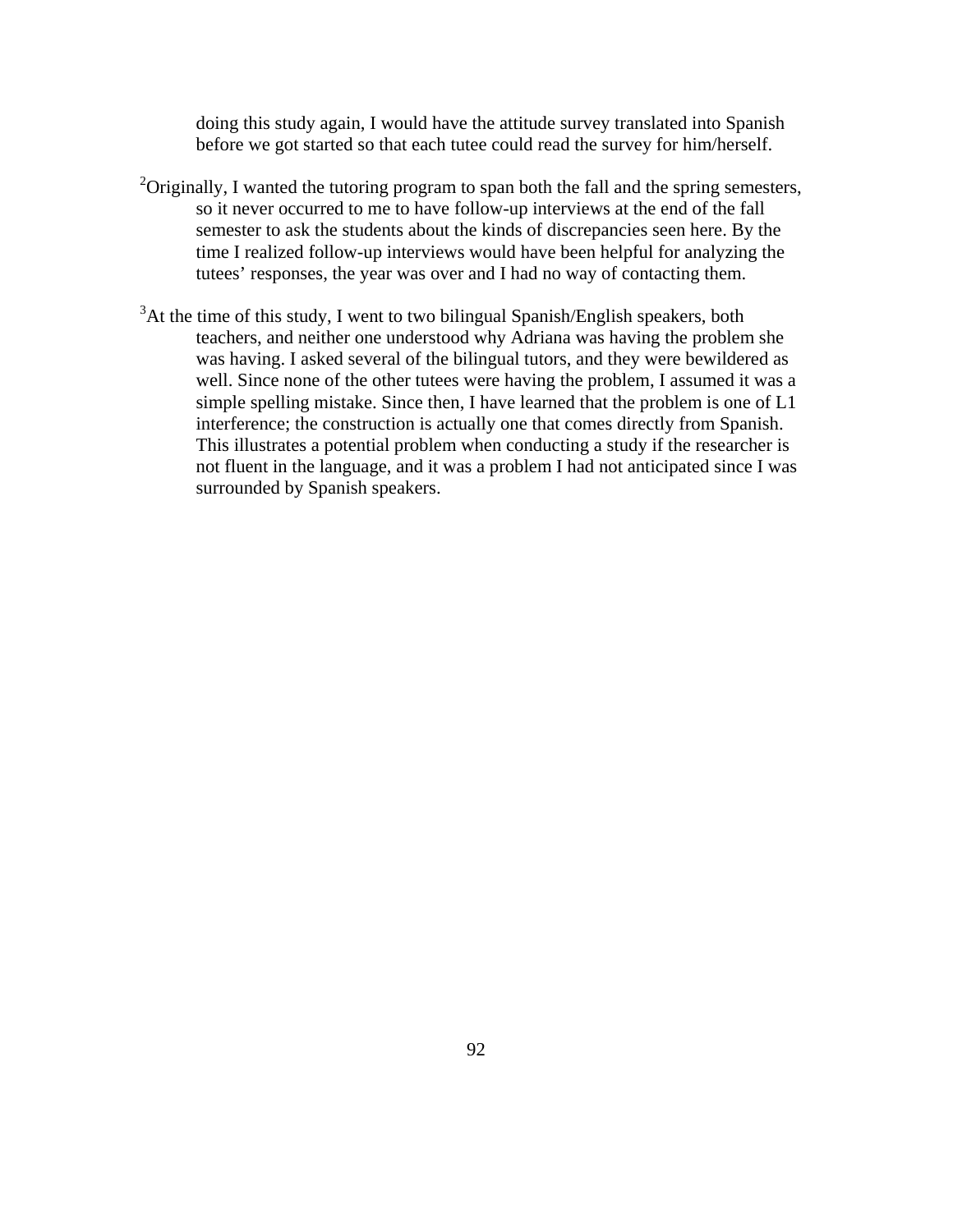# CHAPTER FOUR: LEAH AND ZENA

### **Overview**

After the Houston Hurricane Rita evacuation in September, we lost Ofelia, who never returned to the Houston area after the evacuation. About a week passed before her family notified HSH that they were not returning to Houston, and another week passed before we were able to complete the paperwork to replace her with Leah. Zena, therefore, helped me with paperwork and assisted other tutors in the interim.

 Leah had one of the most open and engaging personalities of any of the students we tutored. She always came in ready to work with a smile on her face, and her attitude was infectious. Leah and her family had moved to the United States two years prior to the 2005-2006 school year, and she did not fit the profile I originally wanted for the tutees. I wanted to work strictly with seniors who only had two more chances to take and pass the TAKS test; Leah was a sophomore, one year behind her grade level, and had never taken the TAKS test before due to a ninth grade exemption. Leah's motivation, however, pushed her to excel at a level I had not seen with the other tutees, which is why I picked her to be the focus of one of my case studies. In only two academic years, she progressed from speaking no English to speaking limited English at level C, and she increased her scores from beginning to advanced on both the RPTE and TELPAS. Interestingly, her reading and writing, or CALP, both increased from beginning to advanced, but her BICS, which should develop faster, held steady, both her listening at an intermediate level and her speaking at a beginning level. I was not sure how to account for these results until I examined her attitude survey.

 Perhaps Leah's initial attitude survey can shed some light on the dramatic increases in her CALP. On her initial survey, Leah wrote that she did not feel any connection to her peers at HSH. She disagreed with questions four and twenty-one, "I have a lot of friends at [HSH]" and "I fit in well at [HSH]," and she strongly agreed with question twelve, "I feel like an outsider at [HSH]." In addition, she indicated that she felt uncomfortable speaking; she answered question ten, "I don't talk in class because I don't want people to laugh at me," agree, and she answered question seventeen, "People make fun of me when I try to speak English," agree as well. Perhaps, as a result of the lack of connection she felt with her peers, Leah just clammed up. She could have stopped speaking English because she felt her peers shunned her because her English skills are, to her at least, sub-par. To avoid speaking to her peers, she might have focused on her reading and writing skills, making drastic increases in those areas in just two short years.

Interestingly, her attitudes toward her teachers were mixed. She felt like they were interested in her progress in English (questions two, twenty-three, and forty), but she did not feel as if her teachers were readily available to help her succeed (questions eight and twenty-seven). It is worth mentioning that, not only did she feel separated from her peers because she felt they would ridicule her if she tried to speak, but she also felt separated from her teachers based on her responses to questions eighteen ("It's hard to get English teachers to respect me," to which she answered strongly agree), question thirty ("I feel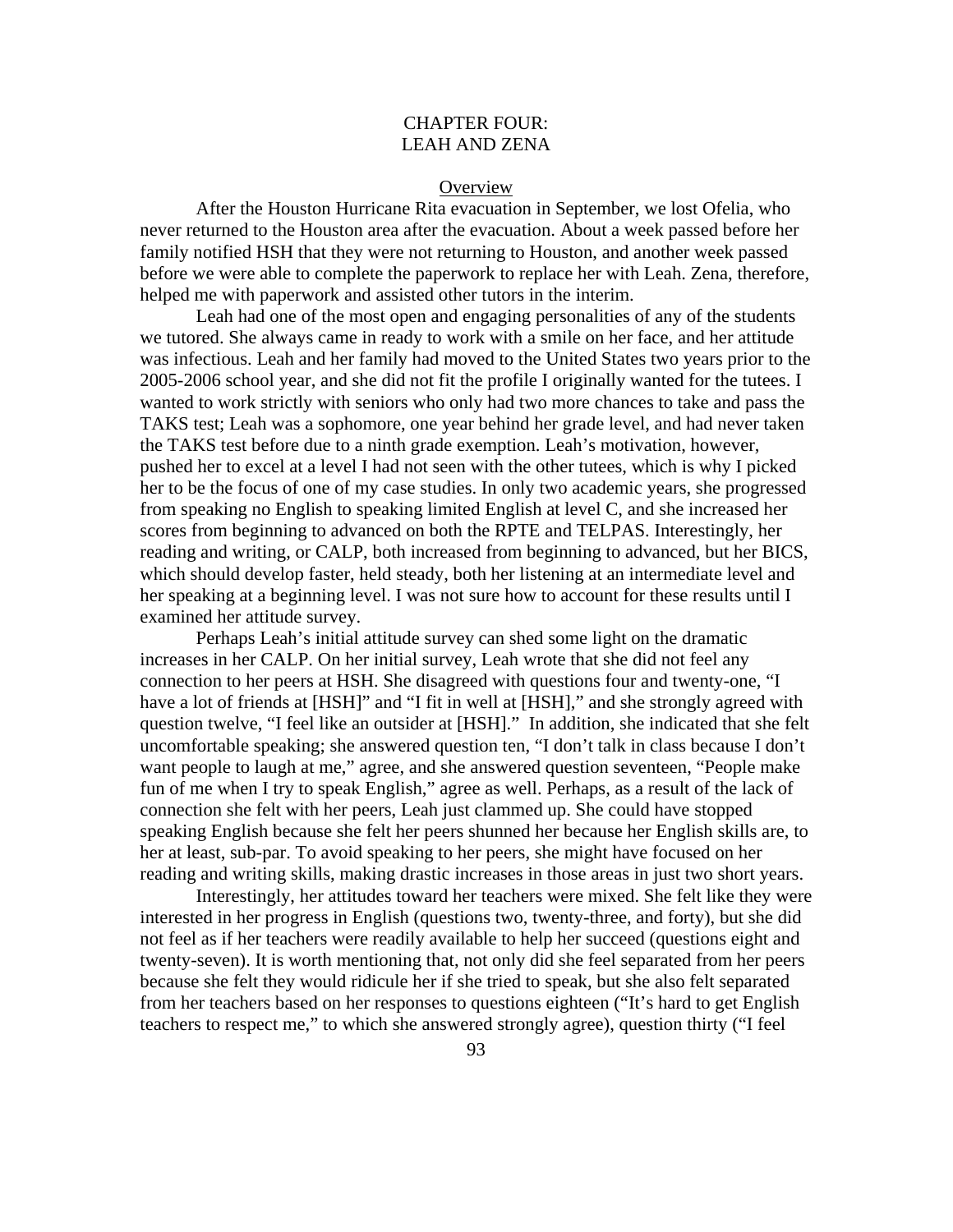that English teachers ignore me because it's hard for me to speak 'correct' English," to which she answered agree), and question thirty-five ("My teachers would not take me seriously if I told them I wanted a career using English," to which she answered strongly agree).

 Leah's testing achievements are telling. Jim Cummins hypothesizes that it takes five to seven years to develop grade-level ability with the CALP. Here we had a student who was developing much more rapidly because she was using the CALP more than the BICS. That may mean that, for some students, the five- to seven-year hurdle can be crossed much earlier, given the right circumstances. Of course, I am not trying to imply that L2 speakers should stop talking and focus on reading and writing; instead, I believe that, given the right teachers and the right circumstances, L2 speakers can learn the CALP in the second language much more quickly than research has previously suggested. Now it is up to us, as educators, to find and/or create those "right" circumstances and "right" teachers.

 The rest of Leah's attitude survey points to a very high self-esteem and belief that she can achieve her goals. Although she agreed that English was her worst subject (questions twenty-five and thirty-one), she also knew that she could learn English (question one) and that she could do advanced English (questions five, twenty-six, and thirty-six). She did admit that she had trouble writing in English (questions thirteen and sixteen), but she enjoyed reading in English (questions seven and twenty), and she could understand her teachers when they spoke in English (forty-four). Overall, she felt that her English was improving (question forty-one). Finally, she recognized that English would be very important for her future, both in college and in her career.

 Zena's experience during her first conference with Leah mirrored all of these issues, from Leah's reticence with speaking to her belief that she could succeed in English to her understanding that English would be very important for her future. Zena wrote, "I feel as though we still didn't break the ice. She is quiet but seems quite willing to cooperate in this program and she seems to be very motivated to learn English." Although I hated to lose Ofelia, Leah proved a better match for Zena, who was bilingual in English and Arabic but had no training in Spanish. All of their tutorials, therefore, had to be in English, which forced Leah to work on her verbal skills. It may be easy to remain silent in a classroom full of twenty-five other students, but she could not avoid speaking in a one-on-one situation, and I believe she benefited from that experience, though it was scary for her at first.

## Social Breakthroughs

Although Leah had some of the same breakthroughs as Adriana, she also had some very different ones, ones that I feel are important to her development in English. Her first breakthrough was emotional. On her first day of tutoring, Leah was described as "quiet," and Zena noted that they had not made any kind of connection. On the third day of conferencing, Zena wrote, "My tutee started crying today during the session. She said she had a hard time this weekend with her boyfriend which seemed to have affected her. It was kind of weird and unexpected but thank God it wasn't so severe to the point I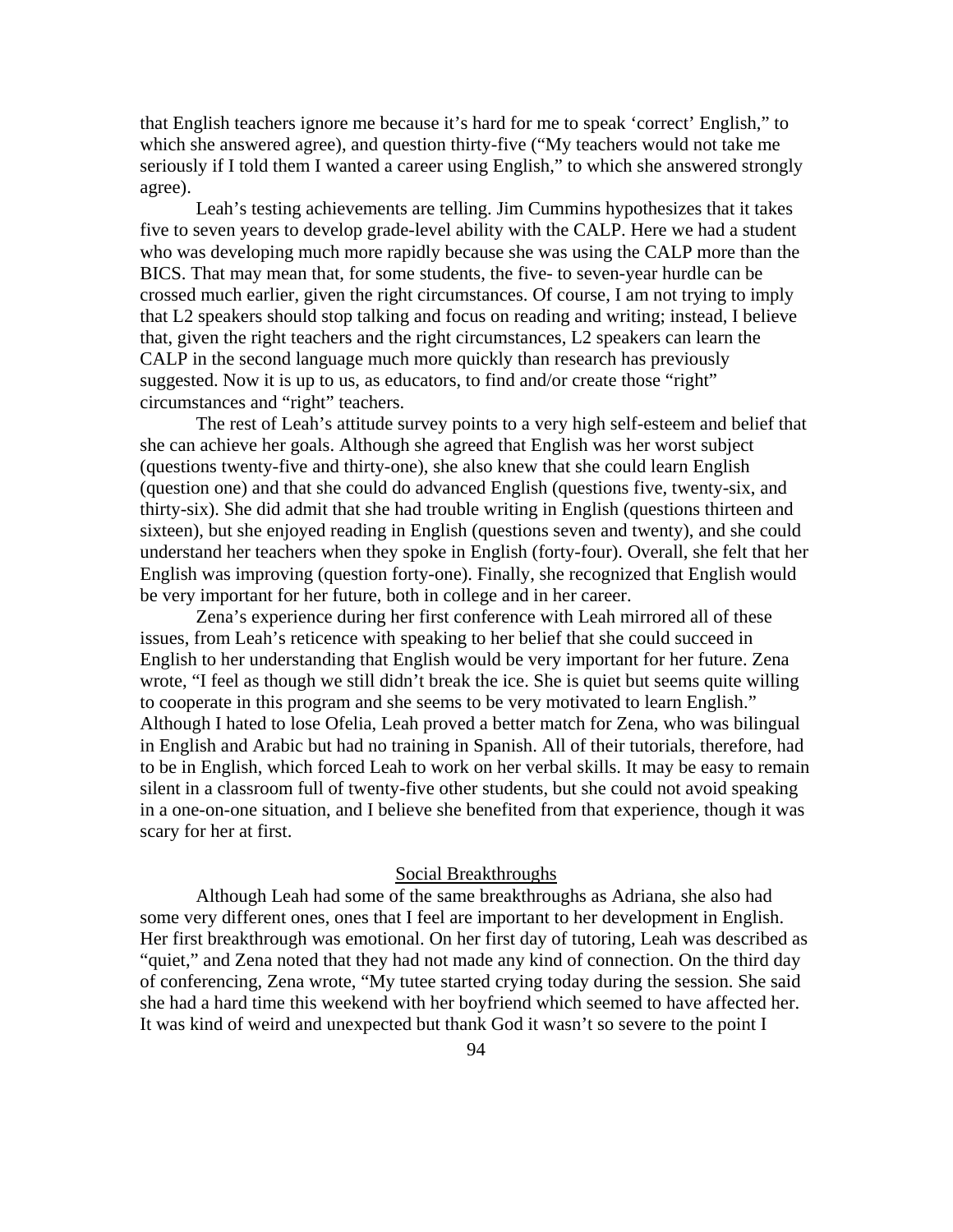couldn't handle [it]." After only three days of tutoring, Leah felt comfortable enough with Zena to tell her about some problems with her boyfriend. The girls spent roughly twenty minutes talking about the problem, with Zena offering advice and sympathizing. The entire conversation was in English; not once did Zena correct Leah's grammar, and Leah seemed comfortable talking to Zena, even though they had just met three days prior to this meeting. Leah, a girl who felt like an outsider in her own school, seemed to have finally found a person she could call her peer.

 Zena continued to note breakthroughs in their relationship in her tutoring logs. The day after that conversation, Zena noted that "[Leah] seemed more open today and was easy to talk to. It was a very good session." Then, three days later, Leah clammed up again. Zena noted, "She really wasn't paying attention or thinking today…she kept putting her head down." At the beginning of the next session, Zena confronted her about it, and Leah became emotional again, this time about her English teacher. Leah told Zena that her English teacher made fun of her accent during the class period before the last session; apparently, teasing from this teacher had become so commonplace that other students appeared to just accept it. But when the teacher told Leah that she would not stay after school to help "a Mexican" because it would not do any good (and anyways, said her teacher, aren't you in that tutoring thing?), Leah broke down, confused, hurt, and angry.

 I had a similar initial reaction upon hearing the story, so Leah, Zena, and I talked about it. Although I was angry about the teacher's comments and apparent misunderstandings about our tutoring "thing," I tried to listen to Leah because her concerns were much greater than mine. Leah had to endure an entire year with this teacher, one who did not think she would amount to anything based purely on the fact that she was from Mexico. I recalled also that I had taken several Hispanic students into my own classes from this teacher because, as the guidance counselor stated, "She just can't get along with 'them'." After listening to Leah for several minutes, I suggested she try and get her schedule changed. She told me that the counselor probably would not do it since it was the middle of the semester, so the three of us went to the counselor's office and had her removed from the class and placed with another teacher with the help of one of the assistant principals.

This situation is similar to the one Adriana encountered with her counselor. Both girls encountered an adult who was supposed to help them who would not, and both girls did not know how to help themselves. In both situations, I had enough social capital within the school that I was able to teach the girls what to do within the constraints of the school. The issue, of course, is what Leah learned from this situation. While my intention was not to teach her to give up, I also did not want her in a class with a teacher who was making all of her progress and hard work seem trivial. What I hope Leah learned that day is that, like Adriana learned in the situation with her counselor, she will encounter roadblocks because the educational system is not perfect. While I am sure she knew that she would find people who dislike her for no reason other than the fact that she is Mexican, people who refuse to help her because she is seen as one of "those" people who take all of the time and resources away from the "more deserving" (read: middle class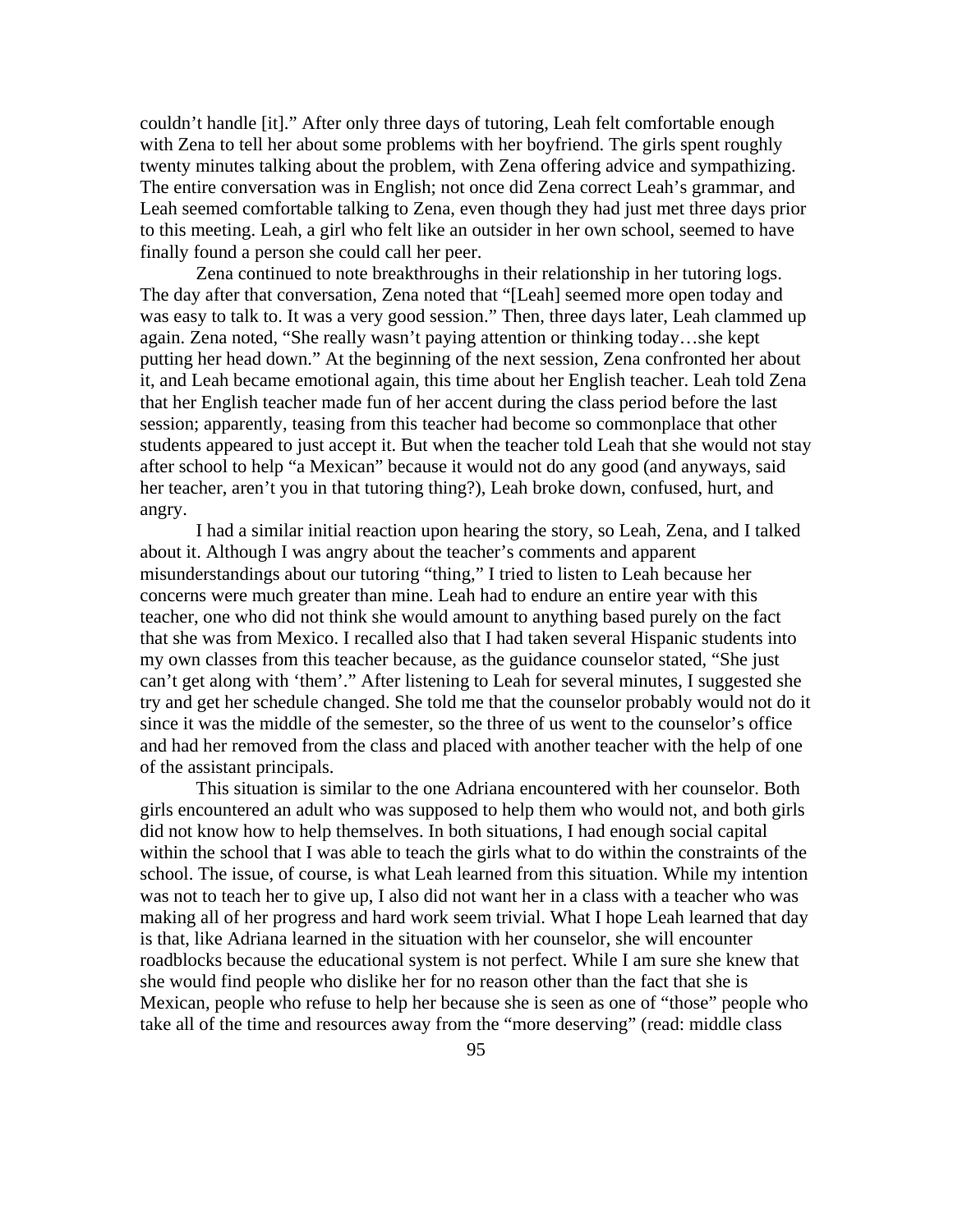white) students, I wanted her to see that there is a way through that system, imperfect though it may sometimes seem. She just has to find out how to navigate a system that will continually seek to take away her power.

 The change in Leah was immediate. She loved her new teacher, and she finally felt empowered. Now, she knew two things: that she can ask for help with this type of problem, and that she does not have to endure such a biased attitude from a teacher. Throughout the semester, the tutors and I intervened no fewer than fifteen times in similar situations with other tutees, situations where they felt at a loss for control in a world managed by English speaking adults. Leah did not give up; hopefully, by watching us, she learned how to deal with her problems in that world. Since developing social capital means showing her how to find and create the connections to reach her goals, and since we did both of those things, hopefully her social capital within the school was increased just a little that day, enough so that the next time in a similar situation, she will know how to handle it.

## Rhetorical Breakthroughs

 One of Leah's biggest breakthroughs occurred when she learned the traditional method of English organization for her essays. From what I understand after speaking with my Hispanic colleagues, Spanish essays are organized differently from English essays. While English essays are linear, progressing from point to point in an organized fashion, Spanish essays appear to be organized in a spiral pattern, with layer upon layer of repetition until the writer reaches the main point. The following paragraph written by Leah at the beginning of the semester illustrates the traditional spiral pattern.

I have a good weekend because my friend called me every day. And he telled me the he wants to go to the movies or some place with me I'm happy because I loved him so much. But also my family and my has a good weekend because my grandspas was in Houston. They come to the Mexico I'm so happy and then my cousin telled me [Leah] you know what Francisco has a good idea because he needs to seed you and I'm happy ok he was my boyfriend. But it is no more my boyfriend but I'm happy because he wanst to see me. I'm still loves him because any way is total I'm have a good weekend.

 She begins with information about the boy who called her over the weekend. Then she switches to information about her family being in town from Mexico. She relates those two ideas, showing that each made her weekend go well. She circles back to her boyfriend without a transition, and then she jumps back out of that circle and claims "it is no more my boyfriend." Again, she circles back to her main idea, that she is happy and that she had a good weekend. This type of writing, full of repetition and logical leaps, is normal for essays in Spanish but not for essays in English, and dealing with these organizational issues became a focus of many conferences.

 Teaching Leah to write in a linear fashion was an uphill battle for Zena, partly because linear essays are more cognitively demanding (as they do not rely on repetition as much to prove the point) and context reduced (as they do not build the same context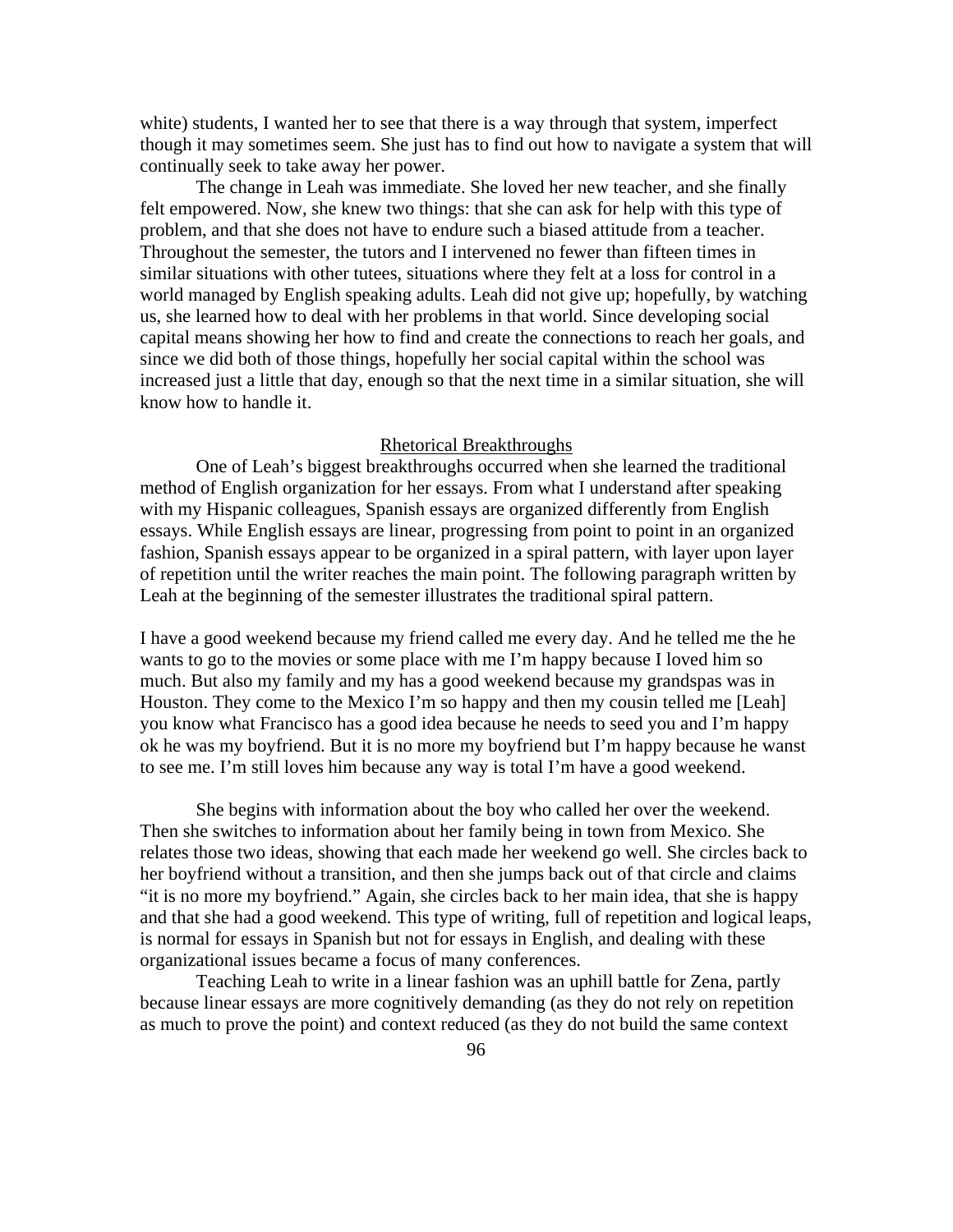for proving the point as a repetitious essay). Linear essays, therefore, are closer to the D portion of the framework outlined by Jim Cummins, the D portion being the contextreduced, cognitively demanding quadrant. Zena had to go back to the A quadrant (the context-embedded, cognitively undemanding quadrant) to help Leah build the background knowledge and skills necessary for Leah to write in a linear fashion. At the end of October, Zena began working with Leah on TAKS essay prompts specifically to teach her to brainstorm and organize in order to target organizational issues. They began by reading essays and making after-the-fact outlines to show Leah how to use transitions and how to organize so that each point built on the one before. Zena wrote in her journal log, "my tutee seemed tired and wasn't paying attention or listening or willing to work." So Zena switched tactics and started talking to Leah about developing a thesis statement. She showed her how to turn the question around and make it a statement, which can serve as the basics of a thesis. Leah seemed to like this tactic because it was something easy and concrete she could do, so Zena spent the rest of the class period giving Leah prompts and having her write thesis statements. The following is a excerpt from that session.

Zena: Ok, so, uh, let's work on…do you know what a thesis statement is?

- Leah: (shakes her head)
- Zena: Ok, um, so, the thesis is the, it's what your essay is about, the main idea.
- Leah: What it…call…called?
- Zena: The thesis. The thesis statement.
- Leah: Thesis.
- Zena: Right. Ok, so now, you know that, um, on TAKS, they will ask you a statement, like to…uh, tell how you, uh, feel or uh, think about something. Well, let's find…uh…let's find a book…where are those books? Hang on…(comes back two minutes later). Ok, so TAKS prompts…ok, um…here we go. So this one says, "Write an essay explaining the importance of accepting others as they are." Ok, so write that down. (Leah and Zena spend five minutes writing down the prompt and defining words Leah did not understand). So, uh, has there ever been a time when you did not accept someone as they were? Or when someone did not accept you as you were?
- Leah: (shakes her head)
- Zena: So, nobody has ever, uh, made fun of you or anything?
- Leah: (nods her head vigorously)
- Zena: Ok, so tell me about it.
- Leah: Uh, there this girl, her name Lisa. In English class, she, uh, she, teacher wants me to read story. Out loud to class. I say words wrong…uh,
- Zena (interrupting): Mispronounce?
- Leah: (nods) and Lisa, she make fun of me. The way I say words, she say them again out loud.
- Zena: Ok, and how did that, uh, how did that make you feel, like did it make you feel, uh, bad, embarrassed, angry…
- Leah: Yes. Bad. Angry.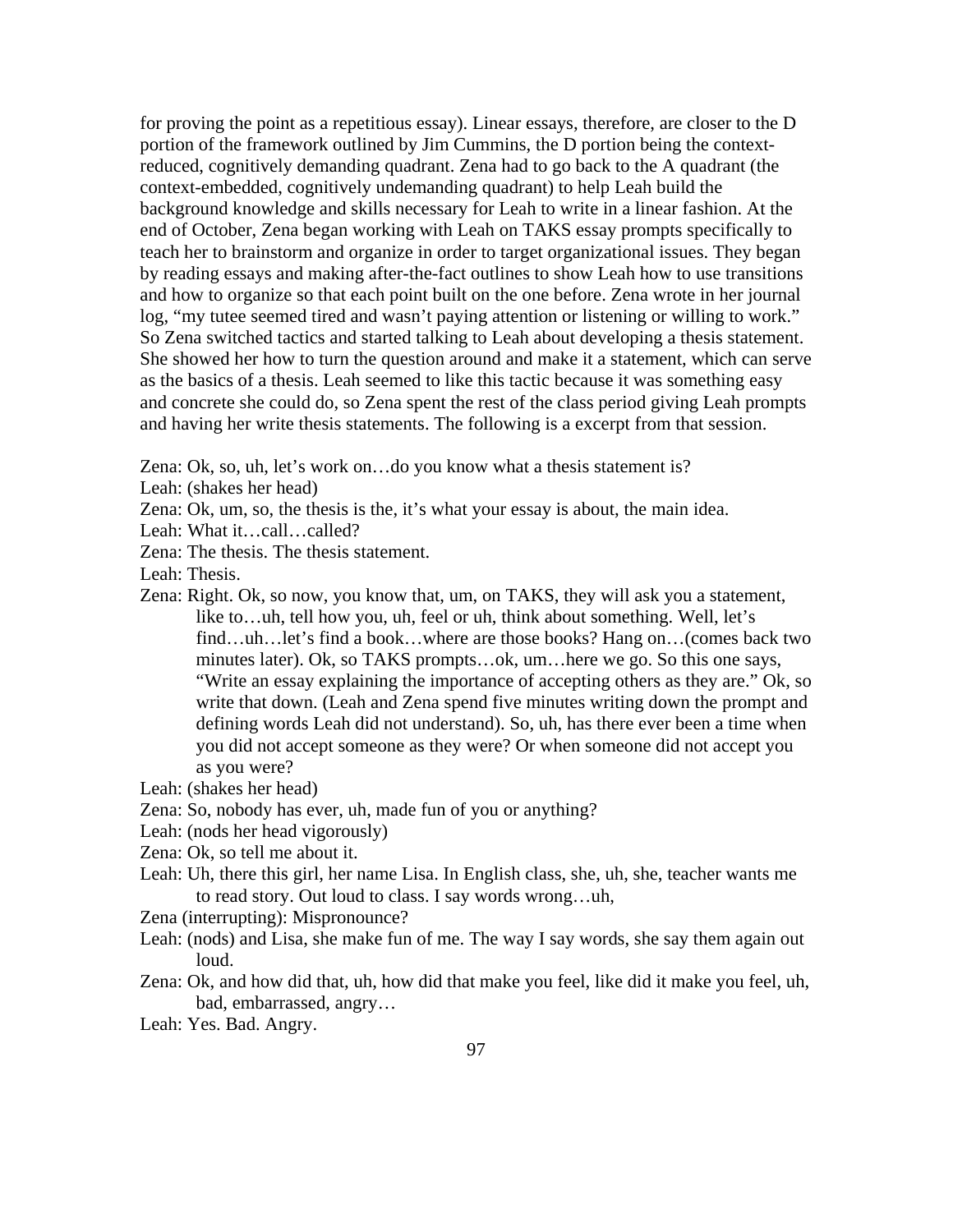Zena: Ok, so let's turn the prompt around now. To, uh, make a thesis. The question was, where is it? The question was "Write an essay explaining the importance of accepting others as they are." We already marked the, uh, main words, the words that you, like, need to have in your thesis, right? So you need to have "importance," "accepting," and "others," and the phrase "as they are." So let's tack a subject and verb on the beginning, like "It is." Then, you can go to the first major word, and you'll have to, uh, change the form to important. So "It is important." Then, what, from, uh…the other words, is it important to do?

Leah: (looks at paper for five seconds): uh, important to...uh...

Zena (interrupting): what other words to you have underlined?

Leah: accepting others as they are.

Zena: Ok, so to write the thesis, we could write something like this: "It is important to accept others as they are." See how we just, uh, took the, uh, main words and, like, switched them around to make the thesis?

Leah (nods): That's easy!

 From here, Zena went on to show Leah how to add a "because" statement to the thesis they had developed to make the thesis a full statement. Several days later, they worked with taking that thesis and turning it into an outline to prepare for writing the essay.

Following are some of the thesis statements Leah produced that day with Zena's help. Some of them are edited and some are not, but they all reflect the ideas generated by Leah. Zena also had to show her that some prompts will have a subject already in them; the prompts, however, that ask about the "importance" of something would have to have a subject and verb added in for the thesis. Sometimes the logic in the statements is skewed, but Zena's point was to show Leah how to create a guiding idea for her essays.

PROMPT: Describe how the way you look influences who you are.

THESIS: How I look influences who I am because when I look good I feel good.

PROMPT: Explain what courage means to you.

THESIS: Courage means to me to jump out of a burning building because I don't want to.

PROMPT: Explain the importance of having confidence in yourself.

THESIS: It is importance to have confidence in yourself so that I can learn English.

PROMPT: Explain the importance of taking pride in your achievements.

THESIS: It is important to have proud in achievements because

- PROMPT: Explain how one experience can have the power to affect a person's life in a positive way.
- THESIS: One experience can have the power to affect a person's life in a positive way because they look at it as good thing.
- PROMPT: Explain how your surroundings affect your daily life.
- THESIS: Your surroundings affect your daily life because my own things makes me feel happy.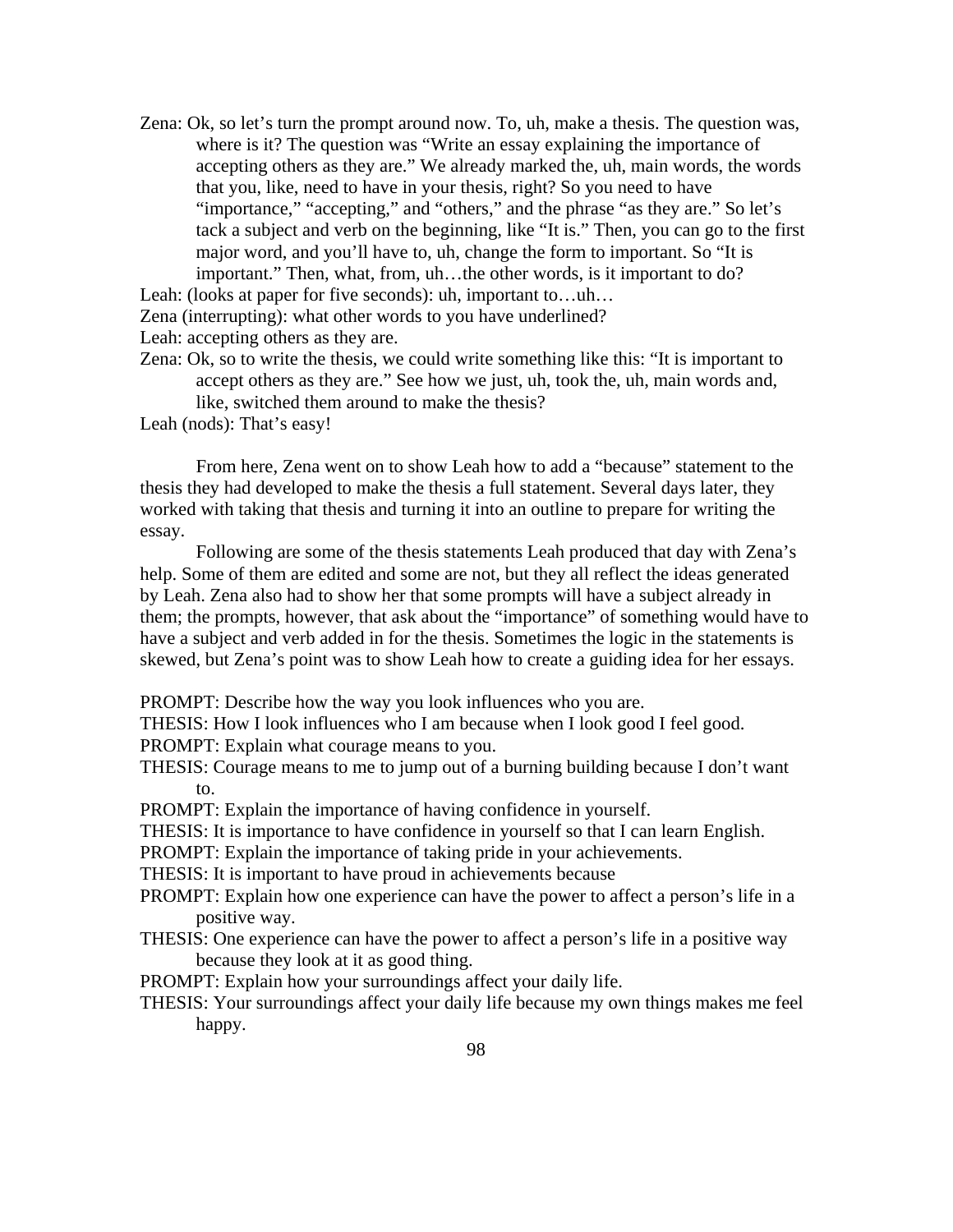During the next tutoring session, Zena felt like it was time to start working with organization. She had talked during the previous session about how to organize, but she had lost Leah, who quickly got bored when she was not the one working. So instead of just talking to her and showing her samples, Zena began to work with Leah on brainstorming, showing her how to organize her essay like the samples they had examined. For this particular session, they used the prompt "Write an essay explaining how another person can affect your life." Following is an excerpt from this particular session, where Leah outlined an essay for the first time in linear format.

- Zena: Ok, so, uh, now we have the thesis and uh, let's see, you said that, you wrote that "Another person can affect your life in a good way if they do something good for
	- you." That's what you have written, right?
- Leah (nods)
- Zena: Ok, so why don't you, uh, why, uh, tell me about a time when that happened, when someone did something good for you that affected your life.
- Leah: Uh (pauses for two minutes). My, uh, mother (motions with her hand for farther)...the next mother...
- Zena: Your grandmother? Your grandma?
- Leah (nodding): Grandmother. Yes. She was our house…not now.
- Zena: Your grandmother used to live with you? With your family in your house?
- Leah: (nodding): yes. Grandmother live in our house. She use have snack every day for me, and help me with school.
- Zena: Where do you all live?
- Leah: No, this not here. This in Mexico. Grandmother still in Mexico.
- Zena: Oh, so she still, uh, lives in Mexico? Do you miss her?
- Leah: (nods)
- Zena: That would suck. (Following is a five minute conversation about why Leah's grandmother was not living in the United States and about how Zena's family still lives in her home country as well). Ok, so how did it affect you…how did it make you feel, uh, when she had a snack out for you?
- Leah: Make me feel, it feel, uh, good. It, uh, I wait...I want it every day.
- Zena: So you looked forward to it during school?
- Leah: (nods)
- Zena: Ok, so let's outline that essay. For these essays, hang on. (She calls me over to ask me about introductions for TAKS essays. I assure her that, for these essays and for timed writing in general, a long introduction is not always necessary. It is permissible to have an introduction that is only a thesis statement).
- Zena: Ok, so let's start with…let's…your first sentence of your essay is the thesis, right here. Ok? So now I want you to tell me about your grandmother having, uh, having snacks for you. Was it just you, or was it your sisters too? (Leah nods). Ok, so, uh, tell me again about the snacks, but this time, uh, start with, uh, what a day of school was like, in Mexico, what it was like, uh, normally, usually. (They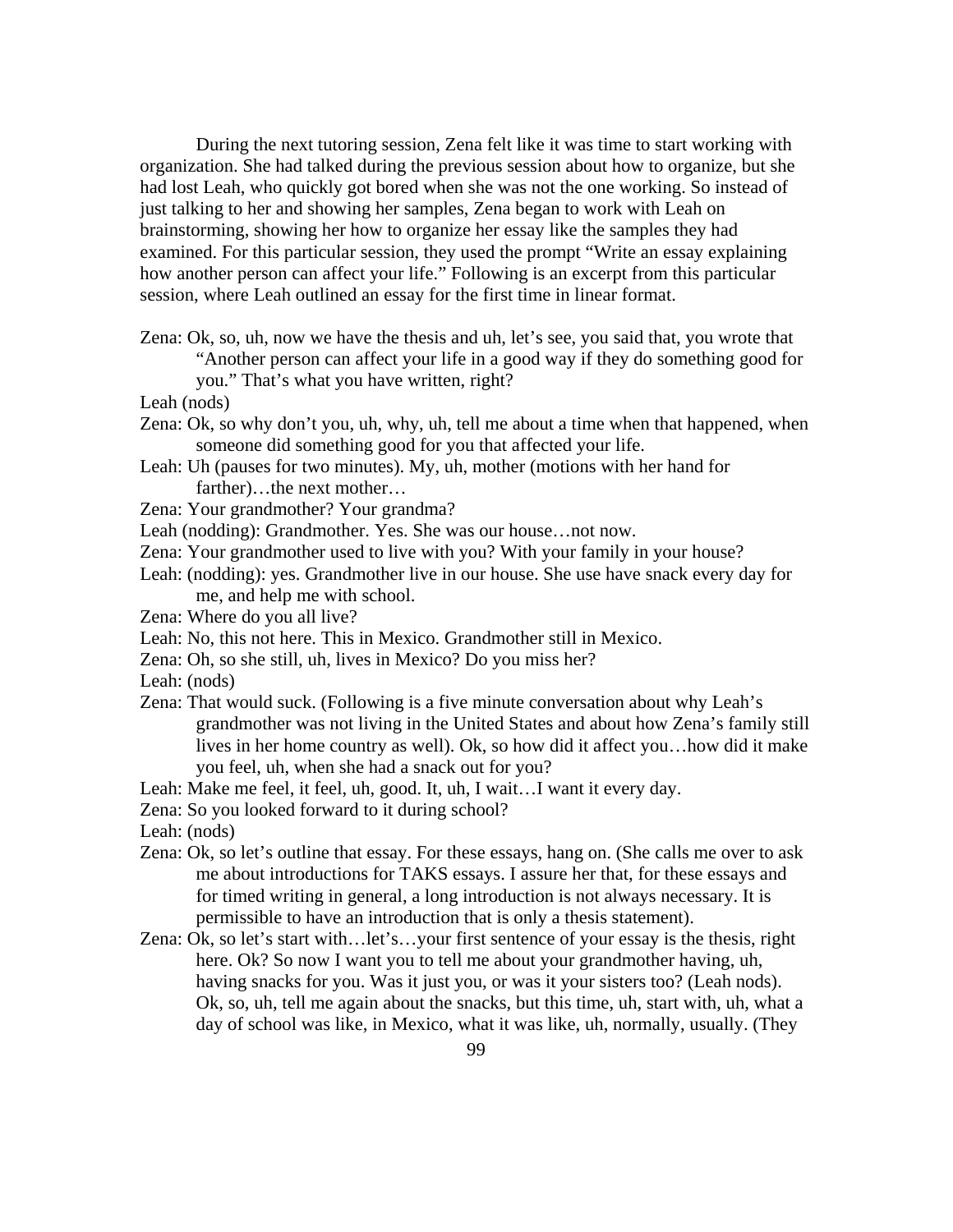talk for ten minutes to find a good day that Leah can focus on, a day that sticks out in her memory as a bad day. They outline the story on paper).

Zena: Ok, see, now, see how you have all of the parts of the story here? (Leah nods). Now, let's uh, let's…go back to the prompt and your thesis. You have the story of your grandma. The conclusion needs to finish it up, to tell, to relate, uh, to finish the thesis. So, you say in your thesis that it can affect your life. So how did this affect your life?

Leah: It feel good...uh...know that she...was at home wait for me.

Zena: So it felt good to know that she was always there, uh, waiting for you? Leah: (nods)

Zena: Ok, so let's write that as your conclusion.

Again, Leah and Zena are working in the A quadrant, but Zena is teaching Leah how to create her own context for writing by telling the story exactly as it happened. She is giving Leah a strategy for organizing in context—the context of the original time frame.

Three weeks later, Leah was able to produce the following paragraph about her horse. Notice that this paragraph is much more linear than the paragraph she previously wrote about her weekend with her boyfriend and her grandfather. This paragraph is a narrative that proceeds from beginning to end, which is what Zena was teaching her in the above example. She is learning to write more cognitively demanding, context-reduced essays.

I have a horse of my own. I call her pretty girl. The horse knows when she is going to race. How does she know? Her breakfast was scanty (She is angry about that). She does not have a saddle on her back. She is being led, not ridden, to the grandstand. She is led under the grandstand into an unusual, special stall. The horse is nervous. Sometimes she does not know what to do when a starting gate files open and the track before her. If she does not begin to run instantly, other horses are already ahead of her. During a rice, when she sees another horses just ahead of her, she will try to pass him. Sometimes jockey holds her back to save her energy for a last stretch. Eventually the horse gets to run as fast as she can.

The drastic improvements in sentence structure, grammar, and organization between this paragraph and some of her earlier work are evident. I think it is important to note here as well the impact Zena had upon Leah's learning. A lot of times as teachers, we "talk to" our students, but sometimes it is hard to stick with them, to force them to show us that they understand. Zena did just that in this series of sessions. When she saw that something was not working, she switched gears until she found something that worked. She learned that sometimes, learning does not come easy, and she learned how to negotiate new ways of learning when that happened.

## Grammatical Breakthroughs

Leah: ...so then there was an girl there, and ...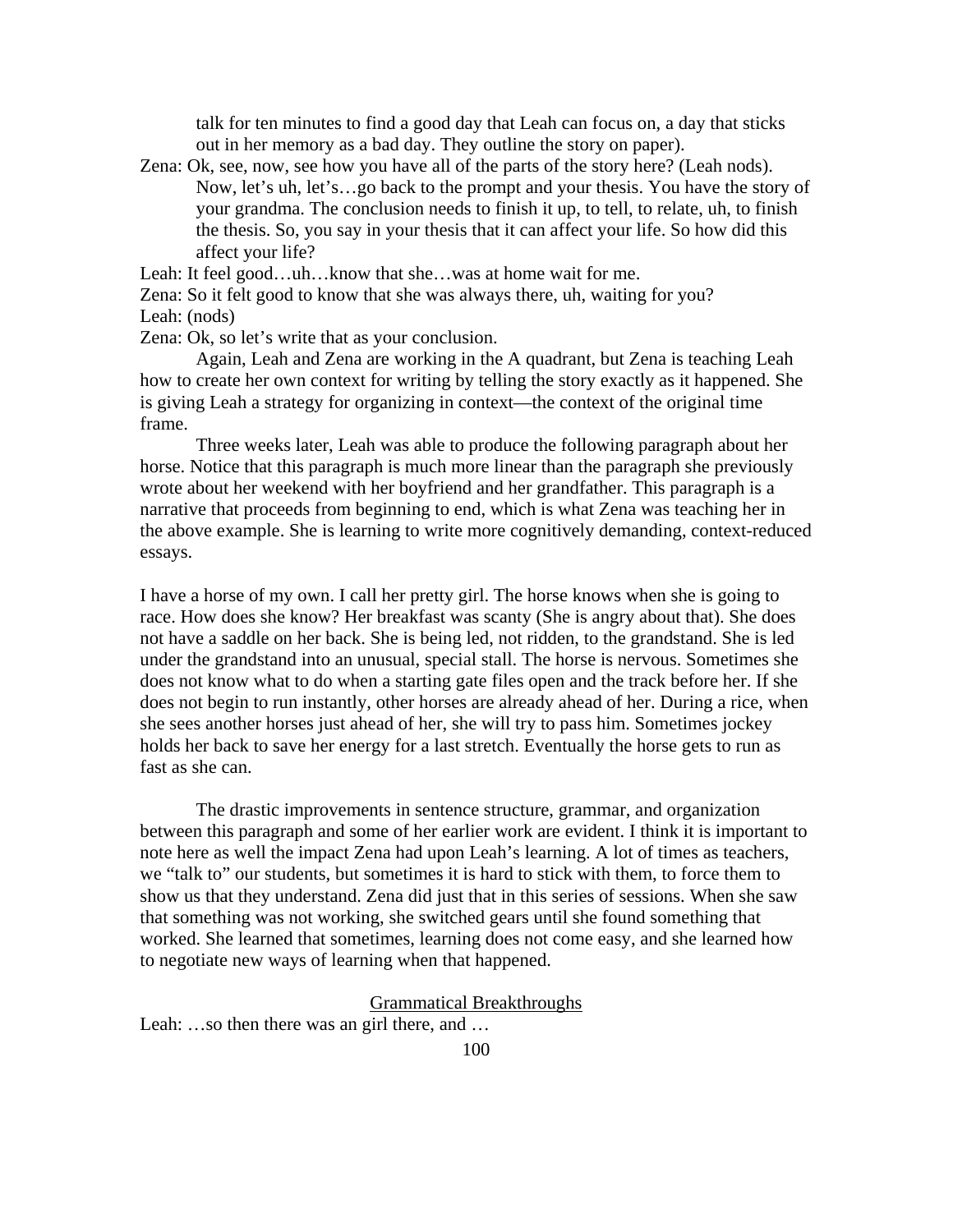Zena (interrupting): You mean there was a girl.

Leah: No, an girl.

Zena: I promise you that, uh, it's a girl.

Leah: Why a girl? I thought it, uh, an girl.

- Zena: Well, I uh…(over her shoulder)…Hey Amber.
- Amber: Uh, Zena, I'm tutoring. (laughing) Hang on…let me *stop* for a moment so that I can *assist you* (emphasis added to indicate sarcasm).
- Zena: Oh,...Amber. Yeah, hey, what's the rule for using "a" and "an?"
- Amber: Um…you mean like, uh, with nouns?
- Zena: (nods her head)
- Amber (laughing): Oh my gosh, Zena, I can't believe you don't, like, know that (still laughing).
- Zena: I just forgot…(unintelligible)?
- Amber: Yeah, remember, uh, you use "a" when, uh, the word starts with a consonant, you know, not a vowel. And you use…
- Zena (interrupting): That's right. I remember. (Turns back to Leah). Ok, so, uh, hang on. (speaking to entire room) Does anyone know what those words are called? The "a," "an" words? (General grumbling, then Maira comes up with it. More mumbling, they all laugh, and Zena turns back to Leah).
- Zena: Ok, so articles. They come before nouns, and when you have a noun that starts with, uh, do you know what a consonant is?
- Leah: (nods her head)
- Zena: Ok, so when you have a word that starts with a consonant, you, uh, use the "a." If it starts, uh, with a vowel, uh, you use the "an."
- Leah: What about feminine (points to paper)?
- Zena: Huh? (Maira, who speaks Spanish, leans over to help).
- Maira (to Leah in Spanish): There are not masculine and feminine in English. It's only the vowels and consonants.

 Several things happened that are worth mentioning here. First, the tutees saw that some harmless teasing is ok. The tutors frequently laughed with each other during tutorials; they were sitting so close together that they could generally hear what was going on in the other sessions. Second, the tutees saw that receiving help from others is ok, which is the entire philosophy behind writing center tutoring. Because of her own language barriers, Zena often asked for help. Sometimes it would get slightly annoying for the other tutors (as evidenced in Amber's good-natured joking about being interrupted), but most of the time, the tutors worked together seamlessly. Third, they saw that nobody has all of the answers. Because she does not speak Spanish, I am not sure how long it would have taken Zena to figure out that Leah was referring to the Spanish masculine and feminine usage, and I'm not sure whether I knew what she was talking about at first either. Maira's interruption was a stroke of luck. Her own tutee was writing something at the time, and Maira was able to listen in on what was going on around her. Because she speaks Spanish, she got to the heart of the problem very quickly.<sup>1</sup>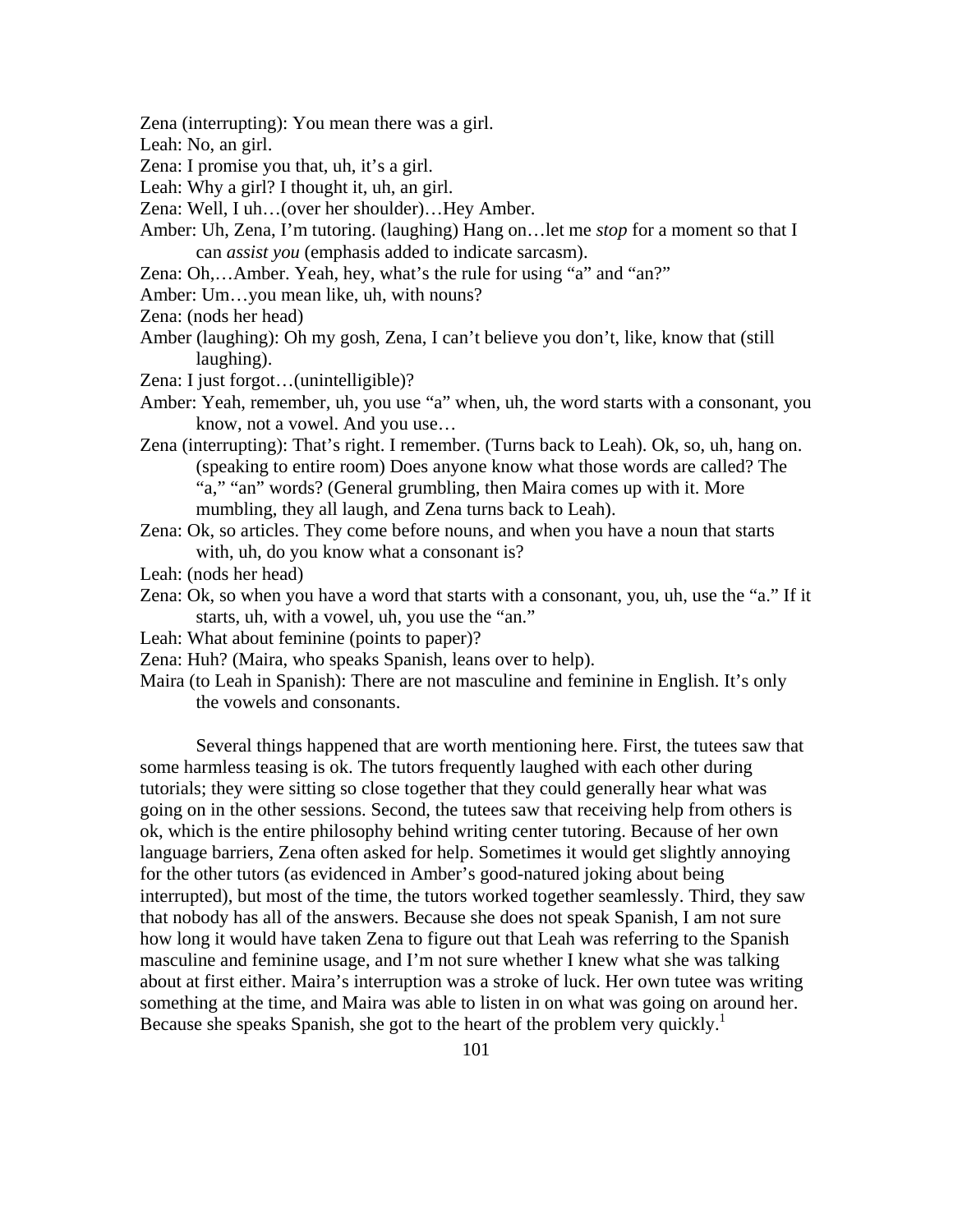Of course, things did not always progress so smoothly. There were many times it took us almost the whole tutoring session to determine the origin of a problem or to communicate a complex idea. But this time, Zena was lucky to have Maira so close. There were also several times the tutors got frustrated with each other, especially the time when they ganged up on Zena, saying that she was not a good tutor. These issues are part of working with people, however, and we worked through them as they arose.

 Leah's confusion in the above example came from the Spanish practice of using masculine and feminine articles before nouns. All nouns in Spanish are either masculine or feminine, and they use either definite articles ("el" for masculine and "la" for feminine) or the indefinite article ("un" for masculine and "una" for feminine). Ignoring that English also uses definite and indefinite articles as well, Maira assumed or was erroneously taught that the indefinite article "a" is masculine and the indefinite article "an" is feminine. In her brain, she thought "la chica," the word for girl preceded by the feminine article "la," and she automatically assumed that the article for use with "girl" in English must be what she thought was the feminine article, "an."

 None of us could figure out where she learned this rule, but in a strange way, we could see its logic. Zena took time to explain how English nouns are different than Spanish nouns with respect to gender and the use of articles, and as they talked, they created a Venn Diagram to hang on the wall for the other tutees to see and add to. They listed the normal similarities and differences between English and Spanish nouns and articles, and they also listed as many examples as they could to show the differences. Leah definitely understood the way English nouns function after that session, and other tutors were able to build on their groundwork to teach articles in later sessions because of the Venn Diagram Leah and Zena started.

 Leah's other major grammatical breakthrough occurred with a typical ESL issue: verb tense and verb conjugation. At the beginning of the semester, Leah could not conjugate in even the simple tenses. Following is a paragraph Leah wrote for a focus activity describing her weekend; it is the same paragraph that Leah wrote above, but this time I want to analyze verb problems. Zena asked Leah to write about her weekend to help her practice past tense verbs; after Leah wrote, they underlined all of the verbs and corrected the ones that were incorrect. Finally, Zena asked Leah to conjugate the verbs in past, present, and future tenses for practice.

I have a good weekend because my friend called me every day. And he telled me the he wants to go to the movies or some place with me I'm happy because I loved him so much. But also my family and my has a good weekend because my grandspas was in Houston. They come to the Mexico I'm so happy and then my cousin telled me [Leah] you know what Francisco has a good idea because he needs to seed you and I'm happy ok he was my boyfriend. But it is no more my boyfriend but I'm happy because he wanst to see me. I'm still loves him because any way is total I'm have a good weekend.

Even though we can understand the basic idea here, Leah has obviously made some mistakes with verb tense. The first sentence has both past and present tense verbs.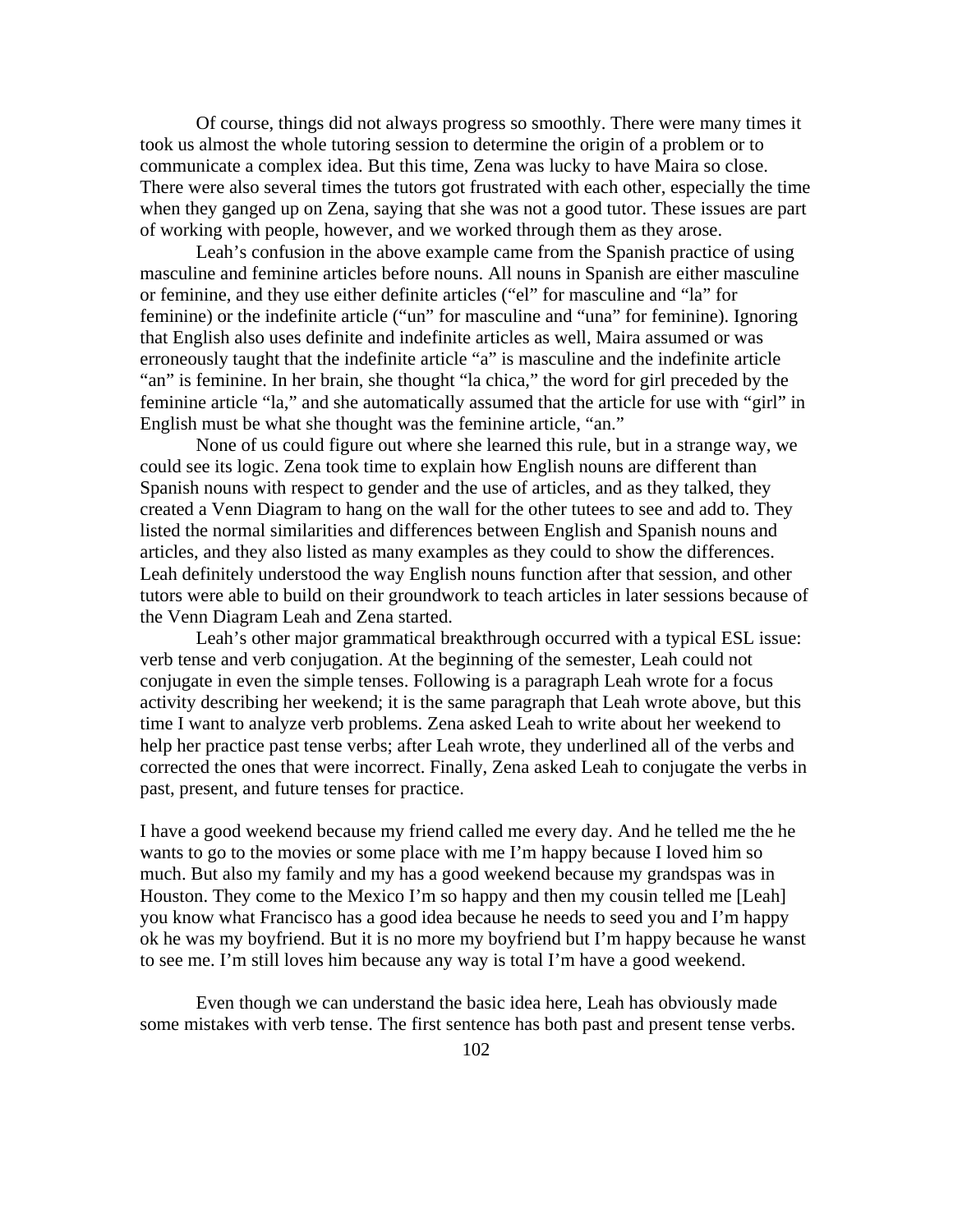She knew that he "called" her, but she didn't make the same connection for the verb "have" at the beginning of the sentence. In the second sentence, she has placed the inappropriate "*-*ed" ending on the verb "tell," a common mistake with verb conjugation. The rest of the sentence is in present tense. In the third sentence, she has used the third person singular verb "has" instead of the first person plural verb "have." In the rest of the sentence she has successfully used past tense. In the fourth sentence, she starts off with a present tense "come" instead of "came," and she makes the same mistake she made earlier by adding an "*–*ed" to both "tell" and "see," making them both "telled" and "seed."

The last two sentences are a little confusing because of the preponderance of mistakes. Obviously, she has used the present tense verbs "am" (three times in "I'm"), "wants," "loves," and "is." Once Leah and Zena began to conjugate the verbs on a verb conjugation sheet, Leah began to see that not all past tense verbs have "–ed." Following is an excerpt of their conversation.

- Zena: Ok, so, uh, let's start with the first verb you have here, "have." What's the past tense of have? Do you know what it is…the past tense of have?
- Leah: (shakes her head)
- Zena: Ok, so let's look it up in the book. (Gets out the book, *501 English Verbs* and turns to have). … (Short conversation about how to use book lasts two minutes).
- Leah: So, past tense…uh, h-had?
- Zena: Yes. So put that on your chart. See, you, uh, have "have" here in the present tense. Now put "had" in the past part.
- Leah: Ok.
- Zena: Ok, now what's the next, um, verb on your sheet? On your paragraph?
- Leah: Uh (five second pause)..."called." (One minute for them to fill in chart).
- Zena: Ok, so the next verb? The next action?
- Leah: Um…um…"telled."
- Zena: Right. So show me, uh, why you added "–ed" to the end. Of the word.
- Leah: Well...(pause)...I add "–ed" because to make it past.
- Zena: Show me another place where you did that.
- Leah: (points to paper)
- Zena: Right. But what about "have?" (points to paper) Did you, uh, add an "–ed" to have?
- Leah: (looks at paper, shakes her head)
- Zena: Why not? Do you know why?
- Leah: (shakes her head)
- Zena: Sometimes in English, you, uh, don't just add "–ed" to the verbs. To make them past. Do you understand? There are some words you change but not with "–ed." Do, uh, do you know what I mean?
- Leah: (nods her head but looks uncertain)
- Zena: Ok, so let's look up tell in the book…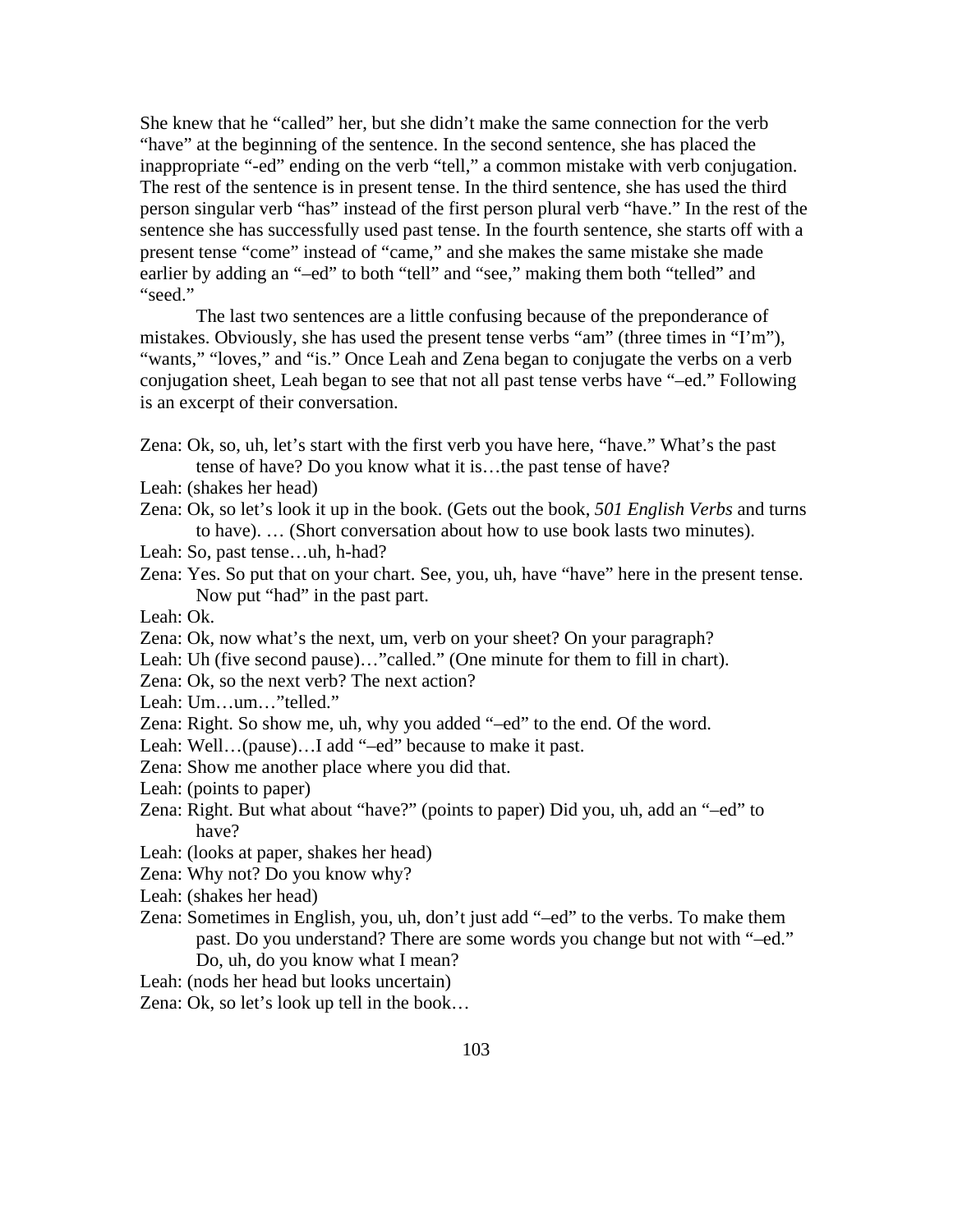Unfortunately, Zena did not give Leah the best description of irregular verbs and how to conjugate them. I asked her at the end of the session why she had not gone into more detail with Leah, and she said that, as she was teaching, she had become really unsure of the rules herself and had, therefore, tried to gloss over them. We talked about it more, and I reminded her that she does not always have to be an expert. She confided that sometimes she feels like the "stupidest" of all of the tutors because she always has to ask questions, and for once she just wanted to do it herself.

 This type of mistake seemed to happen rather frequently. I would listen to tapes or look at the work the tutors were doing, and I would see mistakes in things that should have been simple, things like verb tense, subject / verb agreement, etc., but things that the tutors were nevertheless missing or teaching incorrectly. The first few times, I talked individually to the tutors making the mistakes, but when it began to happen frequently with the majority of the tutors, I discussed it at a staff meeting. The tutors told me that they want to be perfect, to help the tutees as much as possible; and they said that sometimes, when they ask questions to other tutors or to me, the tutees seemed to lose faith in them. Zena said one time, when she was in the middle of a session, Leah actually turned around and asked Amber a question without even asking her first, which indicated to Zena that Leah trusted Amber more than Zena.

 I was not sure how to handle this. I understood the tutors' concerns, but I also wanted them to teach the material correctly. I finally suggested that, instead of asking each other for the answers, that they ask me. They responded by asking me what they should do if I was watching another group or if I had stepped out of the room, which I had to do frequently to take care of other school business. I had two suggestions: First, I told them to hold the question if possible, going on to something else and coming back to the issue at hand later. Then I reminded them about the resources we had available in the room. We had three different handbooks and five computers for their use, all connected to the internet. I reminded them that showing the tutees how to look issues up in a handbook would help them begin to solve their own problems, and they agreed to try it.

 I feel like the tutors learned a valuable lesson that day. They had been willing to take the easy way out, to teach the wrong material rather than lose the tutees' respect. When I confronted them, I found out that their reasons for guessing actually boiled down to two things: fear and laziness. First, they were scared to lose face with the tutees. Like any other teacher, they wanted to know the rules and be able to answer questions. Second, the tutors simply did not want to stop what they were doing, get up, and get a language book. To help combat both problems, I asked the ones who had been in my English III class if they remembered me using the language textbooks to answer grammar questions; when they said yes, I told them that, if I could use the language books because I sometimes forgot rules, they could too. After that day, I believe the tutors began to see that they did not have to know all of the rules and that using resources, and teaching the tutees how to use resources, would serve the tutees better than guessing and getting the rules wrong.

 Eventually, Leah's verb tense usage began to improve. My hypothesis is that, through repetition, she began to see patterns in regular and irregular verbs. Zena never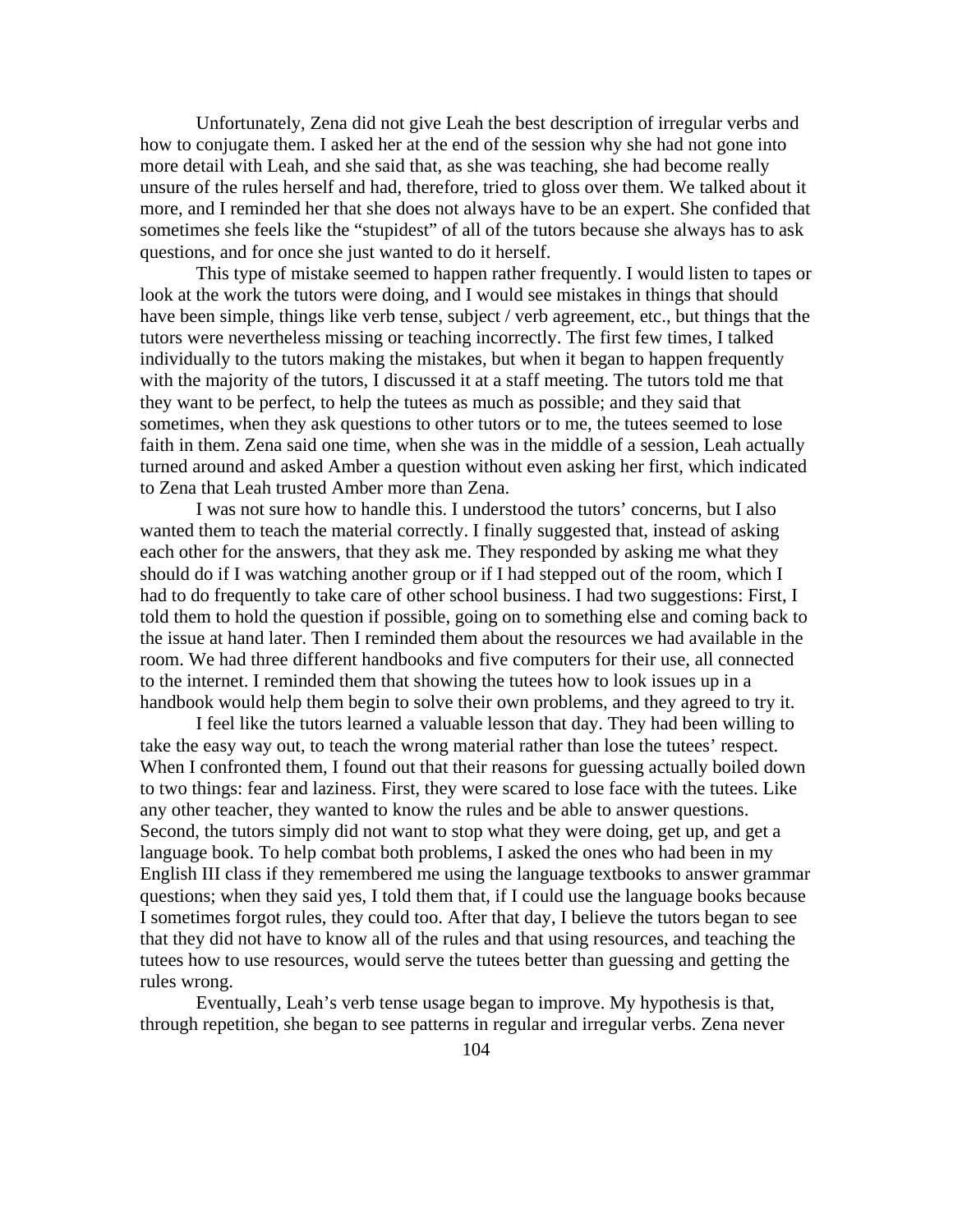had her do worksheets, but she did have Leah talk to her about things she had done during the week or would do during the coming week; Zena would write the sentences, leaving the verbs out, and ask Leah to fill in the correct tenses. They had these conversations and worked on conjugations for about thirty minutes every day until it began to stick with Leah. Following is an example of a focus activity Leah completed at the end of the semester, after working just two months with Zena.

I like to draw and heard music because I think it is fun. When I draw I like to heard music because it relax me or give me an idea on what to draw. I like to listen music will I'm drawing. I think its fun duing booth thinks at the same time because I can get more ideas what to draw.

Leah's problems had not been eliminated, but she definitely made some progress. Her major problem now was with the infinitive form. She confused the infinitive "hear" with the past tense "heard" two times, and she uses the infinitive "relax" and "give" instead of the third person present tense "relaxes" and "gives." Her last two sentences, however, are perfect in terms of verb conjugation and verb tense. Notice particularly that she has fixed her problems with "I'm." She has definitely made progress; her problems with verbs now are mostly conjugation, not verb tense, problems.

## Syntactical Breakthroughs

- Zena: So, um, what did you do last night?
- Leah: Well, I, ah, watch my sister (motions with her hands to indicate little sister).
- Zena: Your little sister?
- Leah: (nods)
- Zena: How many…how many sisters and brothers do you have?
- Leah: (raises two fingers)
- Zena: Really? I have two too! (laughs) Ok, let's work on, uh, asking questions and talking. You ask me something.
- Leah: What...uh...what you do yester...uh...yesterday?
- Zena: Well, my parents went to the movies, but I stayed home.
- Leah: Why you not go?
- Zena: You mean, why didn't I go?
- Leah: Why, uh, why didn't I go? (laughs) No, you, uh, you.

 The excerpt demonstrates that one of Leah's weaknesses when speaking English was word order, specifically with questions. After this exchange, Zena approached me and asked me what to do to help Leah ask effective questions. Zena and I began by sitting down, with Leah, and examining how questions are made. I asked both Leah and Zena what the six main question stems are, and Zena identified them as who, what, when, where, why, and how. I had Leah write those down in her book.

 Next, I had them write out, together, three or four simple sentences. Here is what they came up with.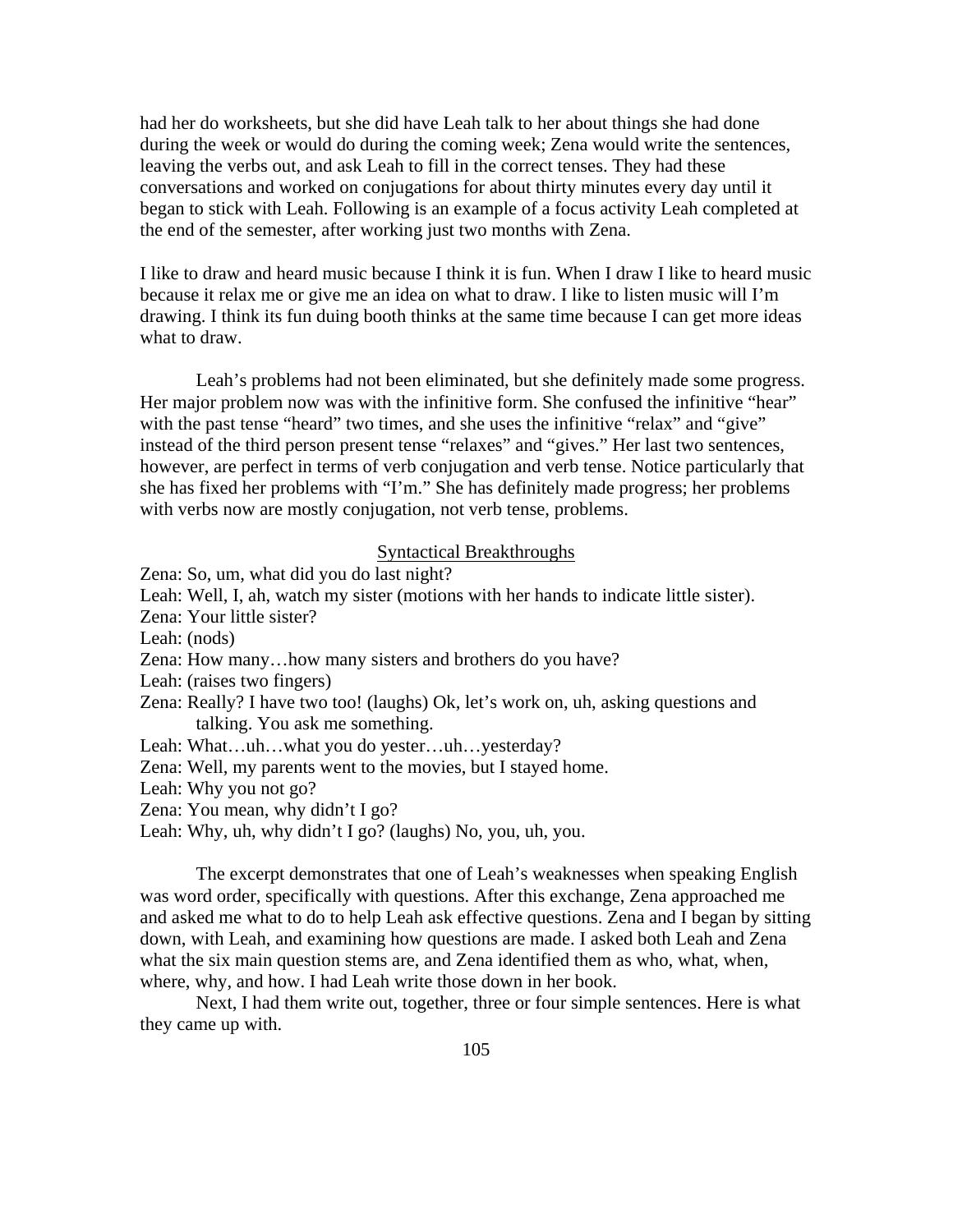- It is  $1:30$ .
- My purse is on the chair.
- I am hungry.

I showed them how to switch the words around, in many cases, to make a question from a simple statement. They simply had to use a question stem and place the verb before the subject, switching the words around until the question makes sense. So, to ask a simple question for which the answer is "It is 1:30," all they had to do was take the question stem "what," switch the order of the subject and verb, and add in the word "time" to make the question make sense.

 Of course, this strategy does not work for every declarative statement. One of the sentences they produced, "I went to the mall," does not make sense by switching the subject and the verb. I told Leah to be patient and develop an ear for what makes sense, and I sent them to work on their own.

 Asking questions became another one of their rituals. They would spend five minutes at the beginning of each session talking, and Zena stopped asking all of the questions and allowed Leah to ask her own. Eventually, Leah did begin to hear her questions, and she was able to produce the following question in an essay: "The horse knows when he is going to race. How does he know? His breakfast is scanty." Leah had moved, again, toward the D portion of the framework; she was able to ask questions, on her own, without first looking at a declarative statement and switching the word order.

 Although I helped very directly in this situation, I normally let the tutors and tutees work out problems on their own. I know that they needed me to help frequently, and normally I would teach Zena how to solve the issue so she could teach it herself. But this was at the beginning of a session, and I knew the problem needed to be solved right away, so I taught them both at the same time; as soon as Zena saw where I was going, she felt confident taking over the session.

#### Leah and Zena: A Positive Outcome

 Zena really began to surprise me during her tutorials with Leah. She began to take initiative and work well with other people. At one point, she and Amber began to have group tutorials where they would work for thirty minutes as a group on one issue (subject / verb agreement, plurals, synonyms, vocabulary, etc). When I asked them why they were working like that, they told me for two reasons: First, it took some of the pressure off both tutors, and second, it was more fun and the tutees were learning more because they could benefit from each other's input.

 At the end of the semester, Leah's attitude had also changed according to her second attitude survey. Although she still did not feel like she had a lot of friends, she no longer felt like an outsider at HSH, perhaps because she knew how to take care of herself and how to get the attention and help she needed. While English was still hard for her, perhaps her hardest subject, she was absolutely confident that she could learn English, and for all the questions about taking an advanced English course, she answered that she thought she would be able to handle it. Her attitudes toward her teachers seemed to be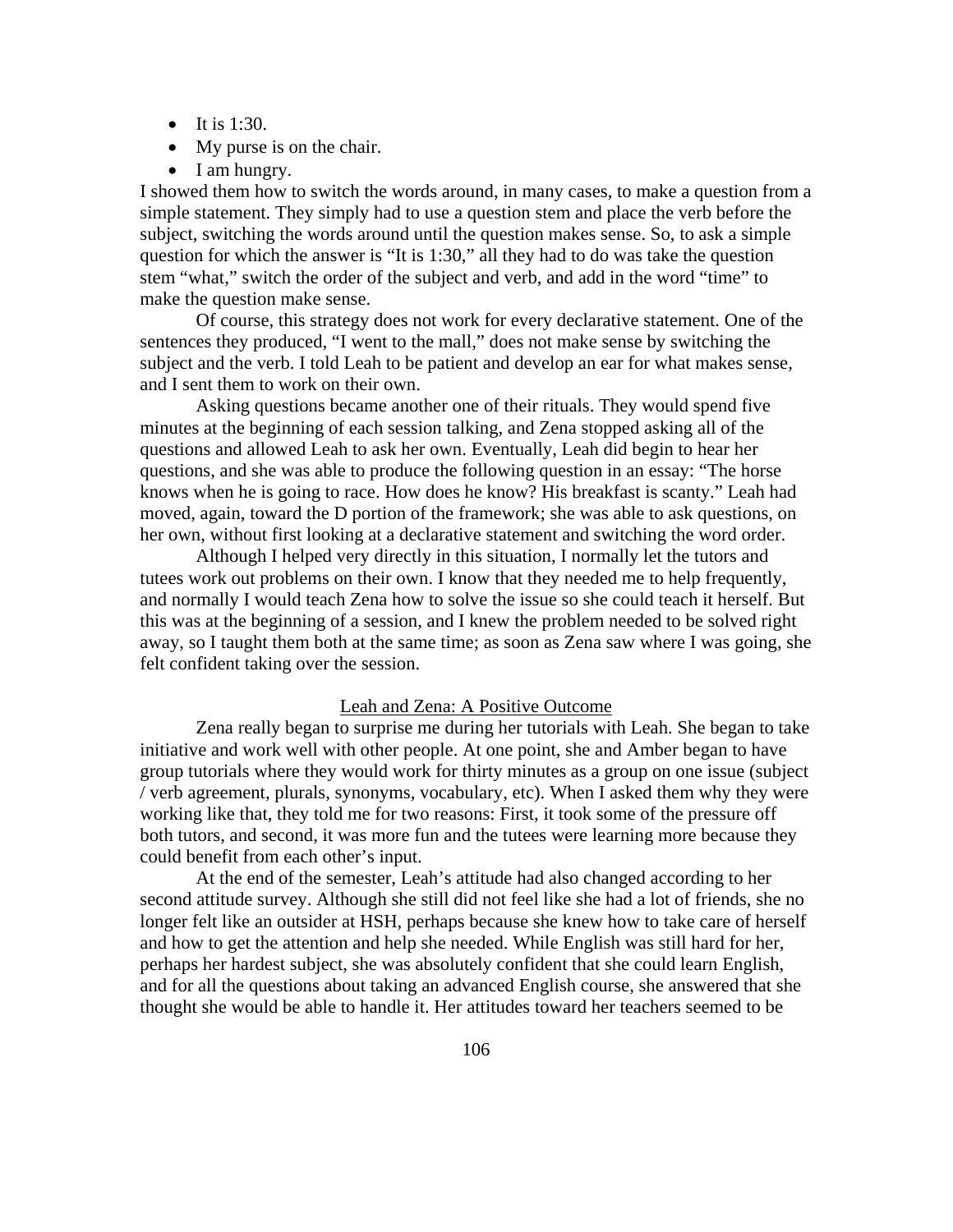improving as well. Though she did not feel like she could get her English teacher to help her outside of class, perhaps because of her run-in with her first English teacher, she did feel like her teachers were interested in her progress in English and that they encouraged her regularly to learn English. And most importantly, she felt that her English was still improving, like the semester in tutoring was a good use of her time.

Leah developed tremendously during the course of the semester. Every day it seemed like she was developing some new skill; though the skills did not always transfer directly into her communication, and though she did not always remember them and had to be reminded, she was learning. So much learning occurs through repetition that I know the more she hears the rules, the more they will become part of her language.

Unfortunately, Leah did not pass any sections of the TAKS test in April. She was very disappointed because she had worked so hard. When I found out, I talked to her about all of the improvements she had made and reminded her that she had only lived in the United States for two years. Zena and I went back through her folder and showed her all of the differences in her writing, and we pointed to the fact that she was much more comfortable speaking in class now that she had some confidence. Sadly, like Adriana, she saw herself exclusively as a test score and was devastated that she did not pass. Even though she was only a tenth grader and still had two years to take the test, I have since found out that she dropped out of school.

Endnotes<br><sup>1</sup>If I were to do this project again, I would make common features of the Spanish language a part of the training, both for myself and for the tutors. We had several misunderstandings throughout the semester that might have been avoided had we all known those features of Spanish that differentiate it from English.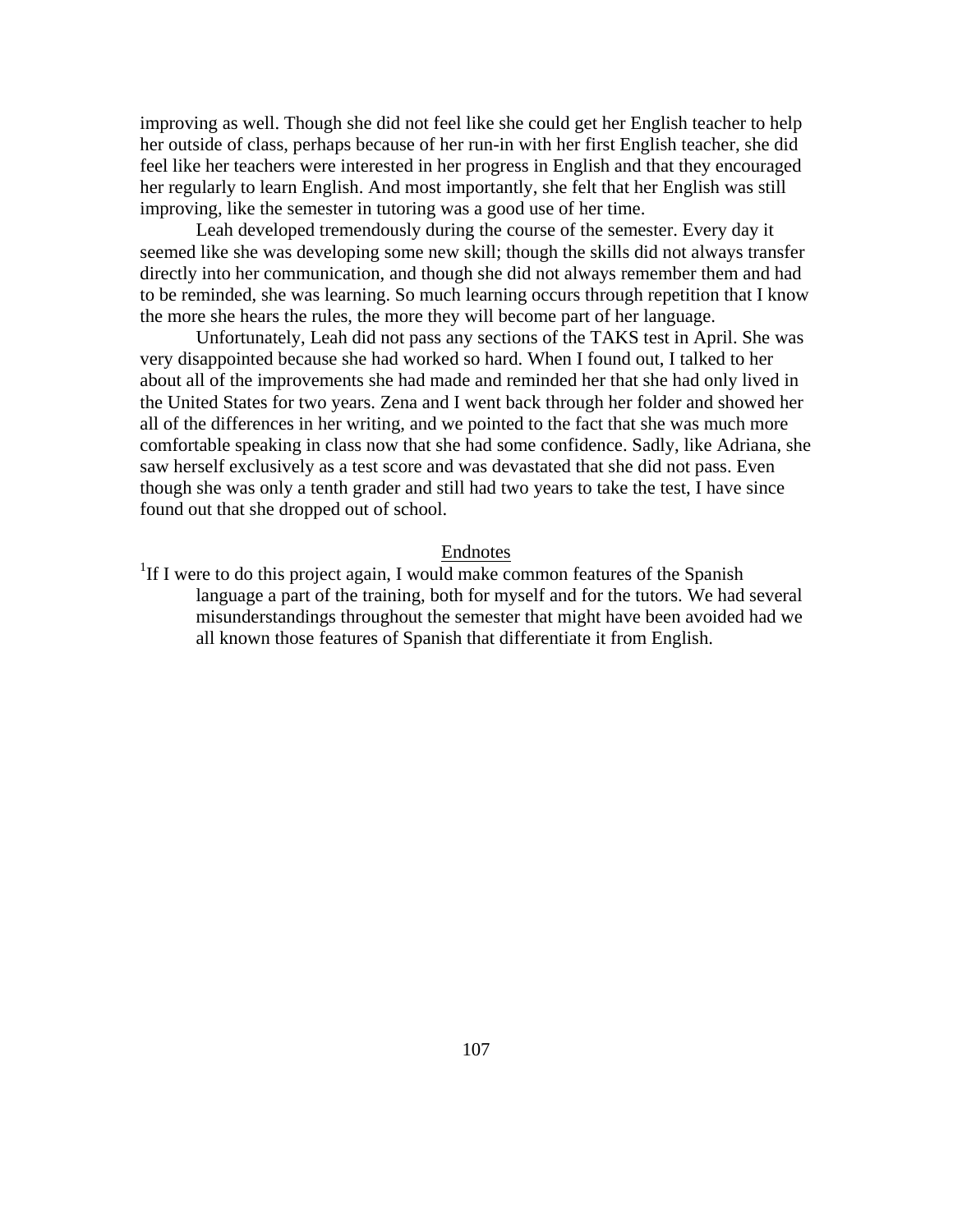# CHAPTER FIVE: RICARDO AND KAREN

#### **Overview**

 Ricardo was the type of student I had not counted on having in tutoring. In late September the ESL teacher asked if I could take on a student who spoke exclusively Spanish, having just moved to Houston from Nuevo Laredo in the state of Tamaulipas, Mexico. He moved to the United States in late August and was originally placed at the New Arrival Center, and he transferred to HSH in mid September. When he moved to Houston, he was classified as an 18-year-old tenth grader. Although I wanted to tutor senior level students who were struggling to graduate, I did allow Ricardo into the program, and I focus this chapter on him because his case illustrates some of the problems with the ESL program in general and also because he shows how far a student can progress and still not meet the standards the district and state have set for graduation. Though it seems like he did not progress very far, he actually learned a great deal of English in the two and a half months Karen worked with him.

 Ricardo is representative of the way the ESL system in the district does not adequately serve its population of students. During the summer of 2005, the ESL teacher asked to have her classes split into beginning ESL, intermediate ESL, and advanced ESL. She wanted the beginning class to contain non-English speaking students and the intermediate and advanced classes to serve limited English proficient students of varying levels. That way, she reasoned, she could adequately teach the non-English speaking students, who often got lost in classes of limited English speakers. Unfortunately, HSH was not able to accommodate her request because of scheduling concerns. Many ESL students have ESL reading, ESL writing, regular English, remedial TAKS English, a double block of either math or science, regular math or science, and a history class, for a total of eight classes. They rarely have room for electives because they are often making up other classes they have failed (i.e., they might take ESL reading, ESL writing, English III, English IV, and TAKS remedial English), and when they need core classes to graduate, their ESL classes become electives and are bumped from their schedules. Consequently, the counselors usually have no leeway when placing the students, and creating levels of ESL classes became difficult. Although she was promised a beginning ESL class at the very least, it never materialized.

Ricardo, who spoke no English upon entering HSH, was placed in ESL reading and writing classes with students who were much more advanced in English, and the ESL teacher did not know what to do with him in a class full of mixed ability speakers. She called me the day he entered her class and asked if I had a bilingual tutor who could take him. While I began preparations to hire another tutor, school was closed due to the evacuation for Hurricane Rita. After Hurricane Rita, Oscar, another non-English speaker, never returned to Houston, so Ricardo began tutoring with Karen when we returned to school. Although I was eager to offer any ESL student help, I knew that Ricardo was not the type of student that I wanted to work with for this study. I wanted to work with LEP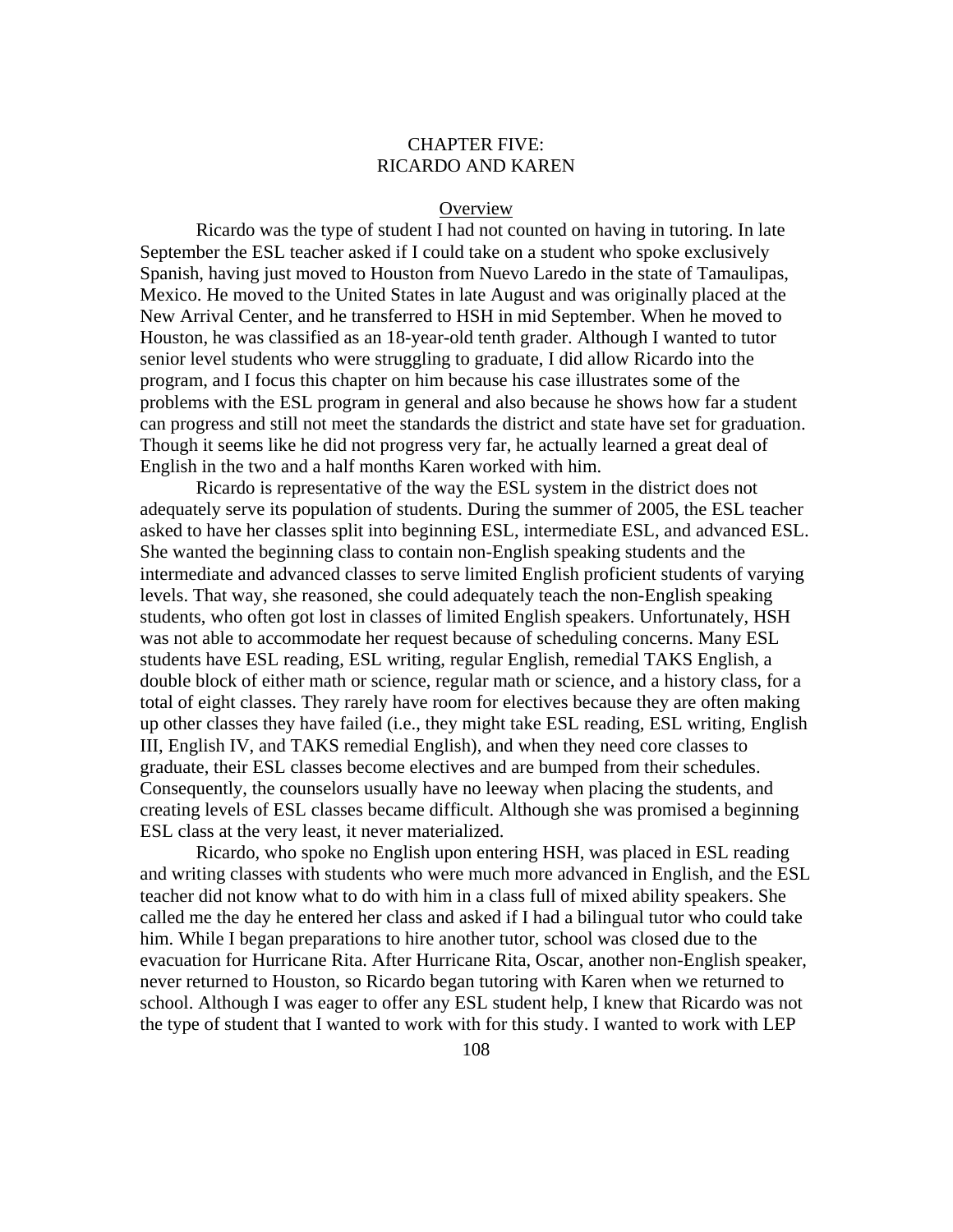students on the verge of passing the TAKS test, students who had failed for the first year high stakes testing and needed extra help to increase their language proficiency to graduate. Ricardo did not fit that profile. Based on Jim Cummins's framework, I knew there was no way that we could give Ricardo what he needed to graduate in such a short time, but I took him into the program to see what we could do in one semester. The results of his tutoring show that, while language proficiency can happen quickly given the right circumstances, it was not quick enough to give any "real" help at Ricardo's level. As a tenth grader, Ricardo would have to pass all of his classes each year and take classes in summer school to graduate before he reached the age of twenty-one, when the state would remove him from the public education system.

Ricardo's attitude survey suggests a fairly positive attitude towards learning English, but some of his answers to the questions did not make sense, which leads me to believe he was giving us the answers he thought we wanted. Because Ricardo did not speak any English, Karen translated the survey to him out loud into Spanish, and he answered the questions in Spanish. She then recorded his answers on the sheet for him. He agreed that he could learn English (question one), and he disagreed that English was hard (question nine). He believed he could do advanced English (questions five, twenty six, and thirty six), and he felt he would do well in his English classes (questions twenty two, twenty five, thirty one, thirty two, and thirty eight). He also felt his English skills were improving, which was interesting since, at that point, he could not speak, read, write, or understand someone speaking in English. He did not think that knowing English would help him make money (question three), but he did see English as important for his future career (questions six, eleven, fourteen, twenty eight, twenty nine, thirty three, and thirty four).

I was shocked, however, at how Ricardo saw his skills in English. At that point, he could not communicate at all in English, but either he did not see himself that way or he did not want us to see him that way. In terms of his skills, he did not think reading in class was fun (question seven), but he did like to read in English (question twenty). He did not feel sure of himself when he wrote in English (question thirteen), but he did not have a hard time writing in English (question sixteen), and he felt able to express himself in written English (question forty two). He felt confident speaking in English because he said people did not laugh at him when he tried to speak English (questions ten, and seventeen), and he usually could understand what people were saying to him in English (question forty four).

He felt like he fit in well at HSH with both teachers and students. He believed his teachers were genuinely interested in his progress and would help him (questions two, eight, eighteen, twenty three, twenty seven, thirty, thirty five, forty, forty five, forty six, forty seven). He did not have a lot of friends at HSH (question four), but he did feel that he fit in well (question twenty one).

I feel that one of two things is going on here, but unfortunately, the tape from that day of tutoring was broken when I tried to have it transcribed. Perhaps Ricardo knew so little English that he was still idealistic about his learning, thinking that he was farther along than he was; or possibly he wanted to tell us what he thought we wanted to hear; or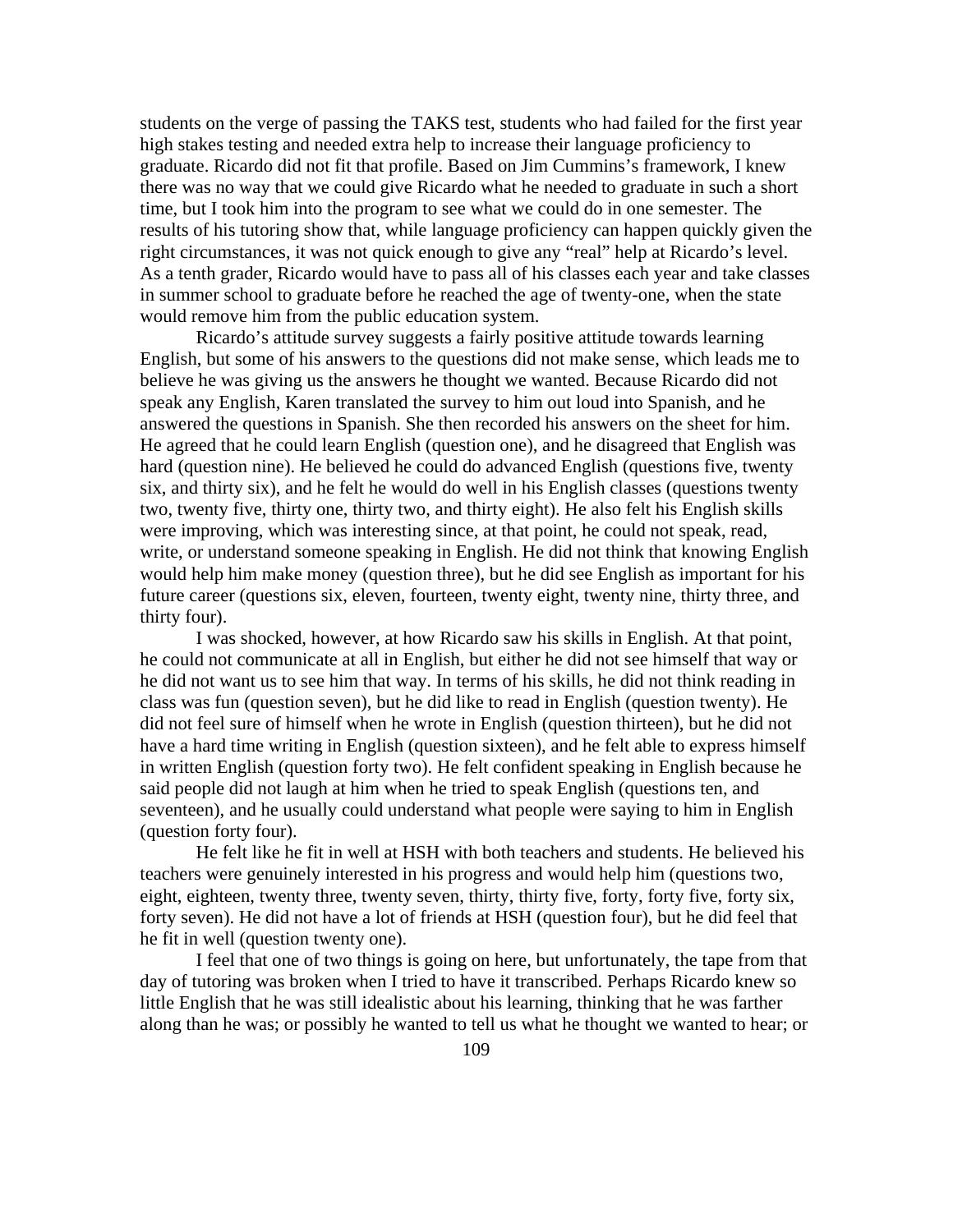maybe the tutor coached him into the answers that she thought he should have. I think it could have been a combination of all three. I think Ricardo wanted to be farther along and so, when the tutor translated the questions into Spanish for him, he picked up on her non-verbal cues and went with the answers that he believed she wanted to hear.

Ricardo's initial placement test scores rated him a non-English speaker at the lowest level, A. By the end of the year, he had progressed to the intermediate level in reading and writing, but he remained at the beginning level of speaking and listening. Jim Cummins's theory of BICS and CALP would suggest, again, that this is not the normal progression of language acquisition, but perhaps the academic focus of the school setting led Ricardo's CALP to develop more quickly. Because he spoke no English at the beginning of the tutoring sessions, Ricardo's breakthroughs must be treated differently than the other tutees' developments.

When Ricardo walked in to his first tutoring session, he seemed very nervous. Despite his stated desire to learn English on his attitude survey, he did not seem to ever want to be in tutoring. When Karen asked him on the first day why he wanted to be in the program, he said he was just there because "they," meaning his ESL teacher, "made" him. Even though he received the permission form at the beginning and had his parents sign it, I'm not sure he ever really understood what the tutoring was supposed to do for him. Though he participated in his tutorials, he would never do any work beyond the tutorials to complement his learning. On eleven separate occasions, Karen wrote that Ricardo was having the same problems consistently and that he needed to work on his vocabulary and verb conjugation more on his own. She assigned him homework regularly, but he never completed it. Karen was often frustrated because, though he would show some improvement from session to session, most of his progress was "two steps forward, one step back." Though I tried to tell her that was often the nature of tutoring and of learning a new language, she remained convinced that, if he worked at home, he could learn English more quickly.

Part of Karen's frustrations may be due to her own experiences learning English. Karen was fully fluent in both English and Spanish, and she wanted to tutor because "In  $5<sup>th</sup>$  grade [she] was enrolled in an ESL program so [she] know[s] the effects of good teachers. [She] would be honored to . . . have the effect on others like it had on [her]." Karen was very motivated to learn English at that young age, and to her credit, she worked hard to instill the same values in Ricardo. I believe, however, that part of Ricardo's frustration might have come from his school placement. He was two years behind grade level, and he knew that he had little hope of catching up in time to actually graduate. Even if he did graduate in the three years he had left, he would be twenty-one, three years older than his peers. It must be difficult and frustrating to see yourself as so far behind your peers without much hope of catching up. In that situation, school becomes hard work.

#### Word Identification / Reading Breakthroughs

 When Karen and Ricardo started tutoring, he did not even know the English alphabet. Karen's initial reaction to Ricardo was the following: " $1<sup>st</sup>$  time with the tutee.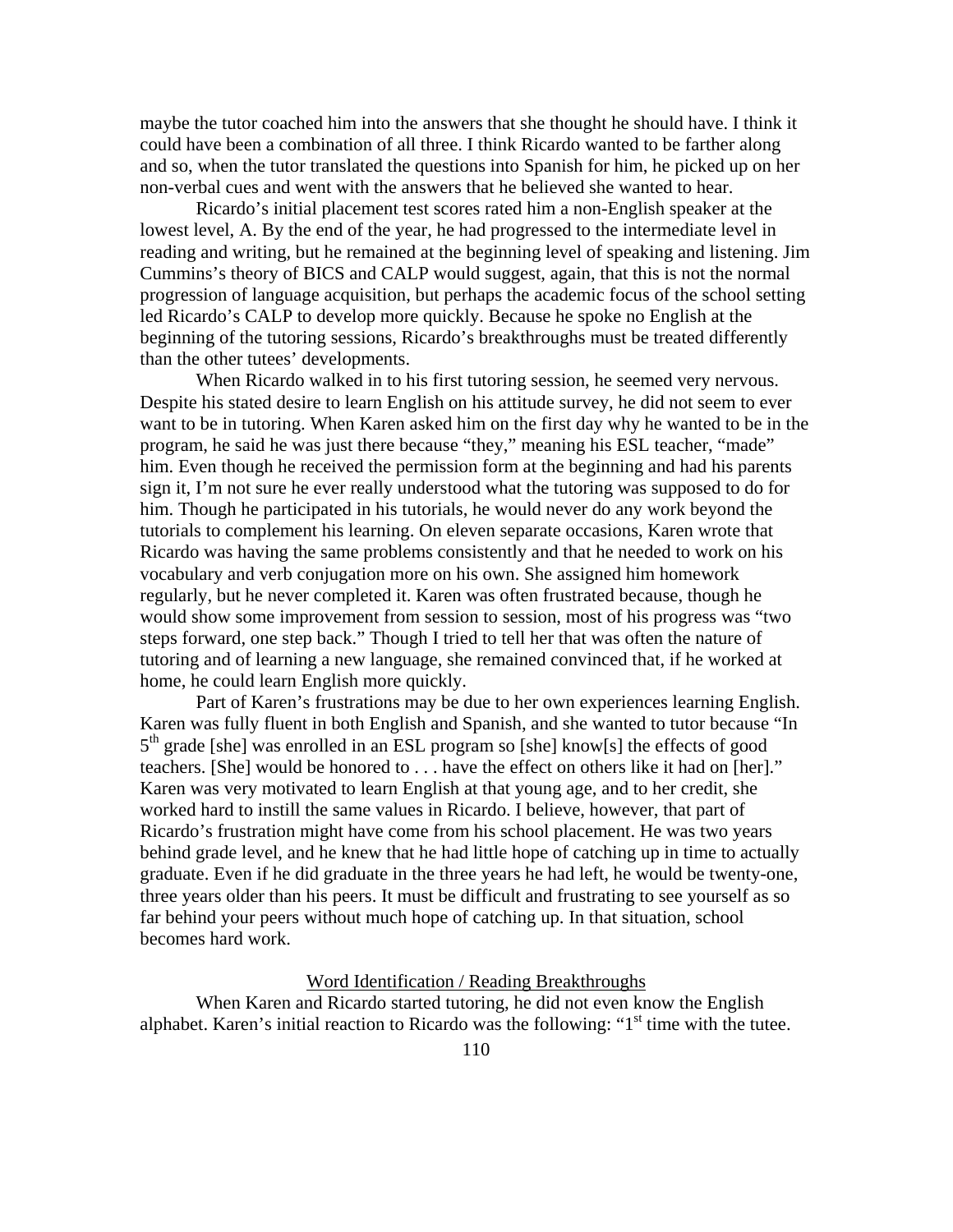Evaluated level is VERY basic. Tutee came to the U.S. last month. He is at times apprehensive on saying he doesn't understand something." They started the first tutorial trying to read a story, but Karen quickly realized that she needed to work with him on pronunciation and actually learning the alphabet and basic English.

 So they continued the first session learning the alphabet, which Ricardo seemed to pick up quickly. In that first session, they covered the alphabet and the actual sounds the letters make, vowels and consonants, hard sounds and soft sounds, and days of the week. Following is an excerpt from the conversation Karen and I had after her first day of tutorials with Ricardo. Fortunately, even though we lost the tape of Karen and Ricardo's first tutorials, part of this conversation was captured on another tutor's recorder before she turned it off.

Me: So how did uh…how did your first, uh, day with [Ricardo] go?

Karen: It was ok. He doesn't, doesn't know much of any English at all. I thought that after coming from the New Arrival, uh, place he would at least know his alphabet. But we spent most of, uh, today working on, uh, the alphabet and the, you know, the sounds they make. I, uh, I forgot how much, you know, how much there is to learn just about the letters, the alphabet.

Me: Like what? What did you work on with him?

- Karen: Well, we, uh, we…(5 second pause) we, he learned the sounds each letter makes. And—
- Me (interrupting): You mean just the basic sounds or you mean—
- Karen (interrupting): the, uh, what's it called? The sounds, like, the regular sounds, but then also the other sounds the letters make. I can't think…remember…you know, like, how "c" makes a hard sound like in, uh, "cat," it makes a /k/ sound. But in, uh, let's see, let's see—

- Karen (laughing): Yeah. I never would have thought of that word. How did you think of that?
- Me (laughing): I have no idea. English teacher. (laughing continues for ten seconds. Other tutors come over and ask what's going on, and Karen tells them. Conversation about Ricardo resumes in two minutes).

Me: Ok, so where were we?

- Karen: We were…(giggles) talking about incising.
- Me: Ok, ok, incising. So you all talked, uh, about like, hard and soft sounds?
- Karen: Yeah, hard and soft sounds of vowels and consonants. He, uh, seemed to learn it pretty quickly, but it was hard for him to, like, use it.

Me: Like how?

- Karen: Well, after we uh, looked at the, uh, alphabet, we talked about the days of the week.
- Me: The days of the week? He didn't, uh, know them already? After being at the NAC?

Karen: Nope. So we talked about the days of the week, but, like, when we started spelling them, he couldn't do it. And we had just gone over the alphabet. So it

Me (interrupting): like "incise?"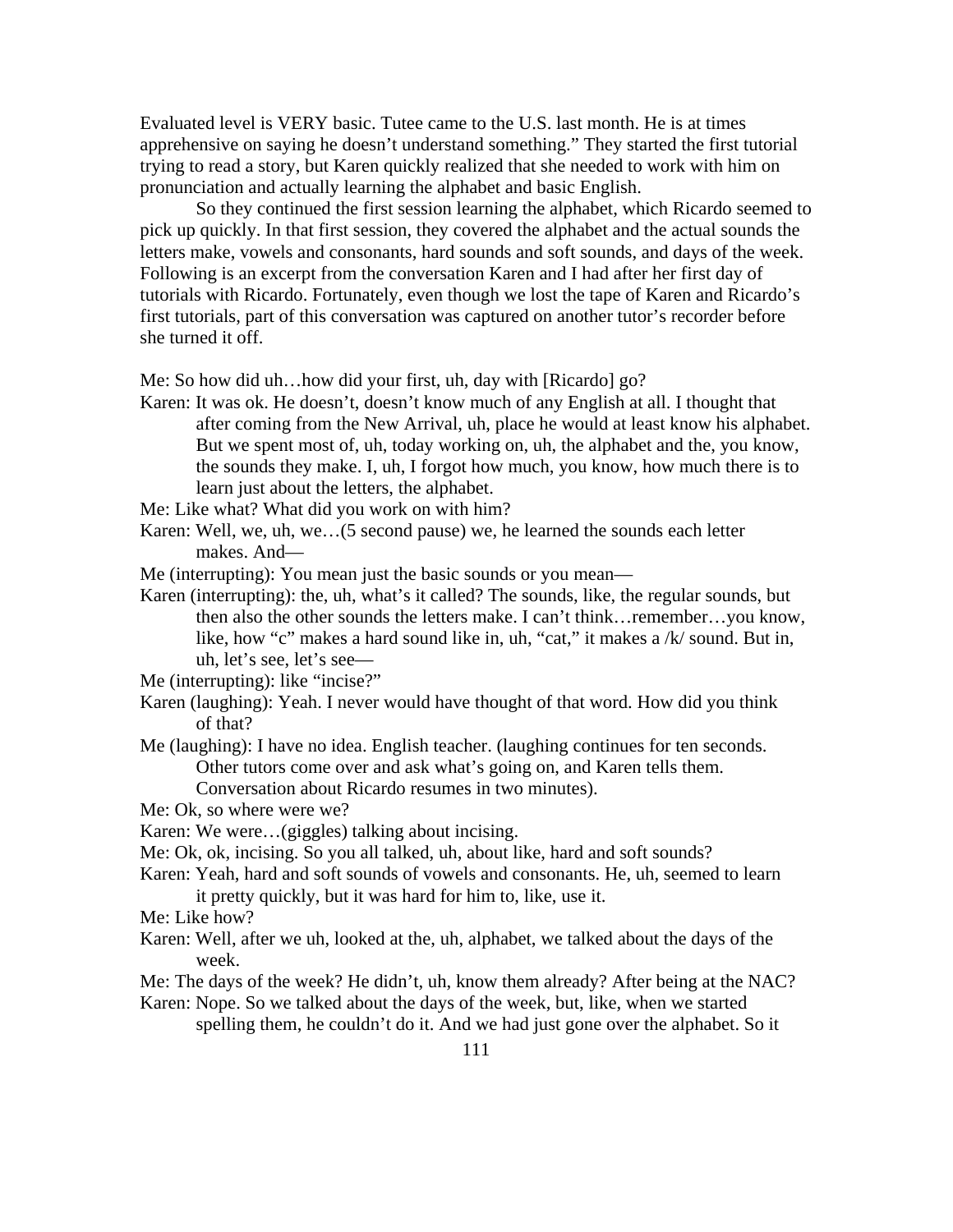was kind of frustrating. Because I expected him to be able to do it. Me: Well, remember that it's like math— Karen (interrupting): I know, I know. It might— Me (interrupting): He won't get it at first. It takes time and practice. Karen: Yeah, I just never met an 18-year-old who didn't know the alphabet. Me: Really? So you think all, uh, 18 year olds everywhere, all over the world, know the English alphabet? Karen: Well, no.

Me: It takes time, but he'll… (tape cuts off)

After the first few days of tutoring, Karen started to settle in to a routine with Ricardo. They spent the first thirty or forty-five minutes each day reading and doing supplementary exercises to enhance his reading, and they spent the remaining time working on verb conjugation and word identification. One of Karen's biggest concerns was the grade level on which they were reading. We had talked in one of our earlier sessions about trying to keep the tutees reading on grade level as much as possible, but it was not realistic to expect Ricardo to read on a  $10<sup>th</sup>$  grade level in English when he did not even know basic words in English. Expecting a student to be able to read with other students who have been studying English for ten years is unrealistic. So they started with children's books. Once I talked to Karen, reassuring her that it was ok to start with children's books, she decided to start with Dr. Seuss because she believed the rhyming would help Ricardo learn to see how letters worked. While no, I did not and do not believe Dr. Seuss has much, if any, appeal to an eighteen-year-old, I did believe that the repetition of sounds would help Ricardo learn the alphabet and how the letters sounded, and his language development was the most important concern to me at the time.

 They began with a lot of repetition. Karen would read a line, and Ricardo would repeat it. This technique, called repeated reading, helps build reading fluency (Chandler-Olcott and Hinchman 124) by allowing Ricardo to hear how the letters were supposed to sound and building a bank of words as he progressed through a text. Following is a translated transcription of one of their conferences. The translation was done by one of my Honors English students who is bilingual, and like any translation, it captures the gist of the conference but is not exactly word for word. I told the transcriber to write the transcription / translation so that it made sense in English, not word-for-word. The parts that were translated into English are indicated by italics.

Karen: *Ok, so I will read the book out loud, and I want you to read after me. Ok? And I'll point to the word so that you know what word we're looking at, that I'm saying*. "I do not like them in a house." *Now you go*.

Ricardo: I do not like th—, t—…

Karen: Them. *Remember, the th— together, they make a /th/ sound*.

Ricardo: I do not like th—, them—

Karen (interrupting): Right, them.

Ricardo: in a house.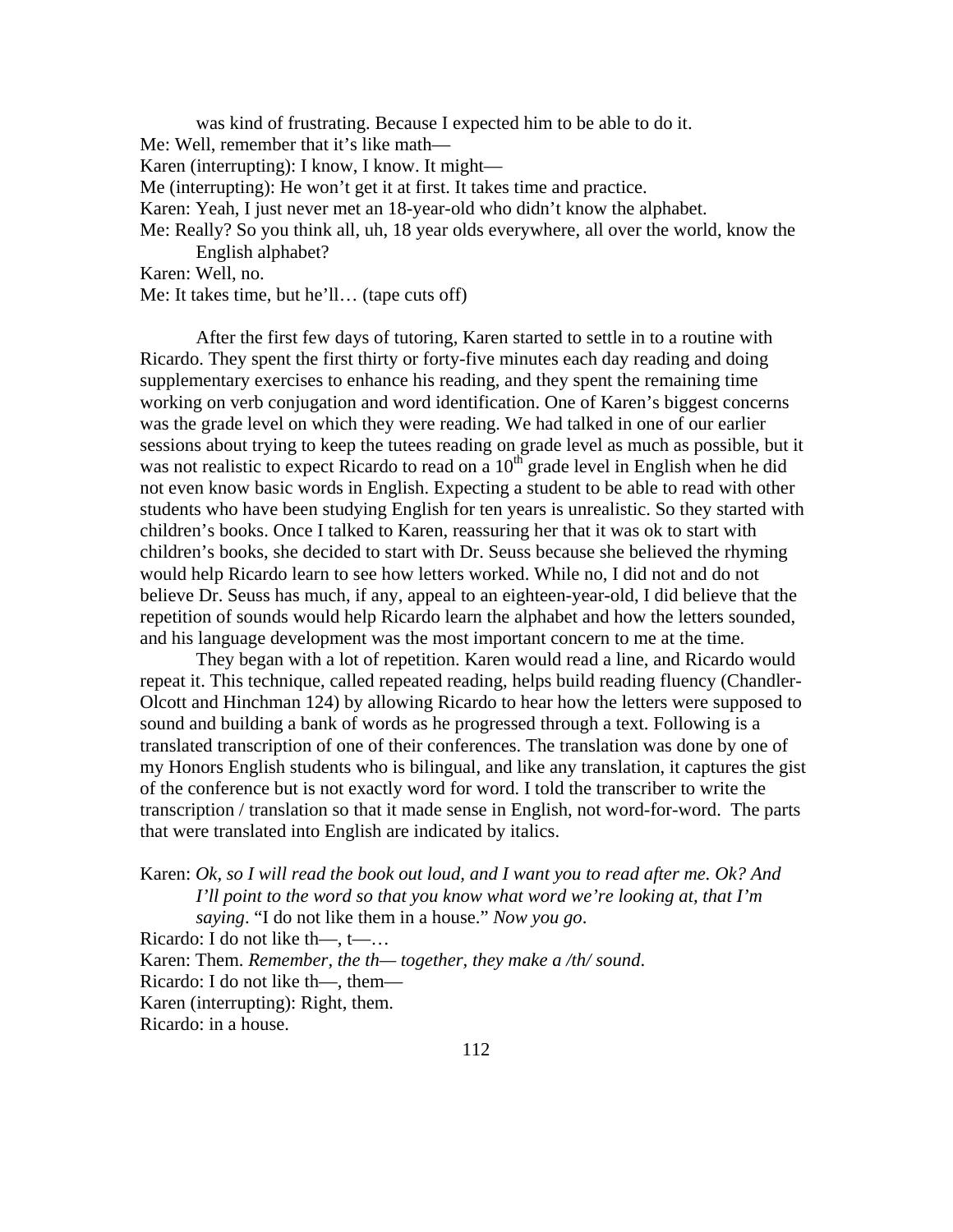Karen: Ok. I do not like them with a, *what do you think this word is? If this is* house, and remember, look at the last four letters of this word. They are the same. So the *words will sound the same. What does the first letter sound like?* 

Ricardo: Uh…

Karen: *Right here. What is this letter? Remember?* 

Ricardo: Uh, m?

Karen: *Right, and how does an "m" sound?* 

Ricardo: (makes the sound for m).

Karen: *Right. /m/. And so if this is house, and you change the beginning sound to /m/, how do you think…*

Ricardo (interrupting): m—mouse?

Karen: *Right! Yes.* Mouse. *So this sentence will sound like this.* I do not like them with a mouse. *Now you go.* 

Ricardo (slowly): I do not like them with a mouse.

Karen: Yes! *Good! Good job. Now the next line is…*

The above interaction shows that there was lots of praise, lots of repetition, and lots of Spanish speaking still going on. The Spanish speaking, however, did lead us to problems that I will discuss later. But for now, suffice it to say that I believed at the time it was important for Ricardo to understand concepts, and because his language skills were so low, I did not think he would understand if he was taught those concepts in English. If he could not understand even basic English, he would not understand, for example, the first part of the exchange above had it been in English: "*Ok, so I will read the book out loud, and I want you to read after me. Ok? And I'll point to the word so that you know what word we're looking at, that I'm saying*. "I do not like them in a house." *Now you go*." When I took French in college, I was initially in a class that was exclusively in French, and because I did not understand even basic words in French, I could not understand any of the class lecture. So I advised Karen to keep the tutorials in Spanish for a while, which eventually led to some test scores that were not what we wanted or expected.

 Another problem quickly arose in the third week of Karen and Ricardo's tutorials. By this point, Ricardo was able to read most of the books out loud by himself. One day when I was watching their tutorials, he read a simple Dick and Jane book out loud to Karen with only a little assistance, and she was thrilled. Until, that is, she asked him what he had just read, and he could not answer her. When he finished, she praised him for reading it, and when she asked him to tell her what he had read, he shrugged his shoulders. Following is the exchange between the three of us at that session.

Karen: *What do you mean, you don't know what you read? You just read it. How can you not know what you read?* 

Ricardo (looking down at the desk, shrugs his shoulders again)

Karen: *I don't understand. You just read about Dick and Jane, and how their first day of school, and…do you not remember?*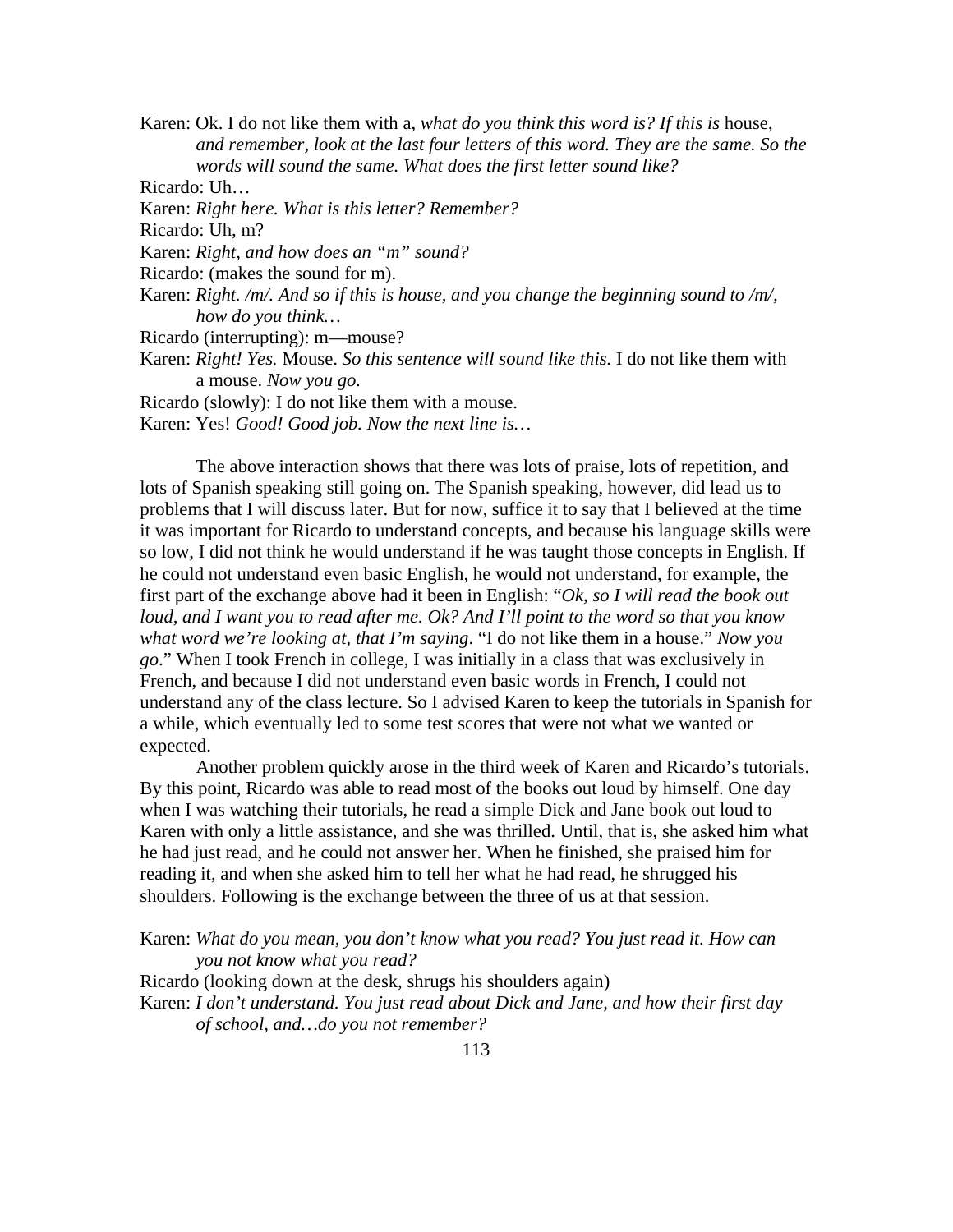Ricardo: shakes his head

Karen: *I don't*…(looks at me) I don't understand. You heard him read it.

Me: I'm lost. What just happened? Remember, I don't speak Spanish.

Karen: He read the whole story and doesn't know what happened.

Me: Yeah, but stop. Think. Did he read it (emphasis on read)?

- Karen: Yes. You heard him. He read it. He said it all out loud.
- Me: Yes, he read the, uh, the words. He said, uh, every word out loud. So what might have happened?
- Karen: I don't know. He said every word. If he said it all, why doesn't he know what happened? I don't understand.

At this point, I could tell Karen was getting upset. I stopped all of the tutorials in the room, and I asked the students who needed a soda. Of course, all of them did, so we scrounged for change, and I sent all of the tutees with the money to get themselves and their tutors a soda. During their absence, we had an impromptu staff meeting. I told the girls what had just happened, and we asked for their input. Following is the transcript from that short meeting after the initial summary of the conference.

- Me: Ok, so what, what do you think happened? Why was he able to say the words and didn't know what he had read?
- Amber: Maybe it's like, I don't know, like when I read something I don't always remember what I read because I'm not really paying attention. Like when, like when in class…
- Karla (interrupting) Yeah, like in class when someone is reading out loud. You can, uh, be reading it, but like have no idea what just happened.
- Karen: Yeah, but *he* was the one reading it. It must be…It must be something we didn't do, something I didn't do right.

(All of the tutors started talking at once, saying no, that she hadn't done anything wrong). Zena: No, no. You didn't…

- Maira (interrupting): You didn't do anything wrong. It's like with me, it's like when I'm tutoring Jennifer. Sometimes she knows the words, but she doesn't know what they mean. When they're all together, she doesn't know.
- Me: Remember, remember when we talked about this the other day? A few weeks ago? When they can call the words but they don't know what they mean? Remember? (They nod). Knowing the words is not bad. It's, uh, a first step in reading. Now, now what do you have to…You have to slow down and make sure he understands, like, each word. You have to give him a context he can take with him. Remember, he's interested in knowing the words, in being right, and since you've had him reading out loud, knowing the words and saying them correctly is important. Now it's time to go on. Uh, let's see…Maira, what did you do next for Jennifer? What did you, like, do once she, uh, knew the words but didn't know what they meant?

Maira: Well, we did what you said.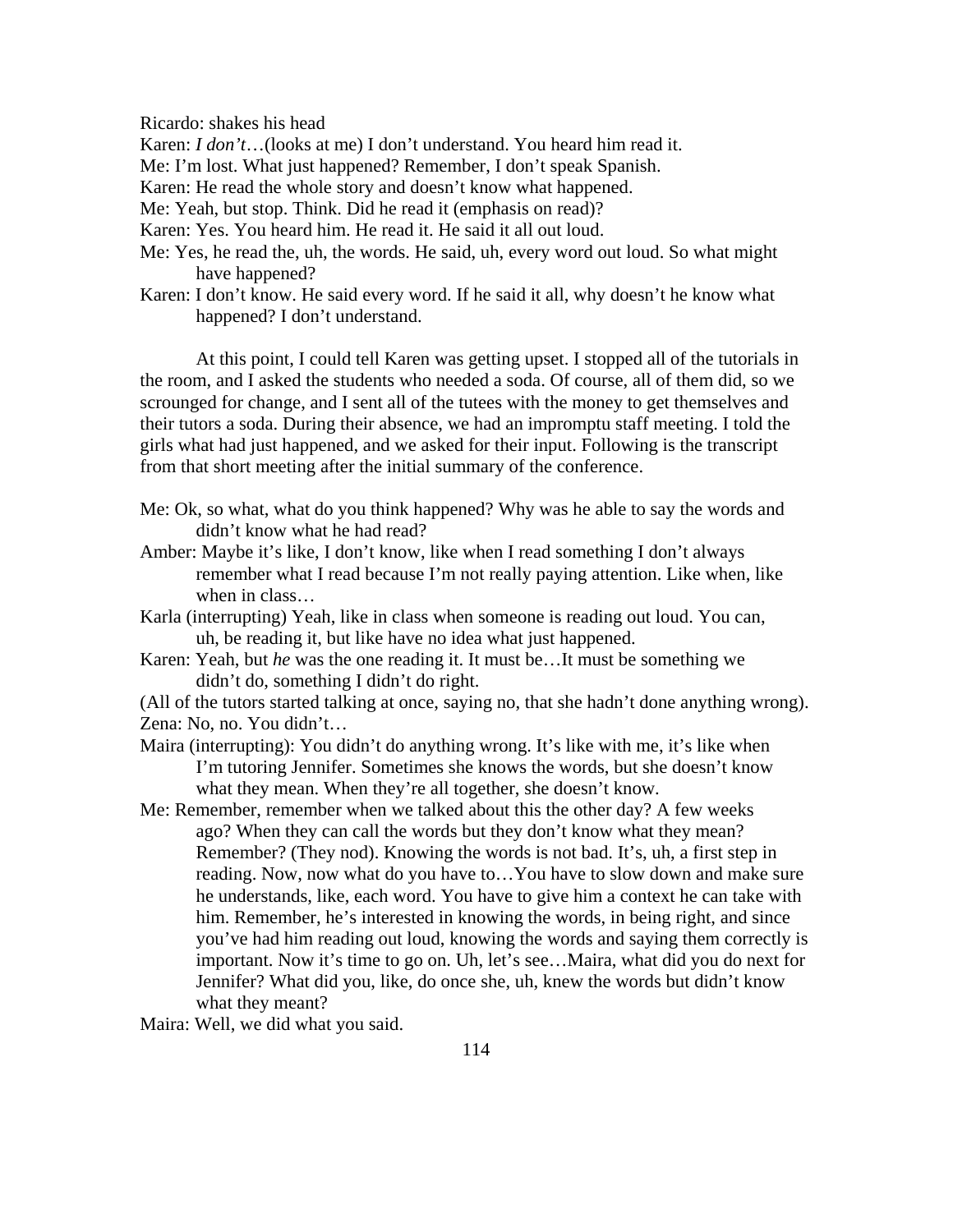Me: Ok, (sigh) well tell Karen what that was silly. So that she'll know what to do now.

- Maira: Well, we started to, uh, draw pictures. So like if she read the word cat. I would tell her cat in Spanish so that she knew what it was. And she would draw a picture under the word, and she would write the word in Spanish and in English so that, uh, she'd uh, know both. Now we, uh, we have lots of pages of words with pictures so that she can, like reference? So that she can go back and see them.
- Me: Ok, so Karen, does that uh, does that make sense? And Maira, did you do it with all of the words? In the sentences?
- Maira: Yes, oh wait, no. Because like, if the sentence was "I hate cats." It's hard to draw hate. I mean, I guess you could, but I…
- Karen (interrupting): Yeah, yeah, I see. You draw the main subjects. So that they know…
- Me (interrupting): So that they have a reference. (Tutees begin coming back in the room). Does that make sense?

#### Karen: Yes.

 After that, Karen was able to help Ricardo work through the book by making a sort of storyboard about what was going on in the story. They would draw pictures of the words, and at the end she asked him to put it all together into a cartoon-like drawing of the six major events in the story. She found that using this technique helped Ricardo because he had a reference for the words that he did not know; he also was able to walk away with a strategy for comprehending the story, something he could take with him into his later classes. They were able to use the technique of drawing in later, more difficult works. Since they only had two and a half months together, Ricardo never progressed to reading on his grade level. But he did leave with several reading strategies that will help him become a more independent reader as he progresses on his own.

 The tutors also understood after this session that reading is more than just saying the words. Reading, as Jim Cummins' framework shows, involves context. If a reader does not understand the context when he/she says the words, then he/she will not understand the reading. The piece Karen and Ricardo were reading was too context reduced for Ricardo to understand, so when they were reading it, he could read the words, but he could not grasp the context, so he could not understand the text. The tutors, therefore, saw how important building context is when reading a text.

 Karen also had her own breakthrough here. In chapter three I explained that, when Adriana did not pass the ELA portion of the TAKS test, Karla felt responsible. Again a tutor is taking responsibility for what she saw as a failure on her tutees' part. Karen had been trying to teach Ricardo to read a text, and when he read it, she was happy. But when he could not tell her what he had read, she was frustrated with herself and wondered what she had done wrong. As a teacher, I often have the same reaction when my students do not perform well on a test or do not understand the objective I am trying to teach—I take the blame for their lack of understanding on myself. Thankfully, however, Karen had time to find a way around Ricardo's lack of understanding and teach him how to make sense of texts in the future. In other words, she learned how to teach him.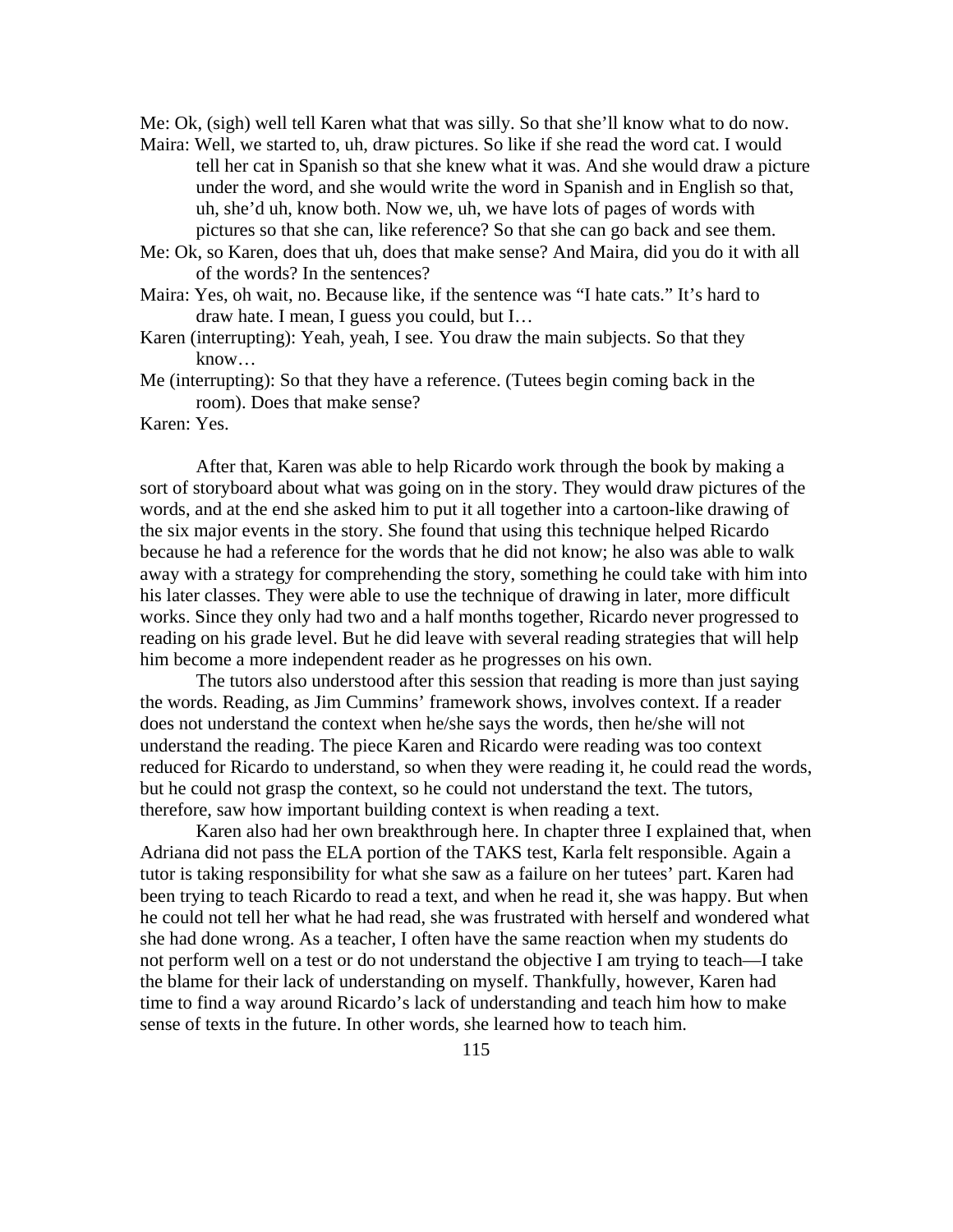# Speaking Breakthroughs

 Many of Ricardo's speaking breakthroughs occurred simultaneously with his reading breakthroughs. As we saw earlier, he was able to call words easily; in fact, he did it so well that Karen thought he knew what they meant as well. Of course, the problem came when he did not have the words in front of him and had to search through his memory for the correct word. But once he learned some basic words, he had an easier time. Following is the transcript of the second session Karen had with Ricardo. As before, the parts in italics are translated from Spanish to English by a student transcriber.

Karen: *What did you do after school yesterday?* 

Ricardo: *I went home and played basketball and watched tv.* 

Karen: *You went home,* home *and played basketball,* basketball *and watched television,* 

television. Ricardo: (nods)

Karen: *Say it with me.* I went home.

Ricardo: I went home.

Karen: I played basketball.

Ricardo: I played basketball.

Karen: I watched television.

Ricardo: I watched television.

Karen: *Ok, so this is home* (draws a picture on a piece of paper). *See? You went home.*  I (points to herself) went (mimics walking) home (points to picture on paper). Do you understand?

Ricardo: (nods head) I went home.

Karen: *Right. Good.*

Ricardo: *So* went *is like walk?* 

Karen: *No. Let's see. You can, uh,* went *is go. When you, uh, go, you can, uh, walk, run, however.*

 The above exchange demonstrates how basic their conversations were and how easy it was for Ricardo to misunderstand the words Karen was trying to teach him. Their sessions continued in this manner, with Karen taking every opportunity to teach Ricardo new words and Ricardo mimicking what Karen said. They spent the first three sessions covering simple basics: the alphabet, telling time, days of the week, months of the year, numbers, and school information (supplies, course names, office staff, etc). They made lists of words that had both the English and the Spanish for Ricardo to refer to. Soon, Ricardo was able to produce short, simple sentences with little coaching. Following is a conversation he and Karen had in late November.

Karen: How are your classes going? Ricardo: C*lasses?*  Karen: Yes. In English. Ricardo: Classes. *What do you want to know about them?*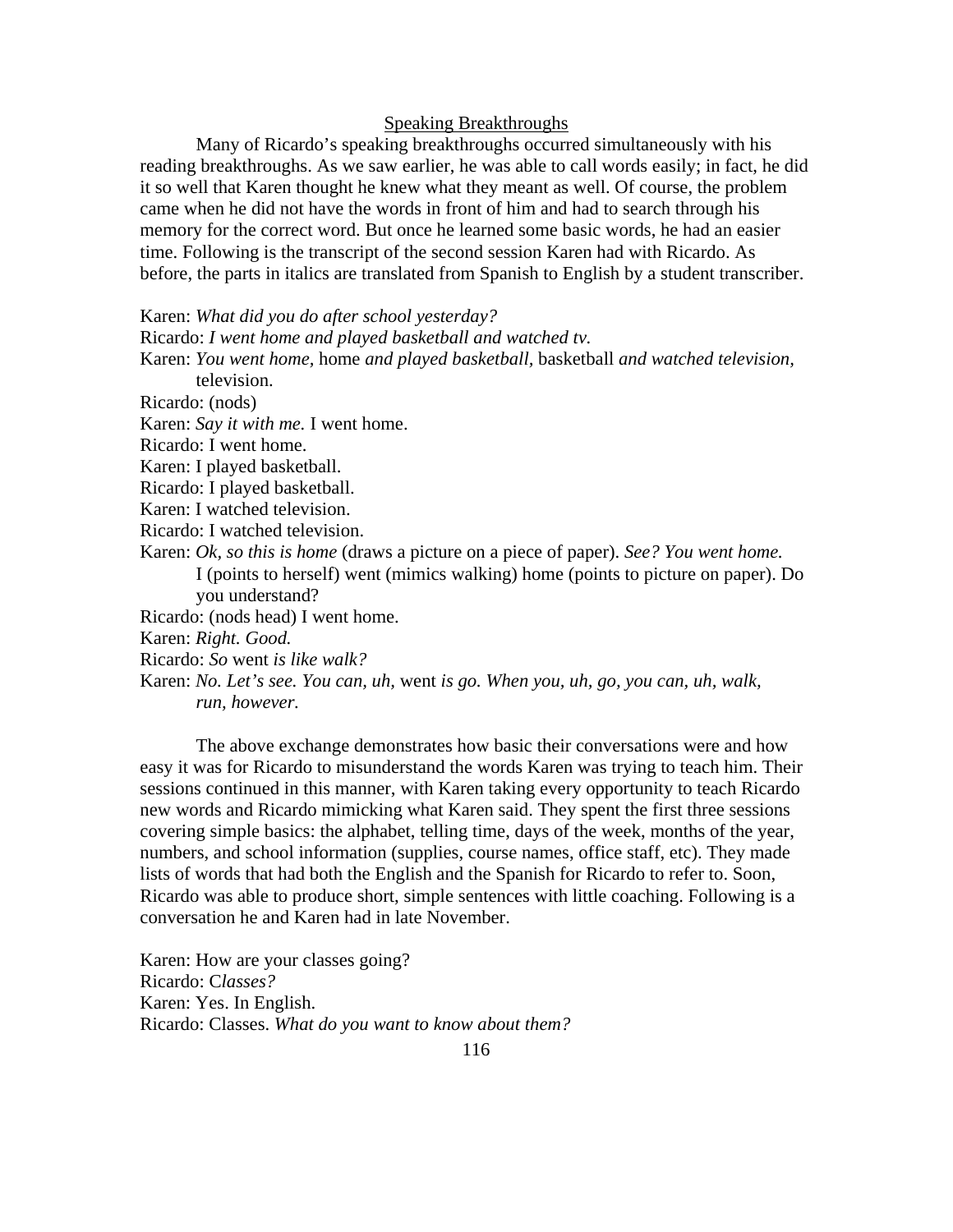Karen: *How are they?* How are they? Ricardo: *They are ok. English is—* Karen: In English. Ricardo: They…um…ok. English class are hard to me. Karen: *How many English classes do you have?* Ricardo: *Three*. Karen: In English. Ricardo: Uh, (under his breath) one, uh, two, three. Three. Karen: Three? Ricardo: *Yes, two ESL and regular English*. Karen: They are hard? Ricardo: Yes, English class are hard. Karen: English classes (emphasis on the plural) are hard. Say it again. Ricardo: English classes are hard. Karen: *Let's write it down so that you can see why*.

After this conversation, they went on to a discussion of conjugation and subject / verb agreement, which became the focus of many of their sessions. These two short transcripts demonstrate that Ricardo's speaking was getting better. He was using short, simple sentences, and he was using high frequency words, but he was beginning to be able to put them together on his own with Karen's help. Karen always talked him through what he was saying, patiently coaching him until he got the sentence correct.

#### Writing / Grammatical Breakthroughs

 We found that Ricardo's writing followed the same pattern as his speaking. He could get it, but he had to be coached through sentences by Karen. Two of his biggest problems were verb usage, both conjugating and subject / verb agreement, and using articles. When he started tutoring, he could not write in English at all, so I do not have any initial writing samples in English. Karen did allow him at first to write in Spanish, just to get his thoughts out, and then translate it into English. But she found that, because he knew so little English, his translations did not make any sense, so she quickly abandoned that strategy. We frequently discussed that writing will come after speaking, so she would have to be patient and let him progress slowly. I truly believed that it was only after he knew the words and how to use them that he would be able to begin writing them. So Karen remained patient, writing words and having him write words so that he would at least know how they looked when it came time to start putting them together.

 Unfortunately, we never got to that level with Ricardo. Karen worked on writing skills, and she helped him with his tenses and agreement, but she was never able to get him to write any sentences or paragraphs in English. He could write single words, but he could not put them together. In terms of writing, therefore, Karen did not have any breakthroughs with Ricardo. But in terms of grammar, Karen and Ricardo did have two major breakthroughs. First, through repetition, he began to understand verb conjugation with regular verbs. And second, he began to understand subject / verb agreement.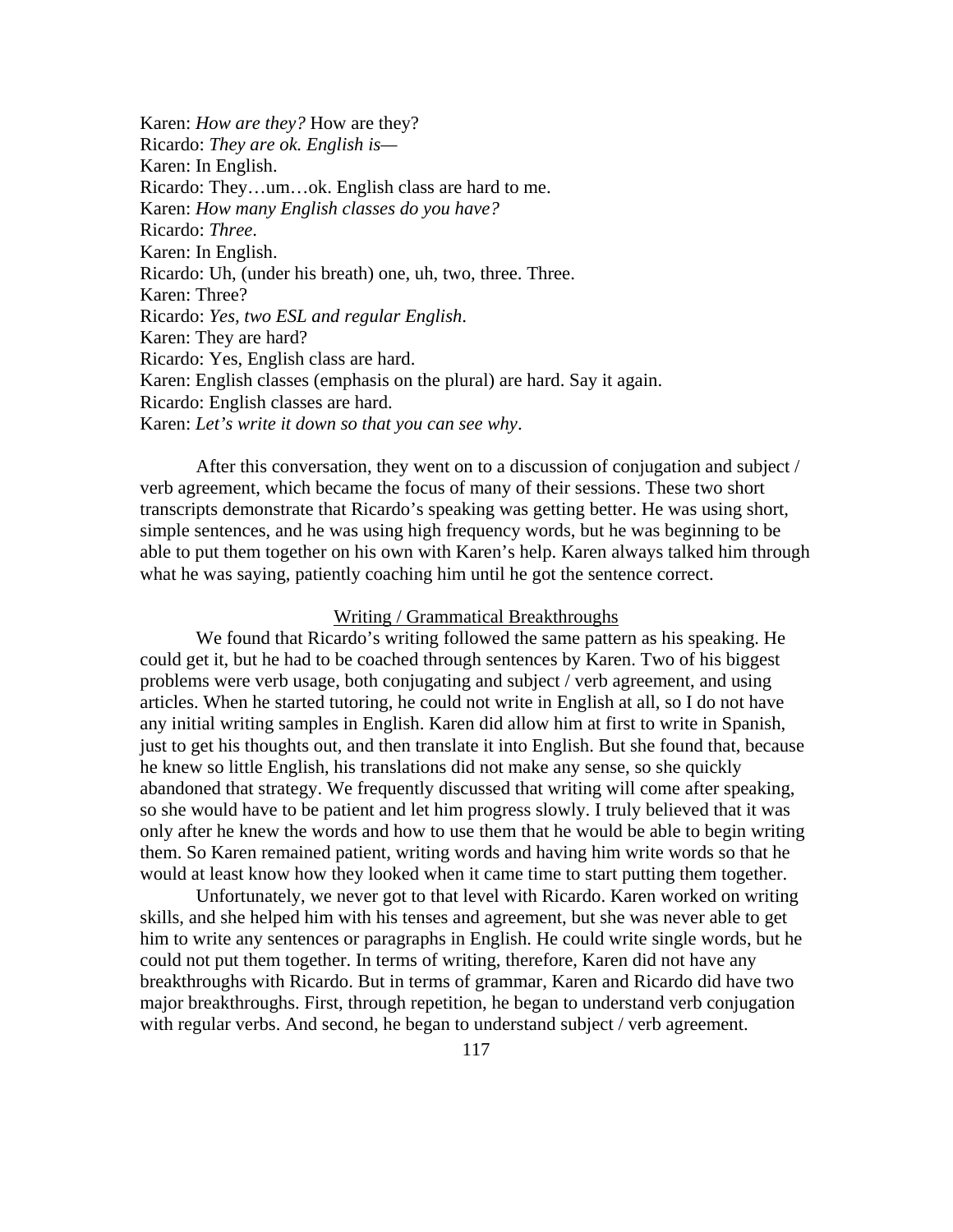But here is where I think I made one of several mistakes with Ricardo. In the beginning, I was unprepared to deal with students who did not know any English. So I let the tutors, who I believed knew better than I did what had worked for them when they were ESL students, figure out a plan for teaching the newcomers. They did what many new teachers who are unsure of themselves do: They chose worksheets. They spent a day searching the websites at LSU's Writing Center, Purdue's Writing Center, and related links. They printed off a stack of verb use worksheets three inches high. Many of these sheets were actually interactive games designed for use on the computer, but the tutors wanted to print them off instead of working on the computer, and I let them do it how they wanted to. Perhaps the worksheets were comfortable for them because they knew what they were doing with the worksheets, so they continued using them despite my initial warning about the dangers of using worksheets out of context. My mistake was failing to follow up with the warnings and allowing them to continue using the worksheets as a crutch.

 So Karen and Ricardo spent part of each session engaged in deciding what verb went in the blank. Ricardo became fairly adept at deciding what tense to use, which would serve him well on the standard ESL tests he had to take. But he still could not write, which was the result of the mistake I made in allowing the tutors to rely on worksheets. I should have forced them to use the worksheets only as enrichment—which was how they ended up being used with the LEP students—not as a substitute for writing.

#### Listening Breakthroughs

 I made another mistake with the non-English speaking students. I allowed their tutorial sessions to be conducted in almost exclusively Spanish. I tried to remind the tutors to use English whenever possible, but I allowed them to fall back on Spanish too frequently. I know why they wanted to speak in Spanish—it was more comfortable for everyone involved. But it did not serve the tutees well because their listening skills did not improve.

 Karen tried to conduct her sessions in English as much as possible, but she fell back on Spanish frequently instead of forcing Ricardo to figure out what she meant. I know the tutors were all trying to do a good job, and I know they felt that if a tutee dropped out, it would be the tutor's fault. That happened when we lost José. Despite his lack of desire to learn English, his complacency during sessions, and his own admission of hating school, Amber felt that she should have done something differently to motivate him to learn English. Maybe Karen would have felt the same if Ricardo dropped out, so perhaps she tried to keep it simple enough for him that he would still learn but also stay motivated. The result was that his listening did not improve. While his reading and writing scores increased from beginning to intermediate at the end of the year, his listening and speaking scores stayed at the beginning level.

 Ricardo's scores would seem to contradict Jim Cummins' theory of BICS and CALP, but I believe I know the reason his CALP increased more quickly than his BICS. It is my understanding that BICS develop naturally while CALP must be taught. Because we were in an academic setting that was not focused on BICS, perhaps he learned his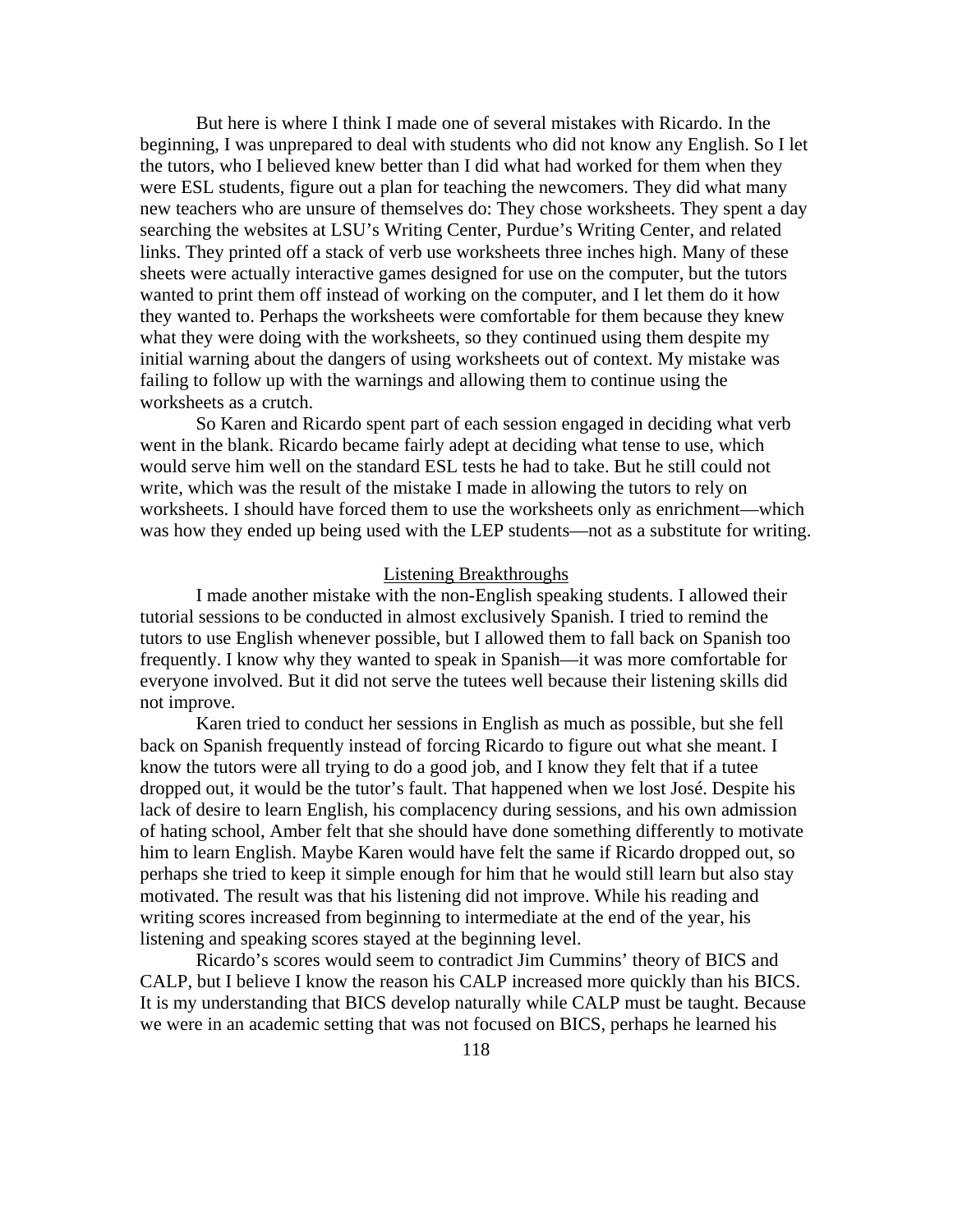CALP more quickly. Even though, for us, his writing did not improve, maybe the ESL teacher must have focused with him on writing during the second semester. All of this focus on CALP is part of the push toward accountability. The tests do not measure listening and speaking; they measure reading and writing. To ensure we will have jobs the following year, we have to make sure our students can read and write in English.

 Of course, I was not focusing on TAKS per se during the tutoring. But in the back of my mind, it was always there. I knew that the ESL teacher was taking a chance by allowing us to teach these students because, if we "messed up," if we taught it differently than she did, they might not pass, which would reflect on her as a teacher because they were still enrolled in her class. My agenda, therefore, was to push the CALP more strongly than the BICS, but in the end, I believe that hurt the non-English speakers.

## Ricardo: What We All Learned

 To my knowledge, Ricardo is still in school this year. He was exempt from TAKS last year because he was a sophomore, but he will not be exempt this year. Unfortunately, we did make some mistakes with him, and there are a lot of things I would do differently if I were doing this study over. My first thought is that I would insist on having the population I wanted, but then the teacher in me comes out, and I know that I would help any ESL students who needed and wanted help. But I would encourage the tutors to work just as hard on writing and on listening as they do on reading and speaking, regardless of their own frustrations. And I would work more closely with the tutors to ensure they had the materials they needed to do that instead of allowing them to work it out on their own.

 But I do feel like we learned a lot by working with students like Ricardo. We learned that all four types of communication are important and need to be taught. I learned that students, no matter how motivated they appear to be, will still go with the easiest possible solution when given a choice. And I learned I sometimes do the same thing. Instead of actively working with the tutors, I allowed them to do what they wanted sometimes, which was the easiest possible solution for me. I justified it at the time by saying that, as ESL students themselves, they knew what would work; but in reality, I know that I just had no idea what to do and so I handed it over to them.

 As a bilingual tutor, Karen learned many things this semester as well. She learned that sometimes, as a tutor, she had to go back to the basics and teach things that seemed very elementary to her because a new speaker simply has not had exposure to them. She learned strategies for teaching, like the storyboard, that she had never known before because, as an AP student, she had never used them. She learned that the same strategies for speaking that she had learned as an ESL student worked with Ricardo; while she knew that younger ESL students used repetition to learn sounds and words because she had done it herself in her own ESL program, she wrote in her reflection log that she did not realize that same strategy would work with older students because she thought it would be too easy. Karen learned, in short, how to really teach someone a concept, how to get to the root of the misunderstanding and correct it.

 I have no doubt, therefore, that Ricardo did learn. He learned a lot of basic information that might never appear on a test but that will be the basis for future learning;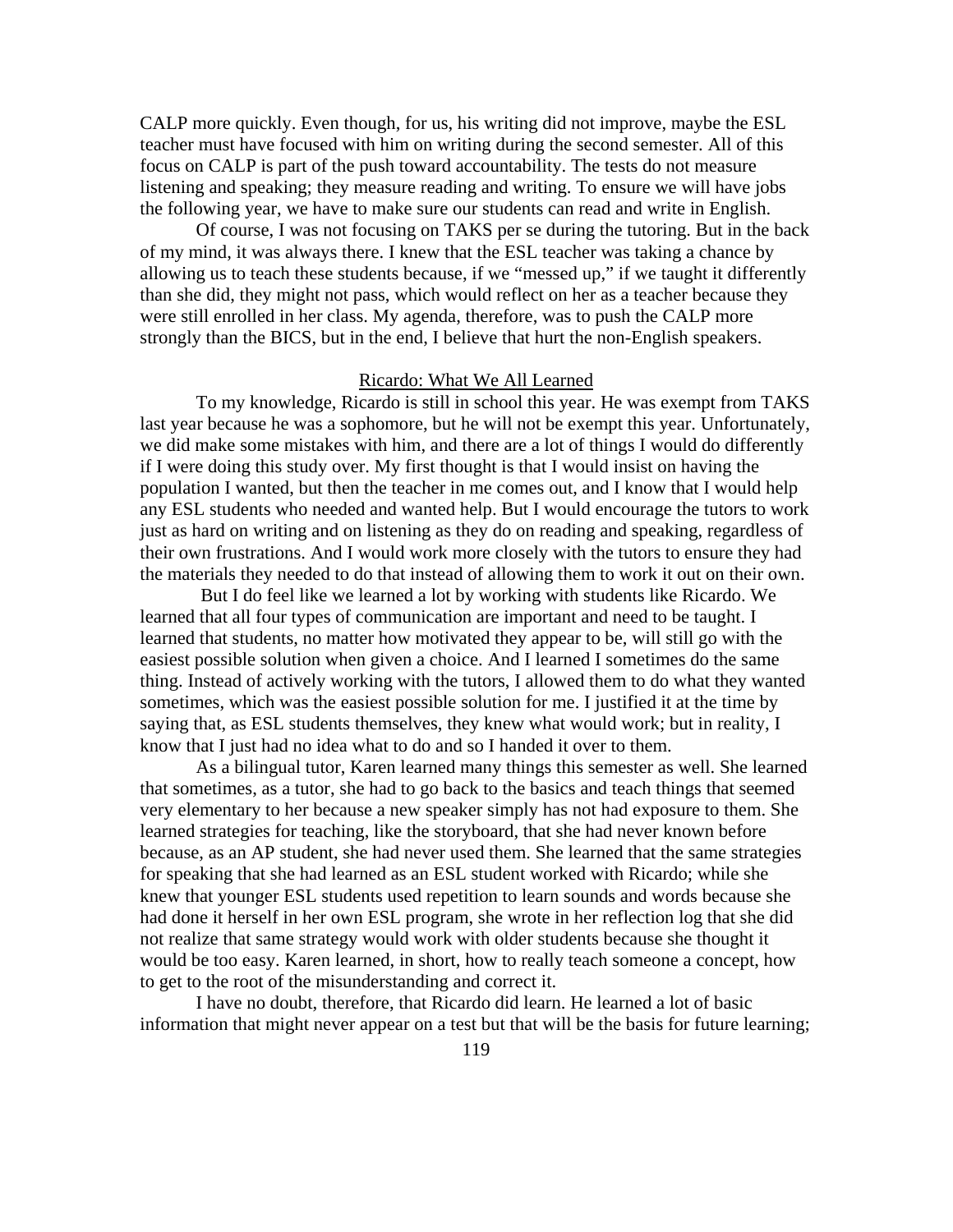for example, he learned the alphabet and how to use the letters of the alphabet, basic word identification, strategies for reading and understanding a story, basic communication skills, and basic writing skills. Although everything he learned would be classified as context-embedded, cognitively undemanding for an English speaker, which means he did not move through the proposed framework, he did learn basic English; and I would claim that, for someone who could not initially speak English, the work he was doing was not as cognitively undemanding as it might have been with the other tutees. Perhaps, had we had another semester to work with Ricardo, we could have made some real, measurable progress. And despite my desire to have only seniors needing to pass TAKS, I am glad we worked with students like Ricardo because, maybe, we gave him the confidence he needs to succeed in his future classes.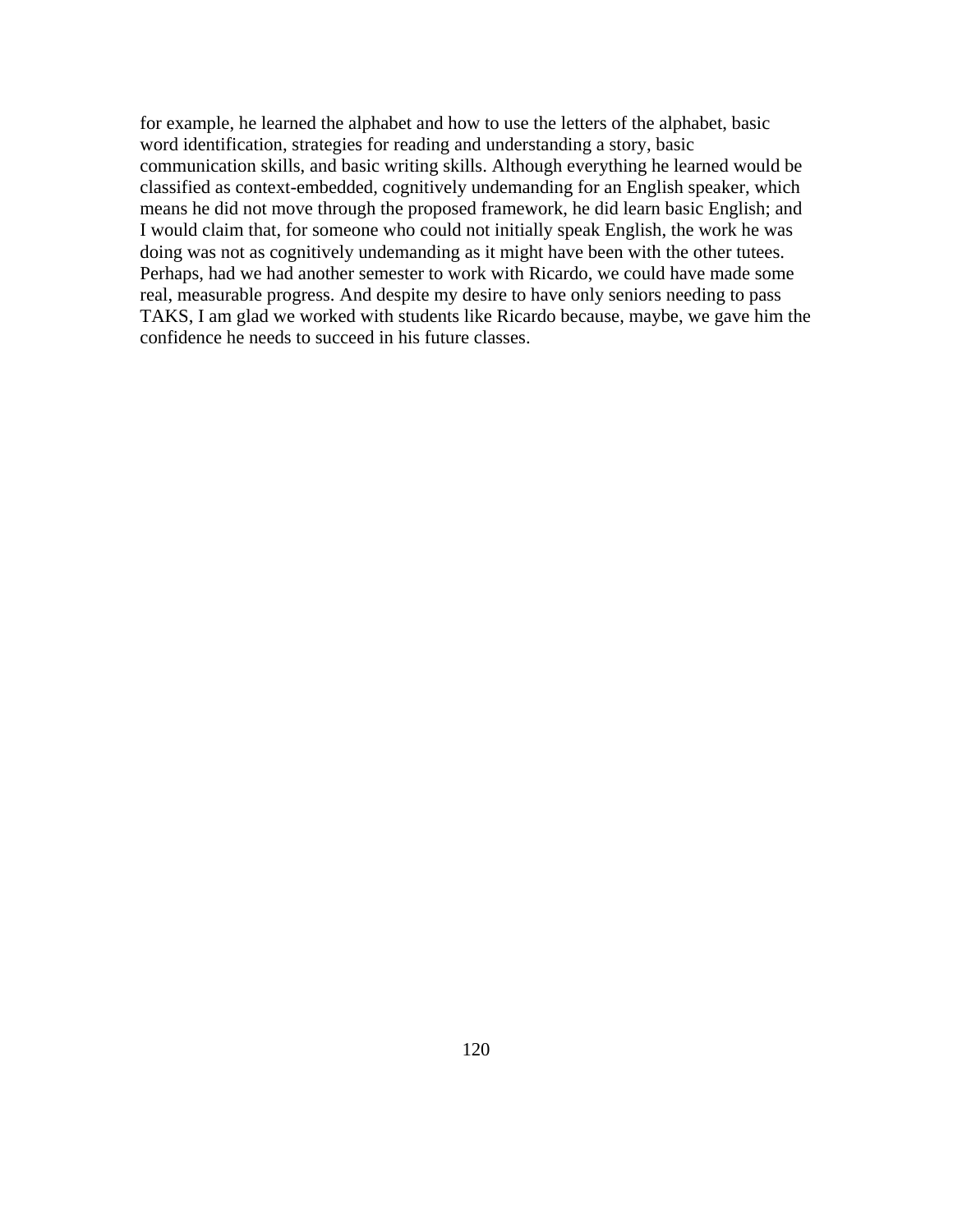#### **CONCLUSION**

## Re-Examining My Original Research Questions

When I began this project, I thought it would be relatively simple. I thought I would take some middle-of-the-road ESL students, tutor them for a year, and turn them into English speakers. I envisioned some sort of fancy awards ceremony where I received accolades for helping such an at-risk population of students succeed academically. I envisioned students lining up at my door, asking to be in tutoring for the next year. I envisioned administrators patting me on the back, telling me what a good job I was doing and that I would be receiving a raise or, at best, a course reduction to continue tutoring in the future. In short, I thought I would be a hero at HSH.

 How wrong, how misguided, how arrogant I was. In my teacher-as-researcher role, I learned more in one semester than I ever could have imagined about tutoring in a high school: about working with students, teachers, and administrators, about remaining flexible, about ESL and tutoring theory and pedagogy, and about the effects of unforeseen events such as Hurricane Rita. I learned how to be a better teacher, how to listen to my students and not my own agenda, and how to motivate students when things seemed tough. And I learned that even though the tutees' stories were often sad, and even though the outcomes of tutoring were not always what we wanted, there was always a positive moment to focus on if I looked hard enough.

To go back to the beginning, I want to re-examine my original research questions and succinctly answer each again. These answers will serve to summarize what was presented in depth through my case studies.

## **1. Can peer tutoring meet the language needs of ESL students to give them the requisite background knowledge necessary to attain grade-level proficiency?**

Peer tutoring meets an ESL student's language needs by allowing him/her to practice all four domains of communication: listening, speaking, reading, and writing. In a one-on-one setting, the tutee cannot rely on other students for knowledge and completion of work, so he/she must do it. When no other students are present, the tutee has to carry the conversation with the tutor, a situation that forces the tutee to practice communication. The tutorial arrangement also allows the tutee to practice in a supportive environment, with a tutor to encourage, explain, or correct without the presence of a whole class to wait impatiently or laugh at mispronunciations or misunderstandings.

In addition, peer tutors can work with tutees to discover and solve their unique problems. In a classroom, a teacher does not have time to troubleshoot problem areas for all of her students; with the demands and pacing of a statewide curriculum to attend to, he/she only has time to briefly review past knowledge and skills before moving on to new subject matter. In a tutoring session, by contrast, the tutor can take the time to discover the lapses in background information before moving on. For example, if the student tutee is having trouble with using commas between independent clauses, the problem might actually be that he/she does not know the difference between independent and dependent clauses or the difference between coordinating and subordinating conjunctions. To help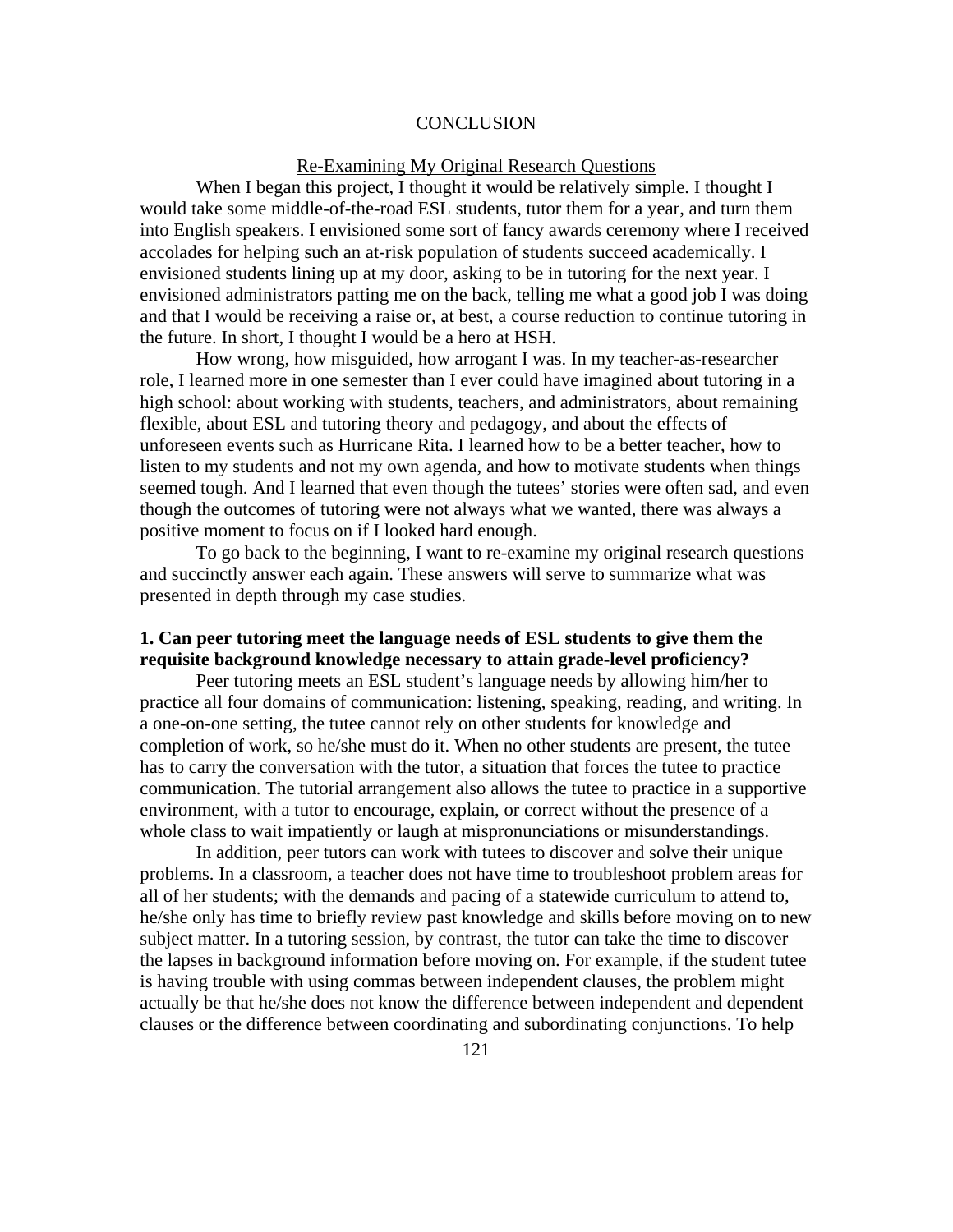solve the problem, the tutor can take the time to get the tutee to grade level with that skill before troubleshooting the next problem.

In addition to working with these types of later-order concerns that teachers can assume most students already know if the curriculum is vertically aligned, the tutor can take the time to focus on higher-order concerns, as we saw in the example of defining courage in the chapter on Karla and Adriana. As an eleventh grade English teacher, I would assume that most eleventh grade native English speakers would know how to define courage; in my classroom, if one student—ESL or not—did not know how to define courage and actually asked, I would do one of three things: tell him/her to look it up in the dictionary, give him/her a cursory definition and move on, or ask him/her to come by after school to discuss it in tutorials. I might define it and then, if I could tell the student did not understand, ask him/her to come by after school. I would not spend an entire class period discussing the definition of courage with one student because it would take away from the other twenty-five students in the class. In a tutoring session, however, the tutor can, and should, spend the time to make sure the tutee knows how to attend to these types of higher-order concerns.

Obviously, however, time is an issue. In one semester, we were not able to get Ricardo to grade-level proficiency because he was so far behind his grade level peers in the L2. Additional studies could address the time involved with new speakers of the L2 attaining grade-level proficiency.

# **2. What barriers to success—social, academic, emotional, administrative—will both the tutors and tutees face in a high school setting?**

Obviously, there are too many to mention again here. Suffice it to say that the tutors and I encountered all four types of barriers during the semester we were involved with tutoring. The important thing to note, however, is that we overcame many of them to different degrees. Obviously, we cannot overcome the issue of testing fairness for ESL students because we did not and do not have any control over that variable; but we were able to control many issues that impacted us. All of us—tutors, tutees, and myself exhibited flexibility and a willingness to achieve, no matter what the challenge. That drive is perhaps one of the most important lessons all of us learned during the semester.

# **3. As an ESL student's language proficiency increases, will he/she show an increase in social capital and a more positive attitude towards school?**

There are two issues here: social capital and attitude, and they do not always both have an influence on, nor are they both influenced by, language proficiency. The first issue, social capital, is nebulous and hard to measure. At first, I believed that social capital would naturally increase as the student could speak the language; in other words, as the tutees learned English, they would naturally be better able to communicate with the people who could help them. However, I found that, as far as social capital was concerned, the tutees still needed help learning how to navigate the landscape of the school despite their gains in the L2. When Adriana did not know how to get a fee waiver, I needed to step in (as a person familiar with the school, a person who already had the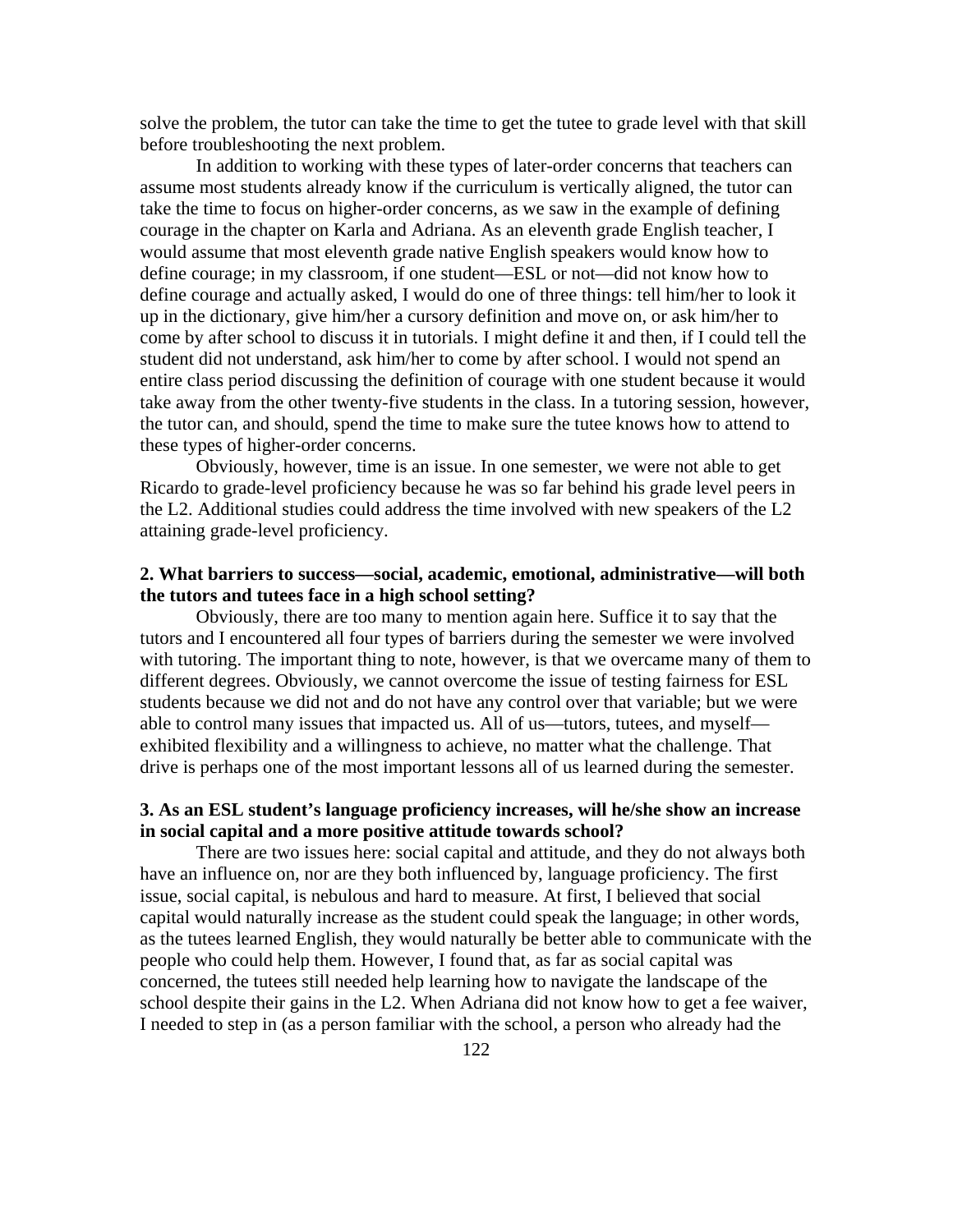social networks necessary to get her what she needed) and show her how to accomplish her goal. When Leah's English teacher refused to help her, I did the same thing. So it was not their language proficiency that caused the increase in their social capital; it was knowing someone else who had both social capital in the school and a vested interest in their success. Since I had both, I was able to show them how to reach their goals. Once they learned how to help themselves, they began to see that they could work within the constraints of the school to get what they wanted and needed.

Evidence of the tutees' increased social capital happened every day. When Maricruz found out at the end of the fall semester that her schedule had been changed, and her new English teacher was the same one that Leah had been removed from during the fall, Leah, Zena, and Maricruz went to the counselor's office and had Maricruz transferred to Leah's new English teacher. When Maricruz and Mary wanted to take the SAT and needed fee waivers, Adriana and Karla were able to show the girls how to get them. When Jennifer's father lost his job and she needed to be placed on the free lunch system, Ricardo and Karen were able to help her because the same thing had happened in Ricardo's family. When Maricruz almost lost credit due to absences, Jose and Amber were able to help her get into credit recovery. So while the tutees did not necessarily show an increase in social capital based on their language proficiency, they did show an increase in social capital in general based on the networks they were forming within the group and within the school. Unfortunately, we cannot conclusively connect any increase in social capital to an increase in language proficiency. The tutorials did show, however, that the tutees wanted to learn, and they seemed pleased, relieved, and many times thankful to know that someone was taking the time to help them. They were learning to negotiate hurdles, and they were learning to like school more (as a group).

Their literacy, based on the work we were doing and seeing in tutorials, was increasing at the same time. But then, after TAKS, their attitudes toward school, their teachers, and English in general, based on their attitude surveys, became more negative (again, as a group). Unfortunately, their attitudes were still tied to their academic performance on the test perhaps because an increase in literacy does not mean that the students will be successful academically. Take, for example, Adriana. Her tutor and I saw her make strides with language proficiency throughout the semester, but when she failed the ELA portion of the TAKS test in November, she did not feel personally successful, as demonstrated in her attitude survey. She was eventually successful in ELA, but she was never successful in science. Sadly, I would not say that Adriana felt personally or academically successful, regardless of her increases in language proficiency. No matter what gains we saw with literacy development and learning, the test scores still matter the most to students; they serve as the definitive measure of learning.

## **4. How can high school peer tutors be prepared to work with ESL students?**

High school peer tutors must be prepared differently for working with ESL students than college-level peer tutors. At the college level, the responsibility for learning still rests almost solely with the student; the peer tutor is there merely for support. In my experience, when a college-level student comes to the Writing Center with a paper, the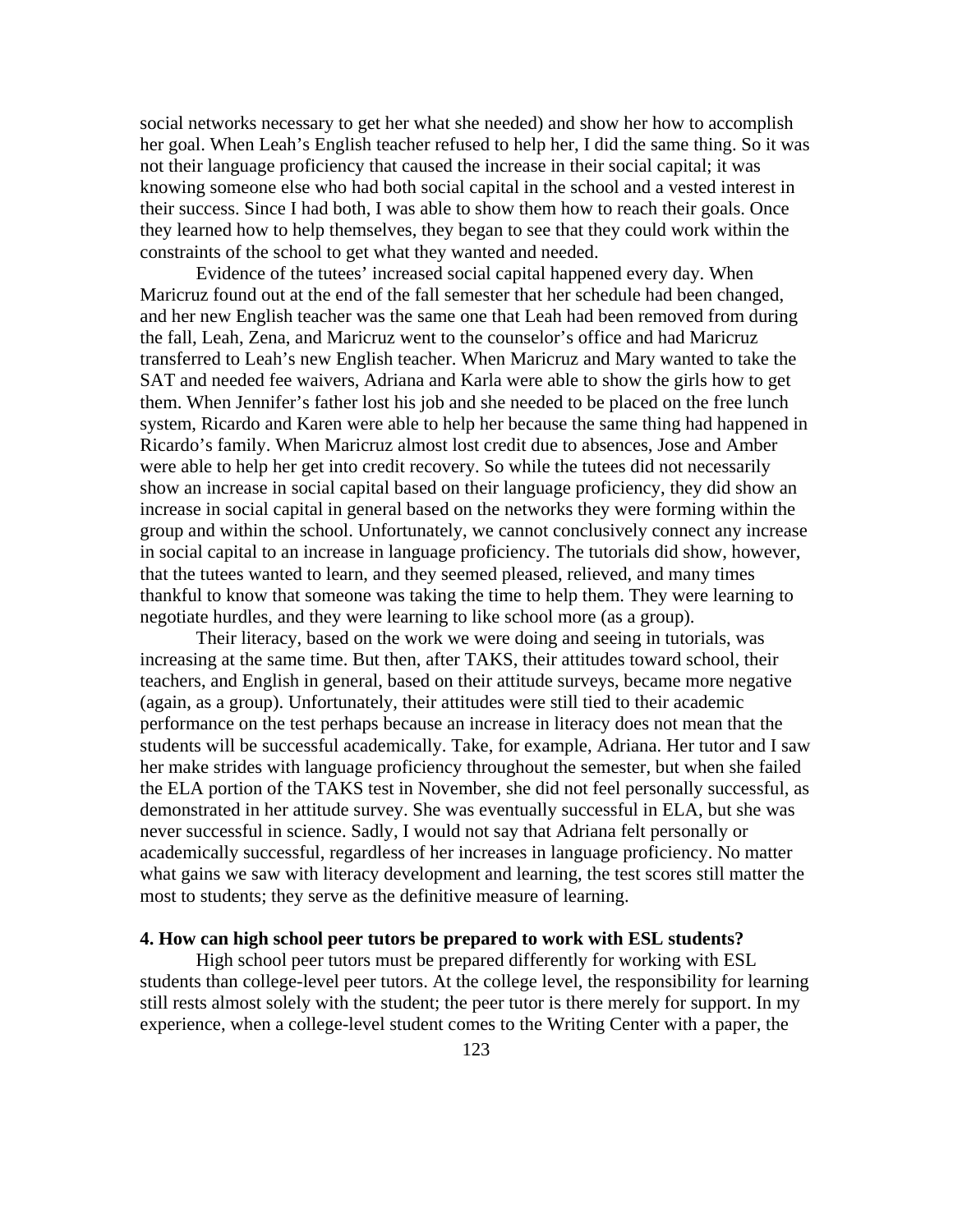tutor is much less directive, offering support to the writer and not necessarily teaching the writer. For example, if I were working with a student in a university Writing Center on a paper that did not have enough development, I might take one paragraph and walk the student through ways to develop the paragraph more, and then I would have the writer show me, in a second paragraph, how he/she would use the same strategies to make that next paragraph stronger. That way, I would know that the writer understood what I was saying and could take the strategies I had just taught him/her and apply them to the entire paper.

At the high school level, especially in the face of accountability, peer tutors are responsible for more direct instruction, for teaching skills and concepts that college tutors are not; for example, we found ourselves working with all four domains of communication, which is not something most university centers are concerned with. In the situation outlined above, I would instruct the high school tutor to walk the student through the entire paper, not just a few paragraphs, to ensure the student really understood the concept. High school tutors, therefore, have to be led more consistently and thoroughly through a curriculum grounded in the best teaching practices and objectives. They have to be taught, for example, strategies for teaching reading and writing so that they can teach those same strategies to the tutees. They also have to be reminded of their own social capital; in short, they have to be reminded that they do know the answers to administrative and teaching questions and can help the tutees find those solutions.

# **5. How does the work of Jim Cummins and other ESL literacy theorists help teachers understand the challenges of teaching ESL students?**

The work of literacy theorists can help teachers understand that teaching ESL students must occur in stages. It is unrealistic for us to expect a student who moves to the U.S. in the eleventh grade and who has had no formal schooling in English to read and understand a text at the eleventh grade level. We must work to scaffold and differentiate instruction constantly for those students, to put the work in context so that they can understand along with other students in the class. Of course, they will not necessarily understand all aspects of the text that a student who is a native speaker of English understands, but if they can understand the basics, then we have made progress.

Several times in this study, we saw CALP developing before BICS, which would seem contrary to the work of Jim Cummins. Because this study is limited in both number of subjects and time, it does not in any way contradict the work done by Jim Cummins. I would not suggest, as some theorists would, that the CALP should be taught at the expense of the BICS while students are in school. Basic communication skills are critical for a successful life in the United States, and that is why the tutors began each session with a short dialogue with the tutee. Further study of BICS and CALP literacy development, especially at the high school level in an academic setting, is warranted.

Future Research Carol Edelsky points to a central irony with standardized testing and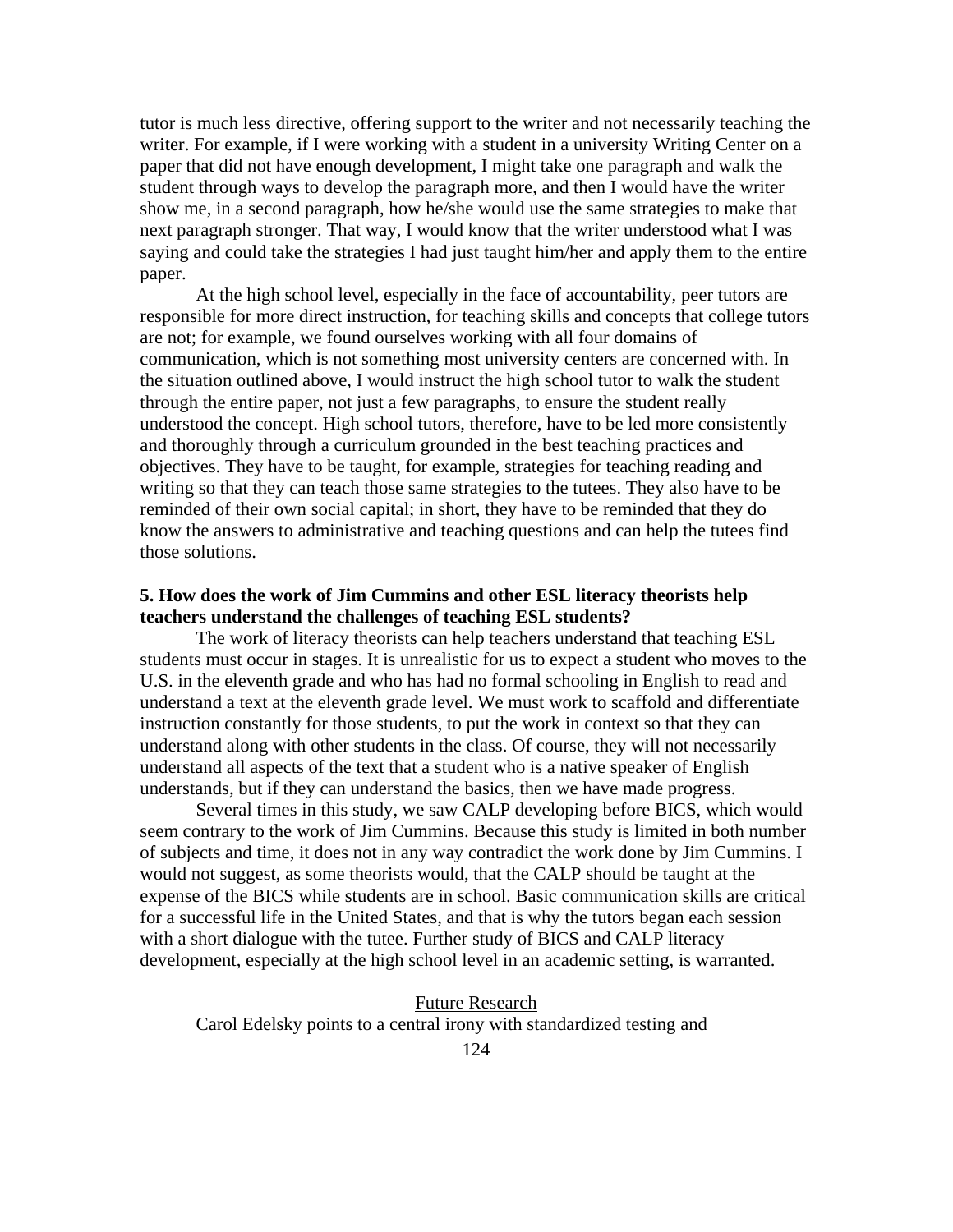accountability: As educators, we promote literacy to empower ESL students, to give them options, but we give them school literacy exercises (read: standardized tests) that disempower them (Edelsky 87). We talk about decentering the classroom, giving students control over their learning, and differentiating instruction; none of that, however, is important when what we do at the end—the test—takes away everything they have worked for by stripping their cultural identity. I said in my introduction that I was not going to argue the rights and wrongs of accountability and high stakes testing, and I'm not. But I do want to emphasize that there has to be a better way to educate and a fairer way to assess the learning of these students, and one necessary direction for future research is to find a way to work within the basic guidelines of federal mandates such as No Child Left Behind to actually empower these students, to allow them to learn a new culture without having to forget their native one.

Further examination of peer tutoring in the high school setting, therefore, needs to explore the possibility of accomplishing both the goal of learning to meet state and federal mandates and the goal of letting a child retain his/her heritage while learning a new language and culture. A typical English classroom does not promote learning for many of these students because there are too many distractions and too many crutches that prevent real learning. ESL students need to work one-on-one with someone who is their own age, who can help them negotiate their problems, and who can encourage the growth of their strengths. That someone just might be a peer tutor supported by a classroom teacher.

In addition, in two of my case studies, the CALP developed more quickly than the BICS, which is contrary to studies by Jim Cummins on language acquisition. Maybe these students developed CALP more quickly because they were in a school setting, or maybe, like Mayra, some students who hesitate to speak in class develop their CALP language skills more quickly. I would not in any way contradict the extensive research into BICS and CALP done by Jim Cummins based on two case studies, but a question for further study may be how formal ESL instruction can affect the acquisition of the CALP and whether or not, for academic purposes, learning the CALP more quickly is beneficial.

#### General Conclusions

My time at HSH was not a positive one, largely because of the frustrations I faced during this study. I felt like I had a valid idea grounded in research for helping ESL students, but I could not get anyone who *could* have helped me to listen. Sadly, only one assistant principal ever came by to see what the tutors and tutees were doing. I sent out several invitations to administrators, inviting everyone from assistant principals at HSH to the superintendent of the district to come by and visit to see how well the tutees were progressing. Nobody else ever showed up. I am now, however, at a different high school teaching senior English. Though the people are different, and though the way they deal with problems may be different, the reality of high-stakes testing remains the same.

Despite its problems, the ESL tutorial program at HSH was successful on several levels. First, we did help the tutees with language acquisition. The student tutees we were working with were not of below-average intelligence. They were not, for the most part,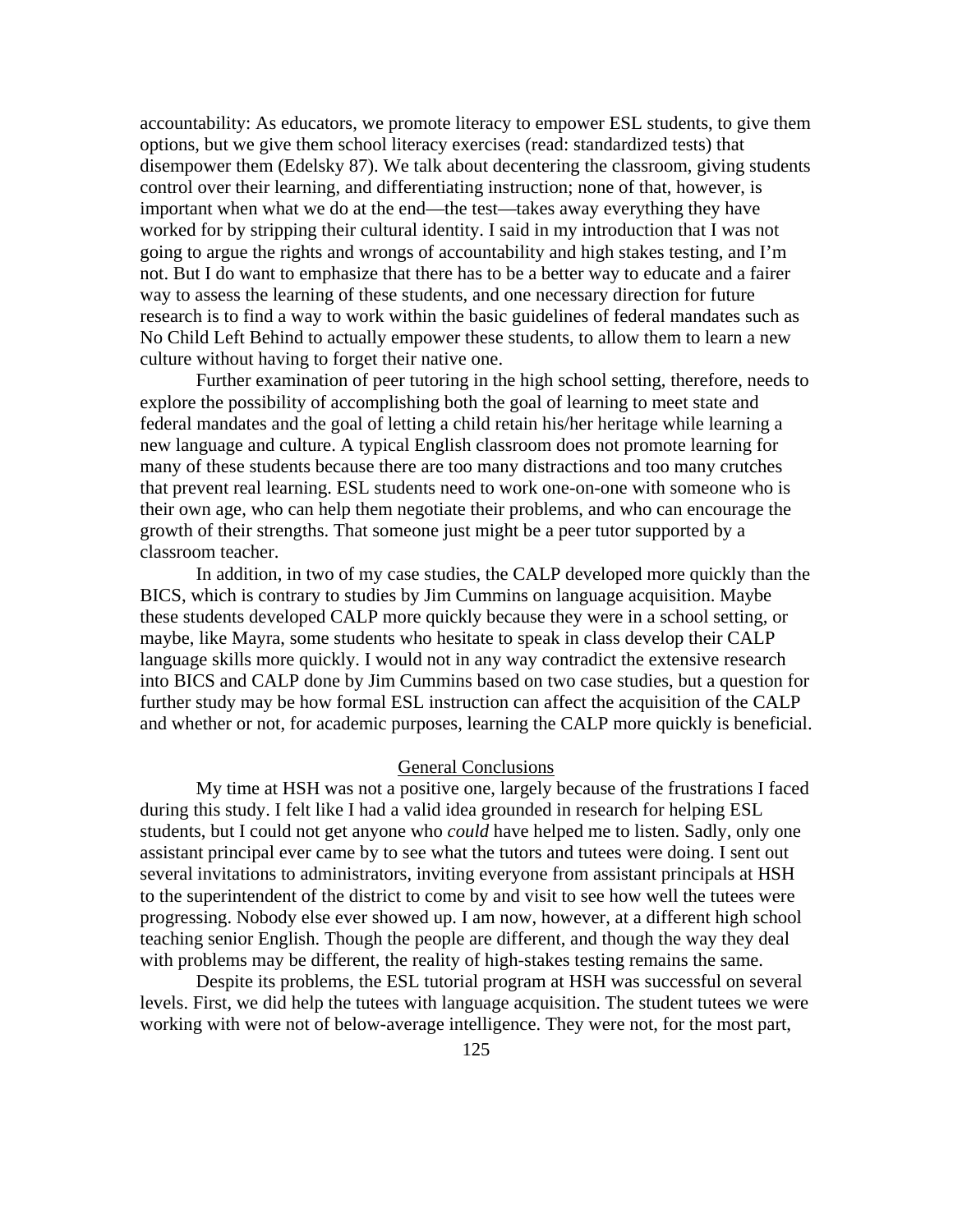discipline problems in the classroom. They were, however, a special population of students without special help for their needs. Although I was a bit unrealistic about this tutoring program at first, I know now that high school writing centers are not general fixit centers. They cannot solve all problems, especially in the face of high stakes tests and general accountability, because there are too many variables to consider. But now I know that we did help our LEP student tutees with language acquisition, partially because they were more engaged in their learning. They had to be. There can be no refusal to participate in a one-on-one conference because, if there is, the conference will not work, as we saw with José. When he refused to participate with Amber, he was not learning, and we had to replace him with Mary.

Though they were learning, the tutors and I shared some doubts about how successful we were that semester. When Adriana passed the ELA portion of TAKS in the spring, I made it a point to find Karla and tell her because I felt like Karla was a part of that success. What she said was disappointing and it troubled me because it was a fear I had felt myself; she looked up at me from her seat in her English class and said, "What if she would have passed earlier? I mean, what if I hurt her, and she would have passed if she hadn't been in tutoring? Why did she pass when she went back to her real class?" At the time, as I was disrupting another teacher's class and could not believe that Karla had the same fears I had, I could not respond.

It was only later, when I thought about it, that I knew the answer. No, we cannot conclusively prove that we helped Adriana pass the TAKS test in April. But we cannot conclusively prove that we hurt her chances of passing it in October either. At that point, she had only been in tutoring with us for two months; when she took the test in April, she had two more months of tutoring under her belt, plus another semester of English and an ESL class. Perhaps, then, the answer is not that tutoring works better than class or that class works better than tutoring but that, when best teaching practices are combined with peer tutoring, students will feel important, they will feel cared about, and they will learn.

 Second, the tutors gained valuable, life-long teaching / tutoring experience. They learned more about themselves, about teaching, and about English. They became valuable members of their educational communities. I will never forget the day that Karla came running into class, out of breath and furious. When I asked her what was wrong, she said that her AP chemistry teacher had made a joke about none of the AP chemistry students having to take the TAKS re-test with "those ESL students who can't pass it the first time." Karla, normally a quiet, reserved student, stood up to her teacher, asking her if she had any idea what it was like to move to a country, not speak the language, and have to take a test in that language to graduate. Karla was livid, and after that day, she and the other tutors really began to see the social dilemmas many of the ESL students face. They became advocates for "their" tutees. When they would talk about the tutees they worked with, they sounded like teachers, saying "*my* student did this today" and "*my* tutee wants" to go to college now."

 Third, my study reinforces the importance and value of teacher research. It can be as valuable as theorist or administrator research simply because teachers are in the classroom and can report what works and what does not work there. Teachers see what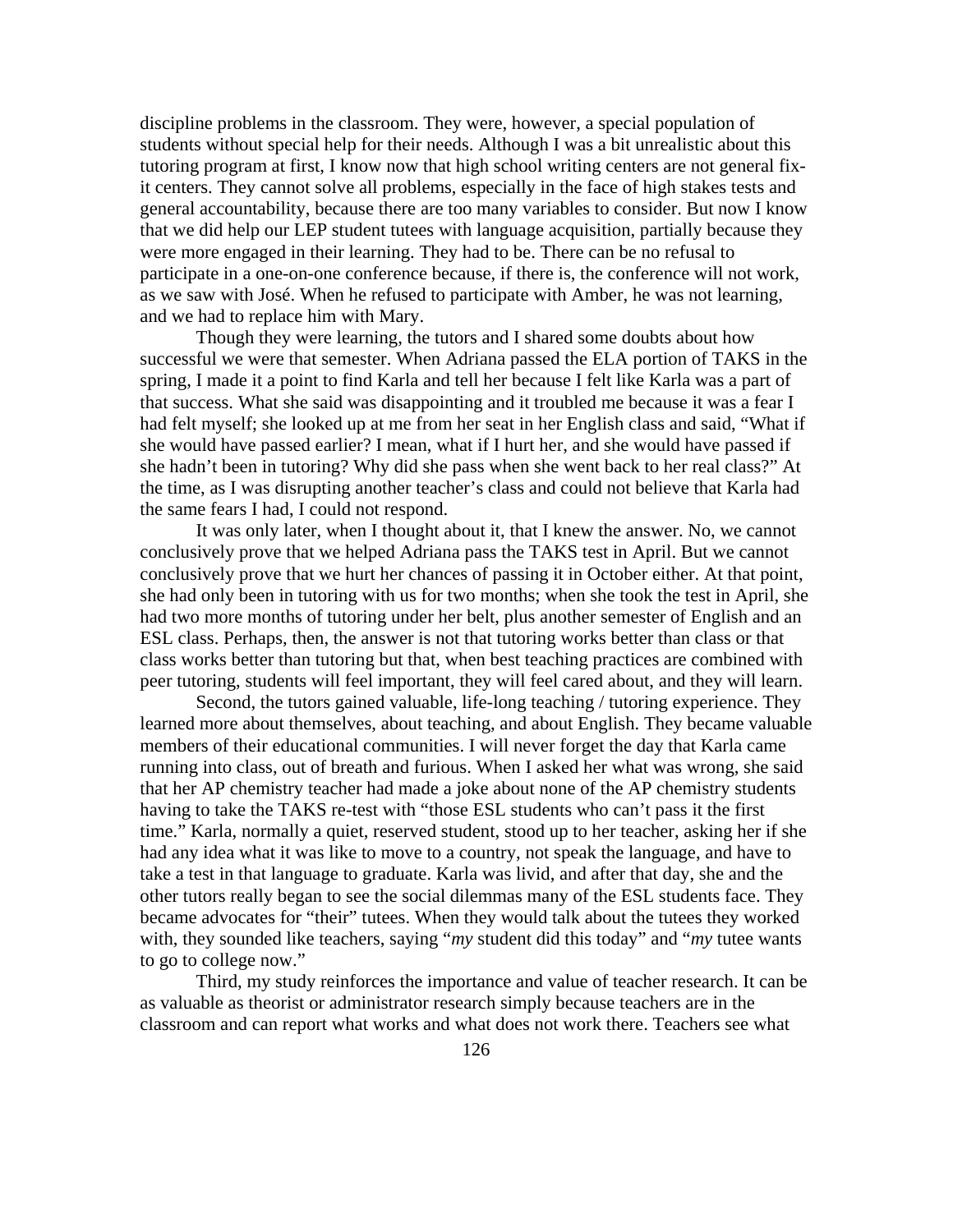happens in the classroom; we see how our students react; we see what solutions work. Teacher research has largely been ignored until recently because, while

> [a]ll teachers think about what happens in the classroom,  $\dots$  these thoughts are largely undocumented and unreported, and if they are reported they are usually anecdotal . . . teacher research, because it is unplanned and undocumented, has no institutional standing, . . . thus education is one of the few professional where expertise in *how* to do its tasks is assigned to people who do not in fact do them. (Myers 2)

 And finally, this program is applicable to and can easily be exported to other urban centers with minor adjustments: "Locally produced knowledge for use in the particular writing center where it was conducted can—and often does—contribute to the profession at large" (Harris, "Diverse" 3). Perhaps my findings can help other high schools, especially those in Texas, cope with the large influx of non-native speakers of English, and hopefully this knowledge will be useful to universities as they struggle to cope with the ever-changing face and background of the college student and as they prepare undergraduates to enter the teaching profession. Although it is admittedly costprohibitive in its present form, a program where tutors volunteer for community service hours or for classroom elective credit could be ideal.

 Interestingly, new legislation has cropped up since I began this study. The "new" policy (it was actually passed in forty states in 2004 but has been offered to all of the states now), proposed by the U.S. Department of Education, gives schools the right to exempt recent immigrants' scores from their records for accountability purposes. The problem has always been having adequate time to prepare the students without hurting the school's ranking, which in turn helps the schools avoid penalties. The new policy allows all states to exempt a student's math scores (even though the student must still take the test) for one year; it also allows students to be exempt from taking the reading test altogether for that first year of residence. The number of exempted students must be disclosed to the public. Department of Education Secretary Margaret Spellings explains, "'We recognize that there are legitimate issues when students move to this country not speaking English, . . . They do need to have some sort of adequate time to get up to speed'" (Feller). Of course, the question is whether or not the one year is enough time for students to adequately prepare for and pass the test. My study suggests otherwise.

 Legislation like this, though it does not solve many individual student's problems, does show that the U.S. Department of Education is aware of the increasing need for solutions to the ESL dilemma, especially since 5.4 million students currently speak English as a second language (Feller). But it is not enough. As long as the government cannot take steps to ensure that all schools have adequate funding, teachers, and resources to educate the students in a differentiated classroom, teachers must shoulder the responsibility themselves.

As a teacher, I strive for success every day with my students. I want them all from the AP student who does everything perfectly to the one in the back row who never turns anything in—to be as successful as they can be. The stories presented here are positive stories, though they do not always appear to be. The tutors and I were working in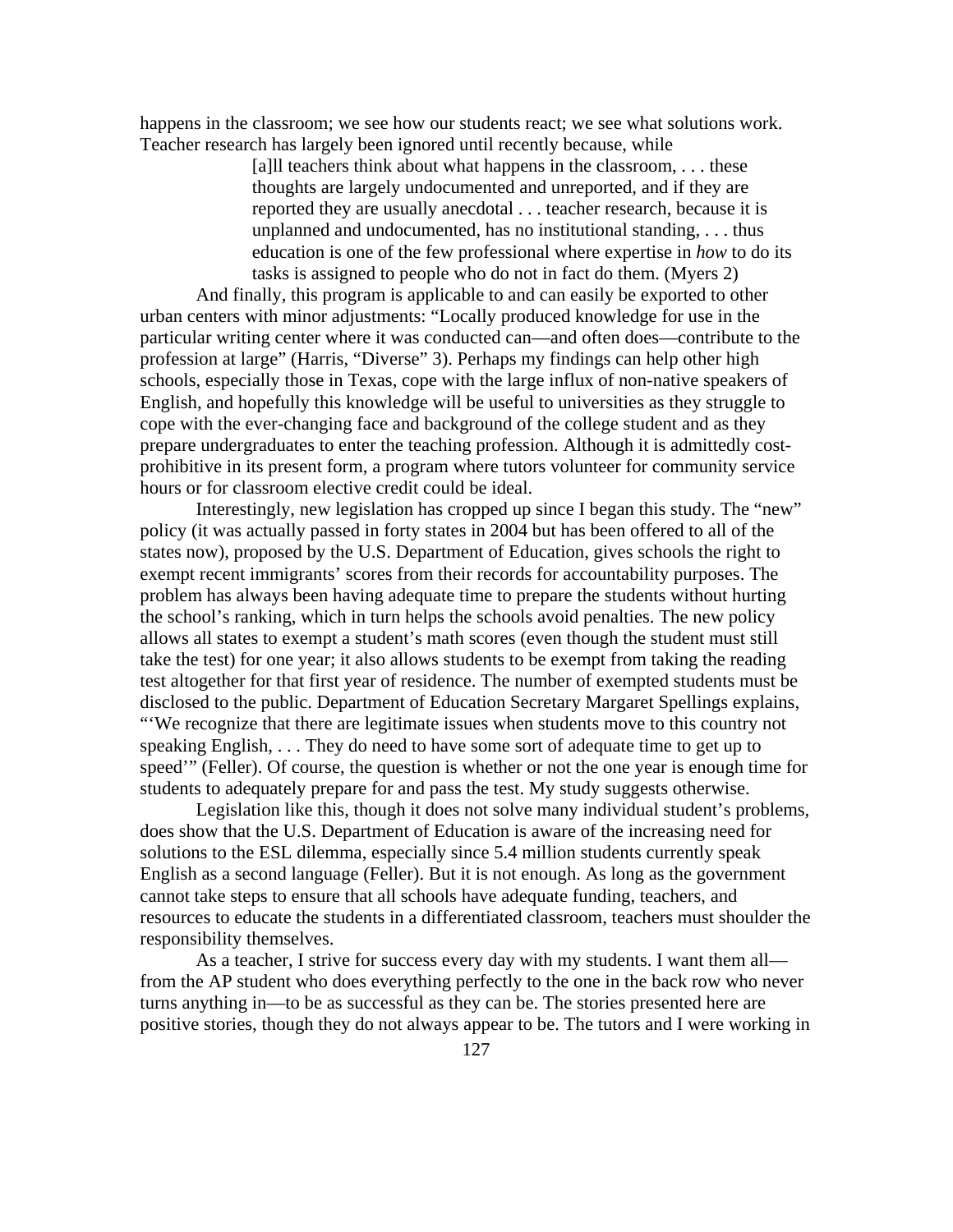a system of teachers and administrators that fought us at every turn, and we still made progress with "our tutees." Although the progress was not always measurable with test scores, the stories presented here show that we did make progress with

 At the end of the semester, one day really stuck with me, and that was the day Leah and Zena worked on thesis development. Zena had been in my honors English III class, and one day in class I ran out of things to do with thirty minutes left. Since we were working on the research paper, I took them through almost the same exercise Zena took Leah through for thesis development. Of course, many of them did not need what they saw as remedial, "regular" work, but I asked them to do it anyway. When I saw Zena use that same technique with Leah, I felt validated as a teacher because I knew she had just given me the highest compliment she could ever give me by modeling my own teaching behaviors during tutorials. All of us—tutors, tutees, and I—learned that semester about how to help others, how to negotiate through a difficult, unforgiving system, and how to show the people around us that we care about them and respect them no matter what our differences were.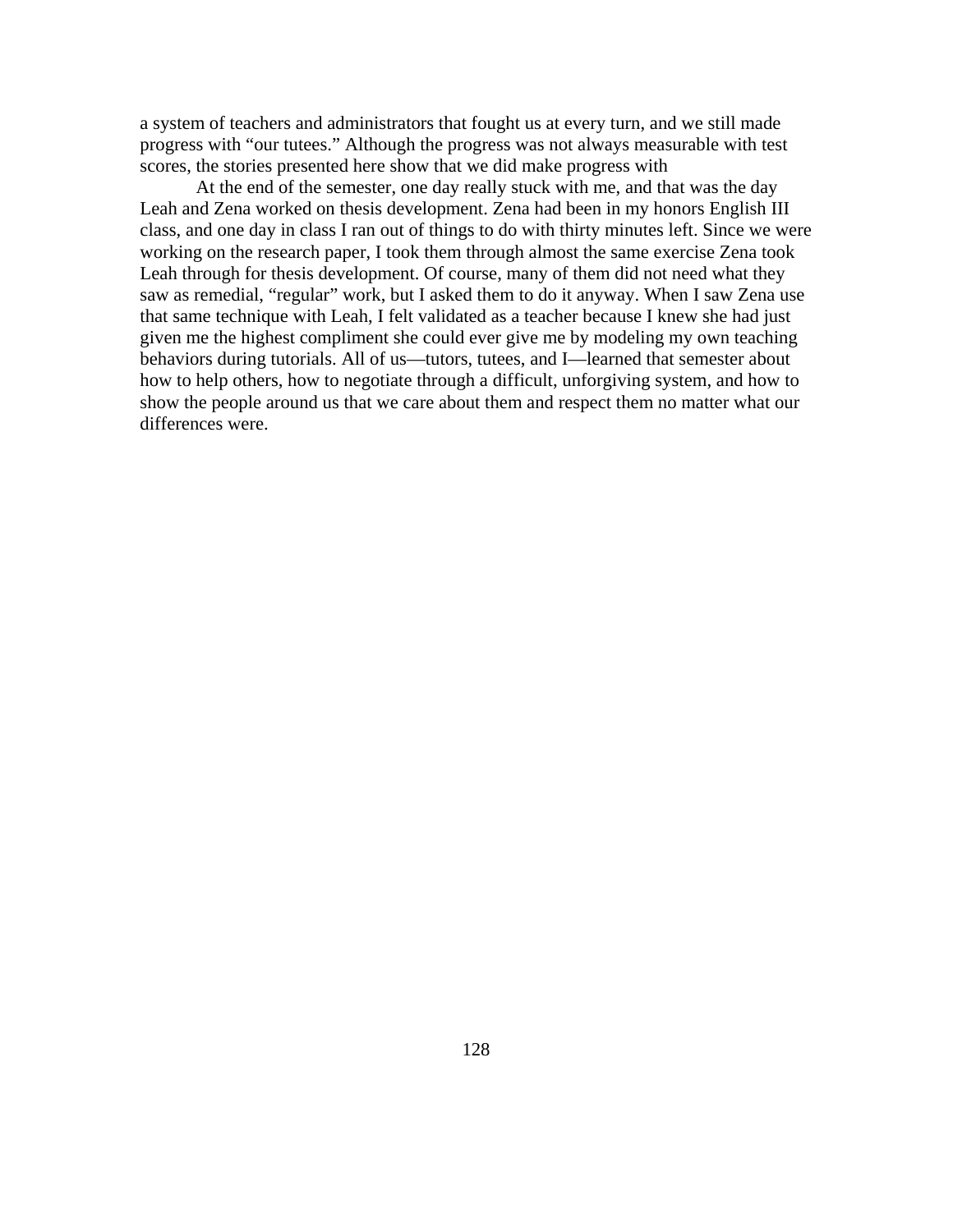## WORKS CITED

- Aiken, Lewis R. "Attitude Measurement and Research." William B. Schrader, Editor. *New Directions for Testing and Measurement*. Number 7. San Francisco: Jossey-Bass, 1980. 1-24.
- Arkin, Marian. *Tutoring ESL Students: A Guide for Tutors (and Teachers) in the Subject Areas*. New York: Longman, 1982.
- Bearden, Toni. "Peer Assisted Learning and Raising Standards." *Students as Tutors and Mentors*. Ed. Sinclair Goodlad. London: Kogan Page, 1995. 104-120.
- Camarota, Steven A. *Immigration from Mexico: Assessing the Impact on the United States*. July 12, 2001. Center for Immigration Studies. May 27, 2006. <http://www.cis.org/articles/2001/mexico/release.html>.
- Canale, Michael, and Merrill Swain. "Theoretical Bases of Communicative Approaches to Second Language Teaching and Testing." *Applied Linguistics* 1 (1979): 1-47.
- Carino, Peter. "Power and Authority in Peer Tutoring." *The Center Will Hold: Critical Perspectives on Writing Center Scholarship*. Logan, UT: Utah State UP, 2003. 96-113.
- Chandler-Olcott, Kelly, and Kathleen A. Hinchman. *Tutoring Adolescent Literacy Learners: A Guide for Volunteers*. New York: The Guilford Press, 2005.
- Cohen, Andrew D., and Rosalind Horowitz. "What Should Teachers Know About Bilingual Learners and the Reading Process?" *Literacy and the Second Language Learner*. Ed. JoAnn Hammadou Sullivan. Greenwich, CT: Information Age Publishing, 2002. 29-53.
- Cummins, Jan. "The Sanitized Curriculum: Educational Disempowerment in a Nation at Risk." *Richness in Writing: Empowering ESL Students*. Ed. Donna M. Johnson and Duane E. Roen. White Plains: Longman, 1989. 19-38.
- Cummins, Jim. "Age on Arrival and Immigrant Second Language Learning in Canada: A Reassessment." *Applied Linguistics* 11.2 (1980): 132-149.
- ---. "Assessment and Intervention with Culturally and Linguistically Diverse Learners." *Literacy Assessment of Second Language Learners*. Ed. Sandra Rollins Hurley and Josefina Villamil Tinajero. Needham Heights, MA: Allyn and Bacon, 2001. 115-129.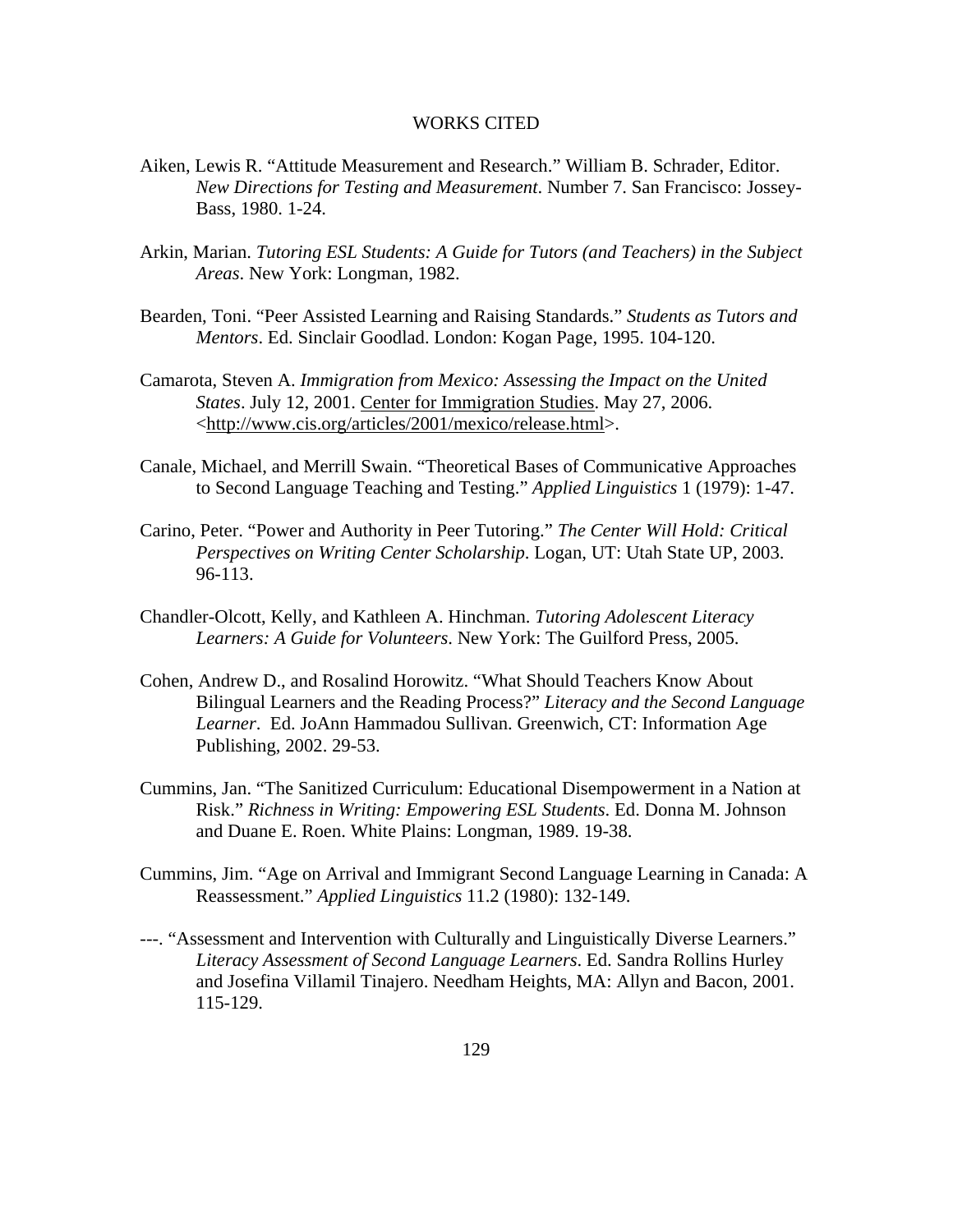- ---. "BICS and CALP: Origins and Rationale for the Distinction." *Sociolinguistics: The essential readings*. Ed. C. B. Paulston and G. R. Tucker. London: Blackwell, 2001. 322-328.
- ---. "Empowering Minority Students: A Framework for Intervention." *Harvard Educational Review* 56.1 (February 1986): 18-36.
- ---. "Language proficiency and academic achievement." *Issues in Language Testing and Achievement*. Ed. John W. Oller. Rowley, Massachusetts: Newbury House, 1983. 108-129.
- ---. "Role of Primary Language Development in Promoting Educational Success for Language Minority Students, The." *Schooling and Language Minority Students: A Theoretical Framework*. Los Angeles: Evaluation, Dissemination, and Assessment Center, California State U, 1981. 3-49.
- de Velasco, Jorge Ruiz. "Performance-Based School Reforms and the Federal Role in Helping Schools That Serve Language-Minority Students." *Leaving Children Behind: How "Texas-style" Accountability Fails Latino Youth*. Ed. Angela Valenzuela. New York: State University of New York P, 2005. 33-55.
- Echevarria, Jana, Mary Ellen Vogt, and Deborah J. Short. *Making Content Comprehensible for English Learners: The SIOP Model*. Second edition. Boston: Pearson Education, 2004.
- Edelsky, Carol. *With Literacy and Justice for All: Rethinking the Social in Langauge and Education*. Second edition. Bristol, PA: Taylor and Francis, 1996.
- Edwards, Allen L. *Techniques of Attitude Scale Construction*. New York: Appleton-Century-Grofts, 1957.
- *ESL Writers: A Guide for Writing Center Tutors*. Ed. Shanti Bruce and Ben Rafoth. Portsmouth, NH: Boynton / Cook, 2004.
- *FAIR: Federation for American Immigration Reform*. May 27, 2006. <http://www.fairus.org/site/PageServer>.
- Farrell, Pamela B. "High School Writing Centers: An Introduction." *The High School Writing Center: Establishing and Maintaining One*. Ed. Pamela B. Farrell. Urbana: NCTE, 1989. 1-6.
- Feller, Ben. "Test exemption expanded to all states." *The Honolulu Advertiser* September 14, 2006. October 19, 2006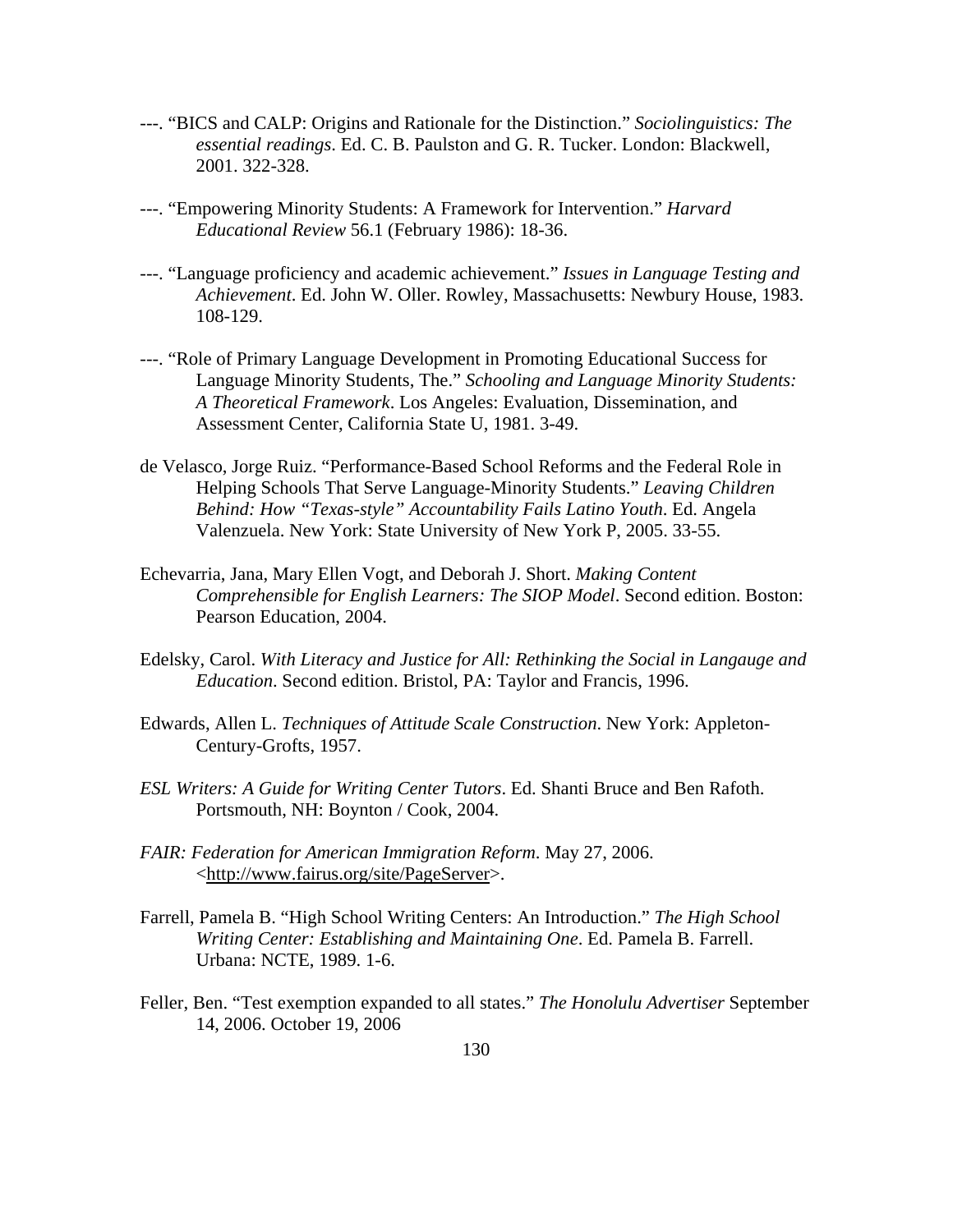<http://www.honoluluadvertiser.com/apps/pbcs.dll/article?AID=/20060914/NEW S07/609140365/1012/EDUCATION>.

- Gándara, Patricia, and Margaret A. Gibson. "Peers and School Performance: Implications for Research, Policy, and Practice." *School Connections: U.S. Mexican Youth, Peers, and School Achievement*. Ed. Margaret A. Gibson, Patricia Gándara, and Jill Peterson Koyama. New York: Teacher's College P, 204. 173-191.
- Gándara, Patricia, Susan O'Hara, and Dianna Gutiérrez. "The Changing Shape of Aspirations: Peer Influence on Achievement Behavior." *School Connections: U.S. Mexican Youth, Peers, and School Achievement*. Ed. Gibson, Margaret A., Patricia Gándara, and Jill Peterson Koyama. New York: Teachers College P, 2004. 39-62.
- Garcia, Ofelia. "Educating Latino High School Students with Little Formal Schooling." *The Teacher Researcher: How to Study Writing in the Classroom*. Ed. Miles Myers. Urbana: NCTE, 1985. 61-82.
- Gibson, Margaret A., Patricia Gándara, and Jill Peterson Koyama. "The Role of Peers in the Schooling of U.S. Mexican Youth." *School Connections: U.S. Mexican Youth, Peers, and School Achievement*. Ed. Gibson, Margaret A., Patricia Gándara, and Jill Peterson Koyama. New York: Teachers College P, 2004. 1-17.
- Gillespie, Paula. "Is This My Job?" *ESL Writers: A Guide for Writing Center Tutors*. Ed. Shanti Bruce and Ben Rafoth. Portsmouth, NH: Boynton / Cook, 2004. 117-126.
- Gillespie, Paula, and Neal Lerner. *The Allyn and Bacon Guide to Peer Tutoring*. New York: Longman, 2004.
- Goodlad, Sinclair. "Students as Tutors and Mentors." *Students as Tutors and Mentors*. Ed. Sinclair Goodlad. London: Kogan Page, 1995. 1-11.
- Gottlieb, Margo. "Assessing ESOL Adolescents: Balancing Accessibility to learn with accountability for learning." *So Much to Say: Adolescents, Bilingualism, and ESL in the Secondary School*. Ed. Christian J. Faltis and Paula M. Wolfe. New York: Teachers College P, 1999. 176-201.
- Gunderson, Lee. *ESL Literacy and Instruction: A Guidebook to Theory and Practice*. Upper Saddle River, NJ: Prentice Hall Regents, 1991.
- Harklau, Linda. "The ESL Learning Environment in Secondary School." *So Much to Say: Adolescents, Bilingualism,and ESL in the Secondary School.* Ed. Christian J.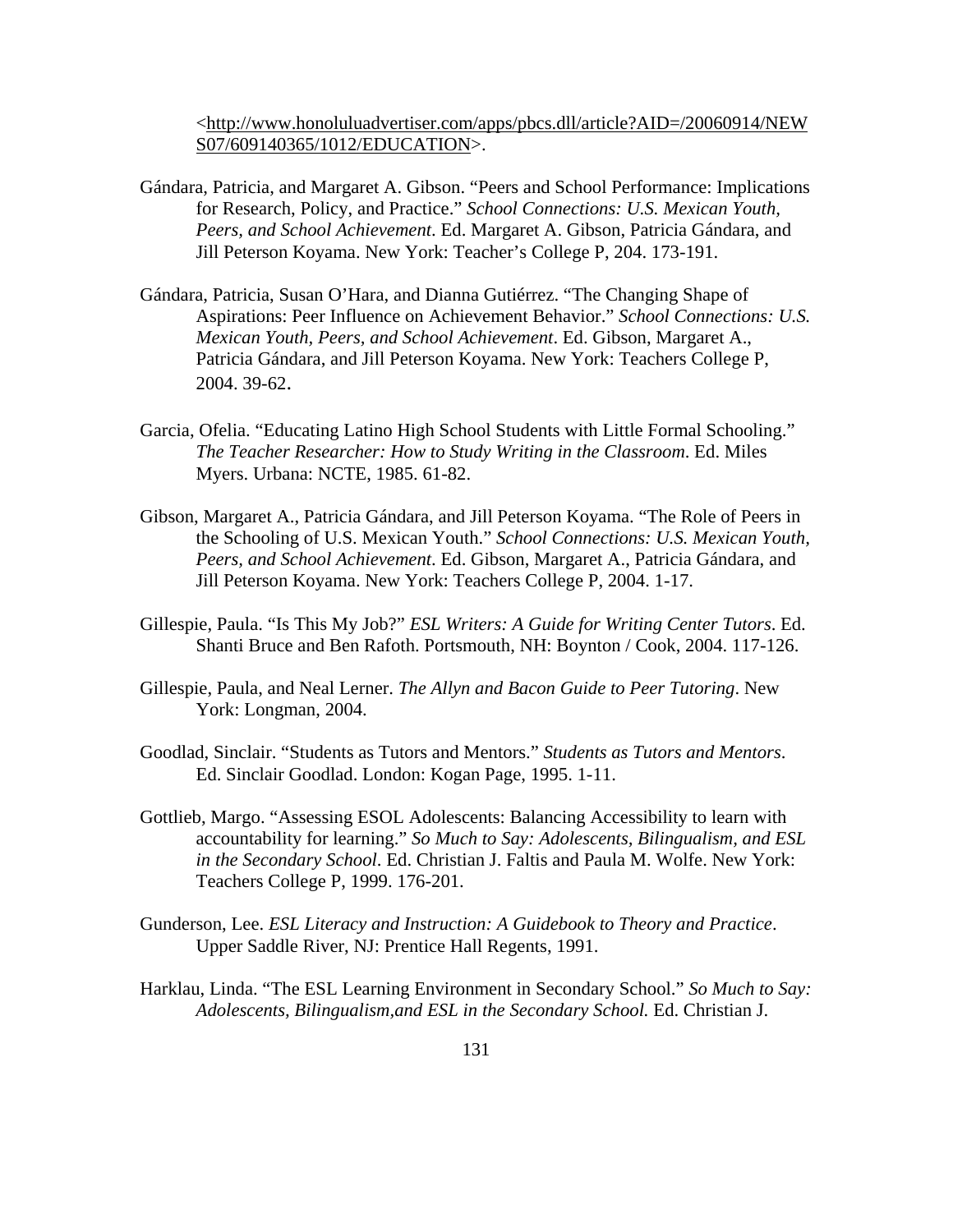Faltis and Paula M. Wolfe. New York: Teachers College P, 1999. 42-60.

- Harris, Muriel. "Diverse Research Methodologies at Work for Diverse Audiences: Shaping the Writing Center to the Institution." *The Writing Program Administrator as Researcher: Inquiry, Action, and Reflection*. Ed. Shirley K. Rose and Irwin Weiser. Portsmouth, NH: Boynton / Cook, 1999. 1-17.
- ---. "Talking in the Middle: Why Writers Need Writing Tutors." *College English* 57 (1995): 27-42.
- ---. *Teaching One-to-One: The Writing Conference*. Urbana: NCTE, 1986.
- Klinger, Janette K., and Sharon Vaughn. "Strategies for Struggling Second-Language Readers." *Adolescent Literacy Research and Practice*. Ed. Tamara L. Jetton and Janice A. Dole. Solving Problems in the Teaching of Literacy 12. New York: The Guilford P, 2004. 83-109.
- Levin, Amy K. "Goals and Philosophies of High School Writing Centers." *The High School Writing Center: Establishing and Maintaining One*. Ed. Pamela B. Farrell. Urbana: NCTE, 1989.23-29.
- Loghran, John, and Jeff Northfield. *Opening the Classroom Door: Teacher, Researcher, Learner*. Washington, DC: Falcon P, 1996.
- *LPAC Decision Making Process for the Texas Assessment Program (Grades 3-12): Procedural Manual and Forms for the 2004-2005 School Year*. December 2004. Texas Education Agency. March 16, 2005 <http://www.tea.state.tx.us/student.assessment/resources/guides/lpac/>.
- *LSU Writing Center*. 2006. Louisiana State University. September October 2006. <http://appl003.lsu.edu/writingcenter/writingcenter.nsf/index>.
- Marinova-Todd, Stefka H., D. Bradford Marshall, and Catherine E. Snow. "Three Misconceptions About Age and L2 Learning." *TESOL Quarterly*. 34.1 (Spring 2000): 9-32.
- Marland, Michael, and Richard Rogers. *The Art of the Tutor: Developing Your Role in the Secondary School*. London: David Fulton Publishers, 1997.
- Maxwell, Martha. "The Effects of Expectations, Sex, and Ethnicity on Peer Tutoring." *Journal of Developmental Education* 15.1 (1991): 6-10.

McKay, Sandra Lee. *Agendas for Second Language Literacy*. Cambridge: Cambridge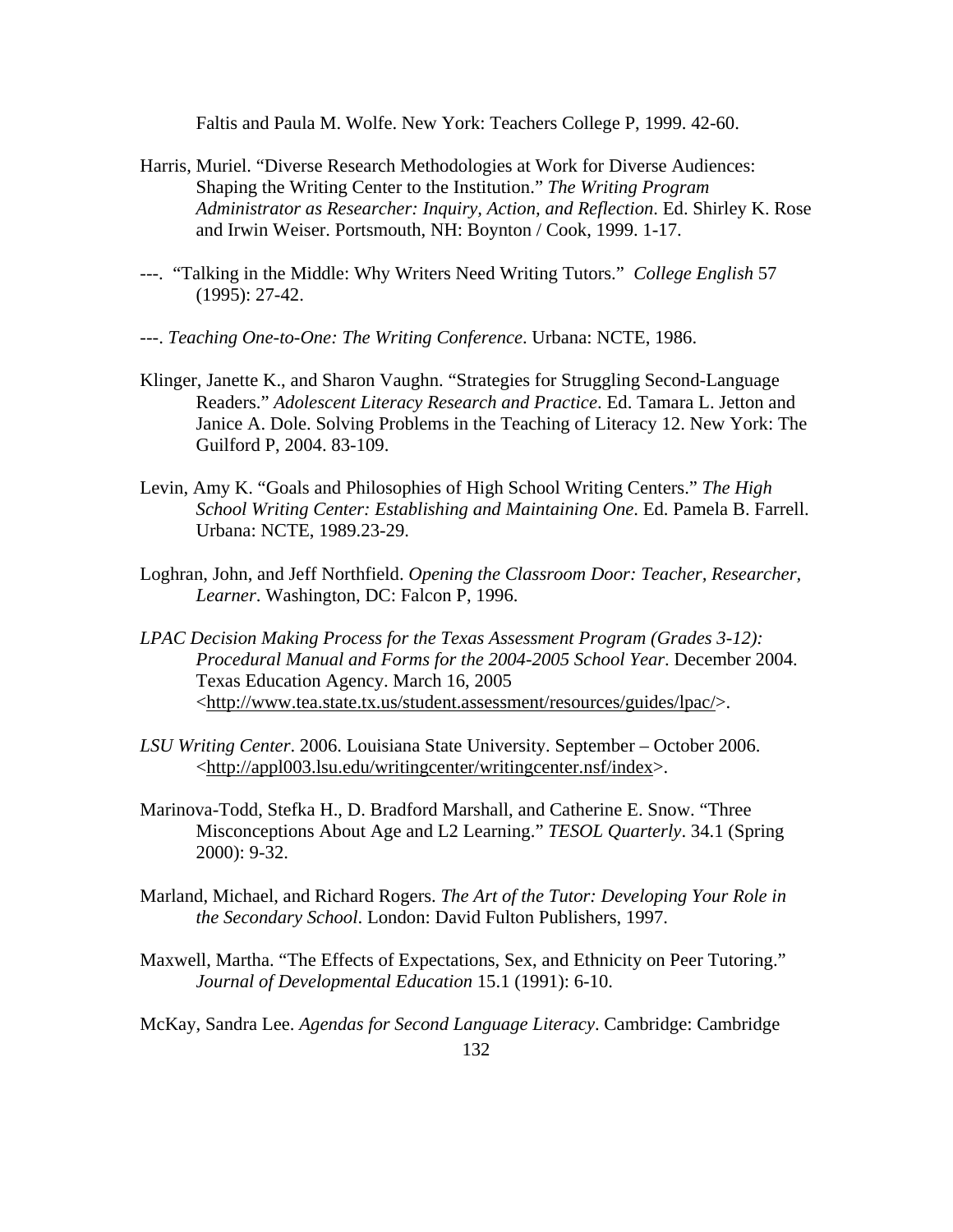UP, 1993.

- McNeil, Linda. "Faking Equity: High-Stakes Testing and the Education of Latino Youth." *Leaving Children Behind: How "Texas-style" Accountability Fails Latino Youth*. Ed. Angela Valenzuela. New York: State University of New York P, 2005. 57-111.
- Melarango, Ralph J. *Tutoring with Students: A Handbook for establishing tutorial programs in schools*. Englewood Cliffs, NJ: Educational Technology Publications, 1976.
- Melville, Margarita B. *The Mexicans in Houston Today*. The Bob Bullock Texas State History Museum: Historic Houston. December 31, 2005. <http://www.houstonhistory.com/erhnic/history1mex.htm>.
- Myers, Miles. Introduction. *The Teacher Researcher: How to Study Writing in the Classroom*. Ed. Miles Myers. Urbana: NCTE, 1985.
- North, Stephen. "The Idea of a Writing Center." *College English* 46 (Sept. 1984), 433- 46.
- *Owl at Purdue, The*. August 25, 2005. Purdue University. September October 2005. <http://owl.english.purdue.edu/owl>.
- *Renaissance Learning: Make Teaching Exciting and Learning Fun*. 2006. Renaissance Learning, Inc. August 12, 2005 <http:www.renaissancelearning.com>.
- Rong, Xue Lan, and Judith Preissle. *Educating Immigrant Students: What We Need to Know to Meet the Challenges*. Thousand Oaks, CA: Corwin P, 1998.
- Rubinstein-Ávila, Elaine. "Facing Reality: English Language Learners in Middle-School Classes." *English Education* (January 2003): 122-136.
- Short, Deborah J. "Integrating Language and Content for Effective Sheltered Instruction Programs." *So Much to Say: Adolescents, Bilingualism, and ESL in the Secondary School*. Ed. Christian J. Faltis and Paula M. Wolfe. New York: Teachers College P, 1999. 105-137.
- Speiser, William A., and Pamela B. Farrell. "The High School Writing Lab / Center: A Dialogue." *The High School Writing Center: Establishing and Maintaining One*. Ed. Pamela B. Farrell. Urbana: NCTE, 1989. 9-22.

Stanton-Salazar, Ricardo D. "Social Capital Among Working-Class Minority Students."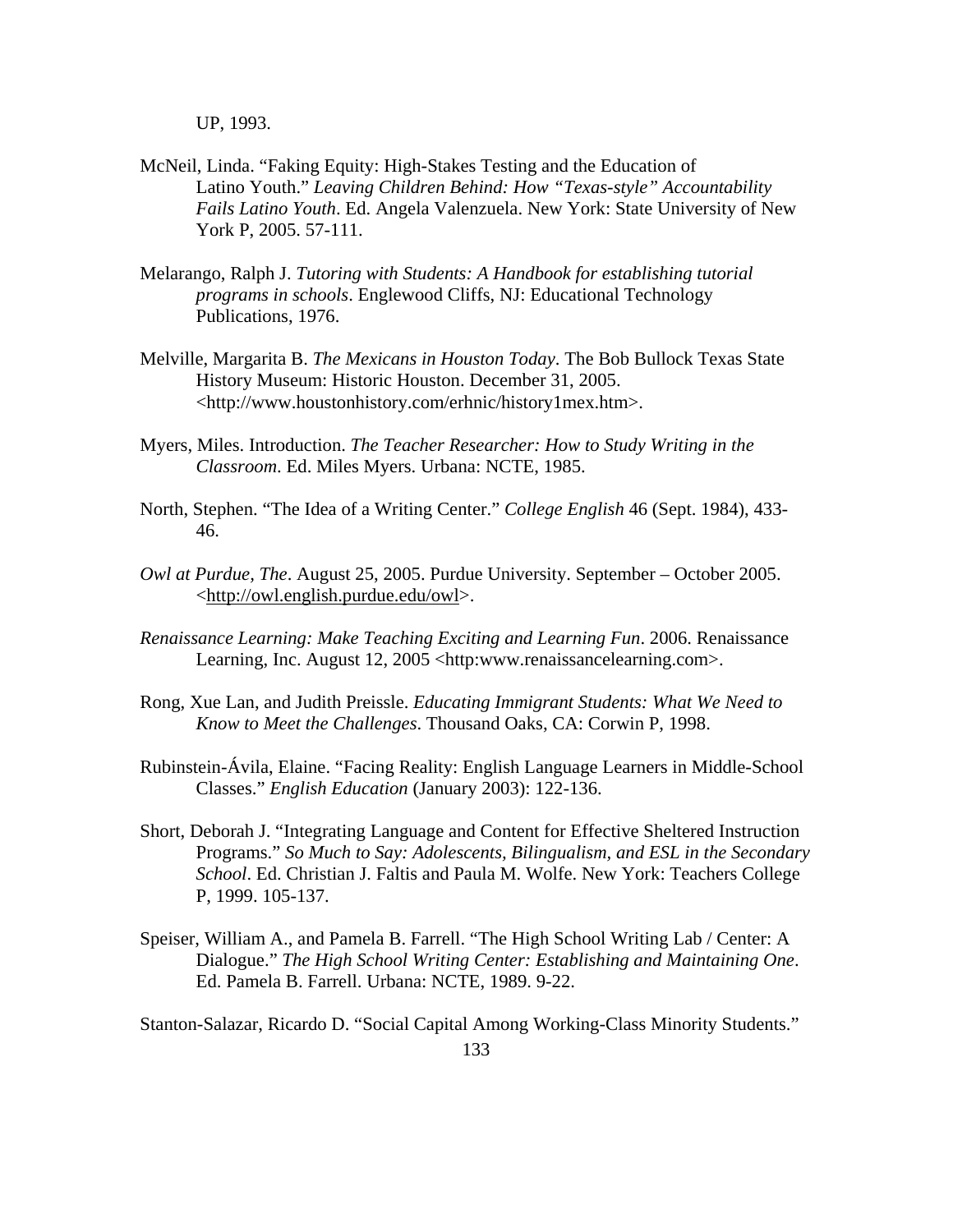*School Connections: U.S. Mexican Youth, Peers, and School Achievement*. Ed. Gibson, Margaret A., Patricia Gándara, and Jill Peterson Koyama. New York: Teachers College P, 2004. 18-38.

- *Texas Education Agency*. 2002. Texas Education Agency. March 16, 2005 <http://www.tea.state.tx.us/>.
- Trimbur, John. "Peer Tutoring: A Contradiction in Terms?" *Writing Center Journal* 7.2 (1987): 21-28.
- Trueba, Henry T. "Organizing Classroom Instruction in Specific Sociocultural Contexts: Teaching Mexican Youth to Write in English." *Becoming Literate in English as a Second Language*. Ed. Susan R. Goldman and Henry T. Trueba. Norwood, NJ: Ablex Publishing Corporation, 1987. 235-252.
- Valdés, Guadalupe. "Bilingual Minorities and Language Issues in Writing: Toward Professionwide Responses to a New Challenge." *Written Communication* 9 (January 1992): 85-136.
- Valenzuela, Angela. *Subtractive Schooling: U.S.-Mexican Youth and the Politics of Caring*. Albany: State University of New York P, 1999.
- Walker, Carolyn, and David Elias. "Writing Conference Talk: Factors Associated with High- and Low-Rated Conferences." *Research in the Teaching of English* 21 (1987): 266-285.
- Wolcott, Willa. "Talking it Over: A Qualitative Study of Writing Center Conferencing." *The Writing Center Journal* 9 (1989): 15-29*.*
- Wolfe, Paula M., and Christian J. Faltis. "Gender and Ideology in Secondary ESL Bilingual Classrooms." *So Much to Say: Adolescents, Bilingualism, and ESL in the Secondary School*. Ed. Christian J. Faltis and Paula M. Wolfe. New York: Teachers College P, 1999. 83-104.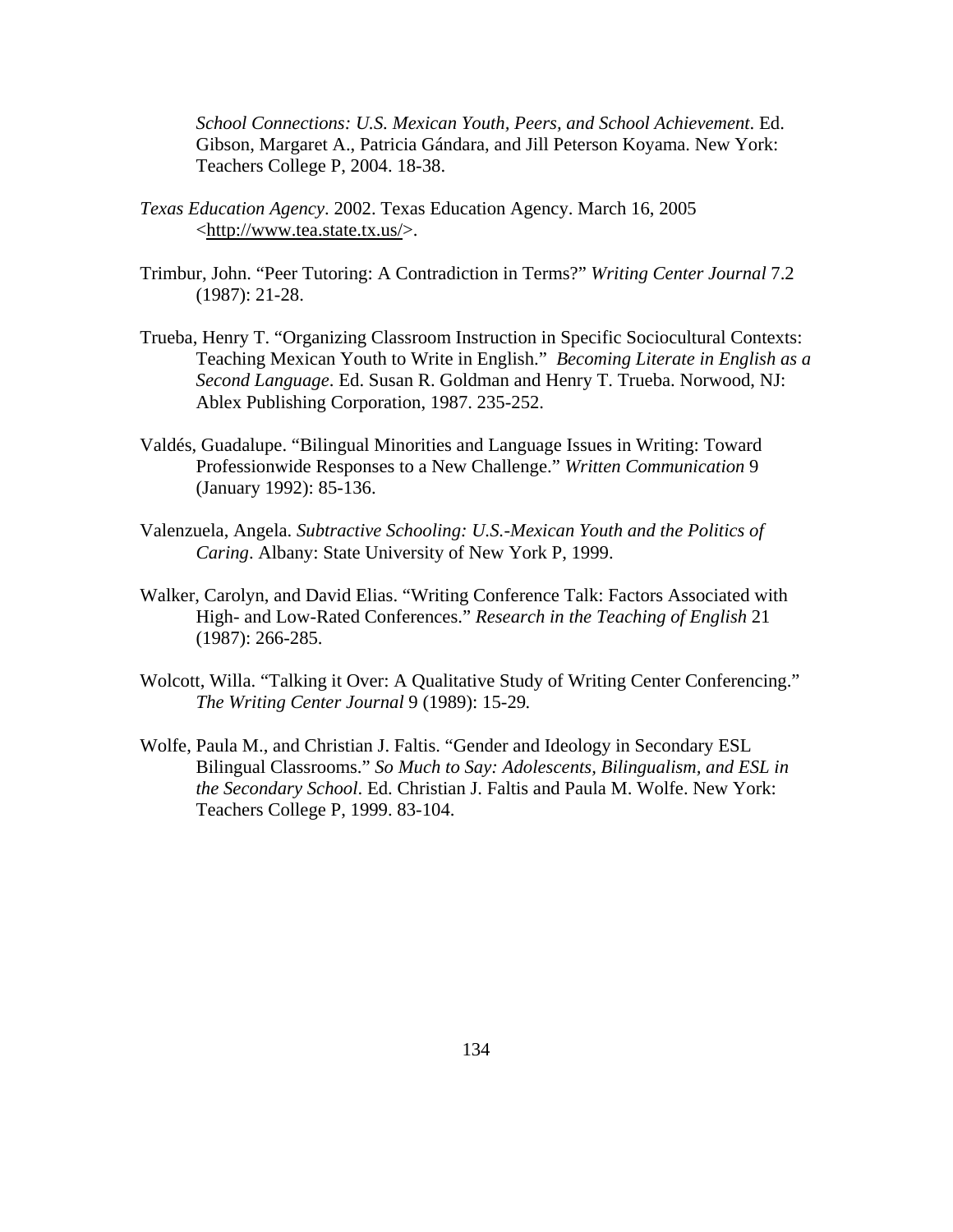## APPENDIX A: ELEVENTH GRADE ENGLISH TEKS

Source: TEA Website, http://www.tea.state.tx.us/rules/tac/chapter110/ch110c.html#110.44

# **110.44. English III (One Credit).**

#### **(a) Introduction.**

(1) Students enrolled in English III continue to increase and refine their communication skills. High school students are expected to plan, draft, and complete written compositions on a regular basis. Students edit their papers for clarity, engaging language, and the correct use of the conventions and mechanics of written English and produce final, error-free drafts. In English III, students practice all forms of writing. An emphasis is placed on business forms of writing such as the report, the business memo, the narrative of a procedure, the summary or abstract, and the résumé. English III students read extensively in multiple genres from American literature and other world literature. Periods from American literature may include the pre-colonial period, colonial and revolutionary periods, romanticism and idealism, realism and naturalism, early 20th century, and late 20th century. Students learn literary forms and terms associated with selections being read. Students interpret the possible influences of the historical context on a literary work.

(2) For students enrolled in English III whose first language is not English, the students' native language serves as a foundation for English language acquisition.

(3) The essential knowledge and skills as well as the student expectations for English III are described in subsection (b) of this section.

(4) To meet Public Education Goal 1 of the Texas Education Code, 4.002, which states, "The students in the public education system will demonstrate exemplary performance in the reading and writing of the English language," students will accomplish the essential knowledge and skills as well as the student expectations in English III as described in subsection (b) of this section.

(5) To meet Texas Education Code, 28.002(h), which states, ". . . each school district shall foster the continuation of the tradition of teaching United States and Texas history and the free enterprise system in regular subject matter and in reading courses and in the adoption of textbooks," students will be provided oral and written narratives as well as other informational texts that can help them to become thoughtful, active citizens who appreciate the basic democratic values of our state and nation.

### **(b) Knowledge and skills.**

(1) Writing/purposes. The student writes in a variety of forms, including business, personal, literary, and persuasive texts, for various audiences and purposes. The student is expected to:

(A) write in various forms with particular emphasis on business forms such as a report, memo, narrative or procedure, summary/abstract, and résumé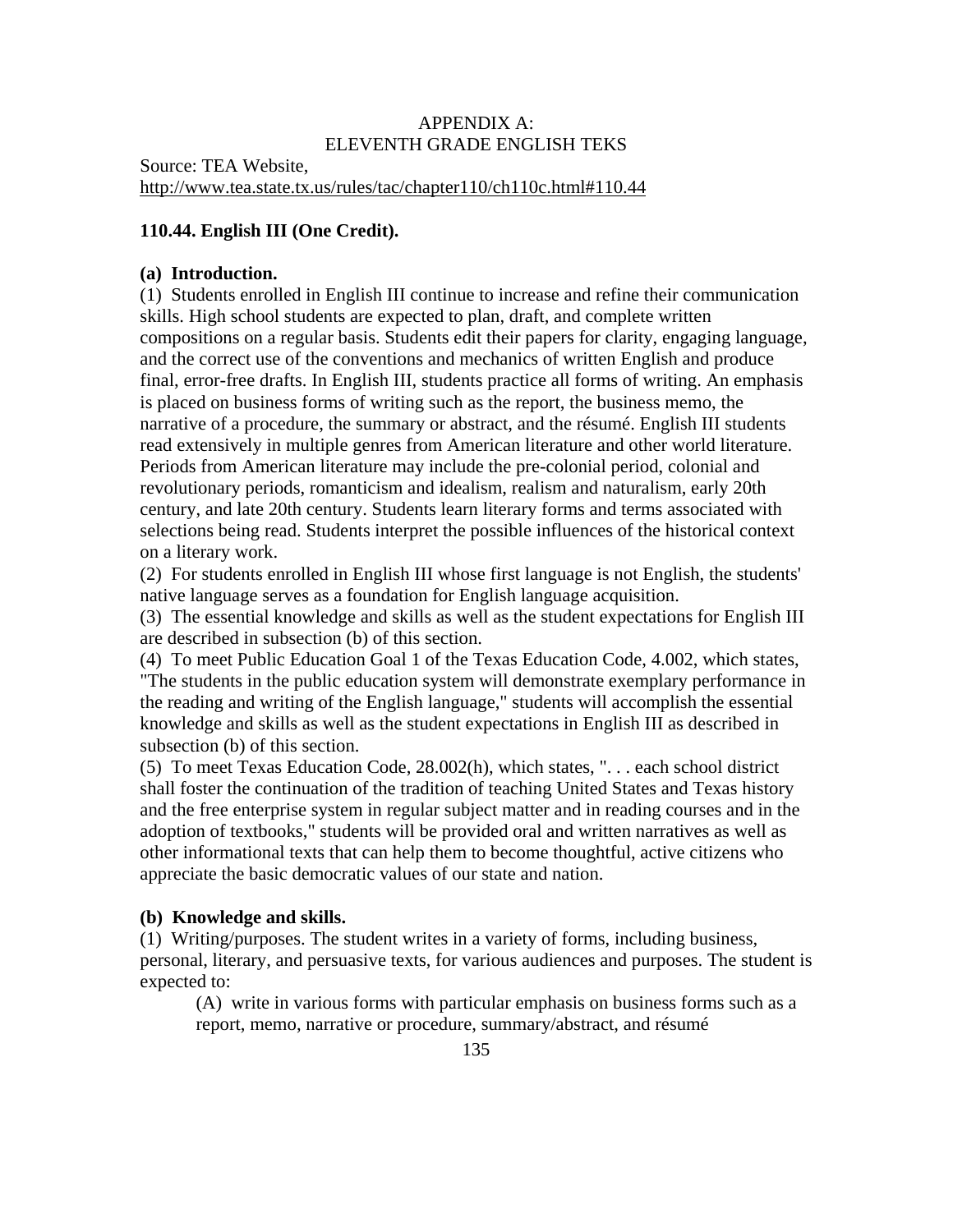(B) write in a voice and style appropriate to audience and purpose; and

(C) organize ideas in writing to ensure coherence, logical progression, and support for ideas.

(2) Writing/writing processes. The student uses recursive writing processes when appropriate. The student is expected to:

(A) use prewriting strategies to generate ideas, develop voice, and plan; (B) develop drafts both alone and collaboratively by organizing and reorganizing content and by refining style to suit occasion, audience, and purpose;

(C) proofread writing for appropriateness of organization, content, style, and conventions;

(D) frequently refine selected pieces to publish for general and specific audiences; and

(E) use technology for aspects of creating, revising, editing, and publishing texts. (3) Writing/grammar/usage/conventions/spelling. The student relies increasingly on the conventions and mechanics of written English, including the rules of usage and grammar, to write clearly and effectively. The student is expected to:

(A) produce legible work that shows accurate spelling and correct use of the conventions of punctuation and capitalization such as italics and ellipses;

(B) demonstrate control over grammatical elements such as subject-verb

agreement, pronoun-antecedent agreement, verb forms, and parallelism;

(C) compose increasingly more involved sentences that contain gerunds, participles, and infinitives in their various functions;

(D) produce error-free writing in the final draft; and

(E) use a manual of style such as Modern Language Association (MLA),

American Psychological Association (APA), and The Chicago Manual of Style (CMS).

(4) Writing/inquiry/research. The student uses writing as a tool for learning. The student is expected to:

(A) use writing to formulate questions, refine topics, and clarify ideas;

(B) use writing to discover, organize, and support what is known and what needs to be learned about a topic;

(C) compile information from primary and secondary sources in systematic ways using available technology;

(D) represent information in a variety of ways such as graphics, conceptual maps, and learning logs;

(E) use writing as a study tool to clarify and remember information;

(F) compile written ideas and representations into reports, summaries, or other formats and draw conclusions; and

(G) analyze strategies that writers in different fields use to compose.

(5) Writing/evaluation. The student evaluates his/her own writing and the writings of others. The student is expected to:

(A) evaluate writing for both mechanics and content; and

(B) respond productively to peer review of his/her own work.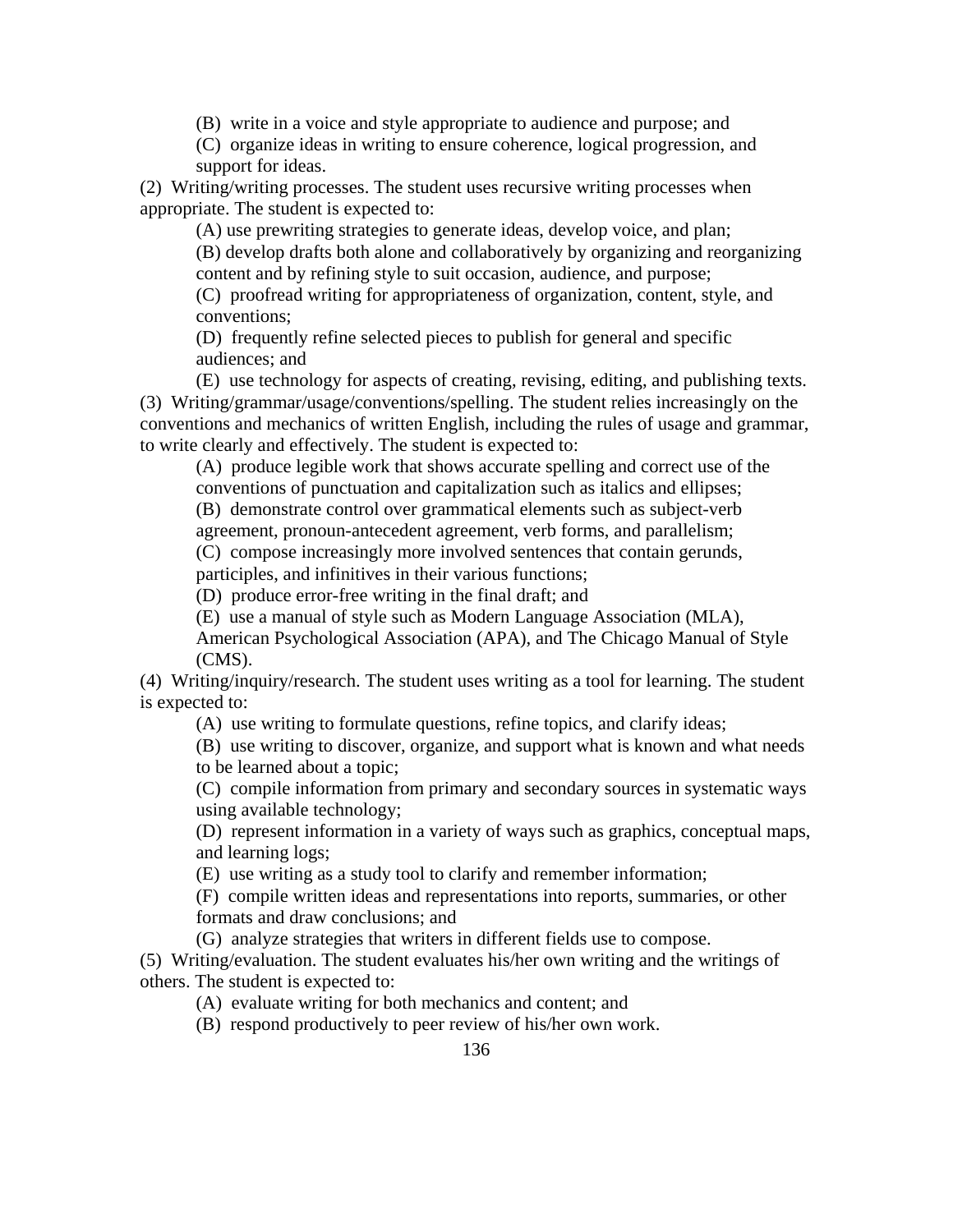(6) Reading/word identification/vocabulary development. The student acquires an extensive vocabulary through reading and systematic word study. The student is expected to:

(A) expand vocabulary through wide reading, listening, and discussing;

(B) rely on context to determine meanings of words and phrases such as

figurative language, connotation and denotation of words, analogies, idioms, and technical vocabulary;

(C) apply meanings of prefixes, roots, and suffixes in order to comprehend;

(D) research word origins as an aid to understanding meanings, derivations, and spellings as well as influences on the English language;

(E) use reference material such as glossary, dictionary, thesaurus, and available technology to determine precise meaning and usage;

(F) discriminate between connotative and denotative meanings and interpret the connotative power of words; and

(G) read and understand analogies.

(7) Reading/comprehension. The student comprehends selections using a variety of strategies. The student is expected to:

(A) establish and adjust purpose for reading such as to find out, to understand, to interpret, to enjoy, and to solve problems;

(B) draw upon his/her own background to provide connection to texts;

(C) monitor his/her own reading strategies and make modifications when understanding breaks down such as by rereading, using resources, and questioning;

(D) construct images such as graphic organizers based on text descriptions and text structures;

(E) analyze text structures such as compare/contrast, cause/effect, and chronological order for how they influence understanding;

(F) produce summaries of texts by identifying main ideas and their supporting details;

(G) draw inferences such as conclusions, generalizations, and predictions and support them with text evidence and experience;

(H) use study strategies such as note taking, outlining, and using study-guide questions to better understand texts; and

(I) read silently with comprehension for a sustained period of time.

(8) Reading/variety of texts. The student reads extensively and intensively for different purposes and in varied sources, including American literature. The student is expected to:

(A) read to be entertained, to appreciate a writer's craft, to be informed, to take action, and to discover models to use in his/her own writing;

(B) read in varied sources such as diaries, journals, textbooks, maps, newspapers, letters, speeches, memoranda, electronic texts, and other media;

(C) read American and other world literature, including classic and contemporary works; and

(D) interpret the possible influences of the historical context on literary works.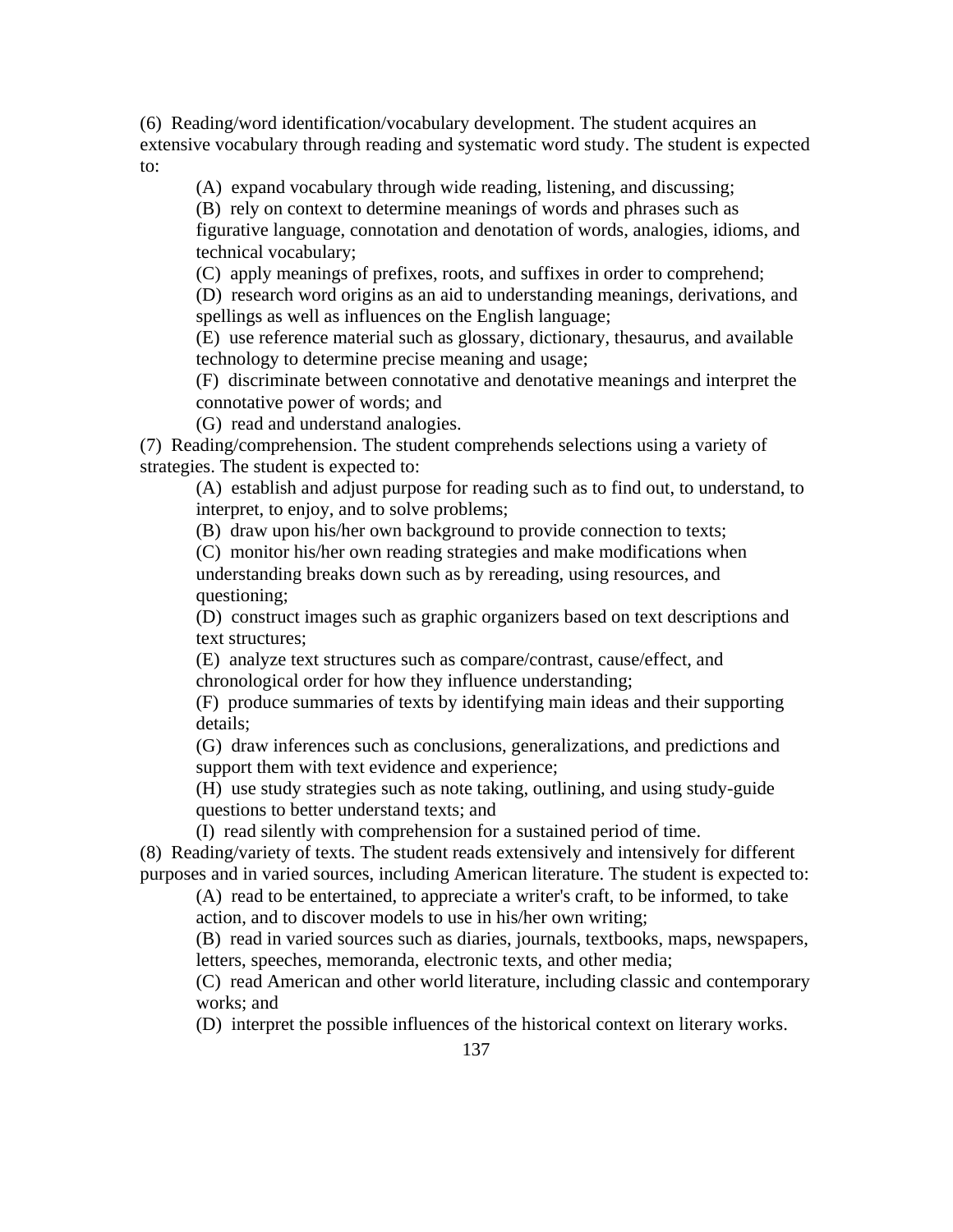(9) Reading/culture. The student reads widely, including American literature, to increase knowledge of his/her own culture, the culture of others, and the common elements across cultures. The student is expected to:

(A) recognize distinctive and shared characteristics of cultures through reading; and

(B) compare text events with his/her own and other readers' experiences.

(10) Reading/literary response. The student expresses and supports responses to various types of texts. The student is expected to:

(A) respond to informational and aesthetic elements in texts such as discussions, journal entries, oral interpretations, enactments, and graphic displays;

(B) use elements of text to defend, clarify, and negotiate responses and interpretations; and

(C) analyze written reviews of literature, film, and performance to compare with his/her own responses.

(11) Reading/literary concepts. The student analyzes literary elements for their contributions to meaning in literary texts. The student is expected to:

(A) compare and contrast aspects of texts such as themes, conflicts, and allusions both within and across texts;

(B) analyze relevance of setting and time frame to text's meaning;

(C) describe the development of plot and identify conflicts and how they are addressed and resolved;

(D) analyze the melodies of literary language, including its use of evocative words and rhythms;

(E) connect literature to historical contexts, current events, and his/her own experiences; and

(F) understand literary forms and terms such as author, drama, biography, myth, tall tale, dialogue, tragedy and comedy, structure in poetry, epic, ballad,

protagonist, antagonist, paradox, analogy, dialect, and comic relief as appropriate to the selections being read.

(12) Reading/analysis/evaluation. The student reads critically to evaluate texts and the authority of sources. The student is expected to:

(A) analyze the characteristics of clearly written texts, including the patterns of organization, syntax, and word choice;

(B) evaluate the credibility of information sources, including how the writer's motivation may affect that credibility; and

(C) recognize logical, deceptive, and/or faulty modes of persuasion in texts.

(13) Reading/inquiry/research. The student reads in order to research self-selected and assigned topics. The student is expected to:

(A) generate relevant, interesting, and researchable questions;

(B) locate appropriate print and non-print information using text and technical resources, including databases and the Internet;

(C) use text organizers such as overviews, headings, and graphic features to locate and categorize information;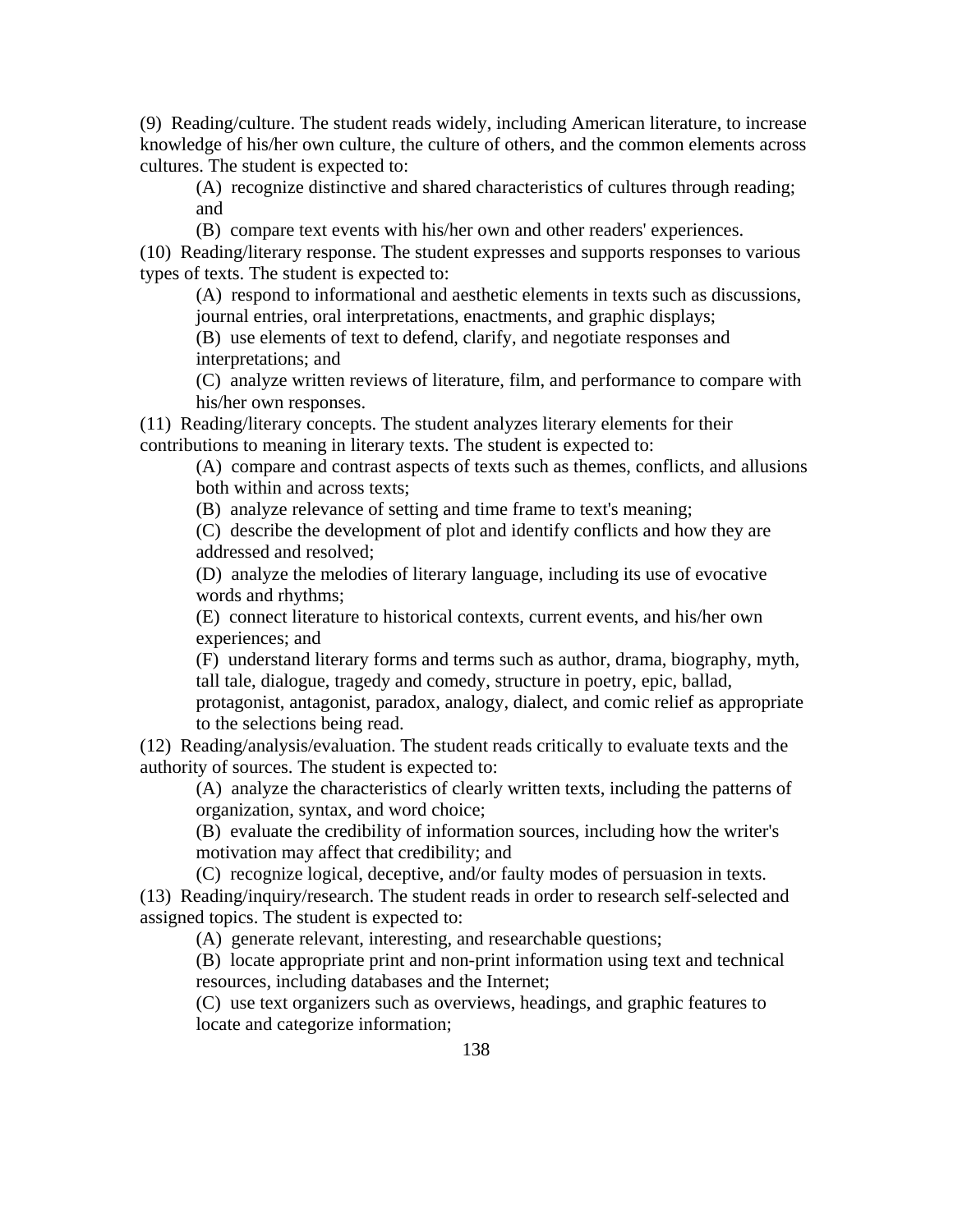(D) produce reports and research projects in varying forms for audiences; and

(E) draw conclusions from information gathered.

(14) Listening/speaking/critical listening. The student listens attentively for a variety of purposes. The student is expected to:

(A) demonstrate proficiency in each aspect of the listening process such as focusing attention, interpreting, and responding;

(B) use effective strategies for listening such as prepares for listening, identifies the types of listening, and adopts appropriate strategies;

(C) demonstrate proficiency in critical, empathic, appreciative, and reflective listening;

(D) use effective strategies to evaluate his/her own listening such as asking questions for clarification, comparing and contrasting interpretations with others, and researching points of interest or contention; and

(E) use effective listening to provide appropriate feedback in a variety of situations such as conversations and discussions and informative, persuasive, or artistic presentations.

(15) Listening/speaking/purposes. The student speaks clearly and effectively for a variety of purposes. The student is expected to:

(A) use the conventions of oral language effectively;

(B) use informal, standard, and technical language effectively to meet the needs of purpose, audience, occasion, and task;

(C) communicate effectively in conversations and group discussions while problem solving, and planning;

(D) use effective verbal and nonverbal strategies in presenting oral messages;

(E) ask clear questions for a variety of purposes and respond appropriately to the questions of others; and

(F) make relevant contributions in conversations and discussions.

(16) Listening/speaking/evaluation. The student evaluates and critiques oral presentations and performances. The student is expected to:

(A) apply valid criteria to analyze, evaluate, and critique informative and persuasive messages;

(B) apply valid criteria to analyze, evaluate, and critique literary performances;

(C) use praise and suggestions of others to improve his/her own communication; and

(D) identify and analyze the effect of aesthetic elements within literary texts such as character development, rhyme, imagery, and language.

(17) Listening/speaking/presentations. The student prepares, organizes, and presents informative and persuasive messages. The student is expected to:

(A) present and advance a clear thesis and logical points, claims, or arguments to support messages;

(B) choose valid proofs from reliable sources to support claims;

(C) use appropriate appeals to support claims and arguments;

(D) use language and rhetorical strategies skillfully in informative and persuasive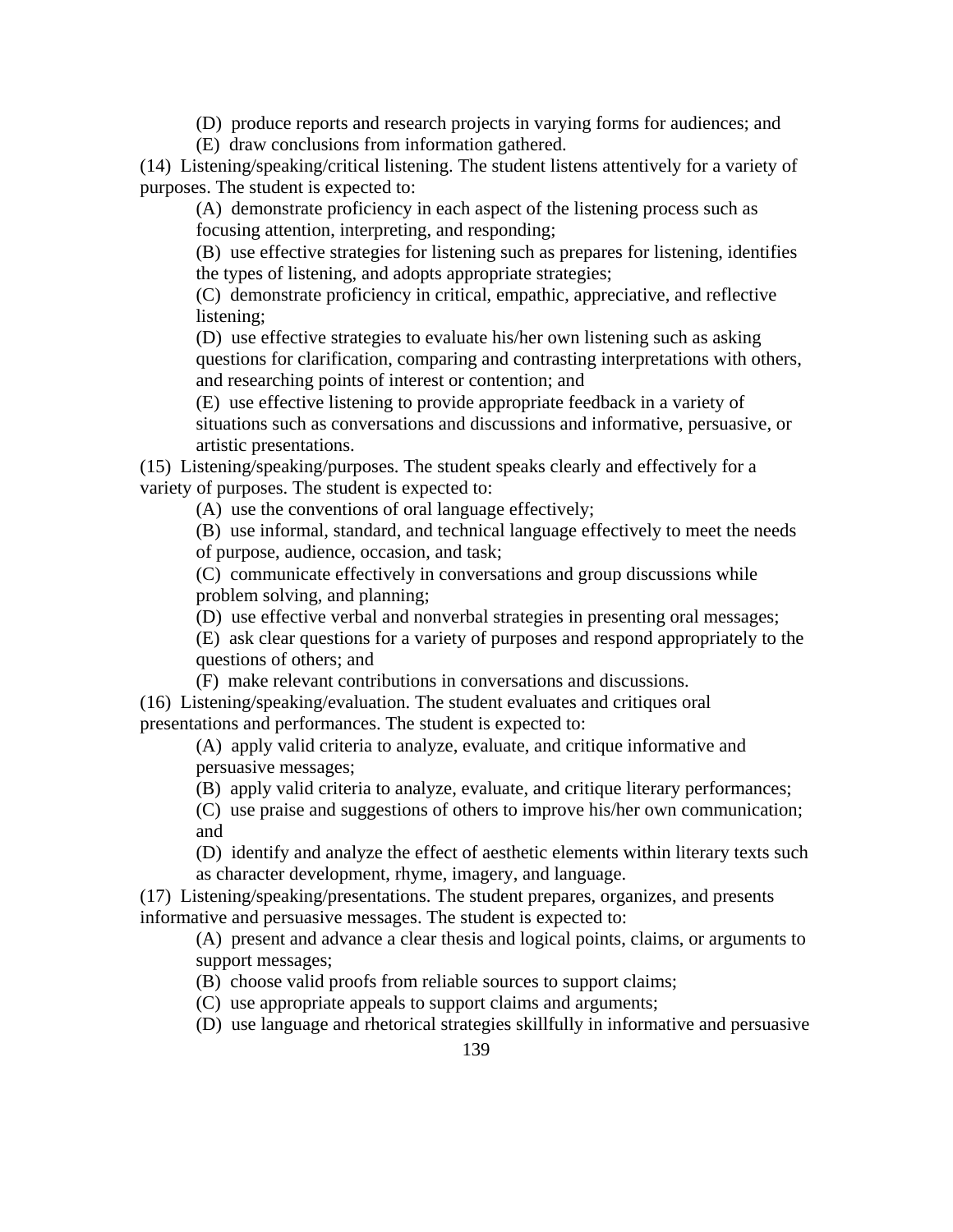messages;

(E) make effective nonverbal strategies such as pitch and tone of voice, posture, and eye contact; and

(F) make informed, accurate, truthful, and ethical presentations.

(18) Listening/speaking/literary interpretations. The student prepares, organizes, plans, and presents literary interpretations. The student is expected to:

(A) make valid interpretations of a variety of literary texts;

(B) justify the choice of verbal and nonverbal performance techniques by referring to the analysis and interpretations of the text; and

(C) present interpretations such as telling stories, performing original works, and interpreting poems and stories for a variety of audiences.

(19) Viewing/representing/interpretation. The student understands and interprets visual representations. The student is expected to:

(A) describe how meanings are communicated through elements of design, including shape, line, color, and texture;

(B) analyze relationships, ideas, and cultures as represented in various media; and

(C) distinguish the purposes of various media forms such as informative texts, entertaining texts, and advertisements.

(20) Viewing/representing/analysis. The student analyzes and critiques the significance of visual representations. The student is expected to:

(A) investigate the source of a media presentation or production such as who made it and why it was made;

(B) deconstruct media to get the main idea of the message's content;

(C) evaluate and critique the persuasive techniques of media messages such as glittering generalities, logical fallacies, and symbols;

(D) recognize how visual and sound techniques or design convey messages in media such as special effects, editing, camera angles, reaction shots, sequencing, and music;

(E) recognize genres such as nightly news, newsmagazines, and documentaries and identify the unique properties of each; and

(F) compare, contrast, and critique various media coverage of the same event such as in newspapers, television, and on the Internet.

(21) Viewing/representing/production. The student produces visual representations that communicate with others. The student is expected to:

(A) examine the effect of media on constructing his/her own perception of reality;

(B) use a variety of forms and technologies such as videos, photographs, and web pages to communicate specific messages;

(C) use a range of techniques to plan and create a media text and reflect critically on the work produced;

(D) create media products to include a seven- to ten-minute documentary, ad campaigns, political campaigns, or video adaptations of literary texts to engage specific audiences; and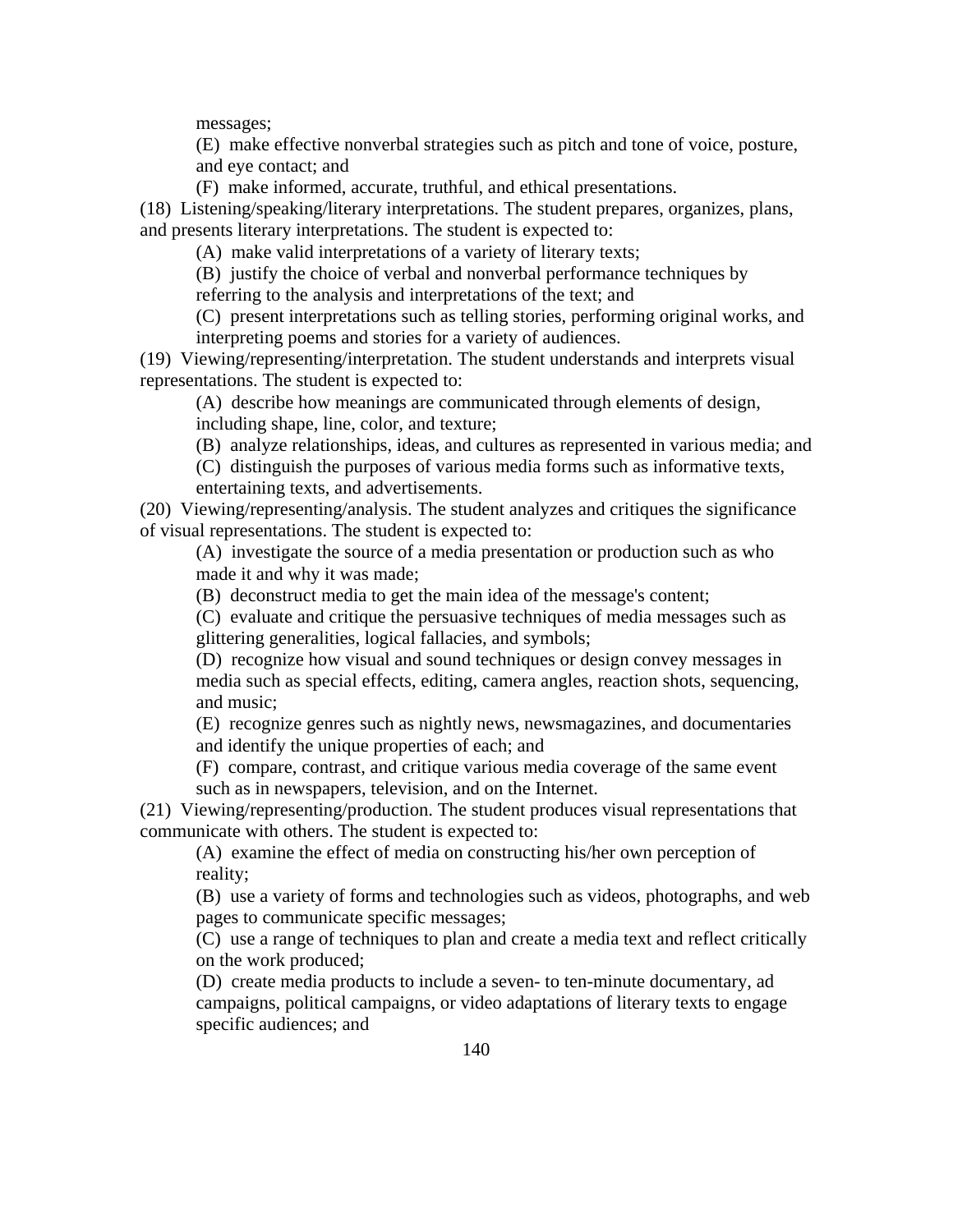(E) create, present, test, and revise a project and analyze a response using datagathering techniques such as questionnaires, group discussions, and feedback forms.

*Source: The provisions of this 110.44 adopted to be effective September 1, 1998, 22 TexReg 7549.*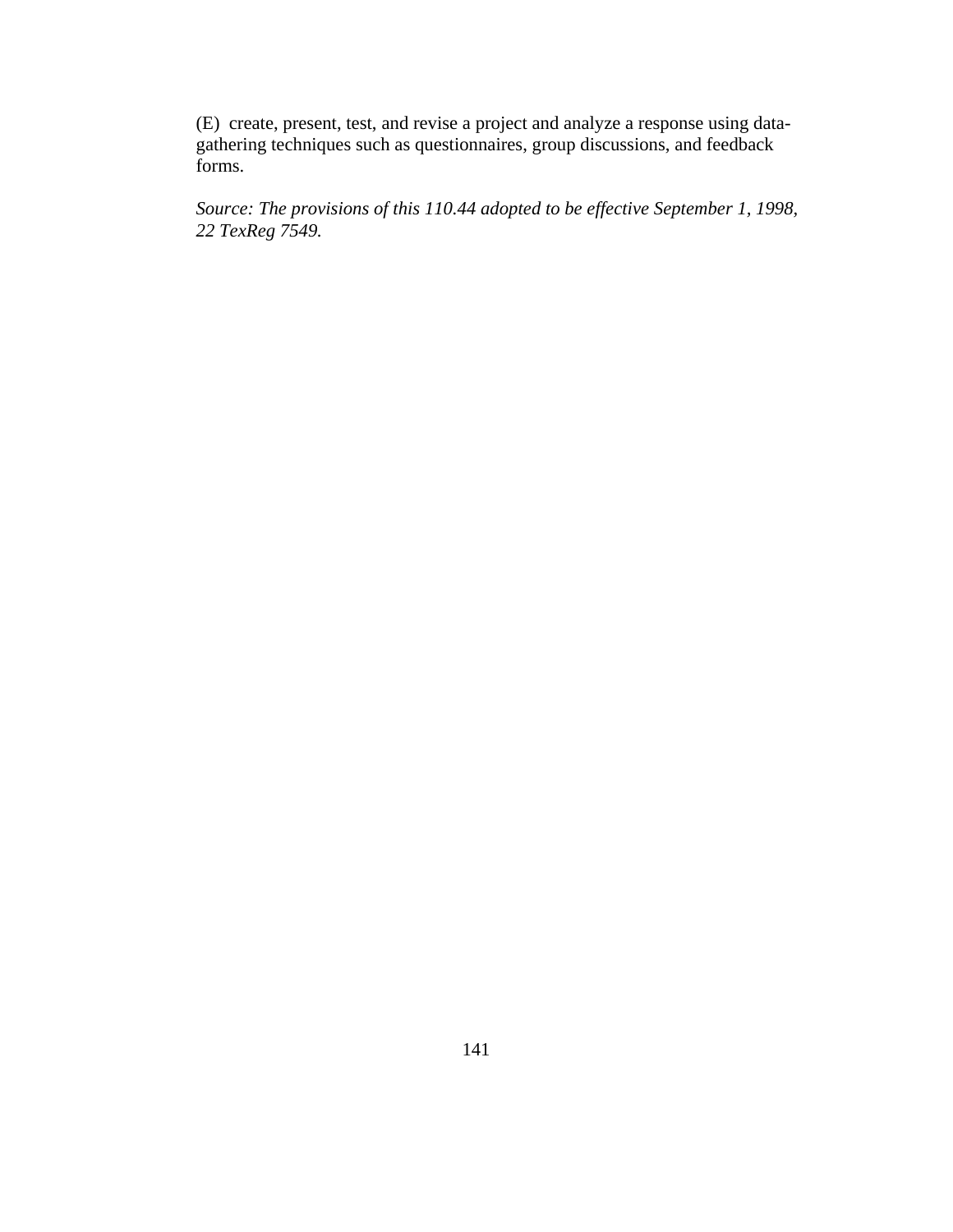# APPENDIX B: PARENTAL PERMISSION FORM FOR TUTORS AND TUTEES

Parental Permission Form

Project Title: The effects of peer tutoring for English language development with high school English as a Second Language (ESL) students.

| Performance<br>Site:     |                                                                                                                                                                                                                                                                                                                                                                                                                                                                                                         |
|--------------------------|---------------------------------------------------------------------------------------------------------------------------------------------------------------------------------------------------------------------------------------------------------------------------------------------------------------------------------------------------------------------------------------------------------------------------------------------------------------------------------------------------------|
| Investigator:            | The following investigator is available for questions, Monday - Friday,<br>7:00 a.m. $-3:00$ p.m.<br>Mary Pyron, English III Teacher                                                                                                                                                                                                                                                                                                                                                                    |
| Purpose of<br>Study:     | The purpose of this research project is to determine if peer tutoring is an<br>effective method for assisting secondary ESL students with overcoming<br>the language barriers in high school, both in mainstream classes and on the<br>state's high stakes testing (the TAKS test).                                                                                                                                                                                                                     |
| Inclusion<br>Criteria:   | Senior ESL students who have not passed all parts of the TAKS test, and<br>senior native English or bilingual speakers (as hired by the investigator).                                                                                                                                                                                                                                                                                                                                                  |
| Exclusion<br>Criteria:   | ESL students who are not seniors (and therefore have not yet taken the<br>exit-level TAKS test), or ESL seniors who have passed the English /<br>Language Arts portion of the TAKS test.                                                                                                                                                                                                                                                                                                                |
| Description<br>Of Study: | Participants who will be tutored will be enrolled in an ESL English course                                                                                                                                                                                                                                                                                                                                                                                                                              |
|                          | during their fourth period class (the last period of every other class day).<br>Students will be pulled out of that class for forty minutes to be tutored by<br>a senior native or bilingual English speaker on their English coursework<br>and TAKS materials. Students will then return to their fourth period class<br>for regular instruction.<br>Participants who will serve as tutors will have a filler class scheduled<br>during fourth period to work with two ESL students each class period. |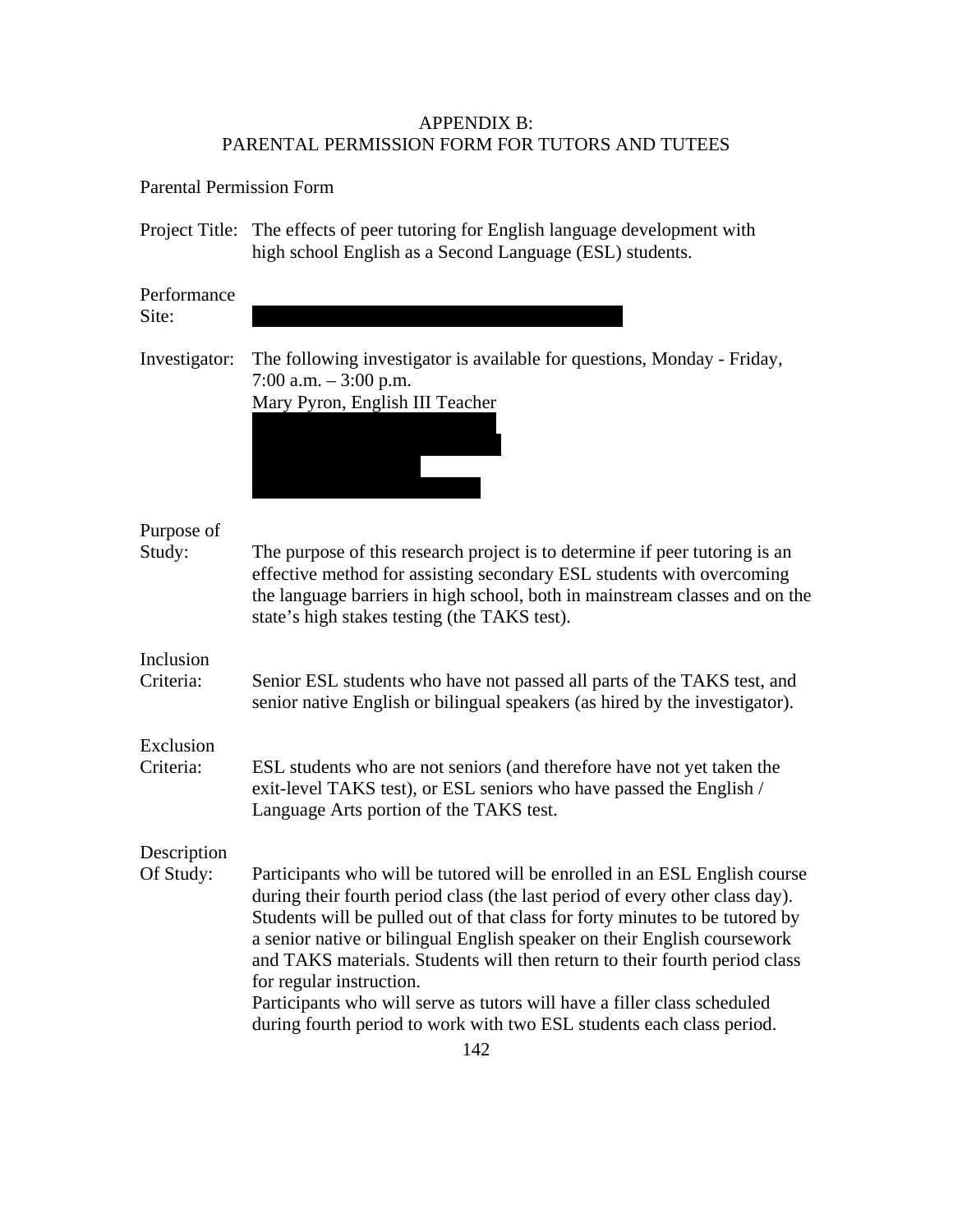| Benefits:                 | Tutoring will begin during the third week of school and will continue<br>through the end of the 2005-2006 school year. All tutors will be trained in<br>tutoring theory and practice prior to any tutoring sessions.<br>Participants will have the opportunity to learn English from another<br>student who can understand their struggles with language acquisition.<br>Participants will benefit from the one-on-one instruction that is impossible<br>in most secondary classrooms. Tutors will gain valuable tutoring /<br>teaching experience. |
|---------------------------|-----------------------------------------------------------------------------------------------------------------------------------------------------------------------------------------------------------------------------------------------------------------------------------------------------------------------------------------------------------------------------------------------------------------------------------------------------------------------------------------------------------------------------------------------------|
| Risks:                    | There are no known risks.                                                                                                                                                                                                                                                                                                                                                                                                                                                                                                                           |
| Right to                  |                                                                                                                                                                                                                                                                                                                                                                                                                                                                                                                                                     |
| Refuse:                   | Participation in this study is voluntary. Students will only become part of<br>this study, either as tutors or tutees, if both student and parent agree to the<br>student's participation. At any time, participants may withdraw from the<br>study or the participant's parent may withdraw him/her from the study<br>without penalty. The study will have no impact on any student's grades or<br>class standings.                                                                                                                                |
| Privacy:                  | The participants' (both tutors and tutees) school records (including class<br>grades, TAKS scores, or other test scores) will be reviewed by the<br>investigator. Results of the study (including school records as they apply<br>to the study) may be published, but no names or identifying information<br>will be included with the results. Subject identity will remain confidential<br>unless disclosure is required by law.                                                                                                                  |
| Financial<br>Information: | There is no cost for participation in the study.                                                                                                                                                                                                                                                                                                                                                                                                                                                                                                    |
| Signatures:               | The study has been discussed with me and all my questions have been                                                                                                                                                                                                                                                                                                                                                                                                                                                                                 |

answered. I may direct additional questions regarding study specifics to the investigator (Spanish speakers: please direct questions to Mr. Assistant Principal, Hawthorne Senior High School). If I have questions about subjects' rights or other concerns, I can contact

. I will allow my child to participate in the study described above and acknowledge the investigator's obligation to provide me with a signed copy of this form.

\_\_\_\_\_\_\_\_\_\_\_\_\_\_\_\_\_\_\_\_\_\_\_\_\_\_\_\_\_\_\_\_\_\_\_\_\_\_\_\_\_\_\_ \_\_\_\_\_\_\_\_\_\_\_\_\_\_\_\_\_\_\_

Signature of Parent / Guardian Date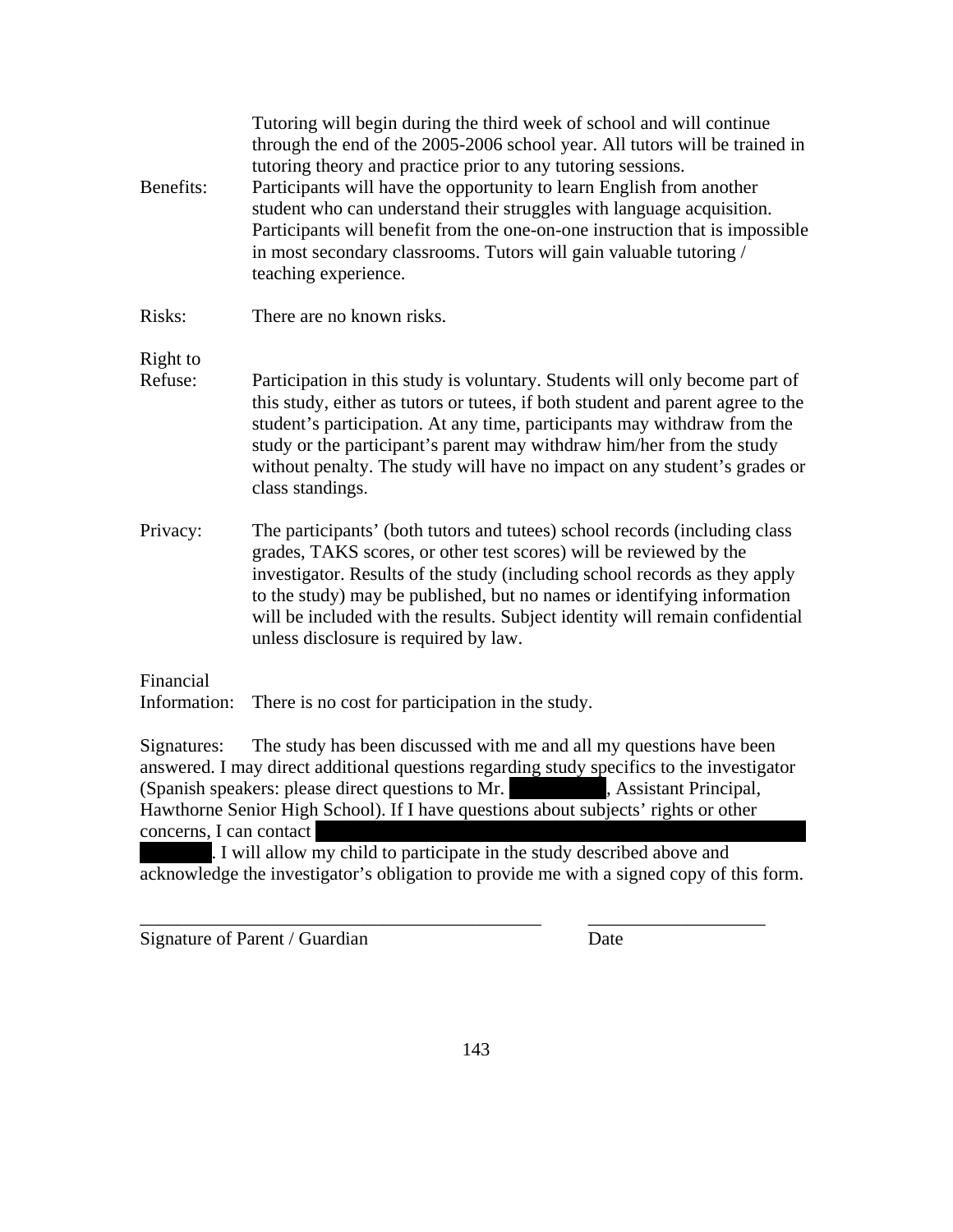Child Assent Form

I, \_\_\_\_\_\_\_\_\_\_\_\_\_\_\_\_\_\_\_\_\_\_\_\_\_\_\_\_\_\_\_\_\_\_\_\_\_\_\_\_ , agree to be in the study to determine if peer tutoring will help increase my proficiency in English.

I understand the following:

- Inclusion in this study does not substitute for regular class work;
- I will not be given any additional homework from the tutors (though I may work on extra / supplementary work during tutoring);
- This study will not necessarily affect my course grades or TAKS scores, either positively or negatively;
- I will work my tutor either on class work or TAKS work;
- I will follow all classroom and school rules while I am being tutored and during the transition from ESL classroom to tutoring classroom;
- I can stop being in this study at any time without penalty;
- My parents, the investigator, or school administrators may remove me from the study at any time;
- The tutors and the investigator will discuss my progress during training, and the investigator will discuss my progress with my regular classroom teacher and the ESL teacher, but no personal information will be discussed outside of the tutoring and/or training environment.

\_\_\_\_\_\_\_\_\_\_\_\_\_\_\_\_\_\_\_\_\_\_\_\_\_\_\_\_\_\_\_\_\_\_\_\_\_\_ \_\_\_\_\_\_\_\_\_\_\_\_\_\_\_\_\_\_\_\_\_\_\_

\_\_\_\_\_\_\_\_\_\_\_\_\_\_\_\_\_\_\_\_\_\_\_\_\_\_\_\_\_\_\_\_\_\_\_\_\_\_ \_\_\_\_\_\_\_\_\_\_\_\_\_\_\_\_\_\_\_\_\_\_\_ Student Signature Date

Witness Signature Date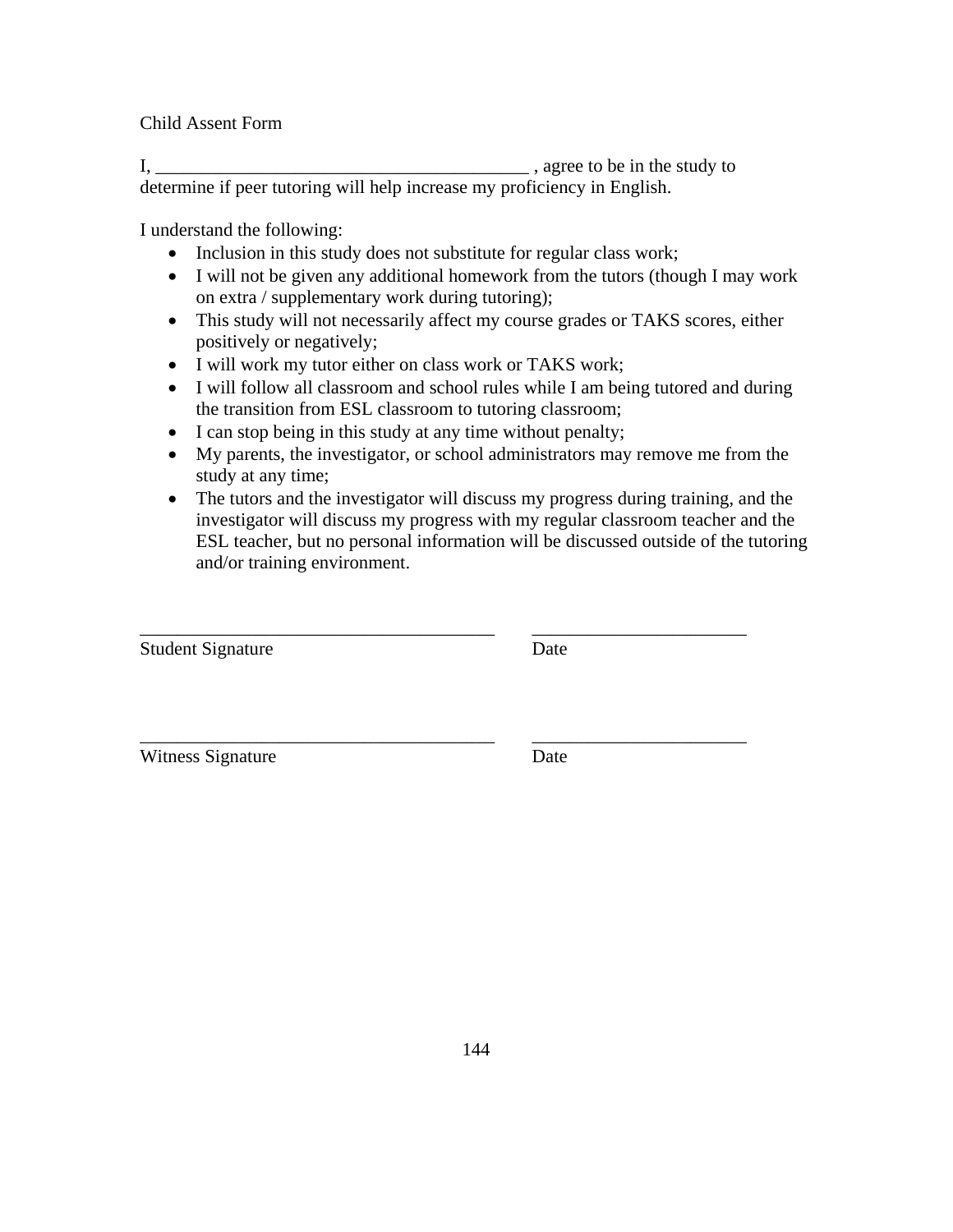# Permiso del Padre o Tutor

Título del

proyecto: La utilidad de la asesoría en pareja con los alumnos de inglés como segundo idioma a nivel preparatoria.

| Sede:                        |                                                                                                                                                                                                                                                                                                                                                                                                                                                                                                                                            |
|------------------------------|--------------------------------------------------------------------------------------------------------------------------------------------------------------------------------------------------------------------------------------------------------------------------------------------------------------------------------------------------------------------------------------------------------------------------------------------------------------------------------------------------------------------------------------------|
| Investigator:                | Mary Pyron, Maestra de inglés - nivel III                                                                                                                                                                                                                                                                                                                                                                                                                                                                                                  |
| Objetivo<br>del estudio:     | El propósito de la presente investigación es determinar si la asesoría en<br>pareja resulta ser un método productivo en cuanto a la facilitación de la<br>integración lingüística a nivel preparatoria de los estudiantes de inglés<br>como segundo idioma provenientes de nivel secundaria. Lo anterior es<br>necesario tanto en las clases cotidianas así como en los exámenes estatales<br>del TAKS.                                                                                                                                    |
| Perfil del<br>participante : | Los estudiantes de último año que no han pasado exitosamente todas las<br>secciones del examen TAKS, y también los alumnos de inglés como<br>lengua nativa o anglohablantes así como los alumnos bilingües<br>seleccionados a la discreción de los investigadores.                                                                                                                                                                                                                                                                         |
| Perfil del<br>no             |                                                                                                                                                                                                                                                                                                                                                                                                                                                                                                                                            |
| participante:                | Los estudiantes de inglés como segundo idioma que no pertenecen al<br>último año y por lo tanto no han presentado el examen TAKS como<br>requisito de salida o los alumnos de último año que han pasado<br>exitosamente la sección del dominio del lenguaje inglés en dicho examen.                                                                                                                                                                                                                                                        |
| Resumen                      |                                                                                                                                                                                                                                                                                                                                                                                                                                                                                                                                            |
| delestudio:                  | Los participantes que recibirán asesoría serán inscritos en un curso de<br>inglés durante la cuarta hora(es decir, la última hora de cada horario<br>escolar de cada tercer día). Los participantes serán solicitados y saldrán de<br>esa clase por una duración de cuarenta minutos. Estos alumnos serán<br>asesorados en el contenido de su clase de inglés así como en el contenido<br>del examen TAKS, por alumnos nativos de habla inglés o por alumnos<br>bilingües que pertenecen al último año de la preparatoria. Posteriormente, |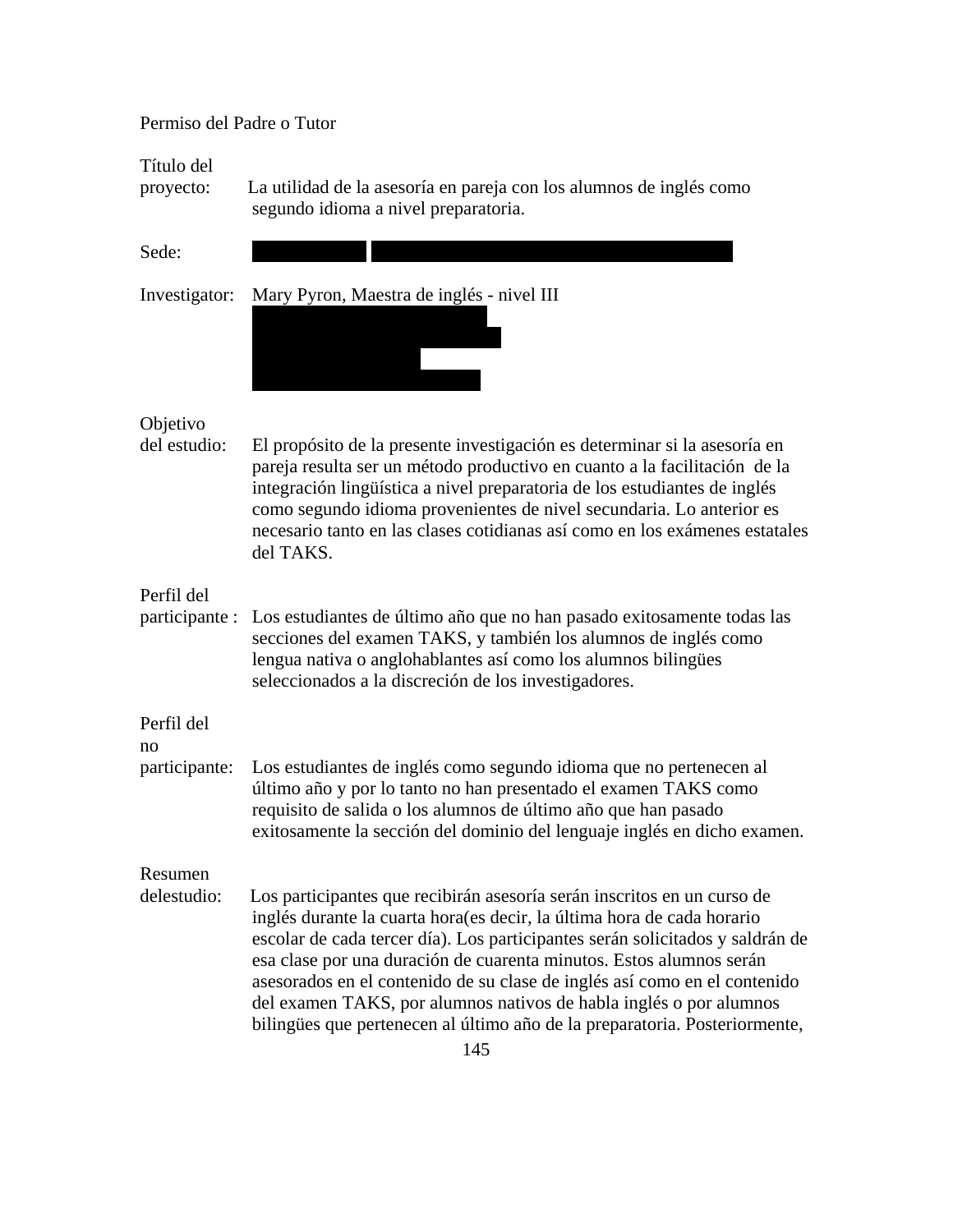|                           | los alumnos regresarán a la clase de la cuarta hora y seguirán con la<br>instrucción normal.                                                                                                                                                                                                                                                                                                                                                                                                                                                        |
|---------------------------|-----------------------------------------------------------------------------------------------------------------------------------------------------------------------------------------------------------------------------------------------------------------------------------------------------------------------------------------------------------------------------------------------------------------------------------------------------------------------------------------------------------------------------------------------------|
|                           | Los participantes cuya función es de asesor tendrán programada una clase<br>de reemplazo durante la cuarta hora para trabajar con dos alumnos de<br>inglés como segundo idioma.                                                                                                                                                                                                                                                                                                                                                                     |
|                           | Las asesorías darán inicio durante la tercera semana del semestre y<br>durarán hasta finales del año escolar 2005 a 2006. Todos los asesores<br>serán capacitados en la teoría de los métodos de asesoría y tendrán<br>oportunidades de práctica y ensayo antes de comenzar las sesiones<br>oficiales.                                                                                                                                                                                                                                              |
| Beneficios:               | Los participantes tendrán la oportunidad de aprender el idioma inglés<br>através de otro alumno que se identifica con las dificultades de aprendizaje<br>de un idioma extranjero. Los participantes aprovecharán la posibilidad de<br>recibir la instrucción personalizada e individual que es imposible recibir<br>en la mayoría de los contextos educativos de la secundaria. Los asesores<br>obtendrán experiencia muy valiosa en la enseñanza y la asesoría.                                                                                    |
| Riesgos:                  | No existe ningún riesgo evidente.                                                                                                                                                                                                                                                                                                                                                                                                                                                                                                                   |
| Derecho de<br>no aceptar: | La participación en este estudio es voluntaria. Los estudiantes se                                                                                                                                                                                                                                                                                                                                                                                                                                                                                  |
|                           | integrarán en el estudio en calidad de asesor o en calidad de alumno sólo<br>con el consentimiento del alumno mismo y del padre o tutor del alumno.<br>Los participantes guardan el derecho de salir del estudio en cualquier<br>momento sin gravamen. El estudio no afectará de ninguna forma las<br>calificaciones o nivel del alumno.                                                                                                                                                                                                            |
| Discreción:               | El historial académico (tales como las calificaciones obtenidas en las<br>materias, resultados del TAKS, u otros resultados) de los participantes<br>(tanto los asesores como los alumnos) serán analizado por el investigador.<br>Los resultados del estudio (esto incluye el historial académico en cuanto a<br>su relevancia al estudio) podrían ser publicados sin divulgar la<br>identificación del participante. La identidad del participante permanecerá<br>guardada a menos que la divulgación del participante sea exigida por la<br>ley. |
| Costos:                   | No hay costo ninguno.                                                                                                                                                                                                                                                                                                                                                                                                                                                                                                                               |
| Refrendos:                | Los detalles de este estudio me han sido explicados y cualquier duda ha<br>sido aclarada. Puedo dirigir cualquier otra pregunta del estudio al<br>hispanohablantes pueden dirigir sus preguntas al Sr.<br>investigador (Los<br>director asistente de la preparatoria                                                                                                                                                                                                                                                                                |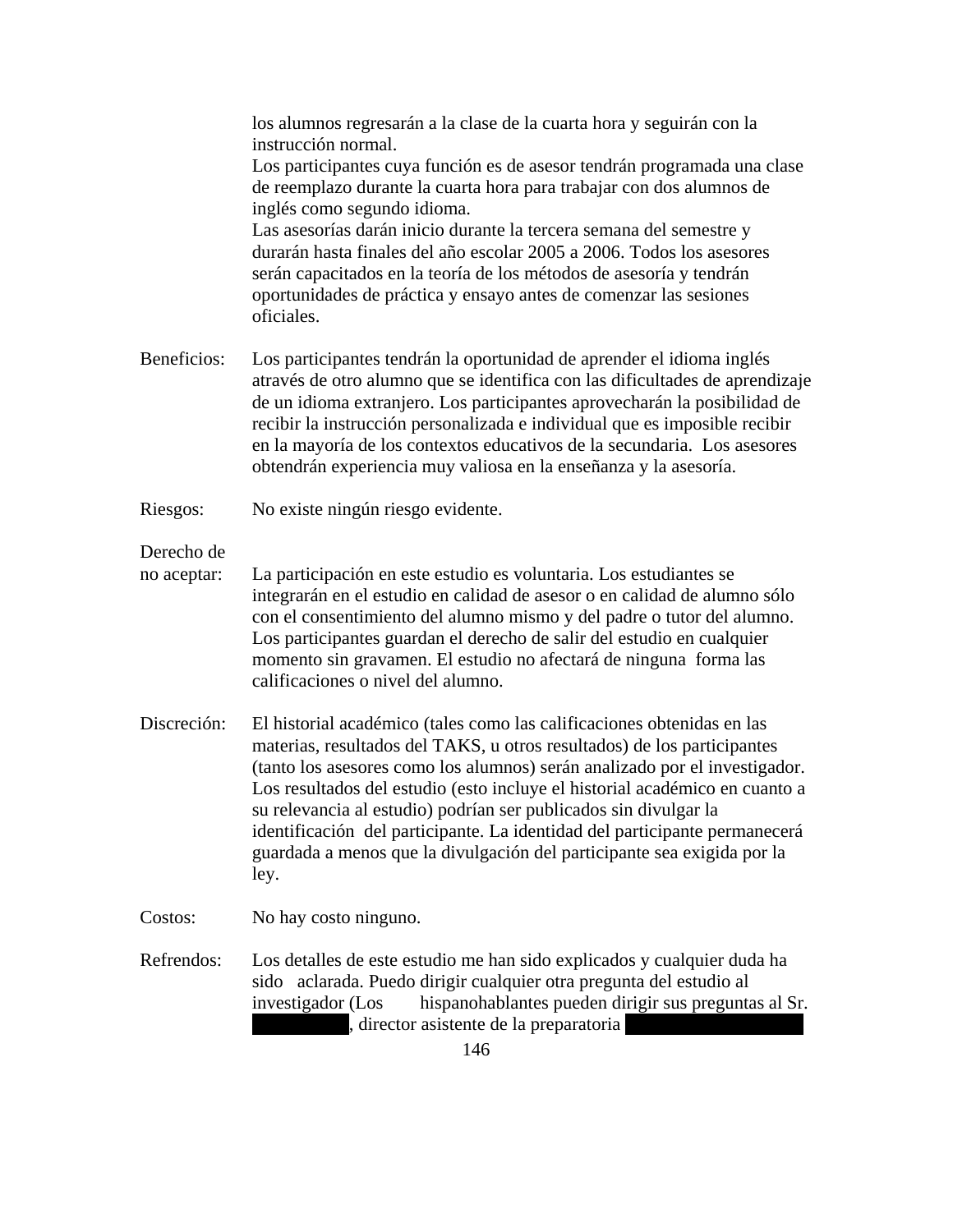. Si tengo preguntas sobre los derechos del participante o cualquier otro asunto, puedo comunicarme con el

presidente del Consejo de Revisión Institucional al (225) 578-8692. Concederé la participación de mi hijo/hija en el estudio y también estoy conciente de la obligación del investigador de entregarme una copia firmada del presente formato.

\_\_\_\_\_\_\_\_\_\_\_\_\_\_\_\_\_\_\_\_\_\_\_\_\_\_\_\_\_\_\_\_\_\_\_\_\_\_\_\_\_\_\_ \_\_\_\_\_\_\_\_\_\_\_\_\_\_\_\_\_\_\_

Firma del padre o tutor Fecha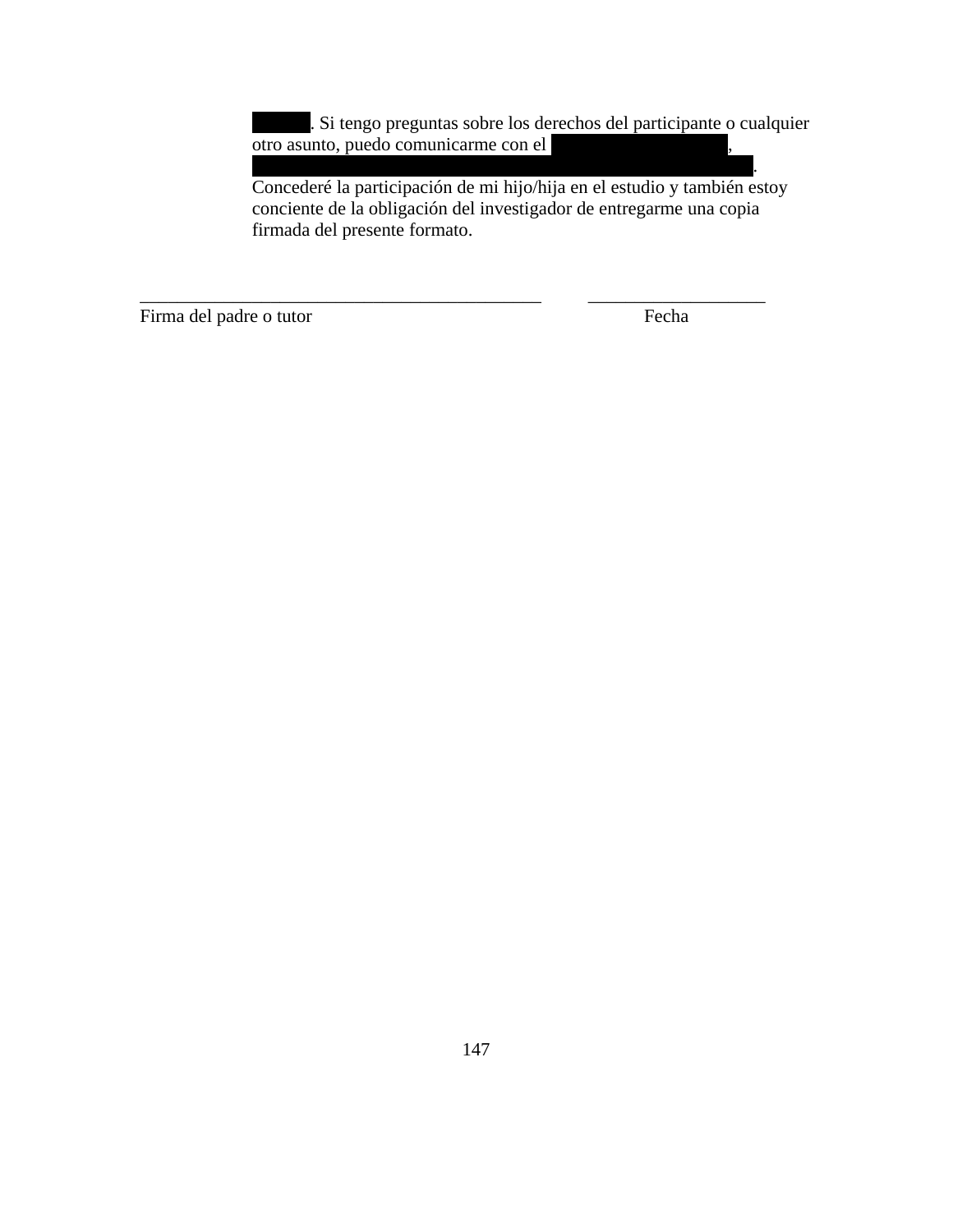Formato de asentimiento del alumno

Yo, \_\_\_\_\_\_\_\_\_\_\_\_\_\_\_\_\_\_\_\_\_\_\_\_\_\_\_\_\_\_\_\_\_\_\_\_\_\_\_\_ , acepto participar en el estudio que tiene fines de investigar si la asesoría en pareja es una herramienta útil para mejorar mi competencia en el idioma inglés.

Yo entiendo y estoy de acuerdo con lo siguiente:

- 1 La participación en este estudio no sustituirá el trabajo normal de mis clases;
- 2 Los asesores no me asignarán tarea (pero durante la asesoría puede ser que haya trabajo adicional);
- 3 Este estudio no indica que afectará mis calificaciones de forma negativa o positiva, ni en mis cursos cotidianos ni en los resultados del TAKS;
- 4 Enfocaré las sesiones de asesoría, en el contenido de mis clases o del TAKS;
- 5 Respetaré todo reglamento del salón de clase tanto como el reglamento de la escuela en general, mientras asisto a las sesiones de asesoría y también durante el traslado del salón de inglés como segundo idioma al salón de asesoría;
- 6 Guardo el derecho de abandonar el estudio sin cualquier gravamen;

\_\_\_\_\_\_\_\_\_\_\_\_\_\_\_\_\_\_\_\_\_\_\_\_\_\_\_\_\_\_\_\_\_\_\_\_\_\_ \_\_\_\_\_\_\_\_\_\_\_\_\_\_\_\_\_\_\_\_\_\_\_

\_\_\_\_\_\_\_\_\_\_\_\_\_\_\_\_\_\_\_\_\_\_\_\_\_\_\_\_\_\_\_\_\_\_\_\_\_\_ \_\_\_\_\_\_\_\_\_\_\_\_\_\_\_\_\_\_\_\_\_\_\_

- 7 Puedo ser excluido del estudio en cualquier momento a petición de mis padres, el investigador o por la administración escolar;
- 8 Los asesores y el investigador analizarán mi progreso durante el estudio y el investigador lo analizará con mi maestro/a de salón y con mi maestro/a de inglés como segundo idioma. La información de calidad personal no será divulgada fuera del ambiente educativo.

Firma del alumno Fecha

Firma del testigo Fecha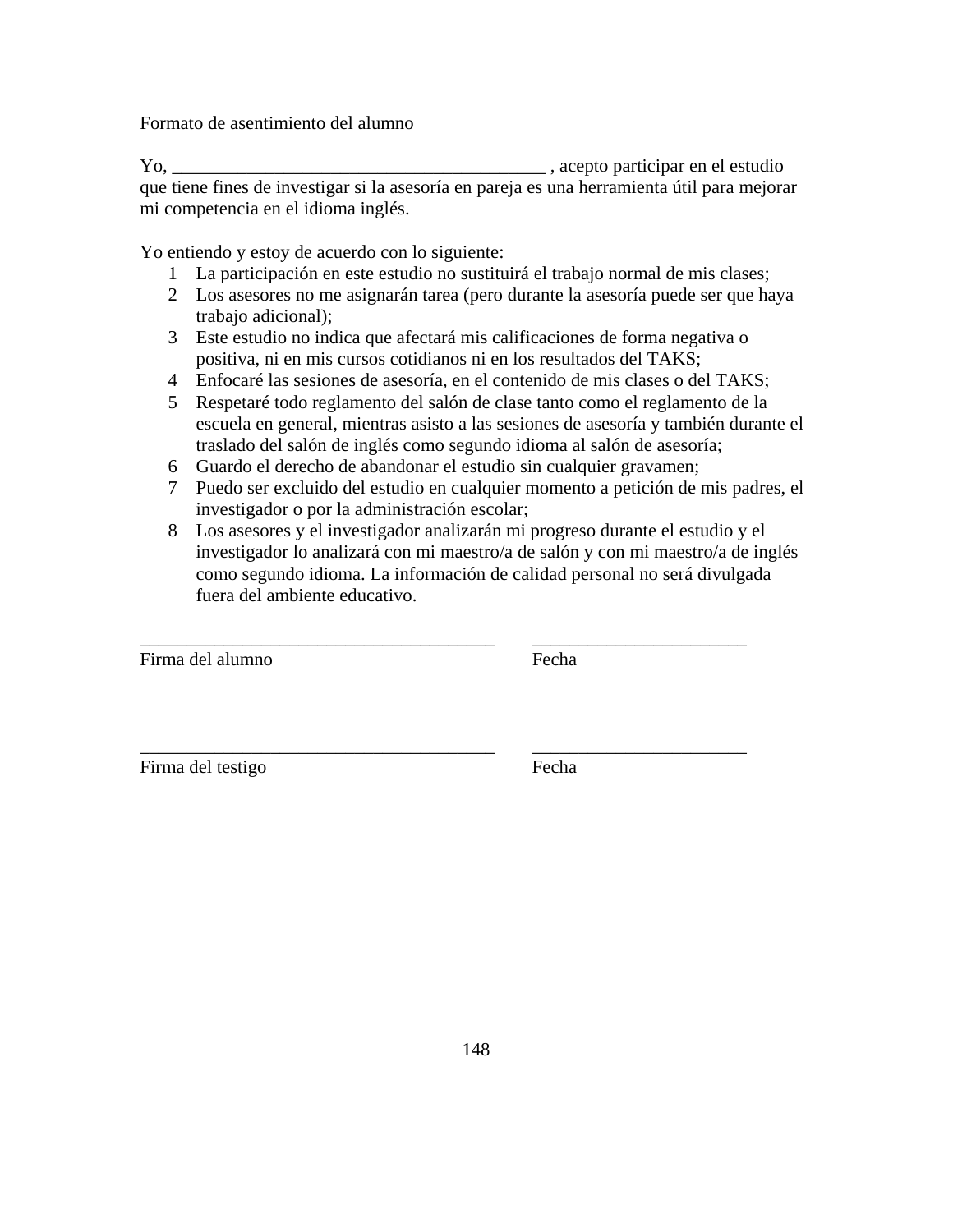# APPENDIX C: CONFIDENTIALITY AGREEMENT

# Confidentiality Agreement

Tutors: Please read, sign, date, and return the following confidentiality agreement.

As a bilingual tutor at  $\mu$  and  $\mu$  during the 2005-2006 school year, I understand that I will have limited access to confidential information about the student(s) I will tutor. I hereby acknowledge that I will not repeat any of the information made accessible to me, either as a result of the tutoring process or from the tutee him/herself, to any person at with the exception of Ms. Mary Pyron or a campus administrator. If any other person asks me about the program, I will direct their questions to the appropriate staff on campus. I understand that confidential information consists of, but is not limited to, the following types of information:

- 1. Names of the students in tutoring,
- 2. TAKS or other standardized test scores of the students in tutoring,
- 3. Numeric or letter grades of the students in tutoring,
- 4. Problems I encounter with students when tutoring,
- 5. Successes I have with students in tutoring, and
- 6. Demographic data of students in tutoring.

I understand that I will be immediately terminated should I divulge any of this information to any other students or teachers at  $\mathbf{M}$ . signature below indicates that I have read and understand this agreement.

I also give Ms. Pyron permission to access my course grades, and I understand I will be suspended from the program should I not fail to maintain passing grades in all of my classes.

Finally, I understand that this is a job, and the students I tutor depend on me to be present when I am supposed to be. I know that, if I am absent, I will place undue hardship on other tutors. I acknowledge that, if I am going to be absent, I will call Ms. Pyron to let her know as soon as possible so that she can make other arrangements for the day.

\_\_\_\_\_\_\_\_\_\_\_\_\_\_\_\_\_\_\_\_\_\_\_\_\_\_\_\_\_\_\_\_\_\_\_\_\_\_\_\_ \_\_\_\_\_\_\_\_\_\_\_\_\_\_\_\_\_\_\_\_\_\_

Student Signature Date

| Parent Signature | Date |
|------------------|------|
|                  |      |

\_\_\_\_\_\_\_\_\_\_\_\_\_\_\_\_\_\_\_\_\_\_\_\_\_\_\_\_\_\_\_\_\_\_\_\_\_\_\_\_ \_\_\_\_\_\_\_\_\_\_\_\_\_\_\_\_\_\_\_\_\_\_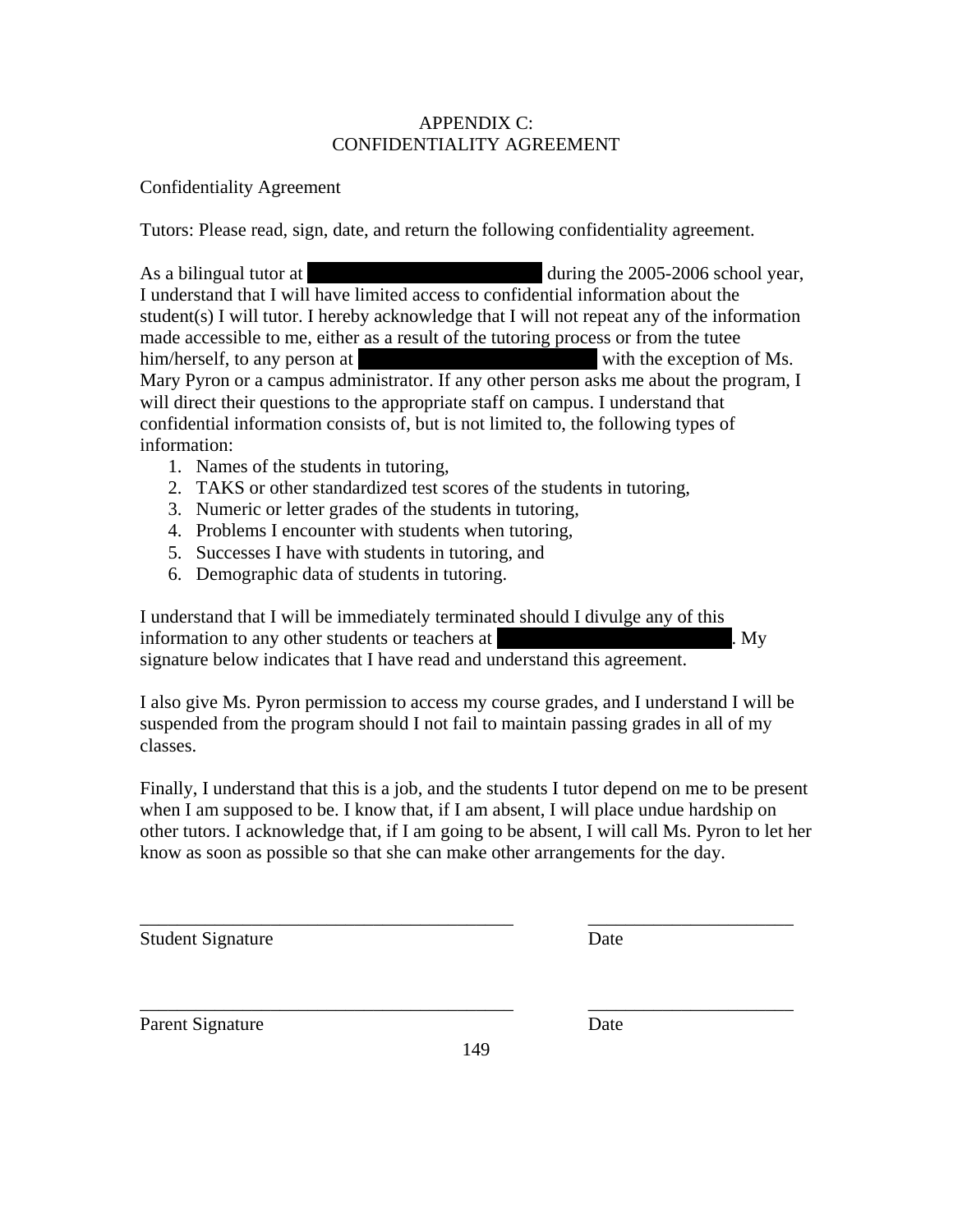## APPENDIX D: TUTOR APPLICATION

# Tutor Application

Thank you for your interest in tutoring! Please complete the following application. Applicants who leave out information will not be considered for employment. Please return your application no later than Monday, May 2, 2005, to Ms. Pyron in room

| Demographic Information |               |
|-------------------------|---------------|
|                         |               |
|                         | Phone Number: |
|                         |               |
|                         |               |
|                         |               |

| 2005-2006 Course Schedule                                                 |  |  |
|---------------------------------------------------------------------------|--|--|
|                                                                           |  |  |
|                                                                           |  |  |
| $5^{\text{th}}$ : $6^{\text{th}}$ : $6^{\text{th}}$ : $10^{\text{th}}$    |  |  |
|                                                                           |  |  |
| Note: All tutors <i>must</i> have a filler during 4 <sup>th</sup> period. |  |  |

Please answer the following questions as thoroughly as possible.

1. Do you have any tutoring experience?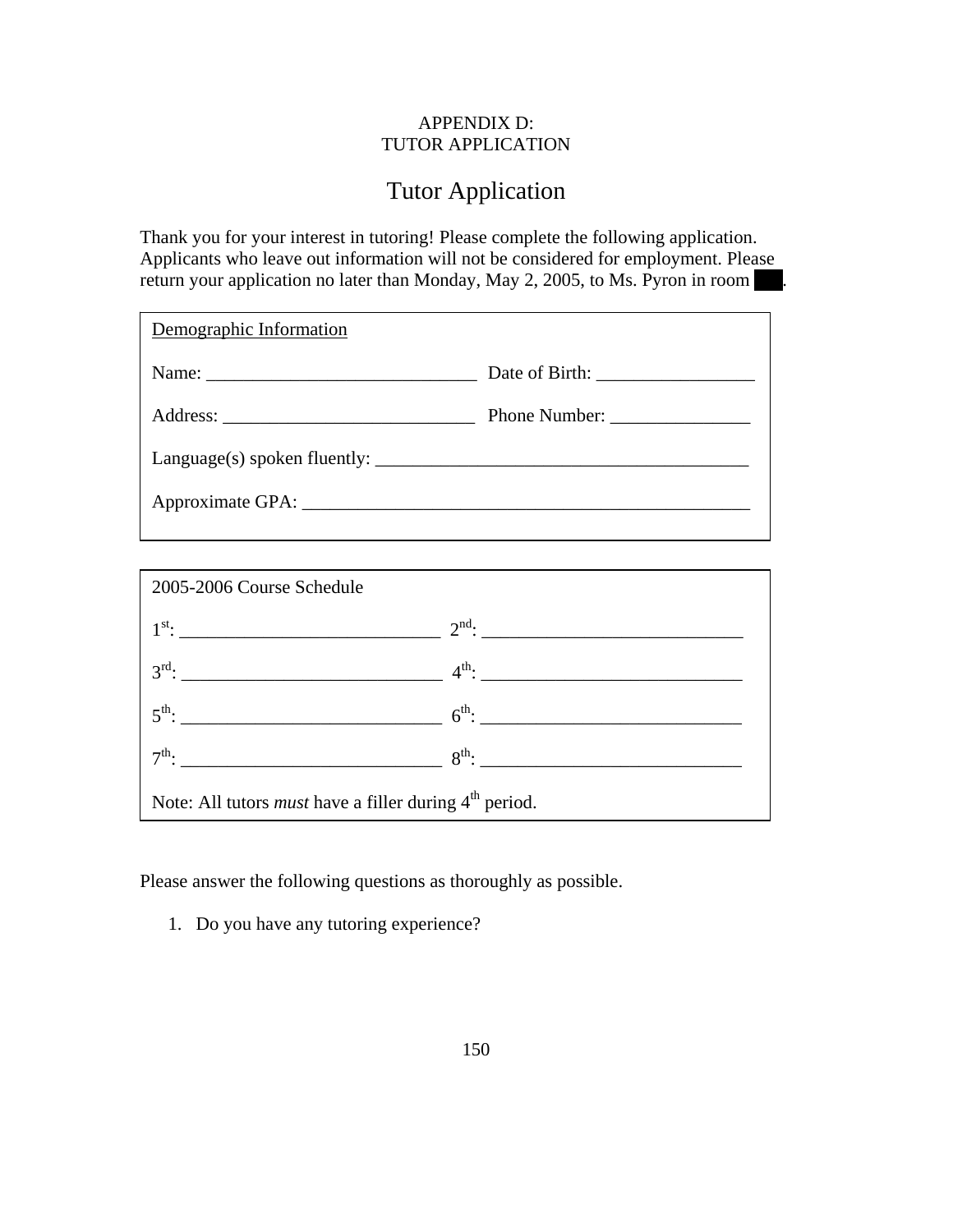- 2. What are your plans after have both in college and beyond?
- 3. Why do you want to be a tutor?
- 4. What is your biggest strength? Your biggest weakness?
- 5. What other activities are you involved in?

In addition to completing this application, you will need to obtain references from two teachers who know you, both as a student and as a role model for other students.

| Release Form                                                                                                                                                                                                                                                                                                     |      |
|------------------------------------------------------------------------------------------------------------------------------------------------------------------------------------------------------------------------------------------------------------------------------------------------------------------|------|
| My signature below indicates my permission for Ms. Pyron to examine my<br>TAKS scores to ensure I have passed all parts of TAKS. In addition, I give her<br>permission to verify my grade point average and any other demographic<br>information necessary to ensure my acceptability for employment as a tutor. |      |
| <b>Student Signature</b>                                                                                                                                                                                                                                                                                         | Date |
| Parent Signature                                                                                                                                                                                                                                                                                                 | Date |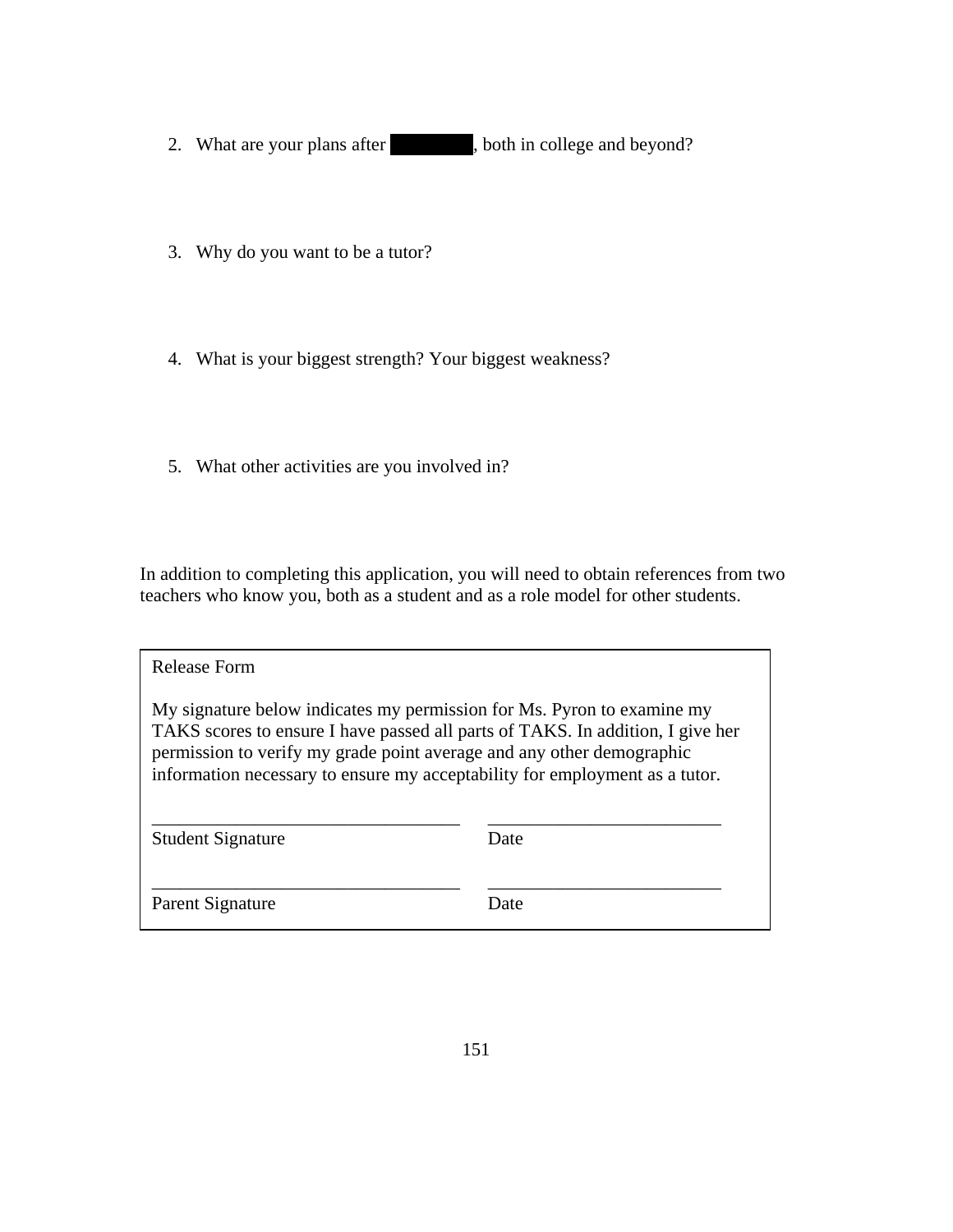#### APPENDIX E: TUTEE QUESTIONNAIRE

#### **Basic Information**

Where are you from? How long have you lived here? Do you have any family living here with you? What other language is spoken at home? Does anyone at home speak English?

#### **Personal Information**

How old are you? What do you do for fun? Do you read? What is your favorite book? What is your favorite movie? What do you watch on TV? What type of music do you enjoy? Do you work? Where? Who is your role model? What has been your greatest accomplishment?

#### **School Related**

What is your favorite subject? What subject do you struggle with the most? Are you involved in any school activities? Why did you join this program? What do you expect to get out of tutoring? What are your goals after high school?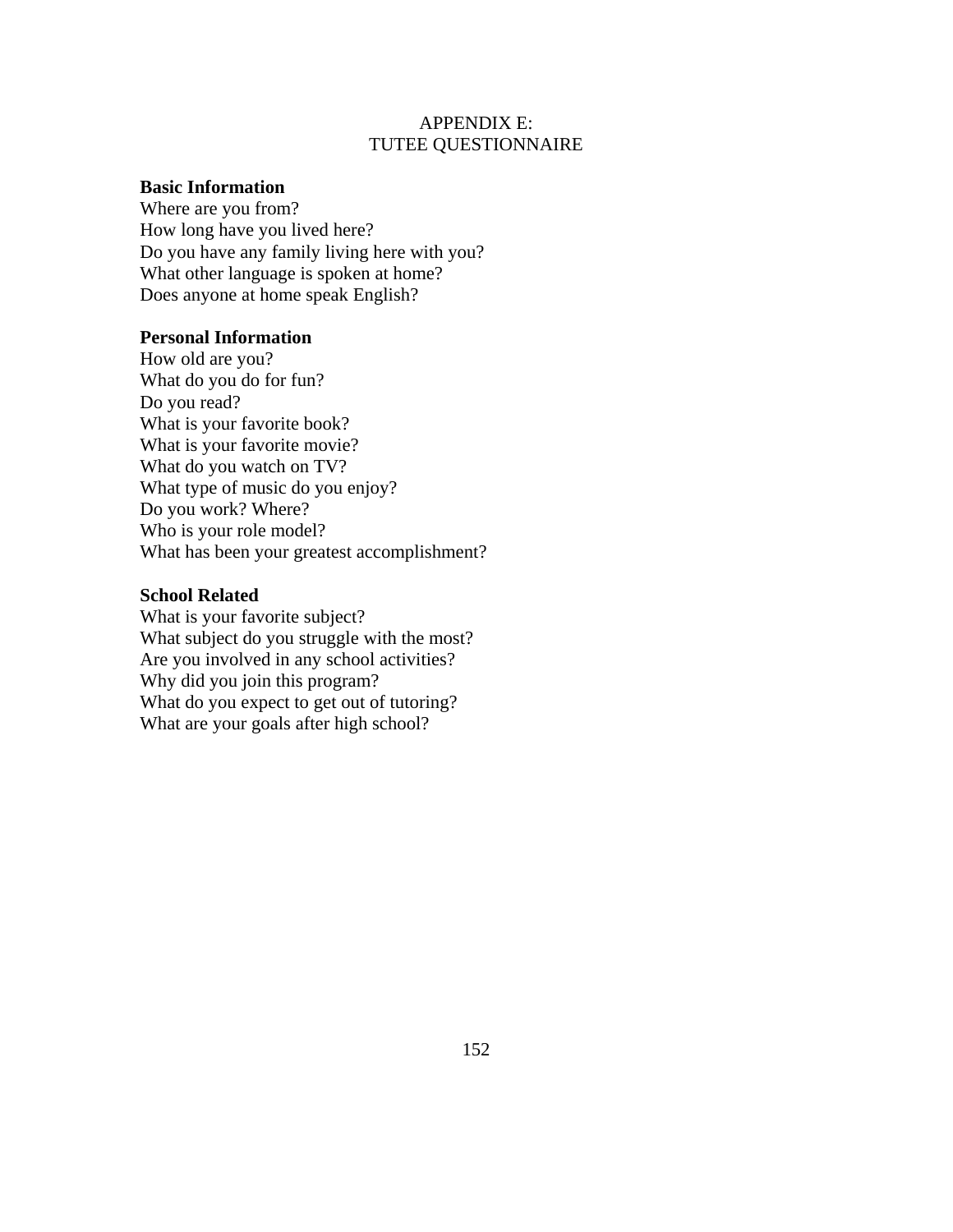# APPENDIX F: DAILY TUTORING LOG

| Tutee Name: Tute Name:                       |          |                                                                                                                                                                                                                                                           |                       |  |
|----------------------------------------------|----------|-----------------------------------------------------------------------------------------------------------------------------------------------------------------------------------------------------------------------------------------------------------|-----------------------|--|
| Is this your regular tutee? Yes              |          | N <sub>0</sub>                                                                                                                                                                                                                                            |                       |  |
|                                              |          |                                                                                                                                                                                                                                                           |                       |  |
|                                              |          | What kind of communication did you focus on today? (Circle all that apply)                                                                                                                                                                                |                       |  |
| Reading                                      | Speaking | Listening                                                                                                                                                                                                                                                 | Writing               |  |
|                                              |          | Describe the types of assignment(s) you worked on with the tutee.                                                                                                                                                                                         |                       |  |
|                                              |          |                                                                                                                                                                                                                                                           |                       |  |
|                                              |          |                                                                                                                                                                                                                                                           |                       |  |
|                                              |          |                                                                                                                                                                                                                                                           |                       |  |
|                                              |          |                                                                                                                                                                                                                                                           |                       |  |
|                                              |          | Were these assignments part of the specific work for a course?                                                                                                                                                                                            | Yes<br>N <sub>0</sub> |  |
| Did you stop in the middle of an assignment? |          | Yes                                                                                                                                                                                                                                                       | N <sub>o</sub>        |  |
|                                              |          |                                                                                                                                                                                                                                                           |                       |  |
|                                              |          | Describe your reactions to the conference. Did the tute emake any breakthroughs? Do<br>you have specific concerns that need to be addressed immediately? Is the tutee having<br>a specific problem that you aren't sure how to handle? How can I/we help? |                       |  |
|                                              |          |                                                                                                                                                                                                                                                           |                       |  |
|                                              |          |                                                                                                                                                                                                                                                           |                       |  |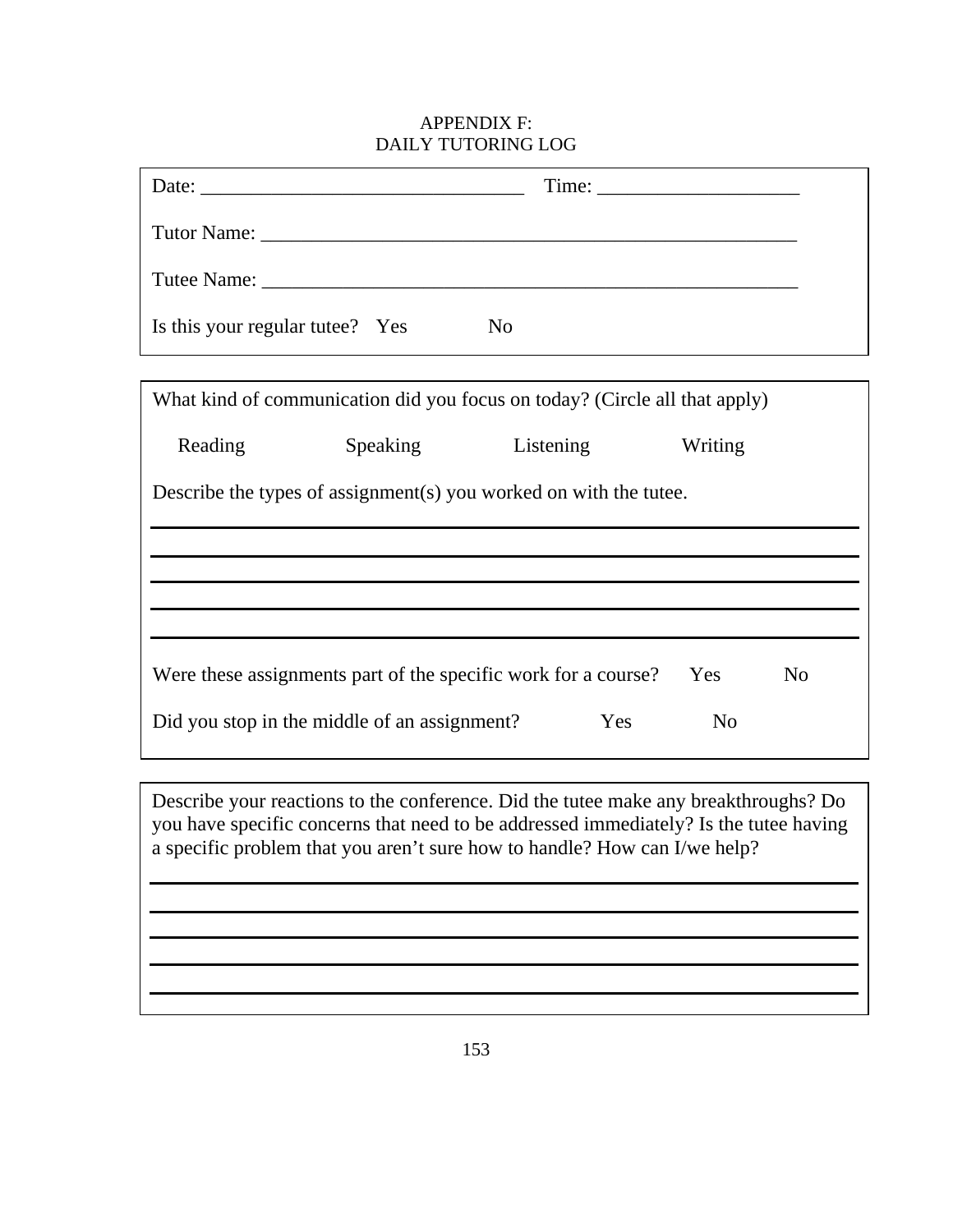# APPENDIX G: MAZE PROCEDURE

Reading Level: 6 UG (*The Chocolate War*)

| Brother Leon was getting ready to put on his show. Jerry knew the symptoms—all the                                                            |
|-----------------------------------------------------------------------------------------------------------------------------------------------|
| guys knew them. Most of them were $\underline{\hspace{1cm}} 1$ and had been in Leon's $\underline{\hspace{1cm}} 2$ $\underline{\hspace{1cm}}$ |
| only a month $\frac{3}{1}$ so but the teacher's $\frac{4}{1}$ had already emerged. First,                                                     |
| Leon $\underline{\hspace{1cm}} 5$ them a reading $\underline{\hspace{1cm}} 6$ . Then he'd pace up $\underline{\hspace{1cm}} 7$ down, up       |
| and down, $\underline{8}$ , sighing, wandering through the $\underline{9}$ , the blackboard                                                   |
| pointer poised 10 his hand, the pointer 11 used either like a                                                                                 |
| $\frac{12}{12}$ is baton or a musketeer's $\frac{13}{12}$ . He'd use the tip to push around a                                                 |
| book on a desk or to flick a kid's necktie.                                                                                                   |

Directions: Circle the word you believe is correct for each blank.

| 1. | animals<br>freshmen<br>beautiful  | 6.  | assignment<br>talking<br>vacation | 11. | he<br>she<br>dogs                |
|----|-----------------------------------|-----|-----------------------------------|-----|----------------------------------|
| 2. | class<br>abrupt<br>dreams         | 7.  | <b>or</b><br>it<br>and            | 12. | conductor<br>gymnast<br>twirling |
| 3. | and<br><b>or</b><br>if            | 8.  | restless<br>relaxed<br>into       | 13. | stick<br>walking<br>sword        |
| 4. | whereabouts<br>reading<br>pattern | 9.  | running<br>aisles<br>classrooms   |     |                                  |
| 5. | passed<br>cat<br>gave             | 10. | beautiful<br>above<br>in          |     |                                  |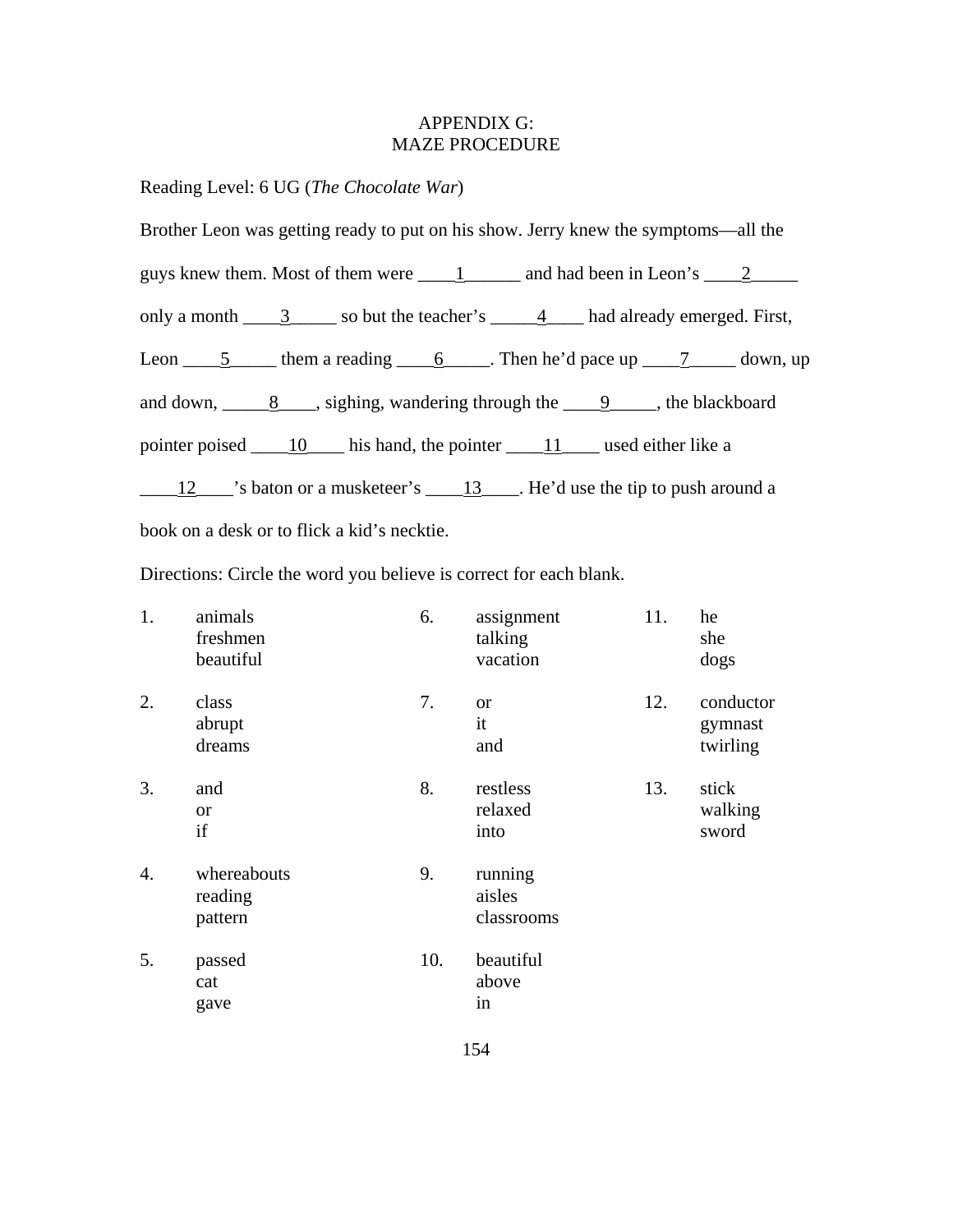# Reading Level: 5 MG (*A Wrinkle in Time*)

| The haunted house was half in the shadows of the clump of elms in which it stood. The                                                                                   |
|-------------------------------------------------------------------------------------------------------------------------------------------------------------------------|
| elms were almost $\underline{\hspace{1cm}} 1 \underline{\hspace{1cm}}$ , now, and the ground $\underline{\hspace{1cm}} 2 \underline{\hspace{1cm}}$ the house was yellow |
| $\frac{3}{1}$ damp leaves. The late $\frac{4}{1}$ light had a greenish $\frac{5}{1}$ which the                                                                          |
| blank windows $\underline{\hspace{1cm}} 6$ in a sinister way. $\underline{\hspace{1cm}} 7$ unhinged shutter thumped.                                                    |
| Something $\underline{\hspace{1cm}} 8$ creaked. Meg did not $\underline{\hspace{1cm}} 9$ that the house had                                                             |
| $\underline{\hspace{1cm}} 10$ reputation for being haunted. A $\underline{\hspace{1cm}} 11$ was nailed across the                                                       |
| $\frac{12}{12}$ door, but Charles $\frac{13}{13}$ the way around to $\frac{14}{13}$ back. The                                                                           |
| door there appeared to be nailed shut, too, but Charles knocked, and the door swung                                                                                     |
| slowly outward, creaking on rusty hinges.                                                                                                                               |

| 1. | unfurnished<br>bare<br>running   | 6.  | pondered<br>reflected<br>table | 11. | board<br>scarf<br>throw   |
|----|----------------------------------|-----|--------------------------------|-----|---------------------------|
| 2. | around<br>between<br>moving      | 7.  | An<br>A<br>Several             | 12. | red<br>seemingly<br>front |
| 3. | in<br>with<br>sitting            | 8.  | besides<br>else<br>enter       | 13. | led<br>sun<br>controlled  |
| 4. | daybreak<br>shining<br>afternoon | 9.  | think<br>wonder<br>desk        | 14. | a<br>the<br>run           |
| 5. | cast<br>range<br>shed            | 10. | some<br>an<br>a                |     |                           |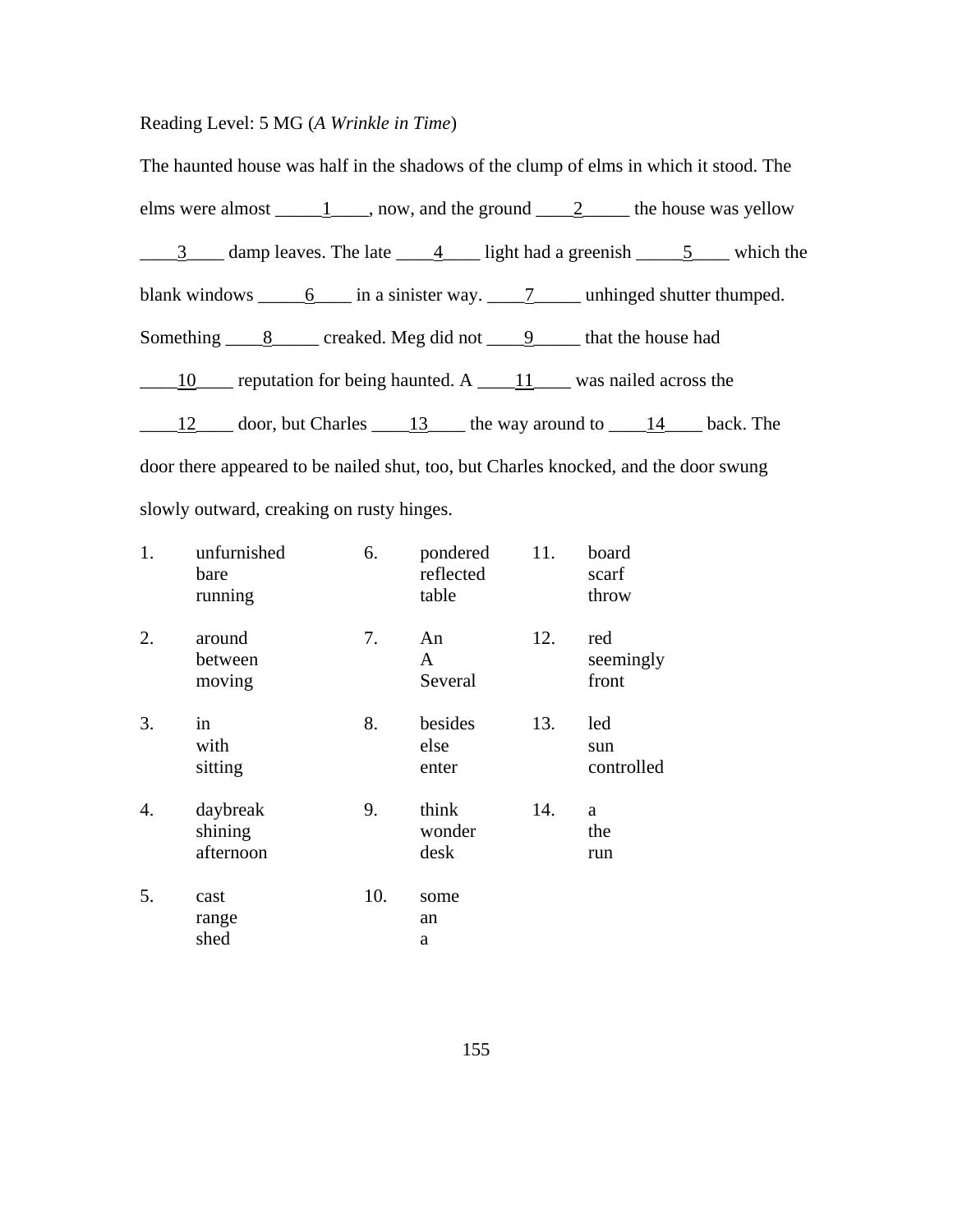## APPENDIX H: ATTITUDE ASSESSMENT

# **ATTITUDE ASSESSMENT**

Directions: Read each of the following statements, and decide whether you agree or disagree with each. Mark your answers using the following scale:

- $\triangleright$  If you agree strongly, mark SA (strongly agree)
- $\triangleright$  If you agree, but only "sort of," mark A (agree)
- $\triangleright$  If you disagree strongly, mark SD (strongly disagree)
- $\triangleright$  If you disagree, but only "sort of," mark D (disagree)

Do not spend too much time on any statement, and remember to answer every statement honestly. There are no right or wrong answers. If you get confused, think about the things that have happened to you to help you decide.

| 1.                                                  | I am sure that I can learn English.                  | <b>SA</b> | A | D | <b>SD</b> |
|-----------------------------------------------------|------------------------------------------------------|-----------|---|---|-----------|
| 2.                                                  | My teachers are interested in my progress in         |           |   |   |           |
|                                                     | English.                                             | <b>SA</b> | A | D | <b>SD</b> |
| 3.                                                  | Knowing English will help me make money.             | SA        | A | D | <b>SD</b> |
| 4.                                                  | I have a lot of friends at                           | <b>SA</b> | A | D | <b>SD</b> |
| 5.                                                  | I don't think I could do advanced English.           | <b>SA</b> | A | D | <b>SD</b> |
| 6.                                                  | English will not be important in my life's work.     | <b>SA</b> | A | D | <b>SD</b> |
| 7.                                                  | Reading in English class is fun.                     | <b>SA</b> | A | D | <b>SD</b> |
| 8.                                                  | Getting a teacher to give me help in English         |           |   |   |           |
|                                                     | is a problem.                                        | <b>SA</b> | A | D | <b>SD</b> |
| 9.                                                  | English is hard for me.                              | <b>SA</b> | A | D | <b>SD</b> |
|                                                     | 10. I don't talk in class because I don't want       |           |   |   |           |
|                                                     | people to laugh at me.                               | <b>SA</b> | A | D | <b>SD</b> |
|                                                     | 11. I'll need English for my future job.             | <b>SA</b> | A | D | <b>SD</b> |
| 12. I feel like an outsider at                      |                                                      | SA        | A | D | <b>SD</b> |
|                                                     | 13. I am sure of myself when I write in English.     | <b>SA</b> | A | D | <b>SD</b> |
| 14. I don't expect to use English after I graduate. |                                                      | <b>SA</b> | A | D | <b>SD</b> |
| 15. I would talk to my English teacher about a      |                                                      |           |   |   |           |
|                                                     | career that uses English.                            | <b>SA</b> | A | D | <b>SD</b> |
|                                                     | 16. I have a hard time writing in English.           | <b>SA</b> | A | D | <b>SD</b> |
| 17. People make fun of me when I try to             |                                                      |           |   |   |           |
|                                                     | speak English.                                       | <b>SA</b> | A | D | <b>SD</b> |
|                                                     | 18. It's hard to get English teachers to respect me. | <b>SA</b> | A | D | <b>SD</b> |
|                                                     | 19. English is a worthwhile, necessary subject.      | SA        | A | D | <b>SD</b> |
|                                                     | 20. I don't like to read in English.                 | SA        | A | D | <b>SD</b> |
| 21. I fit in well at                                |                                                      | <b>SA</b> | A | D | <b>SD</b> |
|                                                     | 22. I'm not the type to do well in English.          | SА        | A | D | <b>SD</b> |
|                                                     | 23. My teachers have encouraged me to do             |           |   |   |           |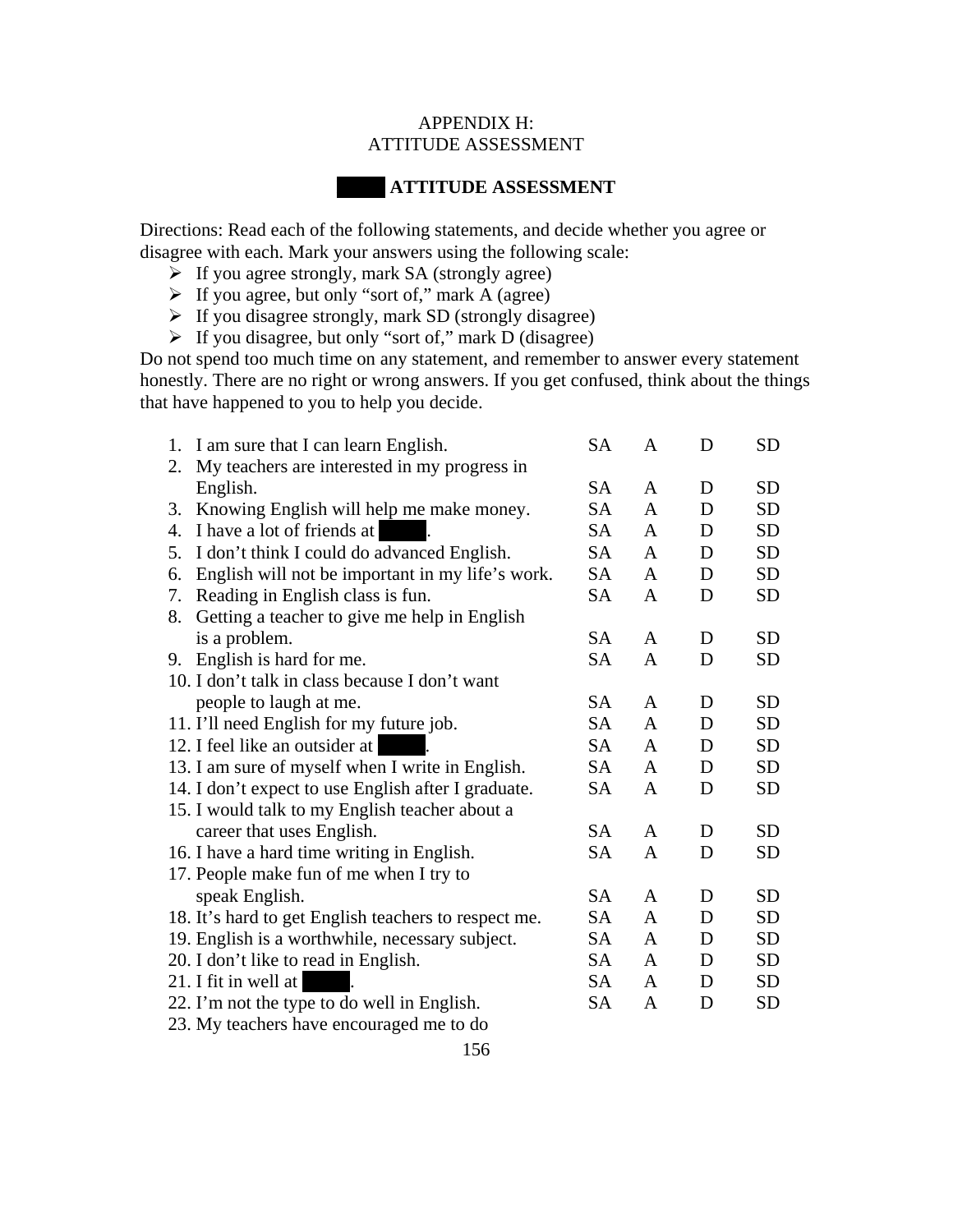| well in English.                               |                                                        | <b>SA</b> | A            | D | <b>SD</b> |
|------------------------------------------------|--------------------------------------------------------|-----------|--------------|---|-----------|
| 24. Taking English is a waste of time.         |                                                        | <b>SA</b> | A            | D | <b>SD</b> |
| 25. English has been my worst subject.         |                                                        | <b>SA</b> | A            | D | <b>SD</b> |
|                                                | 26. I think I could handle an advanced English course. | <b>SA</b> | A            | D | <b>SD</b> |
|                                                | 27. My teachers probably think advanced English        |           |              |   |           |
| would be a waste of time for me.               |                                                        | <b>SA</b> | A            | D | <b>SD</b> |
| 28. I will use English as an adult.            |                                                        | <b>SA</b> | A            | D | <b>SD</b> |
|                                                | 29. I see English as something I won't use after       |           |              |   |           |
| high school.                                   |                                                        | <b>SA</b> | A            | D | <b>SD</b> |
|                                                | 30. I feel that English teachers ignore me because     |           |              |   |           |
|                                                | it's hard for me to speak "correct" English.           | <b>SA</b> | A            | D | <b>SD</b> |
|                                                | 31. I can handle other subjects ok, but I have a hard  |           |              |   |           |
| time with English.                             |                                                        | <b>SA</b> | A            | D | <b>SD</b> |
| 32. I can get good grades in English.          |                                                        | <b>SA</b> | A            | D | <b>SD</b> |
|                                                | 33. I'll need a good grasp of English for future work. | <b>SA</b> | A            | D | <b>SD</b> |
| 34. Doing well in English is not important for |                                                        |           |              |   |           |
| my future.                                     |                                                        | <b>SA</b> | A            | D | <b>SD</b> |
|                                                | 35. My teachers would not take me seriously if I       |           |              |   |           |
|                                                | told them I wanted a career using English.             | <b>SA</b> | A            | D | <b>SD</b> |
|                                                | 36. I am sure I could do advanced work in English.     | <b>SA</b> | $\mathbf{A}$ | D | <b>SD</b> |
| 37. English is not important for my life.      |                                                        | <b>SA</b> | A            | D | <b>SD</b> |
| 38. I'm no good in English.                    |                                                        | <b>SA</b> | A            | D | <b>SD</b> |
|                                                | 39. I study English because I know how useful it is.   | <b>SA</b> | A            | D | <b>SD</b> |
| 40. English teachers have made me feel I can   |                                                        |           |              |   |           |
| succeed in English.                            |                                                        | <b>SA</b> | A            | D | <b>SD</b> |
| 41. My English skills are steadily improving.  |                                                        | <b>SA</b> | A            | D | <b>SD</b> |
|                                                | 42. I am able to express myself in written English.    | <b>SA</b> | A            | D | <b>SD</b> |
|                                                | 43. Having a high school diploma is important to me.   | <b>SA</b> | A            | D | <b>SD</b> |
|                                                | 44. I usually understand what my teachers are saying   |           |              |   |           |
| in the classroom.                              |                                                        | <b>SA</b> | A            | D | <b>SD</b> |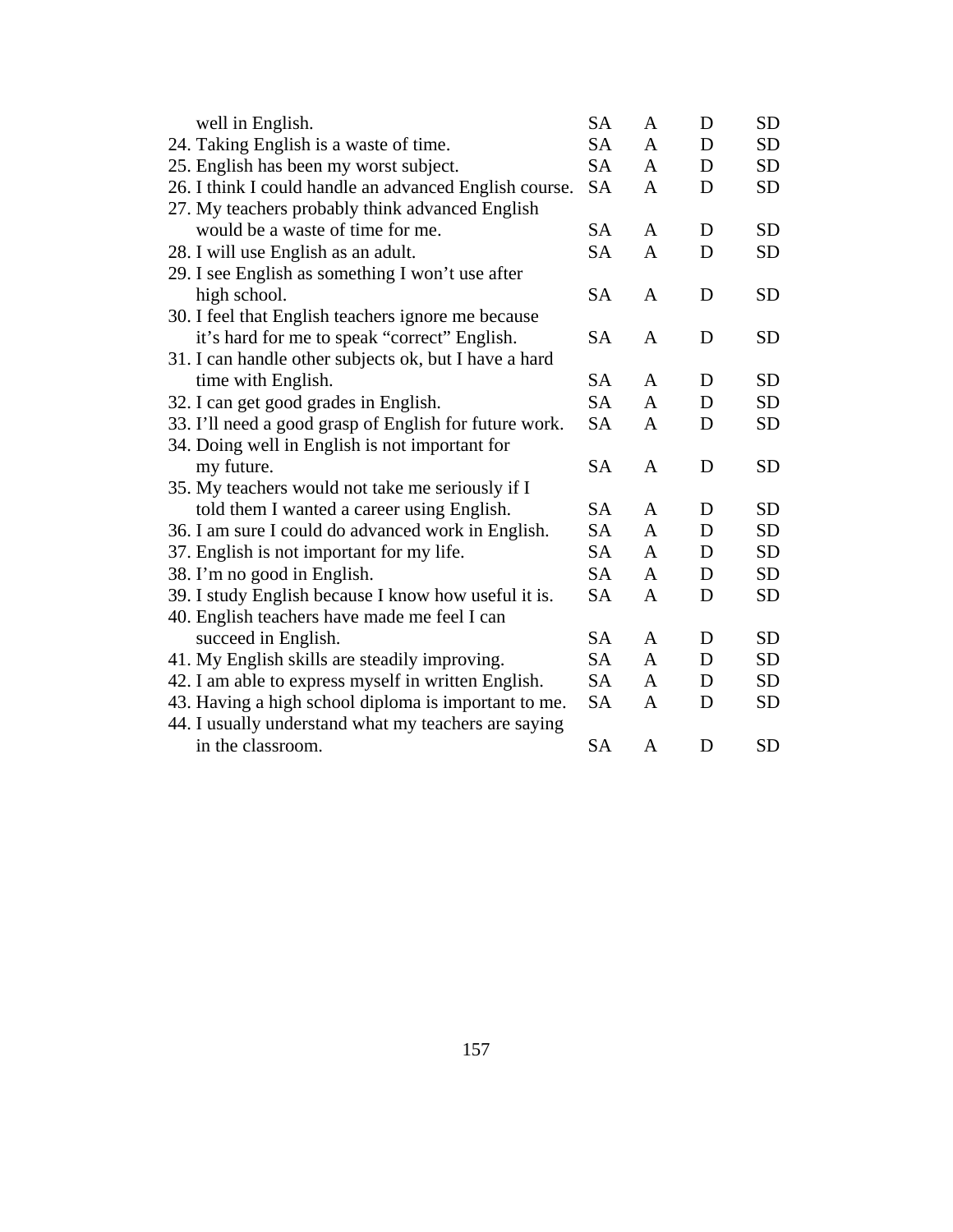# APPENDIX I: THE PICURE OF COURAGE



Image found at http://careforthesoul.com/unframed.html.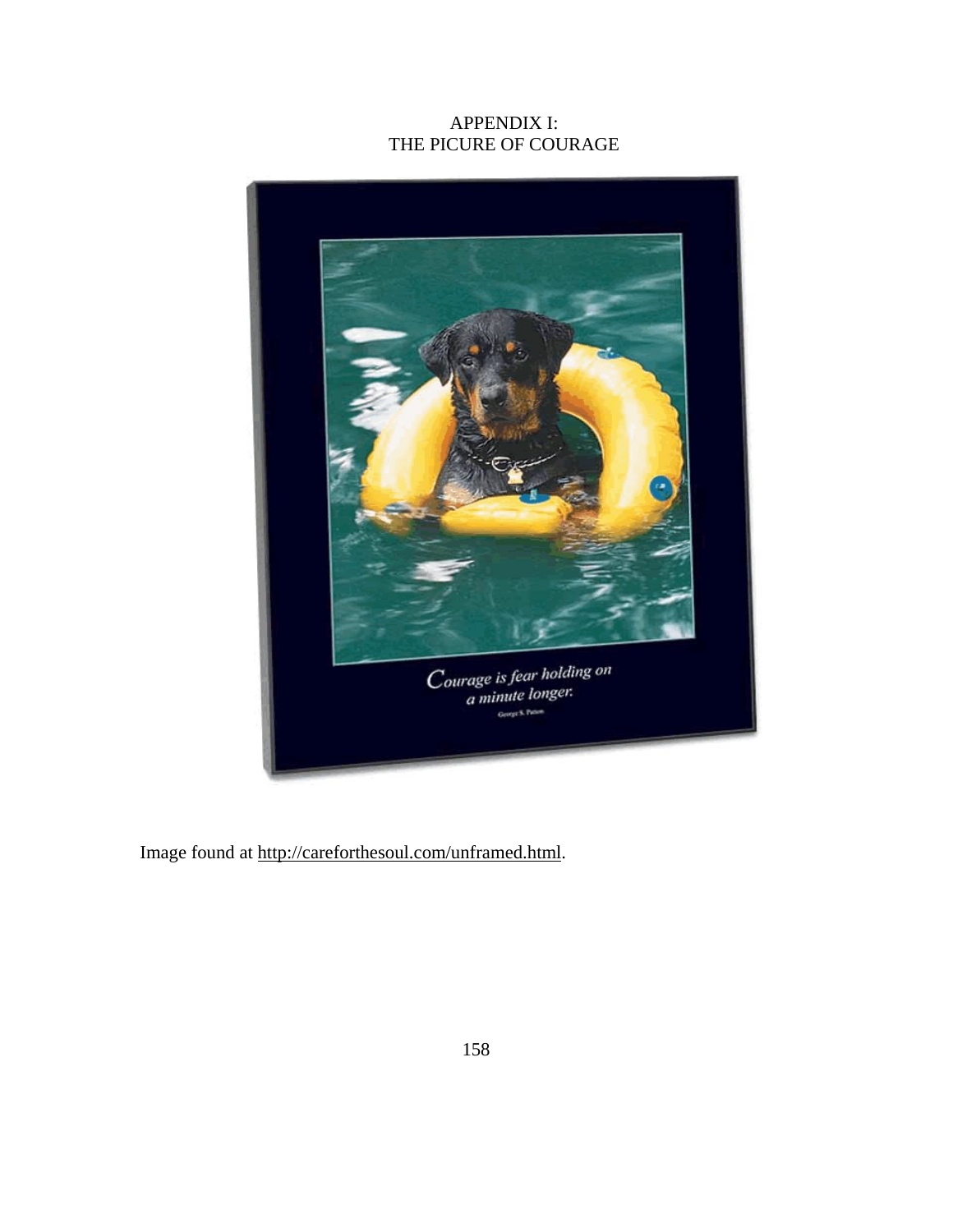

159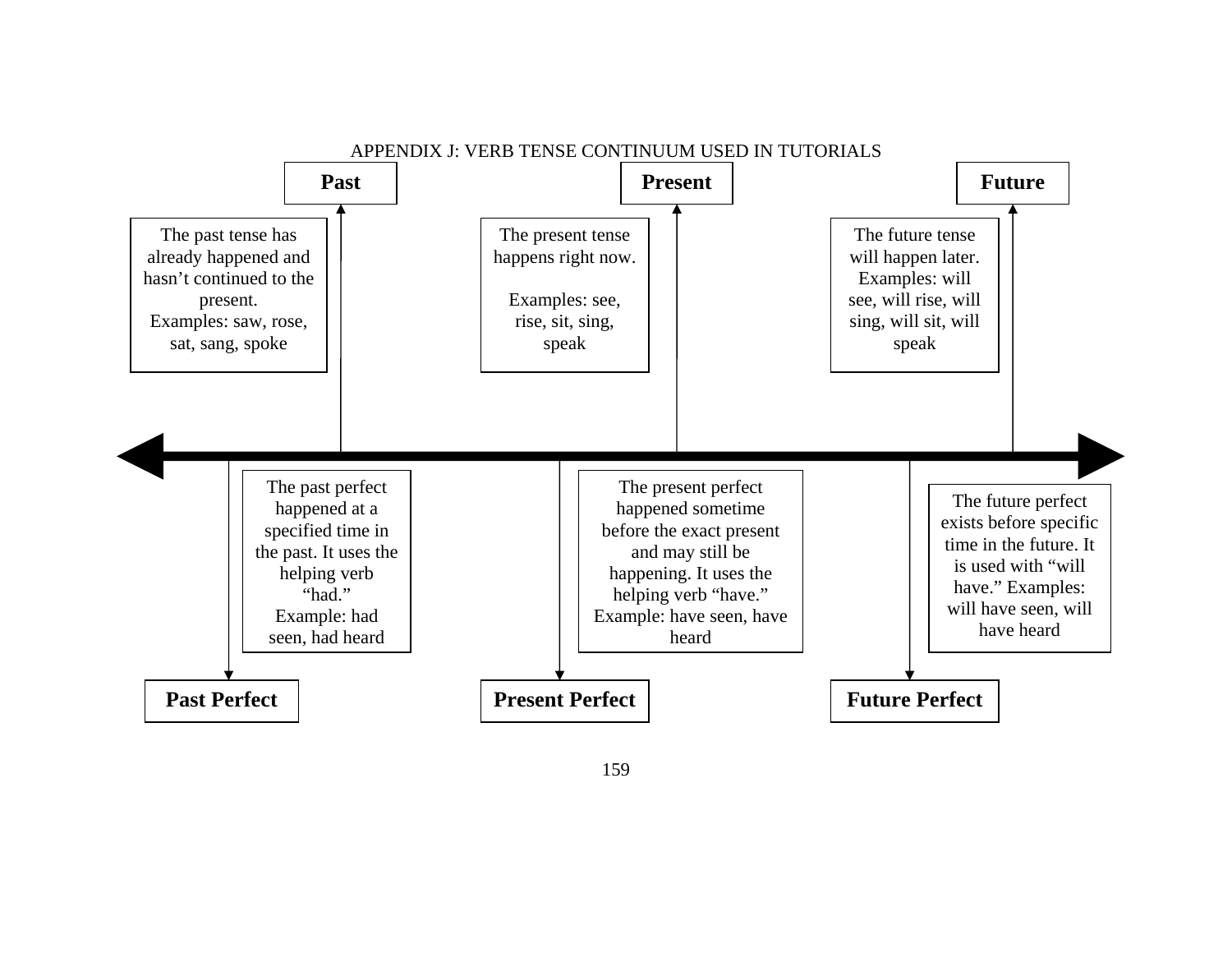

### 2. The progressive tenses

- a. Each of the six tenses on the other side of the page has the progressive form, which expresses continuing action or state of being. It consists of the appropriate tense of *be* plus the present participle of a verb.
- b. Present progressive: am seeing, is seeing, are seeing
- c. Past progressive: was seeing, were seeing
- d. Future progressive: will be seeing
- e. Present perfect progressive: have been seeing, has been seeing
- f. Past perfect progressive: had been seeing
- g. Future perfect progressive: will have been seeing
- 3. The six tenses
	- a. Present tense: an action that is occurring now, in the present.
		- i. Martina **shoots** the ball (present)

# 160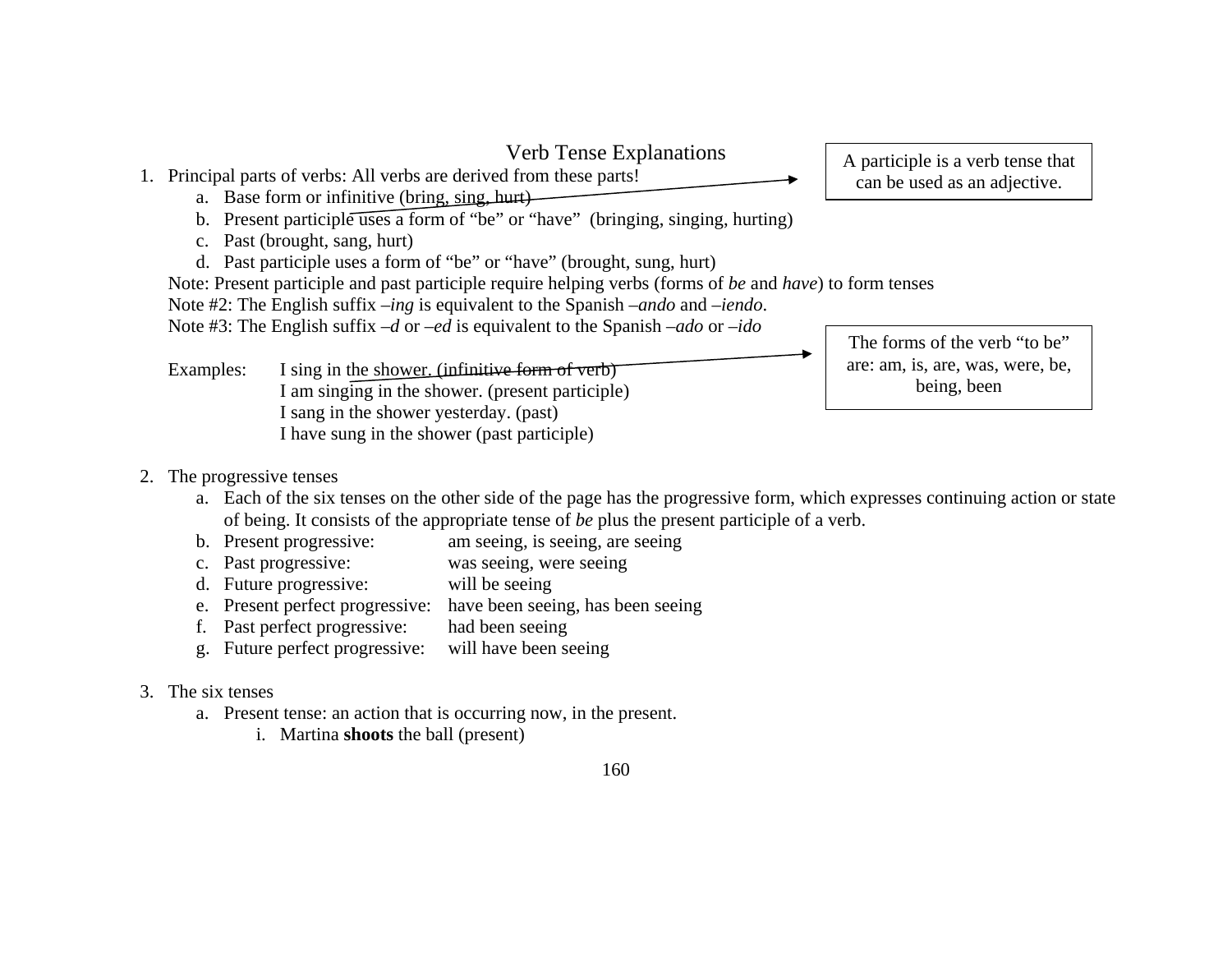- ii. The fans **are cheering** wildly (present progressive)
- b. Past tense: an action that occurred in the past and did not continue into the present.
	- i. The runner **fell** and **injured** his knee (past)
	- ii. He **was trying** to break the record for that event (past progressive)
- c. Future tense: an action that will occur—uses the helping verb *will* or *shall*.
	- i. The president **will return** today (future)
	- ii. We **will be holding** a press conference at noon (future progressive)
- d. Present perfect tense: an action that occurred at an indefinite time in the past—uses the helping verb *have* or *has*.
	- i. They **have entered** the information into the computer (present perfect)
	- ii. Who **has been using** this computer? (present perfect progressive)

Note: Do not use the present perfect to express a specific time in the past. Use past tense.

- e. Past perfect tense: an action that ended before some other past action—uses the helping verb *had*.
	- i. He **had traveled** several miles today (past perfect)
	- ii. He discovered he **had been misreading** the road map (past perfect progressive)
- f. Future perfect tense: an action that will end before some other future occurrence—uses *shall have* or *will have*.
	- i. By the time school starts, you **will have saved** enough money (future perfect)
	- ii. By then, you **will have been working** for a year (future perfect progressive)

There are sample exercises for each of these tenses in the yellow *Elements of Language* books on pages 644-671.

161